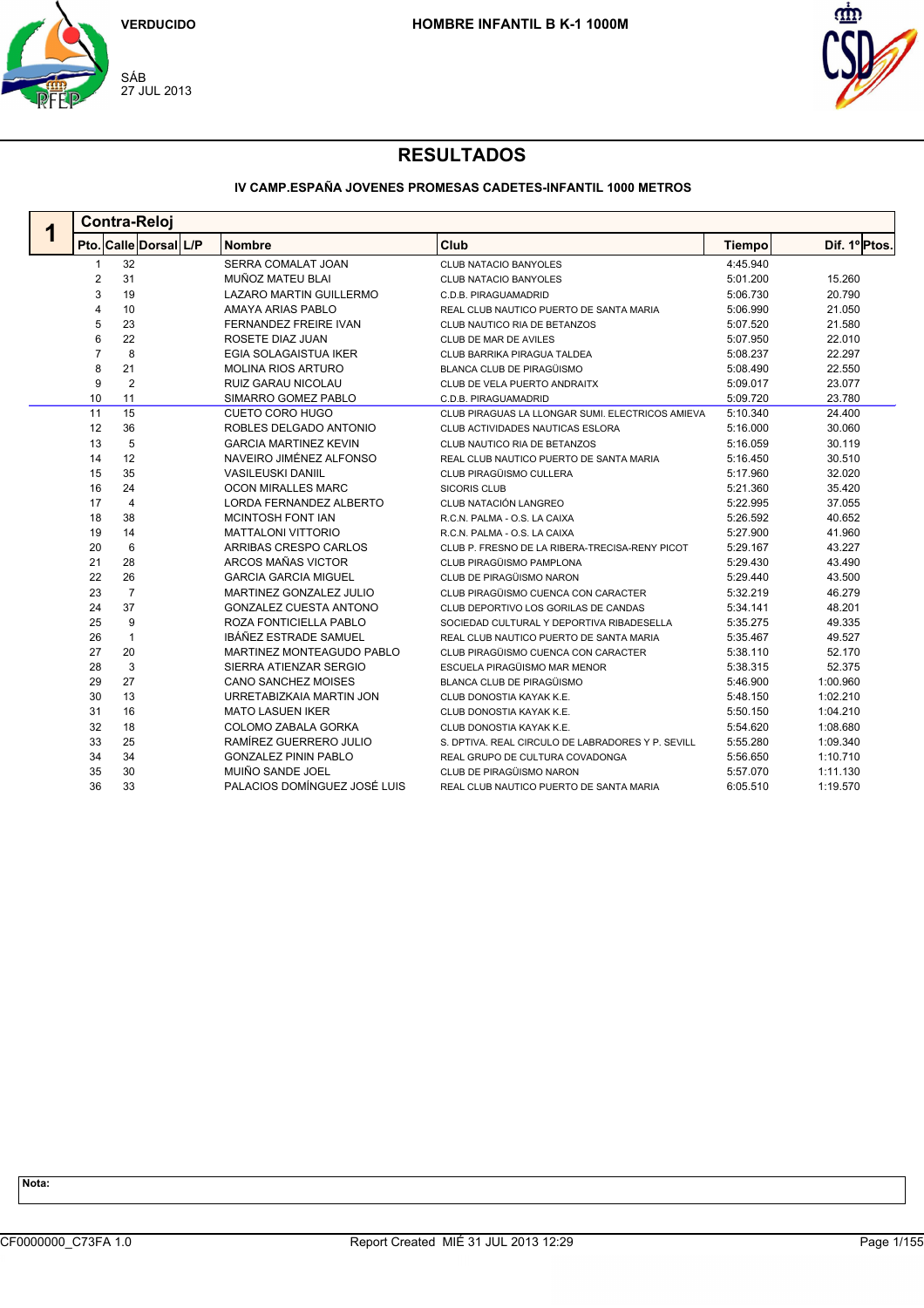



## **IV CAMP.ESPAÑA JOVENES PROMESAS CADETES-INFANTIL 1000 METROS**

| <b>Contra-Reloj</b> |    |                                |                                                |          |                  |  |  |  |  |  |
|---------------------|----|--------------------------------|------------------------------------------------|----------|------------------|--|--|--|--|--|
|                     |    | <b>Nombre</b>                  | Club                                           | Tiempo   | Dif. 1º Ptos.    |  |  |  |  |  |
|                     | 21 | MACHADO DE MIGUEL ANA          | CLUB DE PIRAGÜISMO LIPASAM                     | 5:25.706 |                  |  |  |  |  |  |
| 2                   | 3  | ROBLES ROMÁN MARÍA             | CLUB ACTIVIDADES NAUTICAS ESLORA               | 5:28.090 | 2.384            |  |  |  |  |  |
| 3                   | 19 | OCHOGAVIA QUETGLAS NURIA       | REAL CLUB NÁUTICO PORT DE POLLENÇA             | 5:28.862 | 3.156            |  |  |  |  |  |
| 4                   | 13 | <b>GONZALEZ PEREZ YASMINA</b>  | CLUB KAYAK TUDENSE                             | 5:31.017 | 5.311            |  |  |  |  |  |
| 5                   | 4  | ZARAGOZA HERNANDEZ ANDREA      | CLUB PIRAGÜISMO SILLA                          | 5:34.284 | 8.578            |  |  |  |  |  |
| 6                   | 20 | <b>GARCIA DE DIOS XOANA</b>    | CLUB AS TORRES-ROMERIA VIKINGA DE CATOIRA      | 5:36.059 | 10.353           |  |  |  |  |  |
|                     | 11 | CLAUSELL BUENO LLEDÓ           | <b>CLUB DE REGATAS BURRIANA</b>                | 5:37.028 | 11.322           |  |  |  |  |  |
| 8                   | 12 | <b>MARIN PADIERNA SILVIA</b>   | ASOCIACION DEPORTIVA PINATARENSE               | 5:38.680 | 12.974           |  |  |  |  |  |
| 9                   | 6  | TERROSO DA SILVA MAIKA         | CLUB DONOSTIA KAYAK K.E.                       | 5:38.723 | 13.017           |  |  |  |  |  |
| 10                  |    | AMENEIRO CASAL CARLOTA         | CLUB DE PIRAGÜISMO NARON                       | 5:39.161 | 13.455           |  |  |  |  |  |
| 11                  |    | MAGNASCO ROIG SARA             | REAL CLUB NAUTIC PORTOPETRO                    | 5:41.201 | 15.495           |  |  |  |  |  |
| 12                  | 10 | BARREIRO BARREIRO ANTIA        | CLUB NAUTICO PONTECESURES                      | 5:41.760 | 16.054           |  |  |  |  |  |
| 13                  | 22 | SANCHEZ TADEO IRENE            | ESCUELA PLACENTINA DE PIRAGÜISMO               | 5:42.442 | 16.736           |  |  |  |  |  |
| 14                  | 18 | RODRIGUEZ TORRES ANE           | CLUB BARRIKA PIRAGUA TALDEA                    | 5:49.876 | 24.170           |  |  |  |  |  |
| 15                  | 9  | OGANDO GONZALEZ IVANA          | CLUB NAUTICO DE COBRES                         | 5:56.307 | 30.601           |  |  |  |  |  |
| 16                  | 15 | CISNEROS LEON MAR              | CLUB PIRAGÜISMO CASTELLDEFELS                  | 6:01.364 | 35.658           |  |  |  |  |  |
| 17                  | 14 | <b>GONZALEZ RONCERO NAYARA</b> | CLUB P. FRESNO DE LA RIBERA-TRECISA-RENY PICOT | 6:15.613 | 49.907           |  |  |  |  |  |
| 18                  | 17 | <b>GIL PATON CLARA</b>         | <b>CLUB DE REGATAS BURRIANA</b>                | 6:19.955 | 54.249           |  |  |  |  |  |
| 19                  | 5  | <b>BOGA IGLESIAS CELIA</b>     | CLUB NAUTICO PONTECESURES                      | 6:27.571 | 1:01.865         |  |  |  |  |  |
| 20                  | 8  | <b>GOMEZ PIÑEIRO ANTIA</b>     | <b>CLUB NAUTICO DE COBRES</b>                  | 7:03.831 | Fuera de Control |  |  |  |  |  |
|                     | 2  | <b>GONZALEZ RIVAS ANAIS</b>    | CLUB LICEO CASINO DE VILAGARCIA DE AROUSA      | No sale  |                  |  |  |  |  |  |
|                     |    | Pto. Calle Dorsal L/P          |                                                |          |                  |  |  |  |  |  |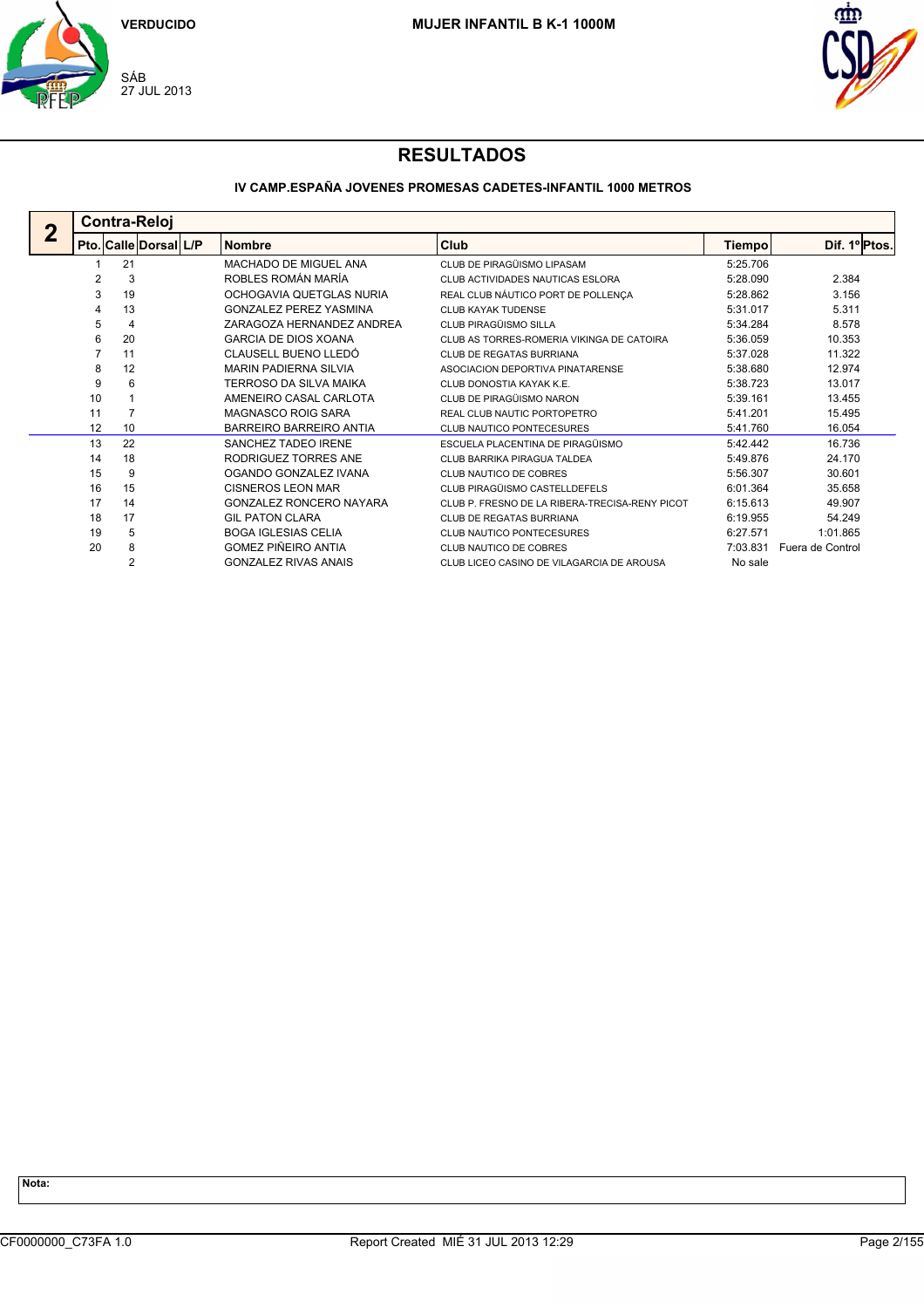



## **IV CAMP.ESPAÑA JOVENES PROMESAS CADETES-INFANTIL 1000 METROS**

|   |                | <b>Contra-Reloj</b>   |       |                                |                                                   |               |               |  |
|---|----------------|-----------------------|-------|--------------------------------|---------------------------------------------------|---------------|---------------|--|
| 3 |                | Pto. Calle Dorsal L/P |       | <b>Nombre</b>                  | Club                                              | <b>Tiempo</b> | Dif. 1º Ptos. |  |
|   | 1              | 35                    |       | VINUESA ALMARAZ IVAN           | CLUB MADRILEÑO CIENCIAS                           | 4:25.800      |               |  |
|   | $\overline{2}$ | 45                    |       | <b>CUNILL VALLES JOAN</b>      | R.C.N. PALMA - O.S. LA CAIXA                      | 4:31.327      | 5.527         |  |
|   | 3              | 54                    |       | LLULL VERA DAVID               | R.C.N. PALMA - O.S. LA CAIXA                      | 4:36.893      | 11.093        |  |
|   | 4              | 27                    |       | <b>GASCÓN BOCU JORGE</b>       | <b>CLUB NAUTIC SANT ANTONI</b>                    | 4:37.011      | 11.211        |  |
|   | 5              | 37                    |       | <b>CASALS MARTINEZ JAN</b>     | <b>CLUB NATACIO BANYOLES</b>                      | 4:39.929      | 14.129        |  |
|   | 6              | 34                    |       | <b>GONZALEZ MATILLA JULIO</b>  | CLUB PIRAGÜISMO CIUDAD DE LUGO                    | 4:42.225      | 16.425        |  |
|   | $\overline{7}$ | 9                     |       | MARTINEZ CRIADO VICTOR         | CLUB RACING VALLADOLID DE PIRAGÜISMO              | 4:44.860      | 19.060        |  |
|   | 8              | 40                    |       | GARCÍA PÉREZ ANTONIO           | CLUB DEPORTIVO ABEDUL                             | 4:45.739      | 19.939        |  |
|   | 9              | 43                    |       | GOMEZ CELADA CARLOS JULIO      | CLUB PIRAGÜISMO CUENCA CON CARACTER               | 4:48.068      | 22.268        |  |
|   | 10             | 49                    |       | VILA DEL POZO ORIOL            | <b>SICORIS CLUB</b>                               | 4:48.204      | 22.404        |  |
|   | 11             | 24                    |       | <b>FOGET ROSAS ALVARO</b>      | CLUB NAUTICO VILLACARLOS                          | 4:48.675      | 22.875        |  |
|   | 12             | 16                    |       | CARBALLO DOBARRO ADRIAN        | CLUB PIRAGÜISMO C.P PORTONOVO                     | 4:51.139      | 25.339        |  |
|   | 13             | $\overline{2}$        |       | <b>LOJO PATINO DANIEL</b>      | REAL CLUB NAUTICO PUERTO DE SANTA MARIA           | 4:51.504      | 25.704        |  |
|   | 14             | 18                    |       | MARTÍNEZ CABEZA MIGUEL         | CLUB DE PIRAGÜISMO LIPASAM                        | 4:52.495      | 26.695        |  |
|   | 15             | 17                    |       | CORUJO FERNANDEZ MARCOS        | <b>CLUB KAYAK SIERO</b>                           | 4:52.749      | 26.949        |  |
|   | 16             | 39                    |       | <b>CUERVO AGUILA MARTIN</b>    | <b>CLUB NAUTICO ENSIDESA</b>                      | 4:54.303      | 28.503        |  |
|   | 17             | 51                    |       | SOLÍS PALOMO ISMAEL            | CLUB NAUTICO DE SEVILLA                           | 4:54.559      | 28.759        |  |
|   | 18             | 14                    |       | DEL RIO VIAÑO MARTIN           | CLUB RIBERAS DO TAMBRE-TERNERA GALLEGA DE AMES    | 4:56.667      | 30.867        |  |
|   | 19             | 32                    |       | <b>GONZALEZ FRESNO° OSCAR</b>  | REAL GRUPO DE CULTURA COVADONGA                   | 4:59.370      | 33.570        |  |
|   | 20             | 12                    |       | <b>GALVAN PRIETO VICTOR</b>    | CLUB DEPORTIVO PIRAGÜISMO TORDESILLAS             | 5:00.459      | 34.659        |  |
|   | 21             | 6                     |       | CANOSA PATIÑO SERAFIN          | CLUB DE MAR RIA DE ALDAN                          | 5:02.249      | 36.449        |  |
|   | 22             | 41                    |       | POL FERNANDEZ IVAN BENITO      | CLUB DE PIRAGÜISMO NARON                          | 5:04.245      | 38.445        |  |
|   | 23             | 4                     |       | DÍAZ MODESTO ADÁN              | CLUB DE PIRAGÜISMO LIPASAM                        | 5:05.367      | 39.567        |  |
|   | 24             | 3                     |       | <b>BALCHADA MEIRA RUBEN</b>    | CLUB NAUTICO DE COBRES                            | 5:08.457      | 42.657        |  |
|   | 25             | 30                    |       | <b>OUTERELO SIMES MARCOS</b>   | ESCUELA PIRAGÜISMO CIUDAD DE PONTEVEDRA           | 5:10.373      | 44.573        |  |
|   | 26             | 13                    |       | ROMAN DE LA IGLESIA DIEGO      | CLUB P. FRESNO DE LA RIBERA-TRECISA-RENY PICOT    | 5:12.574      | 46.774        |  |
|   | 27             | 25                    |       | PUCHALT URBANO XAVIER          | CLUB PIRAGÜISMO SILLA                             | 5:15.362      | 49.562        |  |
|   | 28             | 44                    |       | PIÑEIRO PEREIRA BRAIS          | CLUB BREOGAN DO GROVE                             | 5:16.153      | 50.353        |  |
|   | 29             | 36                    |       | DIAZ FERRADAS JORGE            | CLUB DE MAR RIA DE ALDAN                          | 5:17.133      | 51.333        |  |
|   | 30             | $\overline{7}$        |       | VILLARIÑO GONZALEZ ANDRES      | CLUB NATACIÓN LANGREO                             | 5:26.543      | 1:00.743      |  |
|   | 31             | 33                    |       | ANDANA ISA ANTONIO             | S. DPTIVA, REAL CIRCULO DE LABRADORES Y P. SEVILL | 5:26.665      | 1:00.865      |  |
|   | 32             | 52                    |       | <b>MARTINEZ PORTELA DANIEL</b> | CLUB NAUTICO DE COBRES                            | 5:26.827      | 1:01.027      |  |
|   | 33             | 20                    | Zurdo | <b>LAGE RODRIGUEZ VICTOR</b>   | CLUB DE PIRAGÜISMO NARON                          | 5:36.274      | 1:10.474      |  |
|   |                | 10                    |       | MARTINEZ RODRIGUEZ AARON       | CLUB PIRAGÜISMO C.P PORTONOVO                     |               |               |  |
|   |                | 22                    |       | SHEVCHUK ROMAN                 | CLUB ESCUELA PIRAGÜISMO ARANJUEZ                  | Retirado      |               |  |
|   |                |                       |       |                                |                                                   |               |               |  |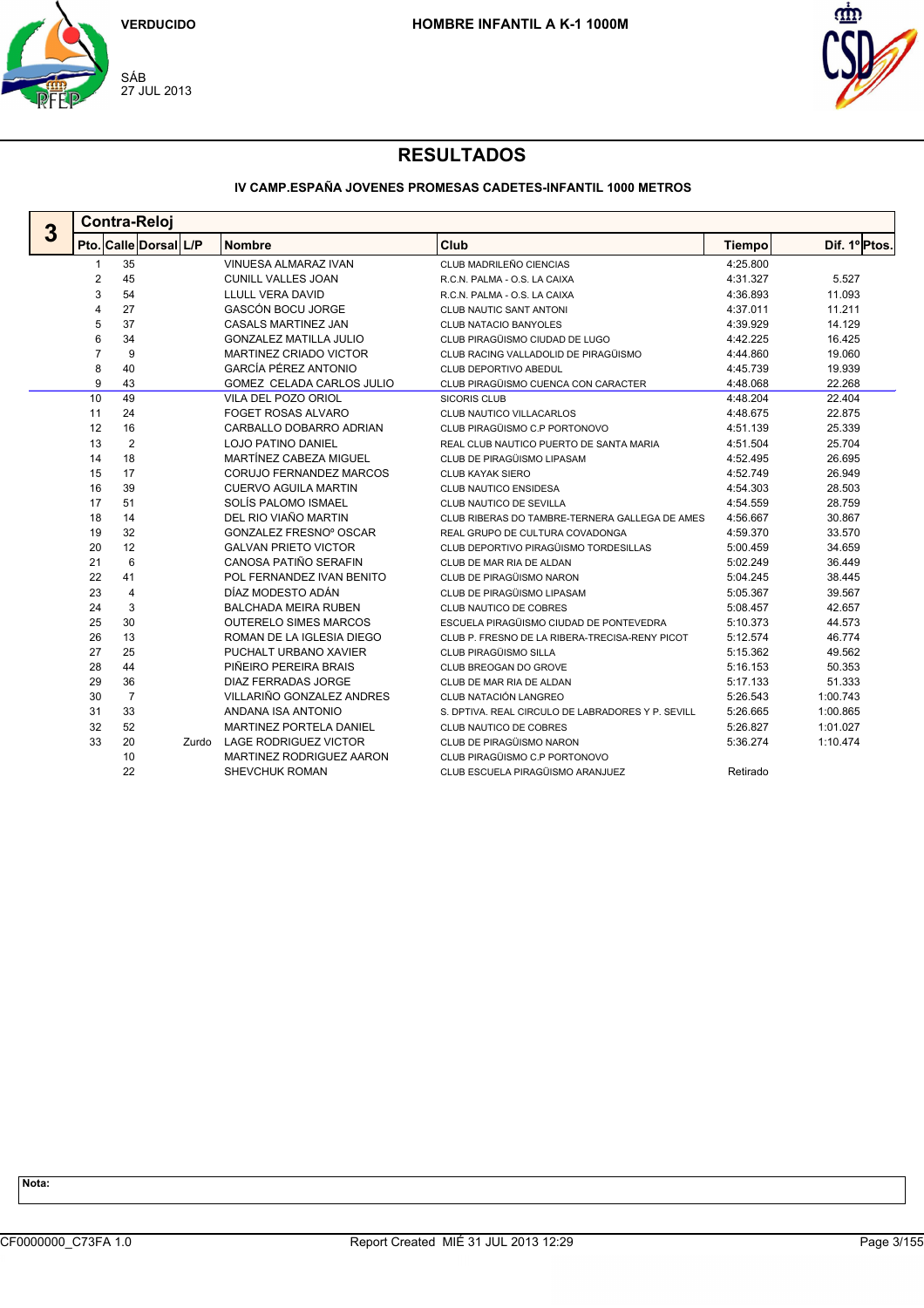



## **IV CAMP.ESPAÑA JOVENES PROMESAS CADETES-INFANTIL 1000 METROS**

|   | <b>Contra-Reloi</b> |                       |         |                                        |                                                   |               |              |
|---|---------------------|-----------------------|---------|----------------------------------------|---------------------------------------------------|---------------|--------------|
| 4 |                     | Pto. Calle Dorsal L/P |         | <b>Nombre</b>                          | <b>Club</b>                                       | <b>Tiempo</b> | Dif. 1ºPtos. |
|   |                     | 28                    | Diestro | <b>MOCHALES VIGO DAVID</b>             | CLUB PIRAGÜISMO ILLA DE AROUSA                    | 5:32.741      |              |
|   | 2                   | 6                     | Diestro | <b>MORENO TIZON DAVID</b>              | CLUB ESCUELA PIRAGÜISMO ARANJUEZ                  | 5:48.263      | 15.522       |
|   | 3                   | 11                    |         | Diestro FRIEIRO MAGAN BRAIS            | CLUB BREOGAN DO GROVE                             | 5:51.029      | 18.288       |
|   | 4                   | 18                    | Zurdo   | HURTADO SORIANO MANUEL                 | CLUB NAUTICO DE SEVILLA                           | 5:54.139      | 21.398       |
|   | 5                   | 22                    | Zurdo   | ALVAREZ DOMINGUEZ PABLO                | REAL CLUB NAUTICO RODEIRA DE CANGAS               | 5:55.381      | 22.640       |
|   | 6                   | 15                    | Zurdo   | CRUCES MALDONADO IGNACIO MIGUE         | S. DPTIVA. REAL CIRCULO DE LABRADORES Y P. SEVILL | 5:57.179      | 24.438       |
|   |                     |                       |         | Diestro PEREIRA DIAZ SERGIO            | CLUB DE PIRAGÜISMO POIO CONSERVAS-PESCAMAR        | 6:02.117      | 29.376       |
|   | 8                   | 13                    | Diestro | TARRIO DOMINGUEZ ANXO                  | <b>CLUB NAUTICO PONTECESURES</b>                  | 6:04.207      | 31.466       |
|   | 9                   | 23                    |         | PADILLA MORENO ALAN                    | <b>SICORIS CLUB</b>                               | 6:06.059      | 33.318       |
|   | 10                  | 20                    |         | MORILLA MEDINA ALBERTO                 | REAL GRUPO DE CULTURA COVADONGA                   | 6:13.119      | 40.378       |
|   | 11                  | 17                    | Diestro | BALEA GRELA ALEXANDRE                  | ESCUELA PIRAGÜISMO CIUDAD DE PONTEVEDRA           | 6:15.125      | 42.384       |
|   | 12                  | 27                    |         | Diestro RODRIGUEZ ALCOVER ANTONIO ROBE | CLUB PIRAGÜISMO CUENCA CON CARACTER               | 6:17.001      | 44.260       |
|   | 13                  | 24                    |         | CABALLERO GOMEZ DANIEL FERNAND         | CLUB AS TORRES-ROMERIA VIKINGA DE CATOIRA         | 6:22.765      | 50.024       |
|   | 14                  | 2                     |         | ORTA SAUDIEL JUAN JOSE                 | <b>CLUB DEPORTIVO ABEDUL</b>                      | 6:31.825      | 59.084       |
|   | 15                  | 3                     |         | <b>GARCÍA MORILLO MARCO</b>            | CLUB NAUTICO DE SEVILLA                           | 6:36.481      | 1:03.740     |
|   | 16                  | 21                    |         | DE LA HERA DE OYA TOMÁS                | S. DPTIVA. REAL CIRCULO DE LABRADORES Y P. SEVILL | 6:42.139      | 1:09.398     |
|   |                     | 19                    |         | Diestro HERRERO GARCIA BRUNO           | <b>CENTRO NATACION HELIOS</b>                     | Retirado      |              |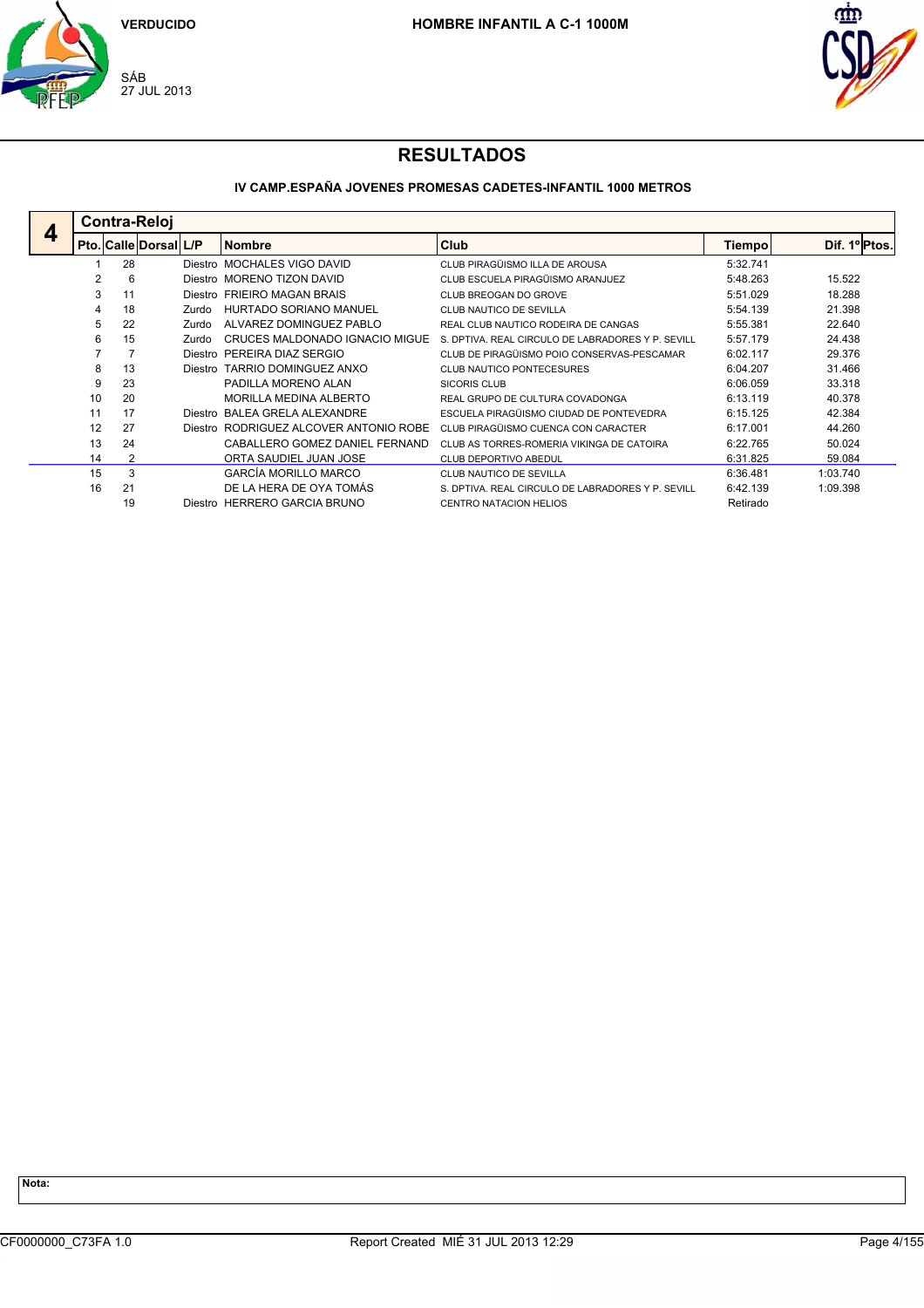



## **IV CAMP.ESPAÑA JOVENES PROMESAS CADETES-INFANTIL 1000 METROS**

| 5 | <b>Contra-Reloj</b> |                       |                                    |                                                  |               |                           |  |  |  |  |  |
|---|---------------------|-----------------------|------------------------------------|--------------------------------------------------|---------------|---------------------------|--|--|--|--|--|
|   |                     | Pto. Calle Dorsal L/P | <b>Nombre</b>                      | Club                                             | <b>Tiempo</b> | Dif. 1º Ptos.             |  |  |  |  |  |
|   | 1                   | 29                    | DE LA PEÑA ROSELLO MARIA TERES     | REAL CLUB NAUTICO PUERTO DE SANTA MARIA          | 4:54.193      |                           |  |  |  |  |  |
|   | $\overline{2}$      | 23                    | ORDOÑEZ MUÑIZ FATIMA               | CLUB AS TORRES-ROMERIA VIKINGA DE CATOIRA        | 5:09.733      | 15.540                    |  |  |  |  |  |
|   | 3                   | 2                     | DADIN CAMIÑA LIDIA                 | CLUB PIRAGÜISMO C.P PORTONOVO                    | 5:12.642      | 18.449                    |  |  |  |  |  |
|   | 4                   | 20                    | SANTOS FERNANDEZ RAQUEL            | CLUB DEPORTIVO LOS GORILAS DE CANDAS             | 5:15.609      | 21.416                    |  |  |  |  |  |
|   | 5                   | 17                    | MANZANERA GOMEZ LUCIA              | ASOCIACION DEPORTIVA PINATARENSE                 | 5:15.733      | 21.540                    |  |  |  |  |  |
|   | 6                   | 28                    | SANCHEZ BARRANTES ESMERALDA        | CLUB PIRAGÜISMO BADAJOZ                          | 5:15.822      | 21.629                    |  |  |  |  |  |
|   | $\overline{7}$      | 31                    | <b>FABEIRO PARDAL CATUXA</b>       | CLUB NAUTICO PONTECESURES                        | 5:17.272      | 23.079                    |  |  |  |  |  |
|   | 8                   | 3                     | INTXAURRONDO ESTALA AINITZE        | CLUB SOCIEDAD DEPORTIVA SANTIAGOTARRAK           | 5:19.022      | 24.829                    |  |  |  |  |  |
|   | 9                   | 19                    | <b>REY RODRIGUEZ NORA</b>          | CLUB PIRAGUAS VILLAVICIOSA-EL GAITERO            | 5:19.587      | 25.394                    |  |  |  |  |  |
|   | 10                  | $\overline{4}$        | JOGLAR DEL DAGO TAMARA             | CLUB PIRAGUAS LA LLONGAR SUMI. ELECTRICOS AMIEVA | 5:20.190      | 25.997                    |  |  |  |  |  |
|   | 11                  | 12                    | LIS MUÑOZ PAULA                    | CLUB PIRAGÜISMO CASTELLDEFELS                    | 5:22.834      | 28.641                    |  |  |  |  |  |
|   | 12                  | 38                    | CALVO MOYA NATALIA                 | CLUB ESCUELA PIRAGÜISMO ARANJUEZ                 | 5:22.976      | 28.783                    |  |  |  |  |  |
|   | 13                  | 16                    | <b>CARBAJO MARTIN ALBA</b>         | CLUB PIRAGÜISMO BADAJOZ                          | 5:23.669      | 29.476                    |  |  |  |  |  |
|   | 14                  | 35                    | <b>GARCIA FERNANDEZ CONCEPCION</b> | ADZ-IBERDROLA CAJA ESPAÑA DUERO ZAMORA           | 5:24.818      | 30.625                    |  |  |  |  |  |
|   | 15                  | 21                    | SERRAMITJANA RUBIROLA EMMA         | <b>CLUB NATACIO BANYOLES</b>                     | 5:27.063      | 32.870                    |  |  |  |  |  |
|   | 16                  | 14                    | SANGUINO ANAYA SOFIA               | ESCUELA PLACENTINA DE PIRAGÜISMO                 | 5:27.686      | 33.493                    |  |  |  |  |  |
|   | 17                  | 5                     | AROCA VILLANUEVA AURKENE           | CLUB PIRAGÜISMO PAMPLONA                         | 5:32.944      | 38.751                    |  |  |  |  |  |
|   | 18                  | 37                    | SÁNCHEZ FRIGOLE LAURA              | <b>CLUB NATACIO BANYOLES</b>                     | 5:33.766      | 39.573                    |  |  |  |  |  |
|   | 19                  | 26                    | LOPEZ OLIVARES ANE                 | CLUB BARRIKA PIRAGUA TALDEA                      | 5:33.829      | 39.636                    |  |  |  |  |  |
|   | 20                  | 49                    | DA FONSECA CASTAÑO MARIA           | <b>CLUB NAUTICO PONTECESURES</b>                 | 5:35.997      | 41.804                    |  |  |  |  |  |
|   | 21                  | 45                    | SÁNCHEZ MORENO CELIA               | CLUB NAUTICO DE SEVILLA                          | 5:36.997      | 42.804                    |  |  |  |  |  |
|   | 22                  | 43                    | CATALA PACHECO CLARA               | R.C.N. PALMA - O.S. LA CAIXA                     | 5:37.509      | 43.316                    |  |  |  |  |  |
|   | 23                  | 32                    | <b>LANCHO LAVILLA MARIA</b>        | CLUB PIRAGÜISMO CIUDAD DE LUGO                   | 5:38.484      | 44.291                    |  |  |  |  |  |
|   | 24                  | 34                    | MIHAYLOVA BOZHILOVA LIYA           | CLUB ESCUELA PIRAGÜISMO ARANJUEZ                 | 5:38.664      | 44.471                    |  |  |  |  |  |
|   | 25                  | 15                    | <b>COCA TORRICO ESTEFANI</b>       | ESCUELA PIRAGÜISMO MAR MENOR                     | 5:42.874      | 48.681                    |  |  |  |  |  |
|   | 26                  | 44                    | <b>TORREGROSA DEBETAZ JULIA</b>    | R.C.N. PALMA - O.S. LA CAIXA                     | 5:43.773      | 49.580                    |  |  |  |  |  |
|   | 27                  | 48                    | VÁZQUEZ BERNÁNDEZ MARÍA JOSÉ       | CLUB DE PIRAGÜISMO LIPASAM                       | 5:48.235      | 54.042                    |  |  |  |  |  |
|   | 28                  | 36                    | LEMA AGRA PATRICIA MARIA           | ESCUELA PIRAGÜISMO CIUDAD DE PONTEVEDRA          | 5:50.150      | 55.957                    |  |  |  |  |  |
|   | 29                  | 47                    | <b>CARBALLIDO DIAZ INES</b>        | CLUB DE MAR RIA DE ALDAN                         | 5:50.413      | 56.220                    |  |  |  |  |  |
|   | 30                  | 8                     | <b>GARCIA OTERO ANDREA</b>         | CLUB PIRAGÜISMO C.P PORTONOVO                    | 5:51.496      | 57.303                    |  |  |  |  |  |
|   | 31                  | 33                    | <b>MORILLA MEDINA LUCIA</b>        | REAL GRUPO DE CULTURA COVADONGA                  | 5:53.328      | 59.135                    |  |  |  |  |  |
|   | 32                  | 27                    | MONBLÁN MILLÁN ANDREA              | CLUB ACTIVIDADES NAUTICAS ESLORA                 | 5:54.929      | 1:00.736                  |  |  |  |  |  |
|   | 33                  | 10                    | MAHOU BOULLOSA NARA MARIA          | CLUB NAUTICO DE COBRES                           | 6:31.336      | 1:37.143                  |  |  |  |  |  |
|   | 34                  | 25                    | RODRIGUEZ FARTO LUA                | CLUB NAUTICO DE COBRES                           |               | 6:33.084 Fuera de Control |  |  |  |  |  |
|   |                     |                       |                                    |                                                  |               |                           |  |  |  |  |  |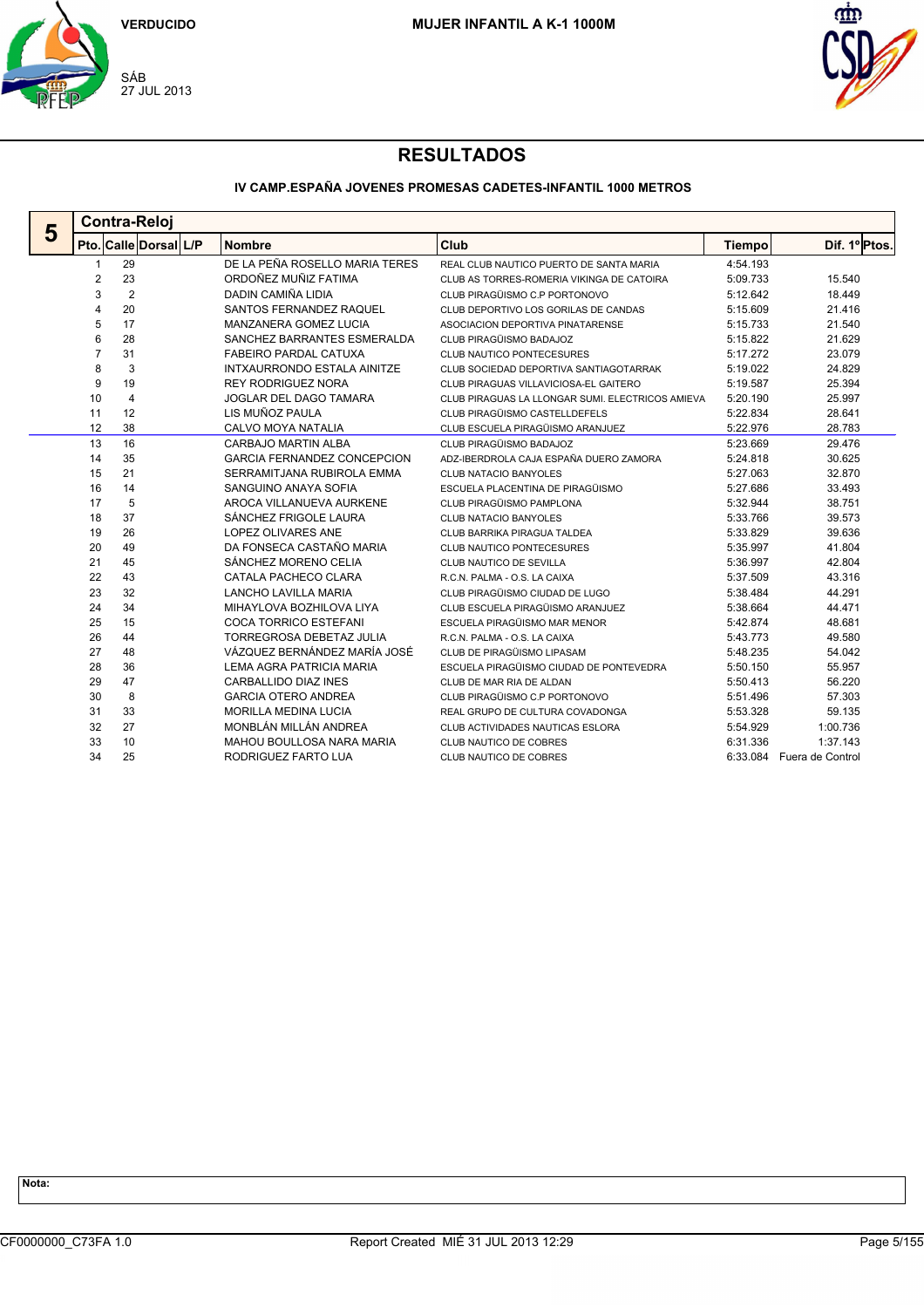



## **IV CAMP.ESPAÑA JOVENES PROMESAS CADETES-INFANTIL 1000 METROS**

|   | <b>Contra-Reloj</b>     |                       |                                |                                                   |               |               |  |  |  |  |  |
|---|-------------------------|-----------------------|--------------------------------|---------------------------------------------------|---------------|---------------|--|--|--|--|--|
| 6 |                         | Pto. Calle Dorsal L/P | <b>Nombre</b>                  | Club                                              | <b>Tiempo</b> | Dif. 1º Ptos. |  |  |  |  |  |
|   | 1                       | 28                    | CASTRO RODRIGUEZ ALEXANDRE     | ESCUELA PIRAGÜISMO CIUDAD DE PONTEVEDRA           | 4:22.966      |               |  |  |  |  |  |
|   | $\overline{\mathbf{c}}$ | 29                    | ALONSO HERNANDEZ CARLOS        | CLUB ESCUELA PIRAGÜISMO ARANJUEZ                  | 4:23.690      | 0.724         |  |  |  |  |  |
|   | 3                       | 9                     | <b>EGIGUREN GOMEZ ENEKO</b>    | CLUB SOCIEDAD DEPORTIVA SANTIAGOTARRAK            | 4:23.879      | 0.913         |  |  |  |  |  |
|   | $\overline{4}$          | $\overline{7}$        | DE LA PEÑA VALTUEÑA RAUL       | ALBERCHE KAYAK CLUB                               | 4:26.031      | 3.065         |  |  |  |  |  |
|   | 5                       | 19                    | <b>SILVA CASAIS PABLO</b>      | CLUB PIRAGÜISMO RIAS BAIXAS-NAUTICO BOIRO         | 4:26.538      | 3.572         |  |  |  |  |  |
|   | 6                       | 27                    | ROSETE OLDAN JUAN MANUEL       | CLUB DE MAR DE AVILES                             | 4:28.880      | 5.914         |  |  |  |  |  |
|   | $\overline{7}$          | 11                    | PERIS ANTEQUERA JORDI          | CLUB PIRAGÜISMO SILLA                             | 4:29.320      | 6.354         |  |  |  |  |  |
|   | 8                       | $\overline{2}$        | GAMBOA GONZÁLEZ PABLO          | S. DPTIVA. REAL CIRCULO DE LABRADORES Y P. SEVILL | 4:30.575      | 7.609         |  |  |  |  |  |
|   | 9                       | 31                    | CARBALLES AISPURO JORDI ARMAND | ADZ-IBERDROLA CAJA ESPAÑA DUERO ZAMORA            | 4:30.692      | 7.726         |  |  |  |  |  |
|   | 10                      | 32                    | <b>VILLANUEVA GARCIA IVAN</b>  | ESCUELA PIRAGÜISMO CIUDAD DE PONTEVEDRA           | 4:30.954      | 7.988         |  |  |  |  |  |
|   | 11                      | 16                    | REBOLLO SANTANA DAVID          | <b>CLUB DEPORTIVO ABEDUL</b>                      | 4:31.436      | 8.470         |  |  |  |  |  |
|   | 12                      | 23                    | SERRA CARGOL MARC              | <b>CLUB NATACIO BANYOLES</b>                      | 4:31.666      | 8.700         |  |  |  |  |  |
|   | 13                      | 33                    | RODRIGUEZ CARBAJO IVAN         | HOTEL CONVENTO I - PIRAGÜISMO DUERO ZAMORA        | 4:32.002      | 9.036         |  |  |  |  |  |
|   | 14                      | 8                     | <b>MIGOYA GARCIA DAVID</b>     | SOCIEDAD CULTURAL Y DEPORTIVA RIBADESELLA         | 4:32.331      | 9.365         |  |  |  |  |  |
|   | 15                      | 15                    | SANCHEZ RODRIGUEZ ADRIAN       | CLUB SALAMANCA CANOE KAYAK                        | 4:32.800      | 9.834         |  |  |  |  |  |
|   | 16                      | 35                    | RUBIO VENTURA DANIEL           | CLUB PIRAGÜISMO CASTELLDEFELS                     | 4:33.344      | 10.378        |  |  |  |  |  |
|   | 17                      | 36                    | LEIRO PIÑEIRO XENXO            | CLUB PIRAGÜISMO C.P PORTONOVO                     | 4:33.418      | 10.452        |  |  |  |  |  |
|   | 18                      | $\overline{4}$        | TRIÑANES LOPEZ OSCAR           | CLUB PIRAGÜISMO RIAS BAIXAS-NAUTICO BOIRO         | 4:34.217      | 11.251        |  |  |  |  |  |
|   | 19                      | 38                    | <b>GUALTER MONTERO DANIEL</b>  | CLUB SALAMANCA CANOE KAYAK                        | 4:36.327      | 13.361        |  |  |  |  |  |
|   | 20                      | 30                    | CARMONA IRIMIA MANUEL JAVIER   | CLUB NAUTICO DE SEVILLA                           | 4:36.896      | 13.930        |  |  |  |  |  |
|   | 21                      | $\mathbf{1}$          | <b>VALLINA COTO MANUEL</b>     | JAIRE AVENTURA-LOS RAPIDOS                        | 4:37.087      | 14.121        |  |  |  |  |  |
|   | 22                      | 22                    | DACOSTA SANTOME RAUL           | CLUB DE MAR RIA DE ALDAN                          | 4:37.110      | 14.144        |  |  |  |  |  |
|   | 23                      | 5                     | SILVEIRA GUTIERREZ ALVARO      | CLUB PALENTINO DE PIRAGÜISMO                      | 4:37.645      | 14.679        |  |  |  |  |  |
|   | 24                      | 21                    | <b>ESTEVEZ LOPEZ LUIS</b>      | ESCUELA PIRAGÜISMO CIUDAD DE PONTEVEDRA           | 4:38.058      | 15.092        |  |  |  |  |  |
|   | 25                      | 34                    | MARTINEZ SARRIA JHON ALEXANDER | CLUB SALAMANCA CANOE KAYAK                        | 4:38.190      | 15.224        |  |  |  |  |  |
|   | 26                      | 14                    | HERRERO MENENDEZ ALEJANDRO     | REAL GRUPO DE CULTURA COVADONGA                   | 4:38.684      | 15.718        |  |  |  |  |  |
|   | 27                      | 24                    | DE LA PAZ ALFARO LUIS          | <b>CLUB TALAVERA TALAK</b>                        | 4:41.764      | 18.798        |  |  |  |  |  |
|   | 28                      | 18                    | <b>RIBERA IBERT IVAN</b>       | CLUB PIRAGÜISMO CULLERA                           | 4:42.468      | 19.502        |  |  |  |  |  |
|   | 29                      | 3                     | <b>BARTUREN FERRO JON</b>      | ESCUELA PIRAGÜISMO CIUDAD DE PONTEVEDRA           | 4:43.374      | 20.408        |  |  |  |  |  |
|   | 30                      | 20                    | ECHÁVARRI MIQUEO DANIEL        | CLUB PIRAGÜISMO PAMPLONA                          | 4:43.898      | 20.932        |  |  |  |  |  |
|   | 31                      | 37                    | <b>TORRES MIGUENS PABLO</b>    | <b>CLUB NAUTICO PONTECESURES</b>                  | 4:44.555      | 21.589        |  |  |  |  |  |
|   | 32                      | 13                    | NAVARRO CASANOVA DAVID         | ASOCIACIÓ ESPORTIVA XINO-XANO                     | 4:45.170      | 22.204        |  |  |  |  |  |
|   | 33                      | 6                     | FERNANDEZ NUÑEZ MIGUEL ALBITO  | CLUB MADRILEÑO CIENCIAS                           | 4:45.841      | 22.875        |  |  |  |  |  |
|   | 34                      | 25                    | NÚÑEZ RECIO IVÁN               | REAL CLUB MARITIMO DE HUELVA                      | 4:48.160      | 25.194        |  |  |  |  |  |
|   | 35                      | 26                    | BAZO DELGADO JOSÉ ÁNGEL        | CLUB ACTIVIDADES NAUTICAS ESLORA                  | 4:48.280      | 25.314        |  |  |  |  |  |
|   | 36                      | 12                    | MACHUCA FERNÁNDEZ BALLESTEROS  | CLUB NAUTICO DE SEVILLA                           | 4:49.512      | 26.546        |  |  |  |  |  |
|   | 37                      | 10                    | SANCHEZ ESCUDERO JAIME         | CLUB DEPORTIVO PIRAGÜISMO TORDESILLAS             | 4:50.710      | 27.744        |  |  |  |  |  |
|   | 38                      | 17                    | <b>BALSA BELLO CARLOS</b>      | CLUB RIBERAS DO TAMBRE-TERNERA GALLEGA DE AMES    | 5:18.164      | 55.198        |  |  |  |  |  |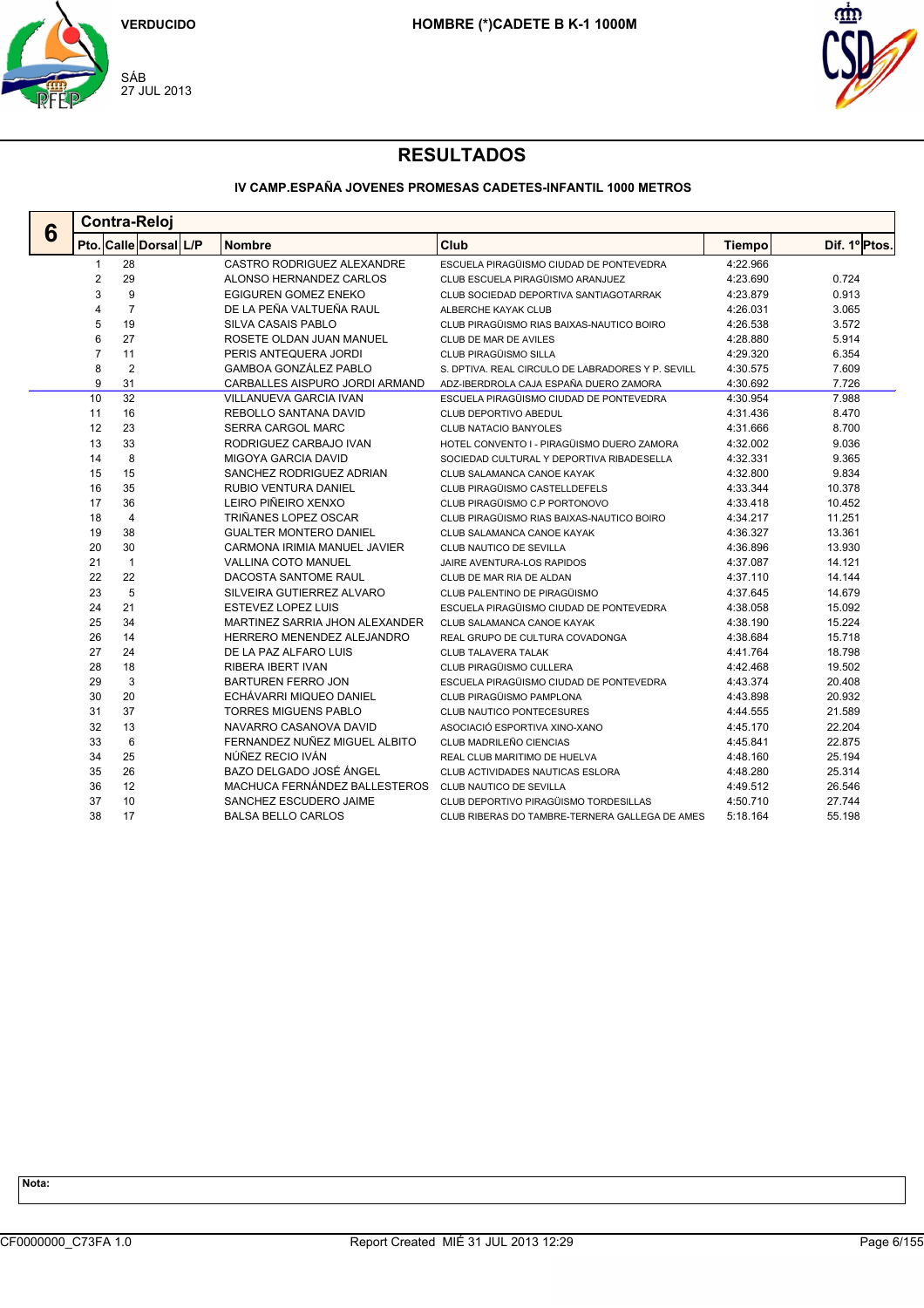



## **IV CAMP.ESPAÑA JOVENES PROMESAS CADETES-INFANTIL 1000 METROS**

| <b>Contra-Reloi</b> |                |                             |  |                             |                                                   |          |               |  |  |
|---------------------|----------------|-----------------------------|--|-----------------------------|---------------------------------------------------|----------|---------------|--|--|
|                     |                | l Pto.  Calle  Dorsal   L/P |  | <b>Nombre</b>               | <b>Club</b>                                       | Tiempol  | Dif. 1º Ptos. |  |  |
|                     | 9              |                             |  | MADERO GALÁN BLANCA         | S. DPTIVA, REAL CIRCULO DE LABRADORES Y P. SEVILL | 5:04.122 |               |  |  |
|                     | 14             |                             |  | DACOSTA DOCAMPO IRENE       | CLUB DE MAR RIA DE ALDAN                          | 5:07.539 | 3.417         |  |  |
| 3                   | 12             |                             |  | CASTRO FUNTANE CELIA        | CLUB NATACIO BANYOLES                             | 5:08.093 | 3.971         |  |  |
| 4                   | 11             |                             |  | HERNANDEZ VELLISCA LUCIA    | CLUB PIRAGÜISMO CUENCA CON CARACTER               | 5:14.001 | 9.879         |  |  |
| 5                   |                |                             |  | DURAN GRAU MAR              | <b>CLUB NATACIO BANYOLES</b>                      | 5:17.888 | 13.766        |  |  |
| 6                   | 13             |                             |  | <b>MESA MORAGUES ANA</b>    | CLUB DE VELA PUERTO ANDRAITX                      | 5:18.489 | 14.367        |  |  |
|                     | 3              |                             |  | MENDEZ CAMIÑA GRACIELA      | CLUB PIRAGÜISMO C.P PORTONOVO                     | 5:19.708 | 15.586        |  |  |
| 8                   | 8              |                             |  | LOPEZ MONJE ANDREA          | CLUB LOS DELFINES DE CEUTA                        | 5:20.258 | 16.136        |  |  |
| 9                   | 5              |                             |  | <b>HERRERO MARTIN LIDIA</b> | ALBERCHE KAYAK CLUB                               | 5:20.764 | 16.642        |  |  |
| 10                  | 4              |                             |  | CLADERA POCOVI PAULA        | R.C.N. PALMA - O.S. LA CAIXA                      | 5:20.924 | 16.802        |  |  |
| 11                  | 6              |                             |  | <b>GILART ROSET MAR</b>     | <b>SICORIS CLUB</b>                               | 5:23.658 | 19.536        |  |  |
| 12                  | $\overline{2}$ |                             |  | MARTINEZ SANMANUEL CAROLINA | CLUB PIRAGÜISMO CULLERA                           | 5:28.032 | 23.910        |  |  |
| 13                  |                |                             |  | MONTERO PASCUAL CELIA       | CLUB SALAMANCA CANOE KAYAK                        | 5:33.472 | 29.350        |  |  |
| 14                  | 10             |                             |  | ALEGRE FALOMIR LUCIA        | CLUB DE REGATAS BURRIANA                          | 5:50.238 | 46.116        |  |  |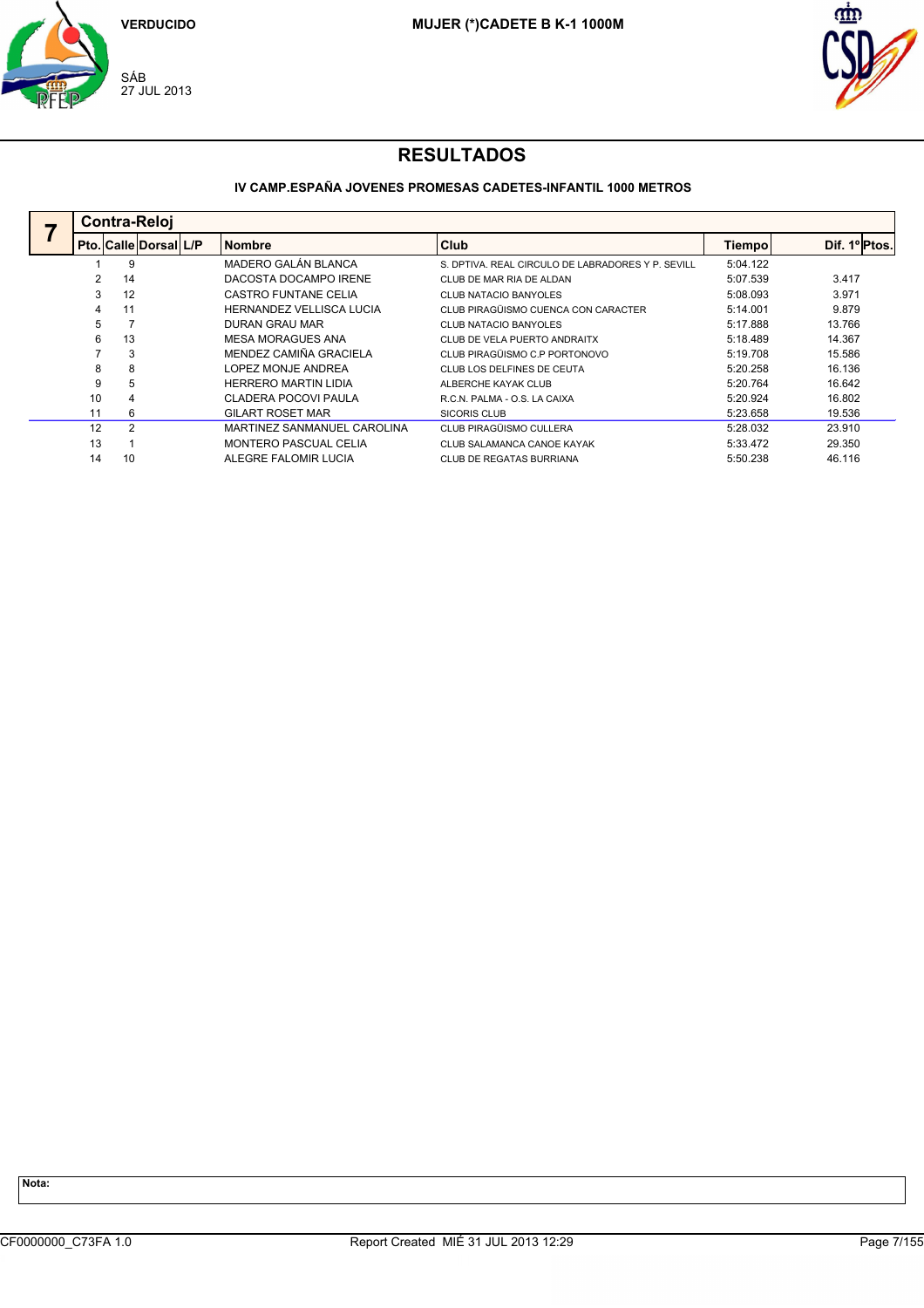



## **IV CAMP.ESPAÑA JOVENES PROMESAS CADETES-INFANTIL 1000 METROS**

|   | <b>Contra-Reloj</b> |                |                       |                                    |                                                |          |               |  |  |  |  |
|---|---------------------|----------------|-----------------------|------------------------------------|------------------------------------------------|----------|---------------|--|--|--|--|
| 8 |                     |                | Pto. Calle Dorsal L/P | <b>Nombre</b>                      | Club                                           | Tiempo   | Dif. 1º Ptos. |  |  |  |  |
|   |                     | 12             |                       | CRAVIOTTO NOGUÉ HECTOR             | <b>SICORIS CLUB</b>                            | 4:12.692 |               |  |  |  |  |
|   | 2                   | 19             |                       | <b>RYFA OSKAR</b>                  | CLUB PIRAGÜISMO SILLA                          | 4:12.923 | 0.231         |  |  |  |  |
|   | 3                   | 3              |                       | MAS RAMIS MIGUEL ÁNGEL             | R.C.N. PALMA - O.S. LA CAIXA                   | 4:13.189 | 0.497         |  |  |  |  |
|   | 4                   | 18             |                       | <b>MORENO BENITO JON</b>           | CLUB SOCIEDAD DEPORTIVA SANTIAGOTARRAK         | 4:13.704 | 1.012         |  |  |  |  |
|   | 5                   | 11             |                       | PARADELA DELGADO ENRIC             | R.C.N. PALMA - O.S. LA CAIXA                   | 4:15.124 | 2.432         |  |  |  |  |
|   | 6                   | 10             |                       | ZAPATERO ROJO PEDRO                | CLUB PALENTINO DE PIRAGÜISMO                   | 4:16.074 | 3.382         |  |  |  |  |
|   | 7                   | 14             |                       | <b>TARIFA BUENO SAMUEL</b>         | CLUB DE PIRAGÜISMO LIPASAM                     | 4:16.846 | 4.154         |  |  |  |  |
|   | 8                   | 6              |                       | VILLANUEVA RODRIGUEZ JOSE JULI     | CLUB PIRAGÜISMO VERDUCIDO-PONTILLON            | 4:17.621 | 4.929         |  |  |  |  |
|   | 9                   | 21             |                       | <b>GARCIA ARIAS ADRIAN</b>         | CLUB NAVAL DE PONTEVEDRA                       | 4:18.735 | 6.043         |  |  |  |  |
|   | 10                  | $\overline{4}$ |                       | TONISLAVOV DAMYANOV DAVID          | CLUB GRUPO XUVENIL PIRAGÜISMO AS PONTES        | 4:20.615 | 7.923         |  |  |  |  |
|   | 11                  | 28             |                       | MARTINEZ CERRA DIEGO               | JAIRE AVENTURA-LOS RAPIDOS                     | 4:20.940 | 8.248         |  |  |  |  |
|   | 12                  | 26             |                       | <b>GARCIA ROBADOR ALEIX</b>        | <b>SICORIS CLUB</b>                            | 4:22.488 | 9.796         |  |  |  |  |
|   | 13                  | 27             |                       | ACUÑA CORTIZO JAIME                | CLUB NAVAL DE PONTEVEDRA                       | 4:22.839 | 10.147        |  |  |  |  |
|   | 14                  | 23             |                       | SOUTO SONEIRA JACOBO               | CLUB NAUTICO PONTECESURES                      | 4:23.152 | 10.460        |  |  |  |  |
|   | 15                  | 2              |                       | <b>BLASS GUINEA LUCAS</b>          | C.D.B. PIRAGUAMADRID                           | 4:24.609 | 11.917        |  |  |  |  |
|   | 16                  | 5              |                       | <b>BADIOLA HUNTELER CARLOS</b>     | REAL CLUB NÁUTICO PORT DE POLLENCA             | 4:25.765 | 13.073        |  |  |  |  |
|   | 17                  | 9              |                       | FERNANDEZ GONZALEZ GONZALO LUI     | CLUB NAVAL DE PONTEVEDRA                       | 4:27.219 | 14.527        |  |  |  |  |
|   | 18                  | 16             |                       | <b>MORAN HUELGA JORGE</b>          | JAIRE AVENTURA-LOS RAPIDOS                     | 4:27.958 | 15.266        |  |  |  |  |
|   | 19                  | 15             |                       | SOPENA AVILA DANIEL                | CLUB DE PIRAGÜISMO LIPASAM                     | 4:29.270 | 16.578        |  |  |  |  |
|   | 20                  | $\mathbf{1}$   |                       | AZKUNE ZUBIA UNAI                  | CLUB ITXAS-GAIN KIROL ELKARTEA                 | 4:30.659 | 17.967        |  |  |  |  |
|   | 21                  | 29             | 29                    | EGAÑA ELOSUA MARTIN                | CLUB ITXAS-GAIN KIROL ELKARTEA                 | 4:31.402 | 18.710        |  |  |  |  |
|   | 22                  | 7              |                       | MACEDO RODRIGUEZ ADRIAN            | CLUB KAYAK TUDENSE                             | 4:32.271 | 19.579        |  |  |  |  |
|   | 23                  | 22             |                       | LÓPEZ MUGUERZA IÑIGO               | CLUB PIRAGÜISMO PAMPLONA                       | 4:32.891 | 20.199        |  |  |  |  |
|   | 24                  | 25             |                       | <b>GARCIA CORTINES LUIS MIGUEL</b> | SOCIEDAD CULTURAL Y DEPORTIVA RIBADESELLA      | 4:37.956 | 25.264        |  |  |  |  |
|   | 25                  | 24             |                       | DUQUE SANZ SERGIO                  | CLUB DEPORTIVO PIRAGÜISMO TORDESILLAS          | 4:38.393 | 25.701        |  |  |  |  |
|   | 26                  | 13             |                       | CAÑIBANO PEREZ KEVIN               | ADZ-IBERDROLA CAJA ESPAÑA DUERO ZAMORA         | 4:38.692 | 26.000        |  |  |  |  |
|   | 27                  | 20             |                       | <b>ROMAN REGUERAS JUAN</b>         | CLUB P. FRESNO DE LA RIBERA-TRECISA-RENY PICOT | 4:38.885 | 26.193        |  |  |  |  |
|   | 28                  | 8              |                       | BECERRA OTERO MANUEL               | CLUB LICEO CASINO DE VILAGARCIA DE AROUSA      | 4:40.433 | 27.741        |  |  |  |  |
|   |                     | 17             |                       | <b>MERINO QUIROGA IVAN</b>         | CLUB DEPORTIVO ABEDUL                          | No sale  |               |  |  |  |  |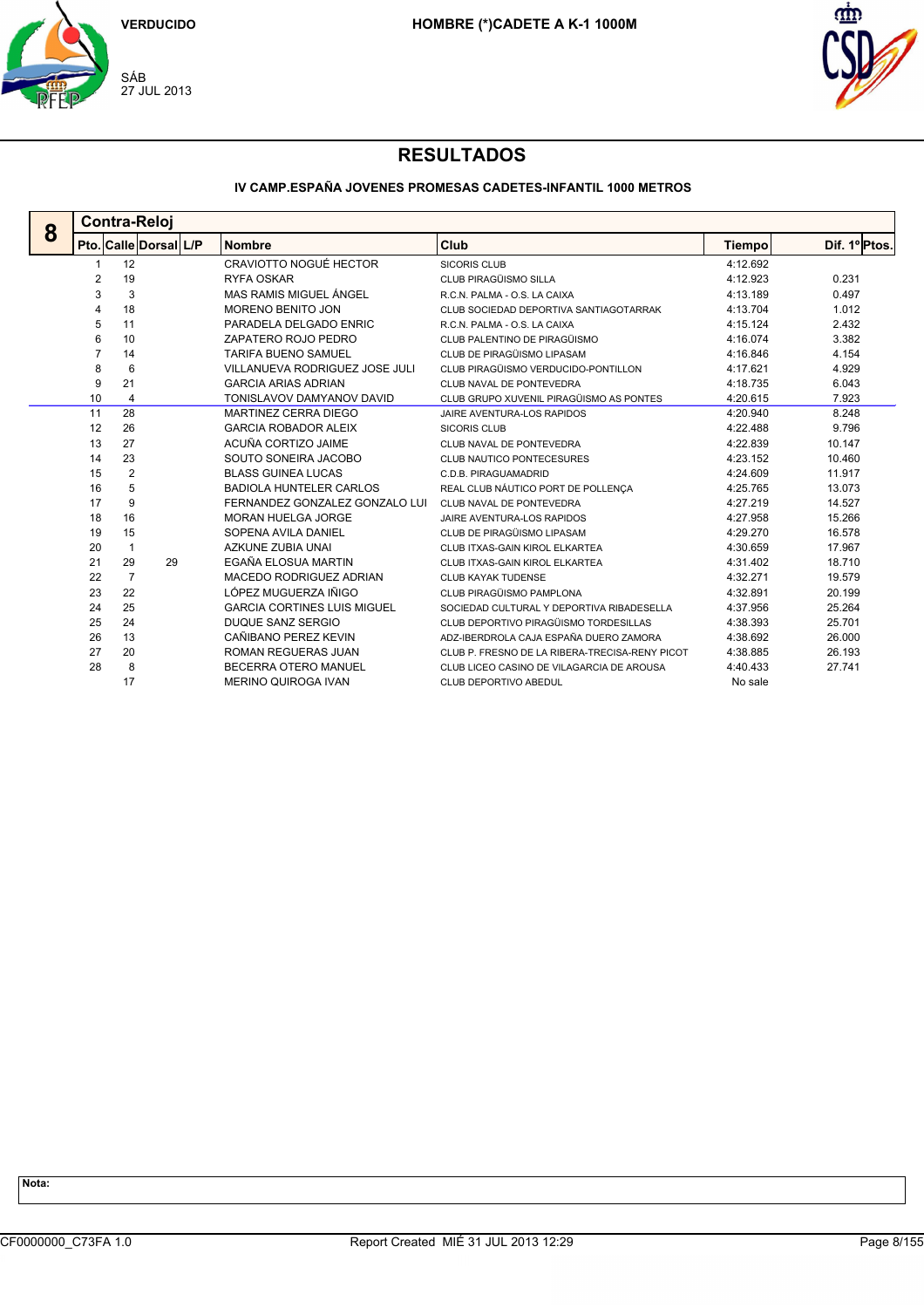



## **IV CAMP.ESPAÑA JOVENES PROMESAS CADETES-INFANTIL 1000 METROS**

| 9 |    | <b>Contra-Reloi</b>          |  |                                |                                                  |               |               |  |  |  |  |  |
|---|----|------------------------------|--|--------------------------------|--------------------------------------------------|---------------|---------------|--|--|--|--|--|
|   |    | <b>Pto. Calle Dorsal L/P</b> |  | <b>Nombre</b>                  | Club                                             | <b>Tiempo</b> | Dif. 1º Ptos. |  |  |  |  |  |
|   |    | 3                            |  | EDERRA ZESTAU MADDI            | CLUB PIRAGÜISMO PAMPLONA                         | 5:12.470      |               |  |  |  |  |  |
|   |    | 8                            |  | DAVILA SEIJO LARA              | CLUB DE MAR RIA DE ALDAN                         | 5:13.572      | 1.102         |  |  |  |  |  |
|   | 3  | 5                            |  | <b>BLANCH GARRALDA IRATXE</b>  | CLUB ESCUELA PIRAGÜISMO ARANJUEZ                 | 5:14.857      | 2.387         |  |  |  |  |  |
|   |    | 10                           |  | LOPEZ ROJAS NURIA              | CLUB PIRAGÜISMO BADAJOZ                          | 5:14.863      | 2.393         |  |  |  |  |  |
|   | 5  |                              |  | ESCUDERO MARTINEZ LUCIA        | SOCIEDAD CULTURAL Y DEPORTIVA RIBADESELLA        | 5:15.462      | 2.992         |  |  |  |  |  |
|   | 6  | 6                            |  | <b>ILUNDAIN PERURENA LOREA</b> | CLUB PIRAGÜISMO PAMPLONA                         | 5:16.213      | 3.743         |  |  |  |  |  |
|   |    | 4                            |  | AGRA RODRIGUEZ CARMEN          | CLUB KAYAK TUDENSE                               | 5:16.713      | 4.243         |  |  |  |  |  |
|   | 8  | 15                           |  | EXPOSITO GABARAIN MADDI        | CLUB SOCIEDAD DEPORTIVA SANTIAGOTARRAK           | 5:20.502      | 8.032         |  |  |  |  |  |
|   | 9  | 9                            |  | VILLAR HERBELLO MARÍA          | CLUB DE MAR RIA DE ALDAN                         | 5:21.082      | 8.612         |  |  |  |  |  |
|   | 10 | 11                           |  | PUIG IZNARDO CARLA             | CLUB PIRAGÜISMO CULLERA                          | 5:25.817      | 13.347        |  |  |  |  |  |
|   | 11 | 14                           |  | ALEN JORGE MARTA               | <b>CLUB KAYAK TUDENSE</b>                        | 5:26.191      | 13.721        |  |  |  |  |  |
|   | 12 | 12                           |  | LORDA FERNANDEZ BLANCA         | CLUB NATACIÓN LANGREO                            | 5:27.719      | 15.249        |  |  |  |  |  |
|   | 13 | 13                           |  | <b>CARRIL LUSTRES VANESA</b>   | CLUB NAUTICO PONTECESURES                        | 5:32.041      | 19.571        |  |  |  |  |  |
|   | 14 |                              |  | NARCIANDI CERQUEIRA INES       | CLUB PIRAGUAS LA LLONGAR SUMI. ELECTRICOS AMIEVA | 5:37.074      | 24.604        |  |  |  |  |  |
|   | 15 | 2                            |  | CACABELOS OTERO SARA           | CLUB BREOGAN DO GROVE                            | 5:55.645      | 43.175        |  |  |  |  |  |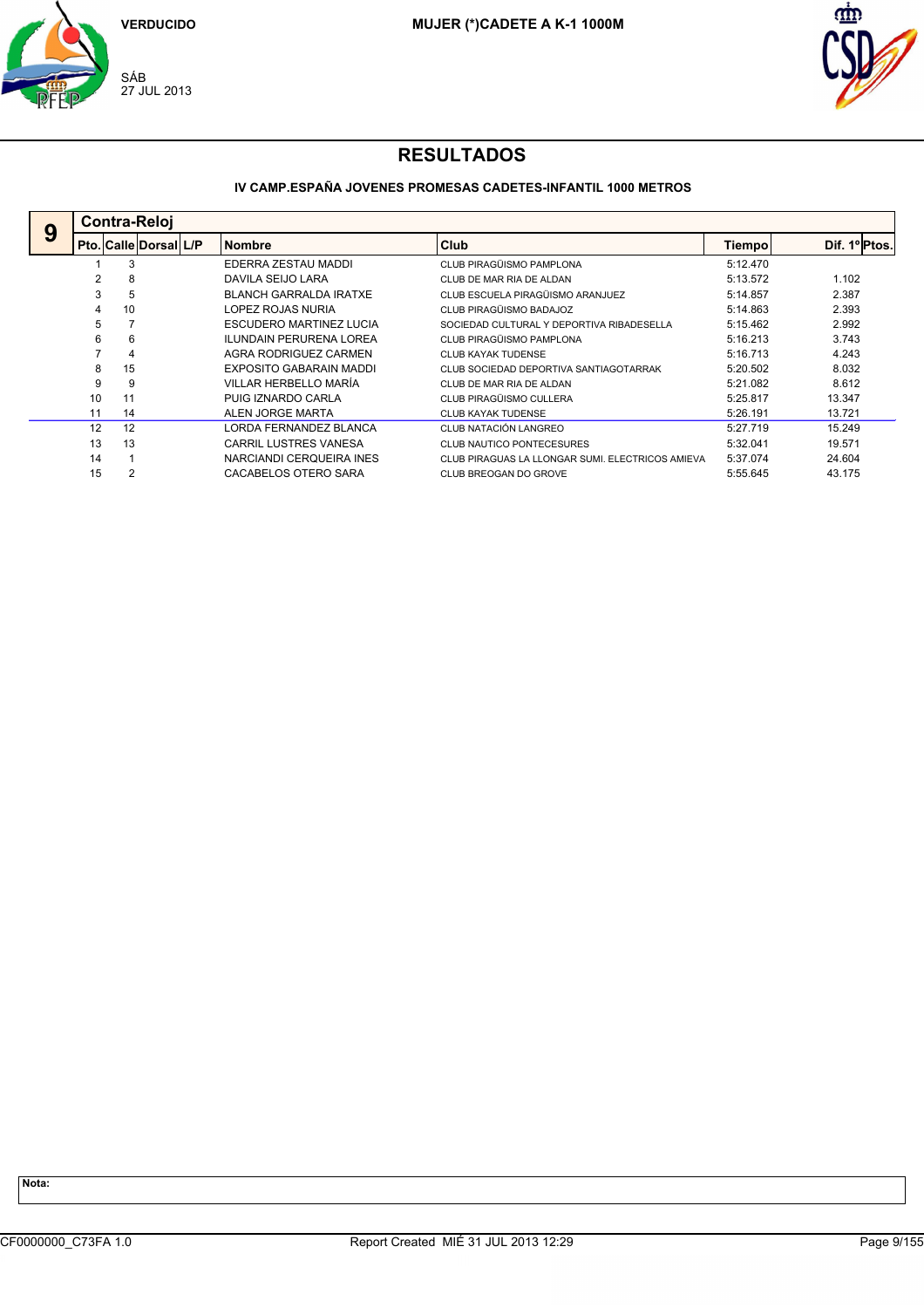



## **IV CAMP.ESPAÑA JOVENES PROMESAS CADETES-INFANTIL 1000 METROS**

| 10 |   | <b>SemiFinal 1</b>           |  |                               |                                            |          |              |  |  |  |  |  |
|----|---|------------------------------|--|-------------------------------|--------------------------------------------|----------|--------------|--|--|--|--|--|
|    |   | <b>Pto. Calle Dorsal L/P</b> |  | <b>Nombre</b>                 | <b>Club</b>                                | Tiempo   | Dif. 1ºPtos. |  |  |  |  |  |
|    |   | 5                            |  | SILVA VIEIRA FRANCISCO        | CLUB PIRAGÜISMO C.P PORTONOVO              | 4:57.551 |              |  |  |  |  |  |
|    |   | 8                            |  | MUÑOZ MATEU BLAI              | <b>CLUB NATACIO BANYOLES</b>               | 5:01.861 | 4.310        |  |  |  |  |  |
|    | 3 | 4                            |  | RIBEIRO SANJORGE DAVID        | CLUB PIRAGÜISMO C.P PORTONOVO              | 5:02.929 | 5.378        |  |  |  |  |  |
|    | 4 | 6                            |  | FERNÁNDEZ ARAMENDÍA GAIZKA    | CLUB PIRAGÜISMO PAMPLONA                   | 5:03.541 | 5.990        |  |  |  |  |  |
|    | 5 | 3                            |  | RENILLA GARCIA MARCOS         | HOTEL CONVENTO I - PIRAGÜISMO DUERO ZAMORA | 5:07.493 | 9.942        |  |  |  |  |  |
|    | 6 | 2                            |  | FERREIROS RODRIGUEZ FRANCISCO | CLUB PIRAGÜISMO VERDUCIDO-PONTILLON        | 5:12.117 | 14.566       |  |  |  |  |  |
|    |   |                              |  | EGIA SOLAGAISTUA IKER         | CLUB BARRIKA PIRAGUA TALDEA                | 5:12.573 | 15.022       |  |  |  |  |  |
|    | 8 | 9                            |  | RUIZ GARAU NICOLAU            | CLUB DE VELA PUERTO ANDRAITX               | 5:20.129 | 22.578       |  |  |  |  |  |
|    | 9 |                              |  | SABARIS VIEITEZ VALENTIN      | CLUB PIRAGÜISMO VERDUCIDO-PONTILLON        | 5:20.513 | 22.962       |  |  |  |  |  |

Sistema de Progresión: 1/3 A FINAL A, 4/6 A FINAL B, 7/9 A FINAL C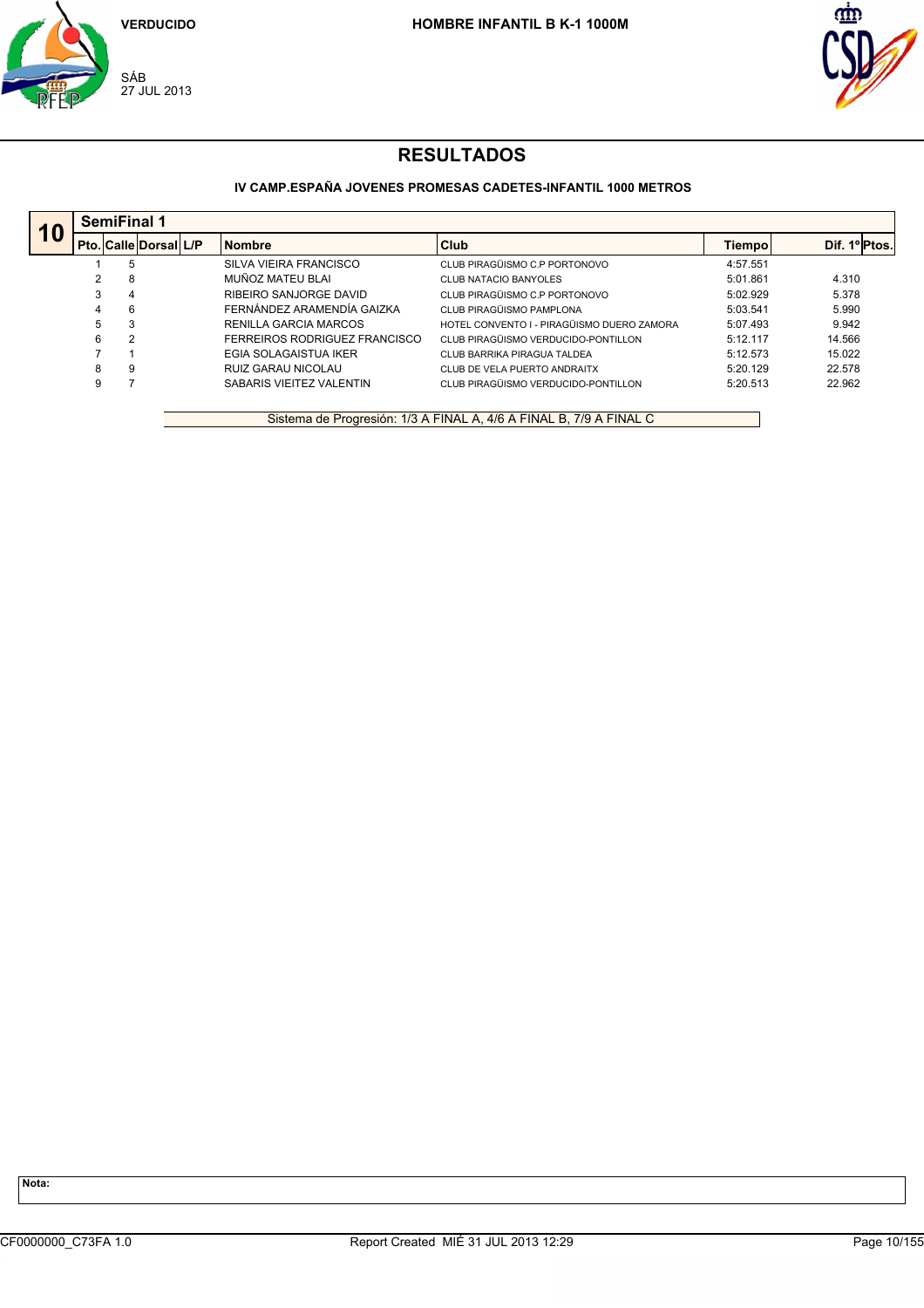



## **IV CAMP.ESPAÑA JOVENES PROMESAS CADETES-INFANTIL 1000 METROS**

| 11 |   | <b>SemiFinal 2</b>    |  |                                |                                                   |          |              |  |  |  |  |  |
|----|---|-----------------------|--|--------------------------------|---------------------------------------------------|----------|--------------|--|--|--|--|--|
|    |   | Pto. Calle Dorsal L/P |  | <b>Nombre</b>                  | <b>Club</b>                                       | Tiempol  | Dif. 1ºPtos. |  |  |  |  |  |
|    |   | 5                     |  | VILLANUEVA RODRIGUEZ SAMUEL    | CLUB PIRAGÜISMO VERDUCIDO-PONTILLON               | 4:51.114 |              |  |  |  |  |  |
|    |   | 4                     |  | RODRIGUEZ ALONSO IVAN          | JAIRE AVENTURA-LOS RAPIDOS                        | 4:58.906 | 7.792        |  |  |  |  |  |
|    |   | 3                     |  | <b>GARCIA VILLAVERDE DIEGO</b> | CLUB PIRAGÜISMO VERDUCIDO-PONTILLON               | 5:00.622 | 9.508        |  |  |  |  |  |
|    | 4 | 6                     |  | ALLICA DEL RIO JAIME           | A.D. PIRAGÜISMO SANTANDER-BODEGAS MAZON           | 5:02.950 | 11.836       |  |  |  |  |  |
|    | 5 | 2                     |  | SOLÍS PALOMO PABLO             | S.D. DEL CIRCULO MERCANTIL E INDUSTRIAL DE SEVILL | 5:05.648 | 14.534       |  |  |  |  |  |
|    | 6 | 9                     |  | <b>MOLINA RIOS ARTURO</b>      | BLANCA CLUB DE PIRAGÜISMO                         | 5:10.908 | 19.794       |  |  |  |  |  |
|    |   |                       |  | ARGÜELLO JUNOUERA ALVARO       | CLUB NAUTICO ENSIDESA                             | 5:12.924 | 21.810       |  |  |  |  |  |
|    | 8 |                       |  | ROSETE DIAZ JUAN               | CLUB DE MAR DE AVILES                             | 5:12.936 | 21.822       |  |  |  |  |  |
|    |   | 8                     |  | LAZARO MARTIN GUILLERMO        | C.D.B. PIRAGUAMADRID                              | 5:16.408 | 25.294       |  |  |  |  |  |

Sistema de Progresión: 1/3 A FINAL A, 4/6 A FINAL B, 7/9 A FINAL C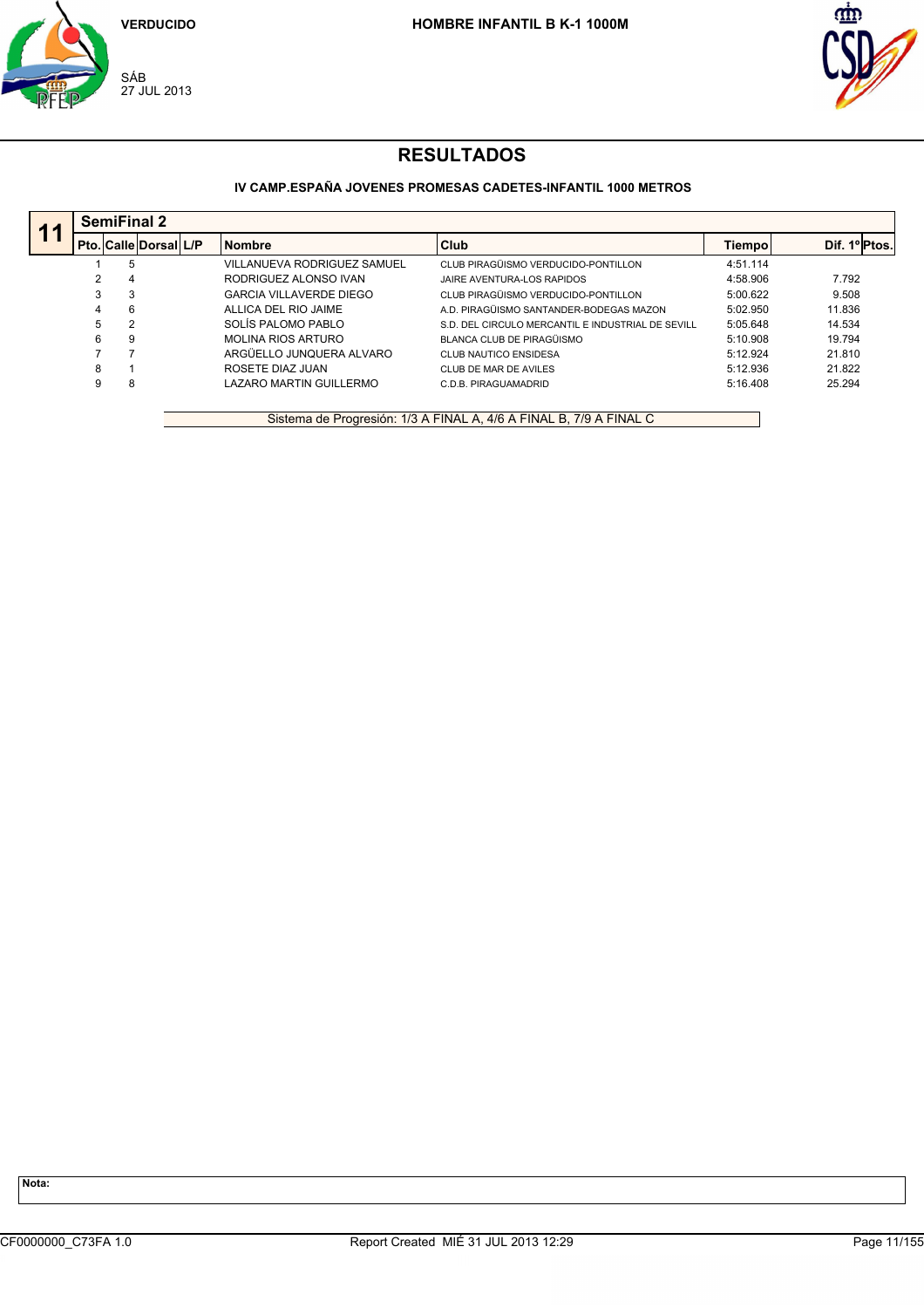



## **IV CAMP.ESPAÑA JOVENES PROMESAS CADETES-INFANTIL 1000 METROS**

| 12 | <b>SemiFinal 3</b> |                       |  |                               |                                                   |          |               |  |  |  |  |
|----|--------------------|-----------------------|--|-------------------------------|---------------------------------------------------|----------|---------------|--|--|--|--|
|    |                    | Pto. Calle Dorsal L/P |  | <b>Nombre</b>                 | Club                                              | Tiempol  | Dif. 1º Ptos. |  |  |  |  |
|    |                    | っ                     |  | SERRA COMALAT JOAN            | <b>CLUB NATACIO BANYOLES</b>                      | 4:52.594 |               |  |  |  |  |
|    |                    | 5                     |  | <b>GONZALEZ MULET GUILLEM</b> | ASOCIACIÓ ESPORTIVA XINO-XANO                     | 4:53.964 | 1.370         |  |  |  |  |
|    |                    | 3                     |  | LOPEZ TERRER JUAN             | CLUB MADRILEÑO CIENCIAS                           | 4:59.668 | 7.074         |  |  |  |  |
|    | 4                  | 4                     |  | FERNÁNDEZ RUIZ CARLOS         | S.D. DEL CIRCULO MERCANTIL E INDUSTRIAL DE SEVILL | 5:07.412 | 14.818        |  |  |  |  |
|    | 5                  | 6                     |  | CARRERA CARRILLO DANIEL       | CLUB LOS DELFINES DE CEUTA                        | 5:14.332 | 21.738        |  |  |  |  |
|    | 6                  |                       |  | FERNANDEZ FREIRE IVAN         | CLUB NAUTICO RIA DE BETANZOS                      | 5:15.732 | 23.138        |  |  |  |  |
|    |                    | 9                     |  | SIMARRO GOMEZ PABLO           | C.D.B. PIRAGUAMADRID                              | 5:16.956 | 24.362        |  |  |  |  |
|    |                    |                       |  | LÓPEZ MUGUERZA SEBASTIÁN      | CLUB PIRAGÜISMO PAMPLONA                          | 5:17.678 | 25.084        |  |  |  |  |
|    |                    | 8                     |  | AMAYA ARIAS PABLO             | REAL CLUB NAUTICO PUERTO DE SANTA MARIA           | 5:23.104 | 30.510        |  |  |  |  |

Sistema de Progresión: 1/3 A FINAL A, 4/6 A FINAL B, 7/9 A FINAL C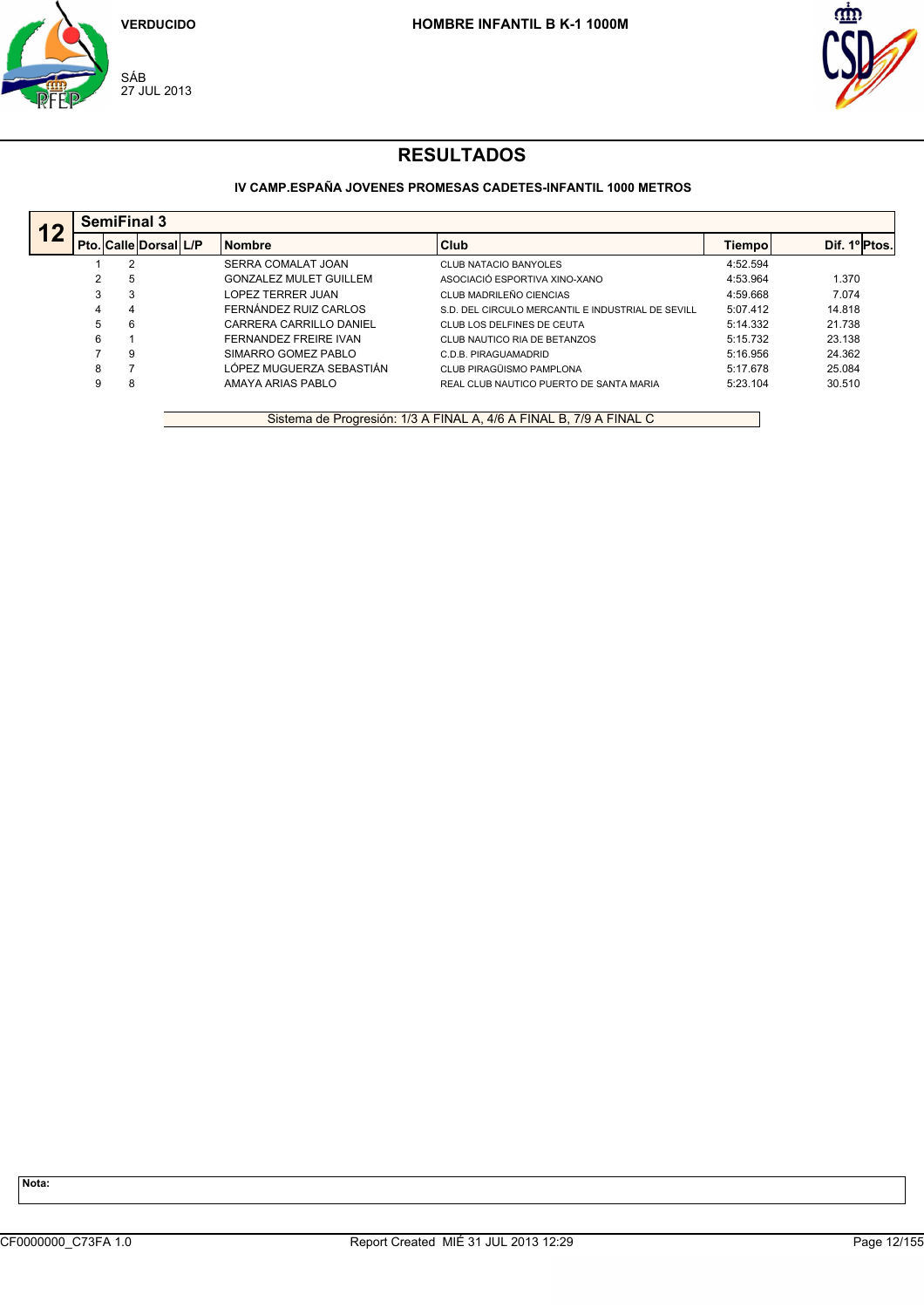



## **IV CAMP.ESPAÑA JOVENES PROMESAS CADETES-INFANTIL 1000 METROS**

|    |   | <b>SemiFinal 1</b>           |              |                                  |                                           |          |               |  |  |  |  |
|----|---|------------------------------|--------------|----------------------------------|-------------------------------------------|----------|---------------|--|--|--|--|
| 13 |   | <b>Pto. Calle Dorsal L/P</b> |              | <b>Nombre</b>                    | Club                                      | Tiempol  | Dif. 1º Ptos. |  |  |  |  |
|    |   | 5                            |              | <b>JIMENEZ LARIOS IKER</b>       | SICORIS CLUB                              | 6:16.067 |               |  |  |  |  |
|    |   | 4                            | Diestro      | GARCIA GARCIA JESUS              | CLUB AS TORRES-ROMERIA VIKINGA DE CATOIRA | 6:36.971 | 20.904        |  |  |  |  |
|    |   | 6                            | <b>Zurdo</b> | GOMEZ FERNANDEZ LUCAS EZEQUIEL   | ESCUELA PIRAGÜISMO CIUDAD DE PONTEVEDRA   | 6:54.863 | 38.796        |  |  |  |  |
|    | 4 | 3                            | Zurdo        | GARCÍA DE SERAS ÁLVARO           | CLUB NAUTICO DE SEVILLA                   | 7:12.259 | 56.192        |  |  |  |  |
|    |   |                              |              | Diestro FRAGA SOUTO JOSE ANTONIO | CLUB NAUTICO PONTECESURES                 | 7:16.469 | 1:00.402      |  |  |  |  |
|    | 6 |                              |              | Diestro HORMIGO AYUSO IGNACIO    | CLUB NAUTICO DE SEVILLA                   | 7:18.143 | 1:02.076      |  |  |  |  |
|    |   |                              |              | Diestro CASTRO ABUIN IAGO        | CLUB NAUTICO PONTECESURES                 | Retirado |               |  |  |  |  |
|    |   | 8                            |              | Diestro, CABELLO CAVA ENRIQUE    | CLUB NAUTICO DE SEVILLA                   | Retirado |               |  |  |  |  |
|    |   |                              |              |                                  |                                           |          |               |  |  |  |  |

Sistema de Progresión: 1/3 A FINAL A, 4/6 A FINAL B, RESTO ELIMINADOS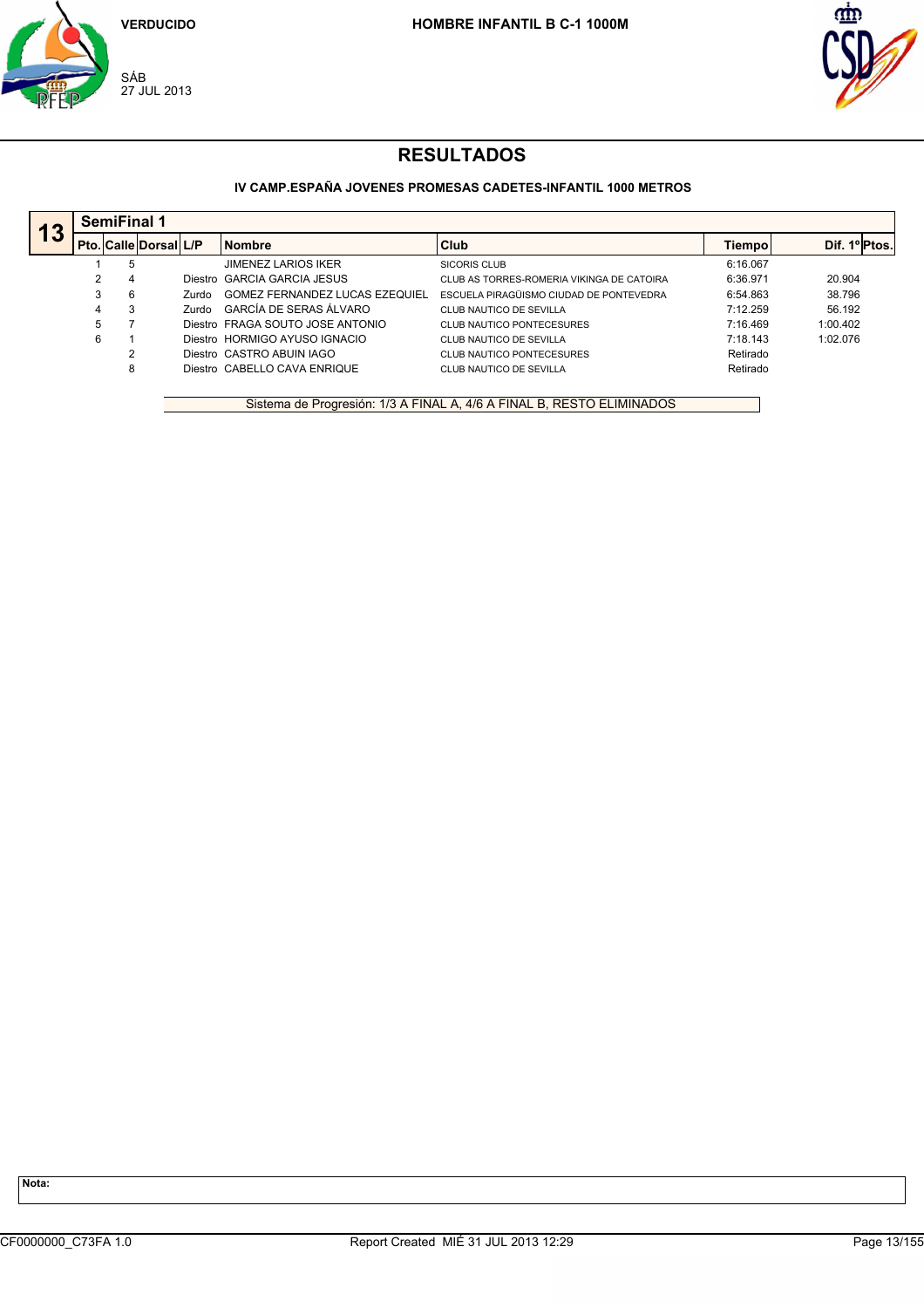



## **IV CAMP.ESPAÑA JOVENES PROMESAS CADETES-INFANTIL 1000 METROS**

|   | Pto. Calle Dorsal L/P |       | <b>Nombre</b>                     | <b>Club</b>                               | Tiempo        | Dif. 1º <sub>Ptos</sub> . |
|---|-----------------------|-------|-----------------------------------|-------------------------------------------|---------------|---------------------------|
|   | 5                     |       | Diestro ARANGUREN ABEIGON IGNACIO | ESCUELA PIRAGÜISMO CIUDAD DE PONTEVEDRA   | 6:27.064      |                           |
|   | 6                     |       | Diestro GRECIANO TELLO RAFAEL     | CLUB NAUTICO DE SEVILLA                   | 6:35.006      | 7.942                     |
| 3 | 4                     | Zurdo | LOPEZ NUÑEZ ALVARO                | ESCUELA PIRAGÜISMO CIUDAD DE PONTEVEDRA   | 7:01.726      | 34.662                    |
| 4 |                       |       | Diestro QUINTAS BELLO NICOLAS     | CLUB AS TORRES-ROMERIA VIKINGA DE CATOIRA | 7:53.028      | Fuera de Control          |
| 5 |                       |       | Diestro NINE VILLANUEVA IKER      | CLUB PIRAGÜISMO ILLA DE AROUSA            | 8:28.172      | Fuera de Control          |
| 6 |                       | Zurdo | <b>VELEZ GARCIA JORGE</b>         | CLUB ESCUELA PIRAGÜISMO ARANJUEZ          | 8:45.459      | Fuera de Control          |
|   | 3                     |       | <b>MOUTAHIR AYOUB</b>             | ASOCIACION DEPORTIVA PINATARENSE          | No sale       |                           |
|   | 8                     |       | <b>COUCE SANMARTIN DANIEL</b>     | CLUB NAUTICO FIRRETE                      | Descalificado |                           |

Sistema de Progresión: 1/3 A FINAL A, 4/6 A FINAL B, RESTO ELIMINADOS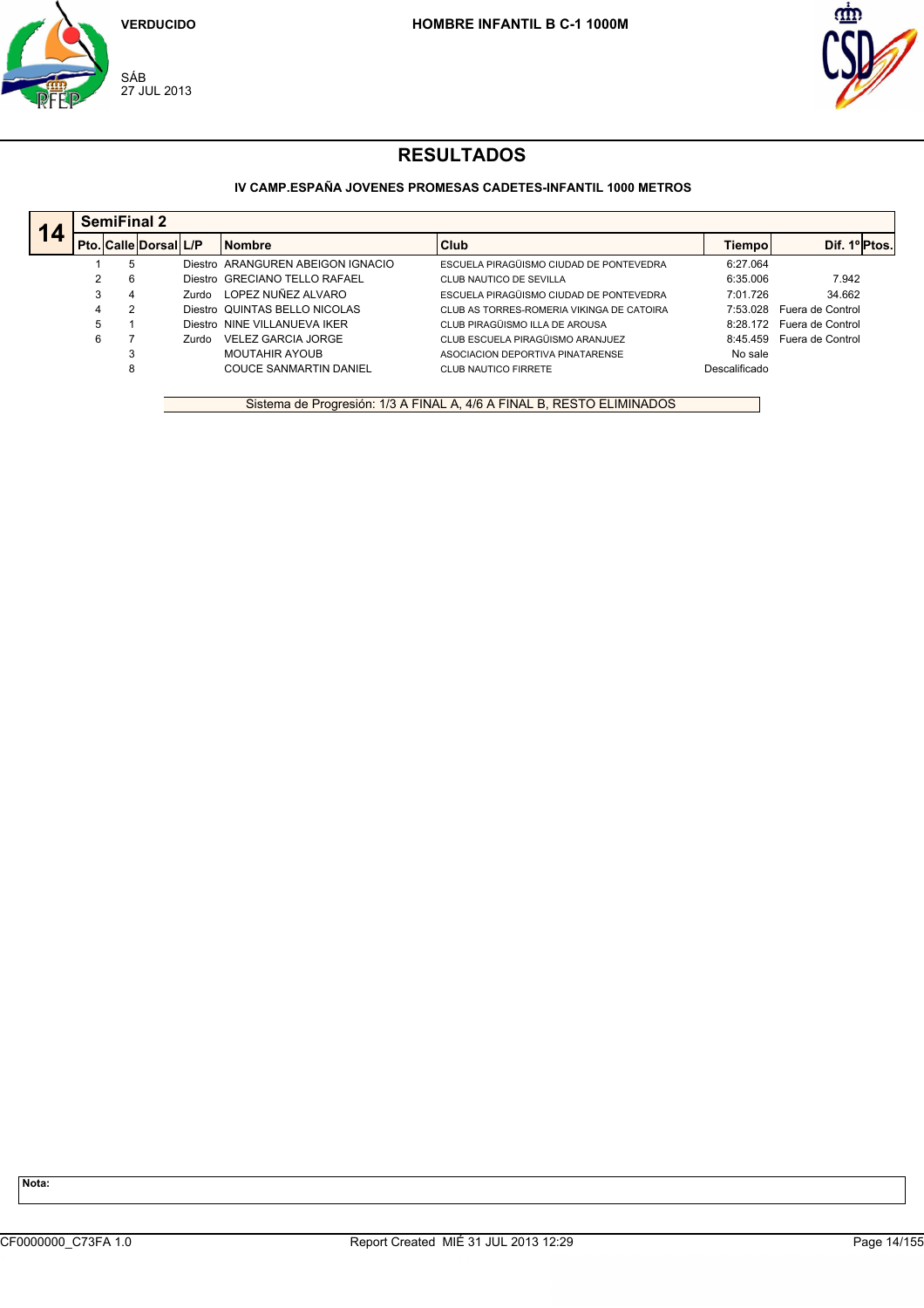



### **IV CAMP.ESPAÑA JOVENES PROMESAS CADETES-INFANTIL 1000 METROS**

|    |   | <b>SemiFinal 3</b> |                              |              |                               |                                                   |               |                  |  |  |  |
|----|---|--------------------|------------------------------|--------------|-------------------------------|---------------------------------------------------|---------------|------------------|--|--|--|
| 15 |   |                    | <b>Pto. Calle Dorsal L/P</b> |              | <b>Nombre</b>                 | Club                                              | Tiempol       | Dif. 1ºPtos.     |  |  |  |
|    |   | 5                  |                              |              | REY LOPEZ MARIO               | CLUB NAUTICO RIA DE BETANZOS                      | 6:14.261      |                  |  |  |  |
|    | ົ | 4                  |                              |              | Diestro DURO PICHEL JAIME     | ESCUELA PIRAGÜISMO CIUDAD DE PONTEVEDRA           | 6:20.141      | 5.880            |  |  |  |
|    | 3 | 3                  |                              | Zurdo        | JAMARDO PAZ ALEJANDRO         | <b>CLUB NAUTICO PONTECESURES</b>                  | 6:22.571      | 8.310            |  |  |  |
|    |   | 6                  |                              |              | Diestro RODRIGUEZ ABUIN MARIO | CLUB NAUTICO PONTECESURES                         | 6:23.173      | 8.912            |  |  |  |
|    | 5 | 8                  |                              |              | Diestro AGUIN DOVAL ADRIAN    | CLUB PIRAGÜISMO C.P PORTONOVO                     | 7:28.400      | Fuera de Control |  |  |  |
|    | 6 |                    |                              | <b>Zurdo</b> | CAAMAÑO GONZALEZ IVAN         | CLUB PIRAGÜISMO RIAS BAIXAS-NAUTICO BOIRO         | 8.27.309      | Fuera de Control |  |  |  |
|    |   |                    |                              |              | LEÓN MAESE DANIEL             | S. DPTIVA. REAL CIRCULO DE LABRADORES Y P. SEVILL | Descalificado |                  |  |  |  |

Sistema de Progresión: 1/3 A FINAL A, 4/6 A FINAL B, RESTO ELIMINADOS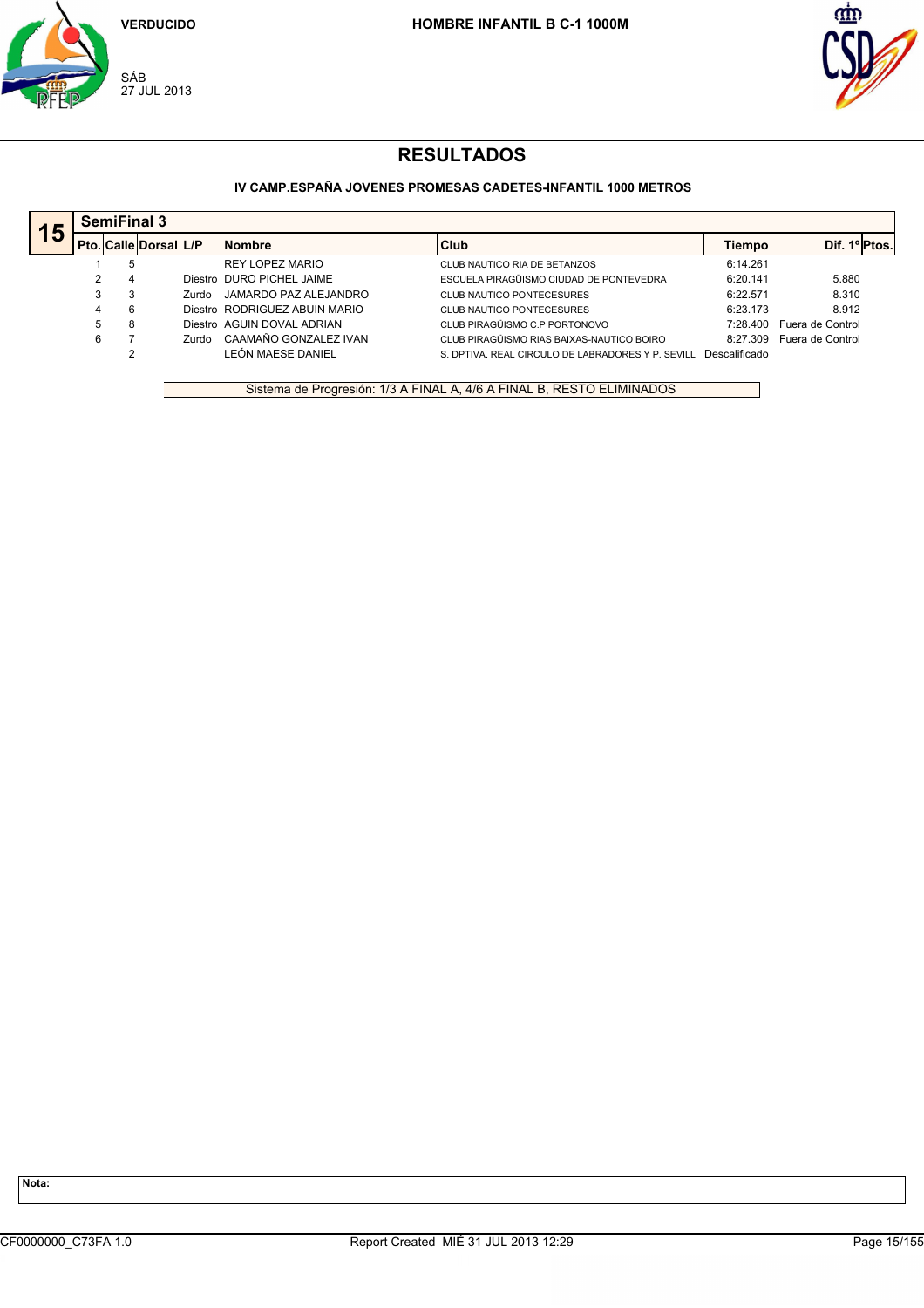



## **IV CAMP.ESPAÑA JOVENES PROMESAS CADETES-INFANTIL 1000 METROS**

| 16 |   | <b>SemiFinal 1</b>           |  |                               |                                  |          |              |  |  |  |  |  |
|----|---|------------------------------|--|-------------------------------|----------------------------------|----------|--------------|--|--|--|--|--|
|    |   | <b>Pto. Calle Dorsal L/P</b> |  | <b>Nombre</b>                 | <b>Club</b>                      | Tiempol  | Dif. 1ºPtos. |  |  |  |  |  |
|    |   | 5                            |  | VIEDMA NIETO SOFIA            | CLUB ESCUELA PIRAGÜISMO ARANJUEZ | 5:20.982 |              |  |  |  |  |  |
|    |   | 6                            |  | LOPEZ MAYA ROSA MARIA         | ASOCIACION DEPORTIVA PINATARENSE | 5:24.626 | 3.644        |  |  |  |  |  |
|    | 3 | 4                            |  | ARAUJO CANTO SOFIA            | CLUB KAYAK SIERO                 | 5:24.816 | 3.834        |  |  |  |  |  |
|    | 4 |                              |  | DEL ALAMO ROBLEDO EMMA        | C.D.B. PIRAGUAMADRID             | 5:34.218 | 13.236       |  |  |  |  |  |
|    | 5 | 8                            |  | <b>GONZALEZ PEREZ YASMINA</b> | CLUB KAYAK TUDENSE               | 5:37.082 | 16.100       |  |  |  |  |  |
|    | 6 | 3                            |  | <b>GANA FERNANDEZ IRENE</b>   | CLUB BARRIKA PIRAGUA TALDEA      | 5:38.960 | 17.978       |  |  |  |  |  |
|    |   | 2                            |  | ROBLES ROMÁN MARÍA            | CLUB ACTIVIDADES NAUTICAS ESLORA | 5:39.872 | 18.890       |  |  |  |  |  |
|    | 8 | 9                            |  | MAGNASCO ROIG SARA            | REAL CLUB NAUTIC PORTOPETRO      | 5:46.338 | 25.356       |  |  |  |  |  |
|    | 9 |                              |  | TERROSO DA SILVA MAIKA        | CLUB DONOSTIA KAYAK K.E.         | 6:04.516 | 43.534       |  |  |  |  |  |

Sistema de Progresión: 1/3 A FINAL A, 4/6 A FINAL B, 7/9 A FINAL C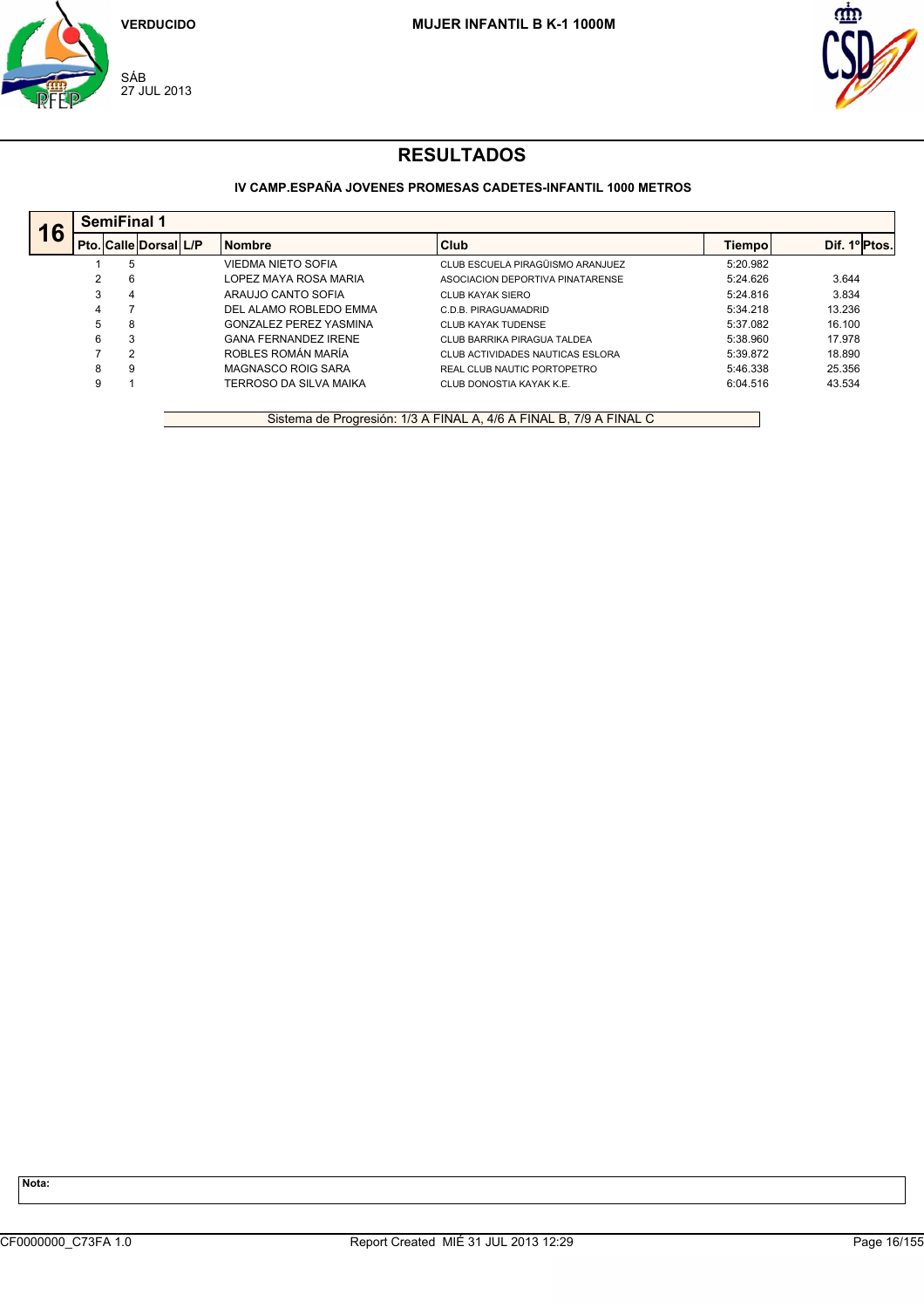



## **IV CAMP.ESPAÑA JOVENES PROMESAS CADETES-INFANTIL 1000 METROS**

|   | <b>SemiFinal 2</b>    |                                |                                                |          |              |  |  |  |  |  |  |
|---|-----------------------|--------------------------------|------------------------------------------------|----------|--------------|--|--|--|--|--|--|
|   | Pto. Calle Dorsal L/P | <b>Nombre</b>                  | Club                                           | Tiempol  | Dif. 1ºPtos. |  |  |  |  |  |  |
|   | 4                     | MÁRQUEZ DE LA PLATA BLASCO MAR | CLUB DE PIRAGÜISMO LIPASAM                     | 5:22.483 |              |  |  |  |  |  |  |
|   | 5                     | FERNANDEZ DOMINGUEZ MARIA      | CLUB P. FRESNO DE LA RIBERA-TRECISA-RENY PICOT | 5:24.475 | 1.992        |  |  |  |  |  |  |
| 3 | 6                     | JUANES CASADO ALBA             | SICORIS CLUB                                   | 5:25.331 | 2.848        |  |  |  |  |  |  |
| 4 | 3                     | LARRINAGA PALACIO LAURA        | REAL GRUPO DE CULTURA COVADONGA                | 5:40.431 | 17.948       |  |  |  |  |  |  |
| 5 | 2                     | MACHADO DE MIGUEL ANA          | CLUB DE PIRAGÜISMO LIPASAM                     | 5:42.211 | 19.728       |  |  |  |  |  |  |
| 6 |                       | LORDA FERNANDEZ PALOMA         | CLUB NATACIÓN LANGREO                          | 5:43.695 | 21.212       |  |  |  |  |  |  |
|   |                       | <b>MARIN PADIERNA SILVIA</b>   | ASOCIACION DEPORTIVA PINATARENSE               | 5:45.619 | 23.136       |  |  |  |  |  |  |
| 8 | 8                     | ZARAGOZA HERNANDEZ ANDREA      | CLUB PIRAGÜISMO SILLA                          | 5:49.031 | 26.548       |  |  |  |  |  |  |
| 9 | 9                     | AMENEIRO CASAL CARLOTA         | CLUB DE PIRAGÜISMO NARON                       | 6:26.342 | 1:03.859     |  |  |  |  |  |  |

Sistema de Progresión: 1/3 A FINAL A, 4/6 A FINAL B, 7/9 A FINAL C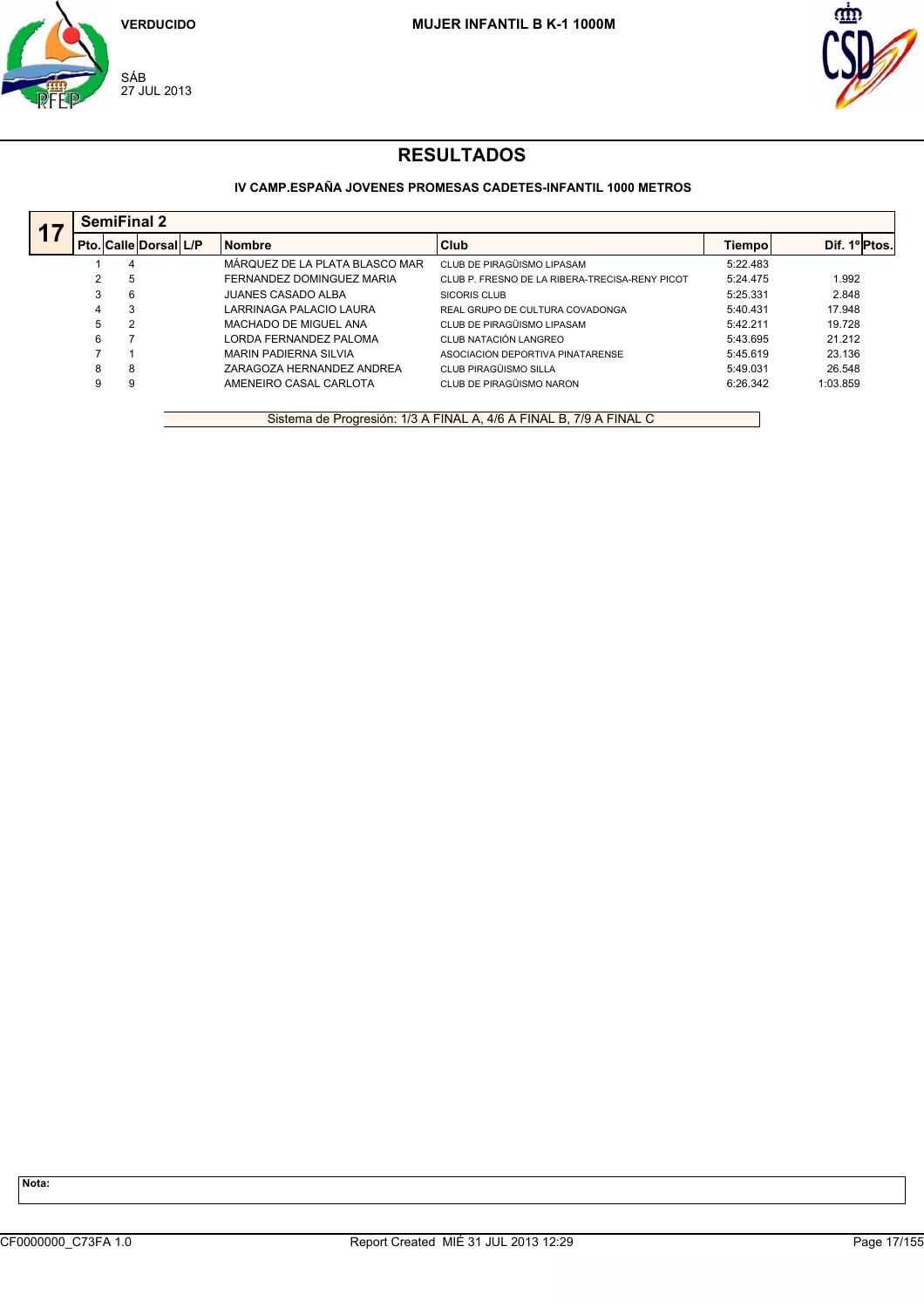



## **IV CAMP.ESPAÑA JOVENES PROMESAS CADETES-INFANTIL 1000 METROS**

|    |    | <b>SemiFinal 3</b>    |  |                             |                                           |          |               |  |  |  |  |  |
|----|----|-----------------------|--|-----------------------------|-------------------------------------------|----------|---------------|--|--|--|--|--|
| 18 |    | Pto. Calle Dorsal L/P |  | <b>Nombre</b>               | <b>Club</b>                               | Tiempol  | Dif. 1º Ptos. |  |  |  |  |  |
|    |    | 4                     |  | PARDO BOUZAS REBECA         | CLUB AS TORRES-ROMERIA VIKINGA DE CATOIRA | 5:22.847 |               |  |  |  |  |  |
|    |    | 6                     |  | MERINO FIGUEIRA ALDARA      | CLUB AS TORRES-ROMERIA VIKINGA DE CATOIRA | 5:26.355 | 3.508         |  |  |  |  |  |
|    | 3  | 5                     |  | CORRAL CARRASCO ESTHER      | CLUB DE VELA PUERTO ANDRAITX              | 5:29.067 | 6.220         |  |  |  |  |  |
|    | 4  | $\overline{2}$        |  | OCHOGAVIA QUETGLAS NURIA    | REAL CLUB NÁUTICO PORT DE POLLENÇA        | 5:40.077 | 17.230        |  |  |  |  |  |
|    | 5. |                       |  | GARCÍA RODRÍGUEZ AMPARO     | CLUB NAUTICO DE SEVILLA                   | 5:41.035 | 18.188        |  |  |  |  |  |
|    | 6  | 8                     |  | <b>GARCIA DE DIOS XOANA</b> | CLUB AS TORRES-ROMERIA VIKINGA DE CATOIRA | 5:43.653 | 20.806        |  |  |  |  |  |
|    |    | 3                     |  | CARBAJO MARTIN MARINA       | CLUB PIRAGÜISMO BADAJOZ                   | 5:44.707 | 21.860        |  |  |  |  |  |
|    | 8  |                       |  | CLAUSELL BUENO LLEDÓ        | <b>CLUB DE REGATAS BURRIANA</b>           | 5:50.663 | 27.816        |  |  |  |  |  |
|    | 9  | 9                     |  | BARREIRO BARREIRO ANTIA     | CLUB NAUTICO PONTECESURES                 | 5:56.513 | 33.666        |  |  |  |  |  |

Sistema de Progresión: 1/3 A FINAL A, 4/6 A FINAL B, 7/9 A FINAL C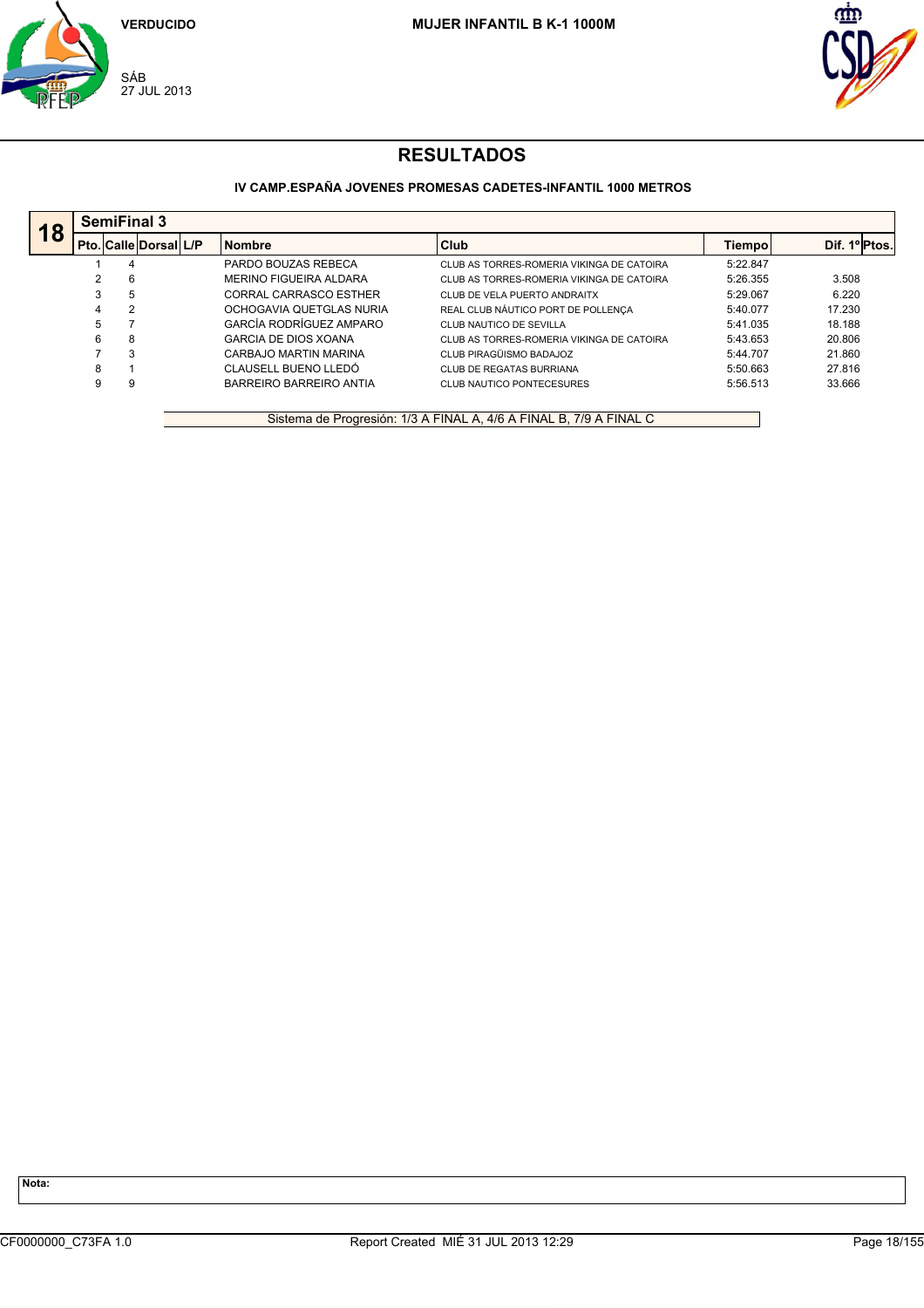



## **IV CAMP.ESPAÑA JOVENES PROMESAS CADETES-INFANTIL 1000 METROS**

| 19 |   | <b>SemiFinal 1</b>    |  |                               |                                           |          |               |  |  |  |  |  |
|----|---|-----------------------|--|-------------------------------|-------------------------------------------|----------|---------------|--|--|--|--|--|
|    |   | Pto. Calle Dorsal L/P |  | <b>Nombre</b>                 | Club                                      | Tiempo   | Dif. 1º Ptos. |  |  |  |  |  |
|    |   | 5                     |  | SUSAVILA OTERO ANXO           | CLUB AS TORRES-ROMERIA VIKINGA DE CATOIRA | 4:30.767 |               |  |  |  |  |  |
|    | 2 | 8                     |  | VINUESA ALMARAZ IVAN          | CLUB MADRILEÑO CIENCIAS                   | 4:31.309 | 0.542         |  |  |  |  |  |
|    | 3 | 3                     |  | LOPEZ DE HARO LAZARO          | ASOCIACION DEPORTIVA PINATARENSE          | 4:31.585 | 0.818         |  |  |  |  |  |
|    | 4 | 4                     |  | FERNANDEZ COMPADRE TELMO      | CLUB SOCIEDAD DEPORTIVA SANTIAGOTARRAK    | 4:32.565 | 1.798         |  |  |  |  |  |
|    | 5 |                       |  | <b>PALACIOS SAIZ JAVIER</b>   | CLUB PIRAGÜISMO PAMPLONA                  | 4:37.275 | 6.508         |  |  |  |  |  |
|    | 6 | 2                     |  | BARRACHINA HERNÁNDEZ LLUC     | <b>CLUB NATACIO BANYOLES</b>              | 4:37.525 | 6.758         |  |  |  |  |  |
|    |   | 6                     |  | ALEJO VALDIVIA MIGUEL ANGEL   | SICORIS CLUB                              | 4:38.063 | 7.296         |  |  |  |  |  |
|    | 8 | 9                     |  | GARCÍA PÉREZ ANTONIO          | CLUB DEPORTIVO ABEDUL                     | 4:56.547 | 25.780        |  |  |  |  |  |
|    | 9 |                       |  | <b>GONZALEZ MATILLA JULIO</b> | CLUB PIRAGÜISMO CIUDAD DE LUGO            | 4:59.413 | 28.646        |  |  |  |  |  |

Sistema de Progresión: 1/3 A FINAL A, 4/6 A FINAL B, 7/9 A FINAL C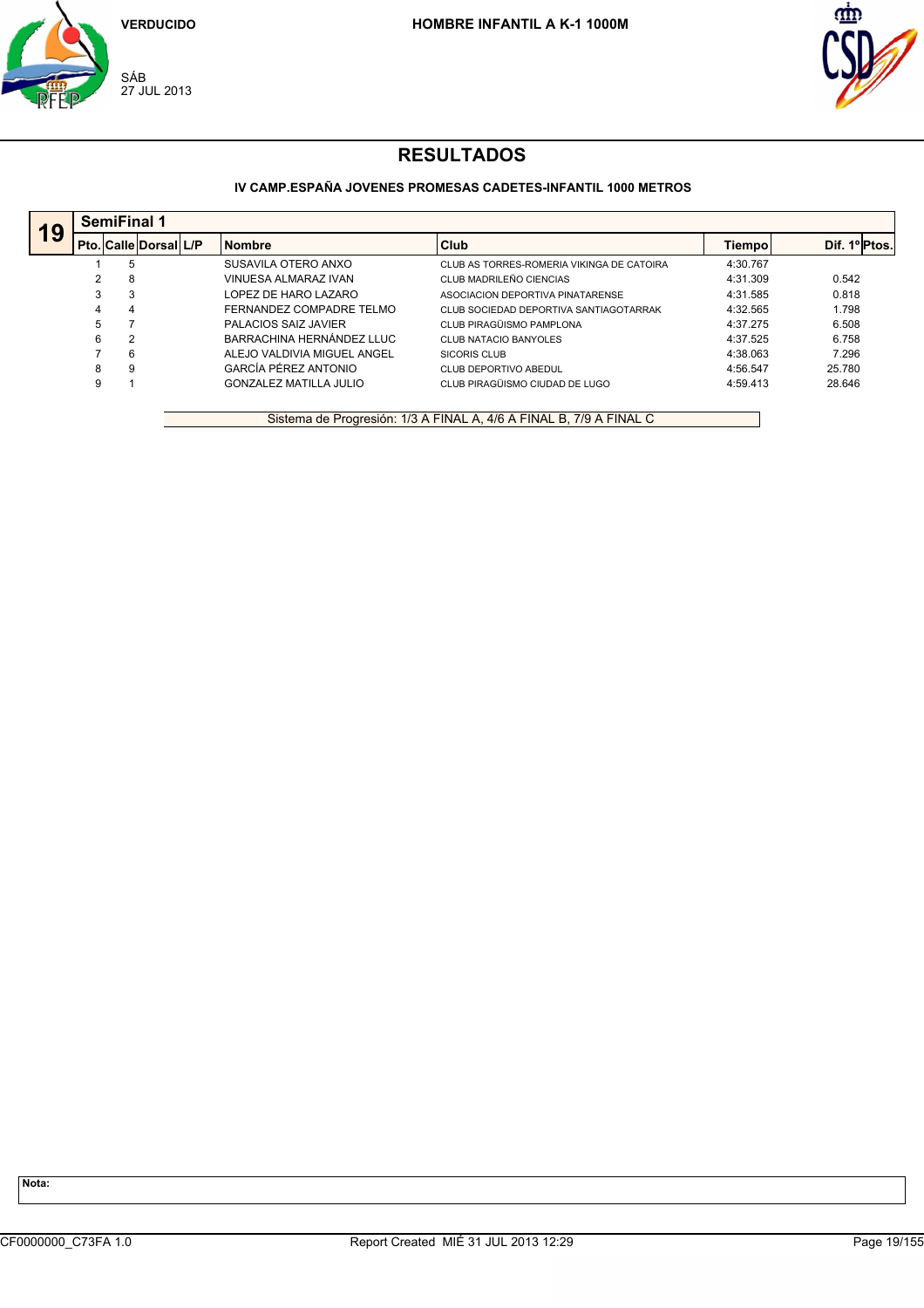



## **IV CAMP.ESPAÑA JOVENES PROMESAS CADETES-INFANTIL 1000 METROS**

|    |   | <b>SemiFinal 2</b>    |  |                               |                                      |          |                                  |  |  |  |  |  |
|----|---|-----------------------|--|-------------------------------|--------------------------------------|----------|----------------------------------|--|--|--|--|--|
| 20 |   | Pto. Calle Dorsal L/P |  | <b>Nombre</b>                 | Club                                 | Tiempo   | Dif. 1 <sup>o</sup> ll<br>Ptos.l |  |  |  |  |  |
|    |   | 6                     |  | RODRIGUEZ VICENTE LUIS        | CLUB PIRAGÜISMO C.P PORTONOVO        | 4:33.979 |                                  |  |  |  |  |  |
|    |   | 8                     |  | CUNILL VALLES JOAN            | R.C.N. PALMA - O.S. LA CAIXA         | 4:34.477 | 0.498                            |  |  |  |  |  |
|    | 3 | 5                     |  | MUÑOZ BODAS RUBEN             | <b>CLUB TALAVERA TALAK</b>           | 4:34.965 | 0.986                            |  |  |  |  |  |
|    | 4 | 4                     |  | GONZALEZ MUÑIZ ADRIAN         | <b>CLUB NAUTICO ENSIDESA</b>         | 4:35.655 | 1.676                            |  |  |  |  |  |
|    | 5 |                       |  | <b>GORDO MARTIN ALEJANDRO</b> | ESCUELA PLACENTINA DE PIRAGÜISMO     | 4:41.755 | 7.776                            |  |  |  |  |  |
|    | 6 | 9                     |  | MARTINEZ CRIADO VICTOR        | CLUB RACING VALLADOLID DE PIRAGÜISMO | 4:42.231 | 8.252                            |  |  |  |  |  |
|    |   | 3                     |  | ALONSO MAJADO ADOLFO          | CLUB DE MAR DE AVILES                | 4:46.249 | 12.270                           |  |  |  |  |  |
|    | 8 | 2                     |  | DA ROCHA GOMEZ DAVID          | <b>CLUB KAYAK TUDENSE</b>            | 4:46.945 | 12.966                           |  |  |  |  |  |
|    | 9 |                       |  | CASALS MARTINEZ JAN           | <b>CLUB NATACIO BANYOLES</b>         | 5:42.161 | Fuera de Control                 |  |  |  |  |  |

Sistema de Progresión: 1/3 A FINAL A, 4/6 A FINAL B, 7/9 A FINAL C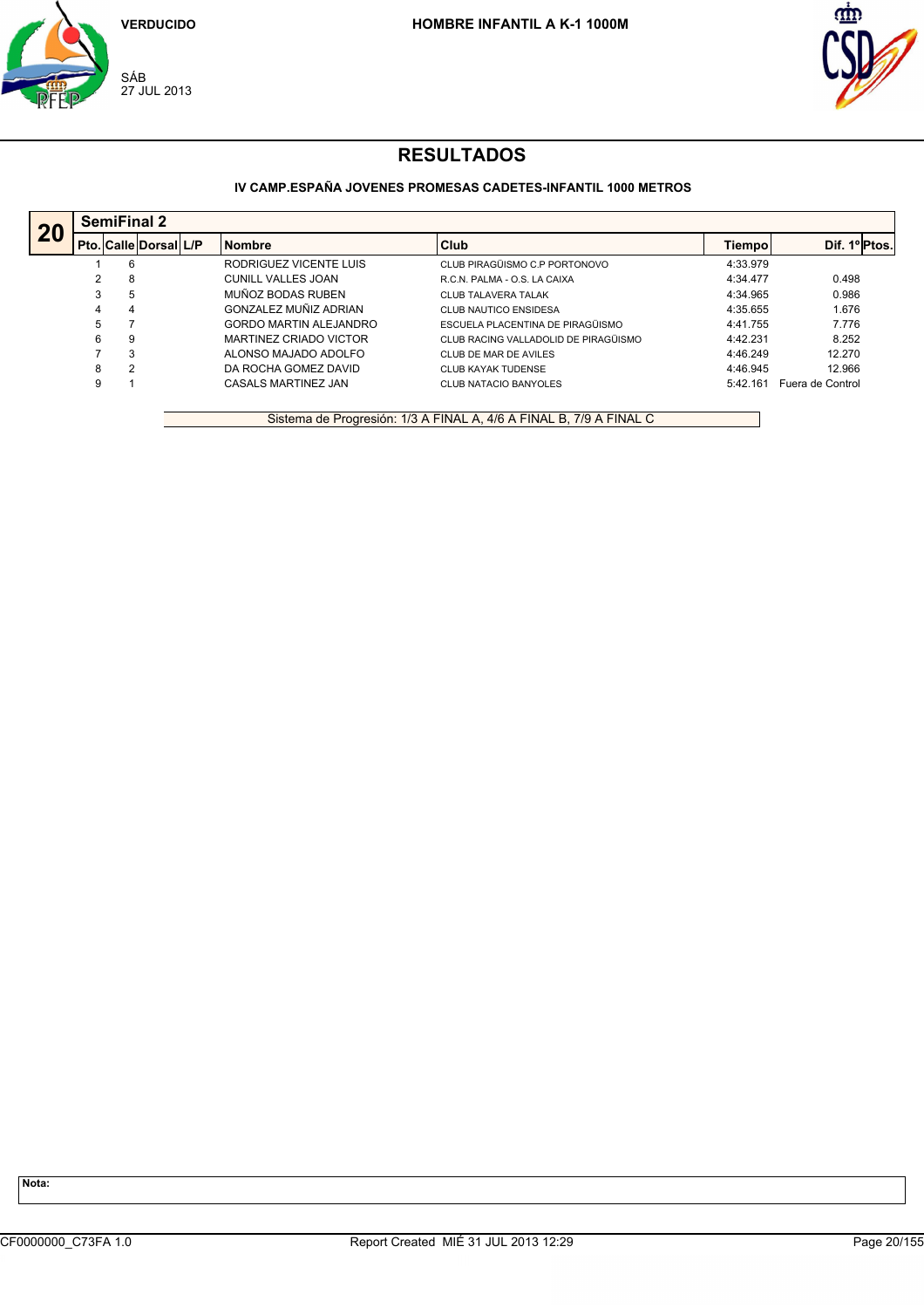



## **IV CAMP.ESPAÑA JOVENES PROMESAS CADETES-INFANTIL 1000 METROS**

|    |    | <b>SemiFinal 3</b> |                              |  |                               |                                                  |          |              |  |  |  |  |
|----|----|--------------------|------------------------------|--|-------------------------------|--------------------------------------------------|----------|--------------|--|--|--|--|
| 21 |    |                    | <b>Pto. Calle Dorsal L/P</b> |  | <b>Nombre</b>                 | Club                                             | Tiempol  | Dif. 1ºPtos. |  |  |  |  |
|    |    |                    |                              |  | ORSETTIG SIMON                | CLUB KAYAK SIERO                                 | 4:37.029 |              |  |  |  |  |
|    |    |                    |                              |  | <b>MORILLAS GIMENEZ RUBEN</b> | PEÑA PIRAGÜISTA ANTELLA                          | 4:37.863 | 0.834        |  |  |  |  |
|    | 3  | 4                  |                              |  | SANCHEZ GARCIA JAVIER         | CLUB PIRAGUAS LA LLONGAR SUMI. ELECTRICOS AMIEVA | 4:38.607 | 1.578        |  |  |  |  |
|    | 4  |                    |                              |  | GASCÓN BOCU JORGE             | CLUB NAUTIC SANT ANTONI                          | 4:40.653 | 3.624        |  |  |  |  |
|    | 5. | 6                  |                              |  | GALMÉS PANADÉS GIL            | R.C.N. PALMA - O.S. LA CAIXA                     | 4:43.937 | 6.908        |  |  |  |  |
|    | 6  |                    |                              |  | SANCHEZ MELGAREJO MIGUEL      | CLUB PIRAGÜISMO CUENCA CON CARACTER              | 4:46.869 | 9.840        |  |  |  |  |
|    |    |                    |                              |  | NAVARRO CASANOVA ALBERT       | ASOCIACIÓ ESPORTIVA XINO-XANO                    | 4:47.177 | 10.148       |  |  |  |  |
|    | 8  | 8                  |                              |  | LLULL VERA DAVID              | R.C.N. PALMA - O.S. LA CAIXA                     | 4:47.273 | 10.244       |  |  |  |  |
|    | 9  |                    |                              |  | GOMEZ CELADA CARLOS JULIO     | CLUB PIRAGÜISMO CUENCA CON CARACTER              | 5:07.215 | 30.186       |  |  |  |  |

Sistema de Progresión: 1/3 A FINAL A, 4/6 A FINAL B, 7/9 A FINAL C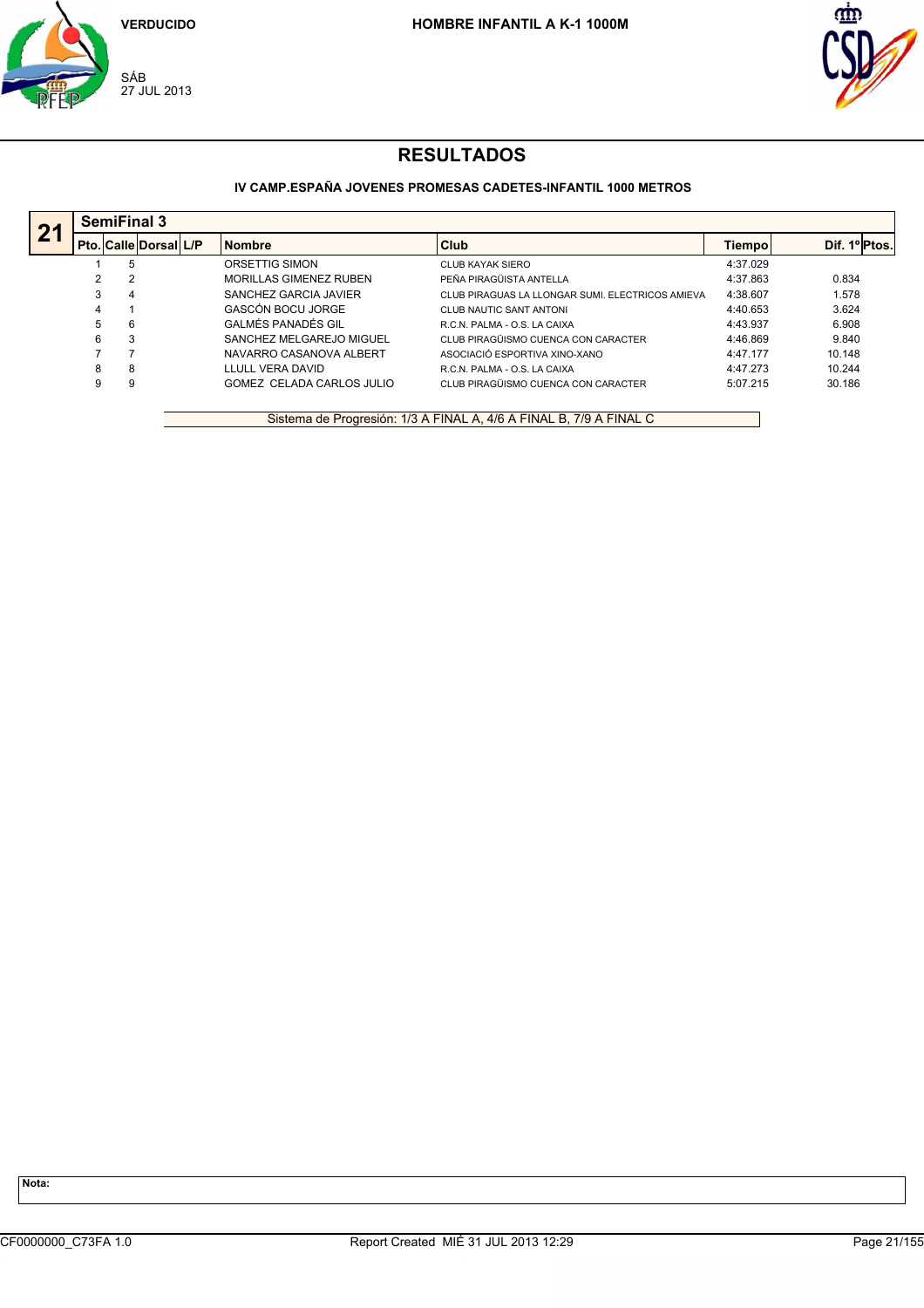



## **IV CAMP.ESPAÑA JOVENES PROMESAS CADETES-INFANTIL 1000 METROS**

|    |   | <b>SemiFinal 1</b> |                       |       |                                |                                                   |          |               |  |  |  |
|----|---|--------------------|-----------------------|-------|--------------------------------|---------------------------------------------------|----------|---------------|--|--|--|
| 22 |   |                    | Pto. Calle Dorsal L/P |       | <b>Nombre</b>                  | Club                                              | Tiempo   | Dif. 1º Ptos. |  |  |  |
|    |   |                    |                       |       | DOMINGUEZ MARTIN NOEL          | ALBERCHE KAYAK CLUB                               | 5:43.811 |               |  |  |  |
|    |   | 6                  |                       |       | GONZÁLEZ CARAVALHO RODRIGO     | REAL CLUB NÁUTICO PORT DE POLLENÇA                | 5:52.145 | 8.334         |  |  |  |
|    | 3 | 4                  |                       | Zurdo | ARIAS SANTACRUZ IKER           | CLUB SOCIEDAD DEPORTIVA SANTIAGOTARRAK            | 6:05.566 | 21.755        |  |  |  |
|    | 4 |                    |                       |       | SANCHEZ REY JOSE LUIS          | CLUB NAUTICO RIA DE BETANZOS                      | 6:06.800 | 22.989        |  |  |  |
|    | 5 |                    |                       |       | Diestro MORENO TIZON DAVID     | CLUB ESCUELA PIRAGÜISMO ARANJUEZ                  | 6:37.476 | 53.665        |  |  |  |
|    | 6 | 8                  |                       | Zurdo | CRUCES MALDONADO IGNACIO MIGUE | S. DPTIVA. REAL CIRCULO DE LABRADORES Y P. SEVILL | 6:38.040 | 54.229        |  |  |  |
|    |   | 9                  |                       |       | CABALLERO GOMEZ DANIEL FERNAND | CLUB AS TORRES-ROMERIA VIKINGA DE CATOIRA         | 6:43.992 | 1:00.181      |  |  |  |
|    | 8 |                    |                       | Zurdo | HURTADO SORIANO MANUEL         | CLUB NAUTICO DE SEVILLA                           | 6:44.074 | 1:00.263      |  |  |  |
|    | 9 |                    |                       |       | Diestro BALEA GRELA ALEXANDRE  | ESCUELA PIRAGÜISMO CIUDAD DE PONTEVEDRA           | 6:49.840 | 1:06.029      |  |  |  |

Sistema de Progresión: 1/3 A FINAL A, 4/6 A FINAL B, 7/9 A FINAL C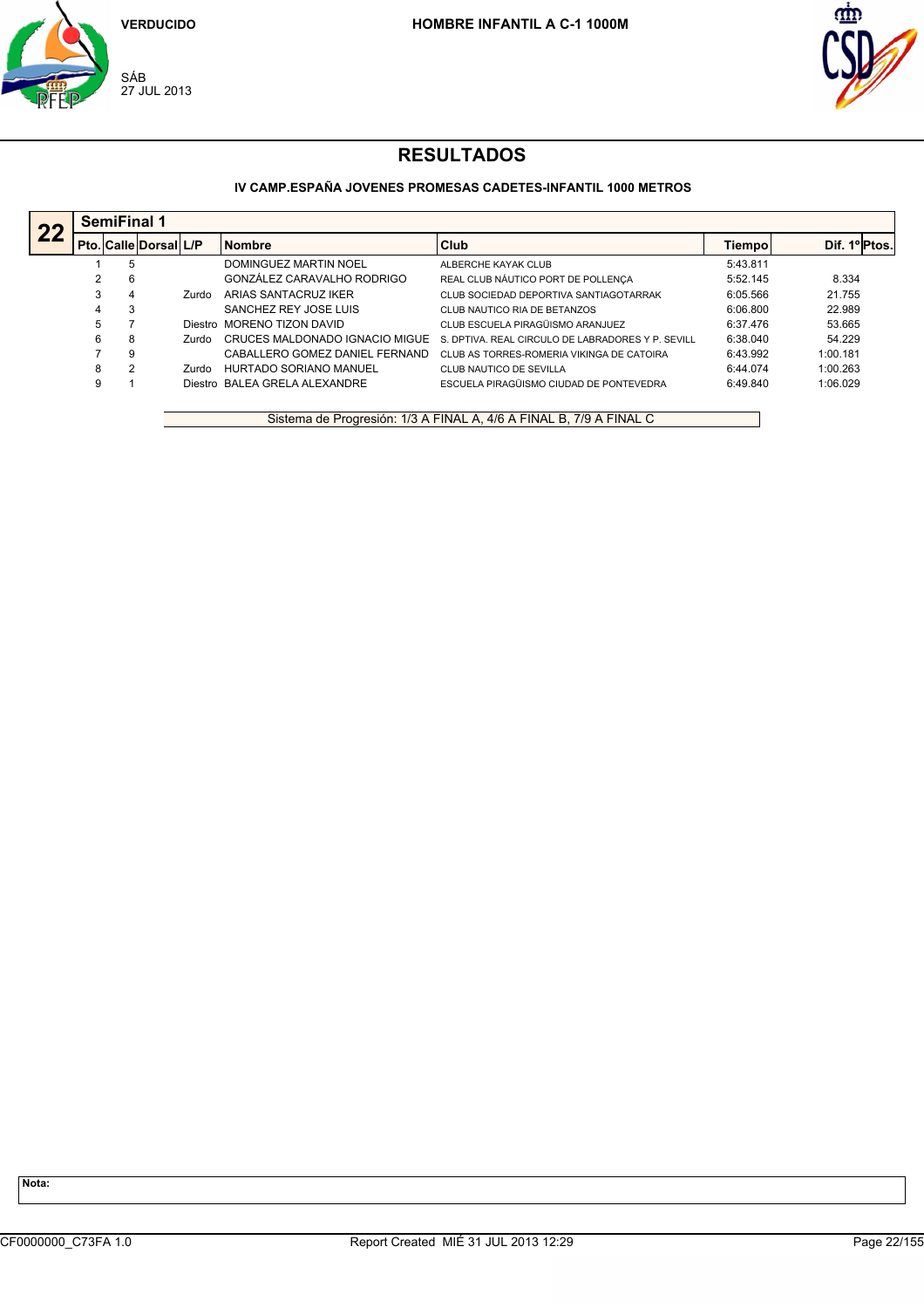



## **IV CAMP.ESPAÑA JOVENES PROMESAS CADETES-INFANTIL 1000 METROS**

|    |   | <b>SemiFinal 2</b> |                             |       |                                         |                                            |               |               |  |
|----|---|--------------------|-----------------------------|-------|-----------------------------------------|--------------------------------------------|---------------|---------------|--|
| 23 |   |                    | Pto.   Calle   Dorsal   L/P |       | <b>Nombre</b>                           | Club                                       | <b>Tiempo</b> | Dif. 1º Ptos. |  |
|    |   | 5                  |                             | Zurdo | VILLALBA GARCIA TAHICHE                 | <b>CLUB NAUTICO ENSIDESA</b>               | 5:40.743      |               |  |
|    | າ | 4                  |                             |       | Diestro RODRIGUEZ REQUEJO PABLO         | CLUB DE PIRAGÜISMO POIO CONSERVAS-PESCAMAR | 5:59.965      | 19.222        |  |
|    | 3 | 6                  |                             |       | Diestro TORRADO MOLLINEDO BORJA         | CLUB AS TORRES-ROMERIA VIKINGA DE CATOIRA  | 6:00.603      | 19.860        |  |
|    | 4 | 3                  |                             | Zurdo | ROMERO BULLÓN RICARDO                   | CLUB NAUTICO DE SEVILLA                    | 6:19.624      | 38.881        |  |
|    | 5 | 8                  |                             |       | Diestro PEREIRA DIAZ SERGIO             | CLUB DE PIRAGÜISMO POIO CONSERVAS-PESCAMAR | 6:19.850      | 39.107        |  |
|    | 6 | 2                  |                             |       | Diestro FRIEIRO MAGAN BRAIS             | CLUB BREOGAN DO GROVE                      | 6:33.351      | 52.608        |  |
|    |   |                    |                             |       | MORILLA MEDINA ALBERTO                  | REAL GRUPO DE CULTURA COVADONGA            | 6:35.835      | 55.092        |  |
|    | 8 | 9                  |                             |       | Diestro, RODRIGUEZ ALCOVER ANTONIO ROBE | CLUB PIRAGÜISMO CUENCA CON CARACTER        | 6:46.551      | 1:05.808      |  |
|    |   |                    |                             |       | Diestro MOCHALES VIGO DAVID             | CLUB PIRAGÜISMO ILLA DE AROUSA             | Descalificado |               |  |

Sistema de Progresión: 1/3 A FINAL A, 4/6 A FINAL B, 7/9 A FINAL C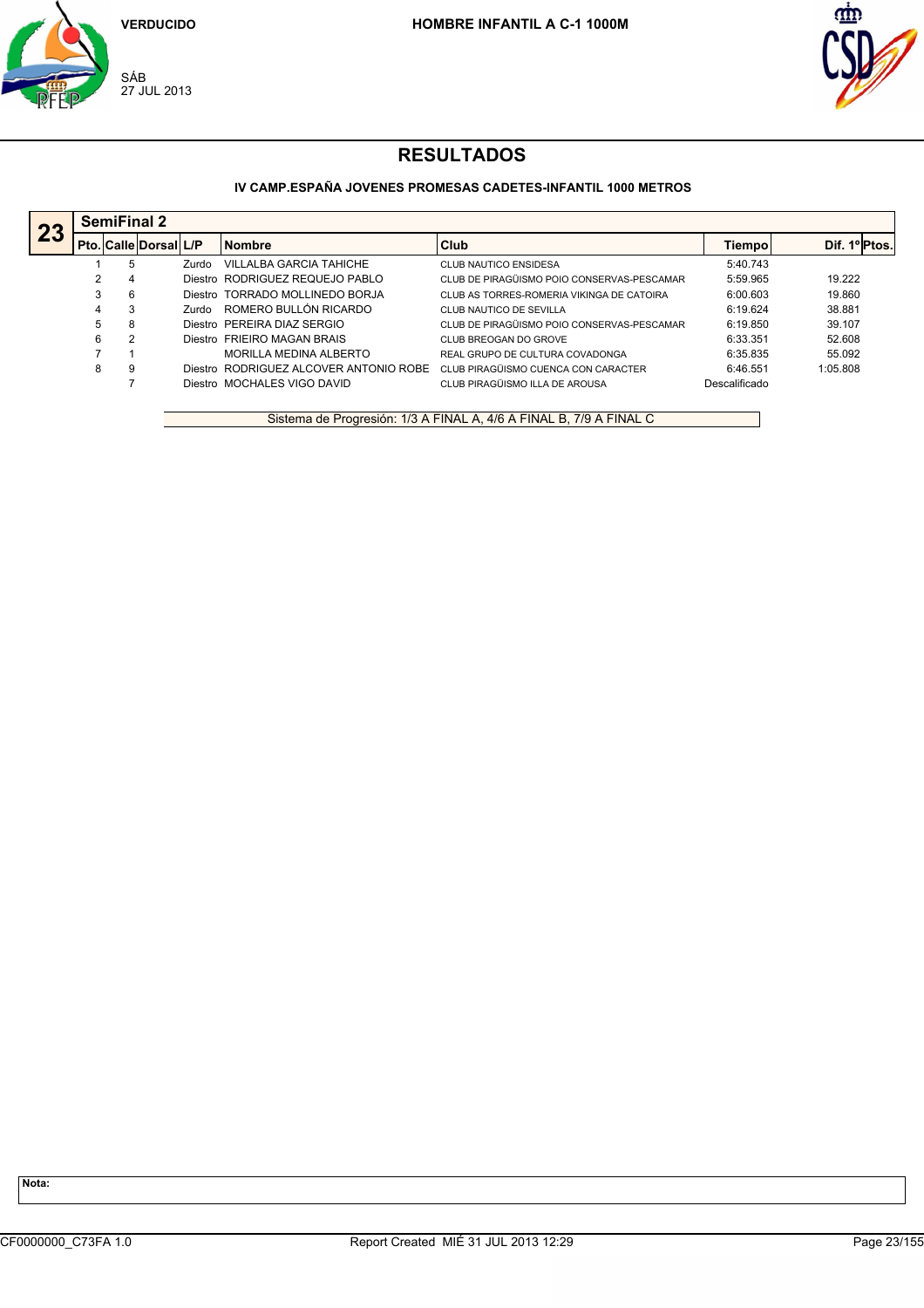



## **IV CAMP.ESPAÑA JOVENES PROMESAS CADETES-INFANTIL 1000 METROS**

|    |   | <b>SemiFinal 3</b> |                              |                                |                                     |          |                  |  |  |  |  |  |
|----|---|--------------------|------------------------------|--------------------------------|-------------------------------------|----------|------------------|--|--|--|--|--|
| 24 |   |                    | <b>Pto. Calle Dorsal L/P</b> | <b>Nombre</b>                  | l Club                              | Tiempol  | Dif. 1º Ptos.    |  |  |  |  |  |
|    |   |                    |                              | Diestro BARREIRO HERMELO DAVID | REAL CLUB NAUTICO RODEIRA DE CANGAS | 5:23.616 |                  |  |  |  |  |  |
|    | 2 | 4                  | Zurdo                        | PALOMO JOVER PEDRO             | CLUB NAUTICO DE SEVILLA             | 5:31.188 | 7.572            |  |  |  |  |  |
|    | 3 |                    | Zurdo                        | LOPEZ LOPEZ PABLO              | CLUB NAUTICO PONTECESURES           | 5:58.025 | 34.409           |  |  |  |  |  |
|    | 4 | 6                  | Zurdo                        | <b>IGLESIAS FREIRE NESTOR</b>  | CLUB NAUTICO FIRRETE                | 6:09.527 | 45.911           |  |  |  |  |  |
|    | 5 |                    |                              | MAYOL SANDERSON CARLOS         | REAL CLUB NÁUTICO PORT DE POLLENCA  | 6:13.079 | 49.463           |  |  |  |  |  |
|    | 6 |                    |                              | PADILLA MORENO ALAN            | SICORIS CLUB                        | 6:16.633 | 53.017           |  |  |  |  |  |
|    |   |                    | Zurdo                        | ALVAREZ DOMINGUEZ PABLO        | REAL CLUB NAUTICO RODEIRA DE CANGAS | 6:18.545 | 54.929           |  |  |  |  |  |
|    | 8 | 8                  |                              | Diestro TARRIO DOMINGUEZ ANXO  | CLUB NAUTICO PONTECESURES           | 6:43.137 | 1:19.521         |  |  |  |  |  |
|    | 9 |                    |                              | ORTA SAUDIEL JUAN JOSE         | CLUB DEPORTIVO ABEDUL               | 7:18.532 | Fuera de Control |  |  |  |  |  |

Sistema de Progresión: 1/3 A FINAL A, 4/6 A FINAL B, 7/9 A FINAL C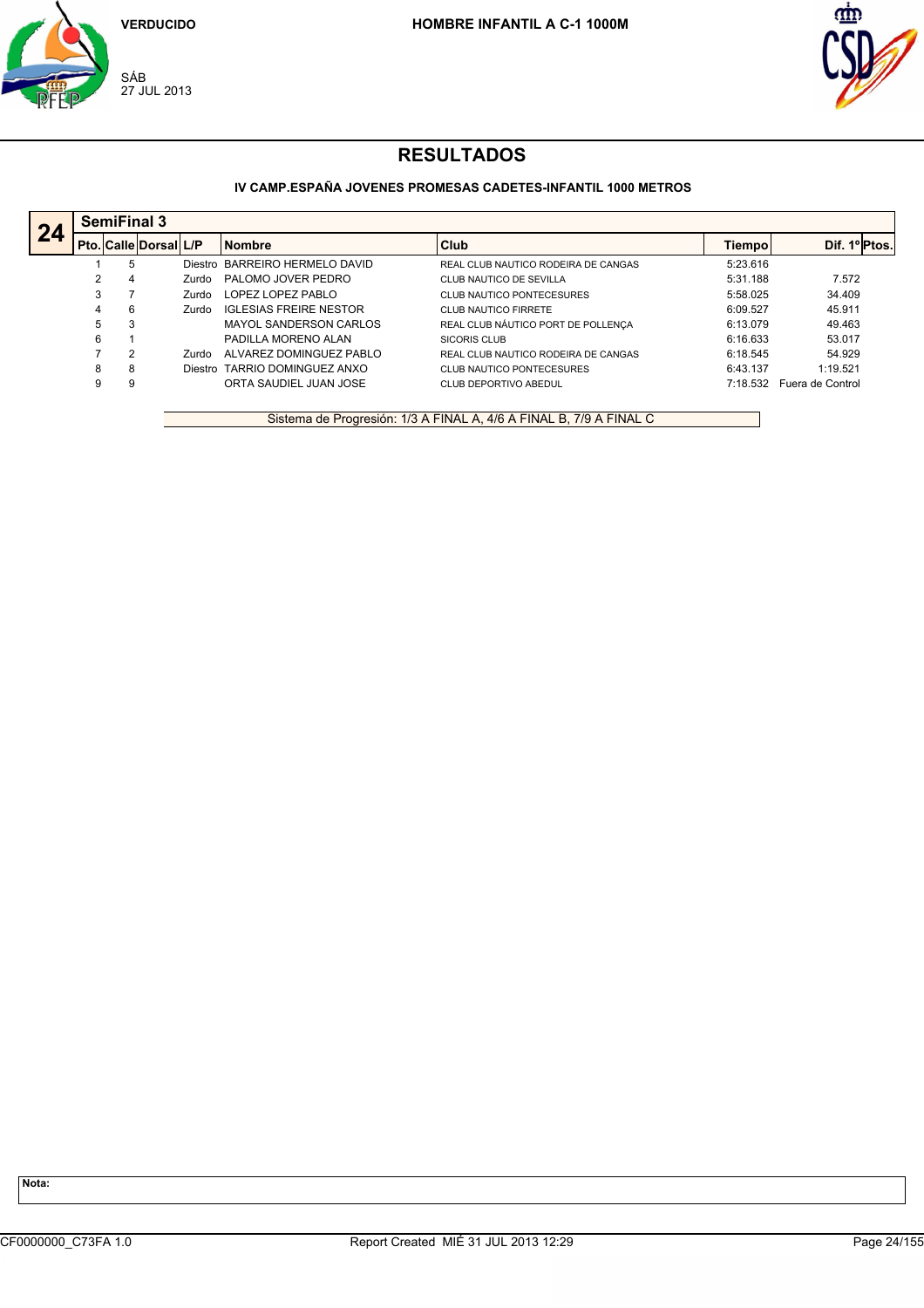



## **IV CAMP.ESPAÑA JOVENES PROMESAS CADETES-INFANTIL 1000 METROS**

|    |   | <b>SemiFinal 1</b>           |  |                           |                                           |          |               |  |  |  |  |
|----|---|------------------------------|--|---------------------------|-------------------------------------------|----------|---------------|--|--|--|--|
| 25 |   | <b>Pto. Calle Dorsal L/P</b> |  | <b>Nombre</b>             | Club                                      | Tiempol  | Dif. 1º Ptos. |  |  |  |  |
|    |   | 5                            |  | TIRADO DOTOR TERESA       | CLUB POLIDEPORTIVO IUXTANAM-MONTEORO      | 5:02.361 |               |  |  |  |  |
|    |   | 6                            |  | PARDO MAS BARBARA         | PEÑA PIRAGÜISTA ANTELLA                   | 5:03.133 | 0.772         |  |  |  |  |
|    |   | 4                            |  | LORENZO GARCIA ALBA       | ESCUELA PIRAGÜISMO CIUDAD DE PONTEVEDRA   | 5:08.323 | 5.962         |  |  |  |  |
|    |   |                              |  | RODRIGUEZ BARBEITO SOFIA  | CLUB NAUTICO FIRRETE                      | 5:10.379 | 8.018         |  |  |  |  |
|    |   | 2                            |  | ORDOÑEZ MUÑIZ FATIMA      | CLUB AS TORRES-ROMERIA VIKINGA DE CATOIRA | 5:12.151 | 9.790         |  |  |  |  |
|    |   | 3                            |  | GONZALEZ FERNANDEZ SUSANA | <b>CLUB NAUTICO ENSIDESA</b>              | 5:15.689 | 13.328        |  |  |  |  |
|    |   | 9                            |  | LIS MUÑOZ PAULA           | CLUB PIRAGÜISMO CASTELLDEFELS             | 5:20.797 | 18.436        |  |  |  |  |
|    | 8 | 8                            |  | SANTOS FERNANDEZ RAQUEL   | CLUB DEPORTIVO LOS GORILAS DE CANDAS      | 5:23.465 | 21.104        |  |  |  |  |
|    |   |                              |  | <b>REY RODRIGUEZ NORA</b> | CLUB PIRAGUAS VILLAVICIOSA-EL GAITERO     | 5:28.473 | 26.112        |  |  |  |  |

Sistema de Progresión: 1/3 A FINAL A, 4/6 A FINAL B, 7/9 A FINAL C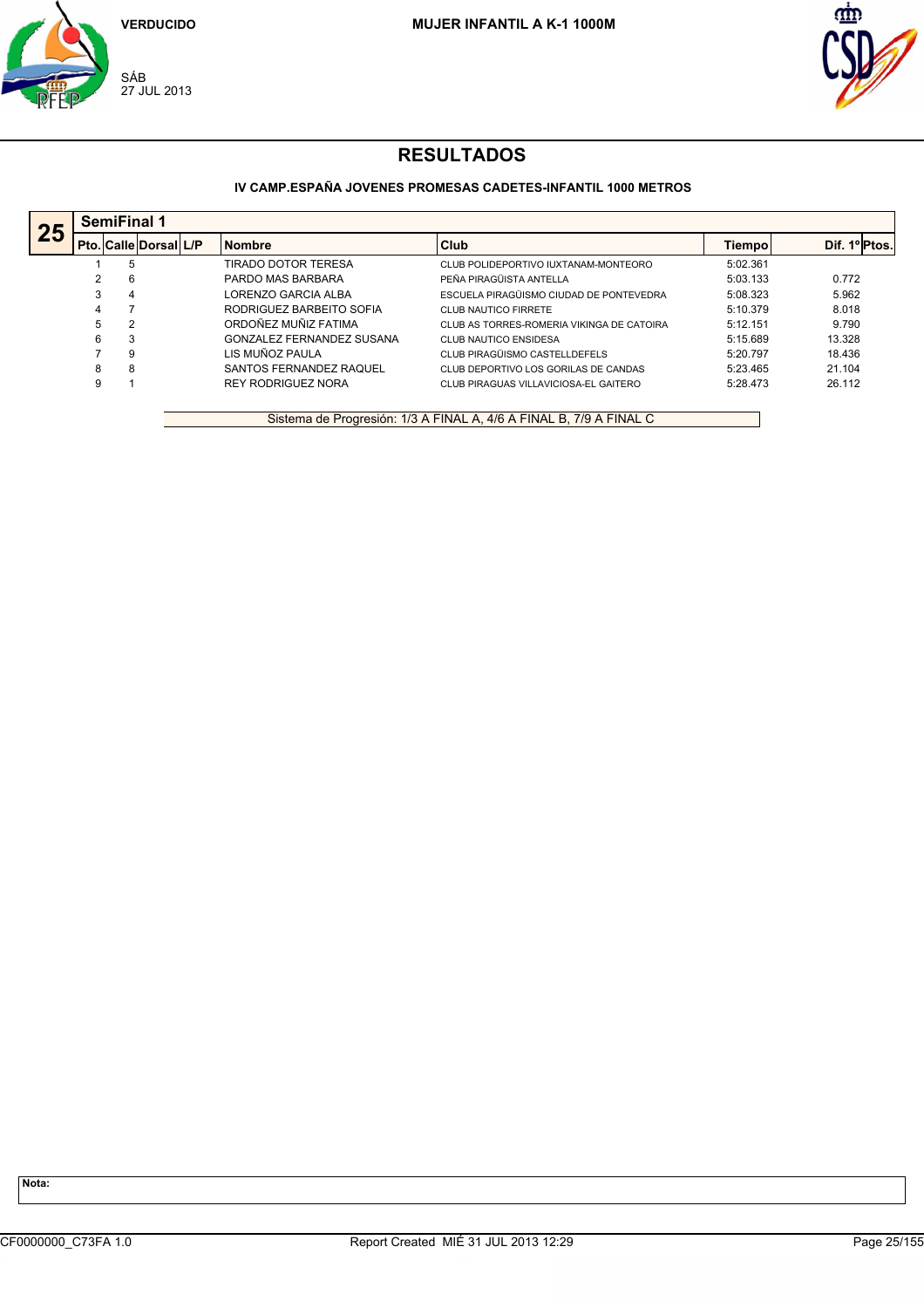



## **IV CAMP.ESPAÑA JOVENES PROMESAS CADETES-INFANTIL 1000 METROS**

|    |   | <b>SemiFinal 2</b> |                              |  |                                 |                                                  |          |              |  |  |  |
|----|---|--------------------|------------------------------|--|---------------------------------|--------------------------------------------------|----------|--------------|--|--|--|
| 26 |   |                    | <b>Pto. Calle Dorsal L/P</b> |  | <b>Nombre</b>                   | Club                                             | Tiempol  | Dif. 1ºPtos. |  |  |  |
|    |   | 4                  |                              |  | <b>REINA RAMIREZ MIREYA</b>     | CLUB DE VELA PUERTO ANDRAITX                     | 5:04.286 |              |  |  |  |
|    |   | 2                  |                              |  | DE LA PEÑA ROSELLO MARIA TERES  | REAL CLUB NAUTICO PUERTO DE SANTA MARIA          | 5:05.254 | 0.968        |  |  |  |
|    | 3 | -5                 |                              |  | <b>GARCIA OTERO CAROLINA</b>    | ESCUELA PIRAGÜISMO CIUDAD DE PONTEVEDRA          | 5:05.364 | 1.078        |  |  |  |
|    | 4 | 6                  |                              |  | <b>HERNANDEZ HARO MARIA</b>     | CLUB ESCUELA PIRAGÜISMO ARANJUEZ                 | 5:06.320 | 2.034        |  |  |  |
|    | 5 |                    |                              |  | <b>IGLESIAS FERNANDEZ MARTA</b> | CLUB DE MAR RIA DE ALDAN                         | 5:09.520 | 5.234        |  |  |  |
|    | 6 | 3                  |                              |  | ASENJO PASTOR SARA              | CLUB PALENTINO DE PIRAGÜISMO                     | 5:13.268 | 8.982        |  |  |  |
|    |   | 8                  |                              |  | MANZANERA GOMEZ LUCIA           | ASOCIACION DEPORTIVA PINATARENSE                 | 5:24.076 | 19.790       |  |  |  |
|    | 8 | 9                  |                              |  | JOGLAR DEL DAGO TAMARA          | CLUB PIRAGUAS LA LLONGAR SUMI. ELECTRICOS AMIEVA | 5:26.590 | 22.304       |  |  |  |
|    | 9 |                    |                              |  | INTXAURRONDO ESTALA AINITZE     | CLUB SOCIEDAD DEPORTIVA SANTIAGOTARRAK           | 5:33.564 | 29.278       |  |  |  |

Sistema de Progresión: 1/3 A FINAL A, 4/6 A FINAL B, 7/9 A FINAL C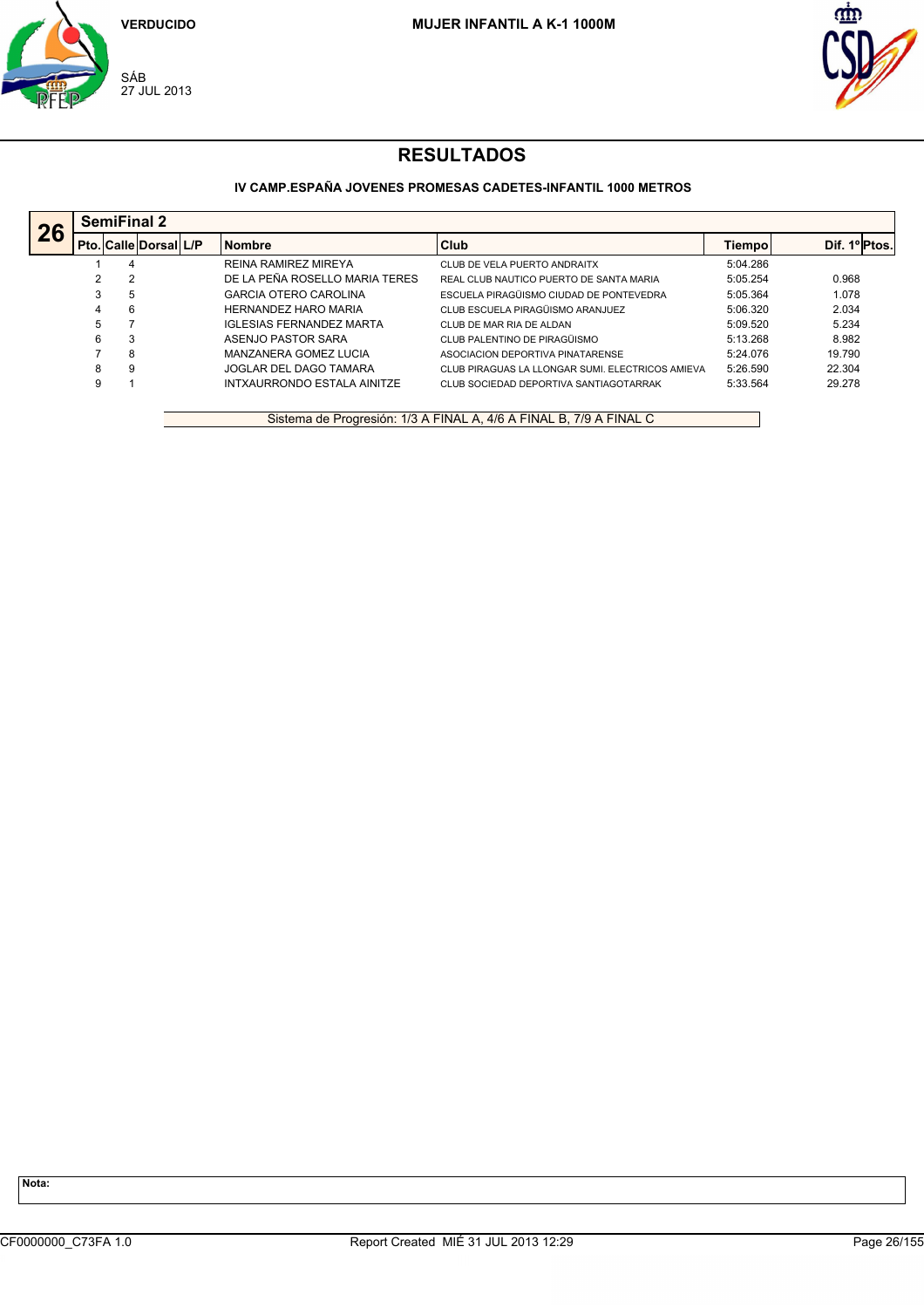



## **IV CAMP.ESPAÑA JOVENES PROMESAS CADETES-INFANTIL 1000 METROS**

| $\overline{27}$ |   | <b>SemiFinal 3</b>           |  |                             |                                        |          |              |  |  |  |  |
|-----------------|---|------------------------------|--|-----------------------------|----------------------------------------|----------|--------------|--|--|--|--|
|                 |   | <b>Pto. Calle Dorsal L/P</b> |  | <b>Nombre</b>               | Club                                   | Tiempol  | Dif. 1ºPtos. |  |  |  |  |
|                 |   | 5                            |  | TOLEDO ESPINILLA ARANTZA    | CLUB PIRAGÜISMO CUENCA CON CARACTER    | 5:04.073 |              |  |  |  |  |
|                 |   | 4                            |  | LOPEZ PINOS MARIA           | CLUB PIRAGÜISMO CUENCA CON CARACTER    | 5:08.493 | 4.420        |  |  |  |  |
|                 |   |                              |  | HIDALGO UNIBASO NEREA       | CLUB SOCIEDAD DEPORTIVA SANTIAGOTARRAK | 5:08.707 | 4.634        |  |  |  |  |
|                 |   |                              |  | <b>GILART ROSET EVA</b>     | SICORIS CLUB                           | 5:13.529 | 9.456        |  |  |  |  |
|                 | 5 | 6                            |  | MC DERMOTT SARAGH KATIE     | CLUB DE VELA PUERTO ANDRAITX           | 5:17.443 | 13.370       |  |  |  |  |
|                 | 6 | 2                            |  | DADIN CAMIÑA LIDIA          | CLUB PIRAGÜISMO C.P PORTONOVO          | 5:17.839 | 13.766       |  |  |  |  |
|                 |   | 8                            |  | SANCHEZ BARRANTES ESMERALDA | CLUB PIRAGÜISMO BADAJOZ                | 5:22.661 | 18.588       |  |  |  |  |
|                 | 8 |                              |  | FABEIRO PARDAL CATUXA       | CLUB NAUTICO PONTECESURES              | 5:24.633 | 20.560       |  |  |  |  |
|                 | 9 | 9                            |  | CALVO MOYA NATALIA          | CLUB ESCUELA PIRAGÜISMO ARANJUEZ       | 5:33.529 | 29.456       |  |  |  |  |

Sistema de Progresión: 1/3 A FINAL A, 4/6 A FINAL B, 7/9 A FINAL C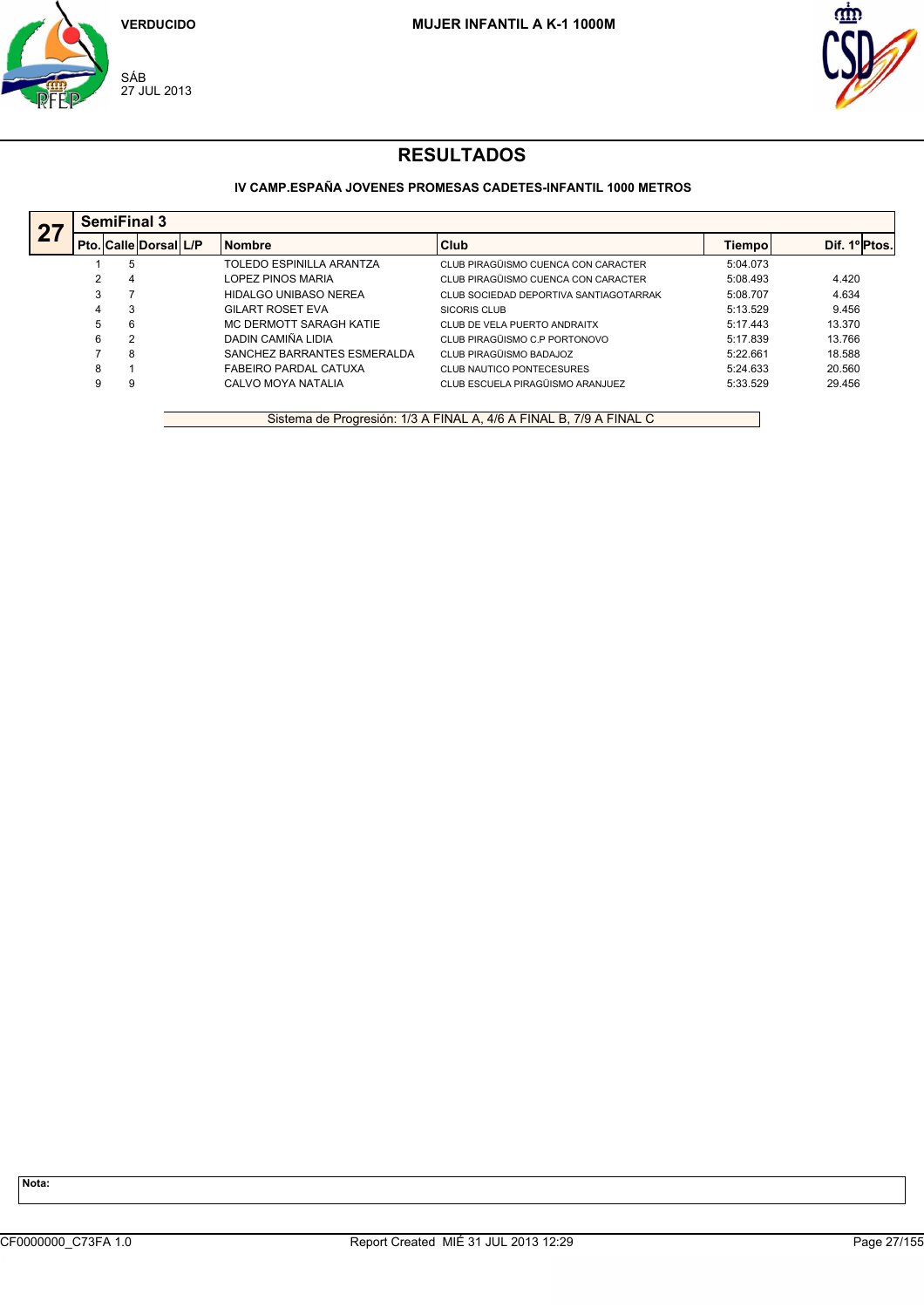



## **IV CAMP.ESPAÑA JOVENES PROMESAS CADETES-INFANTIL 1000 METROS**

|    |   | <b>SemiFinal 1</b>           |  |                              |                                                   |          |               |  |  |  |  |
|----|---|------------------------------|--|------------------------------|---------------------------------------------------|----------|---------------|--|--|--|--|
| 28 |   | <b>Pto. Calle Dorsal L/P</b> |  | <b>Nombre</b>                | Club                                              | Tiempol  | Dif. 1ºIPtos. |  |  |  |  |
|    |   |                              |  | <b>GASTALDO ARIZA RAIMON</b> | CLUB PIRAGÜISMO SILLA                             | 4:22.725 |               |  |  |  |  |
|    |   | -5                           |  | PARDO SERRANO VICTOR         | CLUB PIRAGÜISMO CUENCA CON CARACTER               | 4:23.009 | 0.284         |  |  |  |  |
|    | 3 | 8                            |  | CASTRO RODRIGUEZ ALEXANDRE   | ESCUELA PIRAGÜISMO CIUDAD DE PONTEVEDRA           | 4:23.455 | 0.730         |  |  |  |  |
|    | 4 | 4                            |  | FERNANDEZ LOPEZ EMILIO       | CLUB PIRAGUAS LA LLONGAR SUMI. ELECTRICOS AMIEVA  | 4:23.765 | 1.040         |  |  |  |  |
|    | 5 | 2                            |  | CAPIN CERRA FRANCISCO        | SOCIEDAD CULTURAL Y DEPORTIVA RIBADESELLA         | 4:25.643 | 2.918         |  |  |  |  |
|    | 6 | 3                            |  | PEREZ SANTOS NESTOR          | HOTEL CONVENTO I - PIRAGÜISMO DUERO ZAMORA        | 4:28.737 | 6.012         |  |  |  |  |
|    |   |                              |  | ROSETE OLDAN JUAN MANUEL     | CLUB DE MAR DE AVILES                             | 4:30.443 | 7.718         |  |  |  |  |
|    | 8 | 6                            |  | PRADA PEREZ ADRIAN           | CLUB FLUVIAL O BARCO                              | 4:32.909 | 10.184        |  |  |  |  |
|    | 9 | 9                            |  | <b>GAMBOA GONZÁLEZ PABLO</b> | S. DPTIVA. REAL CIRCULO DE LABRADORES Y P. SEVILL | 4:45.315 | 22.590        |  |  |  |  |

Sistema de Progresión: 1/3 A FINAL A, 4/6 A FINAL B, 7/9 A FINAL C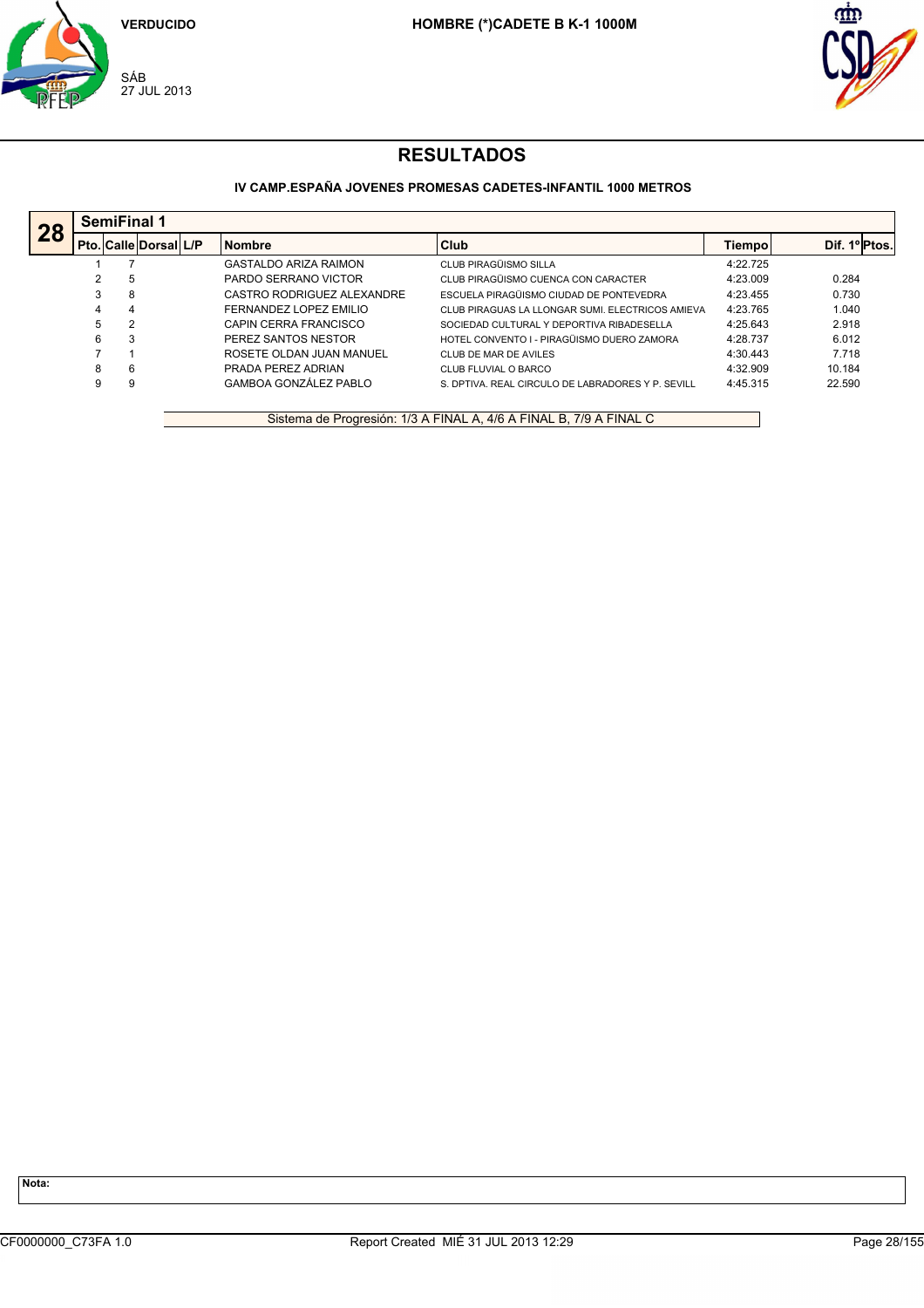



## **IV CAMP.ESPAÑA JOVENES PROMESAS CADETES-INFANTIL 1000 METROS**

|    |   | <b>SemiFinal 2</b>           |  |                                      |                                           |          |              |  |  |  |  |
|----|---|------------------------------|--|--------------------------------------|-------------------------------------------|----------|--------------|--|--|--|--|
| 29 |   | <b>Pto. Calle Dorsal L/P</b> |  | <b>Nombre</b>                        | Club                                      | Tiempol  | Dif. 1ºPtos. |  |  |  |  |
|    |   | 5                            |  | BENAVIDES LOPEZ DE AYALA GONZA       | REAL CLUB NÁUTICO PORT DE POLLENÇA        | 4:30.625 |              |  |  |  |  |
|    | 2 | -6                           |  | <b>GORROTXATEGI SUSPERREGI AITOR</b> | CLUB SOCIEDAD DEPORTIVA SANTIAGOTARRAK    | 4:31.359 | 0.734        |  |  |  |  |
|    | 3 | 4                            |  | ABELLEIRA LAMELA ANGEL               | REAL CLUB MARITIMO DE HUELVA              | 4:31.791 | 1.166        |  |  |  |  |
|    | 4 | 8                            |  | ALONSO HERNANDEZ CARLOS              | CLUB ESCUELA PIRAGÜISMO ARANJUEZ          | 4:32.285 | 1.660        |  |  |  |  |
|    | 5 | 9                            |  | PERIS ANTEQUERA JORDI                | CLUB PIRAGÜISMO SILLA                     | 4:35.227 | 4.602        |  |  |  |  |
|    | 6 | 3                            |  | <b>ERPEN ARQUERONS MARTIN</b>        | C.D.B. PIRAGUAMADRID                      | 4:36.625 | 6.000        |  |  |  |  |
|    |   |                              |  | <b>CERVANTES PONS ANDRES</b>         | R.C.N. PALMA - O.S. LA CAIXA              | 4:37.365 | 6.740        |  |  |  |  |
|    | 8 |                              |  | SILVA CASAIS PABLO                   | CLUB PIRAGÜISMO RIAS BAIXAS-NAUTICO BOIRO | 4:41.776 | 11.151       |  |  |  |  |
|    |   | 2                            |  | PEREZ DOMINGUEZ MIGUEL ANGEL         | CLUB PIRAGÜISMO CAMBADOS                  | No sale  |              |  |  |  |  |

Sistema de Progresión: 1/3 A FINAL A, 4/6 A FINAL B, 7/9 A FINAL C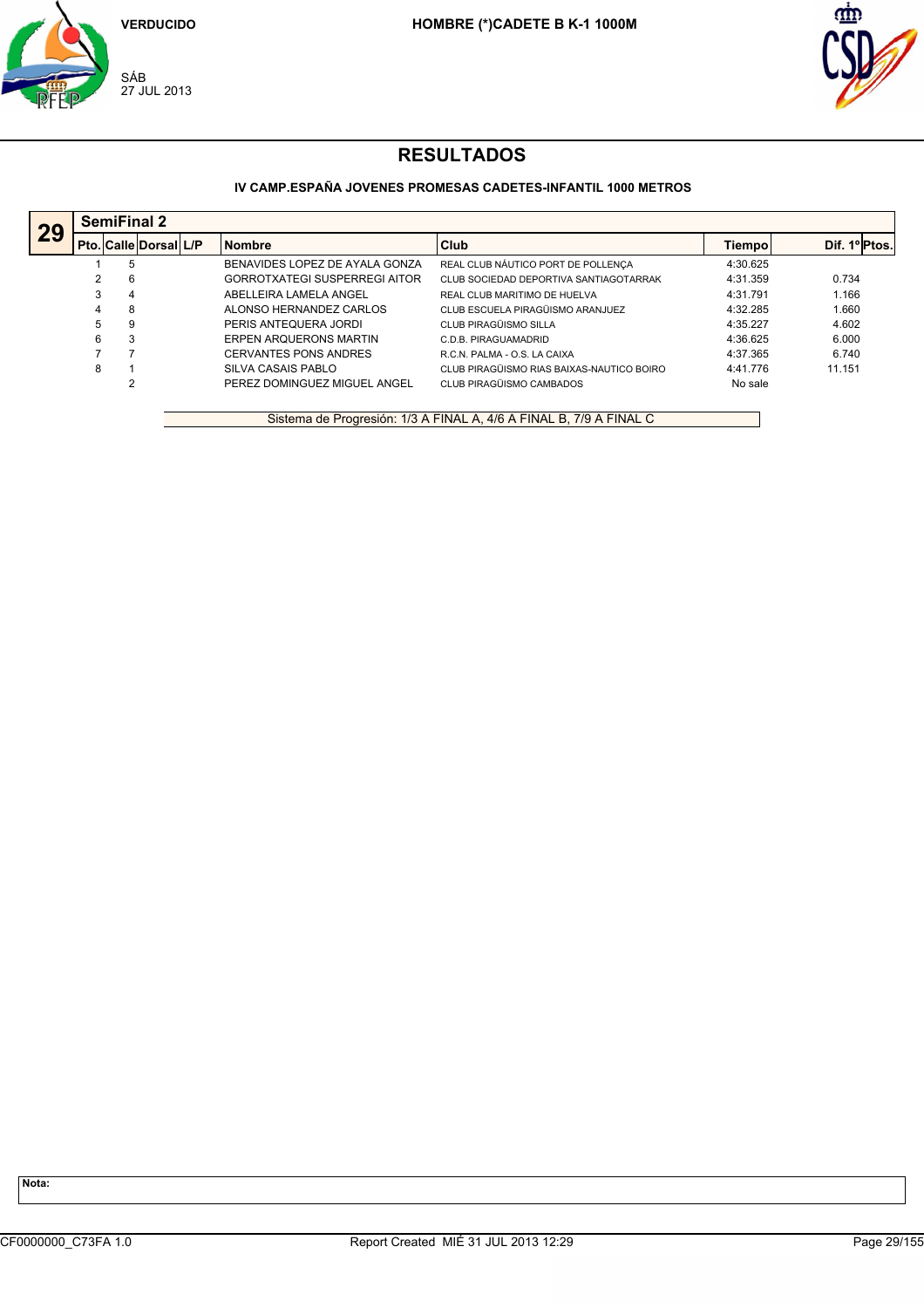



## **IV CAMP.ESPAÑA JOVENES PROMESAS CADETES-INFANTIL 1000 METROS**

|    |   | <b>SemiFinal 3</b>        |  |                                |                                                   |          |              |  |  |  |  |
|----|---|---------------------------|--|--------------------------------|---------------------------------------------------|----------|--------------|--|--|--|--|
| 30 |   | Pto.  Calle  Dorsal   L/P |  | <b>Nombre</b>                  | Club                                              | Tiempol  | Dif. 1ºPtos. |  |  |  |  |
|    |   | 5                         |  | CORTÉS ERDOZAIN JUAN SEBASTIÁN | S. DPTIVA. REAL CIRCULO DE LABRADORES Y P. SEVILL | 4:30.407 |              |  |  |  |  |
|    |   | 4                         |  | CARUS SAN MARTIN JOSE          | JAIRE AVENTURA-LOS RAPIDOS                        | 4:31.969 | 1.562        |  |  |  |  |
|    |   | 6                         |  | ALONSO ZAFRA ALBERTO           | REAL CLUB MARITIMO DE HUELVA                      | 4:32.957 | 2.550        |  |  |  |  |
|    | 4 | 8                         |  | EGIGUREN GOMEZ ENEKO           | CLUB SOCIEDAD DEPORTIVA SANTIAGOTARRAK            | 4:35.411 | 5.004        |  |  |  |  |
|    | 5 | 2                         |  | LÓPEZ FENOLL ROQUE             | CLUB NAUTICO DE SEVILLA                           | 4:36.151 | 5.744        |  |  |  |  |
|    | 6 |                           |  | TORRES SAIZ IGNACIO            | R.C.N. PALMA - O.S. LA CAIXA                      | 4:36.815 | 6.408        |  |  |  |  |
|    |   |                           |  | DE LA PEÑA VALTUEÑA RAUL       | ALBERCHE KAYAK CLUB                               | 4:37.951 | 7.544        |  |  |  |  |
|    | 8 | 9                         |  | CARBALLES AISPURO JORDI ARMAND | ADZ-IBERDROLA CAJA ESPAÑA DUERO ZAMORA            | 4:46.307 | 15.900       |  |  |  |  |
|    | 9 | З                         |  | CALO OLIVEIRA SERGIO           | CLUB PIRAGÜISMO RIAS BAIXAS-NAUTICO BOIRO         | 4:53.369 | 22.962       |  |  |  |  |

Sistema de Progresión: 1/3 A FINAL A, 4/6 A FINAL B, 7/9 A FINAL C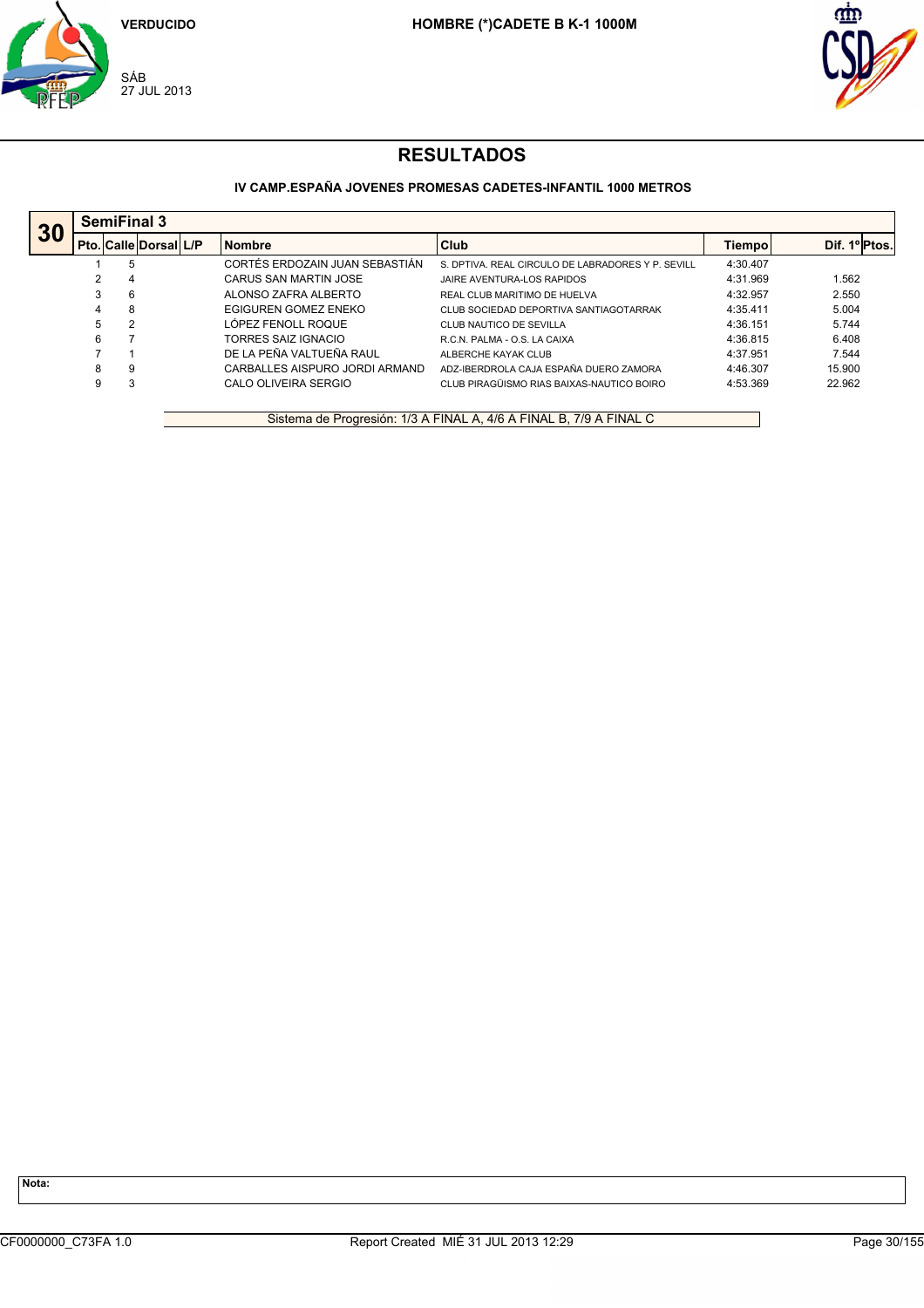



## **IV CAMP.ESPAÑA JOVENES PROMESAS CADETES-INFANTIL 1000 METROS**

| 31 |   | <b>SemiFinal 1</b> |                       |  |                                  |                                                    |          |                                 |  |  |  |
|----|---|--------------------|-----------------------|--|----------------------------------|----------------------------------------------------|----------|---------------------------------|--|--|--|
|    |   |                    | Pto. Calle Dorsal L/P |  | <b>Nombre</b>                    | Club                                               | Tiempol  | Dif. 1 <sup>o</sup> ll<br>Ptos. |  |  |  |
|    |   | 5                  |                       |  | <b>GOMEZ GRACIA RAMON MANUEL</b> | ASOCIACION DEPORTIVA PINATARENSE                   | 5:21.019 |                                 |  |  |  |
|    | C |                    |                       |  | LOPEZ BREA DAVID                 | CLUB DE PIRAGÜISMO RIANXO - CONSERVERA RIANXO S.A. | 5:25.313 | 4.294                           |  |  |  |
|    | 3 | 4                  |                       |  | RIVADEMAR OUTEDA ADRIAN          | CLUB BREOGAN DO GROVE                              | 5:25.467 | 4.448                           |  |  |  |
|    | 4 | 6                  |                       |  | HERRADA PÉREZ JAVIER             | CLUB NAUTICO DE SEVILLA                            | 5:32.151 | 11.132                          |  |  |  |
|    | 5 | 2                  |                       |  | <b>PADIN RIAL MIGUEL</b>         | CLUB PIRAGÜISMO ILLA DE AROUSA                     | 5:41.421 | 20.402                          |  |  |  |
|    | 6 |                    |                       |  | SANTIAGO HENARES SERGIO          | CLUB ESCUELA PIRAGÜISMO ARANJUEZ                   | 5:52.189 | 31.170                          |  |  |  |
|    |   | 8                  |                       |  | BESADA DOMINGUEZ DIEGO           | CLUB DE PIRAGÜISMO POIO CONSERVAS-PESCAMAR         | Retirado |                                 |  |  |  |
|    |   | 3                  |                       |  | FERNANDEZ CASAIS RUBEN           | CLUB PIRAGÜISMO RIAS BAIXAS-NAUTICO BOIRO          | Retirado |                                 |  |  |  |
|    |   |                    |                       |  |                                  |                                                    |          |                                 |  |  |  |
|    |   |                    |                       |  |                                  |                                                    |          |                                 |  |  |  |

Sistema de Progresión: 1/3 A FINAL A, 4/6 A FINAL B, RESTO ELIMINADOS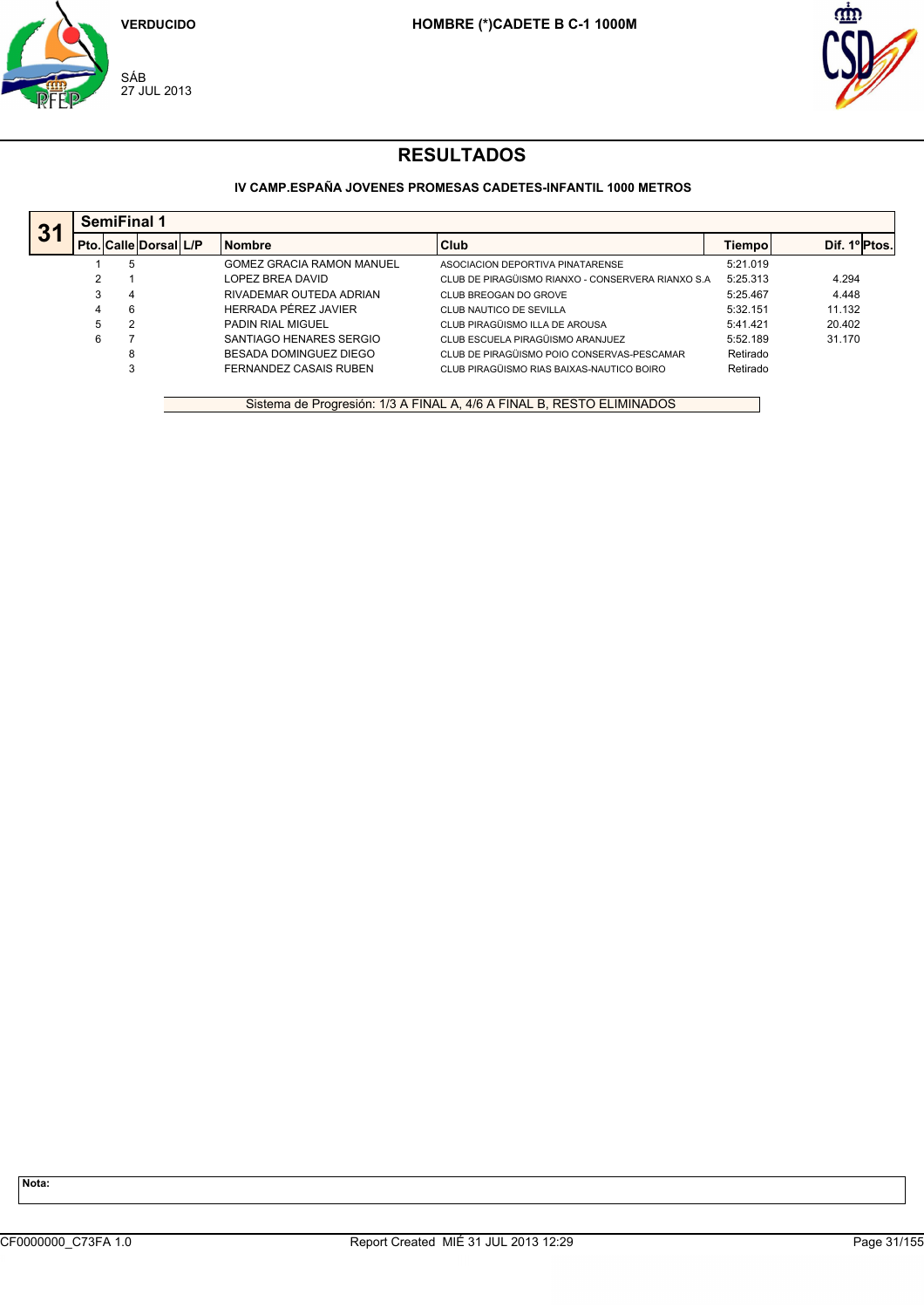



## **IV CAMP.ESPAÑA JOVENES PROMESAS CADETES-INFANTIL 1000 METROS**

|    | <b>SemiFinal 2</b> |                        |  |                              |                                                   |          |                  |  |  |
|----|--------------------|------------------------|--|------------------------------|---------------------------------------------------|----------|------------------|--|--|
| 32 |                    | Pto. Calle Dorsal  L/P |  | <b>Nombre</b>                | Club                                              | Tiempo   | Dif. 1º Ptos.    |  |  |
|    |                    |                        |  | MARTÍNEZ MILA FRANCESC       | REAL CLUB NÁUTICO PORT DE POLLENÇA                | 5:24.815 |                  |  |  |
|    |                    | 3                      |  | DELGADO VIGUÍN ANTONIO       | S. DPTIVA. REAL CIRCULO DE LABRADORES Y P. SEVILL | 5:31.299 | 6.484            |  |  |
|    | 3                  | 4                      |  | ALONSO DEL ALAMO CARLOS      | CLUB ESCUELA PIRAGÜISMO ARANJUEZ                  | 5:33.719 | 8.904            |  |  |
|    | 4                  | 6                      |  | SALDAÑA PORFLIT PABLO        | ALBERCHE KAYAK CLUB                               | 5:36.019 | 11.204           |  |  |
|    | 5                  |                        |  | GARCIA SAMPEDRO ALEJANDRO    | <b>CLUB KAYAK TUDENSE</b>                         | 5:54.048 | 29.233           |  |  |
|    | 6                  | -8                     |  | BALLESTER MARTINEZ ALEJANDRO | ASOCIACION DEPORTIVA PINATARENSE                  | 6:16.103 | 51.288           |  |  |
|    |                    |                        |  | SUBIRÀ CRUZ JORDI            | SICORIS CLUB                                      | 6:38.355 | Fuera de Control |  |  |
|    | 8                  |                        |  | TORRES VILLEN ALVARO MANUEL  | R.C.N. PALMA - O.S. LA CAIXA                      | 6:51.603 | Fuera de Control |  |  |
|    |                    |                        |  |                              |                                                   |          |                  |  |  |

Sistema de Progresión: 1/3 A FINAL A, 4/6 A FINAL B, RESTO ELIMINADOS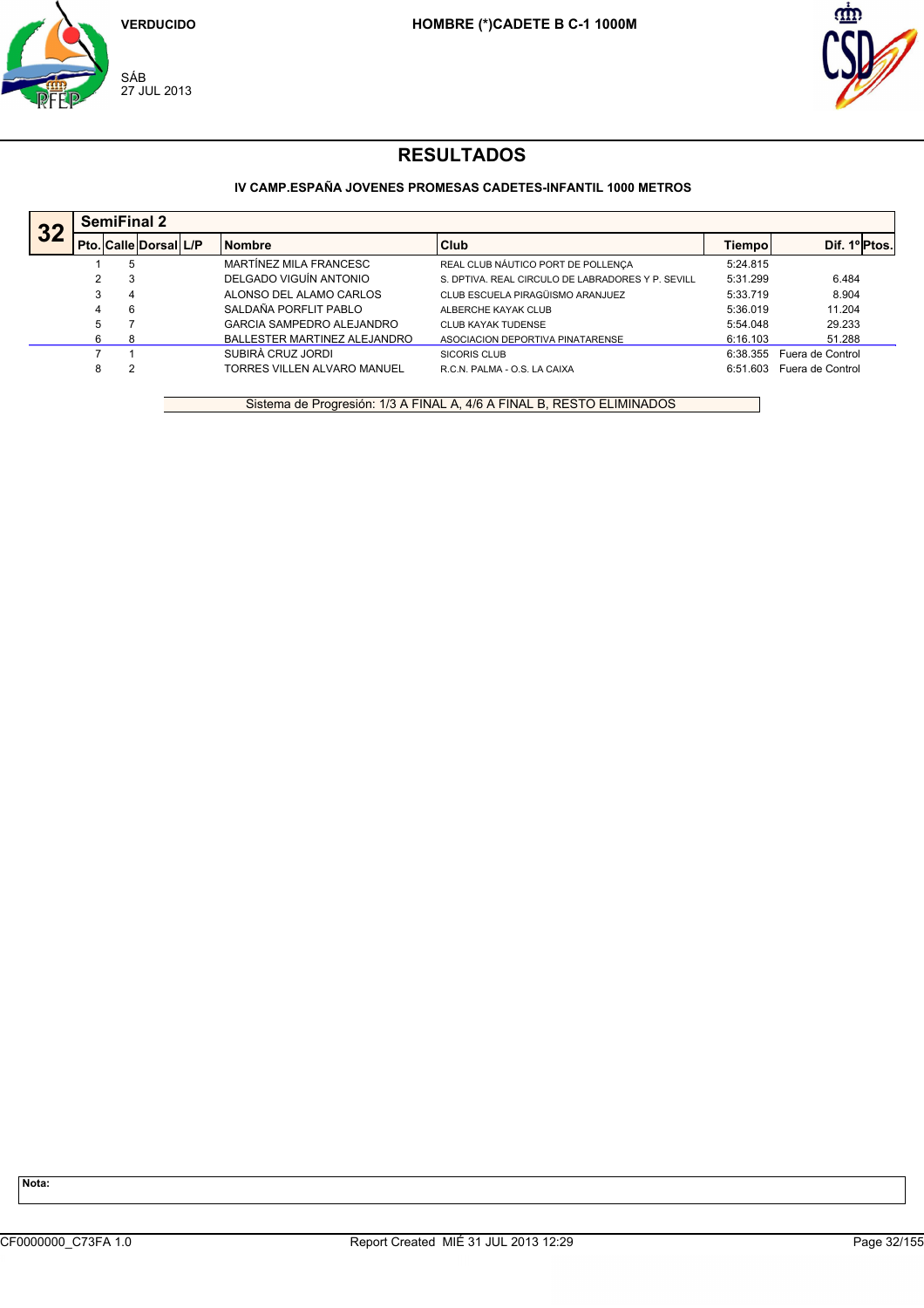



## **IV CAMP.ESPAÑA JOVENES PROMESAS CADETES-INFANTIL 1000 METROS**

| 33 |   | <b>SemiFinal 3</b>           |  |                             |                                                   |          |                  |  |  |  |
|----|---|------------------------------|--|-----------------------------|---------------------------------------------------|----------|------------------|--|--|--|
|    |   | <b>Pto. Calle Dorsal L/P</b> |  | <b>Nombre</b>               | Club                                              | Tiempo   | Dif. 1º Ptos.    |  |  |  |
|    |   | 5                            |  | MONDRAGON GALBAN LORENZO    | CLUB DE PIRAGÜISMO RIANXO - CONSERVERA RIANXO S.A | 5:19.875 |                  |  |  |  |
|    |   | 4                            |  | POKORA ALFARO MARC EMILIO   | CLUB ESCUELA PIRAGÜISMO ARANJUEZ                  | 5:26.065 | 6.190            |  |  |  |
|    | 3 | 3                            |  | <b>GARCIA SANJUAN DAVID</b> | <b>CLUB NAUTICO FIRRETE</b>                       | 5:44.941 | 25.066           |  |  |  |
|    | 4 |                              |  | <b>GARCIA POUSO ABRAHAM</b> | CLUB NAUTICO O MUIÑO DE RIBADUMIA                 | 5:49.825 | 29.950           |  |  |  |
|    | 5 | 2                            |  | CONESA GONZALEZ JESUS       | ASOCIACION DEPORTIVA PINATARENSE                  | 5:52.103 | 32.228           |  |  |  |
|    | 6 | 6                            |  | PALOMO JOVER MIGUEL         | CLUB NAUTICO DE SEVILLA                           | 5:53.919 | 34.044           |  |  |  |
|    |   |                              |  | ESCUDERO LOZANO PEDRO       | ESCUELA PIRAGÜISMO MAR MENOR                      | 6:33.553 | Fuera de Control |  |  |  |
|    | 8 | 8                            |  | CABALLERO GARCIA PABLO      | REAL GRUPO DE CULTURA COVADONGA                   | 7:43.392 | Fuera de Control |  |  |  |

Sistema de Progresión: 1/3 A FINAL A, 4/6 A FINAL B, RESTO ELIMINADOS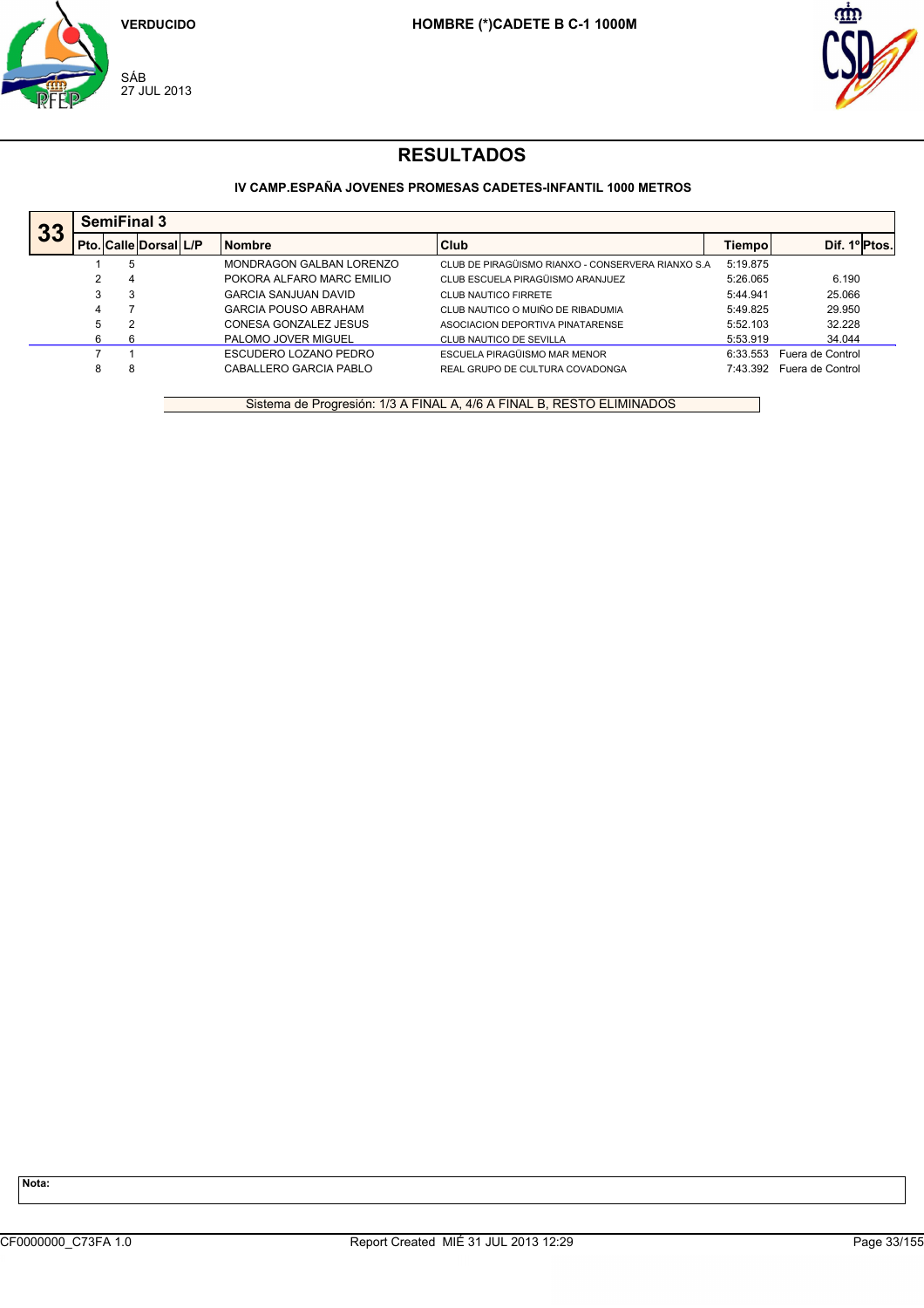



## **IV CAMP.ESPAÑA JOVENES PROMESAS CADETES-INFANTIL 1000 METROS**

|    |   | <b>SemiFinal 1</b> |                       |  |                            |                                                   |               |               |  |  |
|----|---|--------------------|-----------------------|--|----------------------------|---------------------------------------------------|---------------|---------------|--|--|
| 34 |   |                    | Pto. Calle Dorsal L/P |  | <b>Nombre</b>              | Club                                              | Tiempol       | Dif. 1º Ptos. |  |  |
|    |   | 5                  |                       |  | PELACHS MASSANAS LAIA      | <b>CLUB NATACIO BANYOLES</b>                      | 4:59.882      |               |  |  |
|    |   | 6                  |                       |  | LARROZA CRUZ MARTINA       | CLUB PIRAGÜISMO CASTELLDEFELS                     | 5:10.626      | 10.744        |  |  |
|    | 3 | 3                  |                       |  | ZAPATA JENARO ELISA        | C.D.B. PIRAGUAMADRID                              | 5:16.722      | 16.840        |  |  |
|    | 4 |                    |                       |  | SAIZ MARTINEZ LUCIA        | CLUB PIRAGÜISMO CUENCA CON CARACTER               | 5:25.440      | 25.558        |  |  |
|    | 5 | 8                  |                       |  | CASTRO FUNTANE CELIA       | CLUB NATACIO BANYOLES                             | 5:26.378      | 26.496        |  |  |
|    | 6 | $\mathcal{P}$      |                       |  | MADERO GALÁN BLANCA        | S. DPTIVA. REAL CIRCULO DE LABRADORES Y P. SEVILL | 5:35.954      | 36.072        |  |  |
|    |   |                    |                       |  | LOPEZ MONJE ANDREA         | CLUB LOS DELFINES DE CEUTA                        | 5:48.522      | 48.640        |  |  |
|    | 8 | 9                  |                       |  | CLADERA POCOVI PAULA       | R.C.N. PALMA - O.S. LA CAIXA                      | 5:51.574      | 51.692        |  |  |
|    |   | 4                  |                       |  | <b>VILLAZON BUSTA AIDA</b> | CLUB PIRAGUAS VILLAVICIOSA-EL GAITERO             | Descalificado |               |  |  |

Sistema de Progresión: 1/3 A FINAL A, 4/6 A FINAL B, 7/9 A FINAL C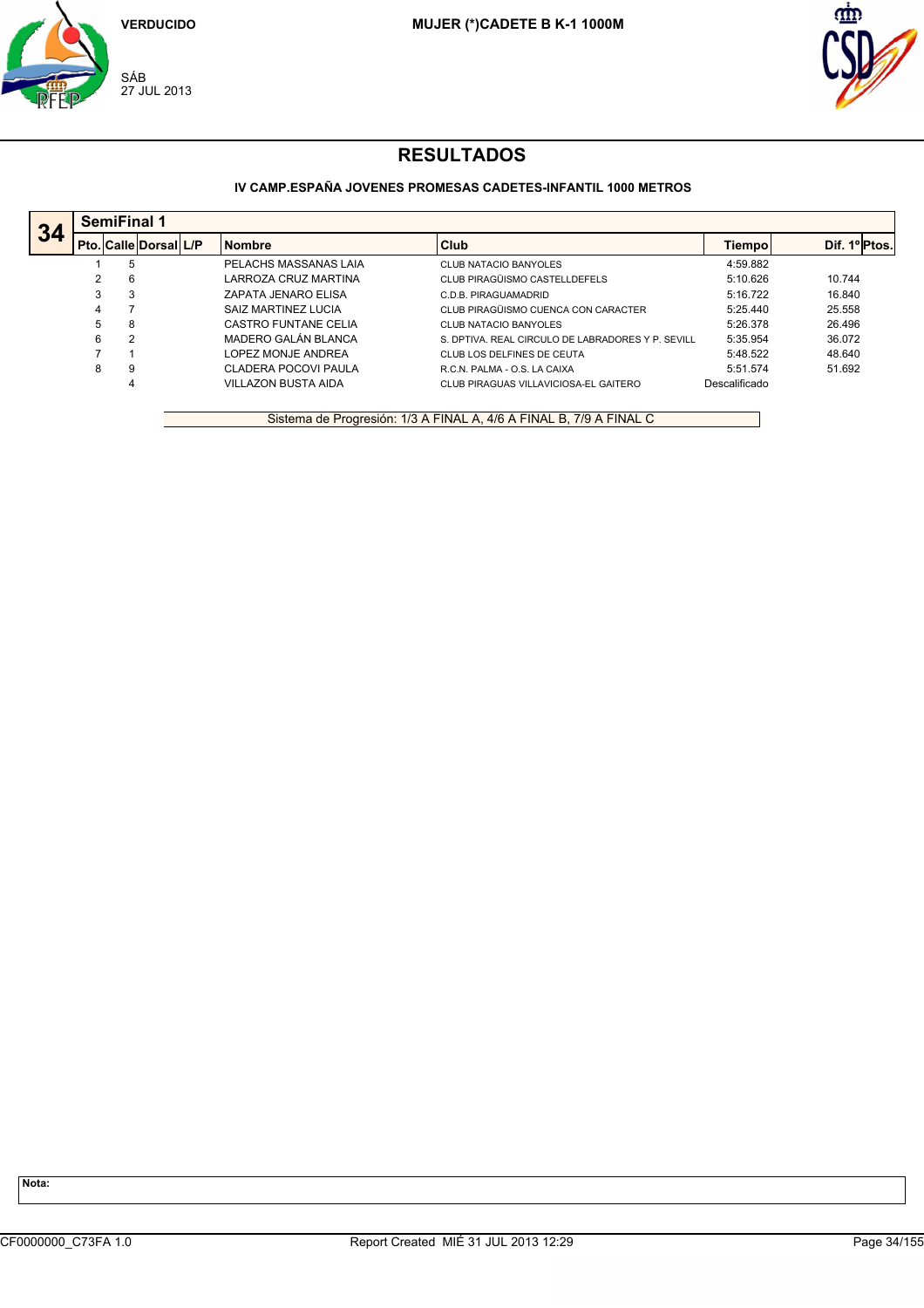



## **IV CAMP.ESPAÑA JOVENES PROMESAS CADETES-INFANTIL 1000 METROS**

|    |   | <b>SemiFinal 2</b>           |  |                                 |                                            |          |               |  |  |  |  |
|----|---|------------------------------|--|---------------------------------|--------------------------------------------|----------|---------------|--|--|--|--|
| 35 |   | <b>Pto. Calle Dorsal L/P</b> |  | <b>Nombre</b>                   | Club                                       | Tiempol  | Dif. 1º Ptos. |  |  |  |  |
|    |   | 5                            |  | SIEIRO BARREIRO CARLA           | CLUB NAVAL DE PONTEVEDRA                   | 5:11.828 |               |  |  |  |  |
|    | 2 | -4                           |  | SERNANDEZ ALONSO MARINA         | HOTEL CONVENTO I - PIRAGÜISMO DUERO ZAMORA | 5:15.132 | 3.304         |  |  |  |  |
|    | 3 | -6                           |  | <b>CAMPANADES FUSTE ESTHER</b>  | CLUB PIRAGÜISMO CASTELLDEFELS              | 5:15.830 | 4.002         |  |  |  |  |
|    | 4 |                              |  | FIGUERAS CEBOLLADA BEATRIZ      | CENTRO NATACION HELIOS                     | 5:25.070 | 13.242        |  |  |  |  |
|    | 5 | 3                            |  | NOYA PADÍN ISABEL               | ESCUELA PIRAGÜISMO CIUDAD DE PONTEVEDRA    | 5:26.880 | 15.052        |  |  |  |  |
|    | 6 | 2                            |  | NISTRAL PIQUERO INES            | REAL GRUPO DE CULTURA COVADONGA            | 5:31.990 | 20.162        |  |  |  |  |
|    |   | 8                            |  | <b>HERNANDEZ VELLISCA LUCIA</b> | CLUB PIRAGÜISMO CUENCA CON CARACTER        | 5:32.172 | 20.344        |  |  |  |  |
|    | 8 |                              |  | MENDEZ CAMIÑA GRACIELA          | CLUB PIRAGÜISMO C.P PORTONOVO              | 5:40.432 | 28.604        |  |  |  |  |
|    | 9 | 9                            |  | <b>HERRERO MARTIN LIDIA</b>     | ALBERCHE KAYAK CLUB                        | 5:41.446 | 29.618        |  |  |  |  |
|    |   |                              |  |                                 |                                            |          |               |  |  |  |  |

Sistema de Progresión: 1/3 A FINAL A, 4/6 A FINAL B, 7/9 A FINAL C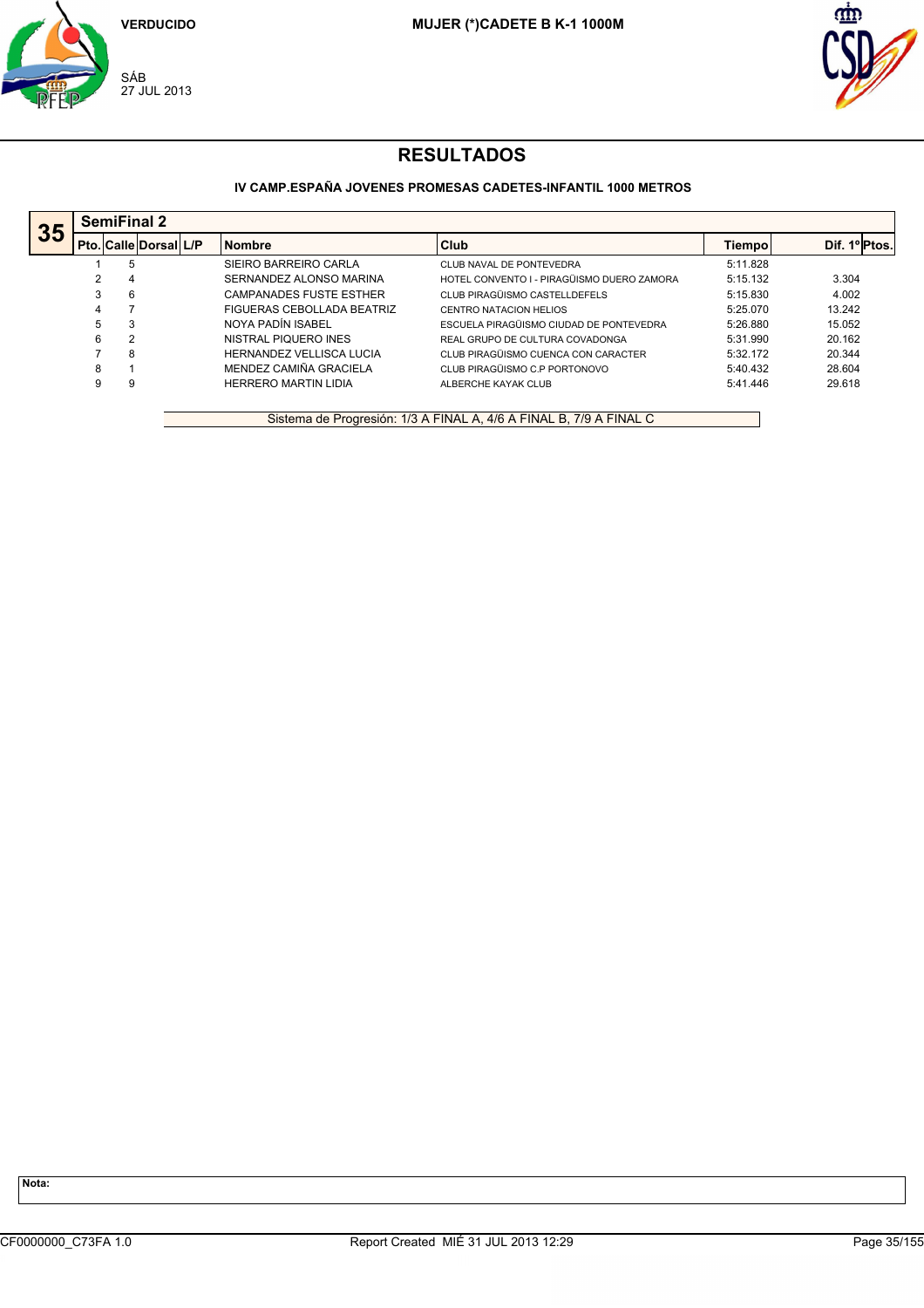



## **IV CAMP.ESPAÑA JOVENES PROMESAS CADETES-INFANTIL 1000 METROS**

|    |   | <b>SemiFinal 3</b>           |  |                          |                                         |          |               |  |  |  |  |
|----|---|------------------------------|--|--------------------------|-----------------------------------------|----------|---------------|--|--|--|--|
| 36 |   | <b>Pto. Calle Dorsal L/P</b> |  | <b>Nombre</b>            | Club                                    | Tiempol  | Dif. 1º Ptos. |  |  |  |  |
|    |   | 5                            |  | STEPANISHCHEVA KRISTINA  | ASOCIACION DEPORTIVA PINATARENSE        | 5:12.260 |               |  |  |  |  |
|    |   | 4                            |  | RONCERO DURAN CLARA      | CLUB PIRAGÜISMO BADAJOZ                 | 5:14.904 | 2.644         |  |  |  |  |
|    | 3 |                              |  | DACOSTA DOCAMPO IRENE    | CLUB DE MAR RIA DE ALDAN                | 5:15.426 | 3.166         |  |  |  |  |
|    | 4 | -6                           |  | DENCHE SANZ CELIA        | CLUB PIRAGÜISMO BADAJOZ                 | 5:18.506 | 6.246         |  |  |  |  |
|    | 5 |                              |  | MAGARIÑOS PRIETO ANDREA  | ESCUELA PIRAGÜISMO CIUDAD DE PONTEVEDRA | 5:26.214 | 13.954        |  |  |  |  |
|    | 6 |                              |  | <b>MESA MORAGUES ANA</b> | CLUB DE VELA PUERTO ANDRAITX            | 5:33.858 | 21.598        |  |  |  |  |
|    |   | 8                            |  | DURAN GRAU MAR           | CLUB NATACIO BANYOLES                   | 5:34.948 | 22.688        |  |  |  |  |
|    | 8 | 3                            |  | <b>GARCIN PAGÀ LAURA</b> | ASOCIACIÓ ESPORTIVA XINO-XANO           | 5:41.488 | 29.228        |  |  |  |  |
|    | 9 | -9                           |  | <b>GILART ROSET MAR</b>  | <b>SICORIS CLUB</b>                     | 5:51.992 | 39.732        |  |  |  |  |
|    |   |                              |  |                          |                                         |          |               |  |  |  |  |

Sistema de Progresión: 1/3 A FINAL A, 4/6 A FINAL B, 7/9 A FINAL C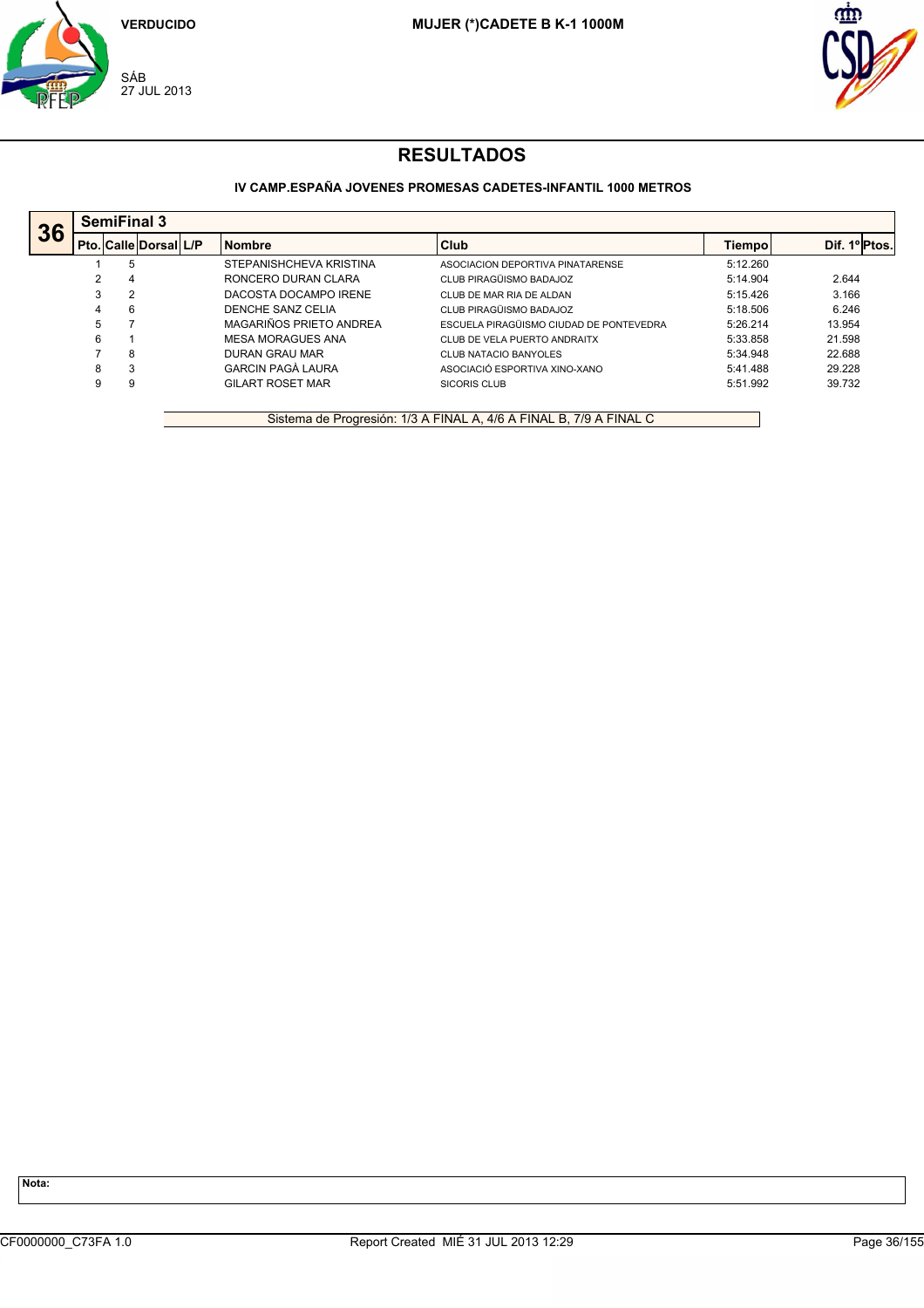



## **IV CAMP.ESPAÑA JOVENES PROMESAS CADETES-INFANTIL 1000 METROS**

|   |   |                    | <b>Nombre</b>                | Club                              | Tiempol  | Dif. 1ºPtos. |
|---|---|--------------------|------------------------------|-----------------------------------|----------|--------------|
|   | 5 |                    | LECUMBERRI PASTOR RAMÓN      | CLUB NAUTICO DE SEVILLA           | 4:15.016 |              |
|   | 6 |                    | MONTEAGUDO MORAÑA IAGO       | CLUB NAVAL DE PONTEVEDRA          | 4:15.664 | 0.648        |
| 3 |   |                    | <b>HERRERA LARIOS MANUEL</b> | CLUB ACTIVIDADES NAUTICAS ESLORA  | 4:18.828 | 3.812        |
| 4 | 4 |                    | GOMEZ GONZALEZ JOSE LUIS     | CLUB LOS DELFINES DE CEUTA        | 4:18.854 | 3.838        |
| 5 | 8 |                    | RYFA OSKAR                   | CLUB PIRAGÜISMO SILLA             | 4:21.896 | 6.880        |
| 6 | 3 |                    | MENENDEZ ALVAREZ DANIEL      | CLUB DEPORTIVO BASICO LOS CUERVOS | 4:24.012 | 8.996        |
|   | 9 |                    | <b>GARCIA ARIAS ADRIAN</b>   | CLUB NAVAL DE PONTEVEDRA          | 4:24.136 | 9.120        |
| 8 |   |                    | <b>TARIFA BUENO SAMUEL</b>   | CLUB DE PIRAGÜISMO LIPASAM        | 4:24.436 | 9.420        |
| 9 |   |                    | NOVAL CUETO JAIME            | CLUB KAYAK SIERO                  | 4:24.882 | 9.866        |
|   |   | <b>SemiFinal 1</b> | <b>Pto. Calle Dorsal L/P</b> |                                   |          |              |

Sistema de Progresión: 1/3 A FINAL A, 4/6 A FINAL B, 7/9 A FINAL C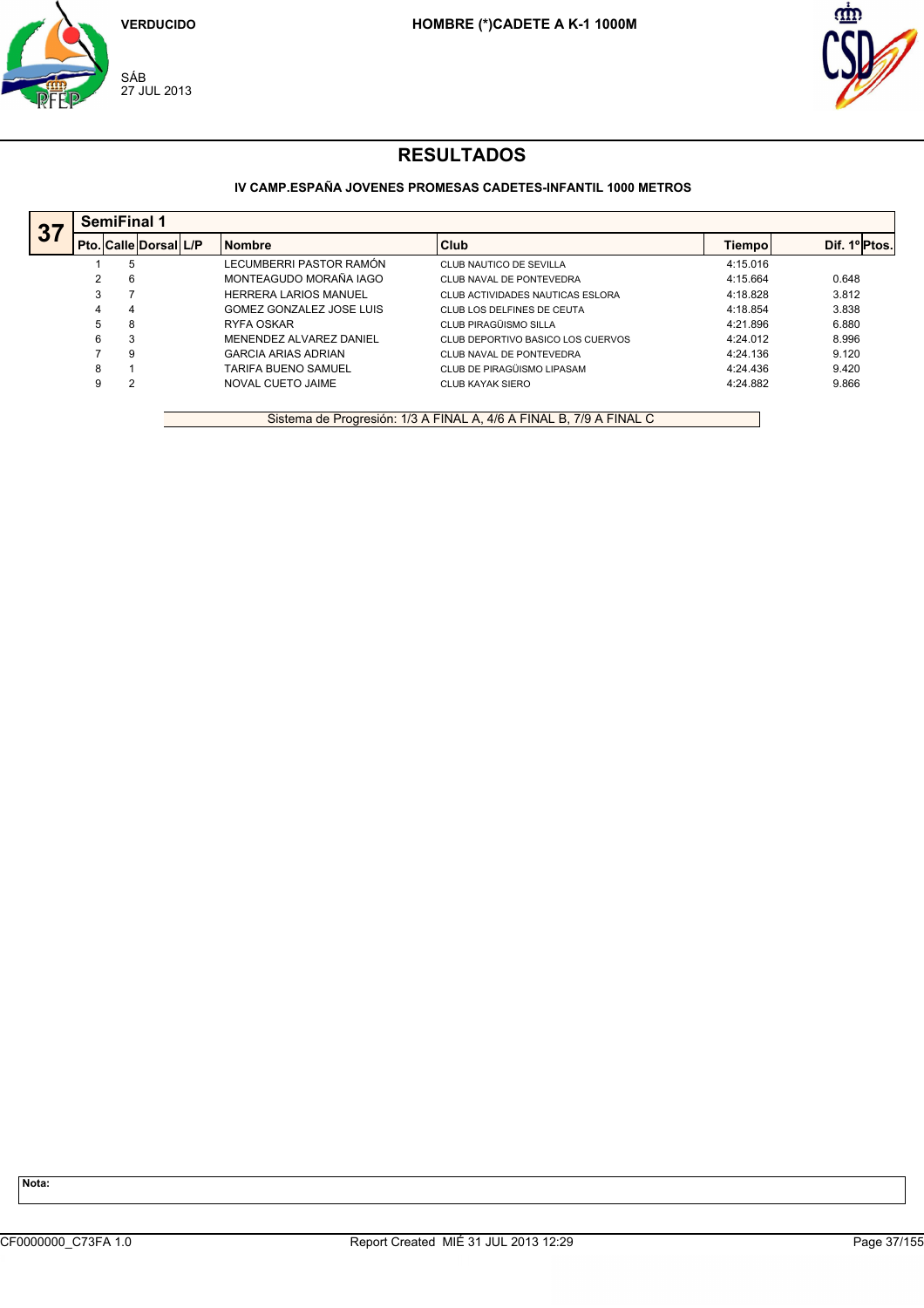



## **IV CAMP.ESPAÑA JOVENES PROMESAS CADETES-INFANTIL 1000 METROS**

|    |   | <b>SemiFinal 2</b>        |                                |                                     |          |              |
|----|---|---------------------------|--------------------------------|-------------------------------------|----------|--------------|
| 38 |   | Pto.  Calle  Dorsal   L/P | <b>Nombre</b>                  | Club                                | Tiempol  | Dif. 1ºPtos. |
|    |   | 5                         | PRIETO RODRIGUEZ MAURO         | REAL CLUB NAUTICO RODEIRA DE CANGAS | 4:19.394 |              |
|    |   | 4                         | MOR MALDONADO ANDREU           | ASOCIACIÓ ESPORTIVA XINO-XANO       | 4:19.690 | 0.296        |
|    |   | 6                         | BERTOMEU FUMADO DAVID          | ASOCIACIÓ ESPORTIVA XINO-XANO       | 4:21.492 | 2.098        |
|    | 4 | 9                         | VILLANUEVA RODRIGUEZ JOSE JULI | CLUB PIRAGÜISMO VERDUCIDO-PONTILLON | 4:21.684 | 2.290        |
|    | 5 | 8                         | MAS RAMIS MIGUEL ÁNGEL         | R.C.N. PALMA - O.S. LA CAIXA        | 4:21.714 | 2.320        |
|    | 6 |                           | TOLEDO ESPINILLA PABLO         | CLUB PIRAGÜISMO CUENCA CON CARACTER | 4:22.552 | 3.158        |
|    |   | 2                         | LIBERAL MARTINEZ ALBERT        | CLUB PIRAGÜISMO CASTELLDEFELS       | 4:23.458 | 4.064        |
|    | 8 | 3                         | SAAVEDRA BONET SAMUEL          | CLUB ESCUELA PIRAGÜISMO ARANJUEZ    | 4:31.668 | 12.274       |
|    | 9 |                           | ZAPATERO ROJO PEDRO            | CLUB PALENTINO DE PIRAGÜISMO        | 4:35.036 | 15.642       |
|    |   |                           |                                |                                     |          |              |

Sistema de Progresión: 1/3 A FINAL A, 4/6 A FINAL B, 7/9 A FINAL C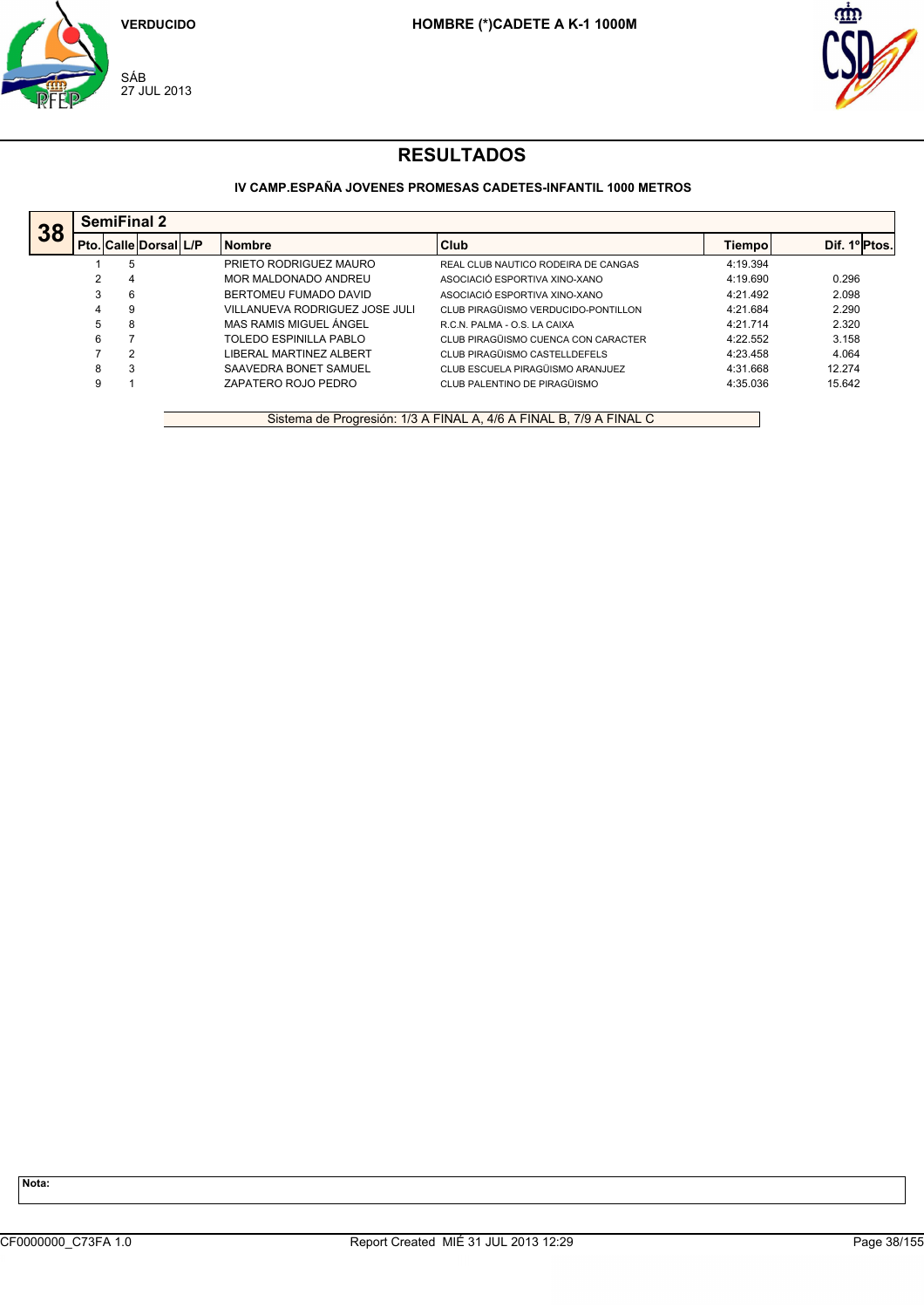



## **IV CAMP.ESPAÑA JOVENES PROMESAS CADETES-INFANTIL 1000 METROS**

|    |    | <b>SemiFinal 3</b>    |                                |                                         |          |              |
|----|----|-----------------------|--------------------------------|-----------------------------------------|----------|--------------|
| 39 |    | Pto. Calle Dorsal L/P | <b>Nombre</b>                  | Club                                    | Tiempo   | Dif. 1ºPtos. |
|    |    | 5                     | BERMEJO ALONSO FRANISCO JAVIER | CLUB POLIDEPORTIVO IUXTANAM-MONTEORO    | 4:18.878 |              |
|    |    | 6                     | CINTAS MUÑOZ JESÚS DAMIÁN      | CLUB ACTIVIDADES NAUTICAS ESLORA        | 4:20.818 | 1.940        |
|    | 3  | $\overline{2}$        | CRAVIOTTO NOGUÉ HECTOR         | SICORIS CLUB                            | 4:21.148 | 2.270        |
|    | 4  | 8                     | MORENO BENITO JON              | CLUB SOCIEDAD DEPORTIVA SANTIAGOTARRAK  | 4:23.098 | 4.220        |
|    | 5. | 3                     | <b>SERRAT REYES PERE</b>       | CLUB NATACIO BANYOLES                   | 4:24.742 | 5.864        |
|    | 6  | 4                     | BEJO DE LA FUENTE BORJA        | CLUB NAUTICO O MUIÑO DE RIBADUMIA       | 4:25.364 | 6.486        |
|    |    |                       | CUADROS OTERO ALEJANDRO        | CLUB FLUVIAL DE LUGO                    | 4:27.248 | 8.370        |
|    | 8  | 9                     | TONISLAVOV DAMYANOV DAVID      | CLUB GRUPO XUVENIL PIRAGÜISMO AS PONTES | 4:34.204 | 15.326       |
|    | 9  |                       | PARADELA DELGADO ENRIC         | R.C.N. PALMA - O.S. LA CAIXA            | 4:38.930 | 20.052       |

Sistema de Progresión: 1/3 A FINAL A, 4/6 A FINAL B, 7/9 A FINAL C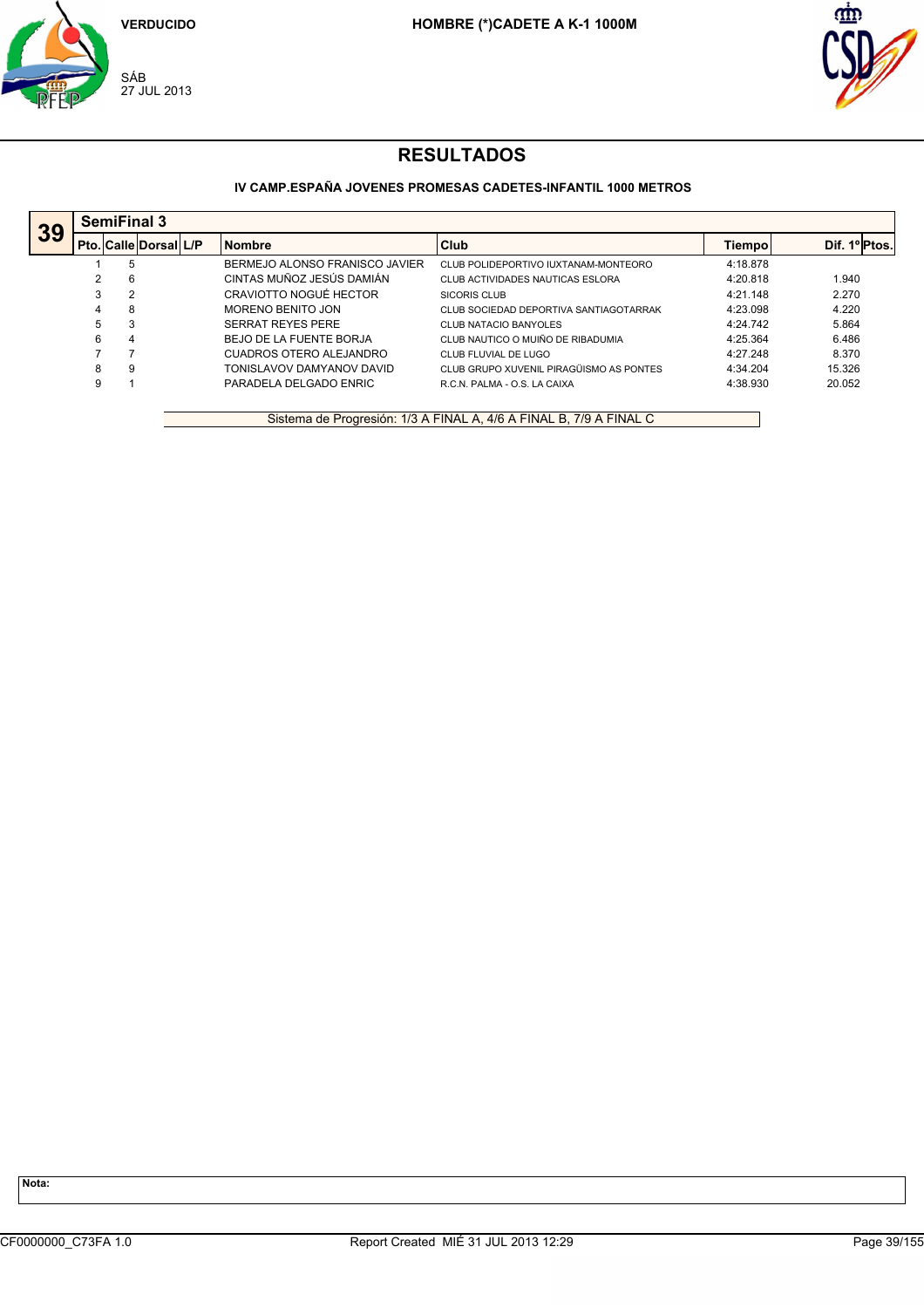



## **IV CAMP.ESPAÑA JOVENES PROMESAS CADETES-INFANTIL 1000 METROS**

|    |   | <b>SemiFinal 1</b>           |  |  |                           |                                            |          |                          |  |  |
|----|---|------------------------------|--|--|---------------------------|--------------------------------------------|----------|--------------------------|--|--|
| 40 |   | <b>Pto. Calle Dorsal L/P</b> |  |  | <b>Nombre</b>             | <b>Club</b>                                | Tiempol  | Dif. 1º <sub>Ptos.</sub> |  |  |
|    |   | 5                            |  |  | BERNARDEZ GONZALEZ ALEX   | CLUB DE PIRAGÜISMO POIO CONSERVAS-PESCAMAR | 5:05.746 |                          |  |  |
|    | 2 | 4                            |  |  | GARRIDO VELASCO ALVARO    | CLUB ESCUELA PIRAGÜISMO ARANJUEZ           | 5:06.826 | 1.080                    |  |  |
|    | 3 | 6                            |  |  | ALONSO ALONSO ALEJANDRO   | ASOCIACIÓN ATLETICA AVILESINA              | 5:13.270 | 7.524                    |  |  |
|    | 4 | 8                            |  |  | <b>GRAU PRADERA MARC</b>  | CLUB PIRAGÜISMO CASTELLDEFELS              | 5:28.866 | 23.120                   |  |  |
|    | 5 | 3                            |  |  | DASILVA FREIRIA RUBEN     | CLUB KAYAK TUDENSE                         | 5:33.532 | 27.786                   |  |  |
|    | 6 |                              |  |  | BLANCO LOPEZ TOMAS        | CLUB DEPORTIVO BASICO LOS CUERVOS          | 5:39.074 | 33.328                   |  |  |
|    |   |                              |  |  | FERNANDEZ FERNANDEZ KEVIN | CLUB NAUTICO ENSIDESA                      | 5:43.470 | 37.724                   |  |  |
|    | 8 | 2                            |  |  | SANTAMARIA SEOANE JORGE   | REAL GRUPO DE CULTURA COVADONGA            | 6:14.158 | 1:08.412                 |  |  |
|    | 9 | 9                            |  |  | MOLINA MOLINA ALEJANDRO   | BLANCA CLUB DE PIRAGÜISMO                  | 6:16.236 | 1:10.490                 |  |  |

Sistema de Progresión: 1/3 A FINAL A, 4/6 A FINAL B, RESTO ELIMINADOS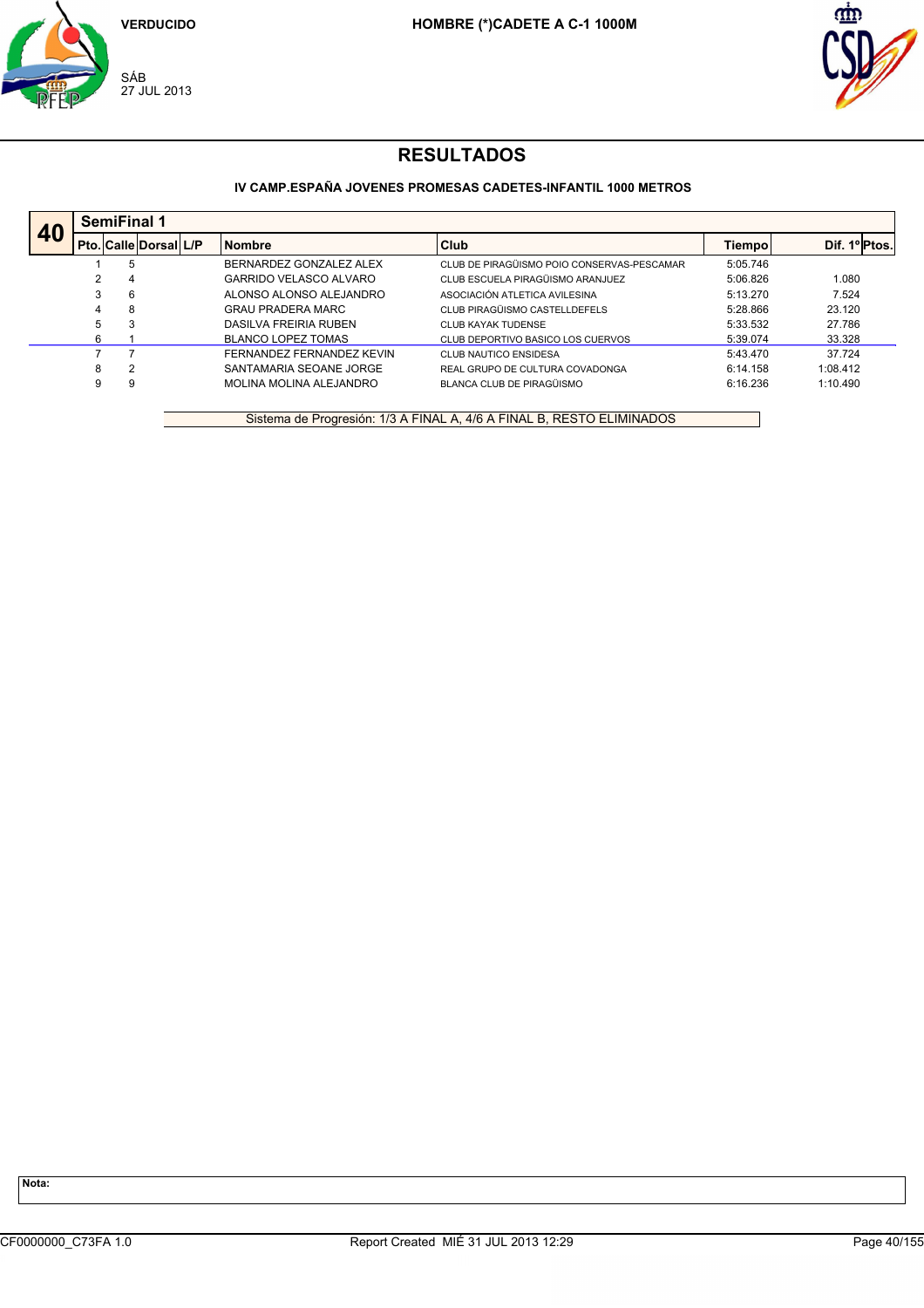



## **IV CAMP.ESPAÑA JOVENES PROMESAS CADETES-INFANTIL 1000 METROS**

| 41 |   |                | <b>SemiFinal 2</b>           |                                |                                                   |          |                  |
|----|---|----------------|------------------------------|--------------------------------|---------------------------------------------------|----------|------------------|
|    |   |                | <b>Pto. Calle Dorsal L/P</b> | <b>Nombre</b>                  | <b>Club</b>                                       | Tiempo   | Dif. 1ºIPtos.    |
|    |   | 5              |                              | <b>GALBAN LESENDE PEDRO</b>    | CLUB AS TORRES-ROMERIA VIKINGA DE CATOIRA         | 5:07.399 |                  |
|    |   | 4              |                              | CALVO MOYA IGNACIO             | CLUB ESCUELA PIRAGÜISMO ARANJUEZ                  | 5:11.131 | 3.732            |
|    |   | 6              |                              | LOPEZ SUAREZ ALEJANDRO         | R.C.N. PALMA - O.S. LA CAIXA                      | 5:28.885 | 21.486           |
|    | 4 | 3              |                              | GONZALEZ RODRIGUEZ DAVID       | ESCUELA PIRAGÜISMO CIUDAD DE PONTEVEDRA           | 5:31.539 | 24.140           |
|    | 5 |                |                              | <b>GAMBOA GONZÁLEZ MIGUEL</b>  | S. DPTIVA. REAL CIRCULO DE LABRADORES Y P. SEVILL | 5:41.929 | 34.530           |
|    | 6 | 8              |                              | SANTOS KRUEGUER LUIS FRANCISCO | R.C.N. PALMA - O.S. LA CAIXA                      | 5:43.883 | 36.484           |
|    |   | 9              |                              | CATALAN CRUZ MIGUEL ANGEL      | CLUB ACTIVIDADES NAUTICAS ESLORA                  | 5:57.417 | 50.018           |
|    | 8 | $\overline{2}$ |                              | BARREIRO TURNES XACOBO         | CLUB NAUTICO PONTECESURES                         | 5:58.093 | 50.694           |
|    |   |                |                              | ALVAREZ JUNOUERA GUILLERMO JOR | ASOCIACIÓN ATLETICA AVILESINA                     | 6:32.415 | Fuera de Control |

Sistema de Progresión: 1/3 A FINAL A, 4/6 A FINAL B, RESTO ELIMINADOS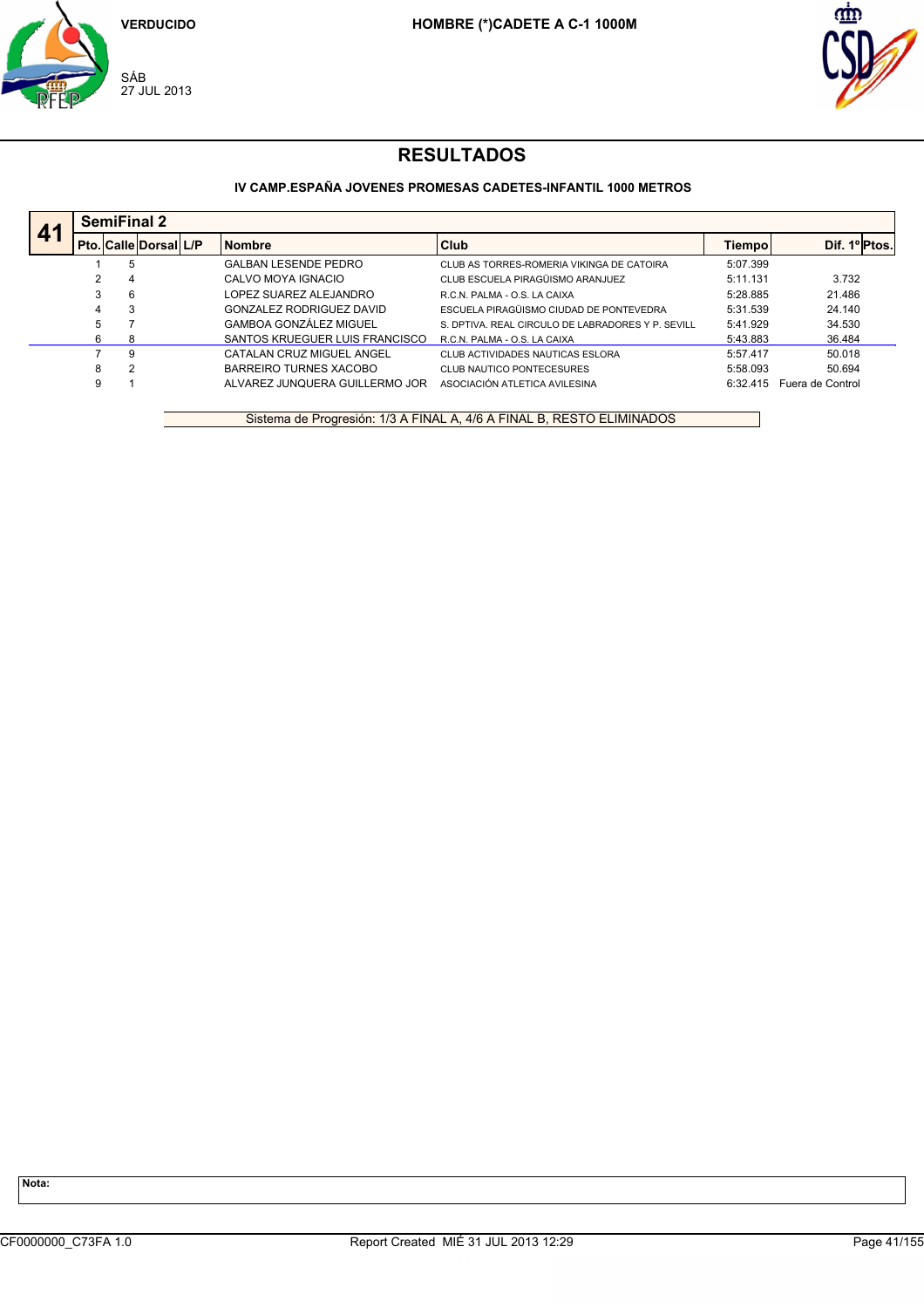



### **IV CAMP.ESPAÑA JOVENES PROMESAS CADETES-INFANTIL 1000 METROS**

| 42 |   | <b>SemiFinal 3</b> |                              |  |                                |                                                   |          |               |  |  |
|----|---|--------------------|------------------------------|--|--------------------------------|---------------------------------------------------|----------|---------------|--|--|
|    |   |                    | <b>Pto. Calle Dorsal L/P</b> |  | <b>Nombre</b>                  | <b>Club</b>                                       | Tiempo   | Dif. 1º Ptos. |  |  |
|    |   | 4                  |                              |  | MARTÍN FIJO GONZALO            | CLUB NAUTICO DE SEVILLA                           | 5:07.721 |               |  |  |
|    | 2 | 5                  |                              |  | DOMINGUEZ RODRIGUEZ ALFONSO    | <b>CLUB KAYAK TUDENSE</b>                         | 5:16.977 | 9.256         |  |  |
|    | 3 | 6                  |                              |  | LÓPEZ QUINTANO FERNANDO        | CLUB NAUTICO DE SEVILLA                           | 5:23.207 | 15.486        |  |  |
|    | 4 |                    |                              |  | PATRAHAU VICTOR MARIAN         | ASOCIACION DEPORTIVA PINATARENSE                  | 5:24.891 | 17.170        |  |  |
|    | 5 | າ                  |                              |  | MILLAN PEREZ ABEL              | <b>CENTRO NATACION HELIOS</b>                     | 5:31.411 | 23.690        |  |  |
|    | 6 |                    |                              |  | GÓMEZ MIGUEL JOSÉ              | REAL CLUB NÁUTICO PORT DE POLLENÇA                | 5:39.213 | 31.492        |  |  |
|    |   | 3                  |                              |  | ALVAREZ CONSTANTINO ANDRES MAN | <b>CLUB NAUTICO PONTECESURES</b>                  | 5:41.015 | 33.294        |  |  |
|    | 8 | 8                  |                              |  | RAMIREZ IBAÑEZ CESAR AUGUSTO   | CLUB PIRAGÜISMO CASTELLDEFELS                     | 6:12.758 | 1:05.037      |  |  |
|    | 9 | 9                  |                              |  | FERIA MÁRQUEZ ANTONIO          | S. DPTIVA. REAL CIRCULO DE LABRADORES Y P. SEVILL | 6:25.744 | 1:18.023      |  |  |

Sistema de Progresión: 1/3 A FINAL A, 4/6 A FINAL B, RESTO ELIMINADOS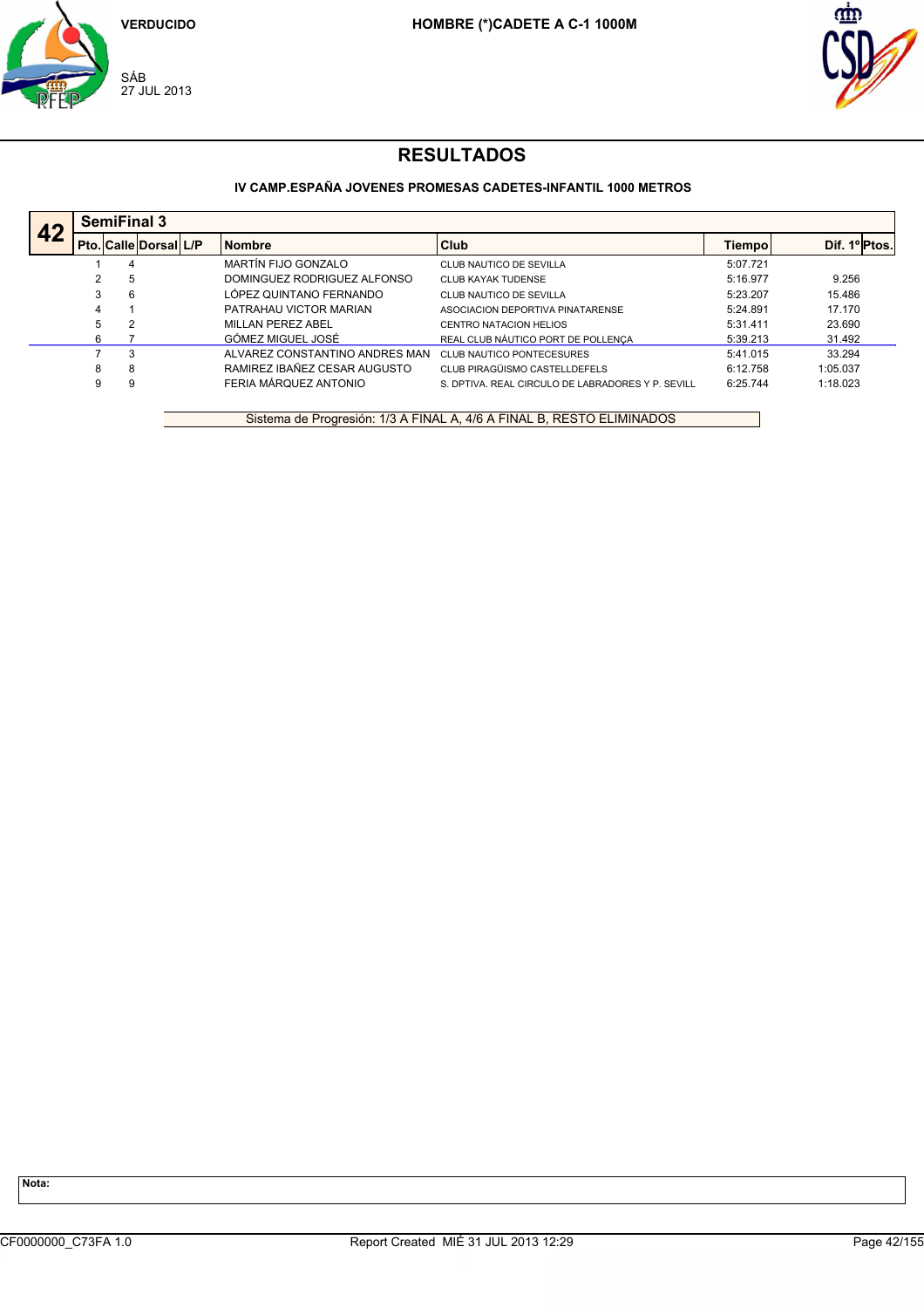



## **IV CAMP.ESPAÑA JOVENES PROMESAS CADETES-INFANTIL 1000 METROS**

|    |   | <b>SemiFinal 1</b>          |                               |                                        |          |               |
|----|---|-----------------------------|-------------------------------|----------------------------------------|----------|---------------|
| 43 |   | l Pto.  Calle  Dorsal   L/P | <b>Nombre</b>                 | Club                                   | Tiempol  | Dif. 1ºIPtos. |
|    |   | 5                           | MORISON REY CAMILA ALDANA     | <b>CLUB NAUTICO PONTECESURES</b>       | 4:59.793 |               |
|    |   | 6                           | HIDALGO UNIBASO AINHOA        | CLUB SOCIEDAD DEPORTIVA SANTIAGOTARRAK | 5:04.763 | 4.970         |
|    |   | $\overline{4}$              | COMPARATO SPADA MARIA FLOR    | CLUB PIRAGÜISMO CASTELLDEFELS          | 5:05.593 | 5.800         |
|    | 4 | 3                           | OSA IRURETA IRATI             | CLUB ITXAS-GAIN KIROL ELKARTEA         | 5:15.179 | 15.386        |
|    | 5 |                             | HERNANDEZ RODRIGUEZ ANA ROSAL | CLUB ESCUELA PIRAGÜISMO ARANJUEZ       | 5:20.503 | 20.710        |
|    | 6 | 8                           | <b>BLANCH GARRALDA IRATXE</b> | CLUB ESCUELA PIRAGÜISMO ARANJUEZ       | 5:22.935 | 23.142        |
|    |   | $\mathcal{P}$               | EDERRA ZESTAU MADDI           | CLUB PIRAGÜISMO PAMPLONA               | 5:23.503 | 23.710        |
|    | 8 | 9                           | PUIG IZNARDO CARLA            | CLUB PIRAGÜISMO CULLERA                | 5:33.629 | 33.836        |
|    | 9 |                             | EXPOSITO GABARAIN MADDI       | CLUB SOCIEDAD DEPORTIVA SANTIAGOTARRAK | 5:37.141 | 37.348        |

Sistema de Progresión: 1/3 A FINAL A, 4/6 A FINAL B, 7/9 A FINAL C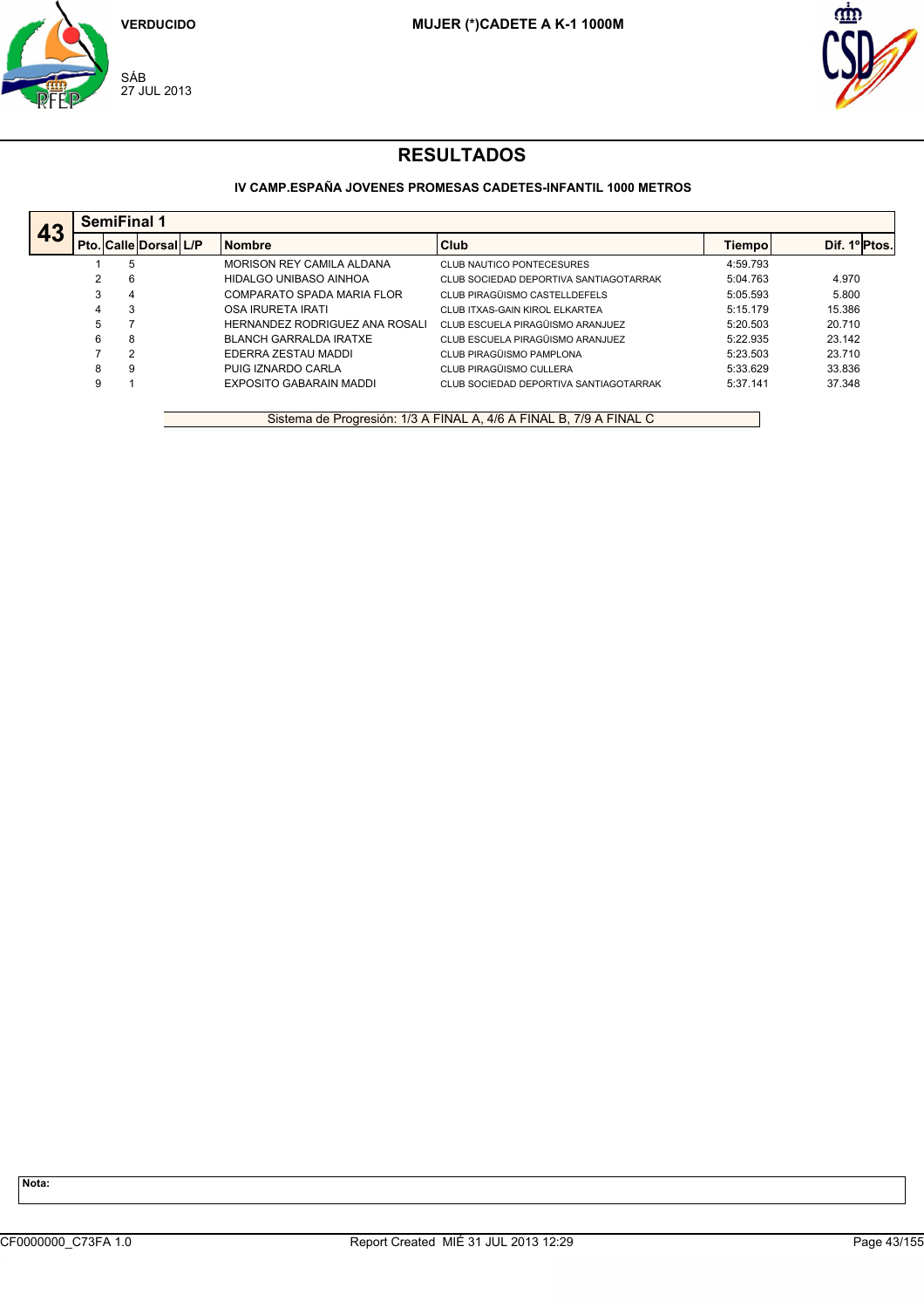



## **IV CAMP.ESPAÑA JOVENES PROMESAS CADETES-INFANTIL 1000 METROS**

|    |   | <b>SemiFinal 2</b>          |                            |                                         |          |               |
|----|---|-----------------------------|----------------------------|-----------------------------------------|----------|---------------|
| 44 |   | Pto.   Calle   Dorsal   L/P | <b>Nombre</b>              | <b>Club</b>                             | Tiempol  | Dif. 1ºIPtos. |
|    |   | 5                           | DA COSTA PIÑEIRO RAQUEL    | <b>CLUB NAUTICO PONTECESURES</b>        | 4:58.776 |               |
|    | ົ | 4                           | FERNÁNDEZ SOTELO CINTIA    | CLUB DE MAR RIA DE ALDAN                | 4:59.340 | 0.564         |
|    | 3 | 6                           | RAMOS BERNAL ANA           | ADZ-IBERDROLA CAJA ESPAÑA DUERO ZAMORA  | 5:02.364 | 3.588         |
|    |   | 3                           | LOPEZ PINOS ISABEL         | CLUB PIRAGÜISMO CUENCA CON CARACTER     | 5:04.106 | 5.330         |
|    |   |                             | PIÑEIRO VALES ANDREA       | CLUB NAUTICO FIRRETE                    | 5:07.574 | 8.798         |
|    | 6 | ↷                           | VILLADANGOS REDONDO SABINA | A.D. PIRAGÜISMO SANTANDER-BODEGAS MAZON | 5:13.468 | 14.692        |
|    |   | 8                           | LOPEZ ROJAS NURIA          | CLUB PIRAGÜISMO BADAJOZ                 | 5:22.450 | 23.674        |
|    | 8 |                             | AGRA RODRIGUEZ CARMEN      | <b>CLUB KAYAK TUDENSE</b>               | 5:26.676 | 27.900        |
|    | 9 | 9                           | VILLAR HERBELLO MARÍA      | CLUB DE MAR RIA DE ALDAN                | 5:29.414 | 30.638        |

Sistema de Progresión: 1/3 A FINAL A, 4/6 A FINAL B, 7/9 A FINAL C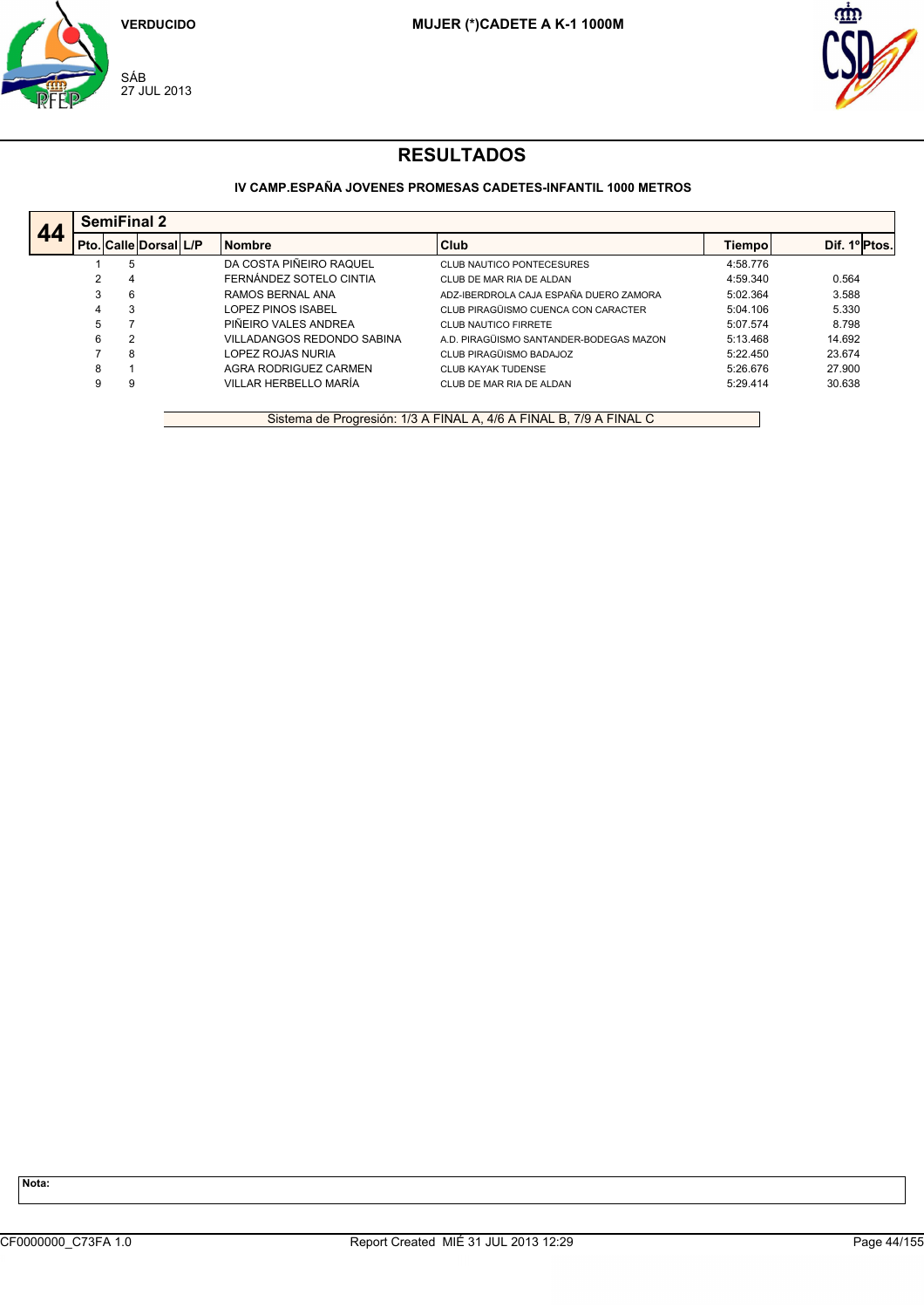



### **IV CAMP.ESPAÑA JOVENES PROMESAS CADETES-INFANTIL 1000 METROS**

|    |   | <b>SemiFinal 3</b> |                              |                                |                                                |          |              |
|----|---|--------------------|------------------------------|--------------------------------|------------------------------------------------|----------|--------------|
| 45 |   |                    | <b>Pto. Calle Dorsal L/P</b> | <b>Nombre</b>                  | Club                                           | Tiempol  | Dif. 1ºPtos. |
|    |   | 5                  |                              | <b>MARTIN VIZCAINO IRENE</b>   | CLUB ESCUELA PIRAGÜISMO ARANJUEZ               | 5:01.690 |              |
|    | າ | 6                  |                              | HERNANDEZ GUILLEN AINHOA       | R.C.N. PALMA - O.S. LA CAIXA                   | 5:02.920 | 1.230        |
|    | 3 | 4                  |                              | MIRAS VAZQUEZ IRENE            | CLUB RIBERAS DO TAMBRE-TERNERA GALLEGA DE AMES | 5:05.562 | 3.872        |
|    | 4 | 3                  |                              | PEREA FERNANDEZ VALERIA        | JAIRE AVENTURA-LOS RAPIDOS                     | 5:12.894 | 11.204       |
|    | 5 |                    |                              | DAVILA SEIJO LARA              | CLUB DE MAR RIA DE ALDAN                       | 5:20.458 | 18.768       |
|    | 6 |                    |                              | <b>REMIS CUEVA ALBA</b>        | JAIRE AVENTURA-LOS RAPIDOS                     | 5:21.880 | 20.190       |
|    |   | 8                  |                              | <b>ESCUDERO MARTINEZ LUCIA</b> | SOCIEDAD CULTURAL Y DEPORTIVA RIBADESELLA      | 5:26.728 | 25.038       |
|    | 8 |                    |                              | <b>ILUNDAIN PERURENA LOREA</b> | CLUB PIRAGÜISMO PAMPLONA                       | 5:27.064 | 25.374       |
|    | 9 |                    |                              | ALEN JORGE MARTA               | <b>CLUB KAYAK TUDENSE</b>                      | 5:44.192 | 42.502       |

Sistema de Progresión: 1/3 A FINAL A, 4/6 A FINAL B, 7/9 A FINAL C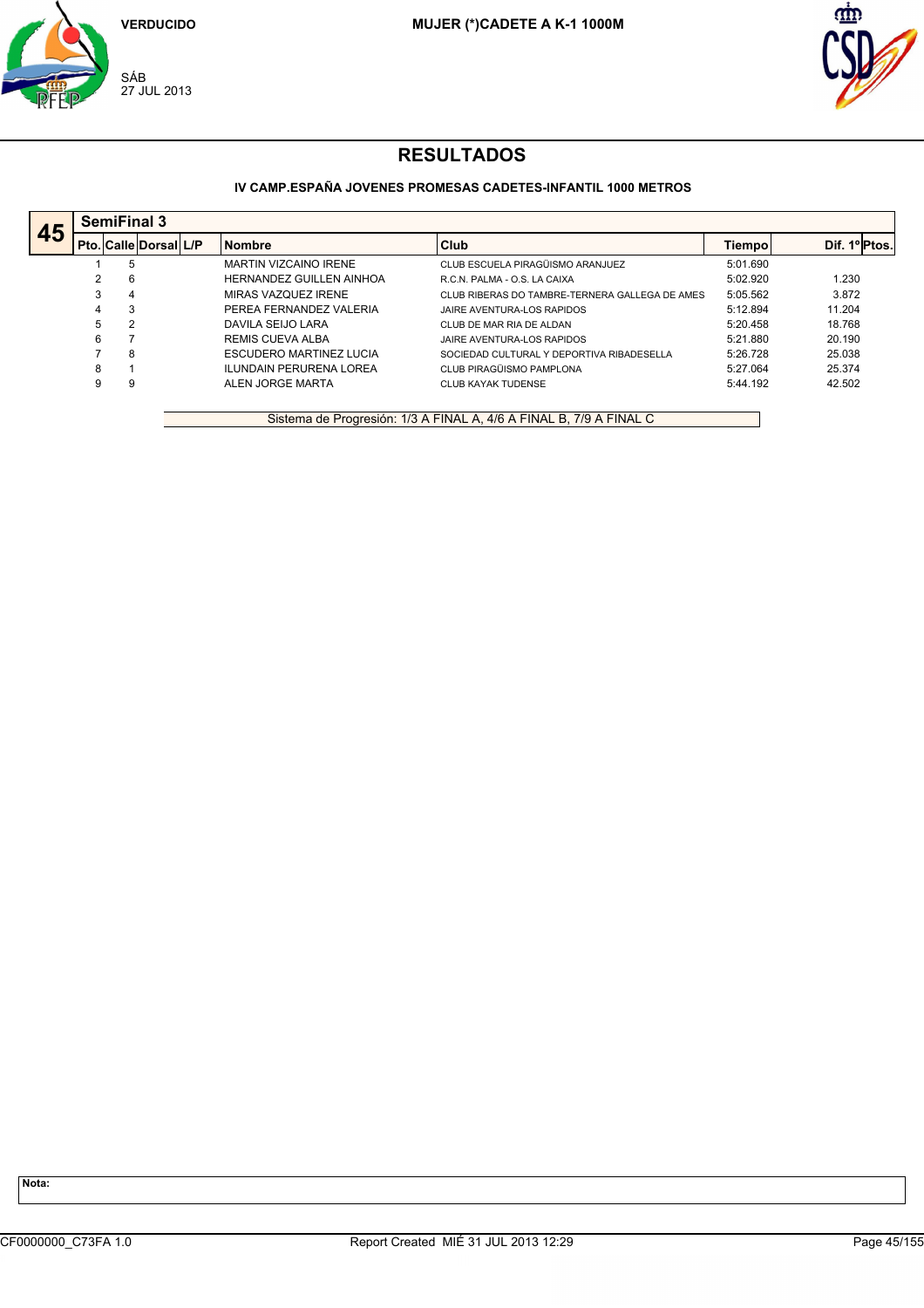



### **IV CAMP.ESPAÑA JOVENES PROMESAS CADETES-INFANTIL 1000 METROS**

|    | <b>Final C</b> |                              |                          |                                         |          |               |    |
|----|----------------|------------------------------|--------------------------|-----------------------------------------|----------|---------------|----|
| 46 |                | <b>Pto. Calle Dorsal L/P</b> | <b>Nombre</b>            | Club                                    | Tiempo   | Dif. 1ºIPtos. |    |
|    |                | 9                            | AMAYA ARIAS PABLO        | REAL CLUB NAUTICO PUERTO DE SANTA MARIA | 5:31.595 |               | 12 |
|    | 2              | 4                            | ARGÜELLO JUNQUERA ALVARO | <b>CLUB NAUTICO ENSIDESA</b>            | 5:31.963 | 0.368         | 10 |
|    | 3              | 3                            | LÓPEZ MUGUERZA SEBASTIÁN | CLUB PIRAGÜISMO PAMPLONA                | 5:32.051 | 0.456         | 8  |
|    | 4              | 8                            | LAZARO MARTIN GUILLERMO  | C.D.B. PIRAGUAMADRID                    | 5:32.445 | 0.850         | 6  |
|    | 5              | 5                            | EGIA SOLAGAISTUA IKER    | CLUB BARRIKA PIRAGUA TALDEA             | 5:32.903 | 1.308         | 5  |
|    | 6              |                              | ROSETE DIAZ JUAN         | CLUB DE MAR DE AVILES                   | 5:33.237 | 1.642         | 4  |
|    |                | 6                            | SIMARRO GOMEZ PABLO      | C.D.B. PIRAGUAMADRID                    | 5:33.391 | 1.796         | 3  |
|    | 8              |                              | SABARIS VIEITEZ VALENTIN | CLUB PIRAGÜISMO VERDUCIDO-PONTILLON     | 5:39.701 | 8.106         | 2  |
|    | 9              | 2                            | RUIZ GARAU NICOLAU       | CLUB DE VELA PUERTO ANDRAITX            | 5:49.495 | 17.900        |    |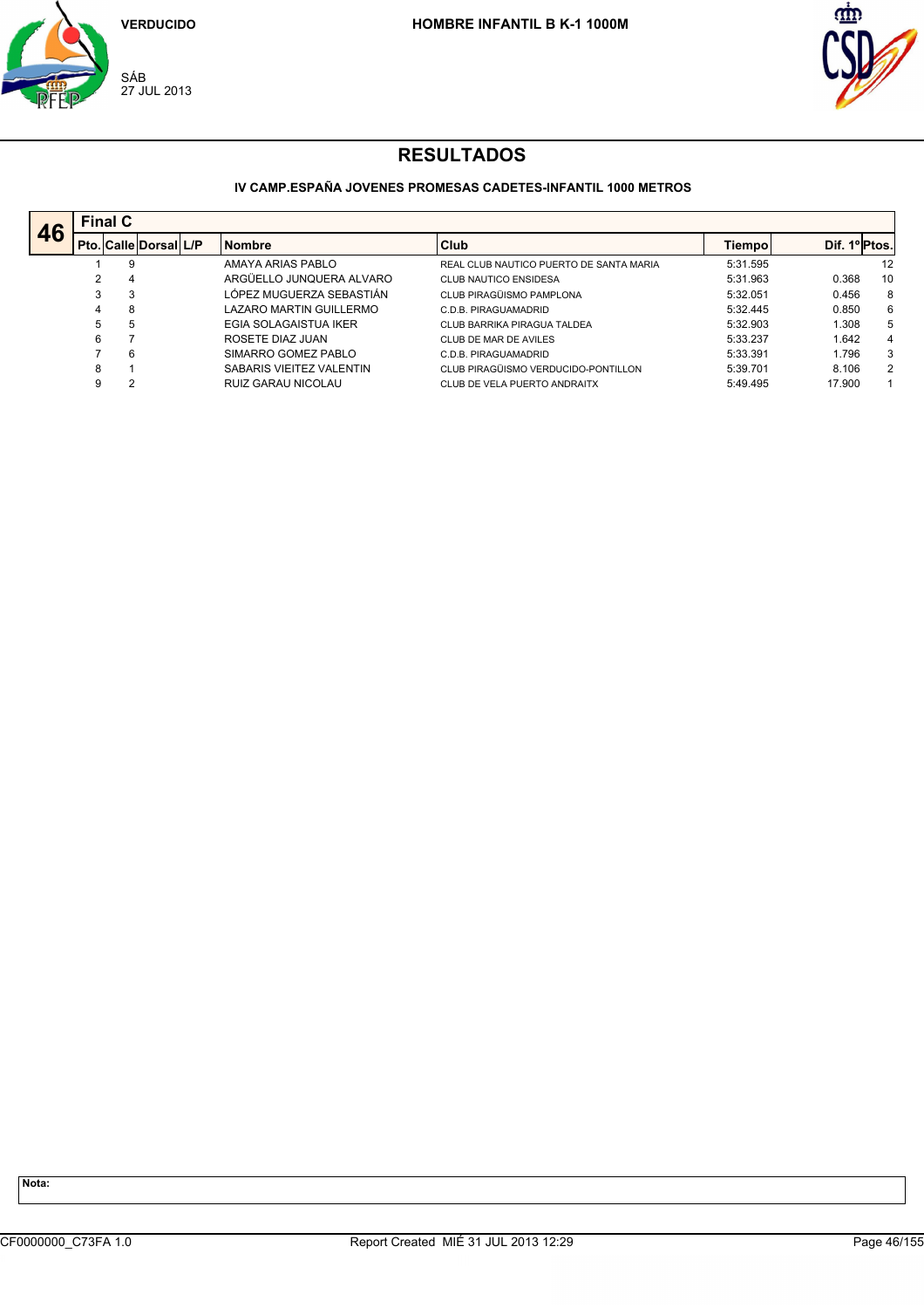



## **IV CAMP.ESPAÑA JOVENES PROMESAS CADETES-INFANTIL 1000 METROS**

|     |   | <b>Final C</b>        |                              |                                  |          |               |    |
|-----|---|-----------------------|------------------------------|----------------------------------|----------|---------------|----|
| — r |   | Pto. Calle Dorsal L/P | <b>Nombre</b>                | Club                             | Tiempo   | Dif. 1º Ptos. |    |
|     |   |                       | ZARAGOZA HERNANDEZ ANDREA    | CLUB PIRAGÜISMO SILLA            | 6:00.285 |               | 12 |
|     |   | 5                     | ROBLES ROMÁN MARÍA           | CLUB ACTIVIDADES NAUTICAS ESLORA | 6:03.615 | 3.330         | 10 |
|     |   | 6                     | CARBAJO MARTIN MARINA        | CLUB PIRAGÜISMO BADAJOZ          | 6:15.856 | 15.571        | 8  |
|     | 4 | 4                     | <b>MARIN PADIERNA SILVIA</b> | ASOCIACION DEPORTIVA PINATARENSE | 6:18.126 | 17.841        | 6  |
|     | 5 | 2                     | MAGNASCO ROIG SARA           | REAL CLUB NAUTIC PORTOPETRO      | 6:21.964 | 21.679        | 5  |
|     | 6 | 3                     | CLAUSELL BUENO LLEDÓ         | <b>CLUB DE REGATAS BURRIANA</b>  | 6:22.672 | 22.387        | 4  |
|     |   | 9                     | BARREIRO BARREIRO ANTIA      | CLUB NAUTICO PONTECESURES        | 6:30.768 | 30.483        | 3  |
|     | 8 |                       | TERROSO DA SILVA MAIKA       | CLUB DONOSTIA KAYAK K.E.         | 6:38.828 | 38.543        | 2  |
|     |   | 8                     | AMENEIRO CASAL CARLOTA       | CLUB DE PIRAGÜISMO NARON         | No sale  |               |    |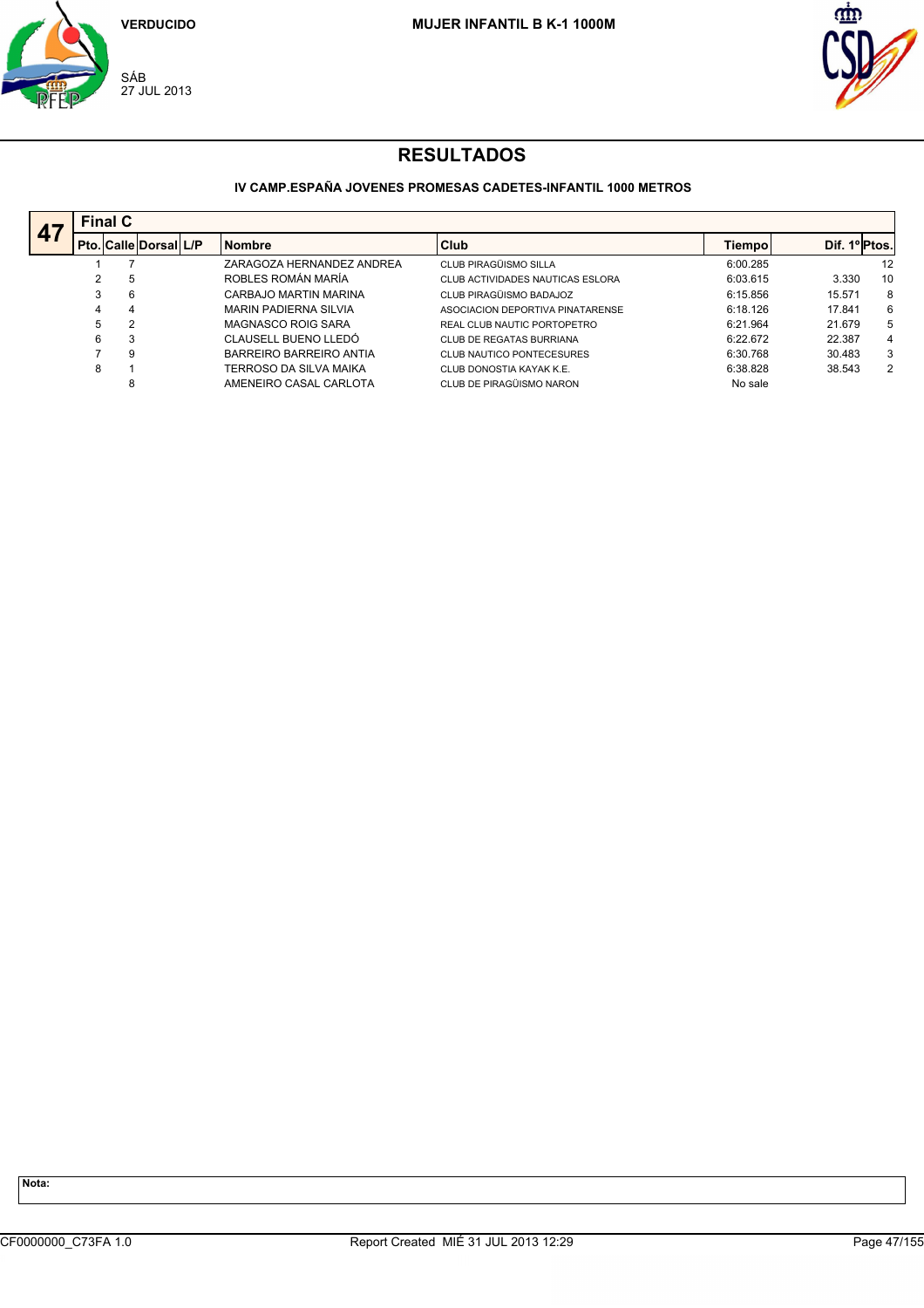



#### **IV CAMP.ESPAÑA JOVENES PROMESAS CADETES-INFANTIL 1000 METROS**

|    |    | <b>Final C</b>        |                             |                                     |          |               |    |
|----|----|-----------------------|-----------------------------|-------------------------------------|----------|---------------|----|
| 48 |    | Pto. Calle Dorsal L/P | <b>Nombre</b>               | <b>Club</b>                         | Tiempo   | Dif. 1º Ptos. |    |
|    |    | 6                     | NAVARRO CASANOVA ALBERT     | ASOCIACIÓ ESPORTIVA XINO-XANO       | 4:55.654 |               | 12 |
|    |    | 4                     | ALONSO MAJADO ADOLFO        | CLUB DE MAR DE AVILES               | 4:58.166 | 2.512         | 10 |
|    | 3  | 5                     | ALEJO VALDIVIA MIGUEL ANGEL | SICORIS CLUB                        | 4:58.852 | 3.198         | 8  |
|    | 4  | 3                     | LLULL VERA DAVID            | R.C.N. PALMA - O.S. LA CAIXA        | 5:08.190 | 12.536        | 6  |
|    | 5. |                       | DA ROCHA GOMEZ DAVID        | <b>CLUB KAYAK TUDENSE</b>           | 5:10.408 | 14.754        | 5  |
|    | 6  |                       | GONZALEZ MATILLA JULIO      | CLUB PIRAGÜISMO CIUDAD DE LUGO      | 5:19.130 | 23.476        | 4  |
|    |    | 9                     | GOMEZ CELADA CARLOS JULIO   | CLUB PIRAGÜISMO CUENCA CON CARACTER | 5:19.620 | 23.966        | 3  |
|    | 8  | 2                     | GARCÍA PÉREZ ANTONIO        | CLUB DEPORTIVO ABEDUL               | 5:39.250 | 43.596        | 2  |
|    |    | 8                     | CASALS MARTINEZ JAN         | CLUB NATACIO BANYOLES               | No sale  |               |    |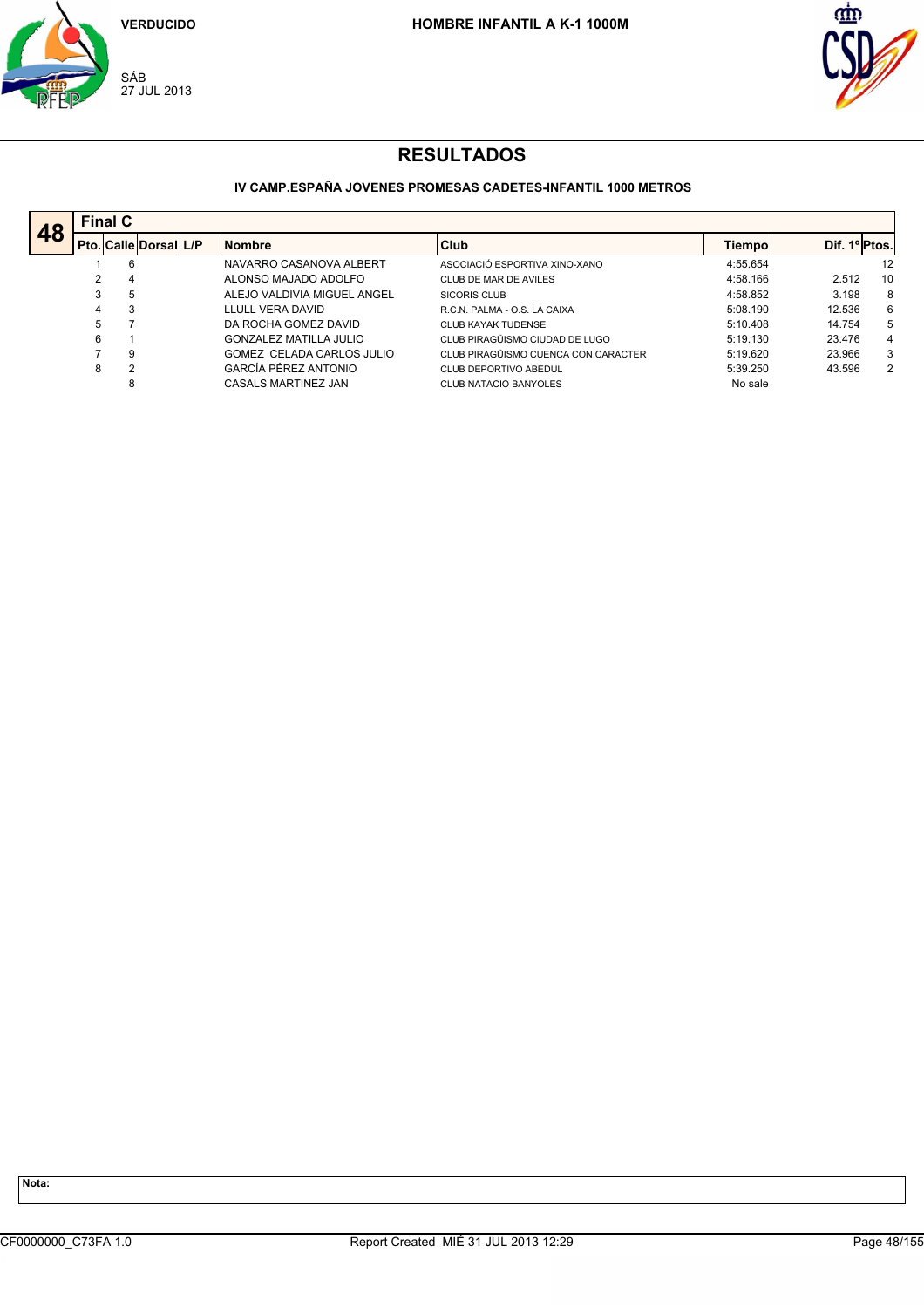



## **IV CAMP.ESPAÑA JOVENES PROMESAS CADETES-INFANTIL 1000 METROS**

| 49 |    | <b>Final C</b> |                              |                                         |                                           |          |                  |    |  |  |  |  |  |
|----|----|----------------|------------------------------|-----------------------------------------|-------------------------------------------|----------|------------------|----|--|--|--|--|--|
|    |    |                | <b>Pto. Calle Dorsal L/P</b> | <b>Nombre</b>                           | <b>Club</b>                               | Tiempo   | Dif. 1º Ptos.    |    |  |  |  |  |  |
|    |    | 6              | Zurdo                        | ALVAREZ DOMINGUEZ PABLO                 | REAL CLUB NAUTICO RODEIRA DE CANGAS       | 6:43.497 |                  | 12 |  |  |  |  |  |
|    |    |                | Zurdo                        | HURTADO SORIANO MANUEL                  | CLUB NAUTICO DE SEVILLA                   | 6:57.103 | 13.606           | 10 |  |  |  |  |  |
|    |    | 4              |                              | MORILLA MEDINA ALBERTO                  | REAL GRUPO DE CULTURA COVADONGA           | 7:00.117 | 16.620           | 8  |  |  |  |  |  |
|    |    |                |                              | Diestro, RODRIGUEZ ALCOVER ANTONIO ROBE | CLUB PIRAGÜISMO CUENCA CON CARACTER       | 7:00.631 | 17.134           | 6  |  |  |  |  |  |
|    | 5. | 5              |                              | CABALLERO GOMEZ DANIEL FERNAND          | CLUB AS TORRES-ROMERIA VIKINGA DE CATOIRA | 7:01.339 | 17.842           | 5  |  |  |  |  |  |
|    | 6  | 3              |                              | Diestro TARRIO DOMINGUEZ ANXO           | CLUB NAUTICO PONTECESURES                 | 7 29 140 | Fuera de Control |    |  |  |  |  |  |
|    |    |                |                              | Diestro BALEA GRELA ALEXANDRE           | ESCUELA PIRAGÜISMO CIUDAD DE PONTEVEDRA   | 7:31 080 | Fuera de Control |    |  |  |  |  |  |
|    |    | 9              |                              | ORTA SAUDIEL JUAN JOSE                  | CLUB DEPORTIVO ABEDUL                     | 8:03:118 | Fuera de Control |    |  |  |  |  |  |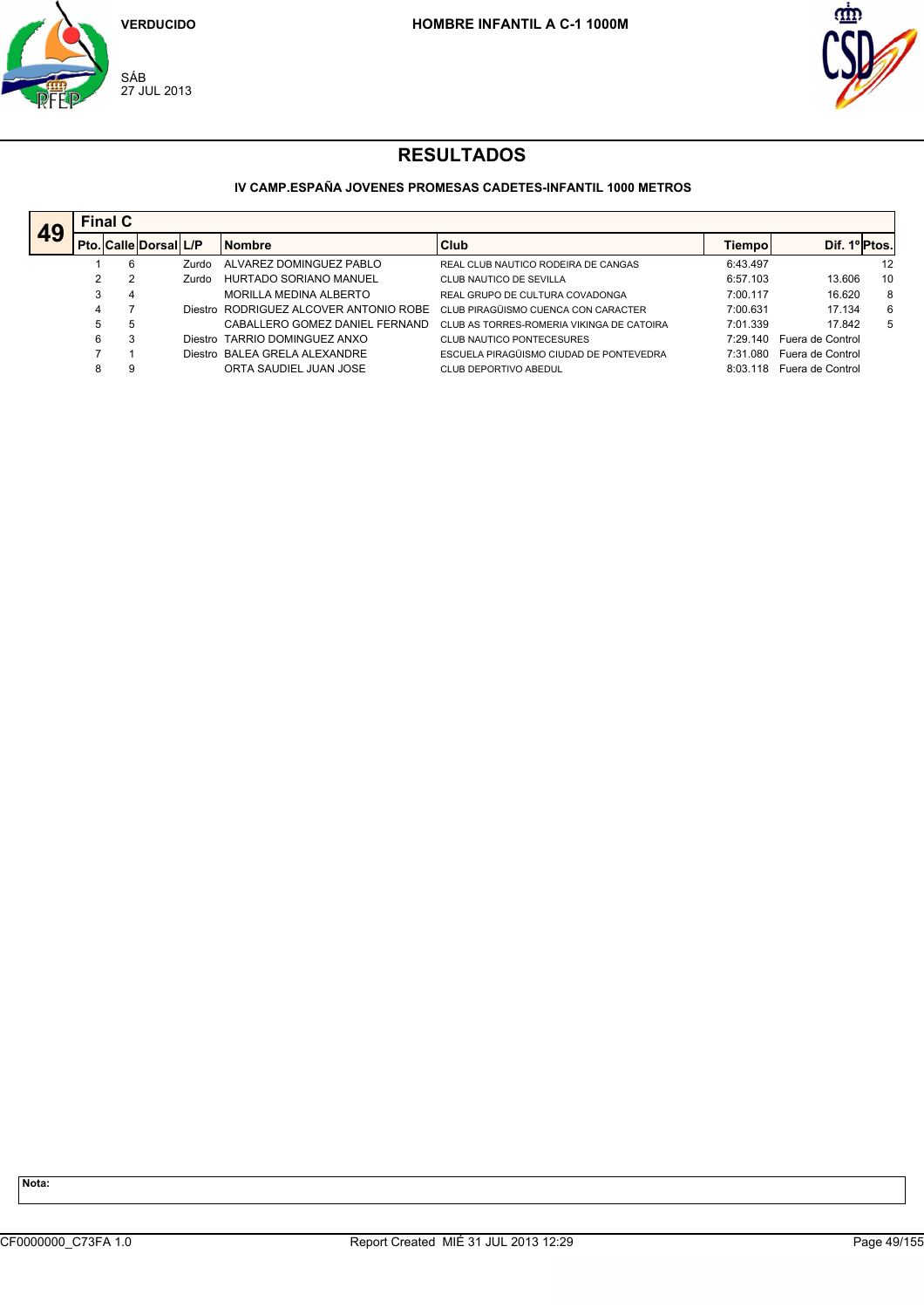



#### **IV CAMP.ESPAÑA JOVENES PROMESAS CADETES-INFANTIL 1000 METROS**

| 50 |   | <b>Final C</b>               |  |                             |                                                  |          |               |    |  |  |  |  |  |
|----|---|------------------------------|--|-----------------------------|--------------------------------------------------|----------|---------------|----|--|--|--|--|--|
|    |   | <b>Pto. Calle Dorsal L/P</b> |  | <b>Nombre</b>               | Club                                             | Tiempol  | Dif. 1º Ptos. |    |  |  |  |  |  |
|    |   | 4                            |  | MANZANERA GOMEZ LUCIA       | ASOCIACION DEPORTIVA PINATARENSE                 | 5:37.873 |               | 12 |  |  |  |  |  |
|    | 2 | 2                            |  | SANTOS FERNANDEZ RAQUEL     | CLUB DEPORTIVO LOS GORILAS DE CANDAS             | 5:39.949 | 2.076         | 10 |  |  |  |  |  |
|    | 3 | 5                            |  | LIS MUÑOZ PAULA             | CLUB PIRAGÜISMO CASTELLDEFELS                    | 5:39.967 | 2.094         | 8  |  |  |  |  |  |
|    |   | 6                            |  | SANCHEZ BARRANTES ESMERALDA | CLUB PIRAGÜISMO BADAJOZ                          | 5:41.697 | 3.824         | 6  |  |  |  |  |  |
|    | 5 |                              |  | JOGLAR DEL DAGO TAMARA      | CLUB PIRAGUAS LA LLONGAR SUMI. ELECTRICOS AMIEVA | 5:41.807 | 3.934         | 5  |  |  |  |  |  |
|    | 6 |                              |  | <b>REY RODRIGUEZ NORA</b>   | CLUB PIRAGUAS VILLAVICIOSA-EL GAITERO            | 5:45.025 | 7.152         | 4  |  |  |  |  |  |
|    |   | 8                            |  | INTXAURRONDO ESTALA AINITZE | CLUB SOCIEDAD DEPORTIVA SANTIAGOTARRAK           | 5:47.947 | 10.074        | 3  |  |  |  |  |  |
|    | 8 | 9                            |  | CALVO MOYA NATALIA          | CLUB ESCUELA PIRAGÜISMO ARANJUEZ                 | 6:03.327 | 25.454        | 2  |  |  |  |  |  |
|    | 9 | 3                            |  | FABEIRO PARDAL CATUXA       | CLUB NAUTICO PONTECESURES                        | 6:11.161 | 33.288        |    |  |  |  |  |  |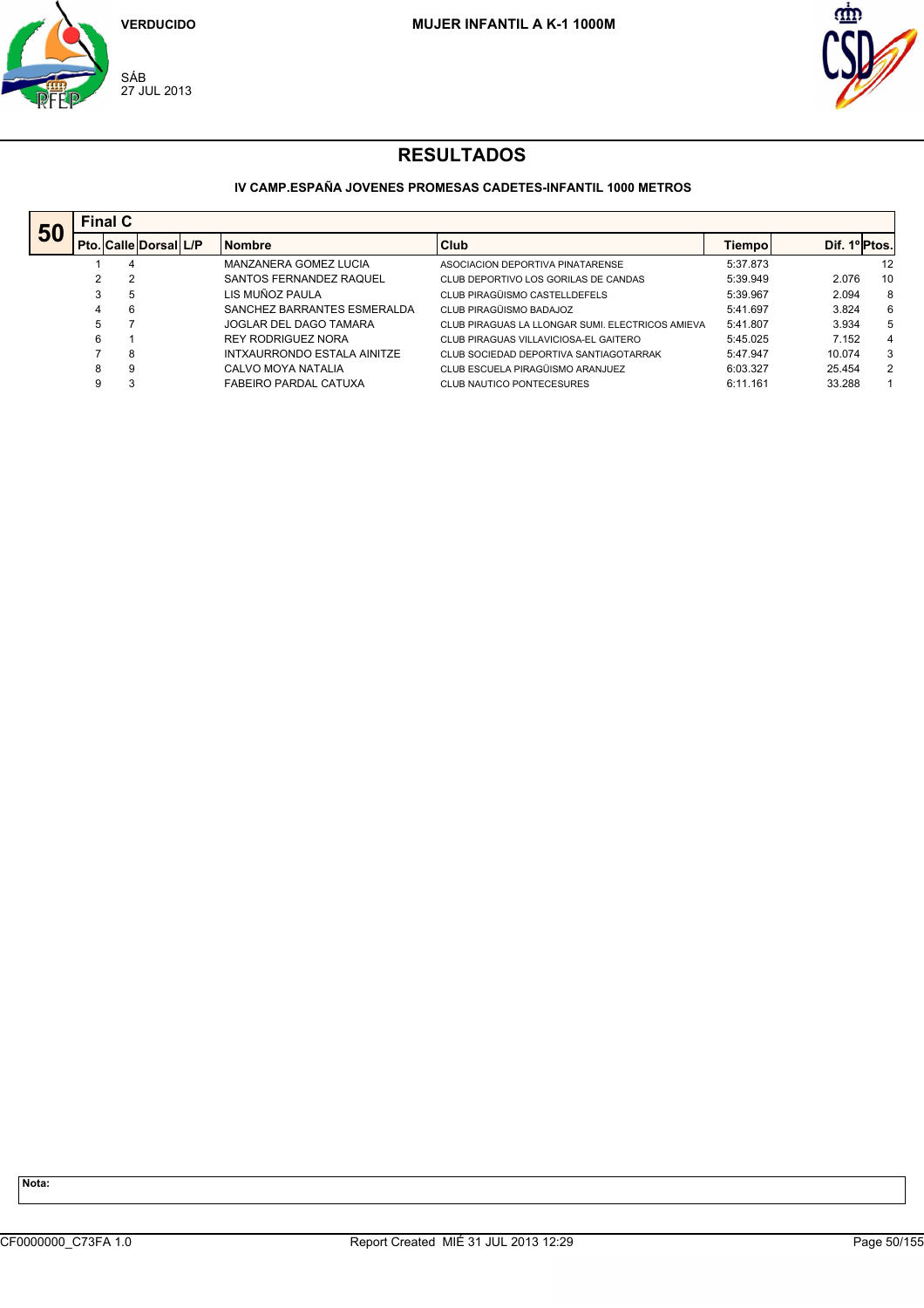



## **IV CAMP.ESPAÑA JOVENES PROMESAS CADETES-INFANTIL 1000 METROS**

| 51 |   | <b>Final C</b>               |  |                                |                                                   |          |               |    |  |  |  |  |
|----|---|------------------------------|--|--------------------------------|---------------------------------------------------|----------|---------------|----|--|--|--|--|
|    |   | <b>Pto. Calle Dorsal L/P</b> |  | <b>Nombre</b>                  | Club                                              | Tiempol  | Dif. 1º Ptos. |    |  |  |  |  |
|    |   | 5                            |  | ROSETE OLDAN JUAN MANUEL       | CLUB DE MAR DE AVILES                             | 4:42.802 |               | 12 |  |  |  |  |
|    |   | 2                            |  | PRADA PEREZ ADRIAN             | CLUB FLUVIAL O BARCO                              | 4:42.828 | 0.026         | 10 |  |  |  |  |
|    |   |                              |  | SILVA CASAIS PABLO             | CLUB PIRAGÜISMO RIAS BAIXAS-NAUTICO BOIRO         | 4:44.698 | 1.896         | 8  |  |  |  |  |
|    |   |                              |  | <b>GAMBOA GONZÁLEZ PABLO</b>   | S. DPTIVA. REAL CIRCULO DE LABRADORES Y P. SEVILL | 4:46.876 | 4.074         | 6  |  |  |  |  |
|    | 5 | 3                            |  | CARBALLES AISPURO JORDI ARMAND | ADZ-IBERDROLA CAJA ESPAÑA DUERO ZAMORA            | 4:48.688 | 5.886         | 5  |  |  |  |  |
|    | 6 | 6                            |  | DE LA PEÑA VALTUEÑA RAUL       | ALBERCHE KAYAK CLUB                               | 4:49.676 | 6.874         | 4  |  |  |  |  |
|    |   | 9                            |  | CALO OLIVEIRA SERGIO           | CLUB PIRAGÜISMO RIAS BAIXAS-NAUTICO BOIRO         | 4:56.804 | 14.002        | 3  |  |  |  |  |
|    | 8 | 4                            |  | CERVANTES PONS ANDRES          | R.C.N. PALMA - O.S. LA CAIXA                      | 4:58.132 | 15.330        | 2  |  |  |  |  |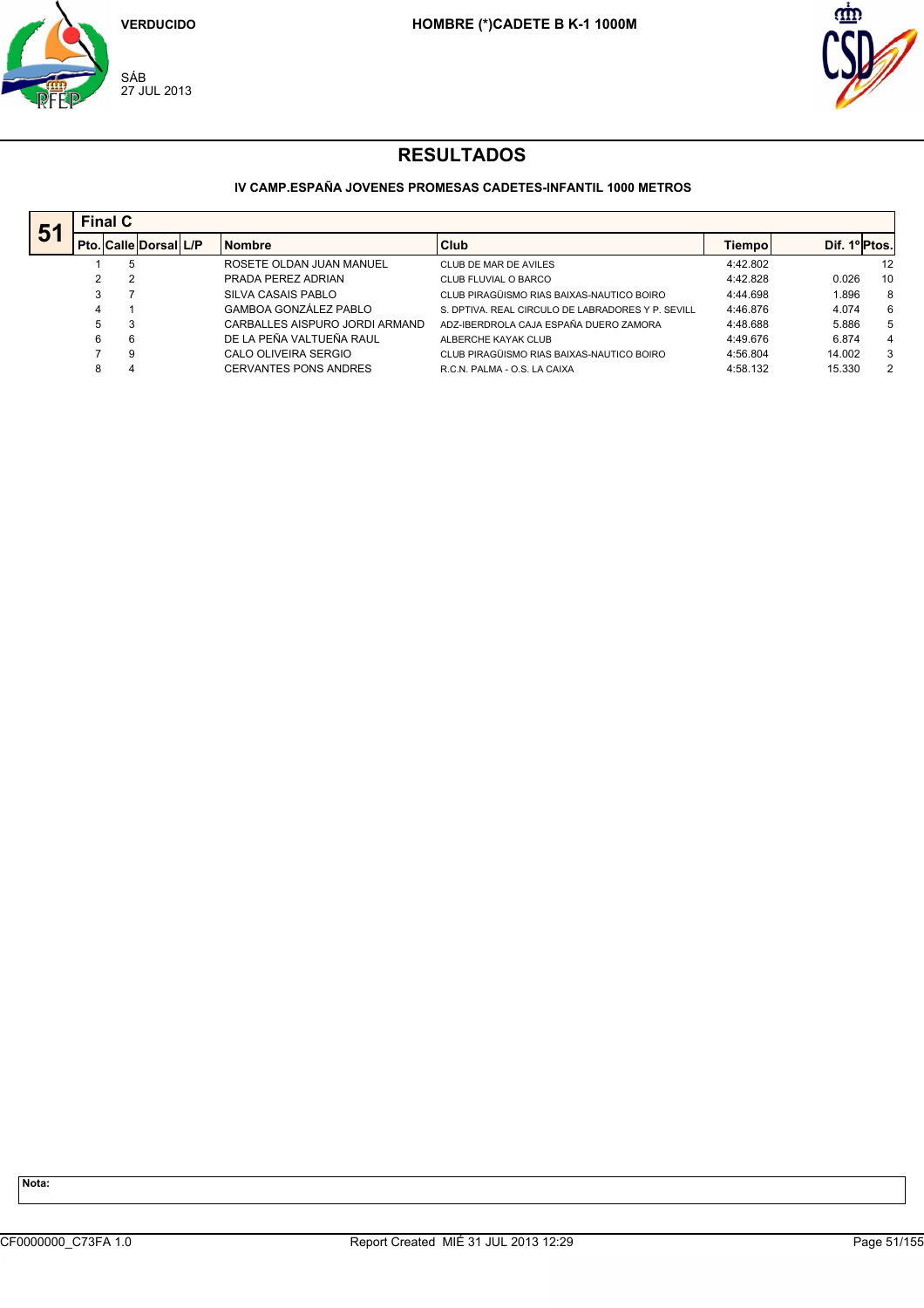



## **IV CAMP.ESPAÑA JOVENES PROMESAS CADETES-INFANTIL 1000 METROS**

| 52 |   | <b>Final C</b> |                               |                                 |                                     |          |               |    |  |  |  |  |  |
|----|---|----------------|-------------------------------|---------------------------------|-------------------------------------|----------|---------------|----|--|--|--|--|--|
|    |   |                | <b>Pto. Calle Dorsall L/P</b> | <b>Nombre</b>                   | Club                                | Tiempol  | Dif. 1º Ptos. |    |  |  |  |  |  |
|    |   | 4              |                               | <b>HERNANDEZ VELLISCA LUCIA</b> | CLUB PIRAGÜISMO CUENCA CON CARACTER | 5:46.642 |               | 12 |  |  |  |  |  |
|    |   |                |                               | MENDEZ CAMIÑA GRACIELA          | CLUB PIRAGÜISMO C.P PORTONOVO       | 5:54.606 | 7.964         | 10 |  |  |  |  |  |
|    | 3 | 3              |                               | GARCIN PAGÀ LAURA               | ASOCIACIÓ ESPORTIVA XINO-XANO       | 5:54.626 | 7.984         | 8  |  |  |  |  |  |
|    | 4 | 6              |                               | DURAN GRAU MAR                  | <b>CLUB NATACIO BANYOLES</b>        | 5:55.314 | 8.672         | 6  |  |  |  |  |  |
|    | 5 | 5              |                               | LOPEZ MONJE ANDREA              | CLUB LOS DELFINES DE CEUTA          | 5:58.476 | 11.834        | 5  |  |  |  |  |  |
|    | 6 | 8              |                               | <b>HERRERO MARTIN LIDIA</b>     | ALBERCHE KAYAK CLUB                 | 6:02.344 | 15.702        | 4  |  |  |  |  |  |
|    |   | 9              |                               | GILART ROSET MAR                | SICORIS CLUB                        | 6:06.962 | 20.320        | 3  |  |  |  |  |  |
|    | 8 |                |                               | CLADERA POCOVI PAULA            | R.C.N. PALMA - O.S. LA CAIXA        | 6:09.724 | 23.082        | 2  |  |  |  |  |  |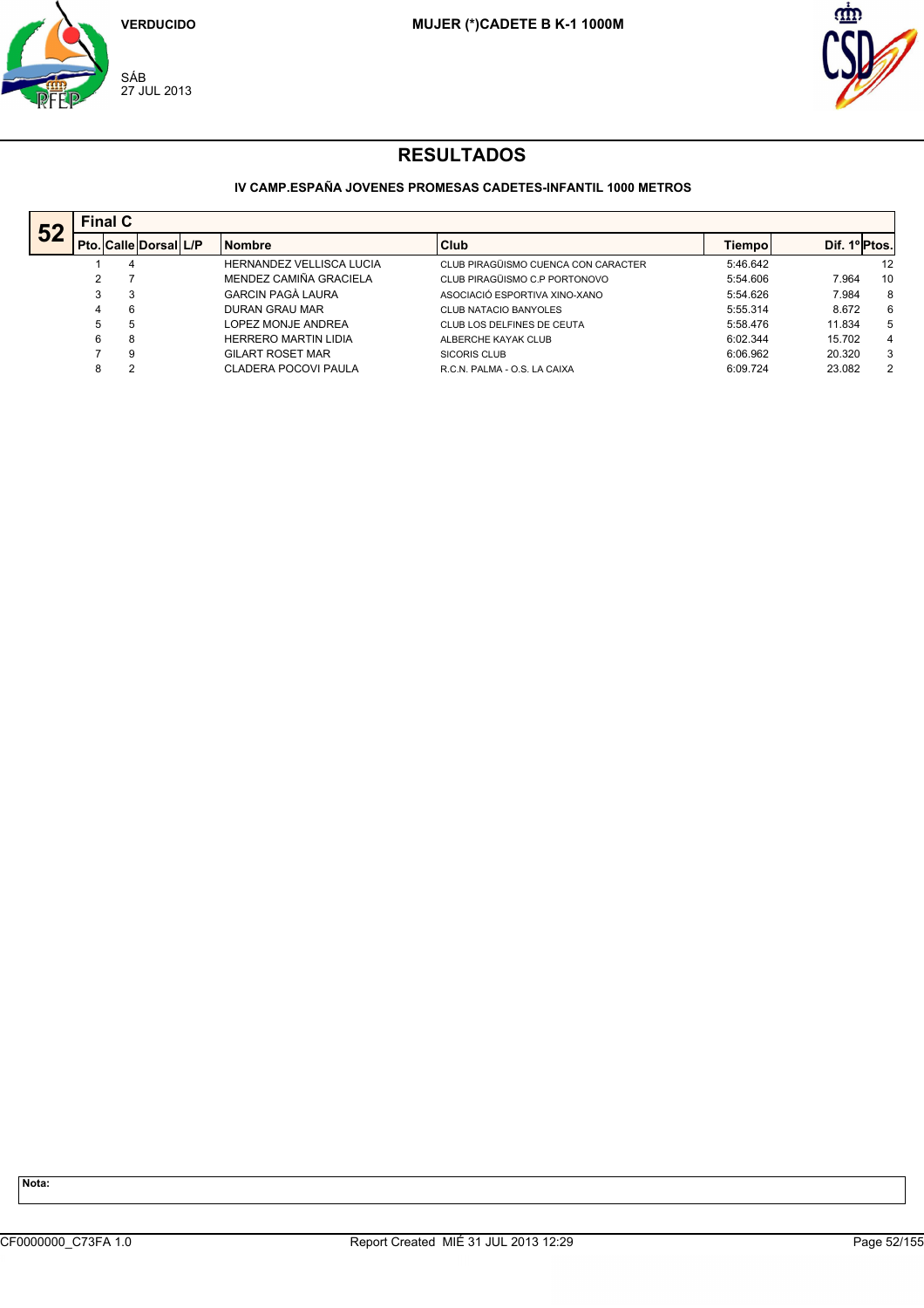



#### **IV CAMP.ESPAÑA JOVENES PROMESAS CADETES-INFANTIL 1000 METROS**

|    |   | <b>Final C</b>               |  |                            |                                         |          |               |                      |  |  |  |  |  |  |
|----|---|------------------------------|--|----------------------------|-----------------------------------------|----------|---------------|----------------------|--|--|--|--|--|--|
| 53 |   | <b>Pto. Calle Dorsal L/P</b> |  | <b>Nombre</b>              | Club                                    | Tiempol  | Dif. 1º Ptos. |                      |  |  |  |  |  |  |
|    |   | 4                            |  | LIBERAL MARTINEZ ALBERT    | CLUB PIRAGÜISMO CASTELLDEFELS           | 4:29.646 |               | 12                   |  |  |  |  |  |  |
|    | 2 | 6                            |  | CUADROS OTERO ALEJANDRO    | CLUB FLUVIAL DE LUGO                    | 4:32.192 | 2.546         | 10                   |  |  |  |  |  |  |
|    | 3 | 2                            |  | <b>TARIFA BUENO SAMUEL</b> | CLUB DE PIRAGÜISMO LIPASAM              | 4:33.092 | 3.446         | 8                    |  |  |  |  |  |  |
|    | 4 | 5                            |  | <b>GARCIA ARIAS ADRIAN</b> | CLUB NAVAL DE PONTEVEDRA                | 4:33.294 | 3.648         | 6                    |  |  |  |  |  |  |
|    | 5 | 9                            |  | PARADELA DELGADO ENRIC     | R.C.N. PALMA - O.S. LA CAIXA            | 4:34.848 | 5.202         | 5                    |  |  |  |  |  |  |
|    | 6 |                              |  | NOVAL CUETO JAIME          | CLUB KAYAK SIERO                        | 4:34.930 | 5.284         | 4                    |  |  |  |  |  |  |
|    |   |                              |  | SAAVEDRA BONET SAMUEL      | CLUB ESCUELA PIRAGÜISMO ARANJUEZ        | 4:35.266 | 5.620         | 3                    |  |  |  |  |  |  |
|    | 8 | 3                            |  | TONISLAVOV DAMYANOV DAVID  | CLUB GRUPO XUVENIL PIRAGÜISMO AS PONTES | 4:39.110 | 9.464         | $\mathbf{2}^{\circ}$ |  |  |  |  |  |  |
|    | 9 | 8                            |  | ZAPATERO ROJO PEDRO        | CLUB PALENTINO DE PIRAGÜISMO            | 4:39.324 | 9.678         |                      |  |  |  |  |  |  |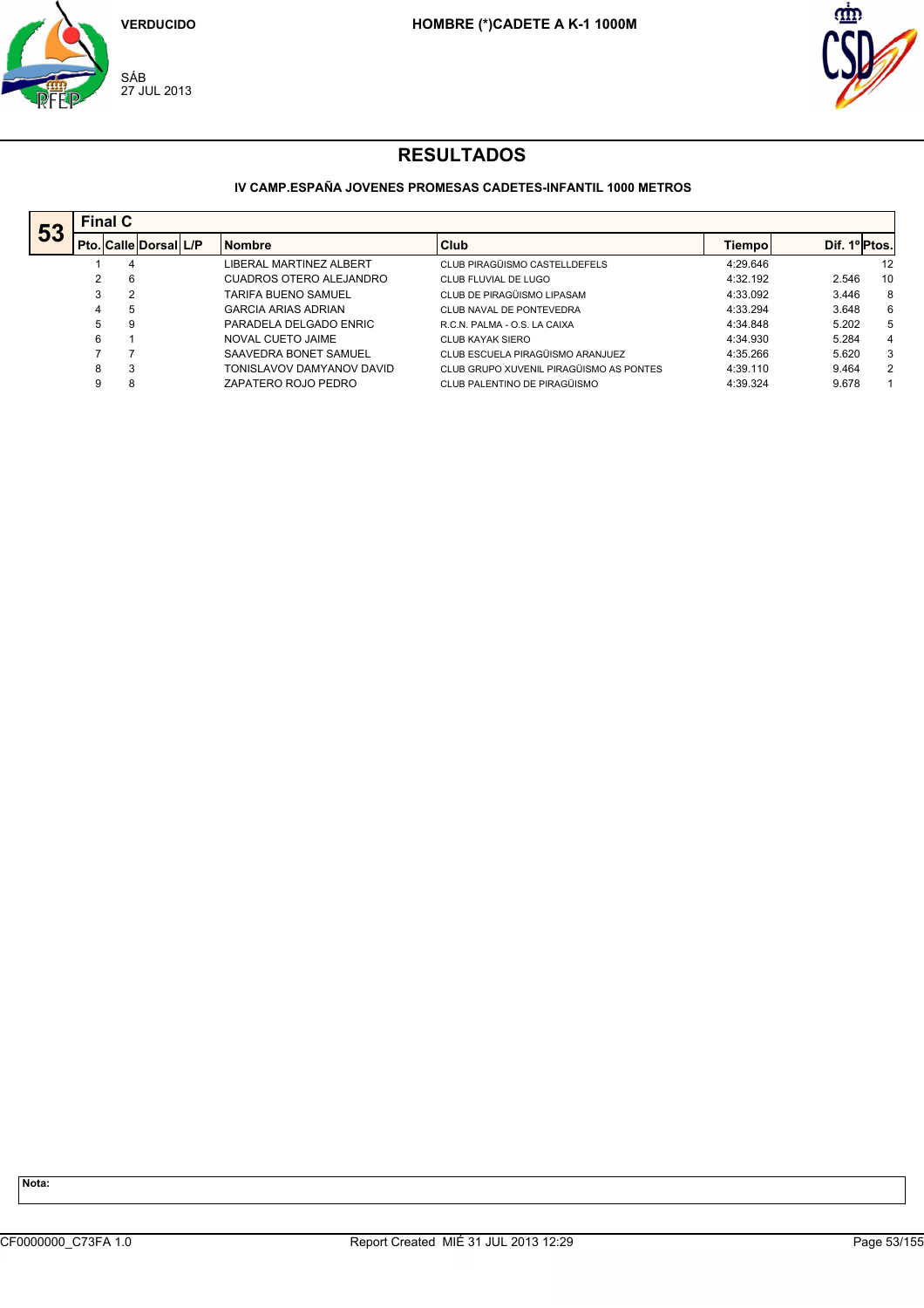



## **IV CAMP.ESPAÑA JOVENES PROMESAS CADETES-INFANTIL 1000 METROS**

| 54 |   | <b>Final C</b>               |  |                                |                                           |          |               |    |  |  |  |  |  |
|----|---|------------------------------|--|--------------------------------|-------------------------------------------|----------|---------------|----|--|--|--|--|--|
|    |   | <b>Pto. Calle Dorsal L/P</b> |  | <b>Nombre</b>                  | Club                                      | Tiempol  | Dif. 1º Ptos. |    |  |  |  |  |  |
|    |   | 6                            |  | <b>ESCUDERO MARTINEZ LUCIA</b> | SOCIEDAD CULTURAL Y DEPORTIVA RIBADESELLA | 5:33.128 |               | 12 |  |  |  |  |  |
|    | 2 |                              |  | AGRA RODRIGUEZ CARMEN          | CLUB KAYAK TUDENSE                        | 5:33.570 | 0.442         | 10 |  |  |  |  |  |
|    | 3 | 5                            |  | EDERRA ZESTAU MADDI            | CLUB PIRAGÜISMO PAMPLONA                  | 5:34.190 | 1.062         | 8  |  |  |  |  |  |
|    |   | 8                            |  | VILLAR HERBELLO MARÍA          | CLUB DE MAR RIA DE ALDAN                  | 5:41.458 | 8.330         | 6  |  |  |  |  |  |
|    | 5 | 4                            |  | LOPEZ ROJAS NURIA              | CLUB PIRAGÜISMO BADAJOZ                   | 5:43.126 | 9.998         | 5  |  |  |  |  |  |
|    | 6 | 3                            |  | <b>ILUNDAIN PERURENA LOREA</b> | CLUB PIRAGÜISMO PAMPLONA                  | 5:46.422 | 13.294        | 4  |  |  |  |  |  |
|    |   |                              |  | EXPOSITO GABARAIN MADDI        | CLUB SOCIEDAD DEPORTIVA SANTIAGOTARRAK    | 5:48.078 | 14.950        | 3  |  |  |  |  |  |
|    | 8 | 9                            |  | ALEN JORGE MARTA               | <b>CLUB KAYAK TUDENSE</b>                 | 5:50.428 | 17.300        | 2  |  |  |  |  |  |
|    | 9 | $\overline{2}$               |  | PUIG IZNARDO CARLA             | CLUB PIRAGÜISMO CULLERA                   | 5:56.960 | 23.832        |    |  |  |  |  |  |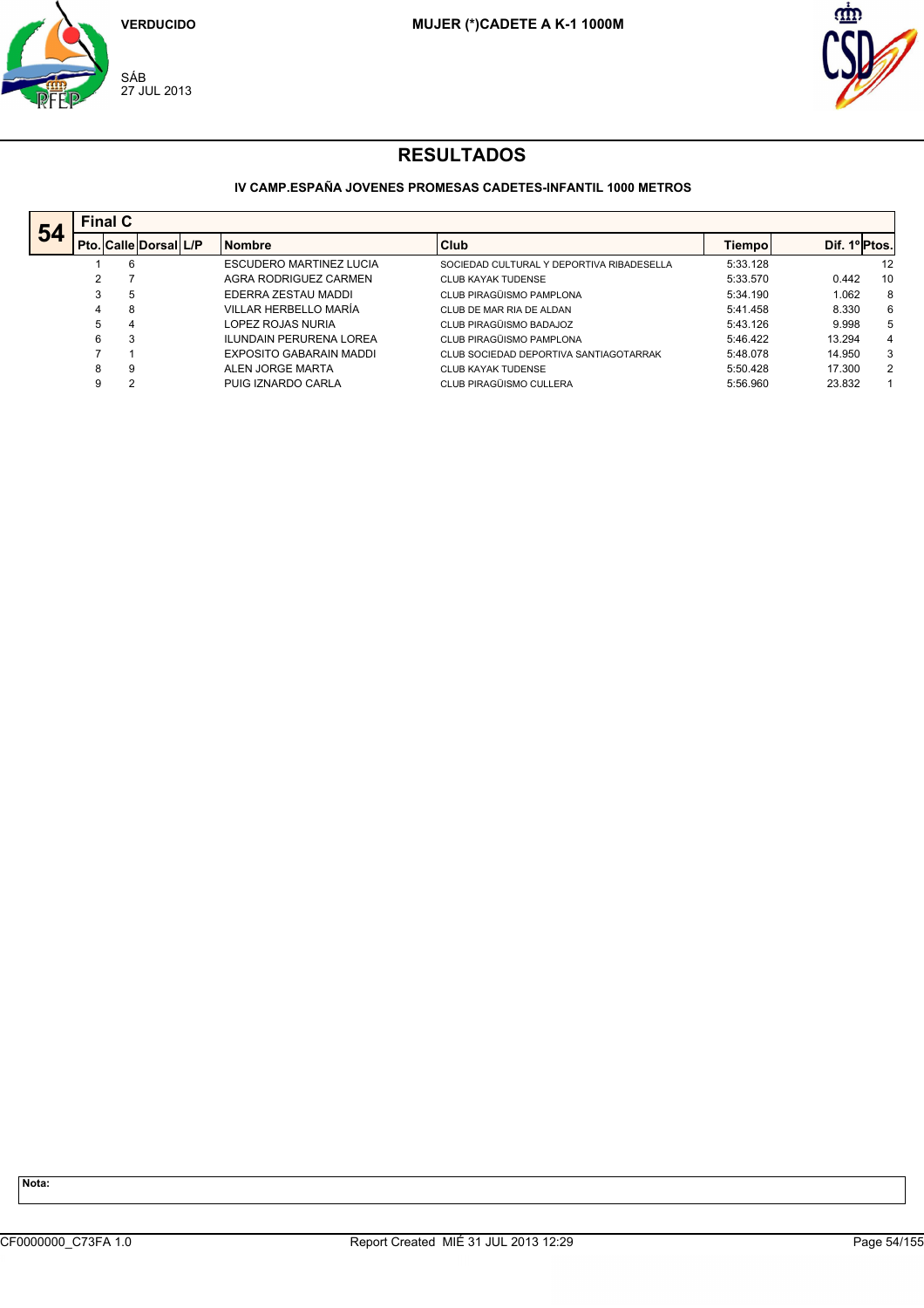



### **IV CAMP.ESPAÑA JOVENES PROMESAS CADETES-INFANTIL 1000 METROS**

| 55 |   | <b>Final B</b> |                              |  |                               |                                                   |               |              |    |  |  |  |  |
|----|---|----------------|------------------------------|--|-------------------------------|---------------------------------------------------|---------------|--------------|----|--|--|--|--|
|    |   |                | <b>Pto. Calle Dorsal L/P</b> |  | <b>Nombre</b>                 | Club                                              | <b>Tiempo</b> | Dif. 1ºPtos. |    |  |  |  |  |
|    |   | 6              |                              |  | FERNÁNDEZ RUIZ CARLOS         | S.D. DEL CIRCULO MERCANTIL E INDUSTRIAL DE SEVILL | 5:23.070      |              | 24 |  |  |  |  |
|    |   |                |                              |  | SOLÍS PALOMO PABLO            | S.D. DEL CIRCULO MERCANTIL E INDUSTRIAL DE SEVILL | 5:25.310      | 2.240        | 22 |  |  |  |  |
|    |   | 5              |                              |  | FERNÁNDEZ ARAMENDÍA GAIZKA    | CLUB PIRAGÜISMO PAMPLONA                          | 5:27.216      | 4.146        | 20 |  |  |  |  |
|    | 4 | 4              |                              |  | ALLICA DEL RIO JAIME          | A.D. PIRAGÜISMO SANTANDER-BODEGAS MAZON           | 5:28.220      | 5.150        | 18 |  |  |  |  |
|    | 5 | 8              |                              |  | <b>MOLINA RIOS ARTURO</b>     | BLANCA CLUB DE PIRAGÜISMO                         | 5:29.044      | 5.974        | 17 |  |  |  |  |
|    | 6 | 9              |                              |  | FERNANDEZ FREIRE IVAN         | CLUB NAUTICO RIA DE BETANZOS                      | 5:33.408      | 10.338       | 16 |  |  |  |  |
|    |   | 3              |                              |  | CARRERA CARRILLO DANIEL       | CLUB LOS DELFINES DE CEUTA                        | 5:33.684      | 10.614       | 15 |  |  |  |  |
|    | 8 | 2              |                              |  | RENILLA GARCIA MARCOS         | HOTEL CONVENTO I - PIRAGÜISMO DUERO ZAMORA        | 5:34.466      | 11.396       | 14 |  |  |  |  |
|    | 9 |                |                              |  | FERREIROS RODRIGUEZ FRANCISCO | CLUB PIRAGÜISMO VERDUCIDO-PONTILLON               | 5:39.334      | 16.264       | 13 |  |  |  |  |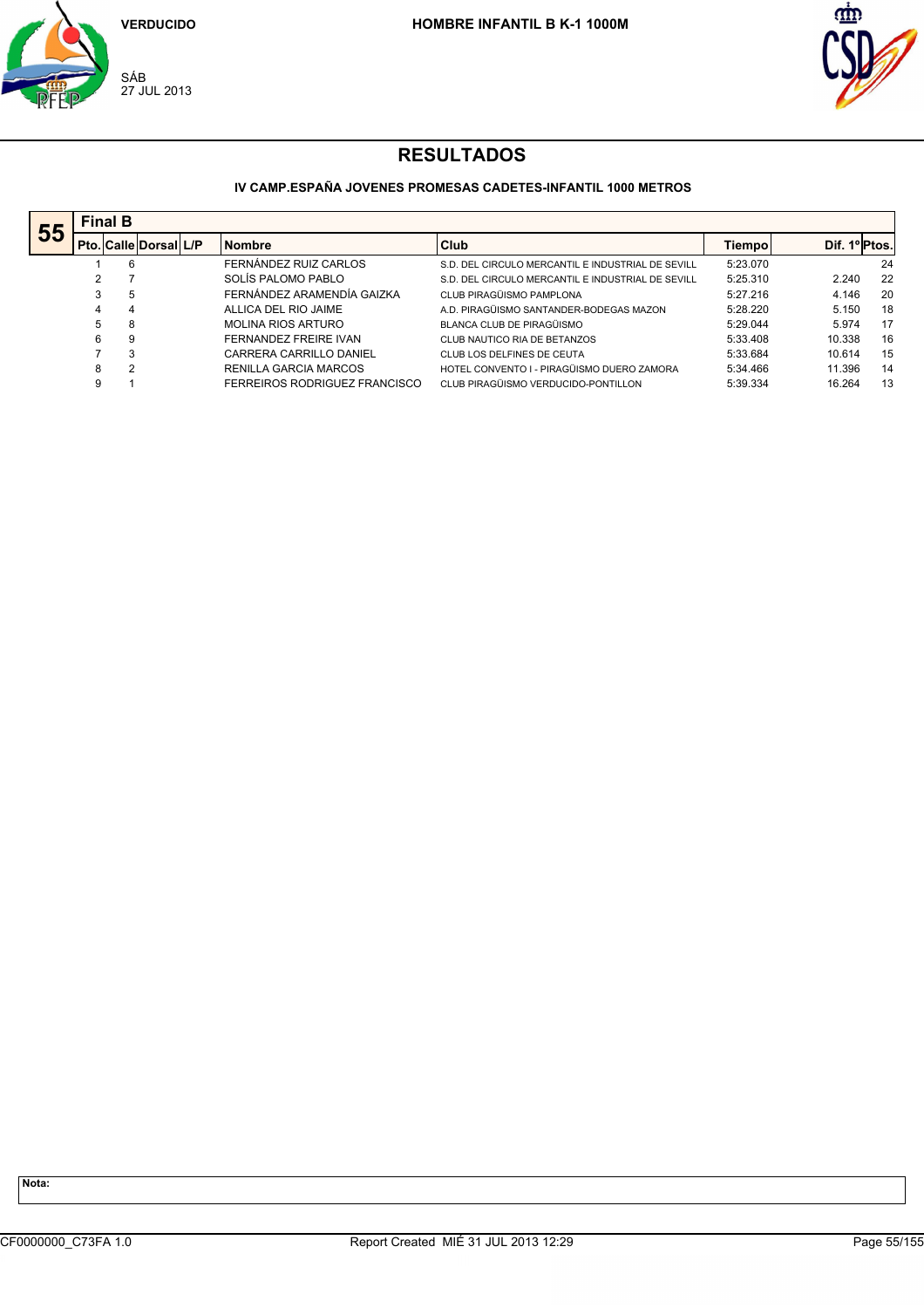



#### **IV CAMP.ESPAÑA JOVENES PROMESAS CADETES-INFANTIL 1000 METROS**

|    |   | <b>Final B</b>        |        |                                  |                                           |           |                  |  |  |  |  |
|----|---|-----------------------|--------|----------------------------------|-------------------------------------------|-----------|------------------|--|--|--|--|
| 56 |   | Pto. Calle Dorsal L/P |        | <b>Nombre</b>                    | Club                                      | Tiempol   | Dif. 1º Ptos.    |  |  |  |  |
|    |   | 6                     |        | Diestro RODRIGUEZ ABUIN MARIO    | CLUB NAUTICO PONTECESURES                 | 7:50.216  | 24               |  |  |  |  |
|    |   |                       |        | Diestro HORMIGO AYUSO IGNACIO    | CLUB NAUTICO DE SEVILLA                   | 8:18.045  | Fuera de Control |  |  |  |  |
|    | 3 | 3                     |        | Diestro AGUIN DOVAL ADRIAN       | CLUB PIRAGÜISMO C.P PORTONOVO             | 8:19.681  | Fuera de Control |  |  |  |  |
|    | 4 | 2                     |        | Diestro FRAGA SOUTO JOSE ANTONIO | CLUB NAUTICO PONTECESURES                 | 8:20.497  | Fuera de Control |  |  |  |  |
|    | 5 | 5                     |        | Zurdo GARCÍA DE SERAS ÁLVARO     | CLUB NAUTICO DE SEVILLA                   | 8:21.931  | Fuera de Control |  |  |  |  |
|    | 6 | 4                     |        | Diestro QUINTAS BELLO NICOLAS    | CLUB AS TORRES-ROMERIA VIKINGA DE CATOIRA | 9:03.298  | Fuera de Control |  |  |  |  |
|    |   |                       |        | Diestro NINE VILLANUEVA IKER     | CLUB PIRAGÜISMO ILLA DE AROUSA            | 9:09.784  | Fuera de Control |  |  |  |  |
|    | 8 | 8                     | Zurdo. | <b>VELEZ GARCIA JORGE</b>        | CLUB ESCUELA PIRAGÜISMO ARANJUEZ          | 10:14.717 | Fuera de Control |  |  |  |  |
|    |   | 9                     | Zurdo  | CAAMAÑO GONZALEZ IVAN            | CLUB PIRAGÜISMO RIAS BAIXAS-NAUTICO BOIRO | No sale   |                  |  |  |  |  |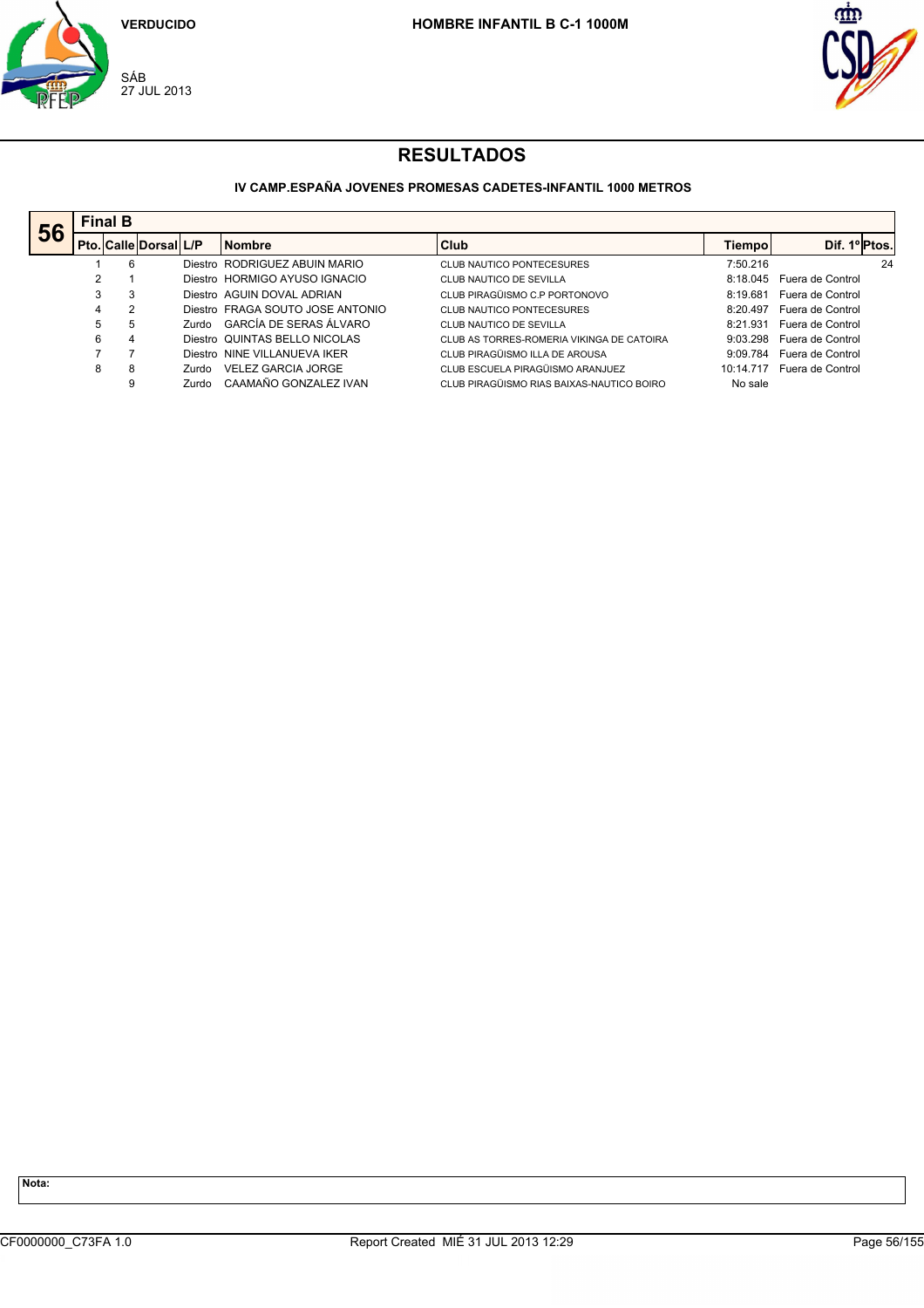



#### **IV CAMP.ESPAÑA JOVENES PROMESAS CADETES-INFANTIL 1000 METROS**

| 57 |   | <b>Final B</b>               |  |                               |                                           |          |               |    |  |  |  |  |  |  |
|----|---|------------------------------|--|-------------------------------|-------------------------------------------|----------|---------------|----|--|--|--|--|--|--|
|    |   | <b>Pto. Calle Dorsal L/P</b> |  | <b>Nombre</b>                 | Club                                      | Tiempol  | Dif. 1º Ptos. |    |  |  |  |  |  |  |
|    |   | 6                            |  | OCHOGAVIA QUETGLAS NURIA      | REAL CLUB NÁUTICO PORT DE POLLENÇA        | 5:58.625 |               | 24 |  |  |  |  |  |  |
|    | 2 |                              |  | MACHADO DE MIGUEL ANA         | CLUB DE PIRAGÜISMO LIPASAM                | 6:00.853 | 2.228         | 22 |  |  |  |  |  |  |
|    | 3 | 3                            |  | GARCÍA RODRÍGUEZ AMPARO       | CLUB NAUTICO DE SEVILLA                   | 6:01.507 | 2.882         | 20 |  |  |  |  |  |  |
|    | 4 |                              |  | <b>GANA FERNANDEZ IRENE</b>   | CLUB BARRIKA PIRAGUA TALDEA               | 6:01.773 | 3.148         | 18 |  |  |  |  |  |  |
|    | 5 | 4                            |  | LARRINAGA PALACIO LAURA       | REAL GRUPO DE CULTURA COVADONGA           | 6:02.911 | 4.286         | 17 |  |  |  |  |  |  |
|    | 6 | $\overline{2}$               |  | <b>GONZALEZ PEREZ YASMINA</b> | <b>CLUB KAYAK TUDENSE</b>                 | 6:04.751 | 6.126         | 16 |  |  |  |  |  |  |
|    |   | 5                            |  | DEL ALAMO ROBLEDO EMMA        | C.D.B. PIRAGUAMADRID                      | 6:05.713 | 7.088         | 15 |  |  |  |  |  |  |
|    | 8 | 9                            |  | GARCIA DE DIOS XOANA          | CLUB AS TORRES-ROMERIA VIKINGA DE CATOIRA | 6:07.681 | 9.056         | 14 |  |  |  |  |  |  |
|    | 9 | 8                            |  | LORDA FERNANDEZ PALOMA        | CLUB NATACIÓN LANGREO                     | 6:11.323 | 12.698        | 13 |  |  |  |  |  |  |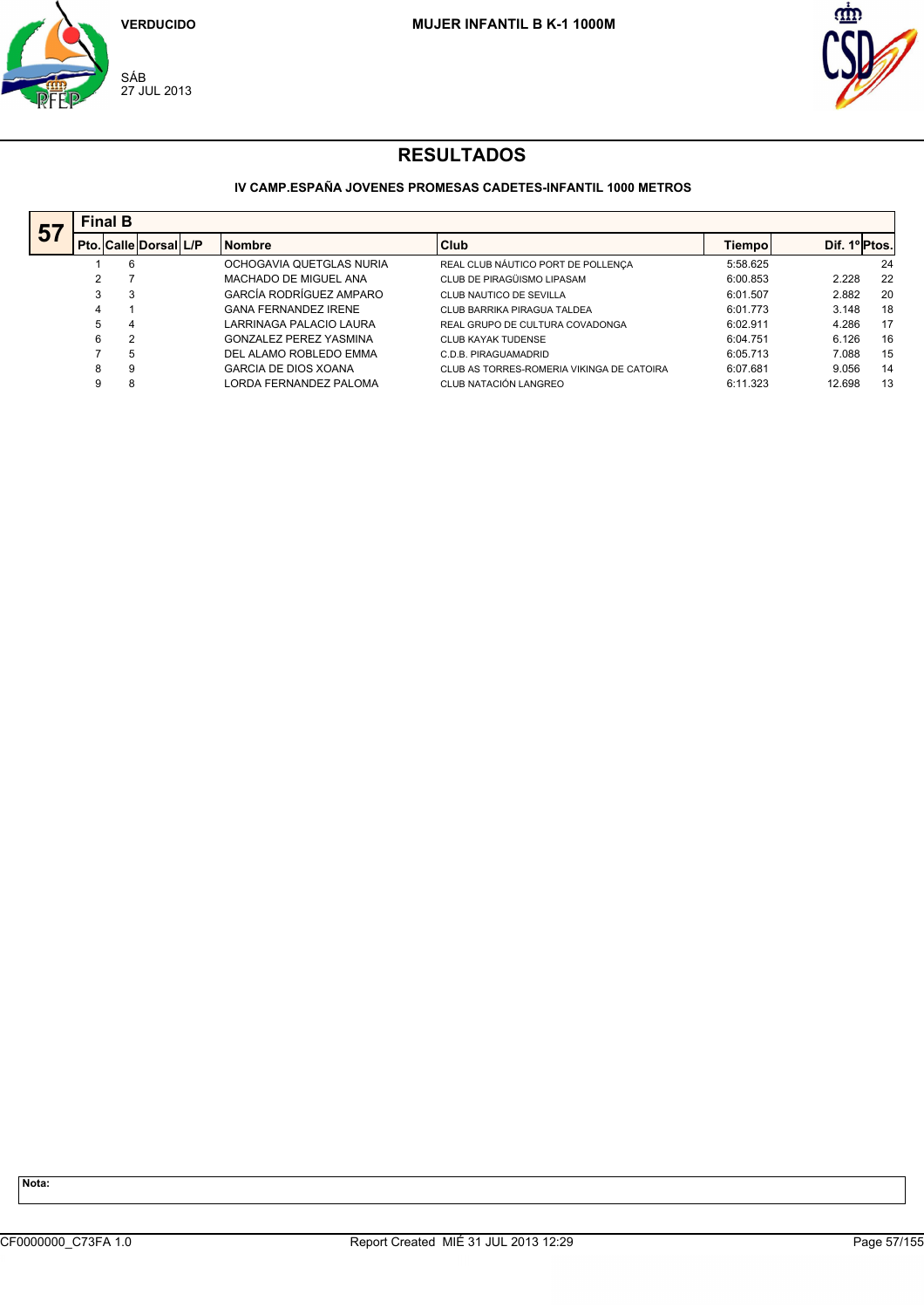



#### **IV CAMP.ESPAÑA JOVENES PROMESAS CADETES-INFANTIL 1000 METROS**

| 58 | <b>Final B</b> |                              |                               |                                        |          |               |    |
|----|----------------|------------------------------|-------------------------------|----------------------------------------|----------|---------------|----|
|    |                | <b>Pto. Calle Dorsal L/P</b> | <b>Nombre</b>                 | Club                                   | Tiempol  | Dif. 1º Ptos. |    |
|    |                | 5                            | FERNANDEZ COMPADRE TELMO      | CLUB SOCIEDAD DEPORTIVA SANTIAGOTARRAK | 4:52.839 |               | 24 |
|    |                | 6                            | GASCÓN BOCU JORGE             | CLUB NAUTIC SANT ANTONI                | 4:53.185 | 0.346         | 22 |
|    | 3              |                              | BARRACHINA HERNÁNDEZ LLUC     | CLUB NATACIO BANYOLES                  | 4:54.009 | 1.170         | 20 |
|    | 4              | 3                            | GALMÉS PANADÉS GIL            | R.C.N. PALMA - O.S. LA CAIXA           | 4:56.373 | 3.534         | 18 |
|    | 5              | 4                            | GONZALEZ MUÑIZ ADRIAN         | <b>CLUB NAUTICO ENSIDESA</b>           | 4:59.257 | 6.418         | 17 |
|    | 6              |                              | <b>GORDO MARTIN ALEJANDRO</b> | ESCUELA PLACENTINA DE PIRAGÜISMO       | 4:59.367 | 6.528         | 16 |
|    |                | 2                            | PALACIOS SAIZ JAVIER          | CLUB PIRAGÜISMO PAMPLONA               | 5:01.669 | 8.830         | 15 |
|    | 8              | 8                            | MARTINEZ CRIADO VICTOR        | CLUB RACING VALLADOLID DE PIRAGÜISMO   | 5:02.369 | 9.530         | 14 |
|    | 9              | 9                            | SANCHEZ MELGAREJO MIGUEL      | CLUB PIRAGÜISMO CUENCA CON CARACTER    | 5:02.613 | 9.774         | 13 |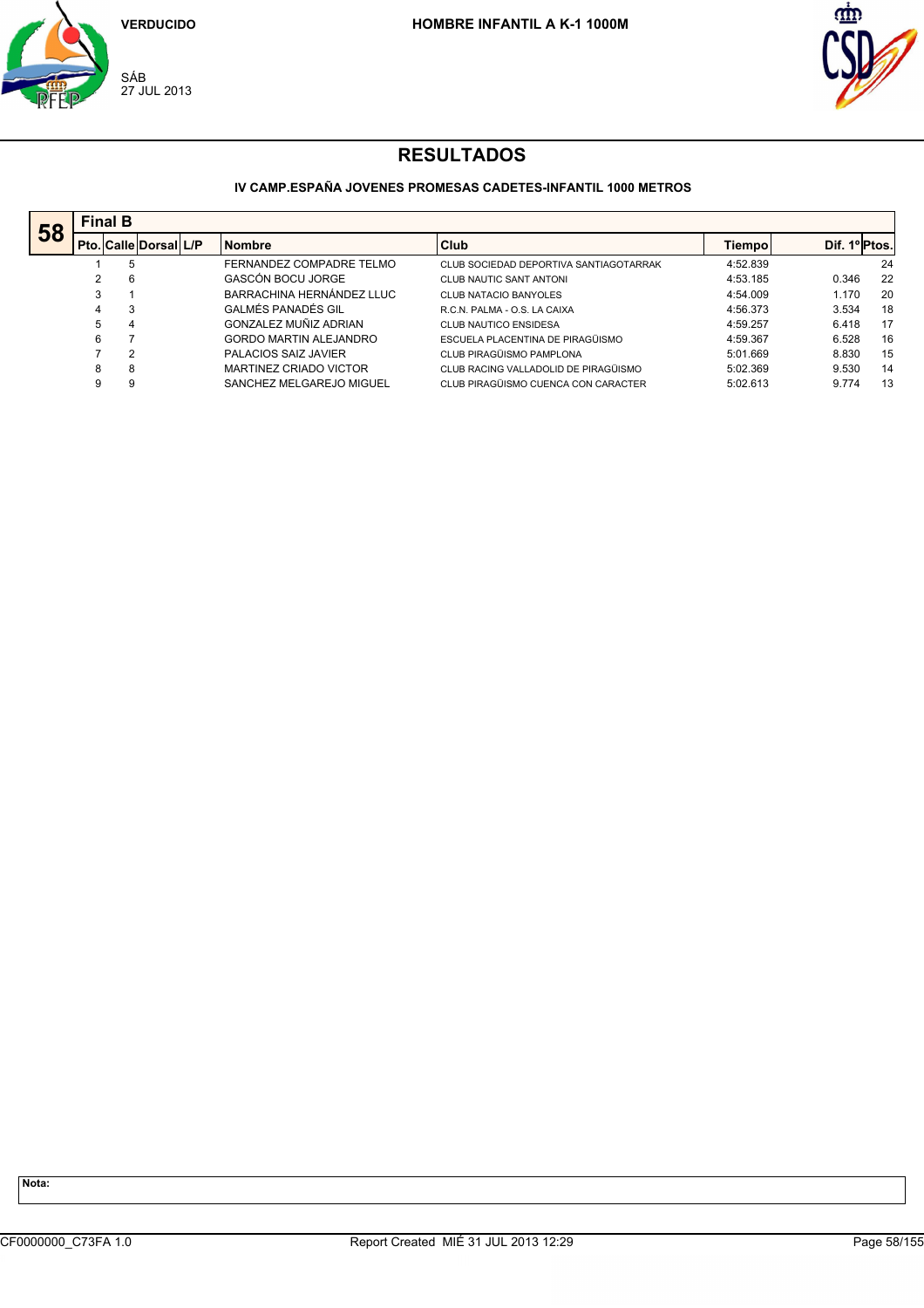



## **IV CAMP.ESPAÑA JOVENES PROMESAS CADETES-INFANTIL 1000 METROS**

|    |   | <b>Final B</b> |                              |                                |                                                   |          |                  |    |  |  |  |  |  |  |
|----|---|----------------|------------------------------|--------------------------------|---------------------------------------------------|----------|------------------|----|--|--|--|--|--|--|
| 59 |   |                | <b>Pto. Calle Dorsal L/P</b> | <b>Nombre</b>                  | Club                                              | Tiempo   | Dif. 1º Ptos.    |    |  |  |  |  |  |  |
|    |   | 6              | Zurdo                        | <b>IGLESIAS FREIRE NESTOR</b>  | CLUB NAUTICO FIRRETE                              | 6:31.406 |                  | 24 |  |  |  |  |  |  |
|    | 2 |                |                              | Diestro PEREIRA DIAZ SERGIO    | CLUB DE PIRAGÜISMO POIO CONSERVAS-PESCAMAR        | 6:31.965 | 0.559            | 22 |  |  |  |  |  |  |
|    | 3 | 5              |                              | SANCHEZ REY JOSE LUIS          | CLUB NAUTICO RIA DE BETANZOS                      | 6:36.341 | 4.935            | 20 |  |  |  |  |  |  |
|    | 4 | 9              |                              | PADILLA MORENO ALAN            | <b>SICORIS CLUB</b>                               | 6:46.539 | 15.133           | 18 |  |  |  |  |  |  |
|    | 5 | 2              |                              | Diestro MORENO TIZON DAVID     | CLUB ESCUELA PIRAGÜISMO ARANJUEZ                  | 6:55.990 | 24.584           | 17 |  |  |  |  |  |  |
|    | 6 | 3              |                              | MAYOL SANDERSON CARLOS         | REAL CLUB NÁUTICO PORT DE POLLENÇA                | 6:59.052 | 27.646           | 16 |  |  |  |  |  |  |
|    |   | 8              |                              | Diestro FRIEIRO MAGAN BRAIS    | CLUB BREOGAN DO GROVE                             | 7:09.672 | 38.266           | 15 |  |  |  |  |  |  |
|    | 8 | 4              | Zurdo.                       | ROMERO BULLÓN RICARDO          | CLUB NAUTICO DE SEVILLA                           | 7:25.255 | Fuera de Control |    |  |  |  |  |  |  |
|    | 9 |                | Zurdo.                       | CRUCES MALDONADO IGNACIO MIGUE | S. DPTIVA. REAL CIRCULO DE LABRADORES Y P. SEVILL | 7:41.770 | Fuera de Control |    |  |  |  |  |  |  |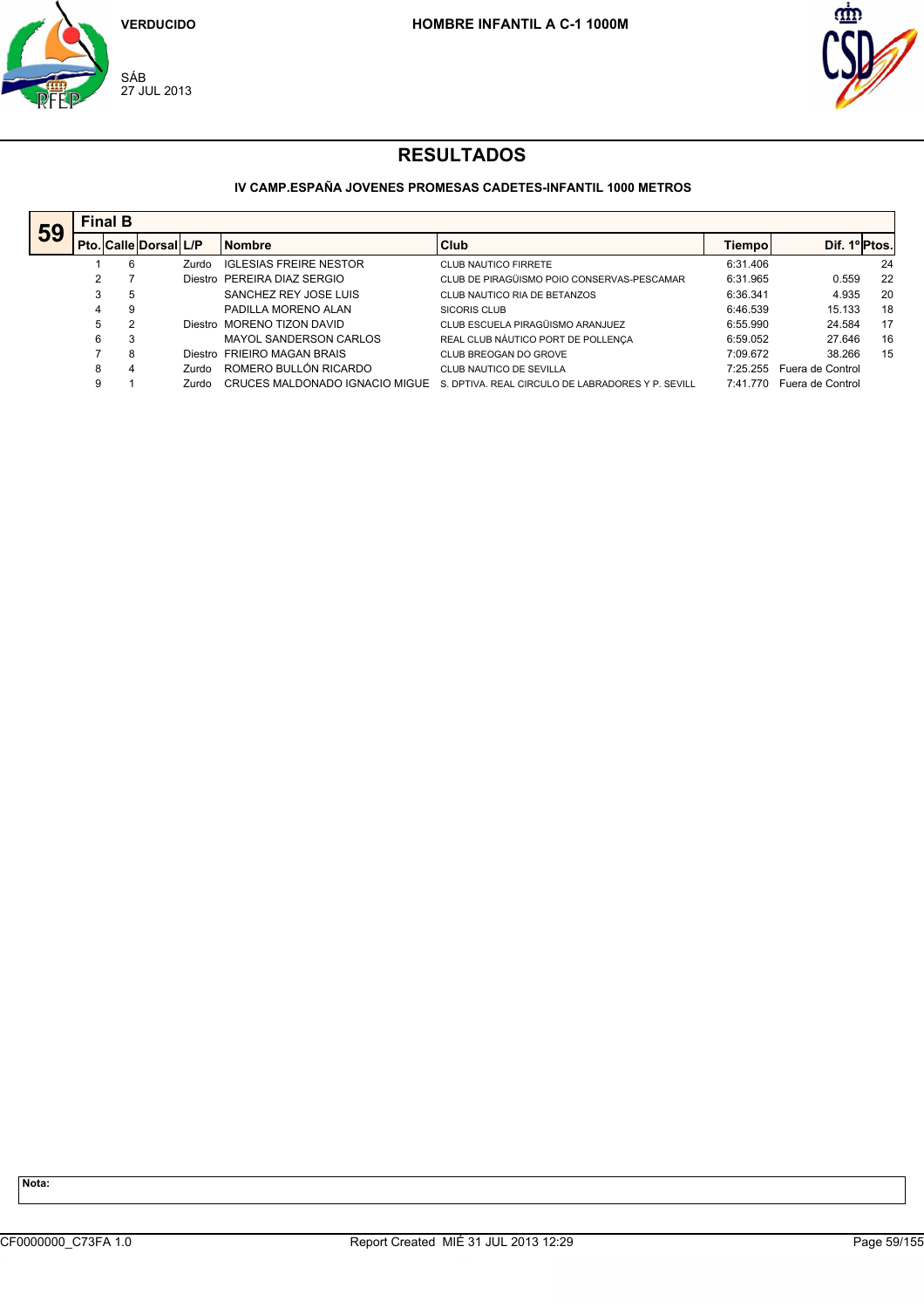



### **IV CAMP.ESPAÑA JOVENES PROMESAS CADETES-INFANTIL 1000 METROS**

| 60 |   | <b>Final B</b> |                       |  |                                 |                                           |          |               |    |  |  |  |  |  |
|----|---|----------------|-----------------------|--|---------------------------------|-------------------------------------------|----------|---------------|----|--|--|--|--|--|
|    |   |                | Pto. Calle Dorsal L/P |  | <b>Nombre</b>                   | Club                                      | Tiempol  | Dif. 1º Ptos. |    |  |  |  |  |  |
|    |   | 8              |                       |  | ASENJO PASTOR SARA              | CLUB PALENTINO DE PIRAGÜISMO              | 5:25.598 |               | 24 |  |  |  |  |  |
|    |   |                |                       |  | <b>IGLESIAS FERNANDEZ MARTA</b> | CLUB DE MAR RIA DE ALDAN                  | 5:26.338 | 0.740         | 22 |  |  |  |  |  |
|    | 3 | 4              |                       |  | <b>HERNANDEZ HARO MARIA</b>     | CLUB ESCUELA PIRAGÜISMO ARANJUEZ          | 5:35.190 | 9.592         | 20 |  |  |  |  |  |
|    | 4 | 9              |                       |  | DADIN CAMIÑA LIDIA              | CLUB PIRAGÜISMO C.P PORTONOVO             | 5:35.258 | 9.660         | 18 |  |  |  |  |  |
|    | 5 | 5              |                       |  | RODRIGUEZ BARBEITO SOFIA        | CLUB NAUTICO FIRRETE                      | 5:36.380 | 10.782        | 17 |  |  |  |  |  |
|    | 6 | 3              |                       |  | MC DERMOTT SARAGH KATIE         | CLUB DE VELA PUERTO ANDRAITX              | 5:39.204 | 13.606        | 16 |  |  |  |  |  |
|    |   | 6              |                       |  | <b>GILART ROSET EVA</b>         | SICORIS CLUB                              | 5:43.180 | 17.582        | 15 |  |  |  |  |  |
|    | 8 | $\overline{2}$ |                       |  | ORDOÑEZ MUÑIZ FATIMA            | CLUB AS TORRES-ROMERIA VIKINGA DE CATOIRA | 5:44.712 | 19.114        | 14 |  |  |  |  |  |
|    | 9 |                |                       |  | GONZALEZ FERNANDEZ SUSANA       | <b>CLUB NAUTICO ENSIDESA</b>              | 5:48.006 | 22.408        | 13 |  |  |  |  |  |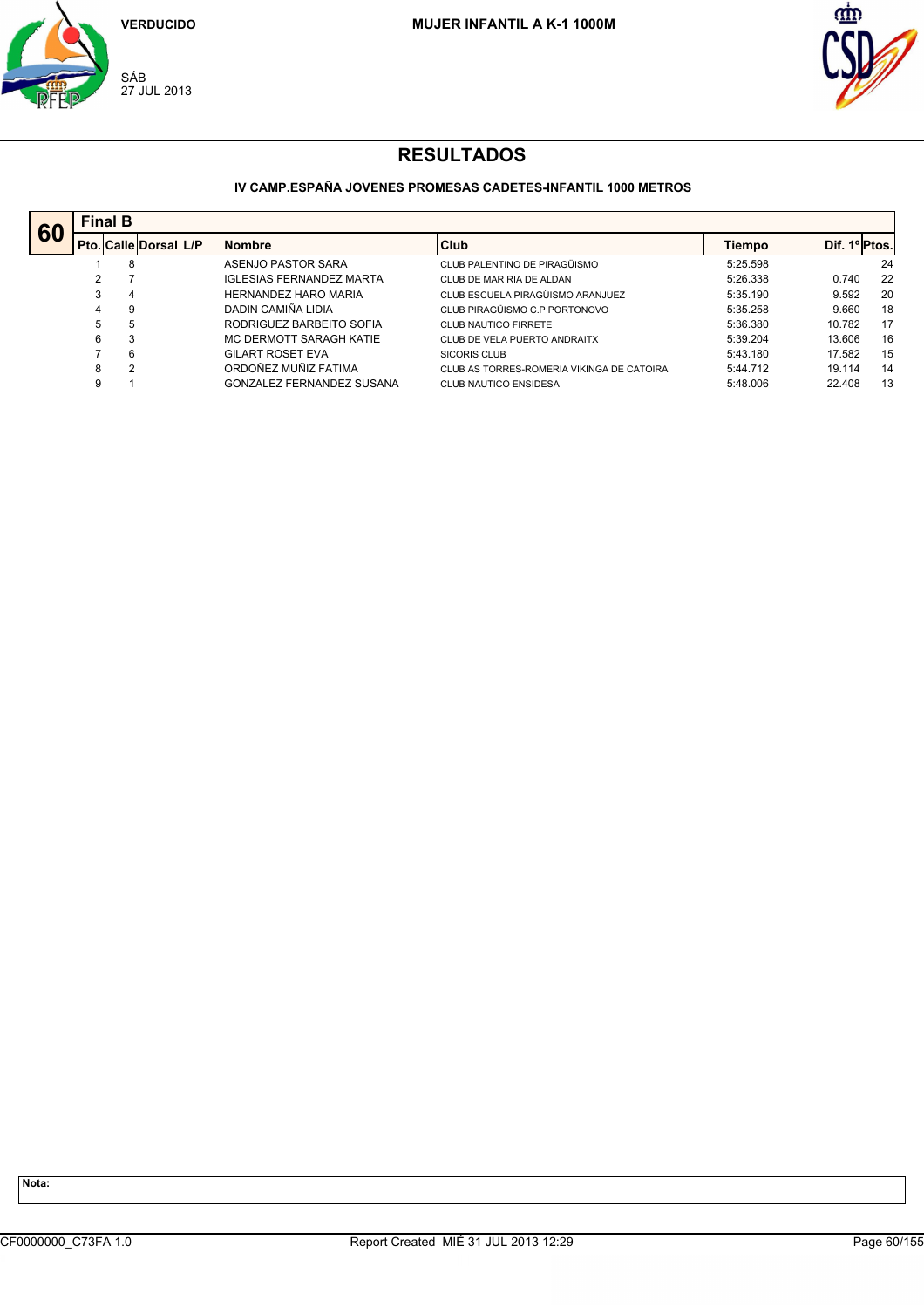



### **IV CAMP.ESPAÑA JOVENES PROMESAS CADETES-INFANTIL 1000 METROS**

| 61 |    | <b>Final B</b>         |                               |                                                  |          |               |    |
|----|----|------------------------|-------------------------------|--------------------------------------------------|----------|---------------|----|
|    |    | Pto. Calle Dorsal  L/P | <b>Nombre</b>                 | <b>Club</b>                                      | Tiempo   | Dif. 1º Ptos. |    |
|    |    | 5                      | FERNANDEZ LOPEZ EMILIO        | CLUB PIRAGUAS LA LLONGAR SUMI. ELECTRICOS AMIEVA | 4:39.439 |               | 24 |
|    | 2  | $\overline{2}$         | CAPIN CERRA FRANCISCO         | SOCIEDAD CULTURAL Y DEPORTIVA RIBADESELLA        | 4:40.793 | 1.354         | 22 |
|    | 3  | 6                      | EGIGUREN GOMEZ ENEKO          | CLUB SOCIEDAD DEPORTIVA SANTIAGOTARRAK           | 4:41.145 | 1.706         | 20 |
|    | 4  | 3                      | LÓPEZ FENOLL ROQUE            | CLUB NAUTICO DE SEVILLA                          | 4:41.965 | 2.526         | 18 |
|    | 5. | 9                      | TORRES SAIZ IGNACIO           | R.C.N. PALMA - O.S. LA CAIXA                     | 4:42.879 | 3.440         | 17 |
|    | 6  | 4                      | ALONSO HERNANDEZ CARLOS       | CLUB ESCUELA PIRAGÜISMO ARANJUEZ                 | 4:44.733 | 5.294         | 16 |
|    |    |                        | PERIS ANTEQUERA JORDI         | CLUB PIRAGÜISMO SILLA                            | 4:44.941 | 5.502         | 15 |
|    | 8  |                        | PEREZ SANTOS NESTOR           | HOTEL CONVENTO I - PIRAGÜISMO DUERO ZAMORA       | 4:46.925 | 7.486         | 14 |
|    | 9  | 8                      | <b>ERPEN AROUERONS MARTIN</b> | C.D.B. PIRAGUAMADRID                             | 4:47.107 | 7.668         | 13 |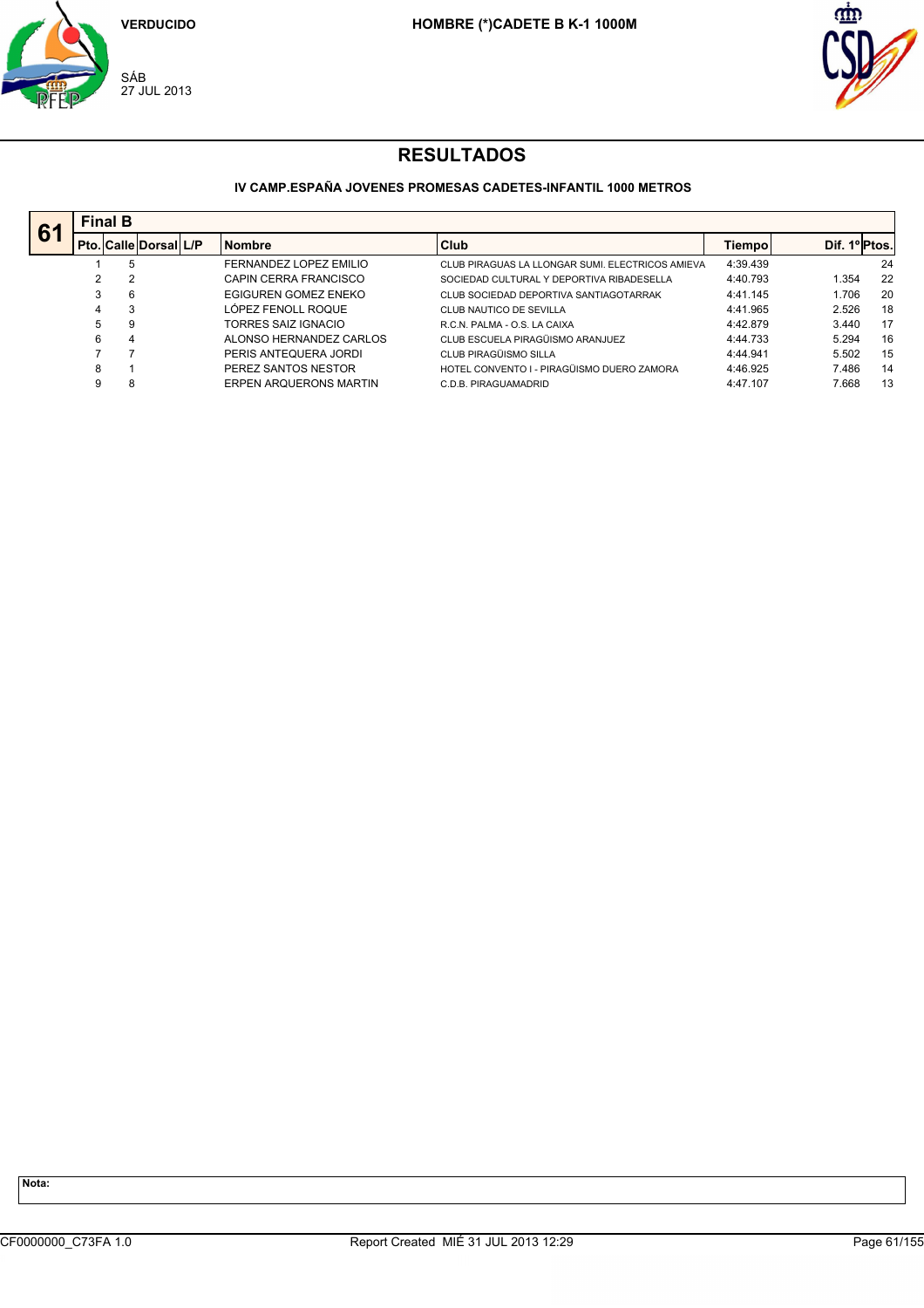



### **IV CAMP.ESPAÑA JOVENES PROMESAS CADETES-INFANTIL 1000 METROS**

| 62 |                | <b>Final B</b>               |                              |                                   |          |                  |    |
|----|----------------|------------------------------|------------------------------|-----------------------------------|----------|------------------|----|
|    |                | <b>Pto. Calle Dorsal L/P</b> | <b>Nombre</b>                | Club                              | Tiempo   | Dif. 1ºPtos.     |    |
|    |                | 4                            | SALDAÑA PORFLIT PABLO        | ALBERCHE KAYAK CLUB               | 5:57.989 |                  | 24 |
|    |                | 9                            | PALOMO JOVER MIGUEL          | CLUB NAUTICO DE SEVILLA           | 6:02.421 | 4.432            | 22 |
|    | 3              | 6                            | <b>GARCIA POUSO ABRAHAM</b>  | CLUB NAUTICO O MUIÑO DE RIBADUMIA | 6:07.205 | 9.216            | 20 |
|    | $\overline{4}$ | 2                            | <b>PADIN RIAL MIGUEL</b>     | CLUB PIRAGÜISMO ILLA DE AROUSA    | 6:16.335 | 18.346           | 18 |
|    | 5              | 3                            | CONESA GONZALEZ JESUS        | ASOCIACION DEPORTIVA PINATARENSE  | 6:19.691 | 21.702           | 17 |
|    | 6              |                              | SANTIAGO HENARES SERGIO      | CLUB ESCUELA PIRAGÜISMO ARANJUEZ  | 6:38.322 | Fuera de Control |    |
|    |                |                              | GARCIA SAMPEDRO ALEJANDRO    | <b>CLUB KAYAK TUDENSE</b>         | 6:38.388 | Fuera de Control |    |
|    | 8              | 8                            | BALLESTER MARTINEZ ALEJANDRO | ASOCIACION DEPORTIVA PINATARENSE  | 6:55.779 | Fuera de Control |    |
|    | 9              | 5                            | HERRADA PÉREZ JAVIER         | CLUB NAUTICO DE SEVILLA           | 7:40.032 | Fuera de Control |    |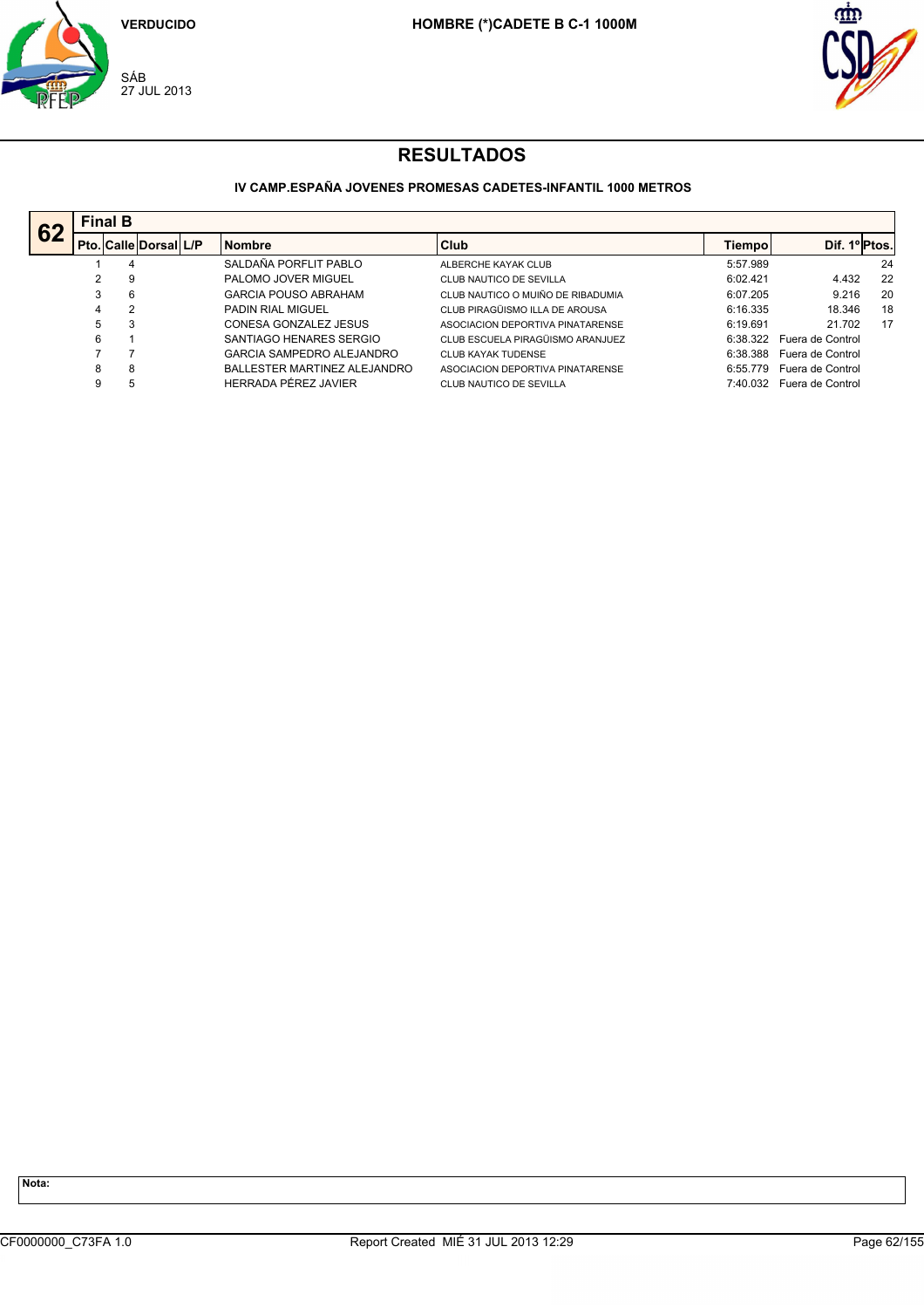



### **IV CAMP.ESPAÑA JOVENES PROMESAS CADETES-INFANTIL 1000 METROS**

| 63 |   | <b>Final B</b>               |  |                             |                                                   |          |               |    |  |  |  |  |  |
|----|---|------------------------------|--|-----------------------------|---------------------------------------------------|----------|---------------|----|--|--|--|--|--|
|    |   | <b>Pto. Calle Dorsal L/P</b> |  | <b>Nombre</b>               | Club                                              | Tiempo   | Dif. 1º Ptos. |    |  |  |  |  |  |
|    |   | 6                            |  | DENCHE SANZ CELIA           | CLUB PIRAGÜISMO BADAJOZ                           | 5:40.491 |               | 24 |  |  |  |  |  |
|    | 2 |                              |  | MADERO GALÁN BLANCA         | S. DPTIVA. REAL CIRCULO DE LABRADORES Y P. SEVILL | 5:41.231 | 0.740         | 22 |  |  |  |  |  |
|    | 3 | 5                            |  | SAIZ MARTINEZ LUCIA         | CLUB PIRAGÜISMO CUENCA CON CARACTER               | 5:41.341 | 0.850         | 20 |  |  |  |  |  |
|    | 4 | 2                            |  | <b>CASTRO FUNTANE CELIA</b> | <b>CLUB NATACIO BANYOLES</b>                      | 5:43.521 | 3.030         | 18 |  |  |  |  |  |
|    | 5 | 4                            |  | FIGUERAS CEBOLLADA BEATRIZ  | <b>CENTRO NATACION HELIOS</b>                     | 5:43.809 | 3.318         | 17 |  |  |  |  |  |
|    | 6 |                              |  | NOYA PADÍN ISABEL           | ESCUELA PIRAGÜISMO CIUDAD DE PONTEVEDRA           | 5:43.873 | 3.382         | 16 |  |  |  |  |  |
|    |   | 9                            |  | <b>MESA MORAGUES ANA</b>    | CLUB DE VELA PUERTO ANDRAITX                      | 5:44.177 | 3.686         | 15 |  |  |  |  |  |
|    | 8 | 3                            |  | MAGARIÑOS PRIETO ANDREA     | ESCUELA PIRAGÜISMO CIUDAD DE PONTEVEDRA           | 5:47.219 | 6.728         | 14 |  |  |  |  |  |
|    | 9 | 8                            |  | NISTRAL PIQUERO INES        | REAL GRUPO DE CULTURA COVADONGA                   | 5:50.007 | 9.516         | 13 |  |  |  |  |  |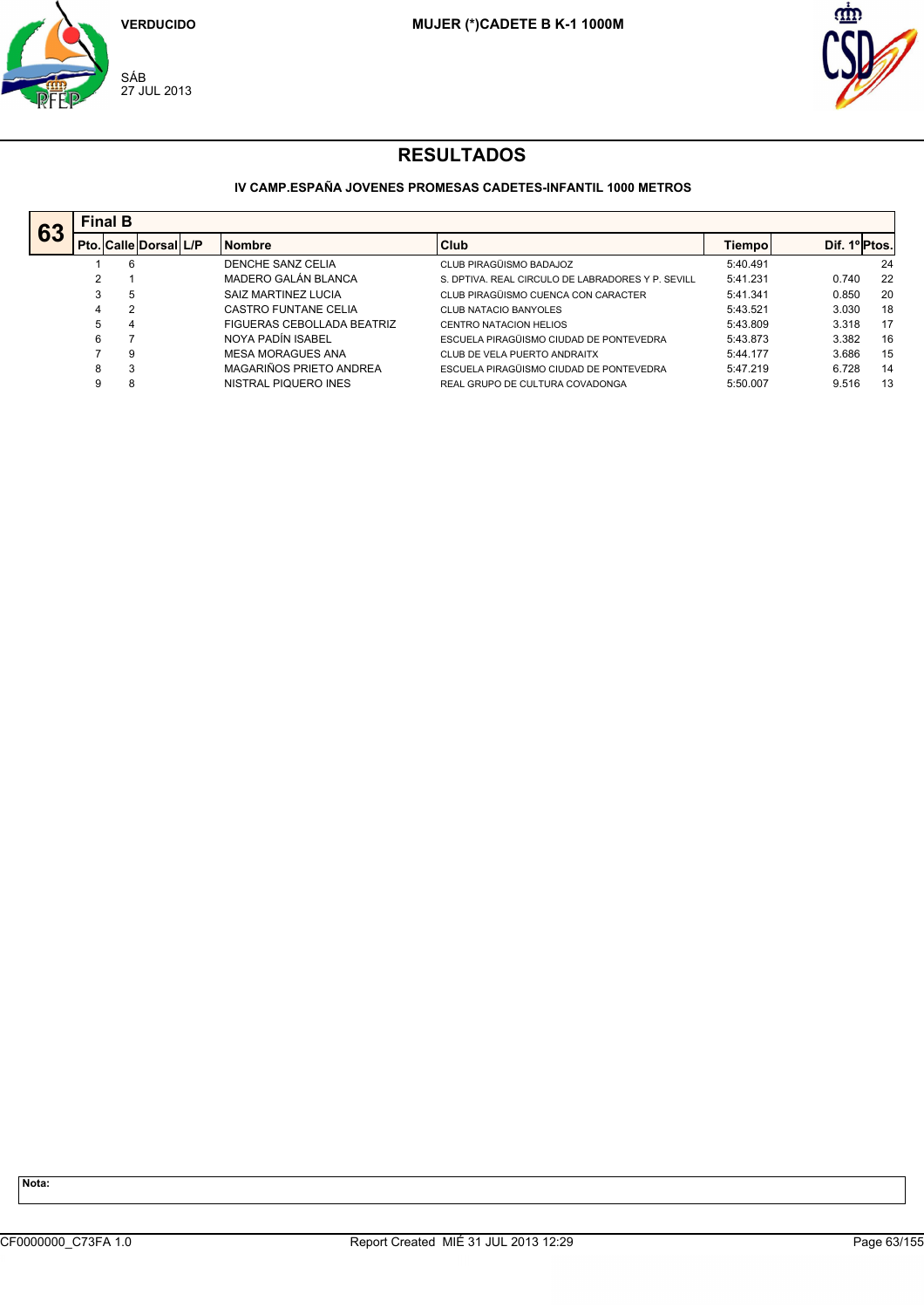



### **IV CAMP.ESPAÑA JOVENES PROMESAS CADETES-INFANTIL 1000 METROS**

|    |   | <b>Final B</b>               |                                |                                        |          |               |    |
|----|---|------------------------------|--------------------------------|----------------------------------------|----------|---------------|----|
| 64 |   | <b>Pto. Calle Dorsal L/P</b> | <b>Nombre</b>                  | <b>Club</b>                            | Tiempo   | Dif. 1º Ptos. |    |
|    |   | 9                            | BEJO DE LA FUENTE BORJA        | CLUB NAUTICO O MUIÑO DE RIBADUMIA      | 4:31.695 |               | 24 |
|    | 2 | 5                            | GOMEZ GONZALEZ JOSE LUIS       | CLUB LOS DELFINES DE CEUTA             | 4:33.021 | 1.326         | 22 |
|    | 3 | 6                            | MORENO BENITO JON              | CLUB SOCIEDAD DEPORTIVA SANTIAGOTARRAK | 4:34.263 | 2.568         | 20 |
|    | 4 | 3                            | <b>SERRAT REYES PERE</b>       | <b>CLUB NATACIO BANYOLES</b>           | 4:36.503 | 4.808         | 18 |
|    | 5 | 2                            | RYFA OSKAR                     | CLUB PIRAGÜISMO SILLA                  | 4:36.819 | 5.124         | 17 |
|    | 6 | 8                            | TOLEDO ESPINILLA PABLO         | CLUB PIRAGÜISMO CUENCA CON CARACTER    | 4:40.639 | 8.944         | 16 |
|    |   |                              | MENENDEZ ALVAREZ DANIEL        | CLUB DEPORTIVO BASICO LOS CUERVOS      | 4:42.271 | 10.576        | 15 |
|    | 8 | 4                            | VILLANUEVA RODRIGUEZ JOSE JULI | CLUB PIRAGÜISMO VERDUCIDO-PONTILLON    | 4:44.067 | 12.372        | 14 |
|    | 9 |                              | MAS RAMIS MIGUEL ÁNGEL         | R.C.N. PALMA - O.S. LA CAIXA           | 4:47.593 | 15.898        | 13 |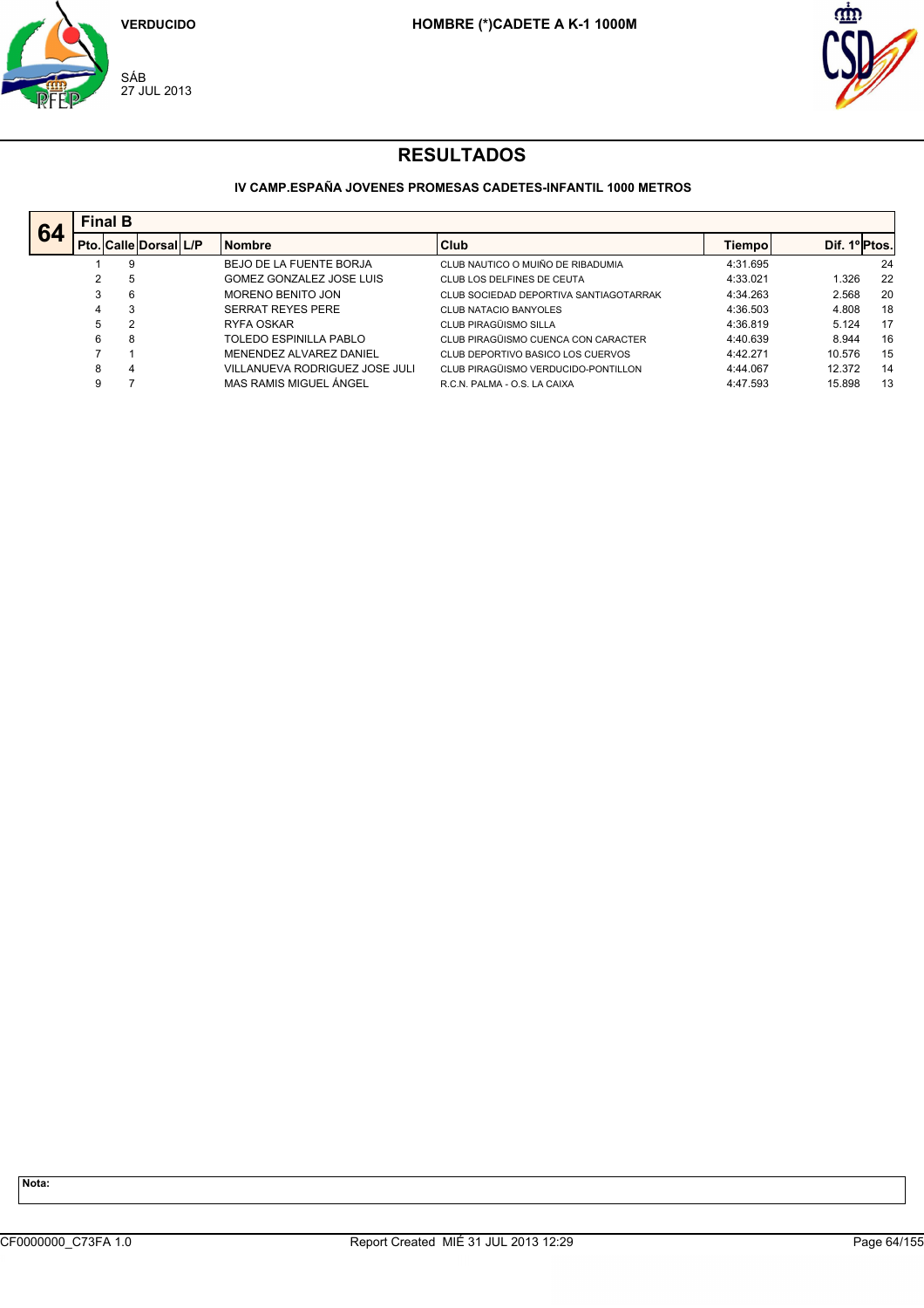



## **IV CAMP.ESPAÑA JOVENES PROMESAS CADETES-INFANTIL 1000 METROS**

| 65 |   | <b>Final B</b>               |  |                                |                                                   |          |               |    |  |  |  |  |  |
|----|---|------------------------------|--|--------------------------------|---------------------------------------------------|----------|---------------|----|--|--|--|--|--|
|    |   | <b>Pto. Calle Dorsal L/P</b> |  | <b>Nombre</b>                  | Club                                              | Tiempol  | Dif. 1º Ptos. |    |  |  |  |  |  |
|    |   | 4                            |  | GONZALEZ RODRIGUEZ DAVID       | ESCUELA PIRAGÜISMO CIUDAD DE PONTEVEDRA           | 5:51.948 |               | 24 |  |  |  |  |  |
|    | 2 | 5                            |  | <b>GRAU PRADERA MARC</b>       | CLUB PIRAGÜISMO CASTELLDEFELS                     | 5:52.252 | 0.304         | 22 |  |  |  |  |  |
|    | 3 | 6                            |  | PATRAHAU VICTOR MARIAN         | ASOCIACION DEPORTIVA PINATARENSE                  | 5:56.362 | 4.414         | 20 |  |  |  |  |  |
|    | 4 | $\overline{2}$               |  | DASILVA FREIRIA RUBEN          | CLUB KAYAK TUDENSE                                | 5:56.386 | 4.438         | 18 |  |  |  |  |  |
|    | 5 | 9                            |  | GÓMEZ MIGUEL JOSÉ              | REAL CLUB NÁUTICO PORT DE POLLENÇA                | 6:03.574 | 11.626        | 17 |  |  |  |  |  |
|    | 6 |                              |  | <b>BLANCO LOPEZ TOMAS</b>      | CLUB DEPORTIVO BASICO LOS CUERVOS                 | 6:04.528 | 12.580        | 16 |  |  |  |  |  |
|    |   | 3                            |  | MILLAN PEREZ ABEL              | CENTRO NATACION HELIOS                            | 6:07.254 | 15.306        | 15 |  |  |  |  |  |
|    | 8 |                              |  | <b>GAMBOA GONZÁLEZ MIGUEL</b>  | S. DPTIVA. REAL CIRCULO DE LABRADORES Y P. SEVILL | 6:10.978 | 19.030        | 14 |  |  |  |  |  |
|    |   | 8                            |  | SANTOS KRUEGUER LUIS FRANCISCO | R.C.N. PALMA - O.S. LA CAIXA                      | Retirado |               |    |  |  |  |  |  |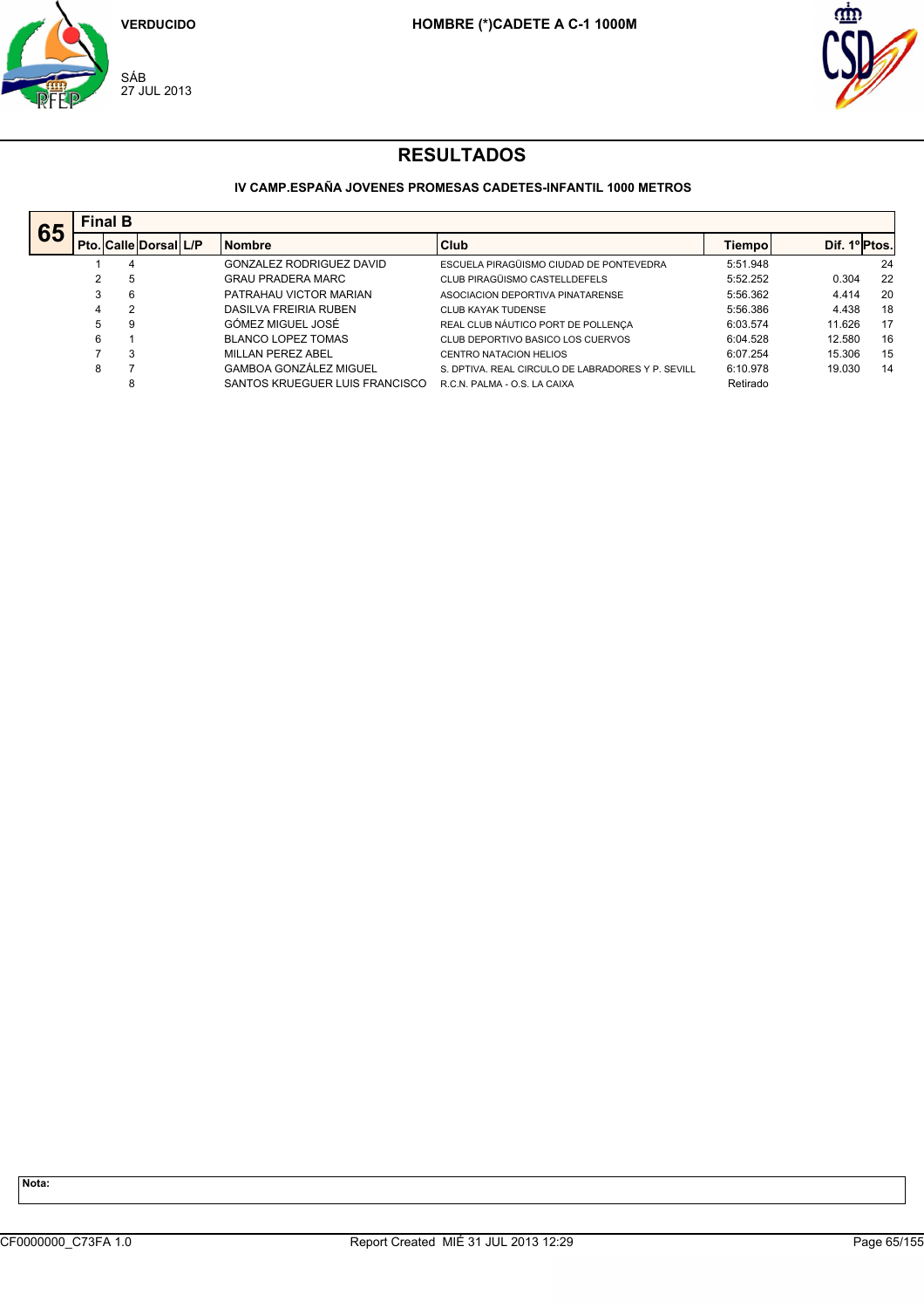



### **IV CAMP.ESPAÑA JOVENES PROMESAS CADETES-INFANTIL 1000 METROS**

| 66 |   | <b>Final B</b> |                              |  |                                |                                         |          |               |    |  |  |  |  |
|----|---|----------------|------------------------------|--|--------------------------------|-----------------------------------------|----------|---------------|----|--|--|--|--|
|    |   |                | <b>Pto. Calle Dorsal L/P</b> |  | <b>Nombre</b>                  | Club                                    | Tiempol  | Dif. 1º Ptos. |    |  |  |  |  |
|    |   | 4              |                              |  | LOPEZ PINOS ISABEL             | CLUB PIRAGÜISMO CUENCA CON CARACTER     | 5:22.999 |               | 24 |  |  |  |  |
|    |   | 6              |                              |  | PEREA FERNANDEZ VALERIA        | JAIRE AVENTURA-LOS RAPIDOS              | 5:23.169 | 0.170         | 22 |  |  |  |  |
|    | 3 | 5              |                              |  | OSA IRURETA IRATI              | CLUB ITXAS-GAIN KIROL ELKARTEA          | 5:28.831 | 5.832         | 20 |  |  |  |  |
|    | 4 | 8              |                              |  | VILLADANGOS REDONDO SABINA     | A.D. PIRAGÜISMO SANTANDER-BODEGAS MAZON | 5:30.601 | 7.602         | 18 |  |  |  |  |
|    | 5 |                |                              |  | PIÑEIRO VALES ANDREA           | CLUB NAUTICO FIRRETE                    | 5:36.245 | 13.246        | 17 |  |  |  |  |
|    | 6 | $\overline{2}$ |                              |  | HERNANDEZ RODRIGUEZ ANA ROSALI | CLUB ESCUELA PIRAGÜISMO ARANJUEZ        | 5:36.599 | 13.600        | 16 |  |  |  |  |
|    |   | 9              |                              |  | REMIS CUEVA ALBA               | JAIRE AVENTURA-LOS RAPIDOS              | 5:37.421 | 14.422        | 15 |  |  |  |  |
|    | 8 | 3              |                              |  | DAVILA SEIJO LARA              | CLUB DE MAR RIA DE ALDAN                | 5:41.917 | 18.918        | 14 |  |  |  |  |
|    | 9 |                |                              |  | <b>BLANCH GARRALDA IRATXE</b>  | CLUB ESCUELA PIRAGÜISMO ARANJUEZ        | 5:55.003 | 32.004        | 13 |  |  |  |  |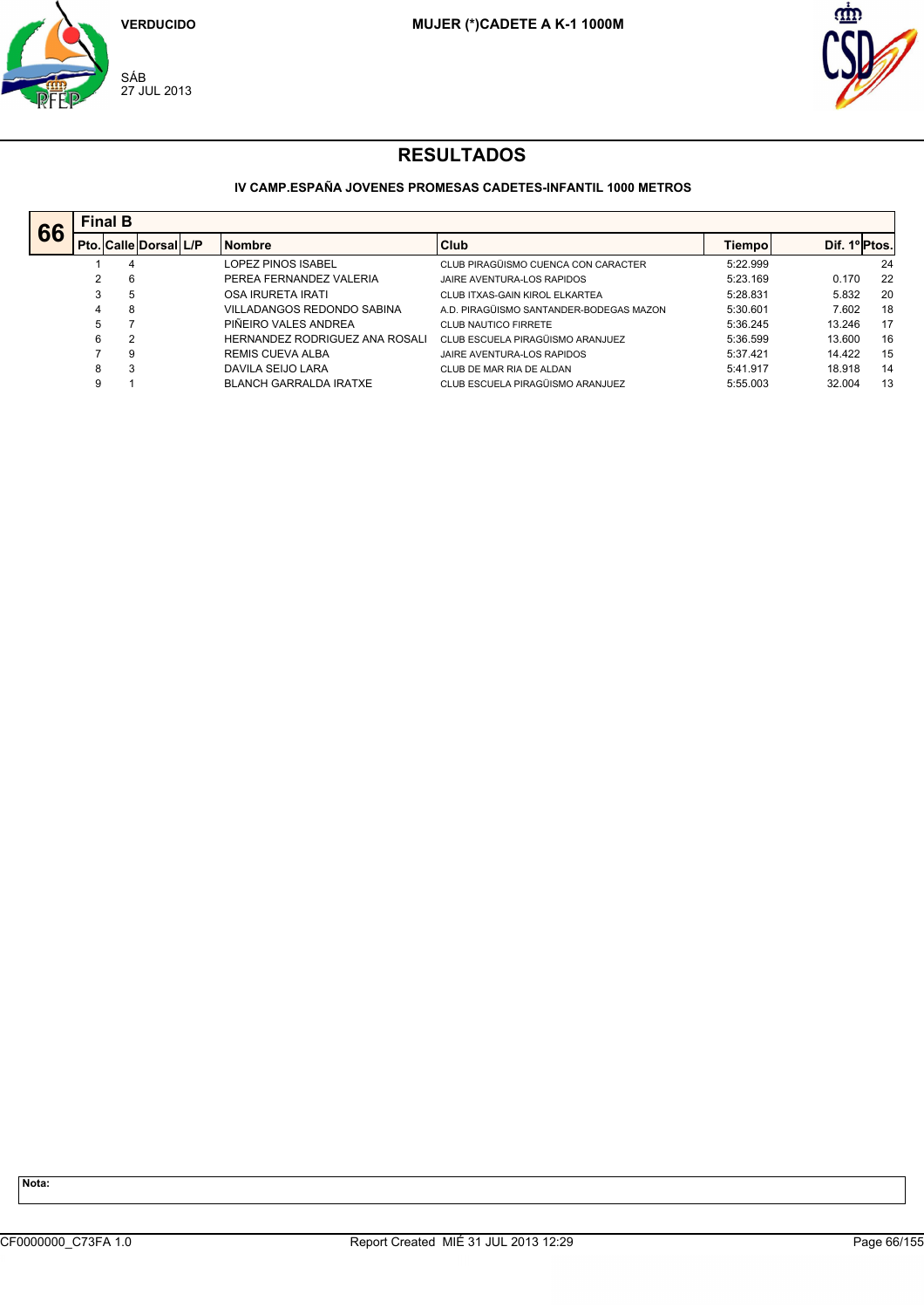



## **IV CAMP.ESPAÑA JOVENES PROMESAS CADETES-INFANTIL 1000 METROS**

| 67 |   | <b>Final A</b>               |  |                                |                                     |          |               |    |  |  |  |  |  |
|----|---|------------------------------|--|--------------------------------|-------------------------------------|----------|---------------|----|--|--|--|--|--|
|    |   | <b>Pto. Calle Dorsal L/P</b> |  | <b>Nombre</b>                  | Club                                | Tiempol  | Dif. 1ºIPtos. |    |  |  |  |  |  |
|    |   | 5                            |  | SILVA VIEIRA FRANCISCO         | CLUB PIRAGÜISMO C.P PORTONOVO       | 4:57.560 |               | 36 |  |  |  |  |  |
|    | 2 | 4                            |  | VILLANUEVA RODRIGUEZ SAMUEL    | CLUB PIRAGÜISMO VERDUCIDO-PONTILLON | 4:59.626 | 2.066         | 34 |  |  |  |  |  |
|    | 3 | 3                            |  | <b>GONZALEZ MULET GUILLEM</b>  | ASOCIACIÓ ESPORTIVA XINO-XANO       | 5:09.218 | 11.658        | 32 |  |  |  |  |  |
|    | 4 | 6                            |  | SERRA COMALAT JOAN             | <b>CLUB NATACIO BANYOLES</b>        | 5:09.908 | 12.348        | 30 |  |  |  |  |  |
|    | 5 | 9                            |  | LOPEZ TERRER JUAN              | CLUB MADRILEÑO CIENCIAS             | 5:17.974 | 20.414        | 29 |  |  |  |  |  |
|    | 6 | 8                            |  | <b>GARCIA VILLAVERDE DIEGO</b> | CLUB PIRAGÜISMO VERDUCIDO-PONTILLON | 5:20.012 | 22.452        | 28 |  |  |  |  |  |
|    |   | 7                            |  | RODRIGUEZ ALONSO IVAN          | JAIRE AVENTURA-LOS RAPIDOS          | 5:27.694 | 30.134        | 27 |  |  |  |  |  |
|    | 8 | $\overline{2}$               |  | MUÑOZ MATEU BLAI               | CLUB NATACIO BANYOLES               | 5:31.016 | 33.456        | 26 |  |  |  |  |  |
|    | 9 |                              |  | RIBEIRO SANJORGE DAVID         | CLUB PIRAGÜISMO C.P PORTONOVO       | 5:34.800 | 37.240        | 25 |  |  |  |  |  |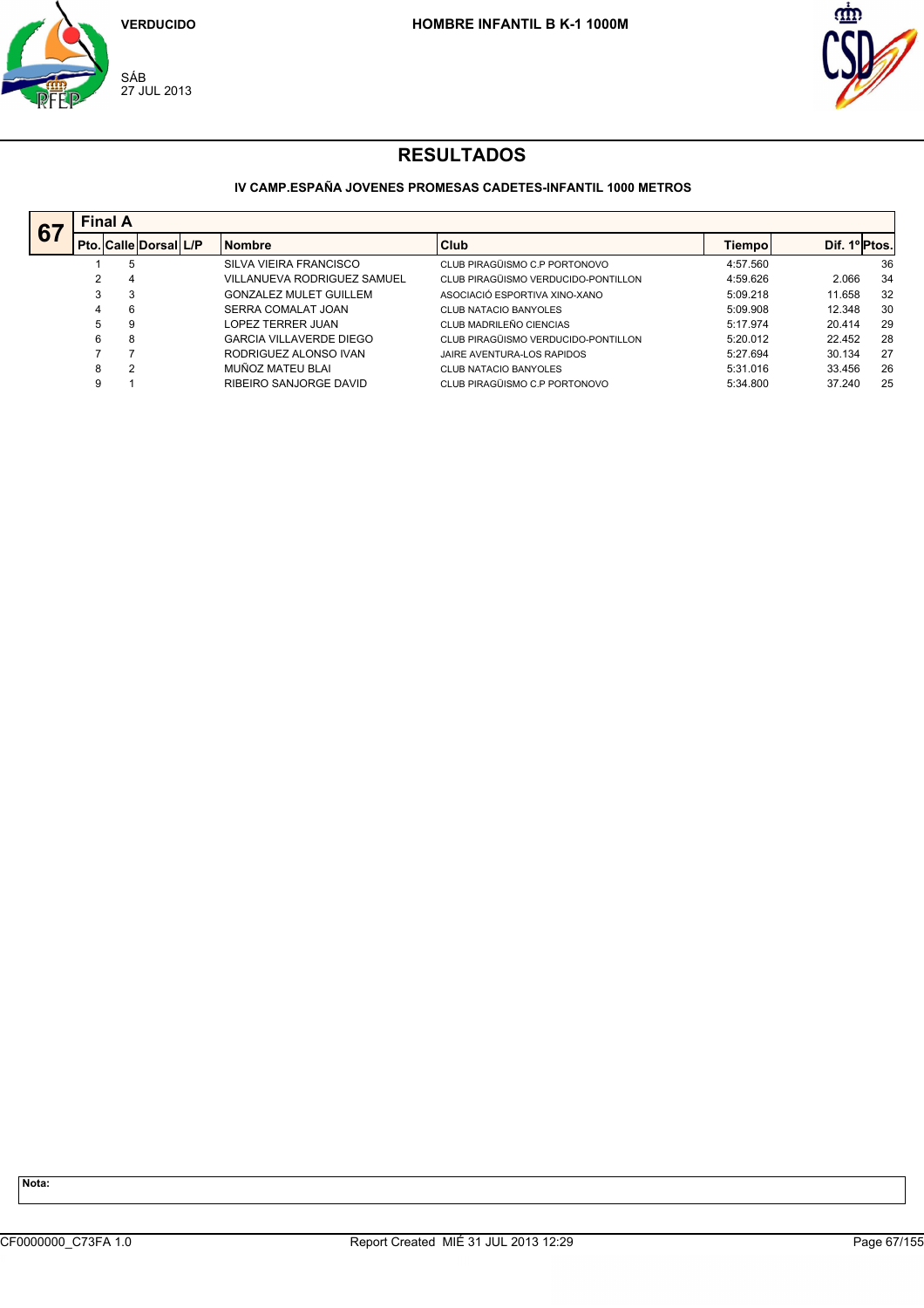



## **IV CAMP.ESPAÑA JOVENES PROMESAS CADETES-INFANTIL 1000 METROS**

| 68 | <b>Final A</b> |   |                             |       |                                       |                                           |          |                  |    |  |  |  |
|----|----------------|---|-----------------------------|-------|---------------------------------------|-------------------------------------------|----------|------------------|----|--|--|--|
|    |                |   | Pto.   Calle   Dorsal   L/P |       | <b>Nombre</b>                         | Club                                      | Tiempo   | Dif. 1º Ptos.    |    |  |  |  |
|    |                |   | 5                           |       | <b>JIMENEZ LARIOS IKER</b>            | <b>SICORIS CLUB</b>                       | 6:36.240 |                  | 36 |  |  |  |
|    |                |   | 6                           |       | REY LOPEZ MARIO                       | CLUB NAUTICO RIA DE BETANZOS              | 6:37.590 | 1.350            | 34 |  |  |  |
|    | 3              |   | 4                           |       | Diestro ARANGUREN ABEIGON IGNACIO     | ESCUELA PIRAGÜISMO CIUDAD DE PONTEVEDRA   | 6:54.049 | 17.809           | 32 |  |  |  |
|    | 4              | 3 |                             |       | Diestro DURO PICHEL JAIME             | ESCUELA PIRAGÜISMO CIUDAD DE PONTEVEDRA   | 7:12.064 | 35.824           | 30 |  |  |  |
|    | 5              |   | 9                           | Zurdo | JAMARDO PAZ ALEJANDRO                 | CLUB NAUTICO PONTECESURES                 | 7:17.192 | 40.952           | 29 |  |  |  |
|    | 6              |   |                             |       | Diestro GRECIANO TELLO RAFAEL         | CLUB NAUTICO DE SEVILLA                   | 7:40.614 | 1:04.374         | 28 |  |  |  |
|    |                |   | 8                           | Zurdo | LOPEZ NUÑEZ ALVARO                    | ESCUELA PIRAGÜISMO CIUDAD DE PONTEVEDRA   | 7:41.050 | 1:04.810         | 27 |  |  |  |
|    | 8              |   | 2                           |       | Diestro GARCIA GARCIA JESUS           | CLUB AS TORRES-ROMERIA VIKINGA DE CATOIRA | 7:43.300 | 1:07.060         | 26 |  |  |  |
|    | 9              |   |                             | Zurdo | <b>GOMEZ FERNANDEZ LUCAS EZEQUIEL</b> | ESCUELA PIRAGÜISMO CIUDAD DE PONTEVEDRA   | 8:13.834 | Fuera de Control |    |  |  |  |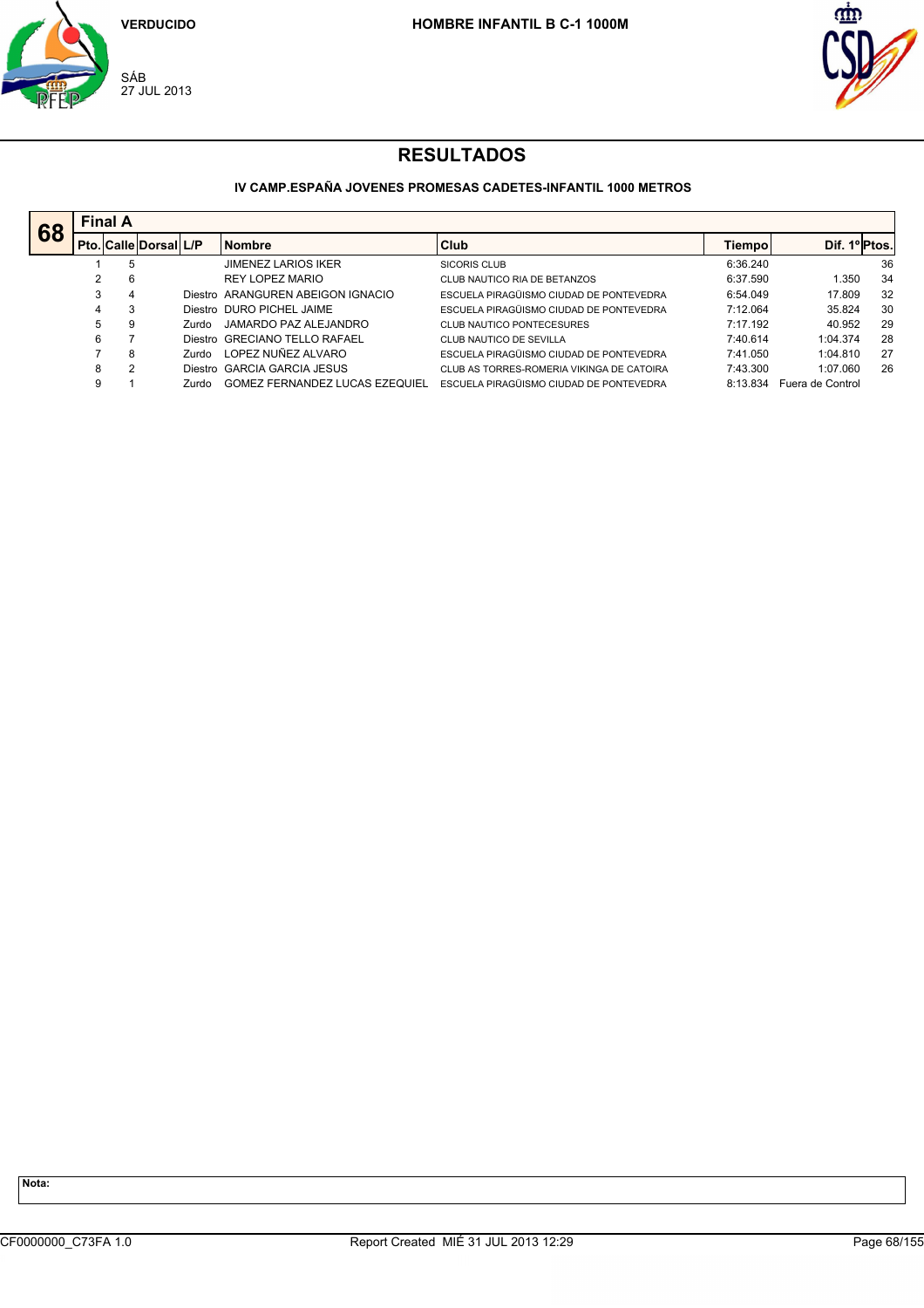



## **IV CAMP.ESPAÑA JOVENES PROMESAS CADETES-INFANTIL 1000 METROS**

| 69 |   | <b>Final A</b>        |  |                                |                                                |          |               |    |  |  |  |  |  |
|----|---|-----------------------|--|--------------------------------|------------------------------------------------|----------|---------------|----|--|--|--|--|--|
|    |   | Pto. Calle Dorsal L/P |  | <b>Nombre</b>                  | Club                                           | Tiempol  | Dif. 1º Ptos. |    |  |  |  |  |  |
|    |   | 4                     |  | MÁRQUEZ DE LA PLATA BLASCO MAR | CLUB DE PIRAGÜISMO LIPASAM                     | 5:46.060 |               | 36 |  |  |  |  |  |
|    |   | 5                     |  | VIEDMA NIETO SOFIA             | CLUB ESCUELA PIRAGÜISMO ARANJUEZ               | 5:51.916 | 5.856         | 34 |  |  |  |  |  |
|    | 3 | 8                     |  | <b>JUANES CASADO ALBA</b>      | <b>SICORIS CLUB</b>                            | 5:51.968 | 5.908         | 32 |  |  |  |  |  |
|    | 4 | 2                     |  | LOPEZ MAYA ROSA MARIA          | ASOCIACION DEPORTIVA PINATARENSE               | 5:53.972 | 7.912         | 30 |  |  |  |  |  |
|    | 5 | 6                     |  | PARDO BOUZAS REBECA            | CLUB AS TORRES-ROMERIA VIKINGA DE CATOIRA      | 5:54.306 | 8.246         | 29 |  |  |  |  |  |
|    | 6 | 9                     |  | <b>CORRAL CARRASCO ESTHER</b>  | CLUB DE VELA PUERTO ANDRAITX                   | 5:58.500 | 12.440        | 28 |  |  |  |  |  |
|    |   |                       |  | ARAUJO CANTO SOFIA             | CLUB KAYAK SIERO                               | 5:59.030 | 12.970        | 27 |  |  |  |  |  |
|    | 8 | З                     |  | MERINO FIGUEIRA ALDARA         | CLUB AS TORRES-ROMERIA VIKINGA DE CATOIRA      | 6:00.868 | 14.808        | 26 |  |  |  |  |  |
|    | 9 |                       |  | FERNANDEZ DOMINGUEZ MARIA      | CLUB P. FRESNO DE LA RIBERA-TRECISA-RENY PICOT | 6:00.936 | 14.876        | 25 |  |  |  |  |  |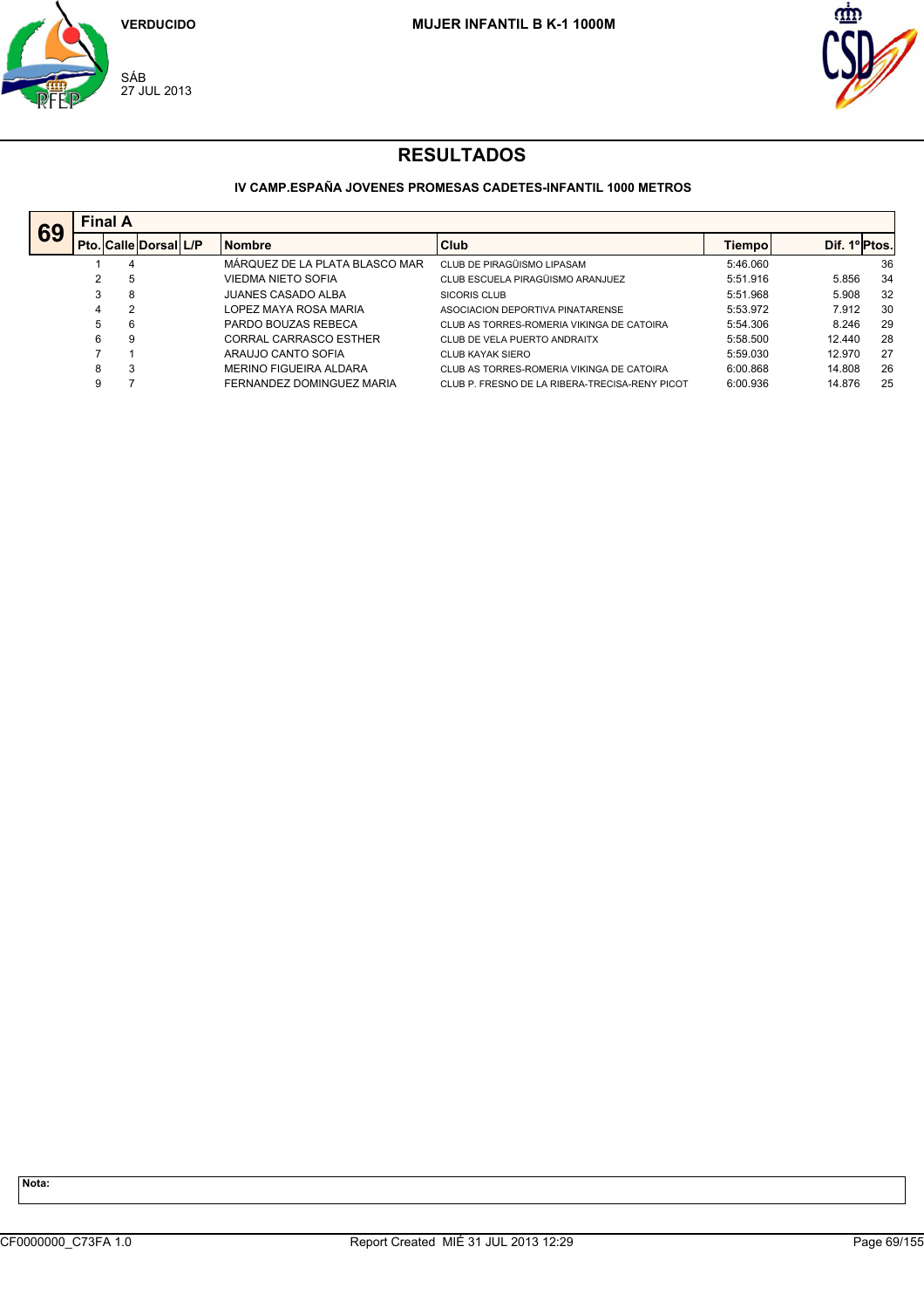



## **IV CAMP.ESPAÑA JOVENES PROMESAS CADETES-INFANTIL 1000 METROS**

|     |   | <b>Final A</b>               |  |                               |                                                  |          |               |     |  |  |  |  |  |
|-----|---|------------------------------|--|-------------------------------|--------------------------------------------------|----------|---------------|-----|--|--|--|--|--|
| r u |   | <b>Pto. Calle Dorsal L/P</b> |  | <b>Nombre</b>                 | Club                                             | Tiempo   | Dif. 1º Ptos. |     |  |  |  |  |  |
|     |   | 9                            |  | SANCHEZ GARCIA JAVIER         | CLUB PIRAGUAS LA LLONGAR SUMI. ELECTRICOS AMIEVA | 4:49.671 |               | 36  |  |  |  |  |  |
|     | 2 | 5                            |  | SUSAVILA OTERO ANXO           | CLUB AS TORRES-ROMERIA VIKINGA DE CATOIRA        | 4:50.779 | 1.108         | 34  |  |  |  |  |  |
|     | 3 | 4                            |  | RODRIGUEZ VICENTE LUIS        | CLUB PIRAGÜISMO C.P PORTONOVO                    | 4:53.067 | 3.396         | 32  |  |  |  |  |  |
|     |   | 8                            |  | MUÑOZ BODAS RUBEN             | <b>CLUB TALAVERA TALAK</b>                       | 4:53.323 | 3.652         | 30  |  |  |  |  |  |
|     | 5 | 3                            |  | <b>MORILLAS GIMENEZ RUBEN</b> | PEÑA PIRAGÜISTA ANTELLA                          | 4:55.595 | 5.924         | 29  |  |  |  |  |  |
|     | 6 | $\overline{2}$               |  | VINUESA ALMARAZ IVAN          | CLUB MADRILEÑO CIENCIAS                          | 4:55.781 | 6.110         | 28  |  |  |  |  |  |
|     |   | 6                            |  | ORSETTIG SIMON                | CLUB KAYAK SIERO                                 | 4:56.129 | 6.458         | -27 |  |  |  |  |  |
|     | 8 |                              |  | <b>CUNILL VALLES JOAN</b>     | R.C.N. PALMA - O.S. LA CAIXA                     | 4:56.495 | 6.824         | 26  |  |  |  |  |  |
|     | 9 |                              |  | LOPEZ DE HARO LAZARO          | ASOCIACION DEPORTIVA PINATARENSE                 | 5:06.249 | 16.578        | 25  |  |  |  |  |  |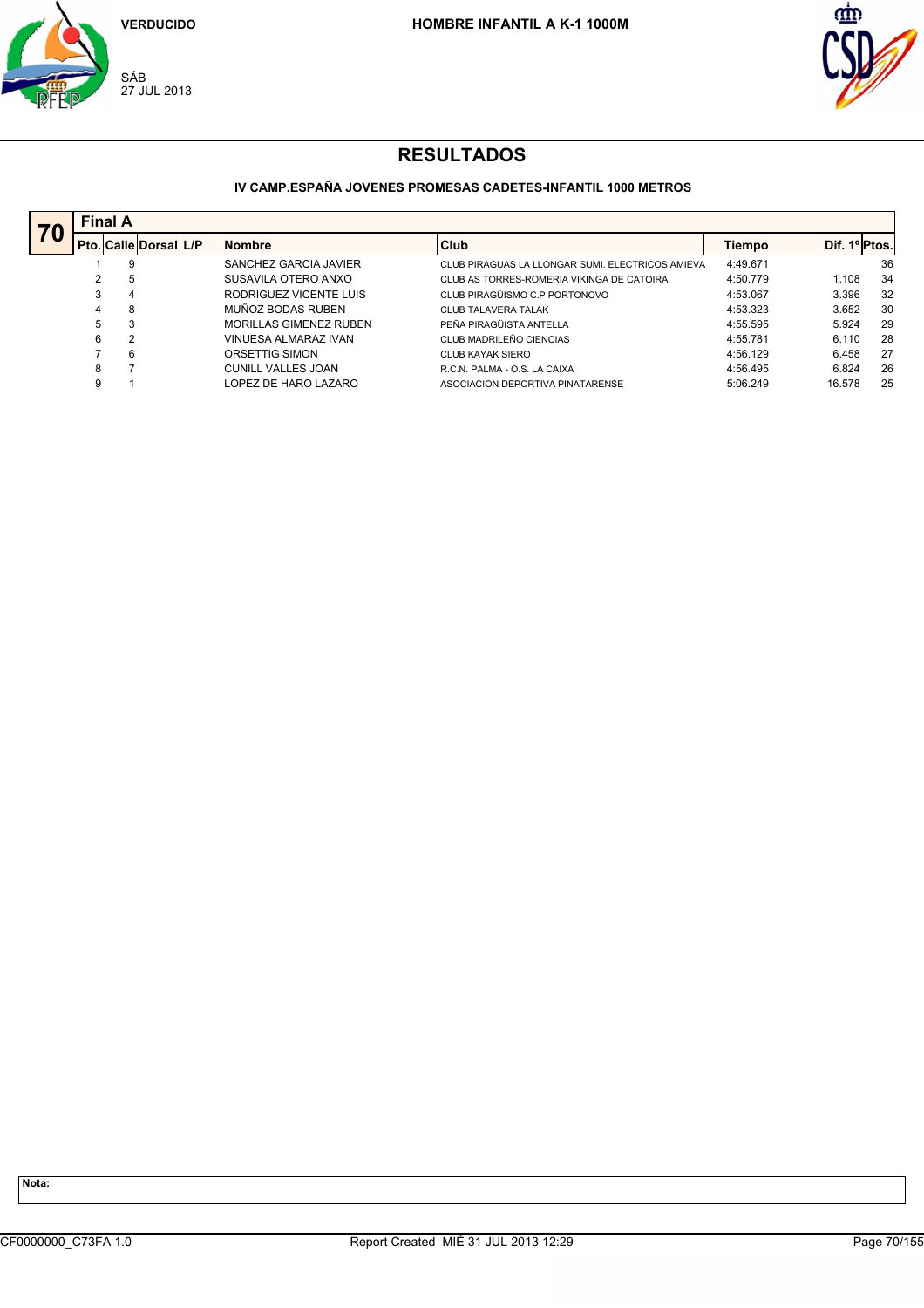



### **IV CAMP.ESPAÑA JOVENES PROMESAS CADETES-INFANTIL 1000 METROS**

|   | <b>Final A</b>               |       |                                 |                                            |          |                  |     |  |  |  |  |  |
|---|------------------------------|-------|---------------------------------|--------------------------------------------|----------|------------------|-----|--|--|--|--|--|
|   | <b>Pto. Calle Dorsal L/P</b> |       | <b>Nombre</b>                   | <b>Club</b>                                | Tiempo   | Dif. 1º Ptos.    |     |  |  |  |  |  |
|   | 6                            |       | Diestro BARREIRO HERMELO DAVID  | REAL CLUB NAUTICO RODEIRA DE CANGAS        | 5:57.105 |                  | 36  |  |  |  |  |  |
|   | 5                            |       | DOMINGUEZ MARTIN NOEL           | ALBERCHE KAYAK CLUB                        | 6:16.489 | 19.384           | 34  |  |  |  |  |  |
|   |                              |       | Diestro RODRIGUEZ REQUEJO PABLO | CLUB DE PIRAGÜISMO POIO CONSERVAS-PESCAMAR | 6:16.573 | 19.468           | 32  |  |  |  |  |  |
|   | 4                            | Zurdo | VILLALBA GARCIA TAHICHE         | CLUB NAUTICO ENSIDESA                      | 6:23.591 | 26.486           | 30  |  |  |  |  |  |
| 5 | 3                            | Zurdo | PALOMO JOVER PEDRO              | CLUB NAUTICO DE SEVILLA                    | 6:23.863 | 26.758           | 29  |  |  |  |  |  |
| 6 | 2                            |       | GONZÁLEZ CARAVALHO RODRIGO      | REAL CLUB NÁUTICO PORT DE POLLENÇA         | 6:46.075 | 48.970           | -28 |  |  |  |  |  |
|   | 9                            | Zurdo | LOPEZ LOPEZ PABLO               | CLUB NAUTICO PONTECESURES                  | 6:49.627 | 52.522           | 27  |  |  |  |  |  |
| 8 | 8                            |       | Diestro TORRADO MOLLINEDO BORJA | CLUB AS TORRES-ROMERIA VIKINGA DE CATOIRA  | 7:15.081 | 1:17.976         | 26  |  |  |  |  |  |
| 9 |                              | Zurdo | ARIAS SANTACRUZ IKER            | CLUB SOCIEDAD DEPORTIVA SANTIAGOTARRAK     | 7:26.171 | Fuera de Control |     |  |  |  |  |  |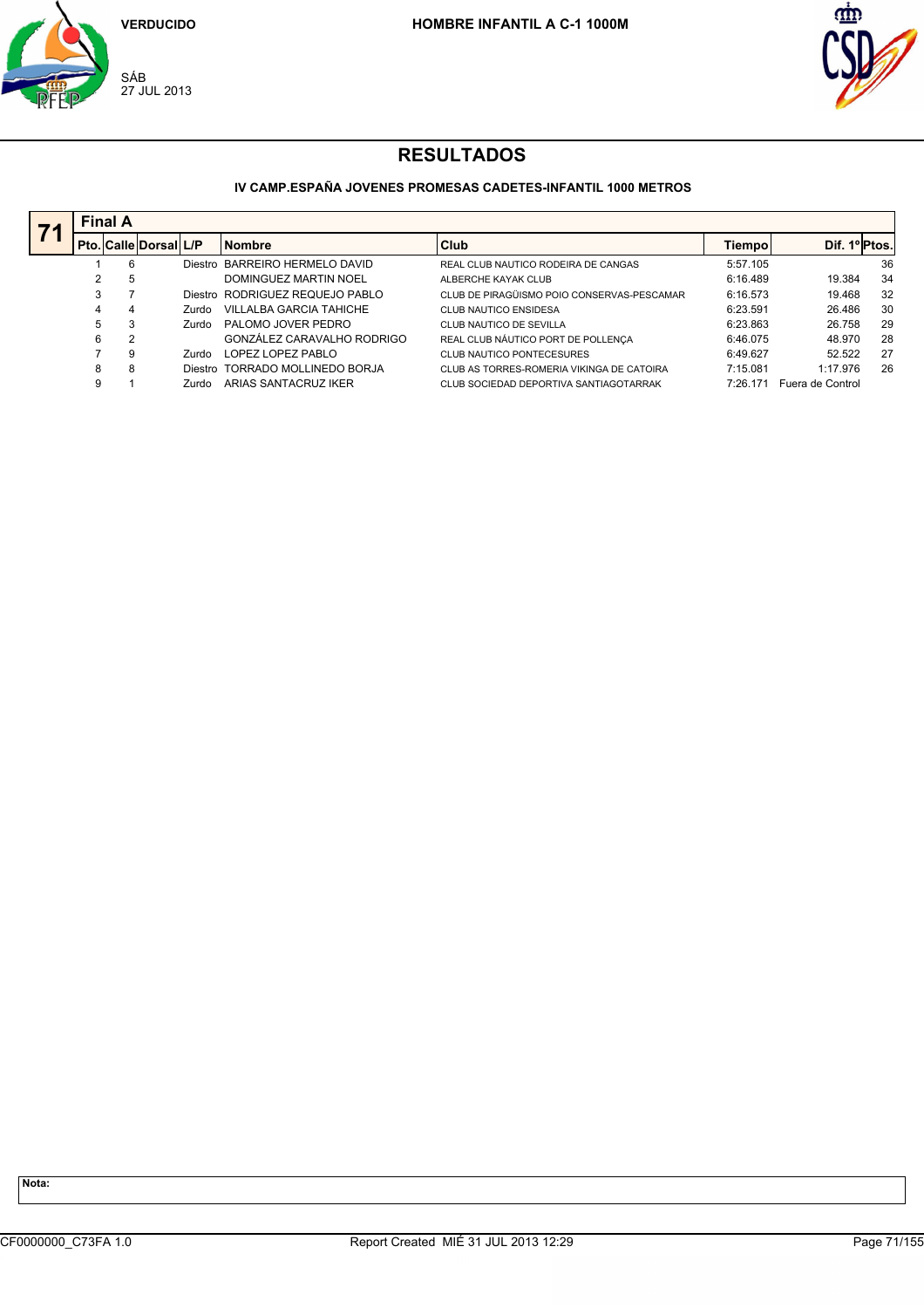



## **IV CAMP.ESPAÑA JOVENES PROMESAS CADETES-INFANTIL 1000 METROS**

| 72 | <b>Final A</b> |                        |  |                                |                                         |          |              |    |  |  |  |  |
|----|----------------|------------------------|--|--------------------------------|-----------------------------------------|----------|--------------|----|--|--|--|--|
|    |                | Pto. Calle Dorsal  L/P |  | <b>Nombre</b>                  | Club                                    | Tiempol  | Dif. 1ºPtos. |    |  |  |  |  |
|    |                | 8                      |  | <b>GARCIA OTERO CAROLINA</b>   | ESCUELA PIRAGÜISMO CIUDAD DE PONTEVEDRA | 5:31.032 |              | 36 |  |  |  |  |
|    |                | 4                      |  | <b>REINA RAMIREZ MIREYA</b>    | CLUB DE VELA PUERTO ANDRAITX            | 5:31.776 | 0.744        | 34 |  |  |  |  |
|    |                | 6                      |  | TOLEDO ESPINILLA ARANTZA       | CLUB PIRAGÜISMO CUENCA CON CARACTER     | 5:32.770 | 1.738        | 32 |  |  |  |  |
|    | 4              | 2                      |  | PARDO MAS BARBARA              | PEÑA PIRAGÜISTA ANTELLA                 | 5:33.558 | 2.526        | 30 |  |  |  |  |
|    | 5              |                        |  | DE LA PEÑA ROSELLO MARIA TERES | REAL CLUB NAUTICO PUERTO DE SANTA MARIA | 5:37.804 | 6.772        | 29 |  |  |  |  |
|    | 6              | 9                      |  | HIDALGO UNIBASO NEREA          | CLUB SOCIEDAD DEPORTIVA SANTIAGOTARRAK  | 5:38.066 | 7.034        | 28 |  |  |  |  |
|    |                | 3                      |  | LOPEZ PINOS MARIA              | CLUB PIRAGÜISMO CUENCA CON CARACTER     | 5:41.096 | 10.064       | 27 |  |  |  |  |
|    | 8              | 5                      |  | TIRADO DOTOR TERESA            | CLUB POLIDEPORTIVO IUXTANAM-MONTEORO    | 5:41.876 | 10.844       | 26 |  |  |  |  |
|    |                |                        |  | LORENZO GARCIA ALBA            | ESCUELA PIRAGÜISMO CIUDAD DE PONTEVEDRA | 5:46.888 | 15.856       | 25 |  |  |  |  |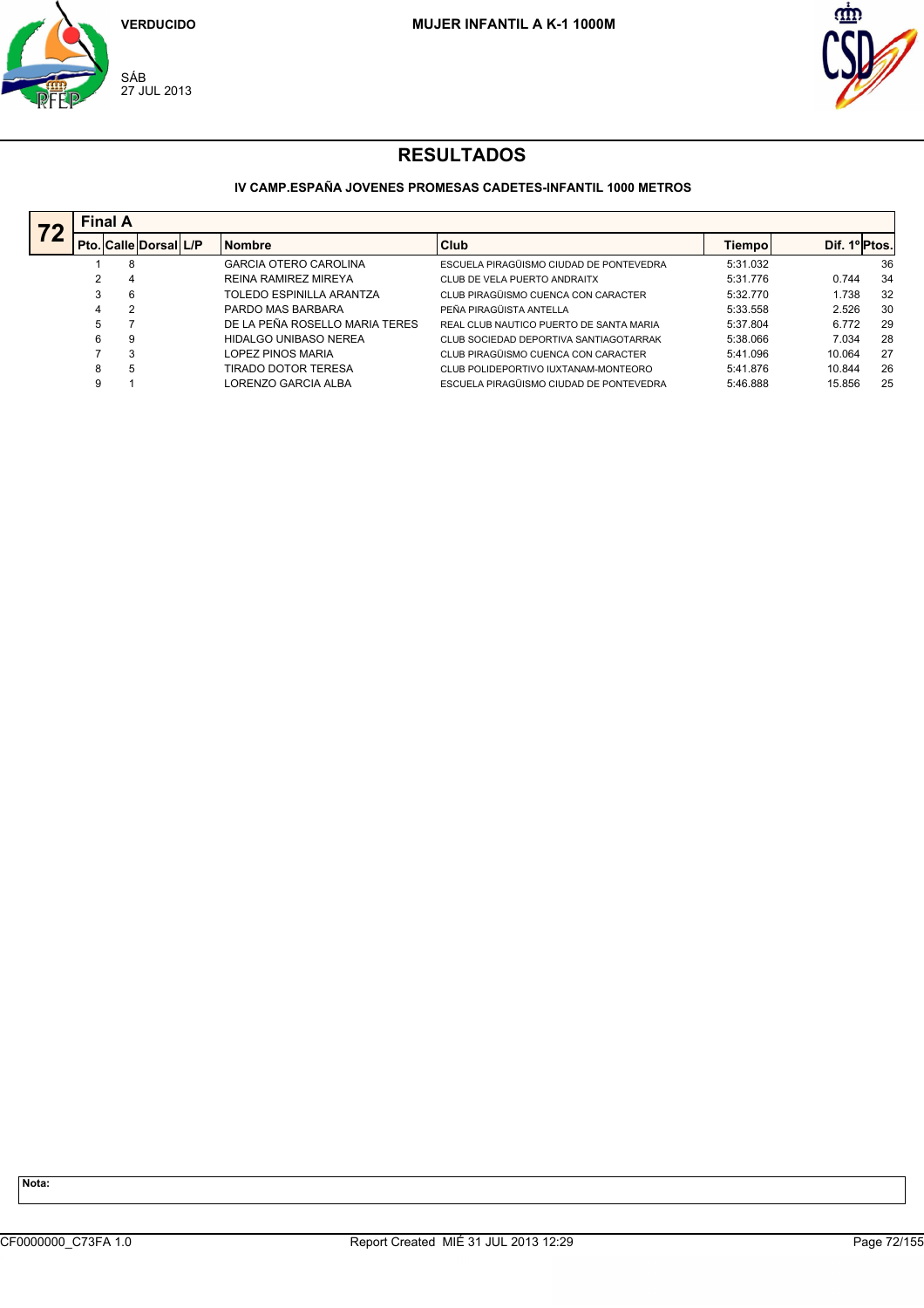



## **IV CAMP.ESPAÑA JOVENES PROMESAS CADETES-INFANTIL 1000 METROS**

|    | <b>Final</b> |   |                       |       |                                |                                           |          |                  |    |
|----|--------------|---|-----------------------|-------|--------------------------------|-------------------------------------------|----------|------------------|----|
| 73 |              |   | Pto. Calle Dorsal L/P |       | <b>Nombre</b>                  | <b>Club</b>                               | Tiempo   | Dif. 1º Ptos.    |    |
|    |              |   |                       |       | GIMENEZ MILLA MARIA MERCEDES   | REAL CLUB NÁUTICO PORT DE POLLENÇA        | 7:47.461 |                  | 36 |
|    | 2            | 4 |                       |       | Diestro VAZQUEZ SEGADE ANDREA  | CLUB PIRAGÜISMO RIAS BAIXAS-NAUTICO BOIRO | 8:13.805 | 26.344           | 34 |
|    | 3            | 5 |                       | Zurdo | JACOME COUTO ANTIA             | ESCUELA PIRAGÜISMO CIUDAD DE PONTEVEDRA   | 8:21.593 | 34.132           | 32 |
|    | 4            |   |                       |       | <b>BETETA VICTORIA</b>         | REAL CLUB NÁUTICO PORT DE POLLENÇA        | 8:21.995 | 34.534           | 30 |
|    | 5            | 6 |                       |       | RUBIO BARQUERO SOLEDAD         | CLUB PIRAGÜISMO BADAJOZ                   | 9:30.037 | Fuera de Control |    |
|    | 6            | 9 |                       | Zurdo | <b>GRANERI LARREA CRISTINA</b> | R.C.N. PALMA - O.S. LA CAIXA              | 9:47.283 | Fuera de Control |    |
|    |              |   |                       | Zurdo | PEREZ FERNANDEZ ANIA           | CLUB SOCIEDAD DEPORTIVA SANTIAGOTARRAK    | 9:48.909 | Fuera de Control |    |
|    |              |   |                       |       | TOURIS BLANCO NOA              | CLUB AS TORRES-ROMERIA VIKINGA DE CATOIRA | Retirado |                  |    |
|    |              | 8 |                       |       | Diestro DIAZ SARTAL IRIA       | ESCUELA PIRAGÜISMO CIUDAD DE PONTEVEDRA   | Retirado |                  |    |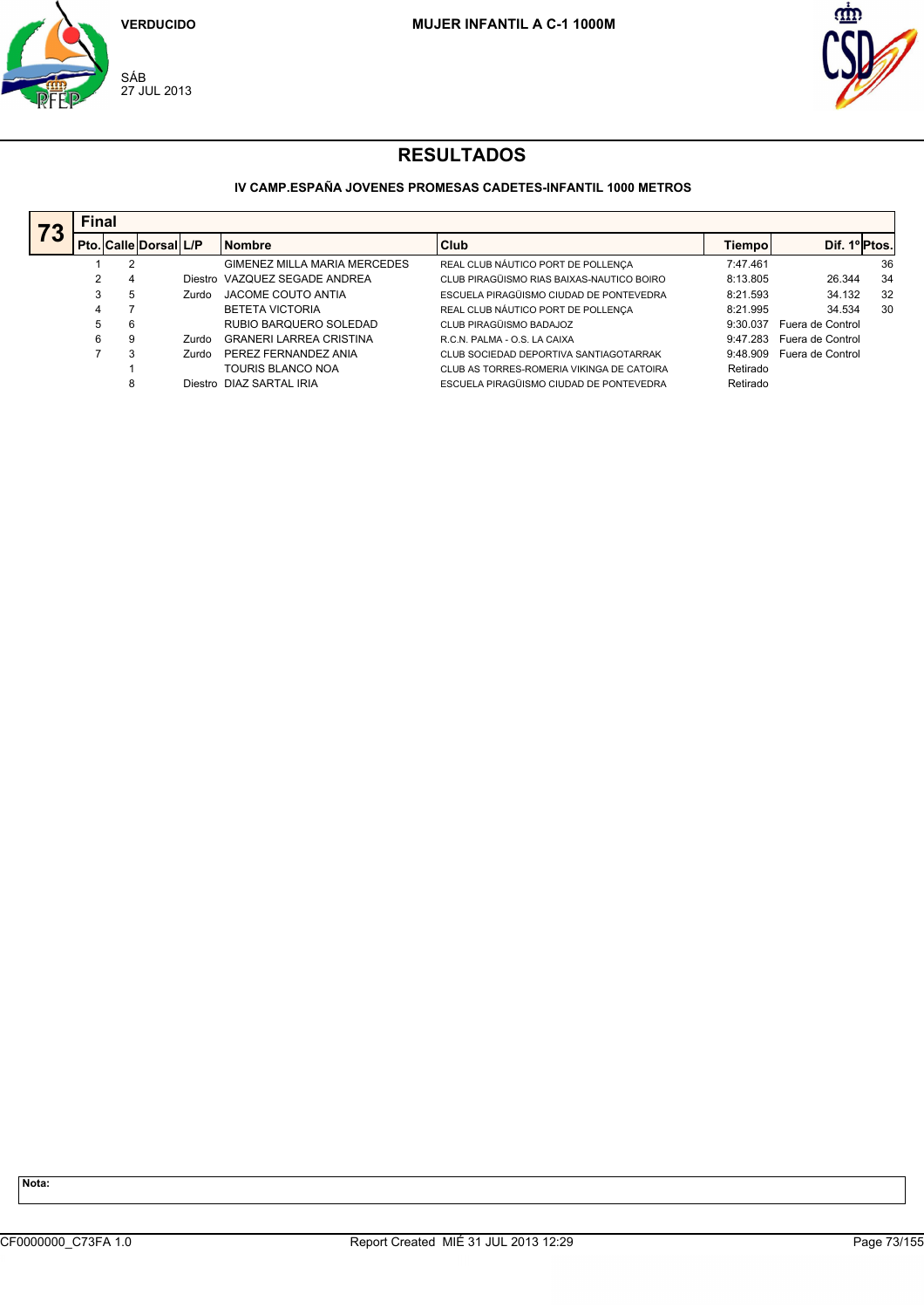



## **IV CAMP.ESPAÑA JOVENES PROMESAS CADETES-INFANTIL 1000 METROS**

| 74 |   | <b>Final A</b>        |  |                                      |                                                   |          |               |    |  |  |  |  |  |
|----|---|-----------------------|--|--------------------------------------|---------------------------------------------------|----------|---------------|----|--|--|--|--|--|
|    |   | Pto. Calle Dorsal L/P |  | <b>Nombre</b>                        | Club                                              | Tiempol  | Dif. 1º Ptos. |    |  |  |  |  |  |
|    |   | 3                     |  | CARUS SAN MARTIN JOSE                | JAIRE AVENTURA-LOS RAPIDOS                        | 4:31.957 |               | 36 |  |  |  |  |  |
|    |   | 2                     |  | PARDO SERRANO VICTOR                 | CLUB PIRAGÜISMO CUENCA CON CARACTER               | 4:33.007 | 1.050         | 34 |  |  |  |  |  |
|    |   | 8                     |  | ABELLEIRA LAMELA ANGEL               | REAL CLUB MARITIMO DE HUELVA                      | 4:33.429 | 1.472         | 32 |  |  |  |  |  |
|    | 4 | 4                     |  | BENAVIDES LOPEZ DE AYALA GONZA       | REAL CLUB NÁUTICO PORT DE POLLENÇA                | 4:37.237 | 5.280         | 30 |  |  |  |  |  |
|    | 5 | 9                     |  | ALONSO ZAFRA ALBERTO                 | REAL CLUB MARITIMO DE HUELVA                      | 4:38.091 | 6.134         | 29 |  |  |  |  |  |
|    | 6 | 6                     |  | CORTÉS ERDOZAIN JUAN SEBASTIÁN       | S. DPTIVA. REAL CIRCULO DE LABRADORES Y P. SEVILL | 4:39.057 | 7.100         | 28 |  |  |  |  |  |
|    |   |                       |  | <b>GORROTXATEGI SUSPERREGI AITOR</b> | CLUB SOCIEDAD DEPORTIVA SANTIAGOTARRAK            | 4:39.329 | 7.372         | 27 |  |  |  |  |  |
|    | 8 | 5                     |  | <b>GASTALDO ARIZA RAIMON</b>         | CLUB PIRAGÜISMO SILLA                             | 4:44.455 | 12.498        | 26 |  |  |  |  |  |
|    | 9 |                       |  | CASTRO RODRIGUEZ ALEXANDRE           | ESCUELA PIRAGÜISMO CIUDAD DE PONTEVEDRA           | 4:51.575 | 19.618        | 25 |  |  |  |  |  |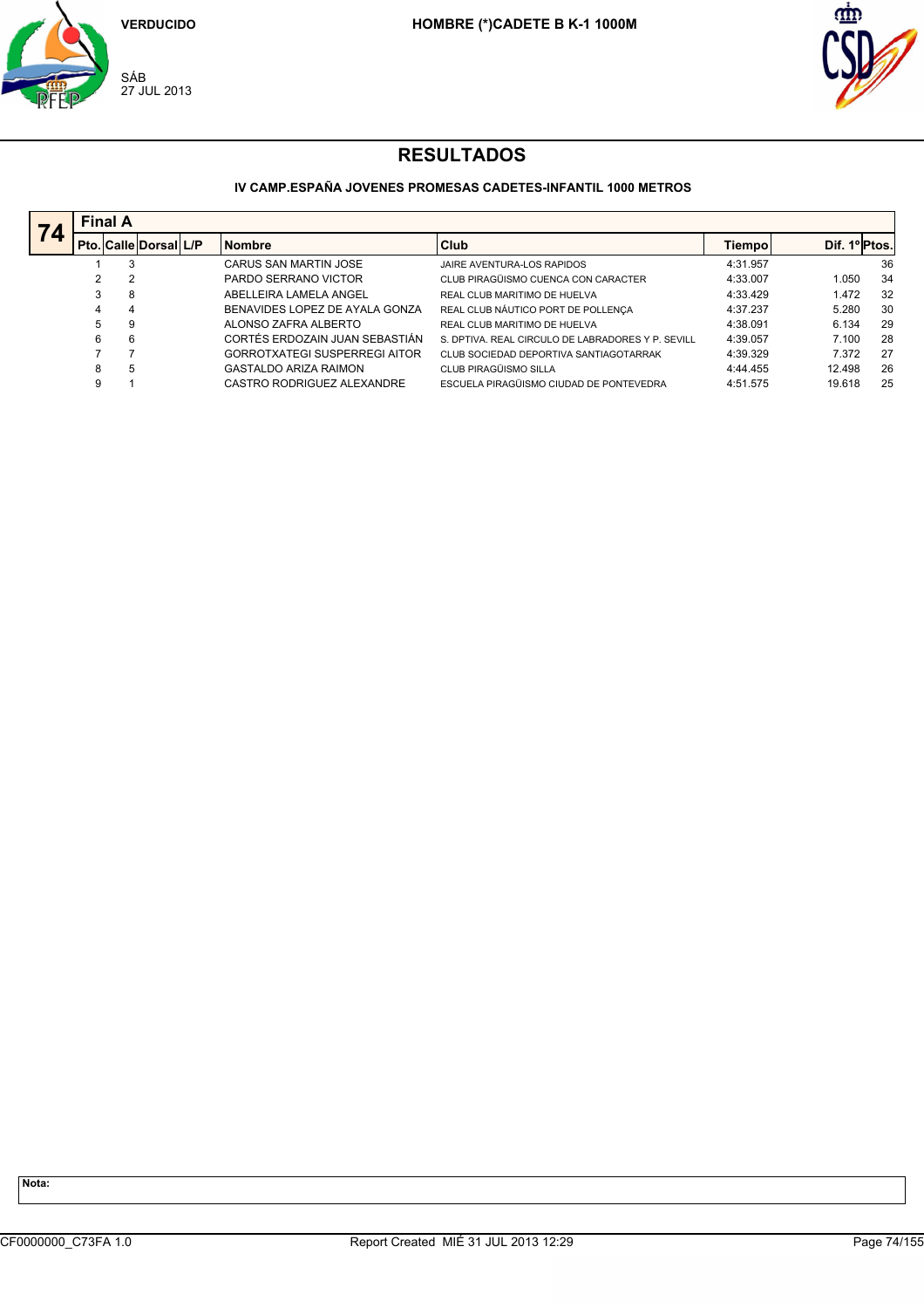



## **IV CAMP.ESPAÑA JOVENES PROMESAS CADETES-INFANTIL 1000 METROS**

| 75 | <b>Final A</b> |                              |  |                                  |                                                    |          |               |     |  |  |  |
|----|----------------|------------------------------|--|----------------------------------|----------------------------------------------------|----------|---------------|-----|--|--|--|
|    |                | <b>Pto. Calle Dorsal L/P</b> |  | <b>Nombre</b>                    | <b>Club</b>                                        | Tiempo   | Dif. 1º Ptos. |     |  |  |  |
|    |                | 5                            |  | <b>GOMEZ GRACIA RAMON MANUEL</b> | ASOCIACION DEPORTIVA PINATARENSE                   | 5:14.404 |               | 36  |  |  |  |
|    |                | 4                            |  | MARTÍNEZ MILA FRANCESC           | REAL CLUB NÁUTICO PORT DE POLLENÇA                 | 5:19.552 | 5.148         | 34  |  |  |  |
|    | 3              | 6                            |  | MONDRAGON GALBAN LORENZO         | CLUB DE PIRAGÜISMO RIANXO - CONSERVERA RIANXO S.A. | 5:23.240 | 8.836         | 32  |  |  |  |
|    | 4              | 8                            |  | ALONSO DEL ALAMO CARLOS          | CLUB ESCUELA PIRAGÜISMO ARANJUEZ                   | 5:23.896 | 9.492         | 30  |  |  |  |
|    | 5              | 3                            |  | POKORA ALFARO MARC EMILIO        | CLUB ESCUELA PIRAGÜISMO ARANJUEZ                   | 5:29.130 | 14.726        | 29  |  |  |  |
|    | 6              | 9                            |  | <b>GARCIA SANJUAN DAVID</b>      | <b>CLUB NAUTICO FIRRETE</b>                        | 5:43.798 | 29.394        | 28  |  |  |  |
|    |                | 2                            |  | LOPEZ BREA DAVID                 | CLUB DE PIRAGÜISMO RIANXO - CONSERVERA RIANXO S.A. | 5:48.438 | 34.034        | -27 |  |  |  |
|    | 8              | ۰,                           |  | DELGADO VIGUÍN ANTONIO           | S. DPTIVA. REAL CIRCULO DE LABRADORES Y P. SEVILL  | 5:49.752 | 35.348        | 26  |  |  |  |
|    | 9              |                              |  | RIVADEMAR OUTEDA ADRIAN          | CLUB BREOGAN DO GROVE                              | 5:52.486 | 38.082        | 25  |  |  |  |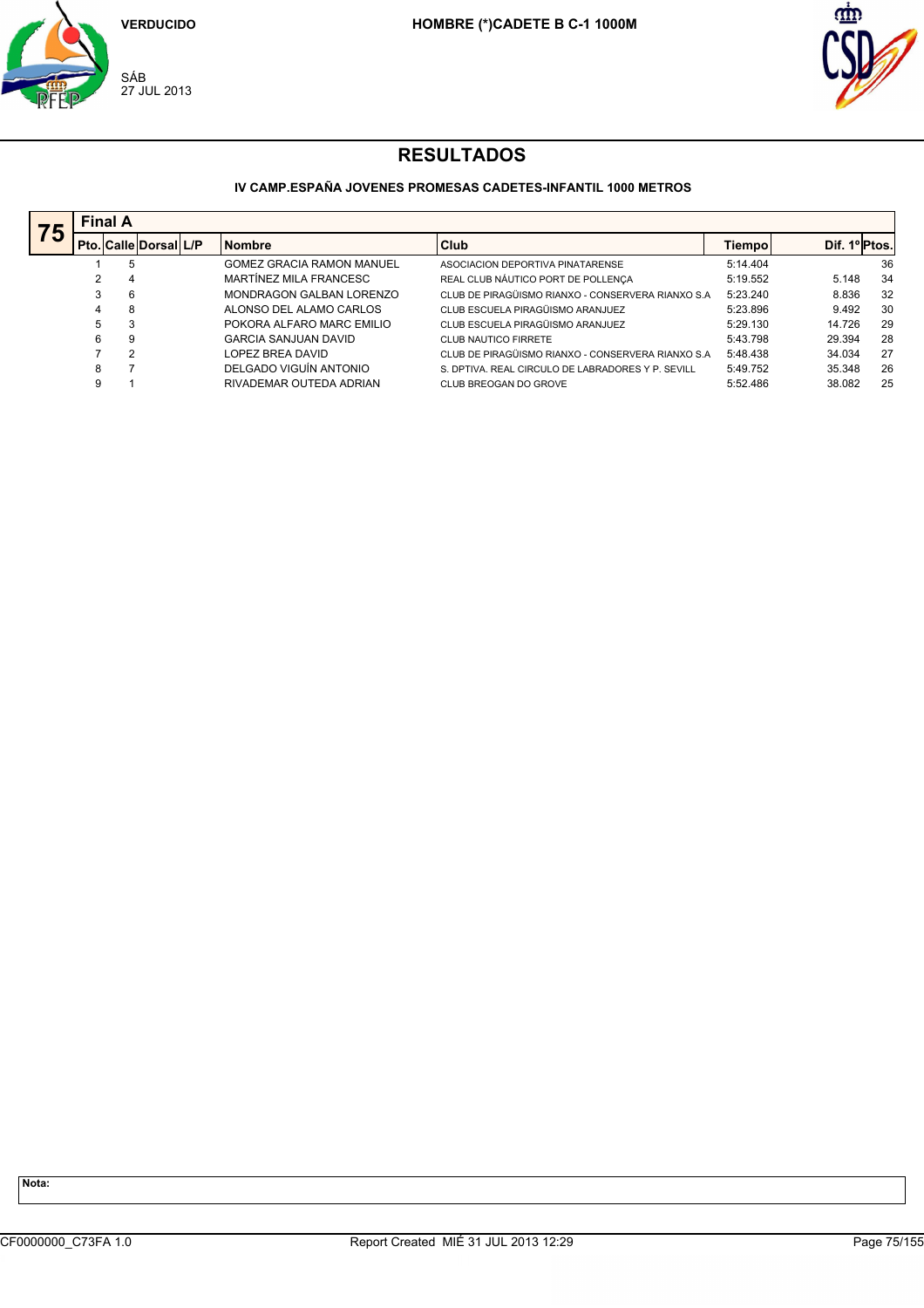



## **IV CAMP.ESPAÑA JOVENES PROMESAS CADETES-INFANTIL 1000 METROS**

| 76 |   | <b>Final A</b>        |  |                                |                                            |          |              |    |  |  |  |  |  |
|----|---|-----------------------|--|--------------------------------|--------------------------------------------|----------|--------------|----|--|--|--|--|--|
|    |   | Pto. Calle Dorsal L/P |  | <b>Nombre</b>                  | <b>Club</b>                                | Tiempo   | Dif. 1ºPtos. |    |  |  |  |  |  |
|    |   | 5                     |  | PELACHS MASSANAS LAIA          | <b>CLUB NATACIO BANYOLES</b>               | 5:02.894 |              | 36 |  |  |  |  |  |
|    | 2 | 6                     |  | STEPANISHCHEVA KRISTINA        | ASOCIACION DEPORTIVA PINATARENSE           | 5:11.822 | 8.928        | 34 |  |  |  |  |  |
|    | 3 | 4                     |  | SIEIRO BARREIRO CARLA          | CLUB NAVAL DE PONTEVEDRA                   | 5:12.996 | 10.102       | 32 |  |  |  |  |  |
|    | 4 | 3                     |  | RONCERO DURAN CLARA            | CLUB PIRAGÜISMO BADAJOZ                    | 5:22.524 | 19.630       | 30 |  |  |  |  |  |
|    | 5 |                       |  | SERNANDEZ ALONSO MARINA        | HOTEL CONVENTO I - PIRAGÜISMO DUERO ZAMORA | 5:24.530 | 21.636       | 29 |  |  |  |  |  |
|    | 6 | 2                     |  | LARROZA CRUZ MARTINA           | CLUB PIRAGÜISMO CASTELLDEFELS              | 5:25.428 | 22.534       | 28 |  |  |  |  |  |
|    |   | 8                     |  | <b>CAMPANADES FUSTE ESTHER</b> | CLUB PIRAGÜISMO CASTELLDEFELS              | 5:25.472 | 22.578       | 27 |  |  |  |  |  |
|    | 8 | 9                     |  | DACOSTA DOCAMPO IRENE          | CLUB DE MAR RIA DE ALDAN                   | 5:31.846 | 28.952       | 26 |  |  |  |  |  |
|    | 9 |                       |  | ZAPATA JENARO ELISA            | C.D.B. PIRAGUAMADRID                       | 5:35.830 | 32.936       | 25 |  |  |  |  |  |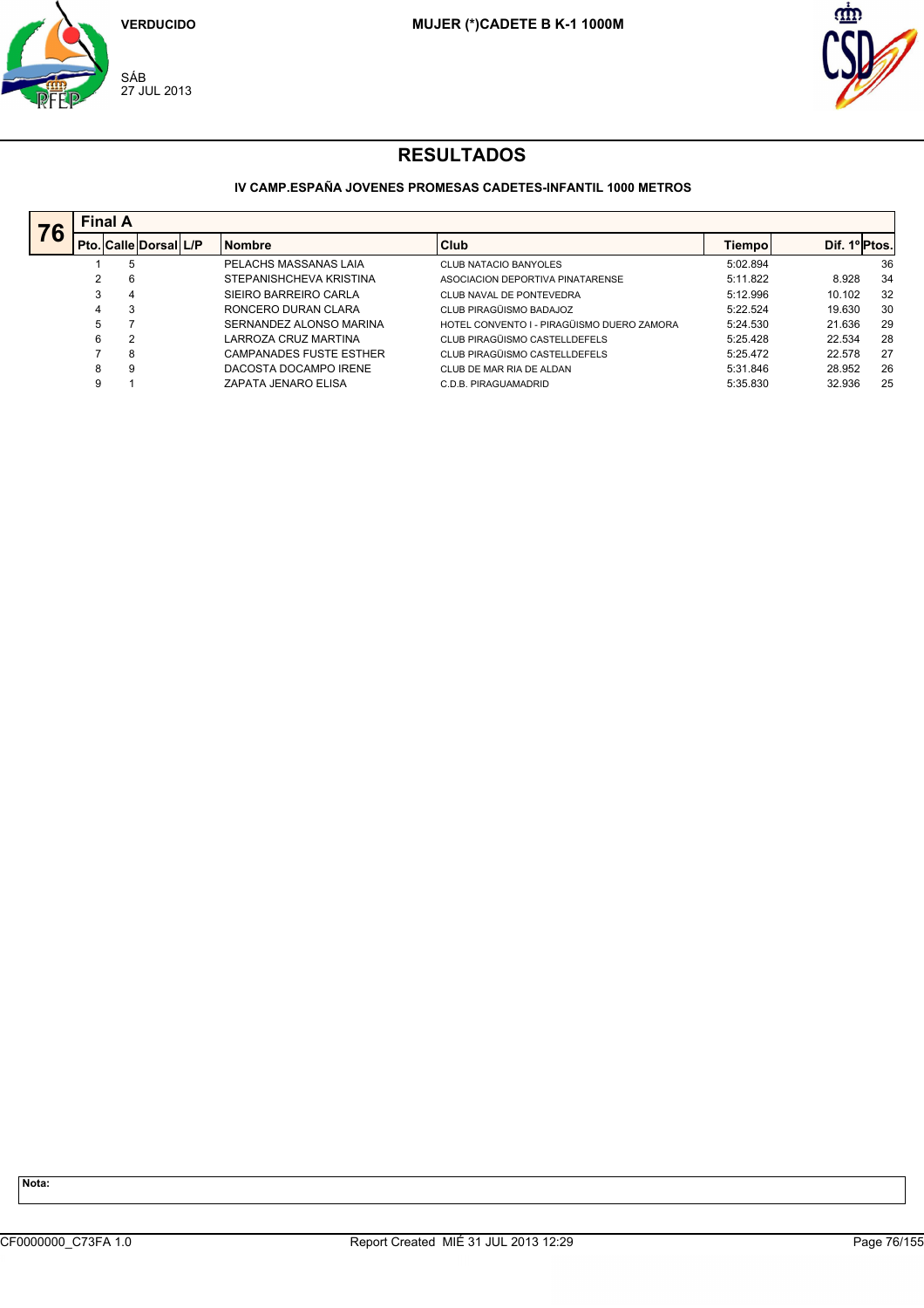



## **IV CAMP.ESPAÑA JOVENES PROMESAS CADETES-INFANTIL 1000 METROS**

|   | Final |                              |  |                                |                                                   |           |                  |    |  |  |  |
|---|-------|------------------------------|--|--------------------------------|---------------------------------------------------|-----------|------------------|----|--|--|--|
|   |       | <b>Pto. Calle Dorsal L/P</b> |  | <b>Nombre</b>                  | Club                                              | Tiempo    | Dif. 1º Ptos.    |    |  |  |  |
|   |       |                              |  | <b>OUTON MENDEZ LARA</b>       | CLUB PIRAGÜISMO C.P PORTONOVO                     | 7:38.367  |                  | 36 |  |  |  |
|   |       |                              |  | CASTRO OLIVEIRA ANGELA         | CLUB PIRAGÜISMO RIAS BAIXAS-NAUTICO BOIRO         | 7:59.593  | 21.226           | 34 |  |  |  |
|   |       |                              |  | FERNÁNDEZ MARTÍNEZ MARÍA DEL P | S. DPTIVA. REAL CIRCULO DE LABRADORES Y P. SEVILL | 10:07.927 | 2:29.560         | 32 |  |  |  |
| 4 |       |                              |  | GONZÁLEZ MÁRQUEZ LUCÍA         | S. DPTIVA. REAL CIRCULO DE LABRADORES Y P. SEVILL | 10:15.924 | 2:37.557         | 30 |  |  |  |
|   |       |                              |  | LEÓN MAESE MARTA               | S. DPTIVA. REAL CIRCULO DE LABRADORES Y P. SEVILL | 11.25.399 | Fuera de Control |    |  |  |  |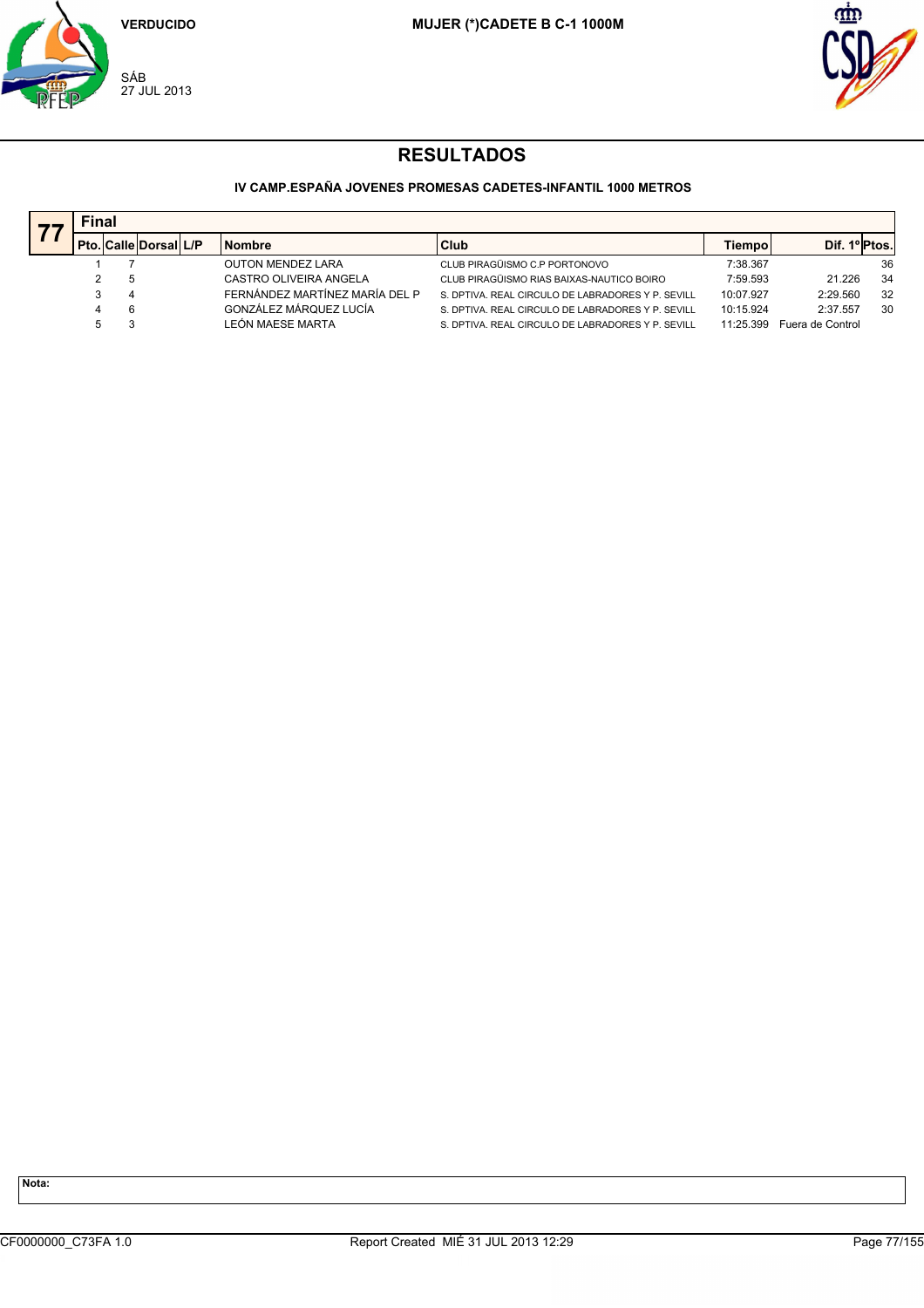



## **IV CAMP.ESPAÑA JOVENES PROMESAS CADETES-INFANTIL 1000 METROS**

| 78 | <b>Final A</b> |                       |  |                                |                                      |          |               |    |  |  |  |
|----|----------------|-----------------------|--|--------------------------------|--------------------------------------|----------|---------------|----|--|--|--|
|    |                | Pto. Calle Dorsal L/P |  | <b>Nombre</b>                  | Club                                 | Tiempo   | Dif. 1º Ptos. |    |  |  |  |
|    |                | 6                     |  | BERMEJO ALONSO FRANISCO JAVIER | CLUB POLIDEPORTIVO IUXTANAM-MONTEORO | 4:25.489 |               | 36 |  |  |  |
|    |                | 5                     |  | LECUMBERRI PASTOR RAMÓN        | CLUB NAUTICO DE SEVILLA              | 4:31.091 | 5.602         | 34 |  |  |  |
|    |                | 2                     |  | MONTEAGUDO MORAÑA IAGO         | CLUB NAVAL DE PONTEVEDRA             | 4:31.291 | 5.802         | 32 |  |  |  |
|    | 4              | 4                     |  | PRIETO RODRIGUEZ MAURO         | REAL CLUB NAUTICO RODEIRA DE CANGAS  | 4:35.489 | 10.000        | 30 |  |  |  |
|    | 5              | 3                     |  | CINTAS MUÑOZ JESÚS DAMIÁN      | CLUB ACTIVIDADES NAUTICAS ESLORA     | 4:37.421 | 11.932        | 29 |  |  |  |
|    | 6              |                       |  | MOR MALDONADO ANDREU           | ASOCIACIÓ ESPORTIVA XINO-XANO        | 4:37.821 | 12.332        | 28 |  |  |  |
|    |                | 9                     |  | CRAVIOTTO NOGUÉ HECTOR         | SICORIS CLUB                         | 4:38.497 | 13.008        | 27 |  |  |  |
|    | 8              | 8                     |  | BERTOMEU FUMADO DAVID          | ASOCIACIÓ ESPORTIVA XINO-XANO        | 4:42.019 | 16.530        | 26 |  |  |  |
|    |                |                       |  | <b>HERRERA LARIOS MANUEL</b>   | CLUB ACTIVIDADES NAUTICAS ESLORA     | 4:45.881 | 20.392        | 25 |  |  |  |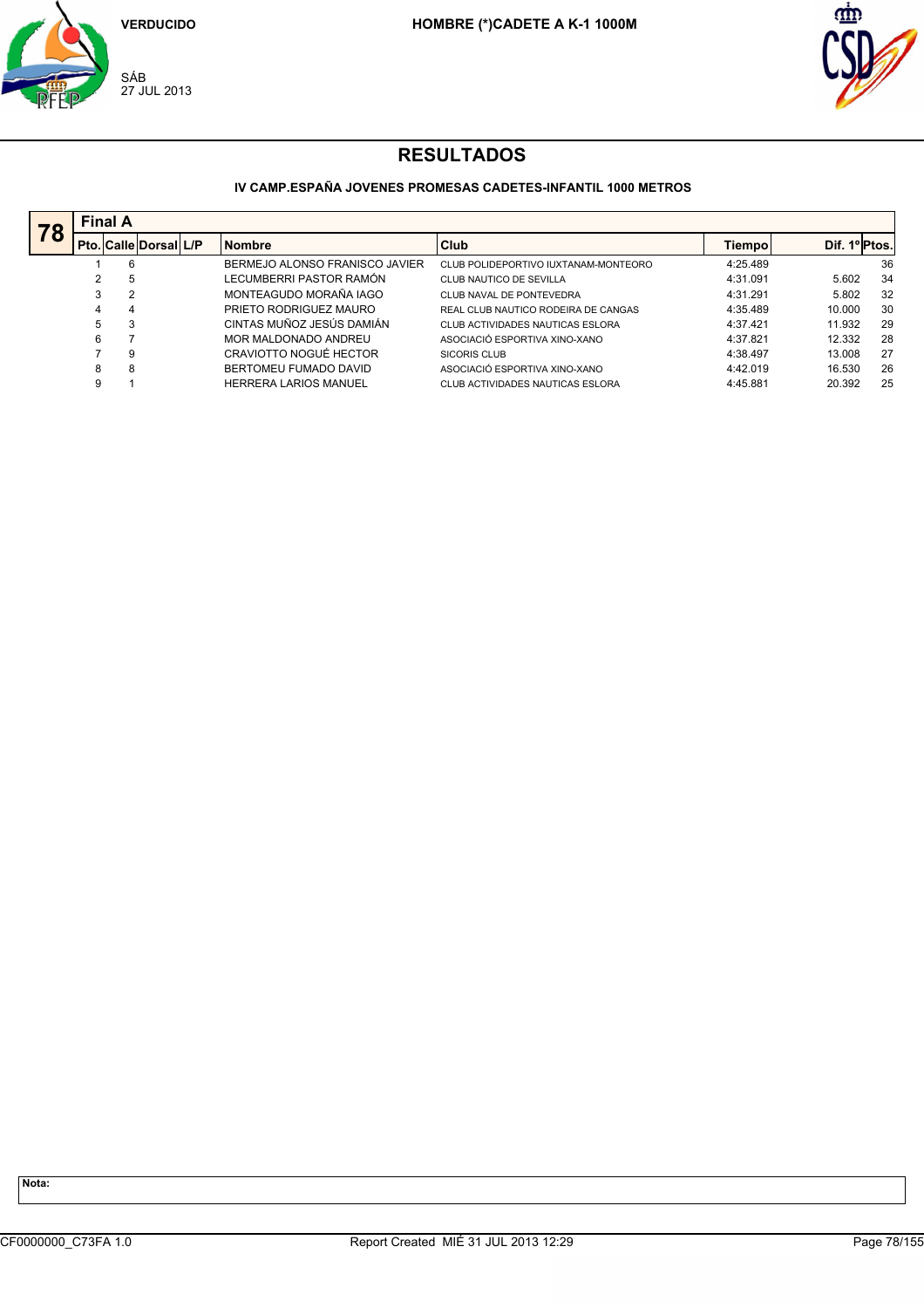



## **IV CAMP.ESPAÑA JOVENES PROMESAS CADETES-INFANTIL 1000 METROS**

| 79 |   | <b>Final A</b>              |  |                               |                                            |          |               |    |  |  |  |  |
|----|---|-----------------------------|--|-------------------------------|--------------------------------------------|----------|---------------|----|--|--|--|--|
|    |   | l Pto.  Calle  Dorsal   L/P |  | <b>Nombre</b>                 | Club                                       | Tiempol  | Dif. 1º Ptos. |    |  |  |  |  |
|    |   | 4                           |  | <b>GALBAN LESENDE PEDRO</b>   | CLUB AS TORRES-ROMERIA VIKINGA DE CATOIRA  | 5:21.759 |               | 36 |  |  |  |  |
|    |   | 6                           |  | MARTÍN FIJO GONZALO           | CLUB NAUTICO DE SEVILLA                    | 5:25.371 | 3.612         | 34 |  |  |  |  |
|    |   |                             |  | CALVO MOYA IGNACIO            | CLUB ESCUELA PIRAGÜISMO ARANJUEZ           | 5:26.213 | 4.454         | 32 |  |  |  |  |
|    | 4 | $\overline{2}$              |  | <b>GARRIDO VELASCO ALVARO</b> | CLUB ESCUELA PIRAGÜISMO ARANJUEZ           | 5:35.831 | 14.072        | 30 |  |  |  |  |
|    | 5 |                             |  | ALONSO ALONSO ALEJANDRO       | ASOCIACIÓN ATLETICA AVILESINA              | 5:38.285 | 16.526        | 29 |  |  |  |  |
|    | 6 | 3                           |  | DOMINGUEZ RODRIGUEZ ALFONSO   | <b>CLUB KAYAK TUDENSE</b>                  | 5:40.559 | 18,800        | 28 |  |  |  |  |
|    |   | 8                           |  | LOPEZ SUAREZ ALEJANDRO        | R.C.N. PALMA - O.S. LA CAIXA               | 5:45.571 | 23.812        | 27 |  |  |  |  |
|    | 8 | 5                           |  | BERNARDEZ GONZALEZ ALEX       | CLUB DE PIRAGÜISMO POIO CONSERVAS-PESCAMAR | 5:57.165 | 35.406        | 26 |  |  |  |  |
|    |   | 9                           |  | LÓPEZ QUINTANO FERNANDO       | CLUB NAUTICO DE SEVILLA                    | 5:57.695 | 35.936        | 25 |  |  |  |  |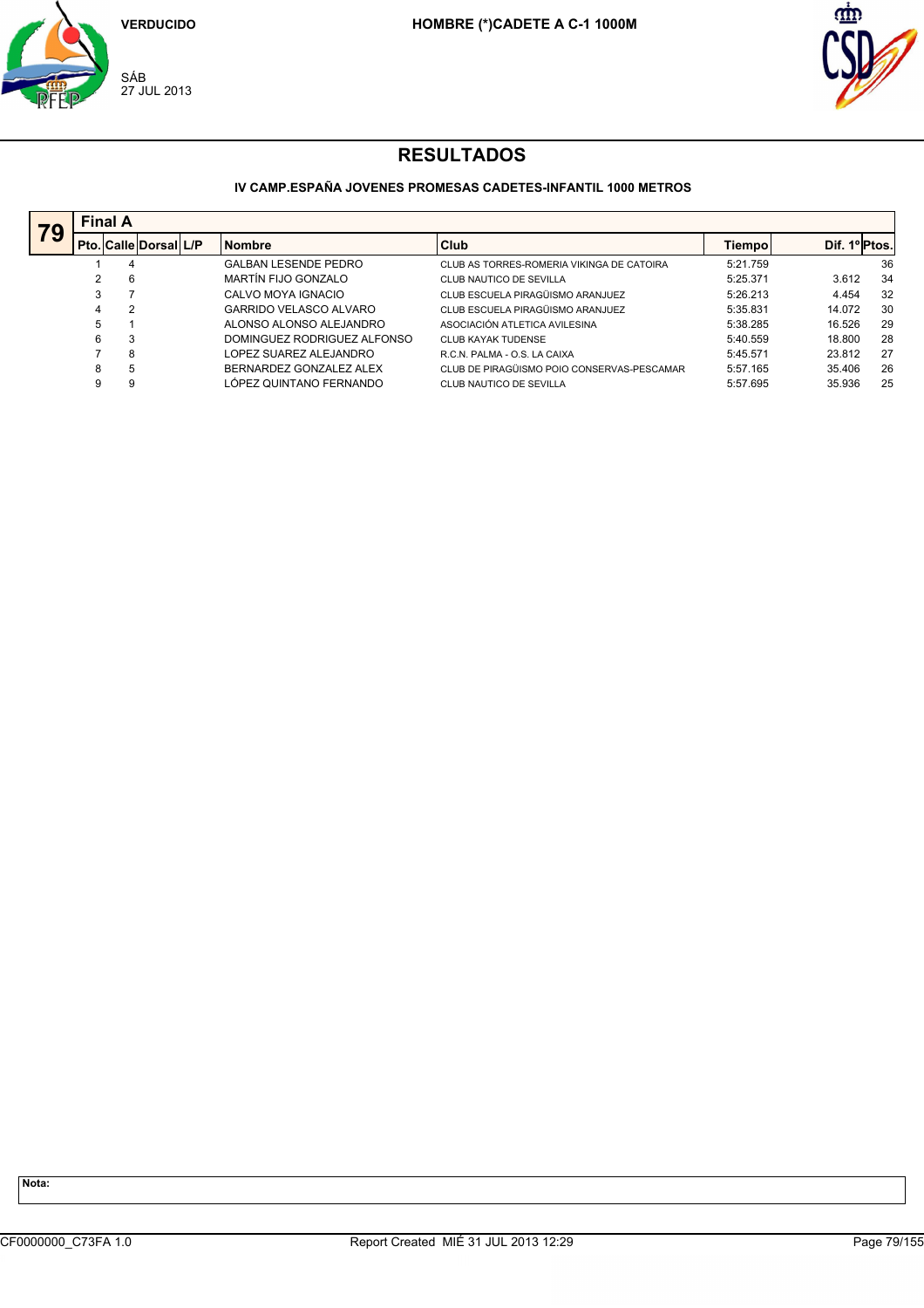



### **IV CAMP.ESPAÑA JOVENES PROMESAS CADETES-INFANTIL 1000 METROS**

|    | <b>Final A</b> |                              |                                 |                                                |          |               |    |
|----|----------------|------------------------------|---------------------------------|------------------------------------------------|----------|---------------|----|
| 80 |                | <b>Pto. Calle Dorsal L/P</b> | <b>Nombre</b>                   | Club                                           | Tiempo   | Dif. 1º Ptos. |    |
|    |                | 4                            | DA COSTA PIÑEIRO RAQUEL         | <b>CLUB NAUTICO PONTECESURES</b>               | 5:05.782 |               | 36 |
|    |                | 5                            | MORISON REY CAMILA ALDANA       | <b>CLUB NAUTICO PONTECESURES</b>               | 5:12.508 | 6.726         | 34 |
|    | 3              |                              | COMPARATO SPADA MARIA FLOR      | CLUB PIRAGÜISMO CASTELLDEFELS                  | 5:15.024 | 9.242         | 32 |
|    |                |                              | FERNÁNDEZ SOTELO CINTIA         | CLUB DE MAR RIA DE ALDAN                       | 5:17.318 | 11.536        | 30 |
|    | 5              | 9                            | MIRAS VAZQUEZ IRENE             | CLUB RIBERAS DO TAMBRE-TERNERA GALLEGA DE AMES | 5:18.012 | 12.230        | 29 |
|    | 6              | $\overline{2}$               | HIDALGO UNIBASO AINHOA          | CLUB SOCIEDAD DEPORTIVA SANTIAGOTARRAK         | 5:24.182 | 18.400        | 28 |
|    |                | 6                            | <b>MARTIN VIZCAINO IRENE</b>    | CLUB ESCUELA PIRAGÜISMO ARANJUEZ               | 5:27.396 | 21.614        | 27 |
|    | 8              | 8                            | RAMOS BERNAL ANA                | ADZ-IBERDROLA CAJA ESPAÑA DUERO ZAMORA         | 5:32.454 | 26.672        | 26 |
|    | 9              | 3                            | <b>HERNANDEZ GUILLEN AINHOA</b> | R.C.N. PALMA - O.S. LA CAIXA                   | 5:34.342 | 28.560        | 25 |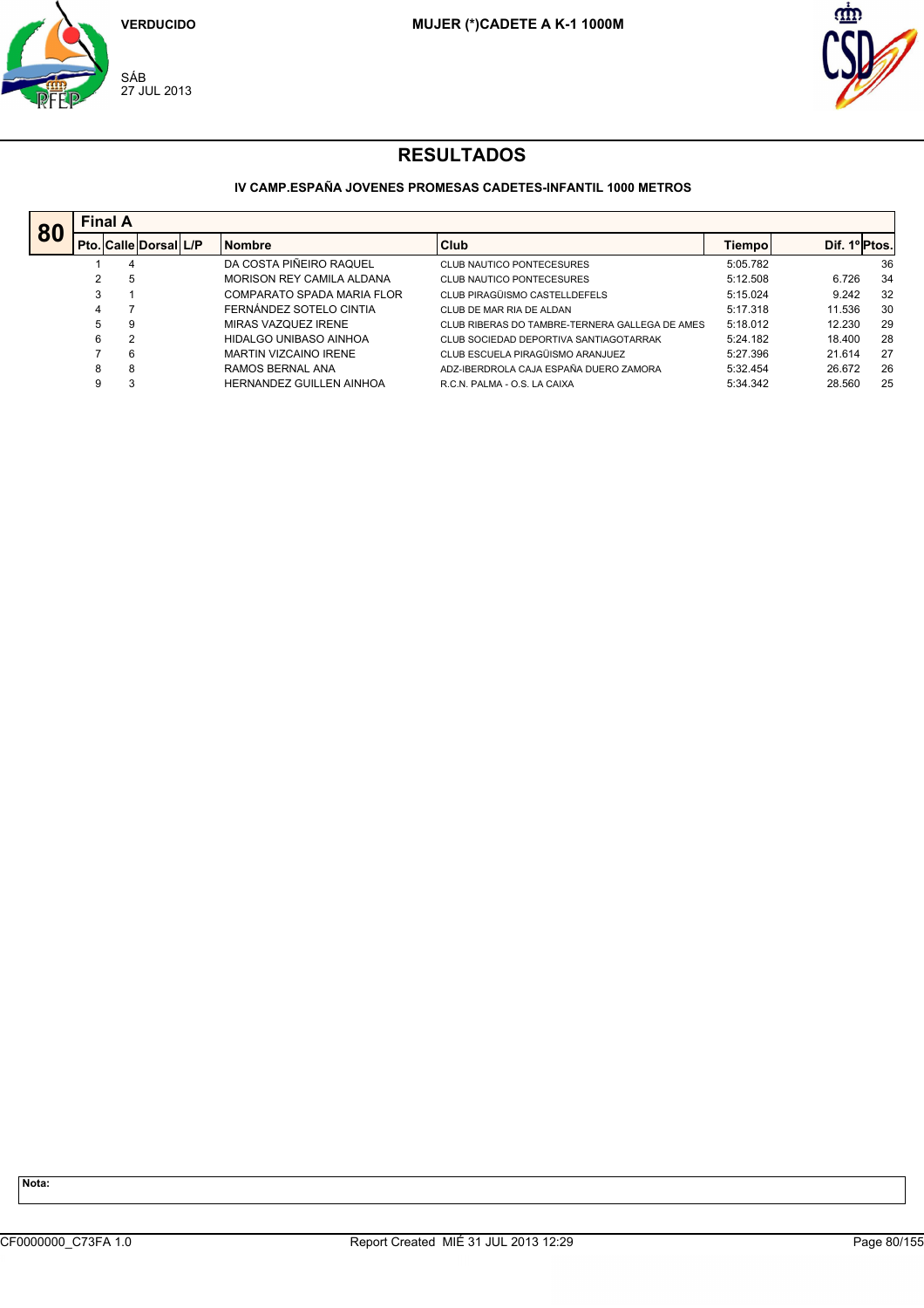



## **IV CAMP.ESPAÑA JOVENES PROMESAS CADETES-INFANTIL 1000 METROS**

| 8 <sup>7</sup> | <b>Final</b>                 |                            |                                           |          |                  |    |  |  |  |  |
|----------------|------------------------------|----------------------------|-------------------------------------------|----------|------------------|----|--|--|--|--|
|                | <b>Pto. Calle Dorsal L/P</b> | <b>Nombre</b>              | <b>Club</b>                               | Tiempo   | Dif. 1º Ptos.    |    |  |  |  |  |
|                |                              | PANIAGUA SENDIN ADRIANA    | R.C.N. PALMA - O.S. LA CAIXA              | 6:24.216 |                  | 36 |  |  |  |  |
|                |                              | ARNAU ESPINOSA BELEN       | R.C.N. PALMA - O.S. LA CAIXA              | 6:38.256 | 14.040           | 34 |  |  |  |  |
|                |                              | DE ARACELI FIGUEIRAS MARIA | REAL CLUB NÁUTICO PORT DE POLLENÇA        | 6:38.294 | 14.078           | 32 |  |  |  |  |
|                |                              | CARMONA QUEVEDO BEATRIZ    | ASOCIACION DEPORTIVA PINATARENSE          | 7:35.671 | 1:11.455         | 30 |  |  |  |  |
|                |                              | CASTRO ARES PAULA          | CLUB PIRAGÜISMO RIAS BAIXAS-NAUTICO BOIRO | 8:06.272 | Fuera de Control |    |  |  |  |  |
|                |                              | <b>DEAN ROMERO VANESA</b>  | CLUB PIRAGÜISMO RIAS BAIXAS-NAUTICO BOIRO | 8:32.206 | Fuera de Control |    |  |  |  |  |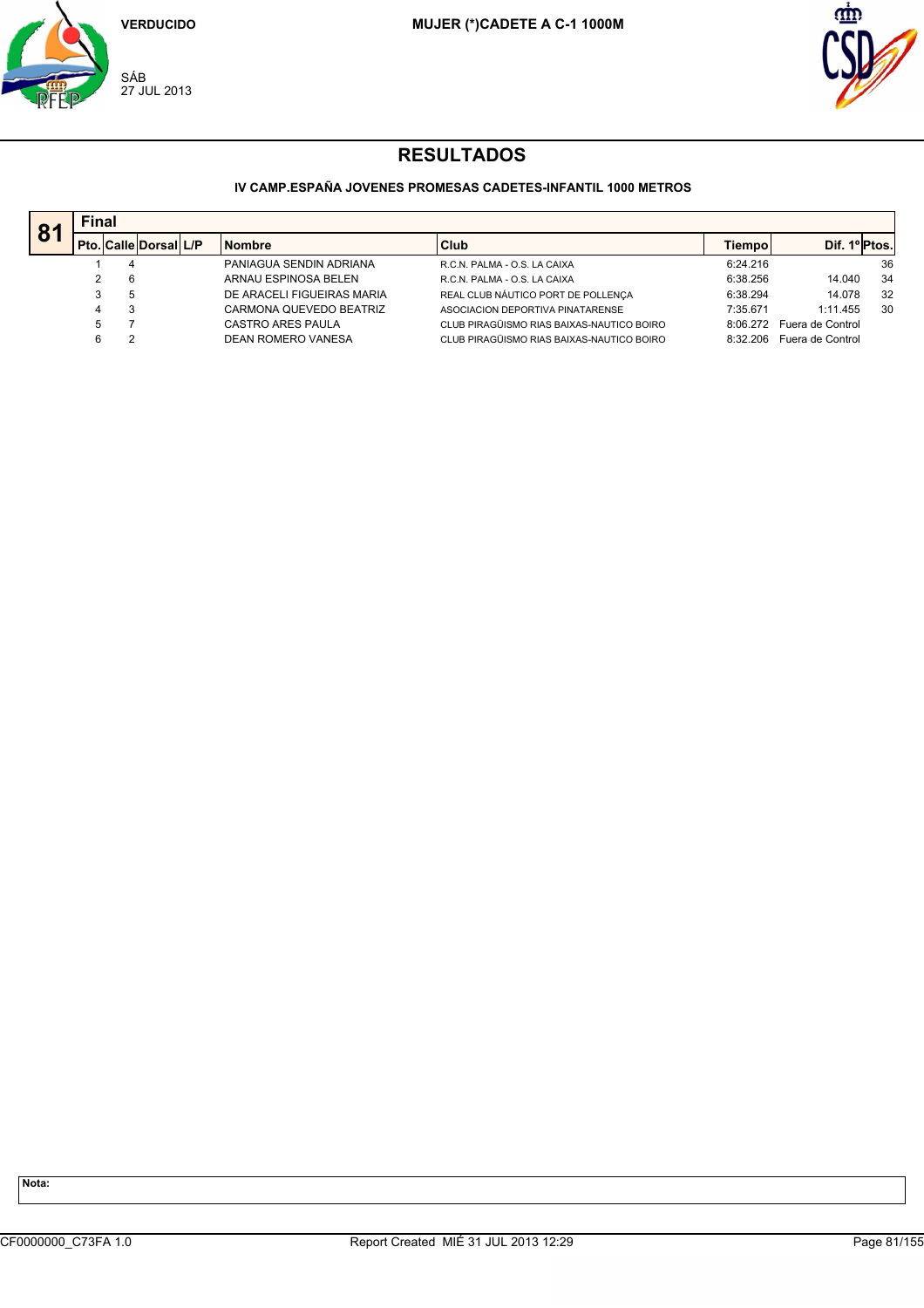



### **IV CAMP.ESPAÑA JOVENES PROMESAS CADETES-INFANTIL 1000 METROS**

| 82 | <b>Contra-Reloj</b> |                       |       |                                                             |                                                   |          |                           |  |  |
|----|---------------------|-----------------------|-------|-------------------------------------------------------------|---------------------------------------------------|----------|---------------------------|--|--|
|    |                     | Pto. Calle Dorsal L/P |       | <b>Nombre</b>                                               | Club                                              | Tiempo   | Dif. 1º Ptos.             |  |  |
|    | 1                   | 14                    |       | <b>CUNILL VALLES JOAN</b><br><b>GALMÉS PANADÉS GIL</b>      | R.C.N. PALMA - O.S. LA CAIXA                      | 4:43.349 |                           |  |  |
|    | 2                   | 46                    |       | MACHUCA FERNÁNDEZ-BALLESTEROS<br>LÓPEZ FENOLL ANÍBAL        | CLUB NAUTICO DE SEVILLA                           | 4:44.358 | 1.009                     |  |  |
|    | 3                   | 41                    |       | REDONDO REPOSO JAIME<br>ZABALA GÓMEZ JOSÉ ANTONIO           | REAL CLUB MARITIMO DE HUELVA                      | 4:47.830 | 4.481                     |  |  |
|    | 4                   | 31                    |       | MENDIZABAL ECHEVERRIA MARIO<br>RAMAJO OTAZA AITOR           | CLUB SOCIEDAD DEPORTIVA SANTIAGOTARRAK            | 4:50.714 | 7.365                     |  |  |
|    | 5                   | 43                    |       | ORDOÑEZ RODRIGUEZ LUIS<br>TAIEB ACOSTA MEKI                 | CLUB LOS DELFINES DE CEUTA                        | 4:51.172 | 7.823                     |  |  |
|    | 6                   | 15                    |       | GARCIA NAVARRO JOSE ANTONIO<br>SANCHEZ OLIVARES KEVIN       | ASOCIACION DEPORTIVA PINATARENSE                  | 4:54.355 | 11.006                    |  |  |
|    | 7                   | 29                    |       | GARCÍA PÉREZ ANTONIO<br>ROVIRA LOZANO CARLOS                | CLUB DEPORTIVO ABEDUL                             | 4:54.521 | 11.172                    |  |  |
|    | 8                   | 21                    |       | <b>GARNIKA PEREZ ANDER</b><br>ECHEPARE RAMIREZ IÑAKI        | CLUB SOCIEDAD DEPORTIVA SANTIAGOTARRAK            | 4:59.993 | 16.644                    |  |  |
|    | 9                   | 27                    |       | PALACIOS SAIZ JAVIER<br>ARCOS MAÑAS VICTOR                  | CLUB PIRAGÜISMO PAMPLONA                          | 5:00.869 | 17.520                    |  |  |
|    | 10                  | 26                    |       | MUÑIZ POUSO ASIER<br>SILVA CASAIS MIGUEL                    | CLUB PIRAGÜISMO RIAS BAIXAS-NAUTICO BOIRO         | 5:02.513 | 19.164                    |  |  |
|    | 11                  | 40                    |       | <b>BARRIOS DOMINGUEZ ELVIS</b><br>CARMONA CABALLERO MIGUEL  | REAL CLUB MARITIMO DE HUELVA                      | 5:02.948 | 19.599                    |  |  |
|    | 12                  | 5                     |       | MUÑOZ BODAS RUBEN<br>MARTÍN IBÁÑEZ JORGE                    | <b>CLUB TALAVERA TALAK</b>                        | 5:03.068 | 19.719                    |  |  |
|    | 13                  | 11                    |       | LUCENA FERNÁNDEZ-BALLESTEROS J<br>RODRÍGUEZ CHAMORRO FIDEL  | CLUB NAUTICO DE SEVILLA                           | 5:03.783 | 20.434                    |  |  |
|    | 14                  | 39                    |       | LLAMAS MOLINA DAVID<br>RODRIGUEZ AGUILERA MARC              | CLUB PIRAGÜISMO CASTELLDEFELS                     | 5:03.909 | 20.560                    |  |  |
|    | 15                  | 16                    |       | CARRILLO VILLA ANTONIO<br>LUCIO-VILLEGAS LARREA IGNACIO     | S. DPTIVA. REAL CIRCULO DE LABRADORES Y P. SEVILL | 5:07.339 | 23.990                    |  |  |
|    | 16                  | 30                    |       | <b>GONZALEZ MATILLA JULIO</b><br><b>VILA SANCHEZ ANDRES</b> | CLUB PIRAGÜISMO CIUDAD DE LUGO                    | 5:09.217 | 25.868                    |  |  |
|    | 17                  | 24                    |       | ARGÜELLES DELGADO ÁLVARO<br>GIL RIBERA JONATHAN             | CLUB PIRAGÜISMO SILLA                             | 5:11.427 | 28.078                    |  |  |
|    | 18                  | 18                    |       | RODRIGUEZ AGUILERA IVAN<br>SANCHEZ ORDUÑA SERGI             | CLUB PIRAGÜISMO CASTELLDEFELS                     | 5:15.512 | 32.163                    |  |  |
|    | 19                  | 37                    |       | <b>BALCHADA MEIRA RUBEN</b><br>MARTINEZ PORTELA DANIEL      | CLUB NAUTICO DE COBRES                            | 5:16.353 | 33.004                    |  |  |
|    | 20                  | 4                     |       | <b>CALVO CENDAN XABIER</b><br>RODRIGUEZ PORRAL ALBERTO      | <b>CLUB NAUTICO FIRRETE</b>                       | 5:17.321 | 33.972                    |  |  |
|    | 21                  | 10                    |       | MONROS PRINCEP JOSUE<br><b>MENDIOLA CURTO VICTOR</b>        | ASOCIACIÓ ESPORTIVA XINO-XANO                     | 5:22.714 | 39.365                    |  |  |
|    | 22                  | 33                    |       | PARDAL CARDAMA XAIME<br>JAMARDO BUCETA JOSE LUIS            | CLUB NAUTICO PONTECESURES                         |          | 5:28.715 Fuera de Control |  |  |
|    | 23                  | 28                    |       | GONZALEZ FRESNO° OSCAR<br><b>GONZALEZ PININ PABLO</b>       | REAL GRUPO DE CULTURA COVADONGA                   |          | 5:34.445 Fuera de Control |  |  |
|    | 24                  | 38                    | Zurdo | <b>IGLESIAS GOMEZ CARLOS</b><br>MARTINEZ PUENTE MANUEL      | CLUB PIRAGÜISMO RIAS BAIXAS-NAUTICO BOIRO         |          | 5:43.175 Fuera de Control |  |  |
|    | 25                  | 36                    |       | BARRAL GONZALEZ JOSE CARLOS<br>ABAL PEÑA XAVIER             | CLUB NAUTICO O MUIÑO DE RIBADUMIA                 |          | 5:47.203 Fuera de Control |  |  |
|    | 26                  | 17                    |       | SORIA BOU XAVIER<br>DARNE PALMADA DAVID                     | CLUB NATACIO BANYOLES                             |          | 5:48.197 Fuera de Control |  |  |
|    | 27                  | 35                    |       | QUIÑONES GOMEZ PABLO<br>AGRASAR SALEGUI VICTOR              | CLUB NAUTICO PONTECESURES                         |          | 5:51.231 Fuera de Control |  |  |
|    | 28                  | 32                    |       | FERNÁNDEZ SOLER RUBÉN<br>LLEDÓ IZQUIERDO JOSÉ               | S. DPTIVA. REAL CIRCULO DE LABRADORES Y P. SEVILL |          | 5:54.211 Fuera de Control |  |  |
|    |                     | 23                    |       | PICO CAÑADAS MARIO<br>RODRIGUEZ SALVADOR DAVID              | ALBERCHE KAYAK CLUB                               | Retirado |                           |  |  |
|    |                     | 9                     |       | RAMÍREZ GUERRERO JULIO<br>ANDANA ISA ANTONIO                | S. DPTIVA. REAL CIRCULO DE LABRADORES Y P. SEVILL | Retirado |                           |  |  |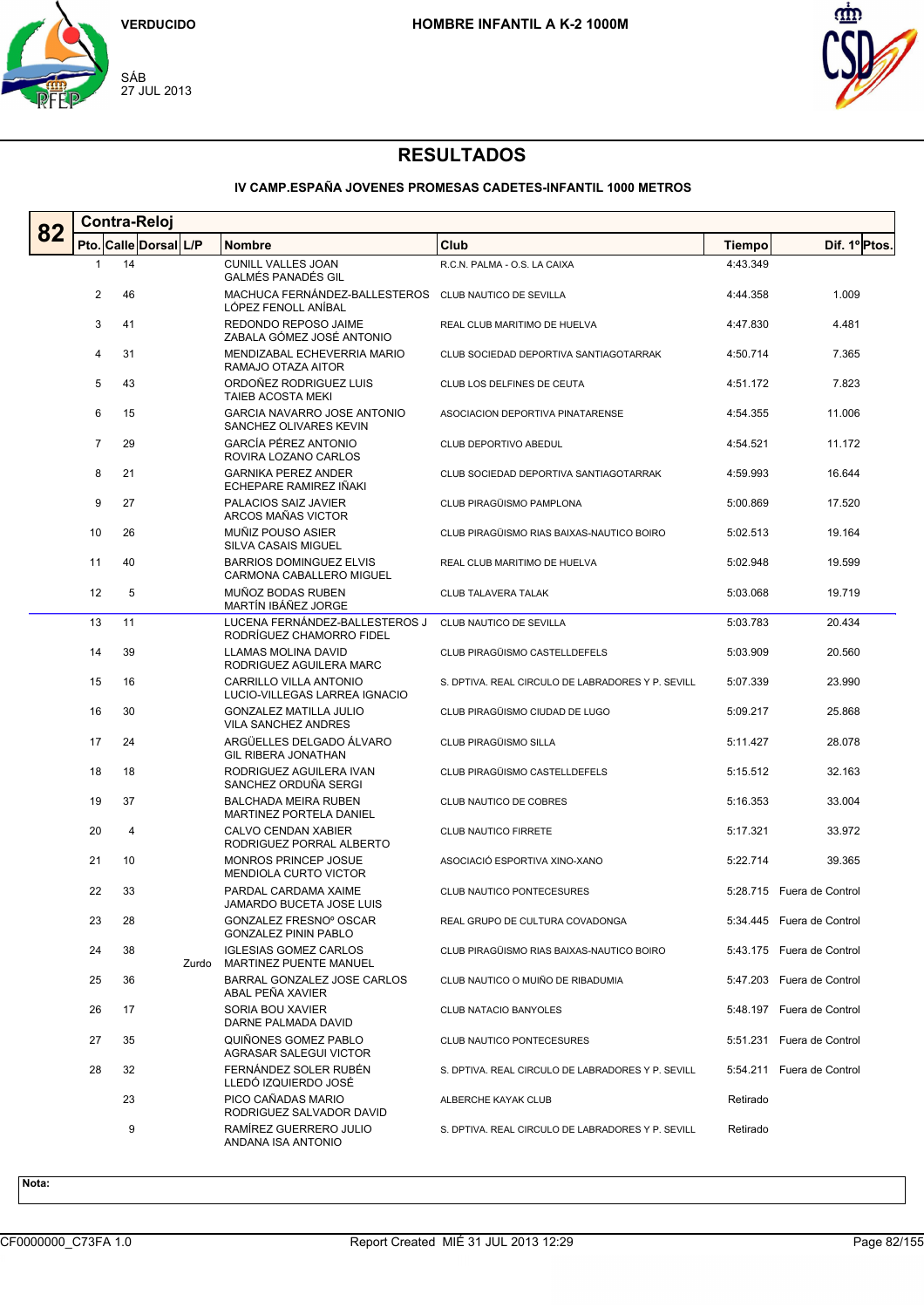



### **IV CAMP.ESPAÑA JOVENES PROMESAS CADETES-INFANTIL 1000 METROS**

|    | Contra-Reloj   |                       |                                                               |                                                   |               |                           |  |  |  |  |
|----|----------------|-----------------------|---------------------------------------------------------------|---------------------------------------------------|---------------|---------------------------|--|--|--|--|
| 83 |                | Pto. Calle Dorsal L/P | <b>Nombre</b>                                                 | Club                                              | <b>Tiempo</b> | Dif. 1º Ptos.             |  |  |  |  |
|    |                | 13                    | PROL PROL TANIA<br><b>CAMPO JUARROS ITZIAR</b>                | CLUB SOCIEDAD DEPORTIVA SANTIAGOTARRAK            | 5:09.275      |                           |  |  |  |  |
|    | $\overline{2}$ | 15                    | GONZALEZ FERNANDEZ SUSANA<br><b>FERNANDEZ AGUILAR ANGELA</b>  | <b>CLUB NAUTICO ENSIDESA</b>                      | 5:19.049      | 9.774                     |  |  |  |  |
|    | 3              | 14                    | DADIN CAMIÑA LIDIA<br><b>GARCIA OTERO ANDREA</b>              | CLUB PIRAGÜISMO C.P PORTONOVO                     | 5:22.961      | 13.686                    |  |  |  |  |
|    | 4              | 6                     | SÁNCHEZ MORENO CELIA<br>GARCÍA RODRÍGUEZ AMPARO               | CLUB NAUTICO DE SEVILLA                           | 5:26.389      | 17.114                    |  |  |  |  |
|    | 5              | 16                    | LARRINAGA PALACIO LAURA<br><b>MORILLA MEDINA LUCIA</b>        | REAL GRUPO DE CULTURA COVADONGA                   | 5:33.975      | 24.700                    |  |  |  |  |
|    | 6              | 10                    | <b>FALCON SALINAS NOELIA</b><br>POUSADA MURILLO CLAUDIA       | CLUB DE PIRAGÜISMO POIO CONSERVAS-PESCAMAR        | 5:34.029      | 24.754                    |  |  |  |  |
|    | $\overline{7}$ | 8                     | MONBLÁN MILLÁN ANDREA<br>ROBLES ROMÁN MARÍA                   | CLUB ACTIVIDADES NAUTICAS ESLORA                  | 5:35.713      | 26.438                    |  |  |  |  |
|    | 8              | 17                    | CATALA PACHECO CLARA<br><b>TORREGROSA DEBETAZ JULIA</b>       | R.C.N. PALMA - O.S. LA CAIXA                      | 5:40.567      | 31.292                    |  |  |  |  |
|    | 9              | 28                    | <b>CISNEROS LEON MAR</b><br>LIS MUÑOZ PAULA                   | CLUB PIRAGÜISMO CASTELLDEFELS                     | 5:47.549      | 38.274                    |  |  |  |  |
|    | 10             | 23                    | GONZÁLEZ MÁROUEZ BEATRIZ<br>FERNÁNDEZ CALDERÓN MARTA          | S. DPTIVA, REAL CIRCULO DE LABRADORES Y P. SEVILL | 6:15.849      | 1:06.574                  |  |  |  |  |
|    | 11             | 27                    | <b>LANCHO LAVILLA MARIA</b><br><b>GONZALEZ GONZALEZ CLARA</b> | CLUB PIRAGÜISMO CIUDAD DE LUGO                    | 6:21.603      | 1:12.328                  |  |  |  |  |
|    | 12             | 11                    | <b>LOBO ROMERO PATRICIA</b><br>NARANJO FERNÁNDEZ VIRGINIA     | S. DPTIVA, REAL CIRCULO DE LABRADORES Y P. SEVILL | 6:40.187      | Fuera de Control          |  |  |  |  |
|    | 13             | 24                    | DE CASTRO COUCE JULIA<br><b>VALADES MANSO MARINA</b>          | CLUB NAUTICO FIRRETE                              | 6:42.381      | Fuera de Control          |  |  |  |  |
|    | 14             | 31                    | <b>BOZA VILLAR SOLEDAD</b><br>CANIVELL JIMÉNEZ MACARENA       | S. DPTIVA. REAL CIRCULO DE LABRADORES Y P. SEVILL |               | 6:55.105 Fuera de Control |  |  |  |  |
|    |                | 21                    | FELPETE RODRIGUEZ SILVIA<br>RAMOS BLANCO ANDREA               | CLUB DE PIRAGÜISMO NARON                          | Retirado      |                           |  |  |  |  |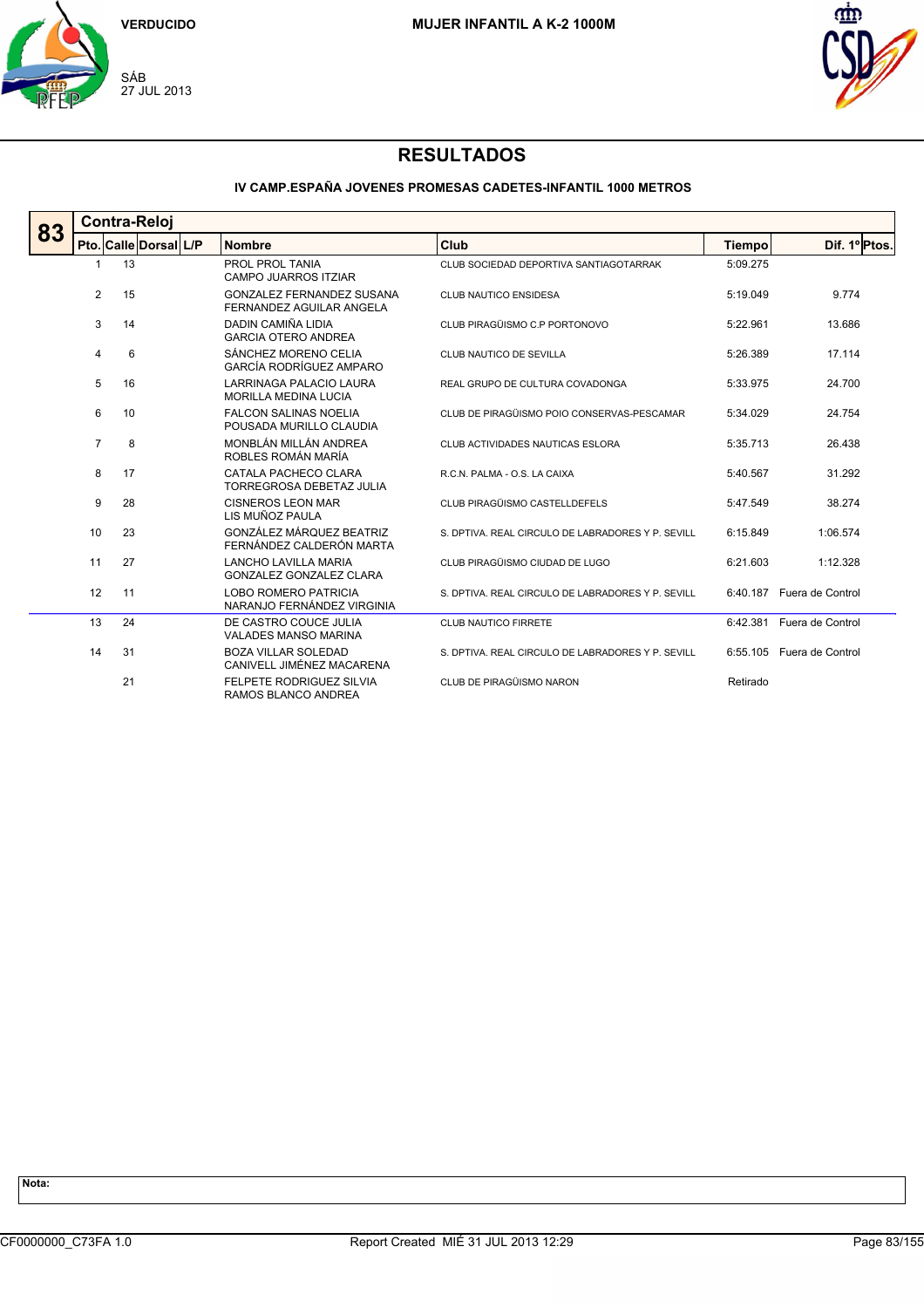



### **IV CAMP.ESPAÑA JOVENES PROMESAS CADETES-INFANTIL 1000 METROS**

| 84 | <b>Contra-Reloj</b>   |                |  |  |                                                                                |                                                                                  |                      |                  |  |  |
|----|-----------------------|----------------|--|--|--------------------------------------------------------------------------------|----------------------------------------------------------------------------------|----------------------|------------------|--|--|
|    | Pto. Calle Dorsal L/P |                |  |  | <b>Nombre</b>                                                                  | Club                                                                             | Tiempo               | Dif. 1º Ptos.    |  |  |
|    | 1                     | 42             |  |  | <b>GARCIA ARIAS ADRIAN</b><br>MONTEAGUDO MORAÑA IAGO                           | CLUB NAVAL DE PONTEVEDRA                                                         | 4:04.706             |                  |  |  |
|    | $\overline{2}$        | 39             |  |  | <b>GARCIA PILAR JONATHAN</b><br>MARTINEZ CERRA DIEGO                           | JAIRE AVENTURA-LOS RAPIDOS                                                       | 4:06.984             | 2.278            |  |  |
|    | 3                     | 22             |  |  | <b>RYFA OSKAR</b><br><b>GASTALDO ARIZA RAIMON</b>                              | CLUB PIRAGÜISMO SILLA                                                            | 4:10.522             | 5.816            |  |  |
|    | 4                     | 20             |  |  | SAYAR GARCIA OIHAN<br>NIETO ARZUAGA IGOR                                       | CLUB SOCIEDAD DEPORTIVA SANTIAGOTARRAK                                           | 4:12.314             | 7.608            |  |  |
|    | 5                     | 31             |  |  | ERPEN ARQUERONS MARTIN<br><b>BLASS GUINEA LUCAS</b>                            | C.D.B. PIRAGUAMADRID                                                             | 4:12.858             | 8.152            |  |  |
|    | 6                     | 43             |  |  | PARADELA DELGADO ENRIC<br><b>TORRES SAIZ IGNACIO</b>                           | R.C.N. PALMA - O.S. LA CAIXA                                                     | 4:14.542             | 9.836            |  |  |
|    | $\overline{7}$        | $\overline{7}$ |  |  | ACUÑA CORTIZO JAIME<br>FERNANDEZ GONZALEZ GONZALO LUI                          | CLUB NAVAL DE PONTEVEDRA                                                         | 4:16.517             | 11.811           |  |  |
|    | 8                     | 18             |  |  | CINTO CASTELLANO JORGE<br>SALAZAR MAMIAN SANTIAGO                              | CLUB ESCUELA PIRAGÜISMO ARANJUEZ                                                 | 4:17.571             | 12.865           |  |  |
|    | 9                     | 9              |  |  | ECHÁVARRI MIQUEO DANIEL<br>LÓPEZ MUGUERZA IÑIGO                                | CLUB PIRAGÜISMO PAMPLONA                                                         | 4:18.845             | 14.139           |  |  |
|    | 10                    | 12             |  |  | MUÑIZ GARCIA ADRIAN<br>RICO GOMEZ ADRIAN                                       | CLUB PIRAGÜISMO C.P PORTONOVO                                                    | 4:19.193             | 14.487           |  |  |
|    | 11                    | 5              |  |  | BENAVIDES LOPEZ DE AYALA GONZA<br><b>BADIOLA HUNTELER CARLOS</b>               | REAL CLUB NÁUTICO PORT DE POLLENÇA                                               | 4:20.789             | 16.083           |  |  |
|    | 12                    | 38             |  |  | DASTIS BARRANTES JORGE<br>GAMBOA GONZÁLEZ PABLO                                | S. DPTIVA. REAL CIRCULO DE LABRADORES Y P. SEVILL                                | 4:20.798             | 16.092           |  |  |
|    | 13                    | 28             |  |  | <b>TXAPARTEGI AGIRRE KEPA</b><br>EGAÑA ELOSUA MARTIN                           | CLUB ITXAS-GAIN KIROL ELKARTEA                                                   | 4:20.914             | 16.208           |  |  |
|    | 14                    | 47             |  |  | <b>BEJO DE LA FUENTE BORJA</b><br>PIÑEIRO ABAL ANGEL MANUEL                    | CLUB NAUTICO O MUIÑO DE RIBADUMIA                                                | 4:22.230             | 17.524           |  |  |
|    | 15                    | 3              |  |  | PEREZ SANTOS NESTOR<br>RODRIGUEZ CARBAJO IVAN                                  | HOTEL CONVENTO I - PIRAGÜISMO DUERO ZAMORA                                       | 4:23.069             | 18.363           |  |  |
|    | 16                    | 36             |  |  | GAVILAN GARCIA-MUÑOZ CARLOS<br>PEREÑIGUEZ ABELLAN IVAN                         | ESCUELA PIRAGÜISMO MAR MENOR                                                     | 4:23.666             | 18.960           |  |  |
|    | 17                    | 8              |  |  | RIBERA IBERT IVAN<br><b>VALLET CRIADO MARC</b>                                 | CLUB PIRAGÜISMO CULLERA                                                          | 4:23.699             | 18.993           |  |  |
|    | 18                    | 44             |  |  | GAMBOA GONZÁLEZ JESÜS                                                          | HERNÁNDEZ-BARAHONA MONLEÓN JES S. DPTIVA. REAL CIRCULO DE LABRADORES Y P. SEVILL | 4:24.840             | 20.134           |  |  |
|    | 19                    | 2              |  |  | FERNANDEZ DIEZ ALVARO<br>ZAPATERO ROJO PEDRO                                   | CLUB PALENTINO DE PIRAGÜISMO                                                     | 4:25.765             | 21.059           |  |  |
|    | 20                    | 27             |  |  | SOUTO SONEIRA JACOBO<br><b>TORRES MIGUENS PABLO</b>                            | CLUB NAUTICO PONTECESURES                                                        | 4:26.528             | 21.822           |  |  |
|    | 21<br>22              | 35<br>19       |  |  | RIEGO MAHMUDI CLARET<br>RAMIREZ GERVASIO MARCOS JOSUE<br>CAPIN CERRA FRANCISCO | ADZ-IBERDROLA CAJA ESPAÑA DUERO ZAMORA                                           | 4:26.744             | 22.038<br>22.070 |  |  |
|    |                       |                |  |  | <b>GARCIA CORTINES LUIS MIGUEL</b><br>HERRERO MENENDEZ ALEJANDRO               | SOCIEDAD CULTURAL Y DEPORTIVA RIBADESELLA                                        | 4:26.776             |                  |  |  |
|    | 23                    | 26             |  |  | SERRA SANTOS GERMAN                                                            | REAL GRUPO DE CULTURA COVADONGA                                                  | 4:27.572<br>4:29.158 | 22.866           |  |  |
|    | 24                    | 25             |  |  | MACEDO RODRIGUEZ AARON<br>SANTISO MARTINEZ BRAIAN                              | <b>CLUB KAYAK TUDENSE</b>                                                        |                      | 24.452           |  |  |
|    | 25                    | 21             |  |  | OREJAS LUCAS HORACIO<br>VALLINA COTO MANUEL                                    | JAIRE AVENTURA-LOS RAPIDOS                                                       | 4:30.714<br>4:30.865 | 26.008           |  |  |
|    | 26                    | 10             |  |  | <b>GALVIN GONZALEZ DANIEL</b><br>CHACOPINO GARCÍA GABRIEL                      | REAL CLUB MARITIMO DE HUELVA                                                     |                      | 26.159           |  |  |
|    | 27                    | 24             |  |  | OTERO PARADA ADRIAN<br>DA SILVA PEREZ EDUARDO                                  | CLUB BREOGAN DO GROVE                                                            | 4:31.368             | 26.662           |  |  |
|    | 28                    | 41             |  |  | DIEZ ZABALA IÑIGO<br>EGIGUREN GOMEZ ENEKO                                      | CLUB SOCIEDAD DEPORTIVA SANTIAGOTARRAK                                           | 4:32.954             | 28.248           |  |  |
|    | 29                    | 15             |  |  | LIBERAL MARTINEZ ALBERT<br>RUBIO VENTURA DANIEL                                | CLUB PIRAGÜISMO CASTELLDEFELS                                                    | 4:34.239             | 29.533           |  |  |
|    | 30                    | 16             |  |  | SANTAMARIA CASTRO RAUL<br>MENDEZ LAGO FRANCISCO                                | CLUB AS TORRES-ROMERIA VIKINGA DE CATOIRA                                        | 4:35.015             | 30.309           |  |  |
|    | 31                    | 46             |  |  | SEIJO FERNANDEZ JOSE MANUEL<br>REY LOPEZ LUIS MANUEL                           | CLUB NAUTICO RIA DE BETANZOS                                                     | 4:36.016             | 31.310           |  |  |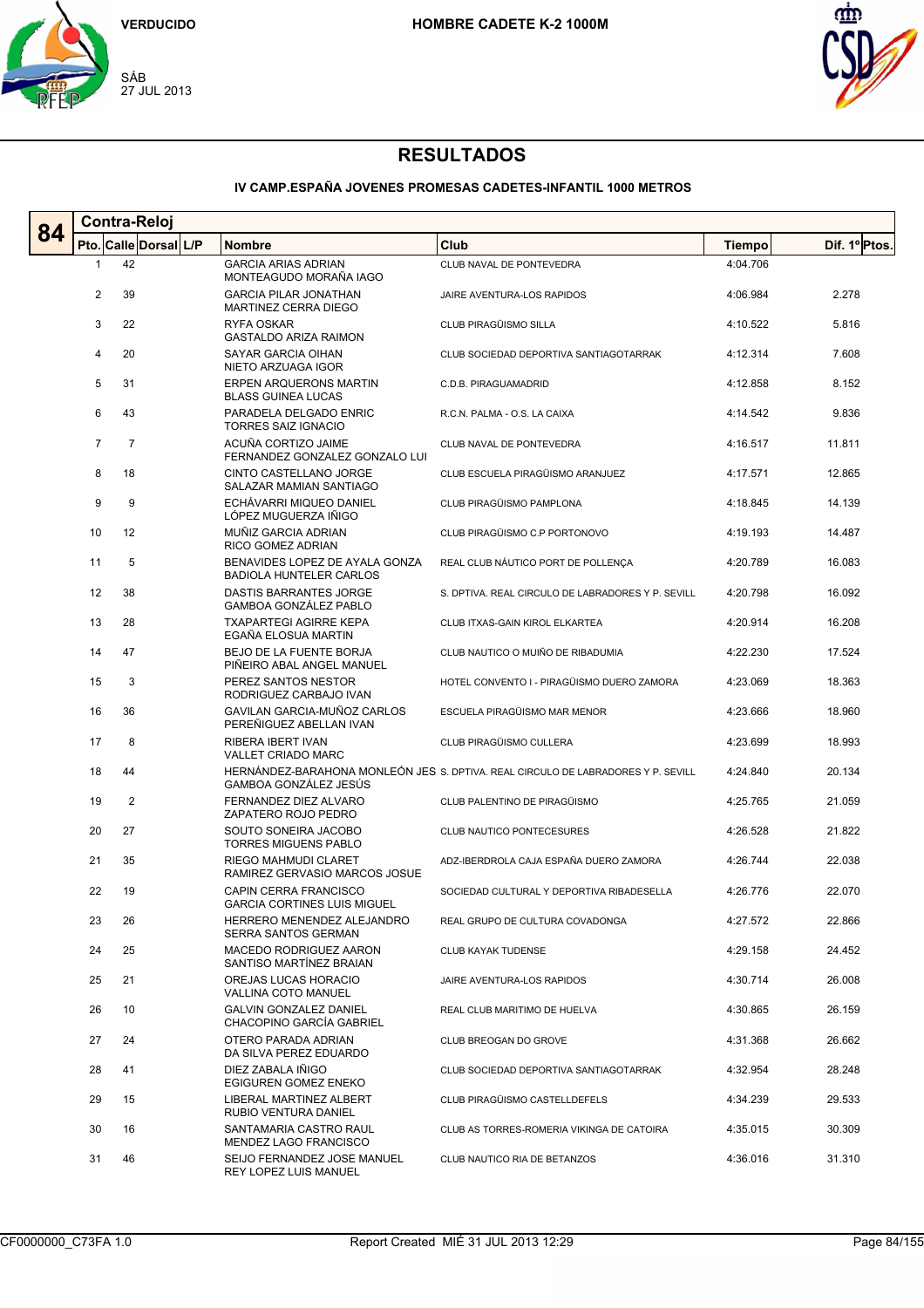



### **IV CAMP.ESPAÑA JOVENES PROMESAS CADETES-INFANTIL 1000 METROS**

| 84 | <b>Contra-Reloj</b> |                       |                                                                     |                                                   |               |                           |  |  |  |  |
|----|---------------------|-----------------------|---------------------------------------------------------------------|---------------------------------------------------|---------------|---------------------------|--|--|--|--|
|    |                     | Pto. Calle Dorsal L/P | <b>Nombre</b>                                                       | Club                                              | <b>Tiempo</b> | Dif. 1º Ptos.             |  |  |  |  |
|    | 23<br>32            |                       | <b>REINA HIERRO MIGUEL</b><br>DE MARTÍN HERNÁNDEZ JOSÉ              | REAL CLUB MARITIMO DE HUELVA                      | 4:38.146      | 33.440                    |  |  |  |  |
|    | 33                  | 30                    | ARROYO ZARCO EMILIO<br>MUÑOZ AYCART JOSÉ MARÍA                      | CLUB NAUTICO DE SEVILLA                           | 4:39.016      | 34.310                    |  |  |  |  |
|    | 34                  | 6                     | DACOSTA SANTOME RAUL<br><b>IGLESIAS MENDUIÑA OSCAR</b>              | CLUB DE MAR RIA DE ALDAN                          | 4:39.539      | 34.833                    |  |  |  |  |
|    | 35                  | 29                    | <b>GARCIA ROMERO RAUL</b><br>PONTE BAQUERO OSCAR                    | ESCUELA PIRAGÜISMO CIUDAD DE PONTEVEDRA           | 4:39.704      | 34.998                    |  |  |  |  |
|    | 36                  | 48                    | PIÑEIRO GARCIA CARLOS<br>VINASCO GOMEZ BRAYHAN STIVEN               | CLUB AS TORRES-ROMERIA VIKINGA DE CATOIRA         | 4:41.044      | 36.338                    |  |  |  |  |
|    | 37                  | 40                    | DUQUE SANZ SERGIO<br>SANCHEZ ESCUDERO JAIME                         | CLUB DEPORTIVO PIRAGÜISMO TORDESILLAS             | 4:42.794      | 38.088                    |  |  |  |  |
|    | 38                  | 45                    | ABELLEIRA CACERES JORGE<br>RODRIGUEZ MARTINEZ ENRIQUE JOS           | CLUB DE MAR DE AVILES                             | 4:45.028      | 40.322                    |  |  |  |  |
|    | 39                  | 37                    | <b>BARGAOANU MIHAI ANGEL</b><br><b>GOMEZ TORRES FRANCISCO JESUS</b> | CLUB LOS DELFINES DE CEUTA                        | 4:45.684      | 40.978                    |  |  |  |  |
|    | 40                  | 17                    | MORANT MARTI JOAN<br>TESORO FERNÁNDEZ BRUNO                         | CLUB PIRAGÜISMO CULLERA                           | 4:45.745      | 41.039                    |  |  |  |  |
|    | 41                  | 33                    | FERNÁNDEZ RAMOS VICENTE<br>SAN JUAN SAN SEBASTIÁN IÑIGO             | S. DPTIVA, REAL CIRCULO DE LABRADORES Y P. SEVILL | 4:45.764      | 41.058                    |  |  |  |  |
|    | 42                  | $\mathbf{1}$          | MARCOS RIOBO ALEXANDER<br>COUSO PAZOS SERGIO                        | CLUB NAUTICO DE COBRES                            |               | 4:57.113 Fuera de Control |  |  |  |  |
|    | 43                  | 14                    | <b>BOGA GONZALEZ RUBEN</b><br><b>BALEIRON CASTRO SERGIO</b>         | CLUB NAUTICO PONTECESURES                         |               | 5:04.035 Fuera de Control |  |  |  |  |
|    | 44                  | 4                     | SANTALLA MENDEZ RUI<br>VARELA DOPICO ALEJANDRO DAVID                | CLUB DE PIRAGÜISMO NARON                          |               | 5:05.823 Fuera de Control |  |  |  |  |
|    |                     | 34                    | OCHOA PIÑEIRO ALEXANDRE<br>CONDE PIÑEIRO ADRIAN                     | CLUB BREOGAN DO GROVE                             | Retirado      |                           |  |  |  |  |
|    |                     | 32                    | REBOLLO SANTANA DAVID<br>MERINO QUIROGA IVAN                        | CLUB DEPORTIVO ABEDUL                             | No sale       |                           |  |  |  |  |
|    |                     | 13                    | FIBLA GUIMERA MIGUEL ANGEL<br>CABEZON HERRERO OSCAR                 | CLUB DE REGATAS BURRIANA                          | No sale       |                           |  |  |  |  |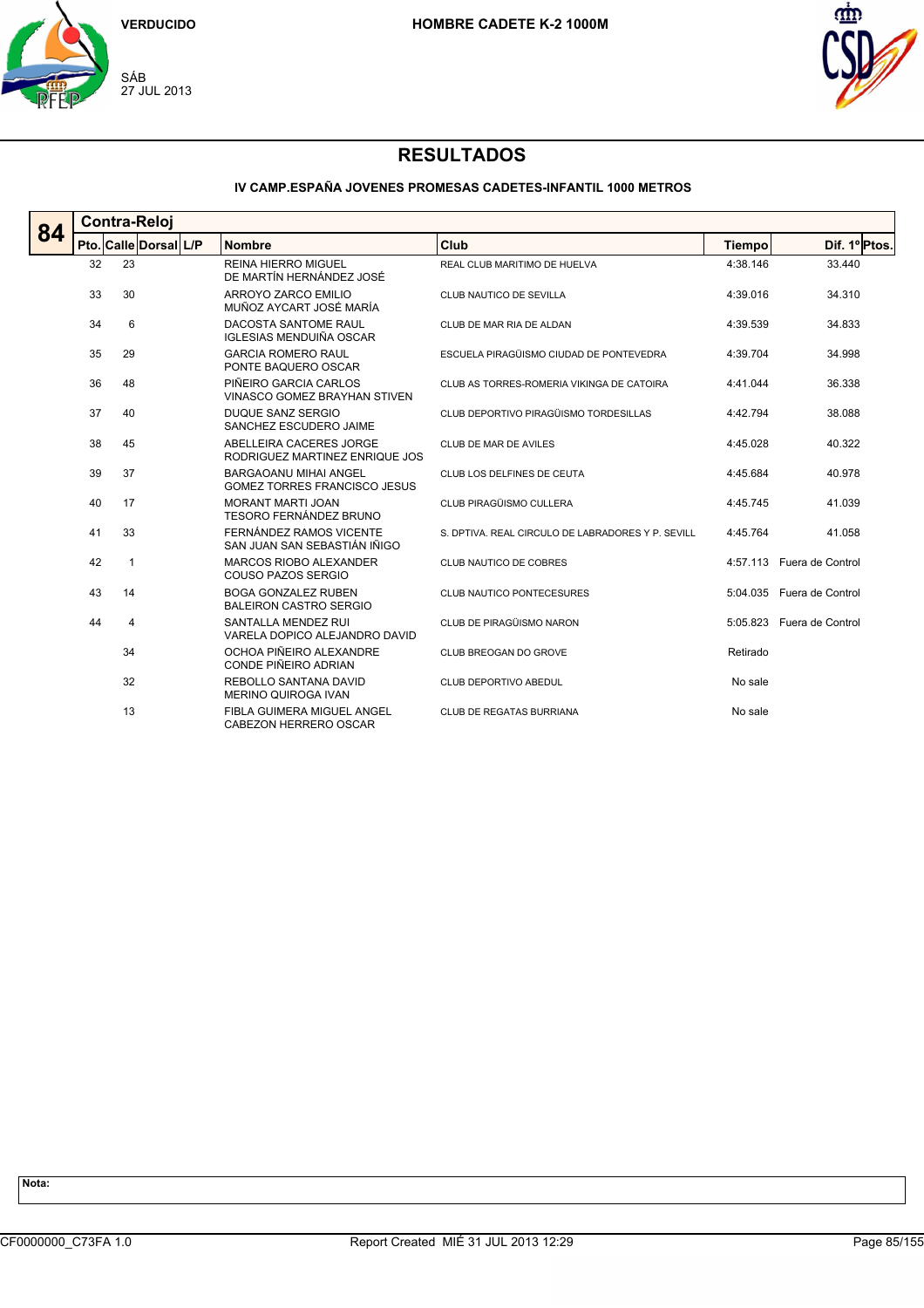



### **IV CAMP.ESPAÑA JOVENES PROMESAS CADETES-INFANTIL 1000 METROS**

| 85 |                | <b>Contra-Reloj</b>   |  |                                                                |                                         |               |                           |  |  |  |
|----|----------------|-----------------------|--|----------------------------------------------------------------|-----------------------------------------|---------------|---------------------------|--|--|--|
|    |                | Pto. Calle Dorsal L/P |  | <b>Nombre</b>                                                  | Club                                    | <b>Tiempo</b> | Dif. 1º Ptos.             |  |  |  |
|    | -1             | 16                    |  | <b>GARCIA PEREZ JARAIZ IKER</b><br><b>VERGARA ZUBIRI ARITZ</b> | CLUB SOCIEDAD DEPORTIVA SANTIAGOTARRAK  | 5:04.382      |                           |  |  |  |
|    | $\overline{2}$ | 14                    |  | <b>ESTEBAN ORTEGA JOSE</b><br>MUÑOZ BENAVENTE ADRIAN           | CLUB ESCUELA PIRAGÜISMO ARANJUEZ        | 5:08.580      | 4.198                     |  |  |  |
|    | 3              | 15                    |  | <b>MATTALONI VITTORIO</b><br><b>MCINTOSH FONT IAN</b>          | R.C.N. PALMA - O.S. LA CAIXA            | 5:08.802      | 4.420                     |  |  |  |
|    | 4              | $\overline{4}$        |  | MOURELOS BUEZAS DANIEL<br>ORTIZ PINEDA JUAN CAMILO             | CLUB BREOGAN DO GROVE                   | 5:11.076      | 6.694                     |  |  |  |
|    | 5              | 13                    |  | VAZQUEZ BASTEIRO PABLO<br><b>GARCIA MARTINEZ KEVIN</b>         | CLUB NAUTICO RIA DE BETANZOS            | 5:15.242      | 10.860                    |  |  |  |
|    | 6              | 3                     |  | <b>CANO SANCHEZ MOISES</b><br><b>MOLINA RIOS ARTURO</b>        | BLANCA CLUB DE PIRAGÜISMO               | 5:18.598      | 14.216                    |  |  |  |
|    | $\overline{7}$ | 2                     |  | MENDEZ ACUÑA PABLO<br>RODRIGUEZ PELAEZ AARON                   | <b>CLUB KAYAK TUDENSE</b>               | 5:21.842      | 17.460                    |  |  |  |
|    | 8              | 9                     |  | RODRIGUEZ VAZQUEZ RAUL<br><b>VILLAR GONZALEZ MANUEL</b>        | <b>CLUB NAUTICO FIRRETE</b>             | 5:24.440      | 20.058                    |  |  |  |
|    | 9              | 8                     |  | <b>IGLESIAS MENDUIÑA TOMAS</b><br>PEREZ VILLAR ANDRES          | CLUB DE MAR RIA DE ALDAN                | 5:29.404      | 25.022                    |  |  |  |
|    | 10             | 6                     |  | <b>GARCIA MEIS AITOR</b><br><b>BASCOY MOLINA JAVIER</b>        | CLUB NAUTICO O MUIÑO DE RIBADUMIA       | 5:33.116      | 28.734                    |  |  |  |
|    | 11             | $\overline{7}$        |  | CINTO CASTELLANO CARLOS<br>PALACIOS RIBES ADRIAN               | CLUB DE REGATAS BURRIANA                |               | 5:40.996 Fuera de Control |  |  |  |
|    | 12             | 1                     |  | <b>FALCON TRIÑANES MANUEL</b><br>ALVAREZ VAZQUEZ JORGE         | CLUB BREOGAN DO GROVE                   |               | 6:00.140 Fuera de Control |  |  |  |
|    | 13             | 12                    |  | JANEIRO OGANDO DIEGO<br>PIÑEIRO CHAZO JOSE MANUEL              | ESCUELA PIRAGÜISMO CIUDAD DE PONTEVEDRA |               | 6:02.336 Fuera de Control |  |  |  |
|    | 14             | 11                    |  | VAZQUEZ TRIÑANES DIEGO<br>DOPAZO DOMINGUEZ DANIEL              | CLUB BREOGAN DO GROVE                   |               | 6:25.472 Fuera de Control |  |  |  |
|    | 15             | 10                    |  | POZA DACOSTA ELOY<br>VILLANUEVA VAZQUEZ MIGUEL                 | CLUB PIRAGÜISMO ILLA DE AROUSA          | 6:37.226      | Fuera de Control          |  |  |  |
|    | 16             | 17                    |  | ALEGRE FALOMIR JOSE FERNANDO<br><b>MARCO SANCHEZ ROBERTO</b>   | CLUB DE REGATAS BURRIANA                |               | 6:37.542 Fuera de Control |  |  |  |
|    |                | 5                     |  | SABARIS VIEITEZ VALENTIN<br>FERREIROS RODRIGUEZ FRANCISCO      | CLUB PIRAGÜISMO VERDUCIDO-PONTILLON     | Retirado      |                           |  |  |  |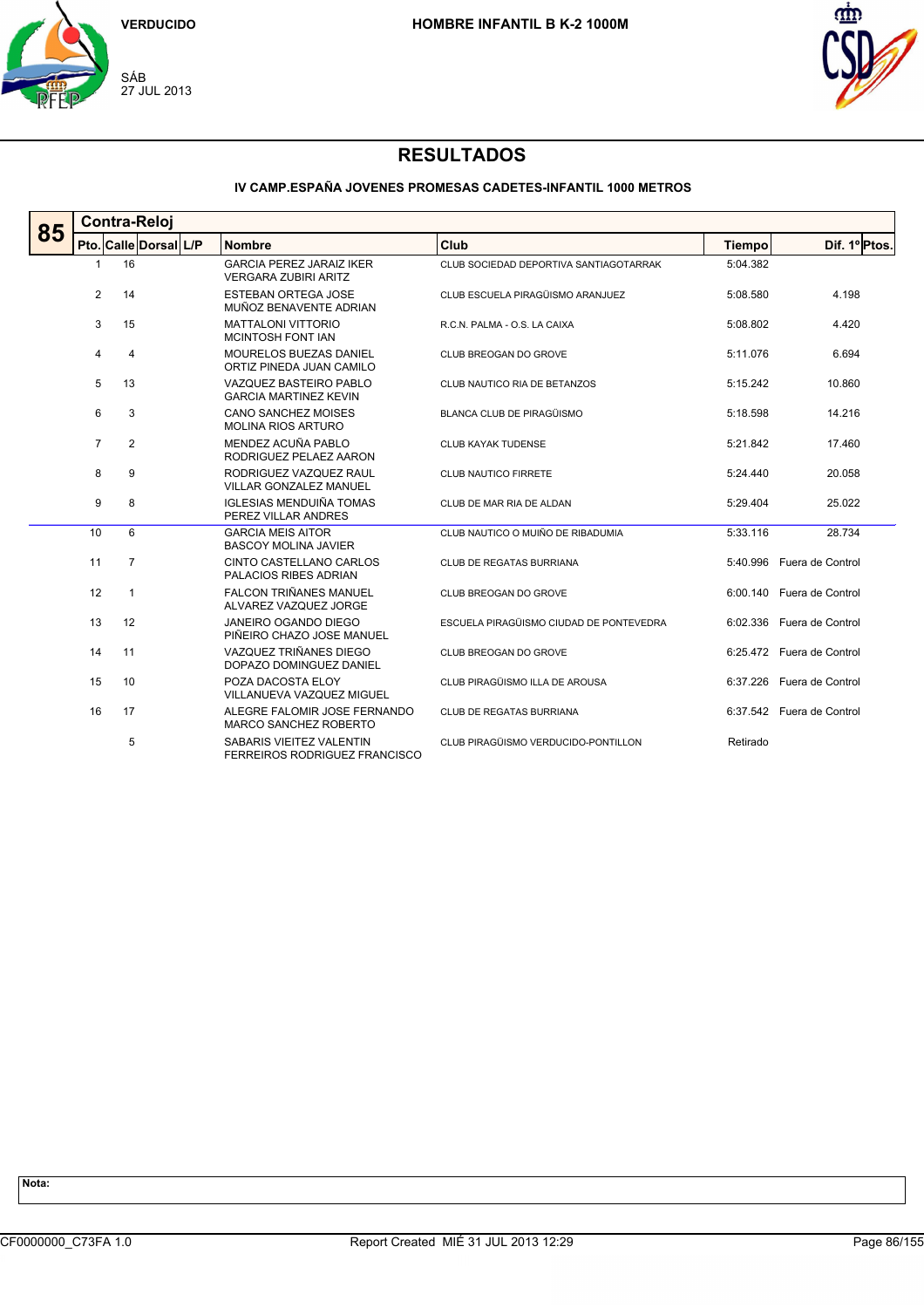



### **IV CAMP.ESPAÑA JOVENES PROMESAS CADETES-INFANTIL 1000 METROS**

| 86 | <b>Contra-Reloj</b> |                       |  |                                                              |                                                   |               |               |  |  |  |
|----|---------------------|-----------------------|--|--------------------------------------------------------------|---------------------------------------------------|---------------|---------------|--|--|--|
|    |                     | Pto. Calle Dorsal L/P |  | <b>Nombre</b>                                                | Club                                              | <b>Tiempo</b> | Dif. 1º Ptos. |  |  |  |
|    |                     | 3                     |  | COMPARATO SPADA MARIA FLOR<br>LARROZA CRUZ MARTINA           | CLUB PIRAGÜISMO CASTELLDEFELS                     | 4:41.963      |               |  |  |  |
|    | $\overline{2}$      | 8                     |  | PELACHS MASSANAS LAIA<br><b>CASTRO FUNTANE CELIA</b>         | <b>CLUB NATACIO BANYOLES</b>                      | 4:46.755      | 4.792         |  |  |  |
|    | 3                   | 15                    |  | <b>CLADERA POCOVI PAULA</b><br>HERNANDEZ GUILLEN AINHOA      | R.C.N. PALMA - O.S. LA CAIXA                      | 4:53.702      | 11.739        |  |  |  |
|    | 4                   | 10                    |  | ROUCO BAQUEIRO NOA<br>VILLAR HERBELLO SANDRA                 | CLUB DE MAR RIA DE ALDAN                          | 4:55.682      | 13.719        |  |  |  |
|    | 5                   | 11                    |  | EDERRA ZESTAU MADDI<br><b>ILUNDAIN PERURENA LOREA</b>        | CLUB PIRAGÜISMO PAMPLONA                          | 4:57.444      | 15.481        |  |  |  |
|    | 6                   | $\overline{2}$        |  | ARES BRAGE LAURA<br>PEREZ PICO CRISTINA                      | CLUB NAUTICO FIRRETE                              | 5:08.869      | 26.906        |  |  |  |
|    | $\overline{7}$      | 4                     |  | MACHADO DE MIGUEL CRISTINA<br>MARTÍNEZ CABEZA MARTA          | CLUB DE PIRAGÜISMO LIPASAM                        | 5:11.403      | 29.440        |  |  |  |
|    | 8                   | $\mathbf{1}$          |  | <b>LOPEZ ROJAS NURIA</b><br><b>TRIGO TEJEDA IRENE</b>        | CLUB PIRAGÜISMO BADAJOZ                           | 5:11.573      | 29.610        |  |  |  |
|    | 9                   | 9                     |  | <b>CARRIL LUSTRES VANESA</b><br><b>GONZALEZ AUTRAN SARAY</b> | <b>CLUB NAUTICO PONTECESURES</b>                  | 5:12.505      | 30.542        |  |  |  |
|    | 10                  | 14                    |  | <b>GALVIN GONZALEZ AFRICA</b><br><b>GALÉ SÁNCHEZ CLARA</b>   | REAL CLUB MARITIMO DE HUELVA                      | 5:20.818      | 38.855        |  |  |  |
|    | 11                  | 13                    |  | PÉREZ LÓPEZ IRENE<br>MIJARES SERRANO ANA                     | S.D. DEL CIRCULO MERCANTIL E INDUSTRIAL DE SEVILL | 5:26.108      | 44.145        |  |  |  |
|    | 12                  | $\overline{7}$        |  | CHARNECO DE ZÁRRAGA CRISTINA<br>RODRIGUEZ SANCHEZ CELIA      | REAL CLUB MARITIMO DE HUELVA                      | 5:31.059      | 49.096        |  |  |  |
|    | 13                  | 6                     |  | ESTEVEZ MARTINEZ ANA<br>CARBALLIDO DIAZ COVADONGA            | CLUB DE MAR RIA DE ALDAN                          | 5:34.347      | 52.384        |  |  |  |
|    | 14                  | 5                     |  | MUÑIZ GARCIA YOLANDA<br>TOURIÑO PADIN ALICIA                 | CLUB PIRAGÜISMO C.P PORTONOVO                     | 5:50.577      | 1:08.614      |  |  |  |
|    |                     | 12                    |  | RONCERO DURAN CLARA<br>DENCHE SANZ CELIA                     | CLUB PIRAGÜISMO BADAJOZ                           | Retirado      |               |  |  |  |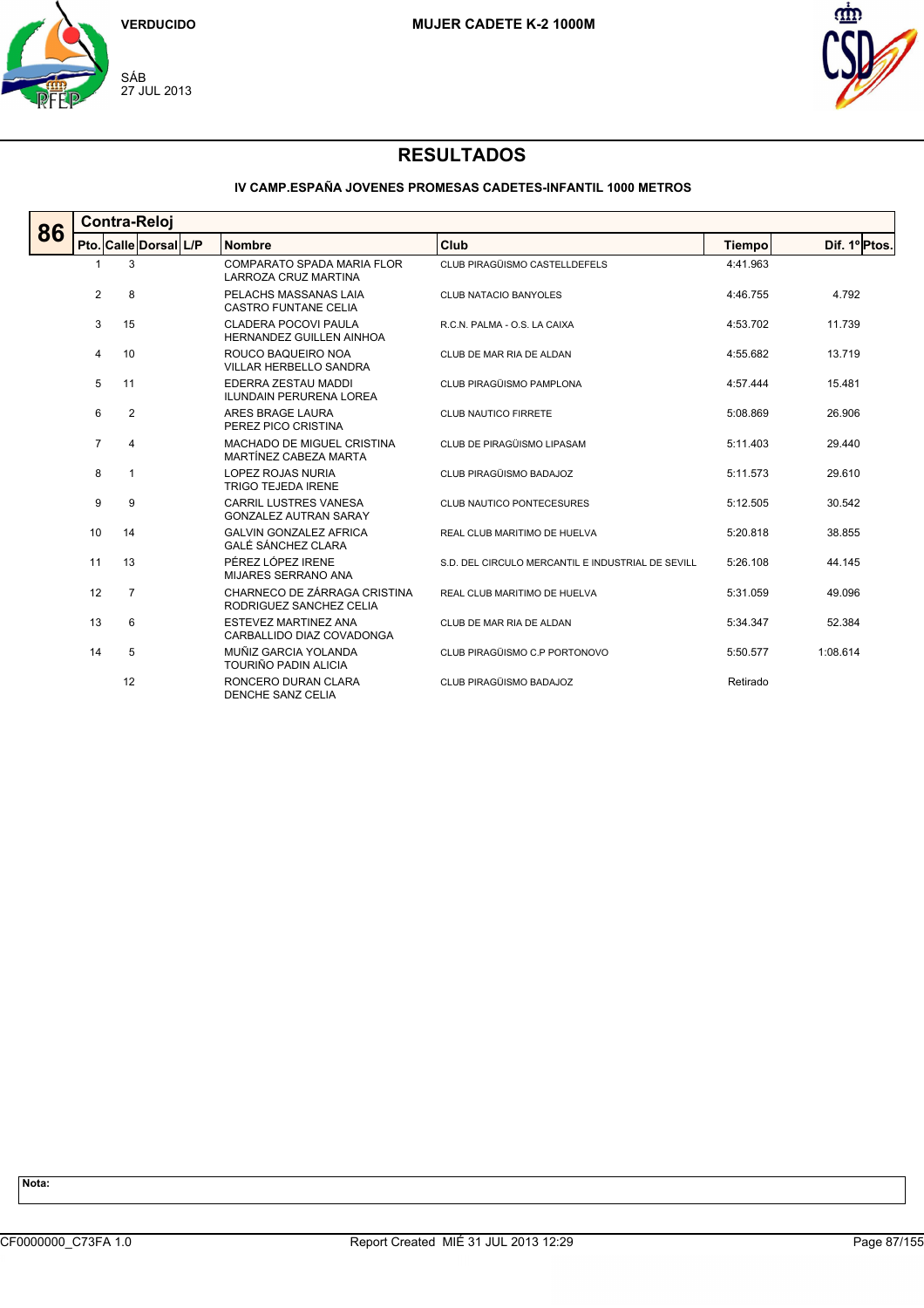



### **IV CAMP.ESPAÑA JOVENES PROMESAS CADETES-INFANTIL 1000 METROS**

|    | <b>SemiFinal 1</b> |                       |                                                                |                                                  |          |               |  |  |  |  |
|----|--------------------|-----------------------|----------------------------------------------------------------|--------------------------------------------------|----------|---------------|--|--|--|--|
| 87 |                    | Pto. Calle Dorsal L/P | <b>Nombre</b>                                                  | Club                                             | Tiempo   | Dif. 1º Ptos. |  |  |  |  |
|    |                    | 5                     | RIBEIRO SANJORGE DAVID<br>SILVA VIEIRA FRANCISCO               | CLUB PIRAGÜISMO C.P PORTONOVO                    | 4:53.931 |               |  |  |  |  |
|    | 2                  | 3                     | FERNANDEZ FREIRE IVAN<br>FERNANDEZ RAMOS SERGIO                | CLUB NAUTICO RIA DE BETANZOS                     | 4:56.535 | 2.604         |  |  |  |  |
|    | 3                  | 6                     | GONZALEZ DE DIOS ALVARO<br>FERNANDEZ ISLA BORJA                | CLUB PIRAGUAS LA LLONGAR SUMI. ELECTRICOS AMIEVA | 4:57.077 | 3.146         |  |  |  |  |
|    | 4                  | 8                     | <b>GARCIA PEREZ JARAIZ IKER</b><br><b>VERGARA ZUBIRI ARITZ</b> | CLUB SOCIEDAD DEPORTIVA SANTIAGOTARRAK           | 4:57.393 | 3.462         |  |  |  |  |
|    | 5                  | $\overline{4}$        | <b>GUINEA RUIZ RAMIRO</b><br>GARCÍA HEREDIA JAIRO              | REAL CLUB MARITIMO DE HUELVA                     | 5:03.363 | 9.432         |  |  |  |  |
|    | 6                  |                       | CANO SANCHEZ MOISES<br><b>MOLINA RIOS ARTURO</b>               | BLANCA CLUB DE PIRAGÜISMO                        | 5:12.935 | 19.004        |  |  |  |  |
|    |                    | 9                     | RODRIGUEZ VAZQUEZ RAUL<br>VILLAR GONZALEZ MANUEL               | <b>CLUB NAUTICO FIRRETE</b>                      | 5:14.933 | 21.002        |  |  |  |  |
|    | 8                  |                       | ALVAREZ VAZQUEZ ALEJANDRO<br><b>GONZALEZ CUESTA ANTONO</b>     | CLUB DEPORTIVO LOS GORILAS DE CANDAS             | 5:18.349 | 24.418        |  |  |  |  |
|    | 9                  | $\overline{2}$        | MARTINEZ GONZALEZ JULIO<br>MARTINEZ MONTEAGUDO PABLO           | CLUB PIRAGÜISMO CUENCA CON CARACTER              | 5:18.817 | 24.886        |  |  |  |  |
|    |                    |                       |                                                                |                                                  |          |               |  |  |  |  |

Sistema de Progresión: 1/3 A FINAL A, 4/6 A FINAL B, 7/9 A FINAL C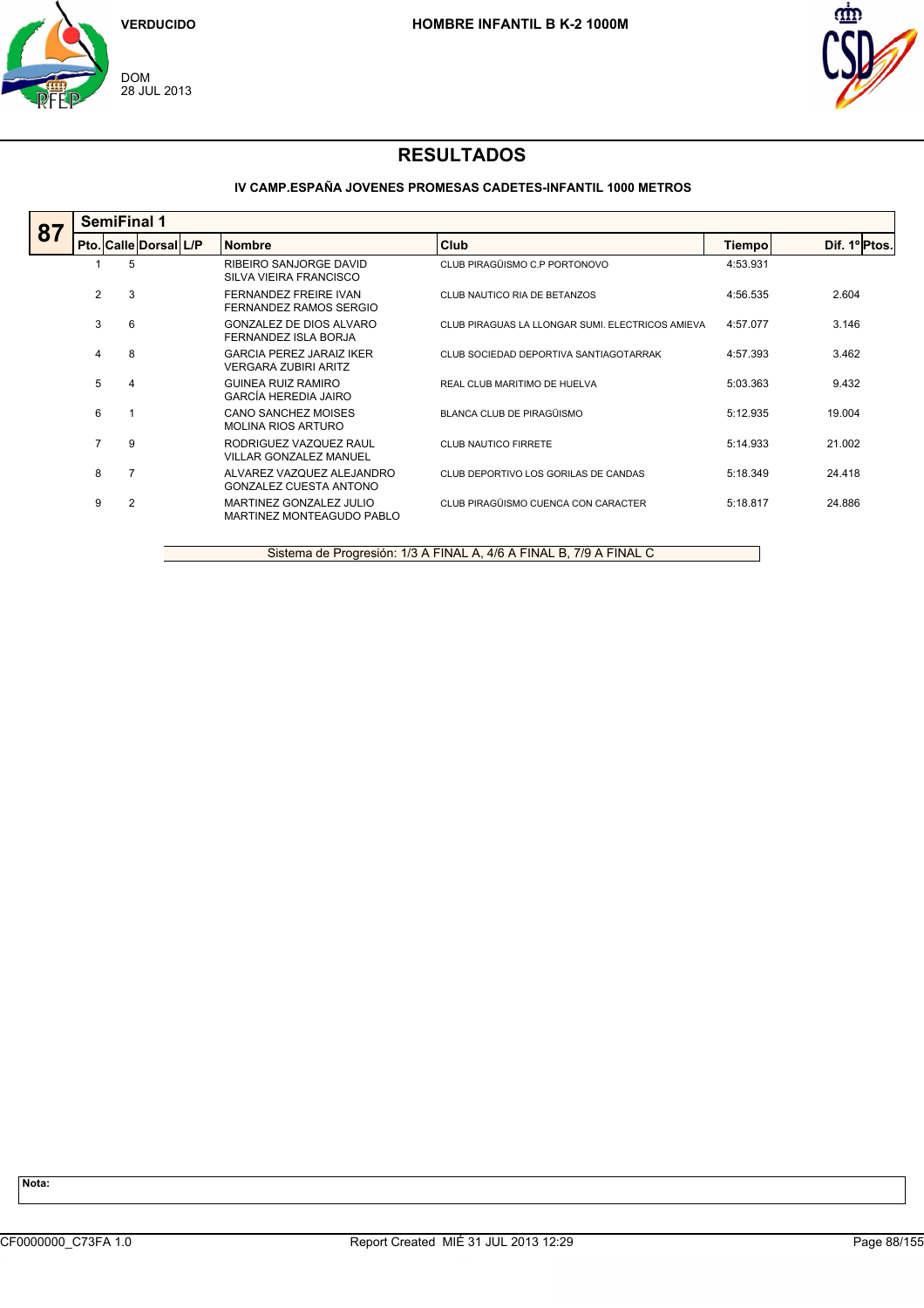



### **IV CAMP.ESPAÑA JOVENES PROMESAS CADETES-INFANTIL 1000 METROS**

|    | <b>SemiFinal 2</b> |                       |  |                                                        |                                                   |          |                  |  |  |  |
|----|--------------------|-----------------------|--|--------------------------------------------------------|---------------------------------------------------|----------|------------------|--|--|--|
| 88 |                    | Pto. Calle Dorsal L/P |  | <b>Nombre</b>                                          | Club                                              | Tiempo   | Dif. 1º Ptos.    |  |  |  |
|    |                    | 4                     |  | <b>GONZALEZ MULET GUILLEM</b><br>LAZURENKO VLADISLAV   | ASOCIACIÓ ESPORTIVA XINO-XANO                     | 4:41.259 |                  |  |  |  |
|    | $\overline{2}$     | 5                     |  | SIMARRO GOMEZ PABLO<br>LAZARO MARTIN GUILLERMO         | C.D.B. PIRAGUAMADRID                              | 4:47.251 | 5.992            |  |  |  |
|    | 3                  | 6                     |  | FERNÁNDEZ RUIZ CARLOS<br>SOLÍS PALOMO PABLO            | S.D. DEL CIRCULO MERCANTIL E INDUSTRIAL DE SEVILL | 4:47.723 | 6.464            |  |  |  |
|    | 4                  | 3                     |  | TRIÑANES LOPEZ SERGIO<br>FIGUEIRIDO BLANCO PABLO       | CLUB PIRAGÜISMO RIAS BAIXAS-NAUTICO BOIRO         | 4:52.403 | 11.144           |  |  |  |
|    | 5                  | 8                     |  | <b>ESTEBAN ORTEGA JOSE</b><br>MUÑOZ BENAVENTE ADRIAN   | CLUB ESCUELA PIRAGÜISMO ARANJUEZ                  | 4:53.263 | 12.004           |  |  |  |
|    | 6                  | 9                     |  | MENDEZ ACUÑA PABLO<br>RODRIGUEZ PELAEZ AARON           | <b>CLUB KAYAK TUDENSE</b>                         | 5:09.615 | 28.356           |  |  |  |
|    | 7                  |                       |  | VAZQUEZ BASTEIRO PABLO<br><b>GARCIA MARTINEZ KEVIN</b> | CLUB NAUTICO RIA DE BETANZOS                      | 5:15.805 | 34.546           |  |  |  |
|    | 8                  | $\overline{2}$        |  | <b>GARCIA ROMERO NICOLAS</b><br>PONTE BAQUERO RAUL     | ESCUELA PIRAGÜISMO CIUDAD DE PONTEVEDRA           | 5:17.617 | 36.358           |  |  |  |
|    | 9                  |                       |  | COLOMO ZABALA GORKA<br>URRETABIZKAIA MARTIN JON        | CLUB DONOSTIA KAYAK K.E.                          | 5:50.648 | Fuera de Control |  |  |  |
|    |                    |                       |  |                                                        |                                                   |          |                  |  |  |  |

Sistema de Progresión: 1/3 A FINAL A, 4/6 A FINAL B, 7/9 A FINAL C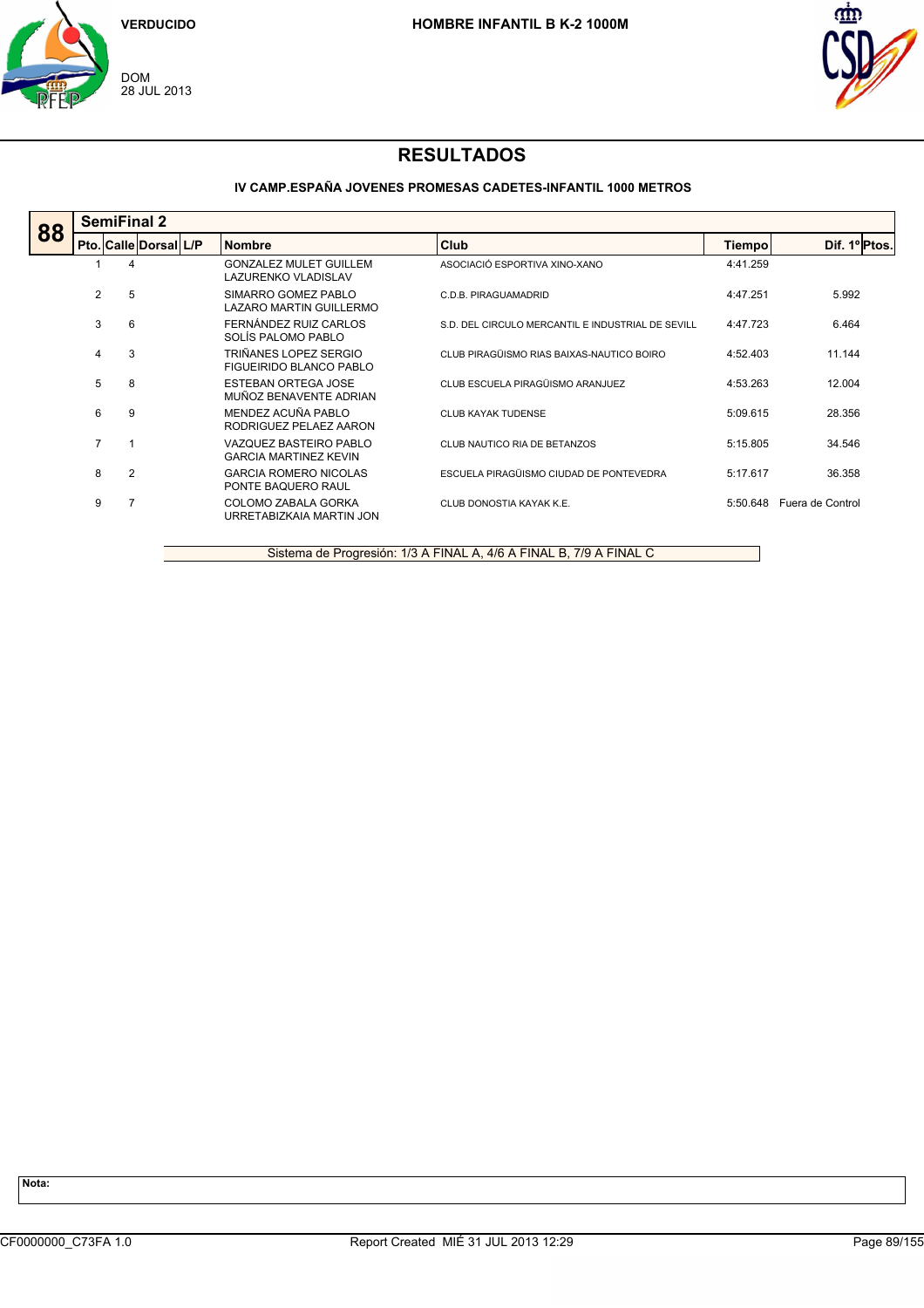



### **IV CAMP.ESPAÑA JOVENES PROMESAS CADETES-INFANTIL 1000 METROS**

|    | <b>SemiFinal 3</b> |                       |  |                                                               |                                         |          |               |  |  |  |
|----|--------------------|-----------------------|--|---------------------------------------------------------------|-----------------------------------------|----------|---------------|--|--|--|
| 89 |                    | Pto. Calle Dorsal L/P |  | <b>Nombre</b>                                                 | Club                                    | Tiempo   | Dif. 1º Ptos. |  |  |  |
|    |                    | 6                     |  | <b>GARCIA VILLAVERDE DIEGO</b><br>VILLANUEVA RODRIGUEZ SAMUEL | CLUB PIRAGÜISMO VERDUCIDO-PONTILLON     | 4:42.582 |               |  |  |  |
|    | $\overline{2}$     | 5                     |  | FERNÁNDEZ ARAMENDÍA GAIZKA<br>LÓPEZ MUGUERZA SEBASTIÁN        | CLUB PIRAGÜISMO PAMPLONA                | 4:46.600 | 4.018         |  |  |  |
|    | 3                  | 4                     |  | ALLICA DEL RIO JAIME<br>CASTILLO PEÑA ALEJANDRO               | A.D. PIRAGÜISMO SANTANDER-BODEGAS MAZON | 4:48.460 | 5.878         |  |  |  |
|    | 4                  | 8                     |  | <b>MATTALONI VITTORIO</b><br>MCINTOSH FONT IAN                | R.C.N. PALMA - O.S. LA CAIXA            | 5:01.230 | 18.648        |  |  |  |
|    | 5                  |                       |  | MOURELOS BUEZAS DANIEL<br>ORTIZ PINEDA JUAN CAMILO            | CLUB BREOGAN DO GROVE                   | 5:01.358 | 18.776        |  |  |  |
|    | 6                  | 3                     |  | RUIZ NOVO JOSÉ MARÍA<br>SÁNCHEZ LECHUGA MOISÉS                | CLUB NAUTICO DE SEVILLA                 | 5:04.384 | 21.802        |  |  |  |
|    | $\overline{7}$     | 7                     |  | <b>GOMEZ RODRIGUEZ EKAITZ</b><br>PEREZ LASA JOSEBA            | CLUB SOCIEDAD DEPORTIVA SANTIAGOTARRAK  | 5:07.448 | 24.866        |  |  |  |
|    | 8                  | $\overline{2}$        |  | ARENAS GALLARDO JOSÉ MIGUEL<br>CARPIO CASTELLANO ANTONIO DAVI | REAL CLUB MARITIMO DE HUELVA            | 5:13.714 | 31.132        |  |  |  |
|    | 9                  | 9                     |  | IGLESIAS MENDUIÑA TOMAS<br>PEREZ VILLAR ANDRES                | CLUB DE MAR RIA DE ALDAN                | 5:29.124 | 46.542        |  |  |  |
|    |                    |                       |  |                                                               |                                         |          |               |  |  |  |

Sistema de Progresión: 1/3 A FINAL A, 4/6 A FINAL B, 7/9 A FINAL C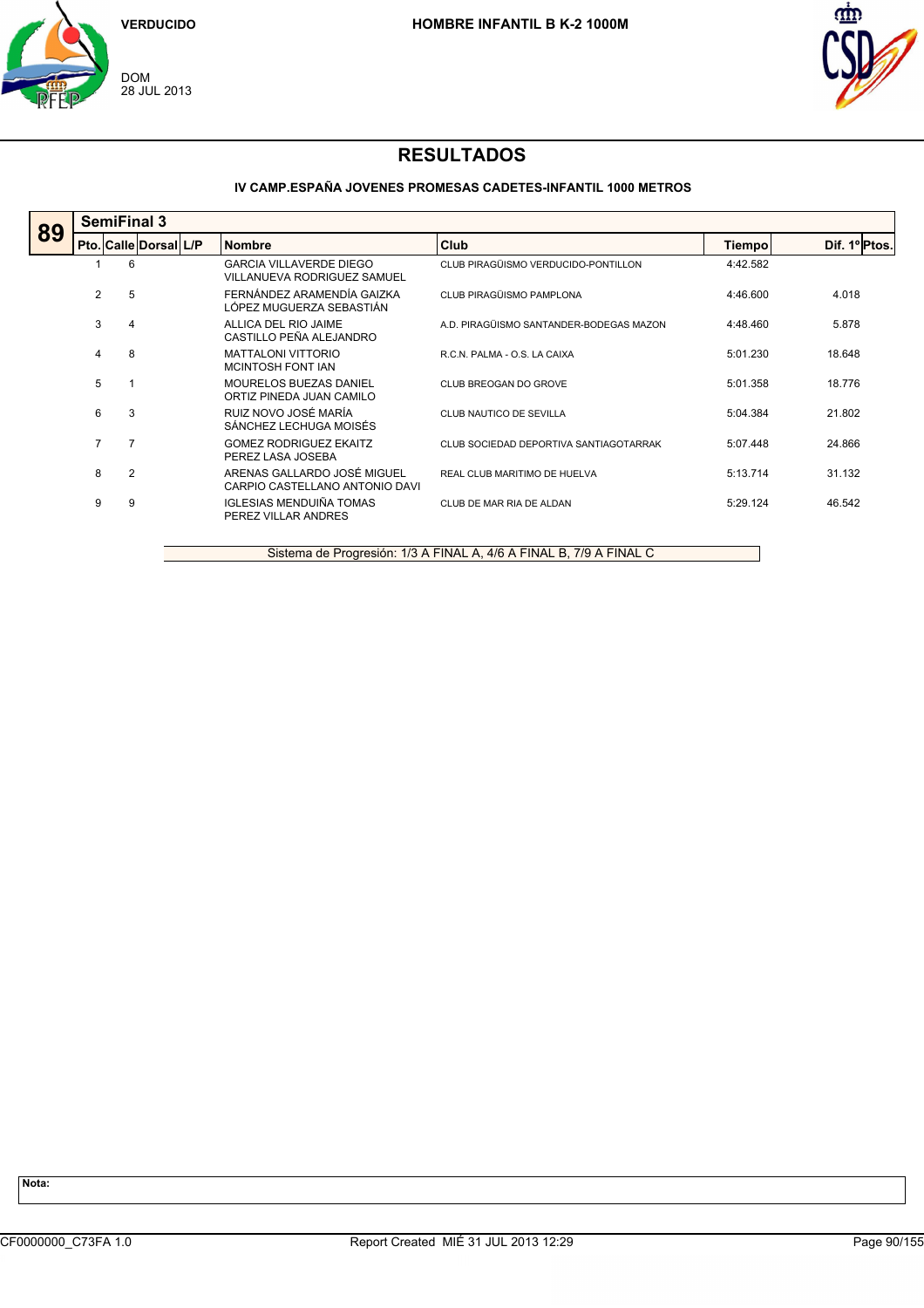



### **IV CAMP.ESPAÑA JOVENES PROMESAS CADETES-INFANTIL 1000 METROS**

| 90 |   | <b>SemiFinal 1</b>    |  |                                                     |                                                   |          |                  |  |  |  |  |
|----|---|-----------------------|--|-----------------------------------------------------|---------------------------------------------------|----------|------------------|--|--|--|--|
|    |   | Pto. Calle Dorsal L/P |  | <b>Nombre</b>                                       | Club                                              | Tiempo   | Dif. 1º Ptos.    |  |  |  |  |
|    |   | 5                     |  | PARDO BOUZAS REBECA<br>MERINO FIGUEIRA ALDARA       | CLUB AS TORRES-ROMERIA VIKINGA DE CATOIRA         | 5:04.635 |                  |  |  |  |  |
|    | 2 | 3                     |  | CLAUSELL BUENO LLEDÓ<br><b>GIL PATON CLARA</b>      | CLUB DE REGATAS BURRIANA                          | 5:36.244 | 31.609           |  |  |  |  |
|    | 3 | 7                     |  | CORREA COUCE MARA<br><b>GONZALEZ FARALDO ANA</b>    | <b>CLUB NAUTICO FIRRETE</b>                       | 5:37.084 | 32.449           |  |  |  |  |
|    | 4 | 6                     |  | FERNANDEZ ALVAREZ OLAYA<br>HERNANZ DE LA MAZA ELISA | JAIRE AVENTURA-LOS RAPIDOS                        | 5:45.152 | 40.517           |  |  |  |  |
|    | 5 | 9                     |  | GUILLÉN VERDE INÉS<br>ESPINOSA MURILLO CLAUDIA      | S.D. DEL CIRCULO MERCANTIL E INDUSTRIAL DE SEVILL | 5:58.241 | 53.606           |  |  |  |  |
|    | 6 | 8                     |  | RODRIGUEZ PORTAS MARCELA<br>TORRES FRANCO BELÉN     | CLUB AS TORRES-ROMERIA VIKINGA DE CATOIRA         | 6:29.869 | Fuera de Control |  |  |  |  |
|    |   | 2                     |  | <b>REY PARDAL SHEILA</b><br>CASTAÑO GAREA CARLA     | <b>CLUB NAUTICO PONTECESURES</b>                  | Retirado |                  |  |  |  |  |
|    |   |                       |  |                                                     |                                                   |          |                  |  |  |  |  |

Sistema de Progresión: 1/3 A FINAL A, 4/6 A FINAL B, RESTO ELIMINADOS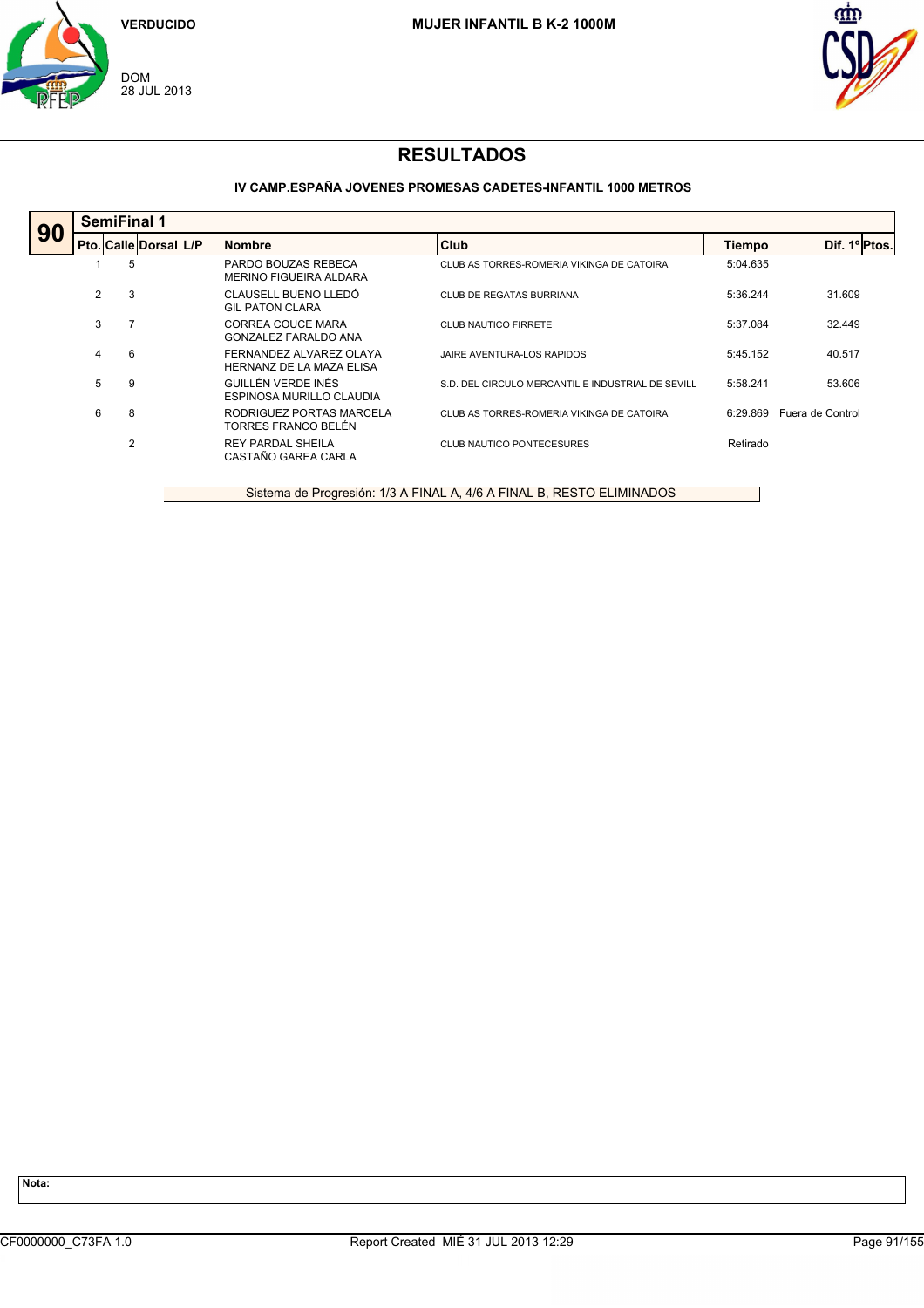



### **IV CAMP.ESPAÑA JOVENES PROMESAS CADETES-INFANTIL 1000 METROS**

|    |   | <b>SemiFinal 2</b>                                                    |  |                                                             |                                           |               |               |  |  |  |  |
|----|---|-----------------------------------------------------------------------|--|-------------------------------------------------------------|-------------------------------------------|---------------|---------------|--|--|--|--|
| 91 |   | Pto. Calle Dorsal L/P                                                 |  | <b>Nombre</b>                                               | Club                                      | <b>Tiempo</b> | Dif. 1º Ptos. |  |  |  |  |
|    |   | 5                                                                     |  | FERNANDEZ GONZALEZ TAMARA ISAB<br>DOMINGUEZ OTERO LAURA     | CLUB PIRAGÜISMO CAMBADOS                  | 5:15.332      |               |  |  |  |  |
|    | 2 | 6                                                                     |  | ZARAGOZA HERNANDEZ ANDREA<br>PRIMO DOMENECH RAQUEL          | CLUB PIRAGÜISMO SILLA                     | 5:15.856      | 0.524         |  |  |  |  |
|    | 3 |                                                                       |  | CASTRO ARES MARIA<br><b>TARRIO LAMPON MARIA</b>             | CLUB PIRAGÜISMO RIAS BAIXAS-NAUTICO BOIRO | 5:38.685      | 23.353        |  |  |  |  |
|    | 4 | 8                                                                     |  | VILLAMEDIANA PEREZ ANTIA<br>SANCHEZ REGUERA PAULA           | CLUB NAUTICO O MUIÑO DE RIBADUMIA         | 5:47.333      | 32.001        |  |  |  |  |
|    | 5 | 3                                                                     |  | FACHADO NUÑEZ NATALIA<br>PEREZ ARAGUNDE MARIA               | CLUB NAUTICO O MUIÑO DE RIBADUMIA         | 5:48.395      | 33.063        |  |  |  |  |
|    |   | $\overline{2}$                                                        |  | <b>GONZALEZ TUBIO LAURA</b><br><b>GUILLAN SUMAY NATALIA</b> | CLUB AS TORRES-ROMERIA VIKINGA DE CATOIRA | Retirado      |               |  |  |  |  |
|    |   | 4                                                                     |  | <b>MARIN PADIERNA SILVIA</b><br>LOPEZ MAYA ROSA MARIA       | ASOCIACION DEPORTIVA PINATARENSE          | Retirado      |               |  |  |  |  |
|    |   | Sistema de Progresión: 1/3 A FINAL A, 4/6 A FINAL B, RESTO ELIMINADOS |  |                                                             |                                           |               |               |  |  |  |  |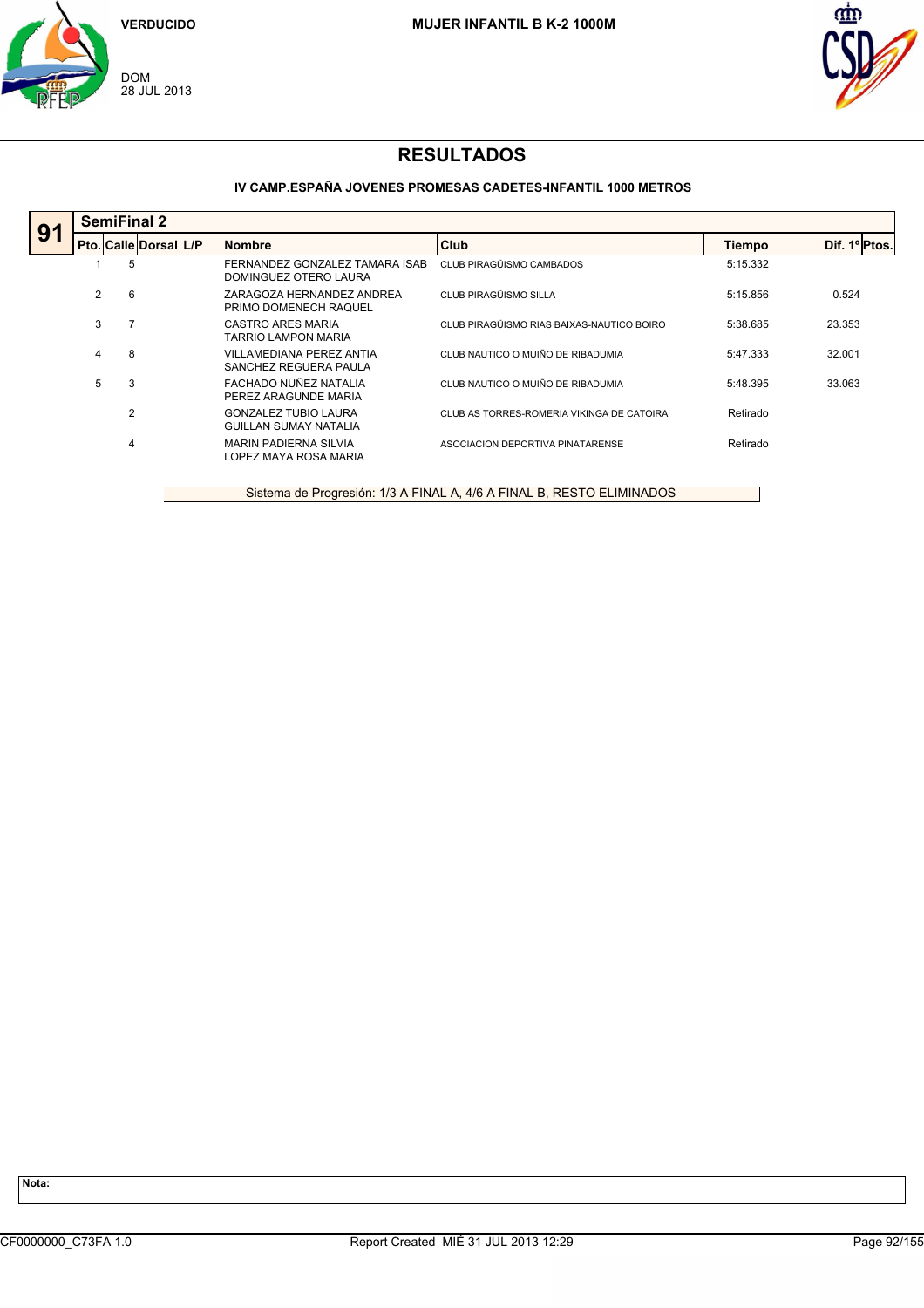



### **IV CAMP.ESPAÑA JOVENES PROMESAS CADETES-INFANTIL 1000 METROS**

|                                                                       |   | <b>SemiFinal 3</b>    |  |  |                                                         |                                                   |          |                  |  |  |  |  |
|-----------------------------------------------------------------------|---|-----------------------|--|--|---------------------------------------------------------|---------------------------------------------------|----------|------------------|--|--|--|--|
| 92                                                                    |   | Pto. Calle Dorsal L/P |  |  | <b>Nombre</b>                                           | <b>Club</b>                                       | Tiempo   | Dif. 1º Ptos.    |  |  |  |  |
|                                                                       |   | 4                     |  |  | MACHADO DE MIGUEL ANA<br>MÁRQUEZ DE LA PLATA BLASCO MAR | CLUB DE PIRAGÜISMO LIPASAM                        | 5:00.077 |                  |  |  |  |  |
|                                                                       | 2 | 5                     |  |  | DE JORGE OUBIÑA VANESSA<br>SUAREZ POUSO SABELA          | CLUB PIRAGÜISMO ILLA DE AROUSA                    | 5:12.548 | 12.471           |  |  |  |  |
|                                                                       | 3 | 6                     |  |  | FOLGAR MARTINEZ MARTA<br>TUBIO PEREZ NOELIA             | CLUB PIRAGÜISMO RIAS BAIXAS-NAUTICO BOIRO         | 5:21.098 | 21.021           |  |  |  |  |
|                                                                       | 4 | 3                     |  |  | NAVEIRO PARADA ANTIA<br>RODRIGUEZ BESADA ANGELA         | CLUB BREOGAN DO GROVE                             | 5:22.768 | 22.691           |  |  |  |  |
|                                                                       | 5 | 8                     |  |  | ALVAREZ GONZALEZ PAULA<br><b>ESTEVEZ DIAZ IRIA</b>      | CLUB BREOGAN DO GROVE                             | 7:21.284 | Fuera de Control |  |  |  |  |
|                                                                       |   | $\overline{7}$        |  |  | RAMÍREZ DOMÍNGUEZ MARTA<br>TORRESCUSA MÁRQUEZ LAURA     | REAL CLUB MARITIMO DE HUELVA                      | Retirado |                  |  |  |  |  |
|                                                                       |   | 2                     |  |  | <b>GAMBOA GONZÁLEZ SARA</b><br>ORIHUELA OLMEDO ELVIRA   | S. DPTIVA, REAL CIRCULO DE LABRADORES Y P. SEVILL | Retirado |                  |  |  |  |  |
| Sistema de Progresión: 1/3 A FINAL A, 4/6 A FINAL B, RESTO ELIMINADOS |   |                       |  |  |                                                         |                                                   |          |                  |  |  |  |  |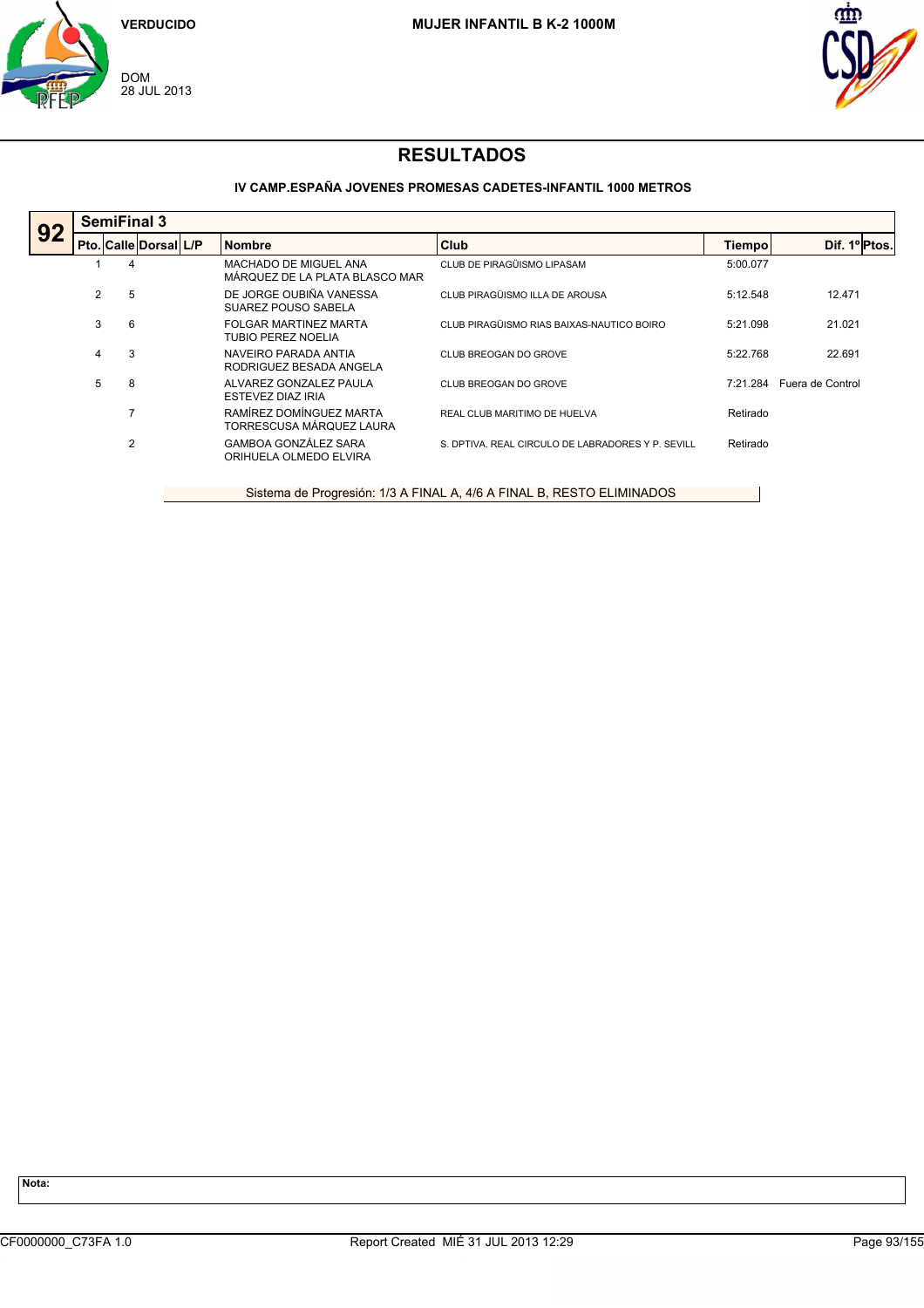



### **IV CAMP.ESPAÑA JOVENES PROMESAS CADETES-INFANTIL 1000 METROS**

|    | <b>SemiFinal 1</b> |                       |                                                            |                                           |               |               |  |  |  |  |
|----|--------------------|-----------------------|------------------------------------------------------------|-------------------------------------------|---------------|---------------|--|--|--|--|
| 93 |                    | Pto. Calle Dorsal L/P | <b>Nombre</b>                                              | Club                                      | <b>Tiempo</b> | Dif. 1º Ptos. |  |  |  |  |
|    |                    | 5                     | CORUJO FERNANDEZ MARCOS<br>ORSETTIG SIMON                  | CLUB KAYAK SIERO                          | 4:27.282      |               |  |  |  |  |
|    | 2                  | 8                     | MENDIZABAL ECHEVERRIA MARIO<br>RAMAJO OTAZA AITOR          | CLUB SOCIEDAD DEPORTIVA SANTIAGOTARRAK    | 4:29.131      | 1.849         |  |  |  |  |
|    | 3                  | 6                     | ALONSO MAJADO ADOLFO<br>ROSETE DIAZ JUAN                   | CLUB DE MAR DE AVILES                     | 4:31.600      | 4.318         |  |  |  |  |
|    | 4                  | $\overline{2}$        | MACHUCA FERNÁNDEZ-BALLESTEROS<br>LÓPEZ FENOLL ANÍBAL       | CLUB NAUTICO DE SEVILLA                   | 4:35.715      | 8.433         |  |  |  |  |
|    | 5                  | 4                     | GONZALEZ MUÑIZ ADRIAN<br>CUERVO AGUILA MARTIN              | <b>CLUB NAUTICO ENSIDESA</b>              | 4:35.982      | 8.700         |  |  |  |  |
|    | 6                  |                       | PALACIOS SAIZ JAVIER<br>ARCOS MAÑAS VICTOR                 | CLUB PIRAGÜISMO PAMPLONA                  | 4:39.603      | 12.321        |  |  |  |  |
|    | $\overline{7}$     | $\overline{7}$        | SUSAVILA OTERO ANXO<br>BRAVO GONZALEZ MARCOS               | CLUB AS TORRES-ROMERIA VIKINGA DE CATOIRA | 4:39.925      | 12.643        |  |  |  |  |
|    | 8                  | 3                     | COLLADO ENTRIALGO DAVID<br>RODRIGUEZ ALONSO IVAN           | JAIRE AVENTURA-LOS RAPIDOS                | 4:43.977      | 16.695        |  |  |  |  |
|    | 9                  | 9                     | <b>BARRIOS DOMINGUEZ ELVIS</b><br>CARMONA CABALLERO MIGUEL | REAL CLUB MARITIMO DE HUELVA              | 4:45.264      | 17.982        |  |  |  |  |

Sistema de Progresión: 1/3 A FINAL A, 4/6 A FINAL B, 7/9 A FINAL C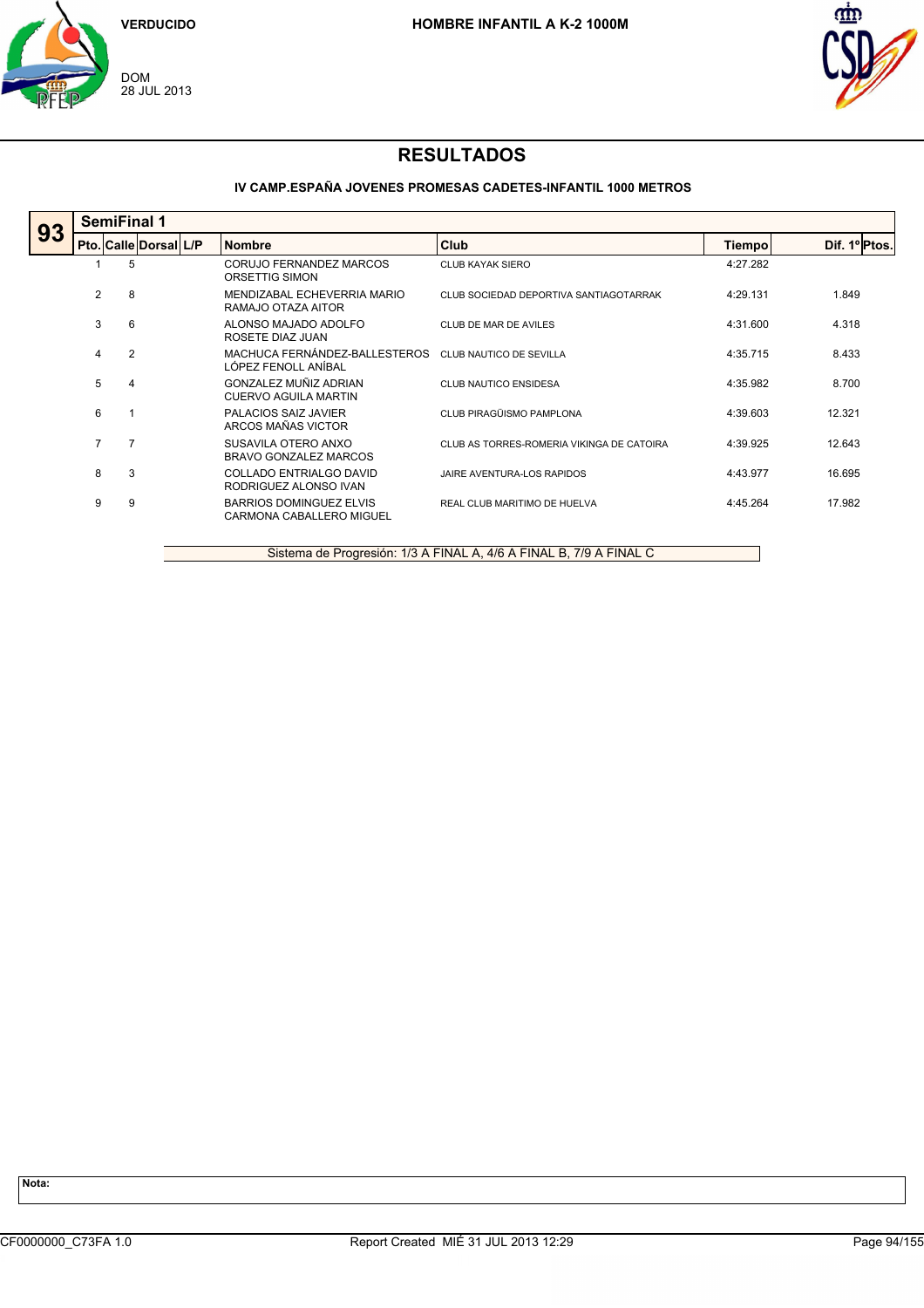



### **IV CAMP.ESPAÑA JOVENES PROMESAS CADETES-INFANTIL 1000 METROS**

|                | <b>SemiFinal 2</b> |             |                                                       |                                                  |          |               |  |  |  |  |
|----------------|--------------------|-------------|-------------------------------------------------------|--------------------------------------------------|----------|---------------|--|--|--|--|
|                |                    |             | <b>Nombre</b>                                         | Club                                             | Tiempo   | Dif. 1º Ptos. |  |  |  |  |
|                | $\overline{2}$     |             | <b>CUNILL VALLES JOAN</b><br>GALMÉS PANADÉS GIL       | R.C.N. PALMA - O.S. LA CAIXA                     | 4:20.459 |               |  |  |  |  |
|                | 5                  |             | SANCHEZ GARCIA JAVIER<br>DE DIOS CASO AITOR           | CLUB PIRAGUAS LA LLONGAR SUMI. ELECTRICOS AMIEVA | 4:21.471 | 1.012         |  |  |  |  |
|                | 4                  |             | <b>VINUESA ALMARAZ IVAN</b><br>LOPEZ TERRER JUAN      | CLUB MADRILEÑO CIENCIAS                          | 4:23.151 | 2.692         |  |  |  |  |
| 4              | 6                  |             | <b>GALINDO LOPEZ RAUL</b><br><b>GASCÓN BOCU JORGE</b> | <b>CLUB NAUTIC SANT ANTONI</b>                   | 4:28.905 | 8.446         |  |  |  |  |
|                | 3                  |             | ALEJO VALDIVIA MIGUEL ANGEL<br>OCON MIRALLES MARC     | SICORIS CLUB                                     | 4:35.315 | 14.856        |  |  |  |  |
| 6              |                    |             | <b>GARNIKA PEREZ ANDER</b><br>ECHEPARE RAMIREZ IÑAKI  | CLUB SOCIEDAD DEPORTIVA SANTIAGOTARRAK           | 4:42.563 | 22.104        |  |  |  |  |
| $\overline{7}$ | 8                  |             | ORDOÑEZ RODRIGUEZ LUIS<br>TAIEB ACOSTA MEKI           | CLUB LOS DELFINES DE CEUTA                       | 4:44.331 | 23.872        |  |  |  |  |
| 8              | 9                  |             | MUÑIZ POUSO ASIER<br><b>SILVA CASAIS MIGUEL</b>       | CLUB PIRAGÜISMO RIAS BAIXAS-NAUTICO BOIRO        | 4:46.327 | 25.868        |  |  |  |  |
| 9              |                    |             | DÍAZ MODESTO ADÁN<br>MARTÍNEZ CABEZA MIGUEL           | CLUB DE PIRAGÜISMO LIPASAM                       | 4:47.725 | 27.266        |  |  |  |  |
|                |                    | 2<br>3<br>5 | Pto. Calle Dorsal L/P                                 |                                                  |          |               |  |  |  |  |

Sistema de Progresión: 1/3 A FINAL A, 4/6 A FINAL B, 7/9 A FINAL C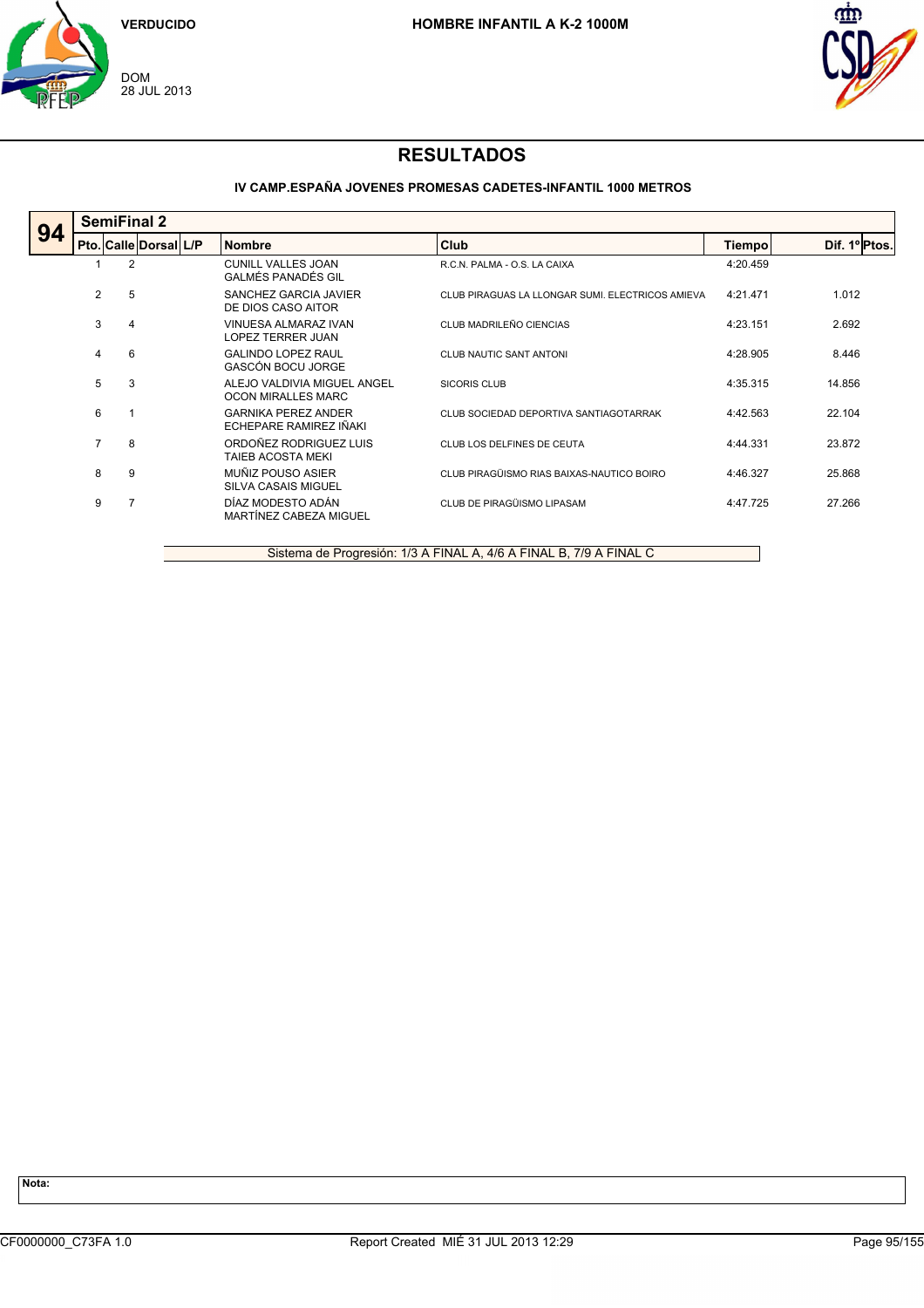



### **IV CAMP.ESPAÑA JOVENES PROMESAS CADETES-INFANTIL 1000 METROS**

|    |                | <b>SemiFinal 3</b>    |  |                                                              |                                     |          |               |  |  |  |  |
|----|----------------|-----------------------|--|--------------------------------------------------------------|-------------------------------------|----------|---------------|--|--|--|--|
| 95 |                | Pto. Calle Dorsal L/P |  | <b>Nombre</b>                                                | Club                                | Tiempo   | Dif. 1º Ptos. |  |  |  |  |
|    |                | 6                     |  | BARRACHINA HERNÁNDEZ LLUC<br>CASALS MARTINEZ JAN             | <b>CLUB NATACIO BANYOLES</b>        | 4:21.125 |               |  |  |  |  |
|    | 2              | 5                     |  | <b>GORDO BERROCAL JORGE</b><br>GORDO MARTIN ALEJANDRO        | ESCUELA PLACENTINA DE PIRAGÜISMO    | 4:21.849 | 0.724         |  |  |  |  |
|    | 3              | 4                     |  | CARBALLO DOBARRO ADRIAN<br>RODRIGUEZ VICENTE LUIS            | CLUB PIRAGÜISMO C.P PORTONOVO       | 4:28.365 | 7.240         |  |  |  |  |
|    | 4              | 7                     |  | GOMEZ CELADA CARLOS JULIO<br>SANCHEZ MELGAREJO MIGUEL        | CLUB PIRAGÜISMO CUENCA CON CARACTER | 4:29.237 | 8.112         |  |  |  |  |
|    | 5              | 3                     |  | RIBES LLAURADÓ ERIC<br>NAVARRO CASANOVA ALBERT               | ASOCIACIÓ ESPORTIVA XINO-XANO       | 4:40.677 | 19.552        |  |  |  |  |
|    | 6              | 8                     |  | <b>GARCIA NAVARRO JOSE ANTONIO</b><br>SANCHEZ OLIVARES KEVIN | ASOCIACION DEPORTIVA PINATARENSE    | 4:42.097 | 20.972        |  |  |  |  |
|    | $\overline{7}$ | $\overline{2}$        |  | REDONDO REPOSO JAIME<br>ZABALA GÓMEZ JOSÉ ANTONIO            | REAL CLUB MARITIMO DE HUELVA        | 4:42.445 | 21.320        |  |  |  |  |
|    | 8              |                       |  | GARCÍA PÉREZ ANTONIO<br>ROVIRA LOZANO CARLOS                 | CLUB DEPORTIVO ABEDUL               | 4:47.101 | 25.976        |  |  |  |  |
|    | 9              | 9                     |  | MUÑOZ BODAS RUBEN<br>MARTÍN IBÁÑEZ JORGE                     | <b>CLUB TALAVERA TALAK</b>          | 4:51.429 | 30.304        |  |  |  |  |
|    |                |                       |  |                                                              |                                     |          |               |  |  |  |  |

Sistema de Progresión: 1/3 A FINAL A, 4/6 A FINAL B, 7/9 A FINAL C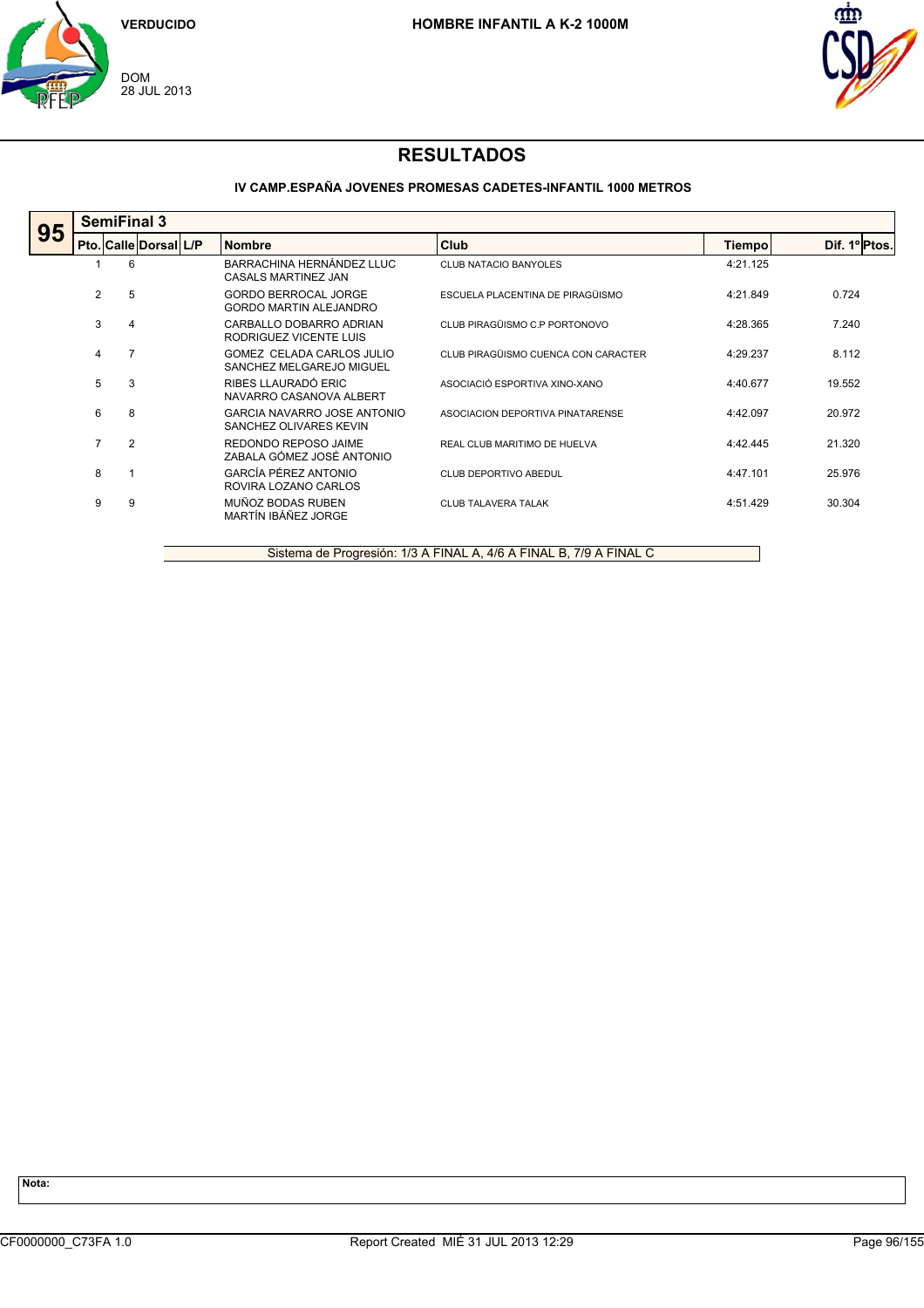



### **IV CAMP.ESPAÑA JOVENES PROMESAS CADETES-INFANTIL 1000 METROS**

| <b>SemiFinal 1</b> |   |  |       |                                                                |                                                                                                                                                                                                                                          |                                                                                                 |               |  |  |
|--------------------|---|--|-------|----------------------------------------------------------------|------------------------------------------------------------------------------------------------------------------------------------------------------------------------------------------------------------------------------------------|-------------------------------------------------------------------------------------------------|---------------|--|--|
|                    |   |  |       |                                                                |                                                                                                                                                                                                                                          | Tiempo                                                                                          | Dif. 1º Ptos. |  |  |
|                    | 5 |  | Zurdo |                                                                | REAL CLUB NAUTICO RODEIRA DE CANGAS                                                                                                                                                                                                      | 5:09.178                                                                                        |               |  |  |
| 2                  | 6 |  | Zurdo | RUIBAL VIÑAS PABLO                                             | CLUB DE PIRAGÜISMO POIO CONSERVAS-PESCAMAR                                                                                                                                                                                               | 5:35.202                                                                                        | 26.024        |  |  |
| 3                  | 4 |  | Zurdo |                                                                | CLUB NAUTICO DE SEVILLA                                                                                                                                                                                                                  | 5:44.270                                                                                        | 35.092        |  |  |
| 4                  | 2 |  | Zurdo | <b>VELEZ GARCIA JORGE</b>                                      | CLUB ESCUELA PIRAGÜISMO ARANJUEZ                                                                                                                                                                                                         | 6:01.719                                                                                        | 52.541        |  |  |
| 5                  |   |  | Zurdo | GARCÍA MORILLO MARCO                                           | CLUB NAUTICO DE SEVILLA                                                                                                                                                                                                                  | 6:40.579                                                                                        | 1:31.401      |  |  |
| 6                  | 3 |  |       | <b>COUCE SANMARTIN DANIEL</b><br><b>IGLESIAS FREIRE NESTOR</b> | <b>CLUB NAUTICO FIRRETE</b>                                                                                                                                                                                                              | 6:43.697                                                                                        | 1:34.519      |  |  |
|                    | 8 |  |       | GARCÍA TIRADO JOSÉ MANUEL                                      |                                                                                                                                                                                                                                          | Retirado                                                                                        |               |  |  |
|                    |   |  |       | Pto. Calle Dorsal L/P                                          | <b>Nombre</b><br>Diestro BARREIRO HERMELO DAVID<br>PARCERO PALMA SANTIAGO<br>Diestro RODRIGUEZ REQUEJO PABLO<br>ROMERO GARCÍA MANUEL<br>Diestro MORENO COSTALES GONZALO<br>Diestro MORENO TIZON DAVID<br>CABELLO CAVA ENRIQUE<br>Diestro | <b>Club</b><br>CABRERA ROMERO ALEJANDRO MARTÍ S. DPTIVA, REAL CIRCULO DE LABRADORES Y P. SEVILL |               |  |  |

Sistema de Progresión: 1/4 + 1º 5 A FA, 2º 5 + 6/9 A FB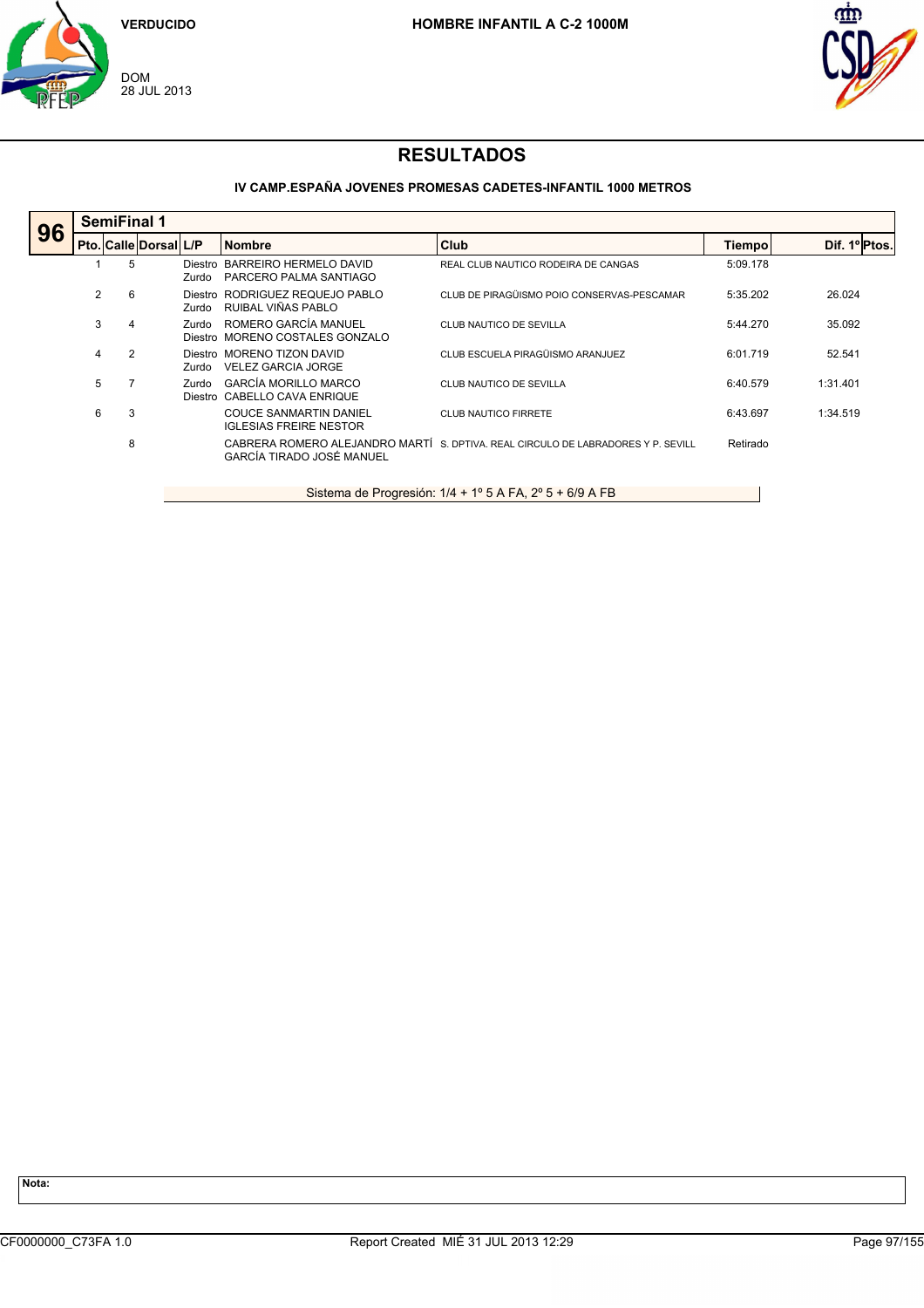



### **IV CAMP.ESPAÑA JOVENES PROMESAS CADETES-INFANTIL 1000 METROS**

| 97 |   | <b>SemiFinal 2</b> |                       |                  |                                                          |                                     |          |                  |  |
|----|---|--------------------|-----------------------|------------------|----------------------------------------------------------|-------------------------------------|----------|------------------|--|
|    |   |                    | Pto. Calle Dorsal L/P |                  | <b>Nombre</b>                                            | <b>Club</b>                         | Tiempo   | Dif. 1º Ptos.    |  |
|    |   | 5                  |                       | Diestro<br>Zurdo | BECERRA TOMÉ EDUARDO<br>PALOMO JOVER PEDRO               | CLUB NAUTICO DE SEVILLA             | 5:21.085 |                  |  |
|    | 2 | 4                  |                       | Zurdo<br>Diestro | <b>MARTIN ALGIEIR FELIPE</b><br>GRAÑA ALONSO PABLO       | REAL CLUB NAUTICO RODEIRA DE CANGAS | 5:41.928 | 20.843           |  |
|    | 3 | 6                  |                       |                  | PADILLA MORENO ALAN<br><b>JIMENEZ LARIOS IKER</b>        | <b>SICORIS CLUB</b>                 | 5:45.014 | 23.929           |  |
|    | 4 | 2                  |                       | Diestro<br>Zurdo | PEREZ BARCIA JAVIER<br>RIOS LOPEZ CRISTIAN               | REAL CLUB NAUTICO RODEIRA DE CANGAS | 6:19.713 | 58.628           |  |
|    | 5 |                    |                       |                  | FRAGIO ALFONSO ADRIÁN<br>ORTA SAUDIEL JUAN JOSE          | CLUB DEPORTIVO ABEDUL               | 6:46.931 | Fuera de Control |  |
|    | 6 | 3                  |                       | Zurdo            | REFOJO LABANDEIRA FRANCISCO<br>Diestro CASTRO ABUIN IAGO | <b>CLUB NAUTICO PONTECESURES</b>    | 7:50.397 | Fuera de Control |  |

Sistema de Progresión: 1/4 + 1° 5 A FA, 2° 5 + 6/9 A FB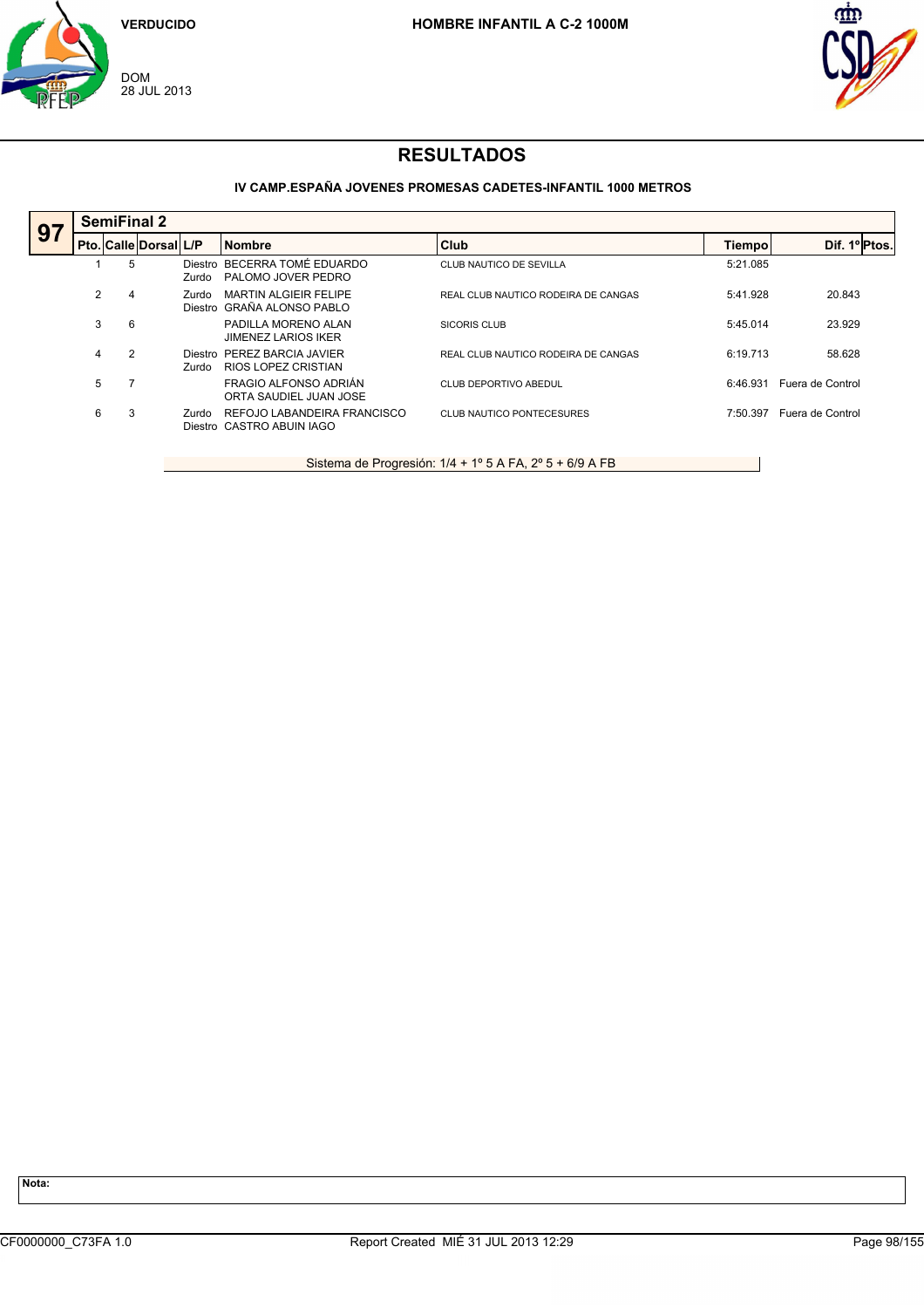



### **IV CAMP.ESPAÑA JOVENES PROMESAS CADETES-INFANTIL 1000 METROS**

| 98 |                | <b>SemiFinal 1</b>    |  |                                                        |                                     |          |               |  |  |  |
|----|----------------|-----------------------|--|--------------------------------------------------------|-------------------------------------|----------|---------------|--|--|--|
|    |                | Pto. Calle Dorsal L/P |  | <b>Nombre</b>                                          | <b>Club</b>                         | Tiempo   | Dif. 1º Ptos. |  |  |  |
|    |                | 5                     |  | <b>LOPEZ PINOS MARIA</b><br>TOLEDO ESPINILLA ARANTZA   | CLUB PIRAGÜISMO CUENCA CON CARACTER | 5:02.854 |               |  |  |  |
|    | 2              | $\overline{4}$        |  | <b>GILART ROSET EVA</b><br><b>JUANES CASADO ALBA</b>   | SICORIS CLUB                        | 5:04.158 | 1.304         |  |  |  |
|    | 3              | 6                     |  | RODRIGUEZ BARBEITO SOFIA<br>LOPEZ ALLEGUE NEREA        | CLUB NAUTICO FIRRETE                | 5:05.906 | 3.052         |  |  |  |
|    | 4              | 3                     |  | OUBIÑA ALLO ANABEL<br>SANTIAGO ALONSO ANTIA            | CLUB PIRAGÜISMO ILLA DE AROUSA      | 5:07.276 | 4.422         |  |  |  |
|    | 5              | 2                     |  | GONZALEZ FERNANDEZ SUSANA<br>FERNANDEZ AGUILAR ANGELA  | <b>CLUB NAUTICO ENSIDESA</b>        | 5:14.290 | 11.436        |  |  |  |
|    | 6              | 7                     |  | CALVO MOYA NATALIA<br>MIHAYLOVA BOZHILOVA LIYA         | CLUB ESCUELA PIRAGÜISMO ARANJUEZ    | 5:17.782 | 14.928        |  |  |  |
|    | $\overline{7}$ | 8                     |  | SÁNCHEZ MORENO CELIA<br>GARCÍA RODRÍGUEZ AMPARO        | CLUB NAUTICO DE SEVILLA             | 5:19.444 | 16.590        |  |  |  |
|    | 8              |                       |  | CISNEROS LEON MAR<br>LIS MUÑOZ PAULA                   | CLUB PIRAGÜISMO CASTELLDEFELS       | 5:36.200 | 33.346        |  |  |  |
|    | 9              | 9                     |  | <b>LANCHO LAVILLA MARIA</b><br>GONZALEZ GONZALEZ CLARA | CLUB PIRAGÜISMO CIUDAD DE LUGO      | 5:52.314 | 49.460        |  |  |  |
|    |                |                       |  |                                                        |                                     |          |               |  |  |  |

Sistema de Progresión: 1/3 A FINAL A, 4/6 A FINAL B, 7/9 A FINAL C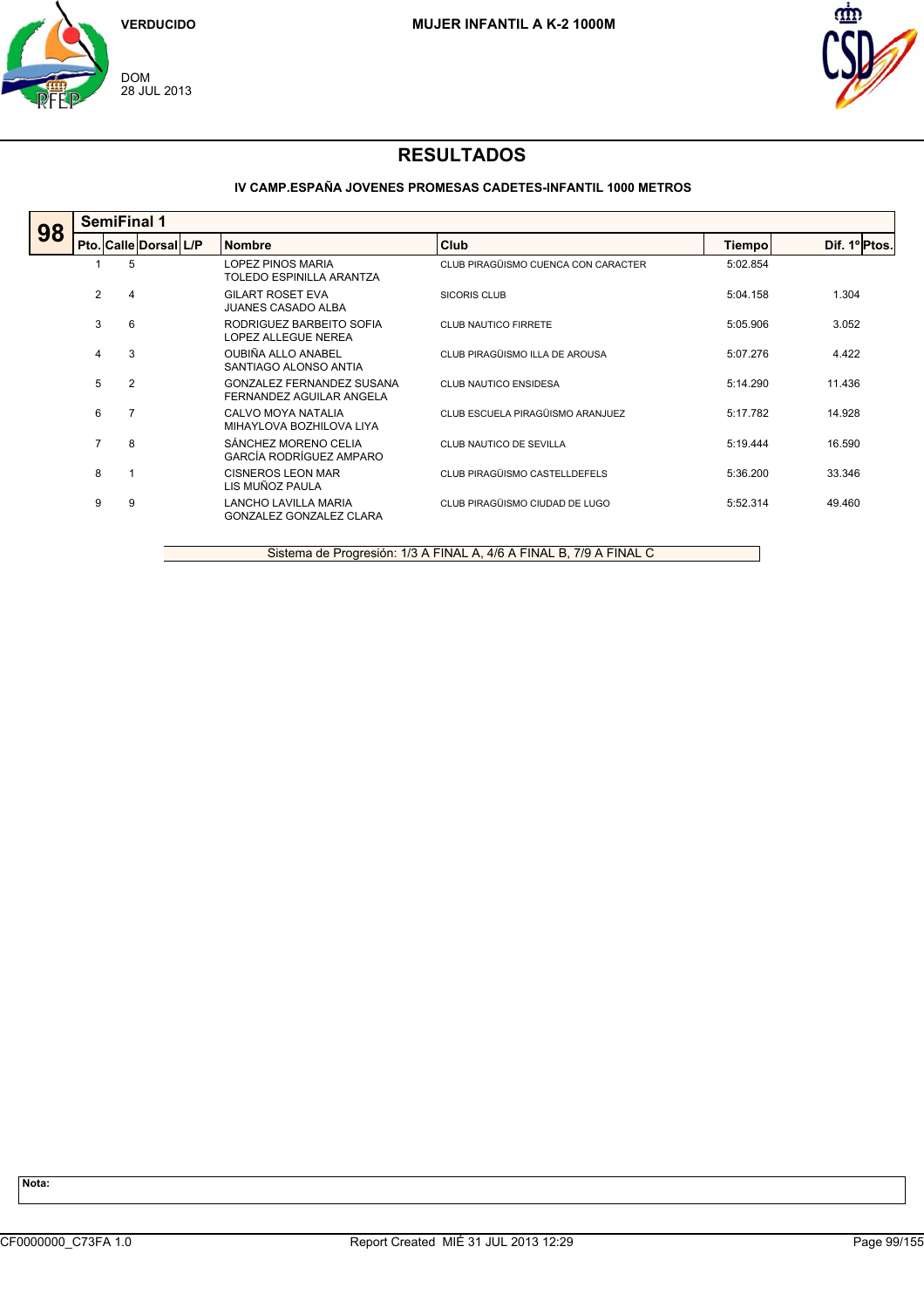



### **IV CAMP.ESPAÑA JOVENES PROMESAS CADETES-INFANTIL 1000 METROS**

| 99 |                | <b>SemiFinal 2</b>    |  |                                                         |                                                   |          |                  |  |  |  |
|----|----------------|-----------------------|--|---------------------------------------------------------|---------------------------------------------------|----------|------------------|--|--|--|
|    |                | Pto. Calle Dorsal L/P |  | <b>Nombre</b>                                           | Club                                              | Tiempo   | Dif. 1º Ptos.    |  |  |  |
|    |                | 4                     |  | MC DERMOTT SARAGH KATIE<br><b>REINA RAMIREZ MIREYA</b>  | CLUB DE VELA PUERTO ANDRAITX                      | 4:56.973 |                  |  |  |  |
|    | 2              | 6                     |  | CARBALLIDO DIAZ INES<br><b>IGLESIAS FERNANDEZ MARTA</b> | CLUB DE MAR RIA DE ALDAN                          | 5:05.873 | 8.900            |  |  |  |
|    | 3              | 2                     |  | PROL PROL TANIA<br>CAMPO JUARROS ITZIAR                 | CLUB SOCIEDAD DEPORTIVA SANTIAGOTARRAK            | 5:07.205 | 10.232           |  |  |  |
|    | $\overline{4}$ | 5                     |  | CARBAJO MARTIN ALBA<br>SANCHEZ BARRANTES ESMERALDA      | CLUB PIRAGÜISMO BADAJOZ                           | 5:10.139 | 13.166           |  |  |  |
|    | 5              | 7                     |  | LOPEZ OLIVARES ANE<br><b>GANA FERNANDEZ IRENE</b>       | CLUB BARRIKA PIRAGUA TALDEA                       | 5:21.745 | 24.772           |  |  |  |
|    | 6              | 3                     |  | SANCHEZ TADEO IRENE<br>SANGUINO ANAYA SOFIA             | ESCUELA PLACENTINA DE PIRAGÜISMO                  | 5:26.159 | 29.186           |  |  |  |
|    | $\overline{7}$ |                       |  | CATALA PACHECO CLARA<br>TORREGROSA DEBETAZ JULIA        | R.C.N. PALMA - O.S. LA CAIXA                      | 5:27.823 | 30.850           |  |  |  |
|    | 8              | 8                     |  | LARRINAGA PALACIO LAURA<br><b>MORILLA MEDINA LUCIA</b>  | REAL GRUPO DE CULTURA COVADONGA                   | 5:48.118 | 51.145           |  |  |  |
|    |                | 9                     |  | GONZÁLEZ MÁRQUEZ BEATRIZ<br>FERNÁNDEZ CALDERÓN MARTA    | S. DPTIVA. REAL CIRCULO DE LABRADORES Y P. SEVILL | Retirado | Fuera de Control |  |  |  |

Sistema de Progresión: 1/3 A FINAL A, 4/6 A FINAL B, 7/9 A FINAL C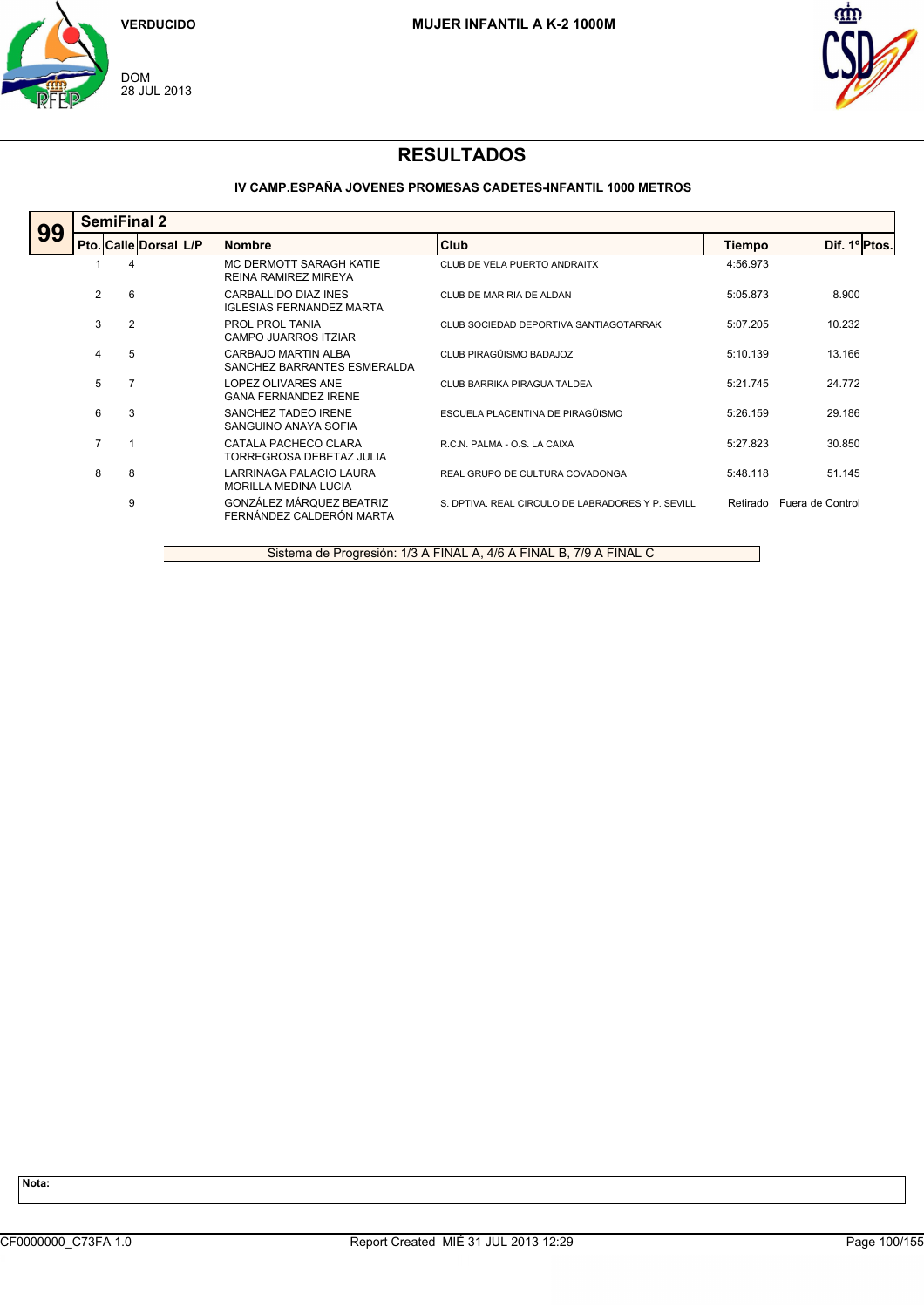



### **IV CAMP.ESPAÑA JOVENES PROMESAS CADETES-INFANTIL 1000 METROS**

|    |                | <b>SemiFinal 3</b>    |  |                                                           |                                                   |          |               |  |  |
|----|----------------|-----------------------|--|-----------------------------------------------------------|---------------------------------------------------|----------|---------------|--|--|
| 10 |                | Pto. Calle Dorsal L/P |  | <b>Nombre</b>                                             | <b>Club</b>                                       | Tiempo   | Dif. 1º Ptos. |  |  |
|    |                | 5                     |  | <b>VIEDMA NIETO SOFIA</b><br><b>HERNANDEZ HARO MARIA</b>  | CLUB ESCUELA PIRAGÜISMO ARANJUEZ                  | 5:00.349 |               |  |  |
|    | 2              | 7                     |  | SANTOS VELASCO LAURA<br>DE MARTÍN HERNÁNDEZ CARMEN        | REAL CLUB MARITIMO DE HUELVA                      | 5:11.128 | 10.779        |  |  |
|    | 3              | 4                     |  | <b>GARCIA OTERO CAROLINA</b><br>LORENZO GARCIA ALBA       | ESCUELA PIRAGÜISMO CIUDAD DE PONTEVEDRA           | 5:11.424 | 11.075        |  |  |
|    | 4              | 3                     |  | SÁNCHEZ FRIGOLE LAURA<br>SERRAMITJANA RUBIROLA EMMA       | <b>CLUB NATACIO BANYOLES</b>                      | 5:22.392 | 22.043        |  |  |
|    | 5              | 8                     |  | <b>FALCON SALINAS NOELIA</b><br>POUSADA MURILLO CLAUDIA   | CLUB DE PIRAGÜISMO POIO CONSERVAS-PESCAMAR        | 5:22.662 | 22.313        |  |  |
|    | 6              | 2                     |  | DADIN CAMIÑA LIDIA<br><b>GARCIA OTERO ANDREA</b>          | CLUB PIRAGÜISMO C.P PORTONOVO                     | 5:26.332 | 25.983        |  |  |
|    | $\overline{7}$ |                       |  | MONBLÁN MILLÁN ANDREA<br>ROBLES ROMÁN MARÍA               | CLUB ACTIVIDADES NAUTICAS ESLORA                  | 5:41.068 | 40.719        |  |  |
|    |                | 9                     |  | <b>LOBO ROMERO PATRICIA</b><br>NARANJO FERNÁNDEZ VIRGINIA | S. DPTIVA. REAL CIRCULO DE LABRADORES Y P. SEVILL | Retirado |               |  |  |
|    |                | 6                     |  | SANTOS FERNANDEZ RAQUEL<br><b>GARCIA MUÑIZ MARINA</b>     | CLUB DEPORTIVO LOS GORILAS DE CANDAS              | Retirado |               |  |  |
|    |                |                       |  |                                                           |                                                   |          |               |  |  |

Sistema de Progresión: 1/3 A FINAL A, 4/6 A FINAL B, 7/9 A FINAL C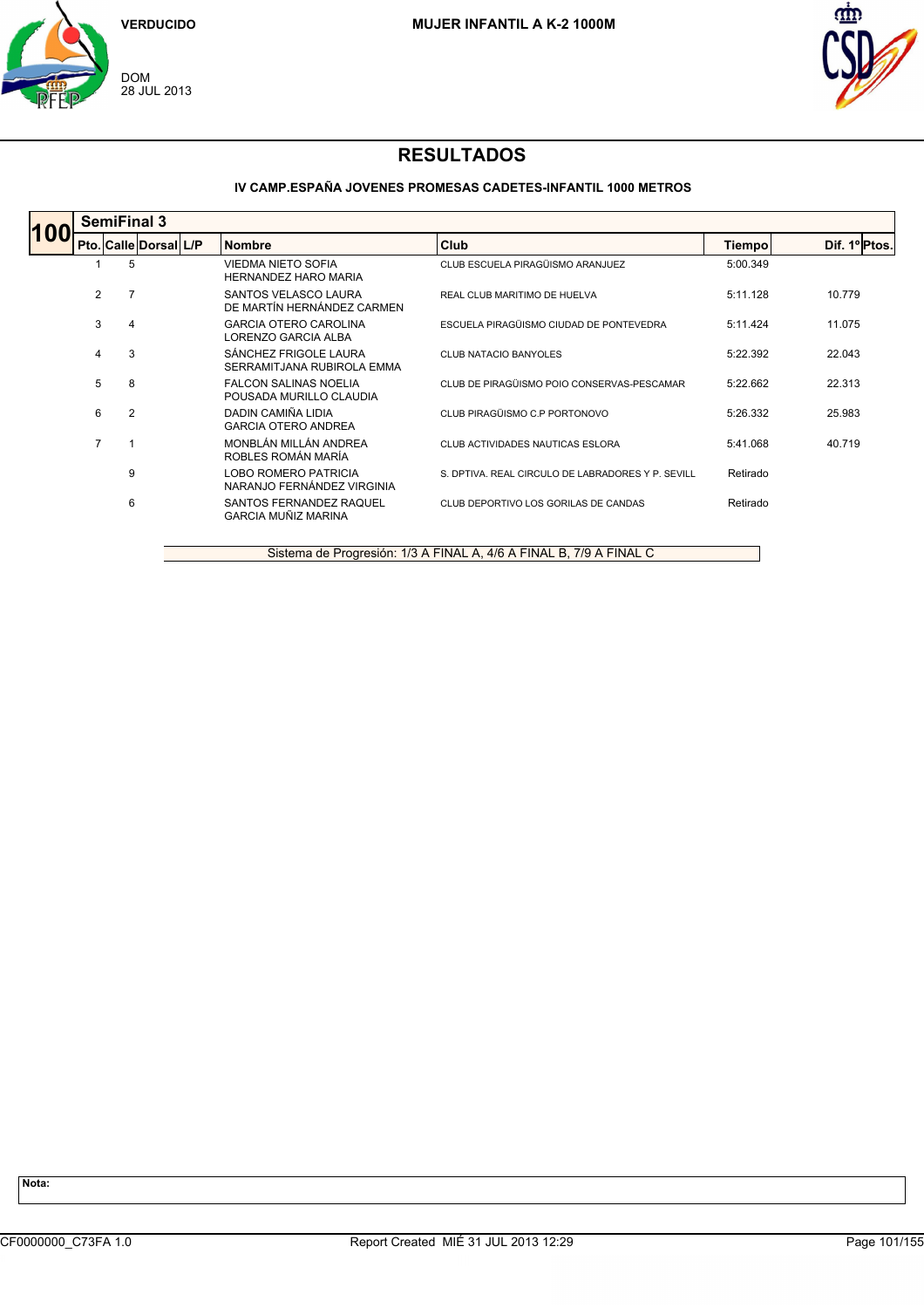



### **IV CAMP.ESPAÑA JOVENES PROMESAS CADETES-INFANTIL 1000 METROS**

|  |                | <b>SemiFinal 1</b> |                       |  |                                                      |                                                  |          |               |  |  |
|--|----------------|--------------------|-----------------------|--|------------------------------------------------------|--------------------------------------------------|----------|---------------|--|--|
|  |                |                    | Pto. Calle Dorsal L/P |  | <b>Nombre</b>                                        | Club                                             | Tiempo   | Dif. 1º Ptos. |  |  |
|  |                | 6                  |                       |  | <b>COMPTE ARBAT ARIA</b><br><b>SERRAT REYES PERE</b> | <b>CLUB NATACIO BANYOLES</b>                     | 4:02.389 |               |  |  |
|  | $\overline{2}$ | 5                  |                       |  | MIRANDA SANCHEZ HUGO<br>VALLINA ABARIA ALEJANDRO     | CLUB PIRAGUAS VILLAVICIOSA-EL GAITERO            | 4:05.545 | 3.156         |  |  |
|  | 3              | $\overline{2}$     |                       |  | <b>GARCIA ARIAS ADRIAN</b><br>MONTEAGUDO MORAÑA IAGO | CLUB NAVAL DE PONTEVEDRA                         | 4:06.811 | 4.422         |  |  |
|  | 4              | 4                  |                       |  | <b>GARCIA DIAZ ANGEL</b><br>SAAVEDRA BONET SAMUEL    | CLUB ESCUELA PIRAGÜISMO ARANJUEZ                 | 4:07.495 | 5.106         |  |  |
|  | 5              | 8                  |                       |  | <b>RYFA OSKAR</b><br><b>GASTALDO ARIZA RAIMON</b>    | CLUB PIRAGÜISMO SILLA                            | 4:08.323 | 5.934         |  |  |
|  | 6              | 3                  |                       |  | BARRACHINA HERNANDEZ POL<br>ARBEOLA ROVIRA ESTEVE    | <b>CLUB NATACIO BANYOLES</b>                     | 4:13.661 | 11.272        |  |  |
|  | $\overline{7}$ | 9                  |                       |  | MUÑIZ GARCIA ADRIAN<br>RICO GOMEZ ADRIAN             | CLUB PIRAGÜISMO C.P PORTONOVO                    | 4:15.039 | 12.650        |  |  |
|  | 8              |                    |                       |  | FERNANDEZ LOPEZ EMILIO<br>CIMENTADA ALVAREZ ANDRES   | CLUB PIRAGUAS LA LLONGAR SUMI. ELECTRICOS AMIEVA | 4:15.863 | 13.474        |  |  |
|  | 9              |                    |                       |  | CINTO CASTELLANO JORGE<br>SALAZAR MAMIAN SANTIAGO    | CLUB ESCUELA PIRAGÜISMO ARANJUEZ                 | 4:19.651 | 17.262        |  |  |

Sistema de Progresión: 1/3 A FINAL A, 4/6 A FINAL B, 7/9 A FINAL C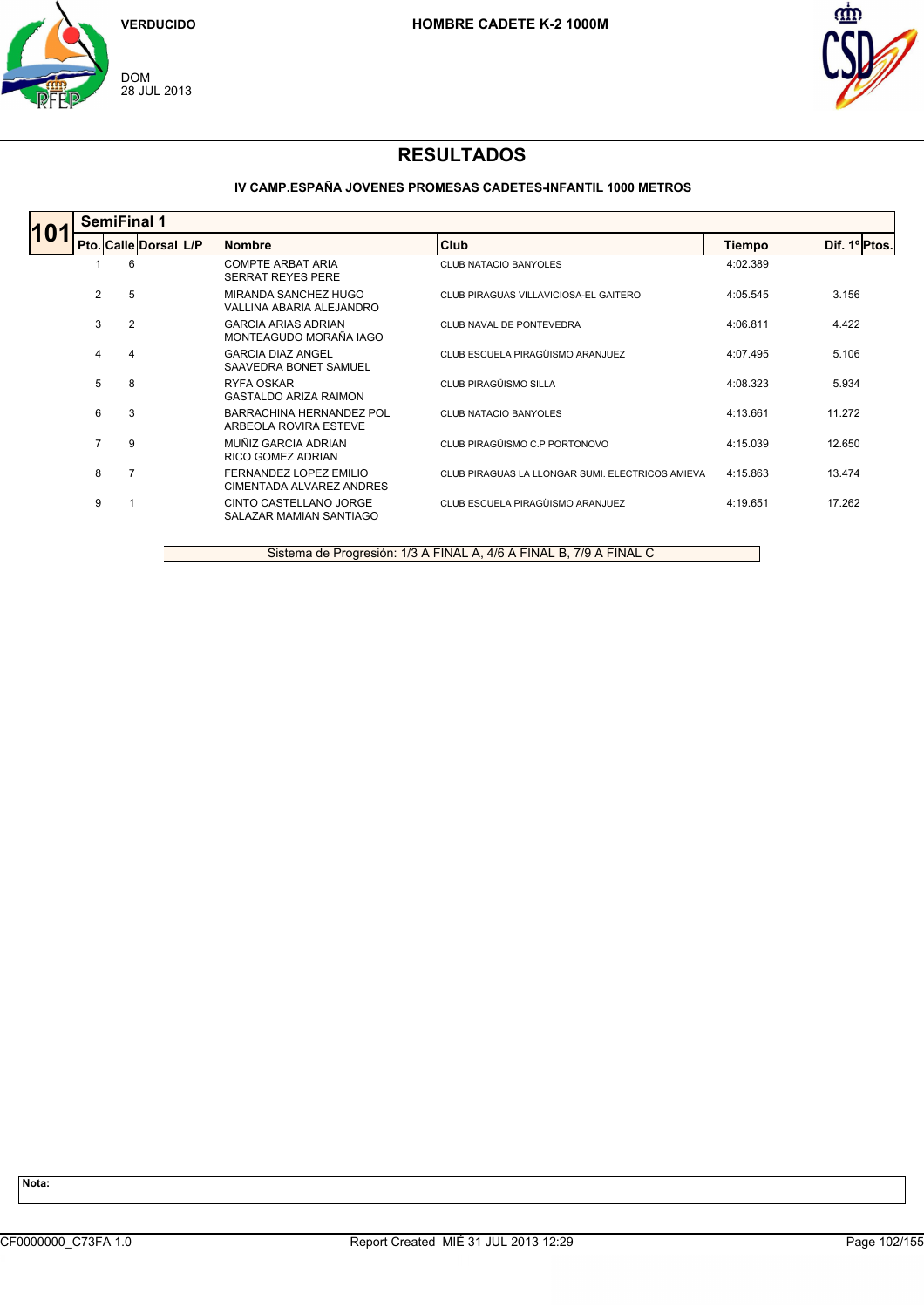



### **IV CAMP.ESPAÑA JOVENES PROMESAS CADETES-INFANTIL 1000 METROS**

|    |   | <b>SemiFinal 2</b> |                       |  |                                                              |                                        |          |               |  |
|----|---|--------------------|-----------------------|--|--------------------------------------------------------------|----------------------------------------|----------|---------------|--|
| 10 |   |                    | Pto. Calle Dorsal L/P |  | <b>Nombre</b>                                                | Club                                   | Tiempo   | Dif. 1º Ptos. |  |
|    |   |                    | 6                     |  | <b>GEREKA GOIENETXE UNAI</b><br>BARRUETABEÑA AMILIBIA IMANOL | CLUB ITXAS-GAIN KIROL ELKARTEA         | 4:04.781 |               |  |
|    | 2 |                    | 4                     |  | CINTAS MUÑOZ JESÚS DAMIÁN<br><b>HERRERA LARIOS MANUEL</b>    | CLUB ACTIVIDADES NAUTICAS ESLORA       | 4:06.307 | 1.526         |  |
|    | 3 |                    | 5                     |  | PARDO SERRANO VICTOR<br>TOLEDO ESPINILLA PABLO               | CLUB PIRAGÜISMO CUENCA CON CARACTER    | 4:08.769 | 3.988         |  |
|    | 4 |                    | 8                     |  | SAYAR GARCIA OIHAN<br>NIETO ARZUAGA IGOR                     | CLUB SOCIEDAD DEPORTIVA SANTIAGOTARRAK | 4:11.217 | 6.436         |  |
|    | 5 |                    | $\overline{2}$        |  | ABELLEIRA LAMELA ANGEL<br>ALONSO ZAFRA ALBERTO               | REAL CLUB MARITIMO DE HUELVA           | 4:12.237 | 7.456         |  |
|    | 6 |                    | 7                     |  | CRAVIOTTO NOGUÉ HECTOR<br><b>GARCIA ROBADOR ALEIX</b>        | SICORIS CLUB                           | 4:14.397 | 9.616         |  |
|    | 7 |                    |                       |  | ACUÑA CORTIZO JAIME<br>FERNANDEZ GONZALEZ GONZALO LUI        | CLUB NAVAL DE PONTEVEDRA               | 4:15.065 | 10.284        |  |
|    | 8 |                    | 3                     |  | SOPENA AVILA DANIEL<br><b>TARIFA BUENO SAMUEL</b>            | CLUB DE PIRAGÜISMO LIPASAM             | 4:17.519 | 12.738        |  |
|    | 9 |                    | 9                     |  | ECHÁVARRI MIQUEO DANIEL<br>LÓPEZ MUGUERZA IÑIGO              | CLUB PIRAGÜISMO PAMPLONA               | 4:22.129 | 17.348        |  |

Sistema de Progresión: 1/3 A FINAL A, 4/6 A FINAL B, 7/9 A FINAL C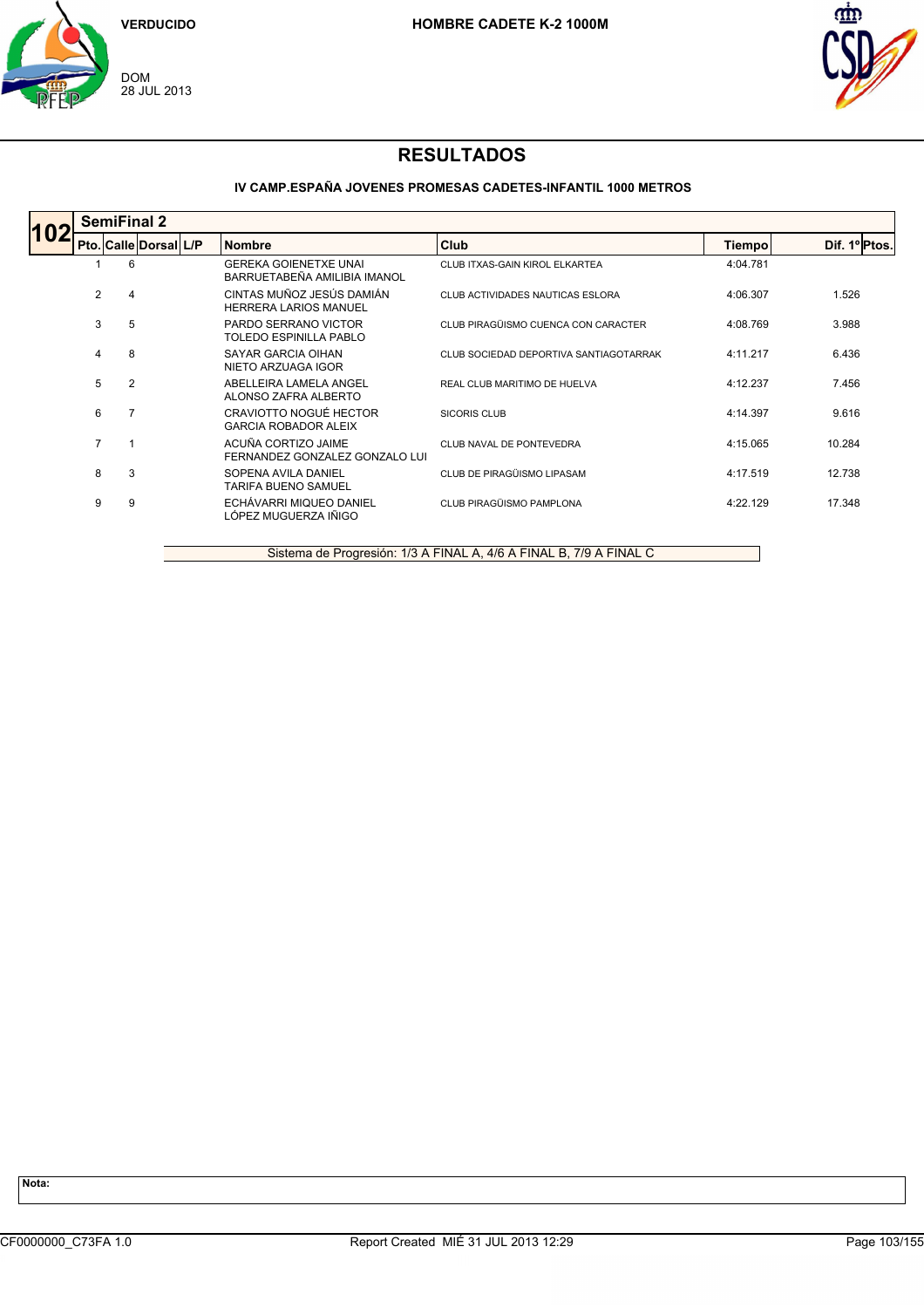



### **IV CAMP.ESPAÑA JOVENES PROMESAS CADETES-INFANTIL 1000 METROS**

|  |   | <b>SemiFinal 3</b>    |  |                                                                  |                                      |          |               |  |  |  |
|--|---|-----------------------|--|------------------------------------------------------------------|--------------------------------------|----------|---------------|--|--|--|
|  |   | Pto. Calle Dorsal L/P |  | <b>Nombre</b>                                                    | Club                                 | Tiempo   | Dif. 1º Ptos. |  |  |  |
|  |   | 4                     |  | BERMEJO ALONSO FRANISCO JAVIER<br>RODRIGUEZ BARRENA JORGE        | CLUB POLIDEPORTIVO IUXTANAM-MONTEORO | 4:03.840 |               |  |  |  |
|  | 2 | 5                     |  | BERTOMEU FUMADO DAVID<br>MOR MALDONADO ANDREU                    | ASOCIACIÓ ESPORTIVA XINO-XANO        | 4:05.100 | 1.260         |  |  |  |
|  | 3 | 7                     |  | ÁVILA ABAD JORGE<br>MARÍN SÁNCHEZ DAVID DANIEL                   | CLUB NAUTICO DE SEVILLA              | 4:06.292 | 2.452         |  |  |  |
|  | 4 | 6                     |  | <b>CUADROS OTERO ALEJANDRO</b><br>VILA MUÑOZ NOE                 | CLUB FLUVIAL DE LUGO                 | 4:06.434 | 2.594         |  |  |  |
|  | 5 | 2                     |  | <b>GARCIA PILAR JONATHAN</b><br>MARTINEZ CERRA DIEGO             | JAIRE AVENTURA-LOS RAPIDOS           | 4:06.946 | 3.106         |  |  |  |
|  | 6 | 3                     |  | MAS RAMIS MIGUEL ÁNGEL<br><b>CERVANTES PONS ANDRES</b>           | R.C.N. PALMA - O.S. LA CAIXA         | 4:08.710 | 4.870         |  |  |  |
|  | 7 | 9                     |  | BENAVIDES LOPEZ DE AYALA GONZA<br><b>BADIOLA HUNTELER CARLOS</b> | REAL CLUB NÁUTICO PORT DE POLLENÇA   | 4:12.282 | 8.442         |  |  |  |
|  | 8 | 8                     |  | ERPEN ARQUERONS MARTIN<br><b>BLASS GUINEA LUCAS</b>              | C.D.B. PIRAGUAMADRID                 | 4:12.508 | 8.668         |  |  |  |
|  | 9 |                       |  | PARADELA DELGADO ENRIC<br><b>TORRES SAIZ IGNACIO</b>             | R.C.N. PALMA - O.S. LA CAIXA         | 4:20.294 | 16.454        |  |  |  |
|  |   |                       |  |                                                                  |                                      |          |               |  |  |  |

Sistema de Progresión: 1/3 A FINAL A, 4/6 A FINAL B, 7/9 A FINAL C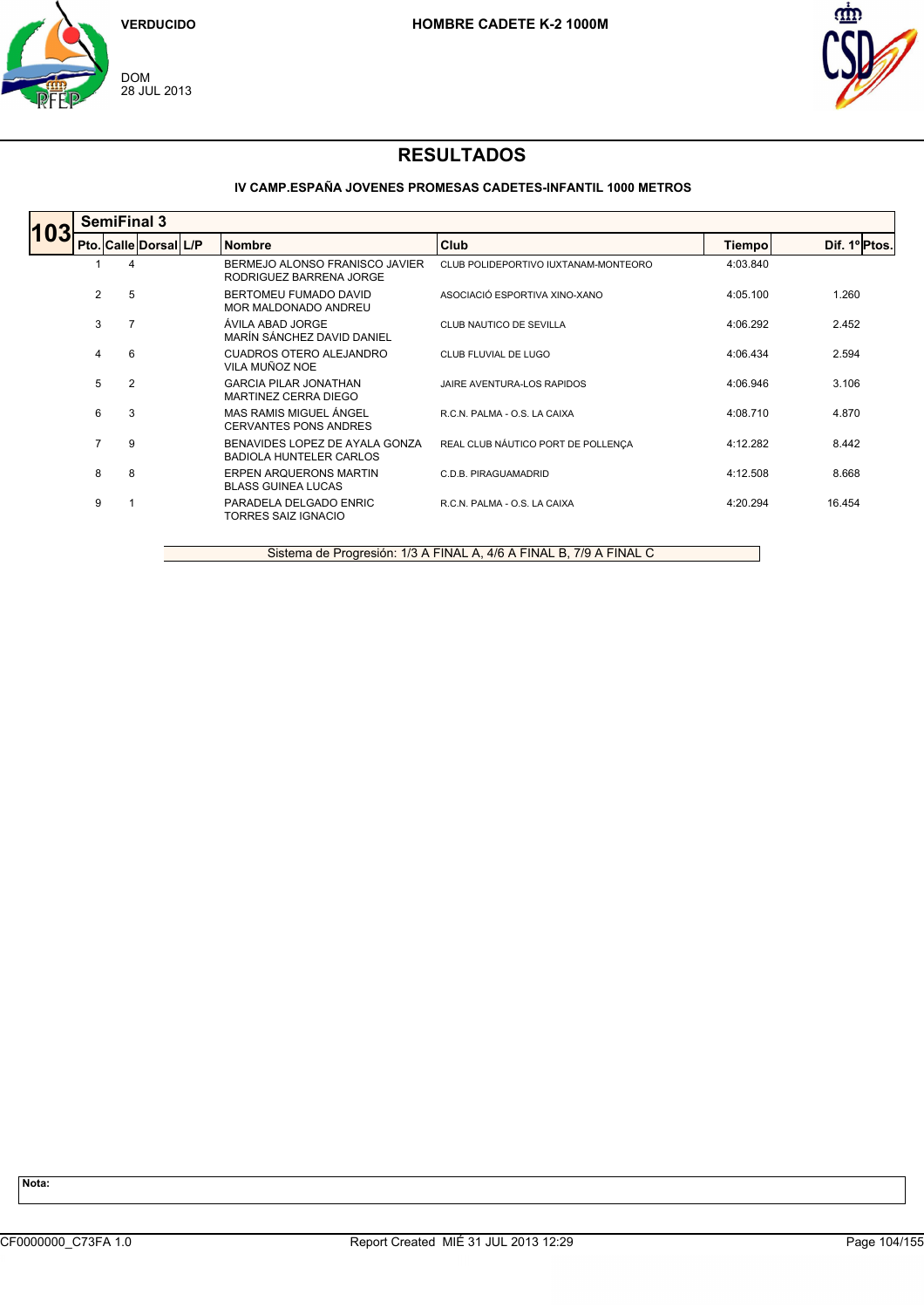



### **IV CAMP.ESPAÑA JOVENES PROMESAS CADETES-INFANTIL 1000 METROS**

| 104 | <b>SemiFinal 1</b> |                       |                  |                                                                 |                                                   |          |                  |  |  |  |
|-----|--------------------|-----------------------|------------------|-----------------------------------------------------------------|---------------------------------------------------|----------|------------------|--|--|--|
|     |                    | Pto. Calle Dorsal L/P |                  | <b>Nombre</b>                                                   | <b>Club</b>                                       | Tiempo   | Dif. 1º Ptos.    |  |  |  |
|     |                    | 5                     | Diestro<br>Zurdo | BERNARDEZ GONZALEZ ALEX<br>SUAREZ ALONSO ADRIAN                 | CLUB DE PIRAGÜISMO POIO CONSERVAS-PESCAMAR        | 5:02.563 |                  |  |  |  |
|     | 2                  | 6                     |                  | SANTOS KRUEGUER LUIS FRANCISCO<br>LOPEZ SUAREZ ALEJANDRO        | R.C.N. PALMA - O.S. LA CAIXA                      | 5:04.343 | 1.780            |  |  |  |
|     | 3                  | 4                     | Zurdo            | Diestro DELGADO VIGUÍN ANTONIO<br><b>GAMBOA GONZÁLEZ MIGUEL</b> | S. DPTIVA, REAL CIRCULO DE LABRADORES Y P. SEVILL | 5:08.087 | 5.524            |  |  |  |
|     | 4                  | $\overline{2}$        |                  | FDEZ. DE MESA GALÁN JAVIER<br>Diestro NAVARRO HINOJOSA JAVIER   | S.D. DEL CIRCULO MERCANTIL E INDUSTRIAL DE SEVILL | 5:29.842 | 27.279           |  |  |  |
|     | 5                  | 3                     | Zurdo            | GONZALEZ RODRIGUEZ DAVID<br>Diestro VILAS OTERO ADRIAN          | ESCUELA PIRAGÜISMO CIUDAD DE PONTEVEDRA           | 5:30.040 | 27.477           |  |  |  |
|     | 6                  |                       |                  | CABALLERO GARCIA PABLO<br>SANTAMARIA SEOANE JORGE               | REAL GRUPO DE CULTURA COVADONGA                   | 5:41.376 | 38.813           |  |  |  |
|     | 7                  |                       |                  | ATIENZA ABELLAN JOSE SANTIAGO<br>MARTINEZ PEREZ RUBEN           | ESCUELA PIRAGÜISMO MAR MENOR                      | 5:50.922 | Fuera de Control |  |  |  |
|     | 8                  | 8                     | Zurdo<br>Zurdo   | RODRIGUEZ BUSTELO ALBERTO<br>DE LA PEÑA BARREIRO FEDERICO       | ESCUELA PIRAGÜISMO CIUDAD DE PONTEVEDRA           | 6:53.316 | Fuera de Control |  |  |  |

Sistema de Progresión: 1/3 A FINAL A, 4/6 A FINAL B, RESTO ELIMINADOS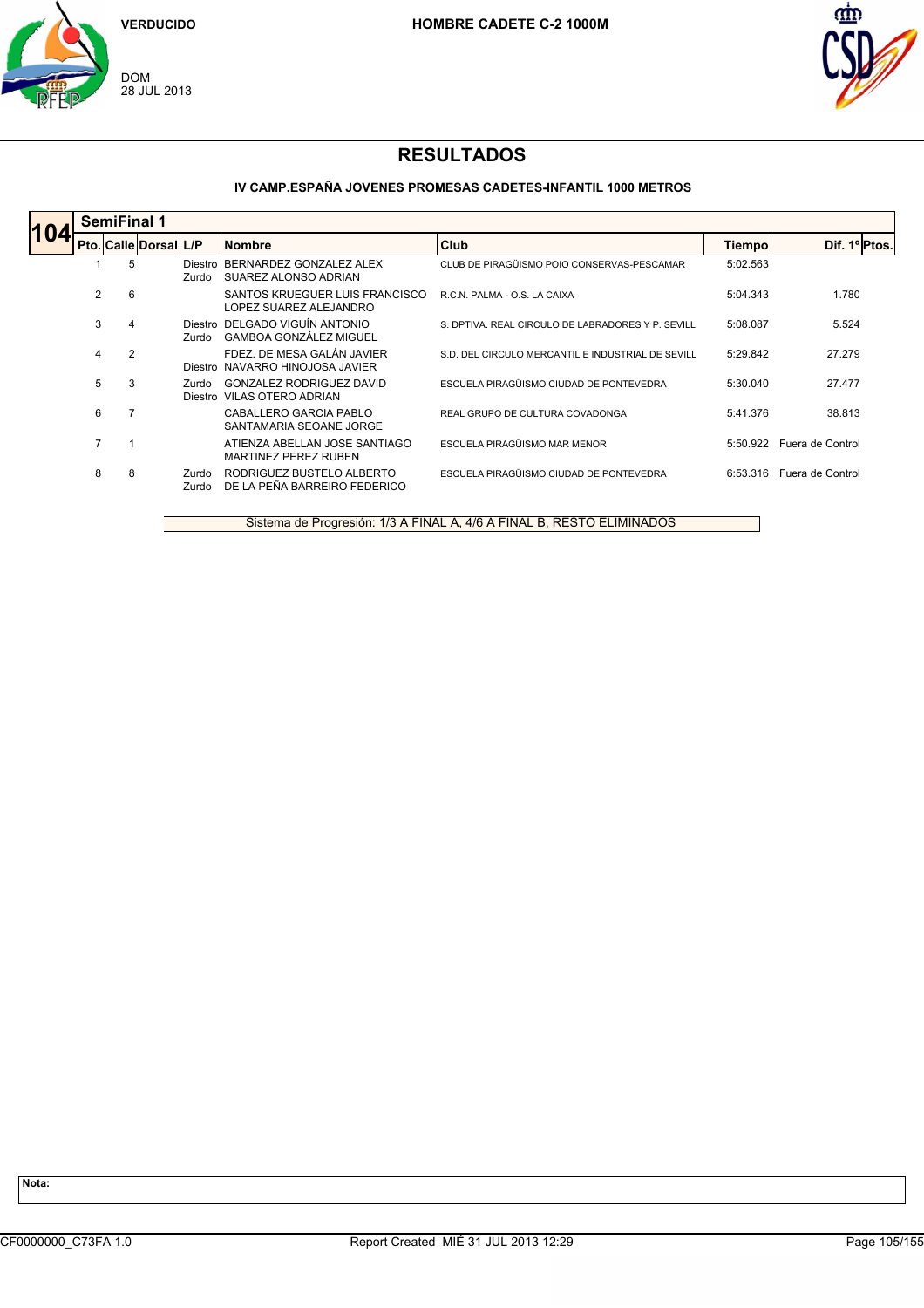



### **IV CAMP.ESPAÑA JOVENES PROMESAS CADETES-INFANTIL 1000 METROS**

|     |                | <b>SemiFinal 2</b> |                       |                |                                                                       |                                                                                                        |          |               |  |  |  |
|-----|----------------|--------------------|-----------------------|----------------|-----------------------------------------------------------------------|--------------------------------------------------------------------------------------------------------|----------|---------------|--|--|--|
| 105 |                |                    | Pto. Calle Dorsal L/P |                | <b>Nombre</b>                                                         | <b>Club</b>                                                                                            | Tiempo   | Dif. 1º Ptos. |  |  |  |
|     |                | 5                  |                       | Zurdo          | CALVO MOYA IGNACIO<br>Diestro GARRIDO VELASCO ALVARO                  | CLUB ESCUELA PIRAGÜISMO ARANJUEZ                                                                       | 4:56.924 |               |  |  |  |
|     | $\overline{2}$ | 4                  |                       | Zurdo<br>Zurdo | GÓMEZ MIGUEL JOSÉ<br>MARTÍNEZ MILA FRANCESC                           | REAL CLUB NÁUTICO PORT DE POLLENCA                                                                     | 5:00.732 | 3.808         |  |  |  |
|     | 3              | 6                  |                       | Zurdo          | ALONSO DEL ALAMO CARLOS<br>Diestro POKORA ALFARO MARC EMILIO          | CLUB ESCUELA PIRAGÜISMO ARANJUEZ                                                                       | 5:04.234 | 7.310         |  |  |  |
|     | 4              | 8                  |                       | Zurdo.         | Diestro FREIRE ALLEGUE JORGE ARMANDO<br><b>GARCIA SANJUAN DAVID</b>   | <b>CLUB NAUTICO FIRRETE</b>                                                                            | 5:09.110 | 12.186        |  |  |  |
|     | 5              |                    |                       | Zurdo          | Diestro CABELLO CAVA MIGUEL<br>RÍOS PALOMO DANIEL                     | CLUB NAUTICO DE SEVILLA                                                                                | 5:21.160 | 24.236        |  |  |  |
|     | 6              |                    |                       | Zurdo          | DÍAZ CHAMORRO JAVIER<br>Diestro MATA VÁZQUEZ VÍCTOR ALONSO            | CLUB NAUTICO DE SEVILLA                                                                                | 5:21.484 | 24.560        |  |  |  |
|     | 7              | $\overline{2}$     |                       |                | Diestro MARTÍN OJEDA VÍCTOR<br>Diestro RODRÍGUEZ DE VERA GÓMEZ MIGUEL | CLUB NAUTICO DE SEVILLA                                                                                | 5:22.340 | 25.416        |  |  |  |
|     |                | 3                  |                       |                | Diestro MARTÍN GARCÉS JESÚS                                           | Diestro FRICKE COMELLAS HERMANN WOLFGA S.D. DEL CIRCULO MERCANTIL E INDUSTRIAL DE SEVILL Descalificado |          |               |  |  |  |

Sistema de Progresión: 1/3 A FINAL A, 4/6 A FINAL B, RESTO ELIMINADOS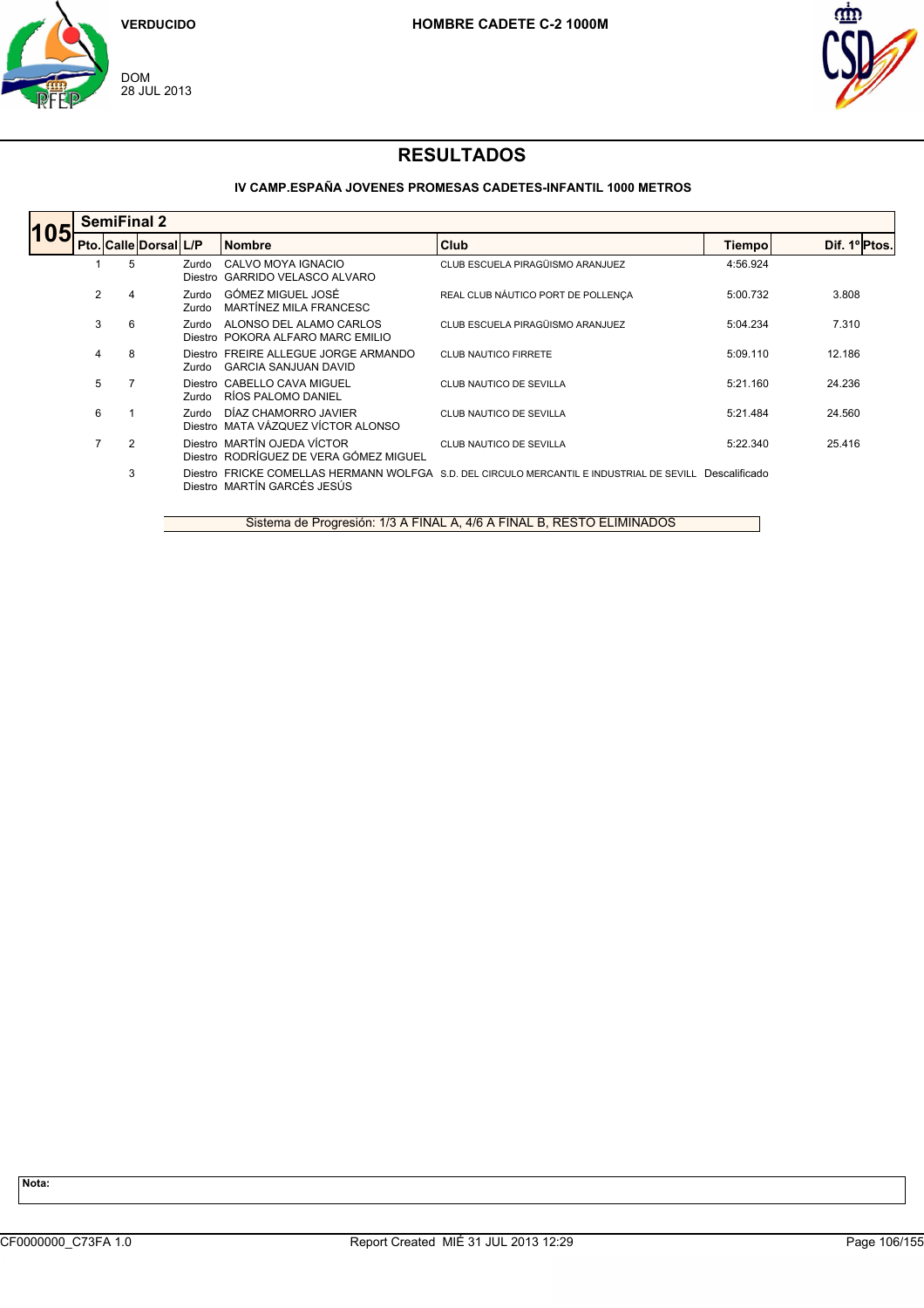



### **IV CAMP.ESPAÑA JOVENES PROMESAS CADETES-INFANTIL 1000 METROS**

| 106 |                | <b>SemiFinal 3</b>    |                  |                                                                   |                                                   |               |                  |  |  |  |  |
|-----|----------------|-----------------------|------------------|-------------------------------------------------------------------|---------------------------------------------------|---------------|------------------|--|--|--|--|
|     |                | Pto. Calle Dorsal L/P |                  | <b>Nombre</b>                                                     | Club                                              | <b>Tiempo</b> | Dif. 1º Ptos.    |  |  |  |  |
|     |                | 5                     | Diestro<br>Zurdo | DASILVA FREIRIA RUBEN<br>DOMINGUEZ RODRIGUEZ ALFONSO              | <b>CLUB KAYAK TUDENSE</b>                         | 4:49.884      |                  |  |  |  |  |
|     | $\overline{2}$ | 4                     | Zurdo            | Diestro MARTÍN FIJO GONZALO<br>LÓPEZ QUINTANO FERNANDO            | CLUB NAUTICO DE SEVILLA                           | 4:55.310      | 5.426            |  |  |  |  |
|     | 3              | 3                     | Zurdo            | Diestro GRAU PRADERA MARC<br>RAMIREZ IBAÑEZ CESAR AUGUSTO         | CLUB PIRAGÜISMO CASTELLDEFELS                     | 5:08.260      | 18.376           |  |  |  |  |
|     | 4              | 6                     | Zurdo            | ALVAREZ CONSTANTINO ANDRES MAN<br>Diestro BARREIRO TURNES XACOBO  | <b>CLUB NAUTICO PONTECESURES</b>                  | 5:12.004      | 22.120           |  |  |  |  |
|     | 5              |                       | Zurdo            | VALLEJO ESPERON IVAN<br>Diestro CORRALES CURRAS ABEL              | CLUB DE PIRAGÜISMO POIO CONSERVAS-PESCAMAR        | 5:13.454      | 23.570           |  |  |  |  |
|     | 6              | 8                     |                  | Diestro ALONSO ALONSO ALEJANDRO<br>ALVAREZ JUNOUERA GUILLERMO JOR | ASOCIACIÓN ATLETICA AVILESINA                     | 5:15.258      | 25.374           |  |  |  |  |
|     | $\overline{7}$ | 7                     | Zurdo            | Diestro CASTELOS PEREZ CONSTANTINO<br>FREIRE ALLEGUE ANDRES DAVID | <b>CLUB NAUTICO FIRRETE</b>                       | 5:38.684      | Fuera de Control |  |  |  |  |
|     | 8              | 2                     | Zurdo            | NAVARRO MEDINA JAVIER<br>SEVILLANO GODOY JUAN                     | S. DPTIVA, REAL CIRCULO DE LABRADORES Y P. SEVILL | 5:53.302      | Fuera de Control |  |  |  |  |

Sistema de Progresión: 1/3 A FINAL A, 4/6 A FINAL B, RESTO ELIMINADOS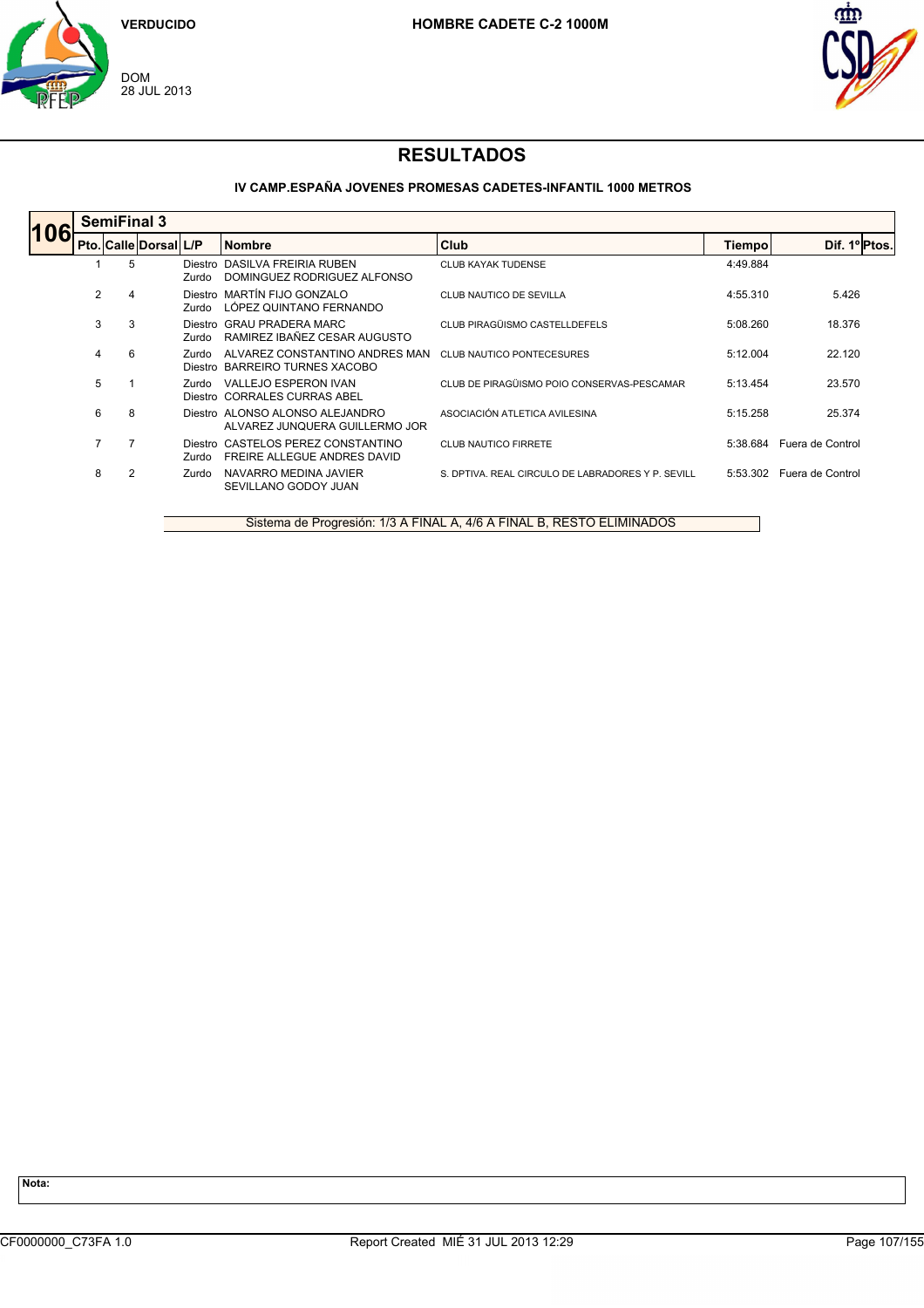



### **IV CAMP.ESPAÑA JOVENES PROMESAS CADETES-INFANTIL 1000 METROS**

|     |                | <b>SemiFinal 1</b>    |                                                          |                                                   |               |               |  |  |  |  |  |
|-----|----------------|-----------------------|----------------------------------------------------------|---------------------------------------------------|---------------|---------------|--|--|--|--|--|
| 10. |                | Pto. Calle Dorsal L/P | <b>Nombre</b>                                            | Club                                              | <b>Tiempo</b> | Dif. 1º Ptos. |  |  |  |  |  |
|     |                | 5                     | DA COSTA PIÑEIRO RAQUEL<br>MORISON REY CAMILA ALDANA     | CLUB NAUTICO PONTECESURES                         | 4:46.817      |               |  |  |  |  |  |
|     | 2              | 4                     | MIRAS VAZQUEZ IRENE<br>TOME PEREZ ANDREA                 | CLUB RIBERAS DO TAMBRE-TERNERA GALLEGA DE AMES    | 4:51.511      | 4.694         |  |  |  |  |  |
|     | 3              |                       | PELACHS MASSANAS LAIA<br>CASTRO FUNTANE CELIA            | CLUB NATACIO BANYOLES                             | 4:52.921      | 6.104         |  |  |  |  |  |
|     | 4              | $\overline{2}$        | ROUCO BAQUEIRO NOA<br><b>VILLAR HERBELLO SANDRA</b>      | CLUB DE MAR RIA DE ALDAN                          | 4:59.265      | 12.448        |  |  |  |  |  |
|     | 5              | 3                     | ZAMORANO MARCOS MAIALEN<br>EXPOSITO GABARAIN MADDI       | CLUB SOCIEDAD DEPORTIVA SANTIAGOTARRAK            | 5:01.211      | 14.394        |  |  |  |  |  |
|     | 6              | 6                     | AGRA RODRIGUEZ CARMEN<br>ALEN JORGE MARTA                | <b>CLUB KAYAK TUDENSE</b>                         | 5:13.817      | 27,000        |  |  |  |  |  |
|     | $\overline{7}$ | 8                     | ARES BRAGE LAURA<br>PEREZ PICO CRISTINA                  | CLUB NAUTICO FIRRETE                              | 5:19.483      | 32.666        |  |  |  |  |  |
|     | 8              | 9                     | <b>ESTEVEZ MARTINEZ ANA</b><br>CARBALLIDO DIAZ COVADONGA | CLUB DE MAR RIA DE ALDAN                          | 5:46.251      | 59.434        |  |  |  |  |  |
|     | 9              |                       | PÉREZ LÓPEZ IRENE<br><b>MIJARES SERRANO ANA</b>          | S.D. DEL CIRCULO MERCANTIL E INDUSTRIAL DE SEVILL | 5:49.343      | 1:02.526      |  |  |  |  |  |

Sistema de Progresión: 1/3 A FINAL A, 4/6 A FINAL B, 7/9 A FINAL C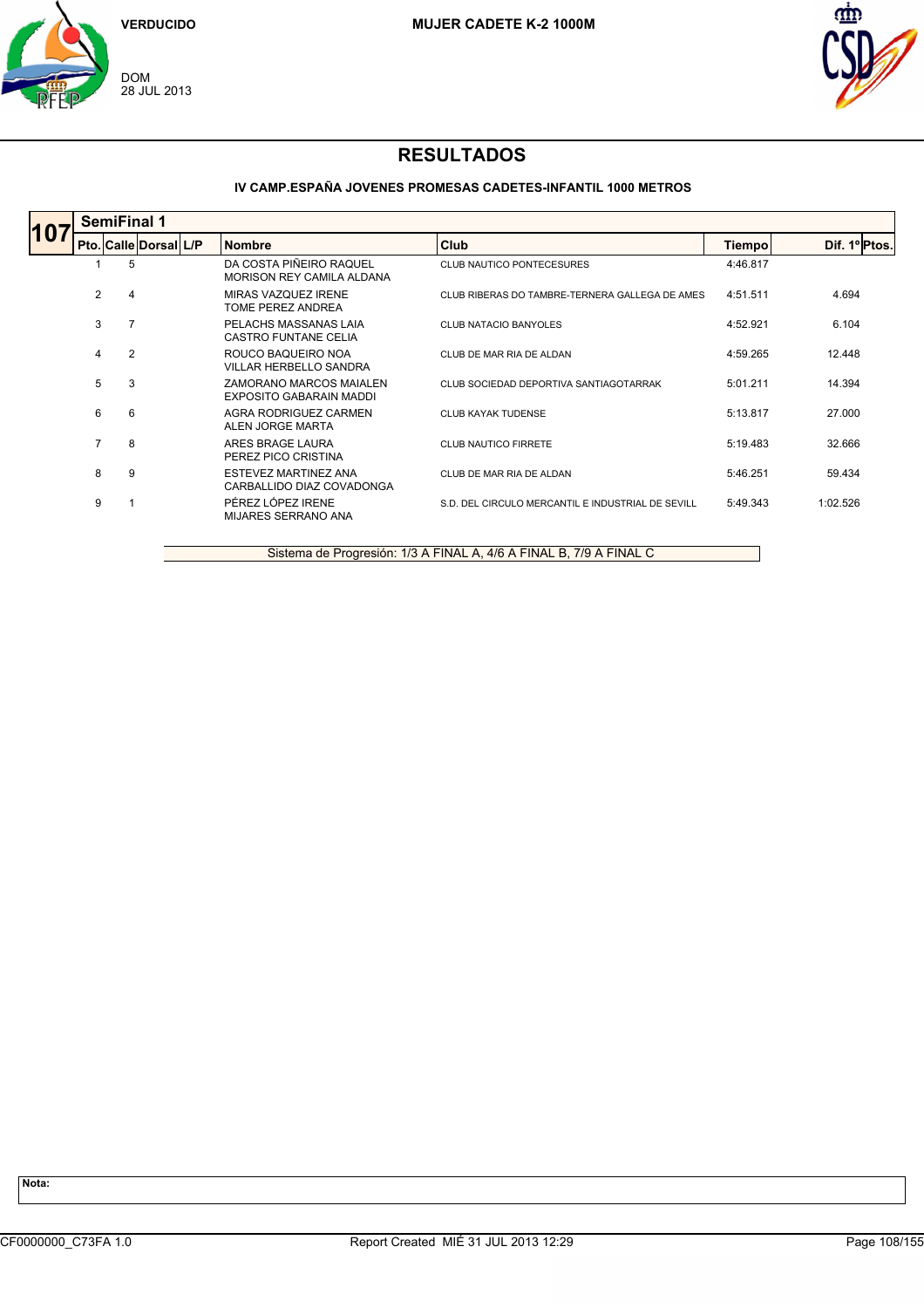



### **IV CAMP.ESPAÑA JOVENES PROMESAS CADETES-INFANTIL 1000 METROS**

|     | <b>SemiFinal 2</b> |                       |  |                                                                |                                         |          |               |  |  |  |  |  |
|-----|--------------------|-----------------------|--|----------------------------------------------------------------|-----------------------------------------|----------|---------------|--|--|--|--|--|
| 108 |                    | Pto. Calle Dorsal L/P |  | <b>Nombre</b>                                                  | Club                                    | Tiempo   | Dif. 1º Ptos. |  |  |  |  |  |
|     |                    |                       |  | COMPARATO SPADA MARIA FLOR<br>LARROZA CRUZ MARTINA             | CLUB PIRAGÜISMO CASTELLDEFELS           | 4:44.265 |               |  |  |  |  |  |
|     | 2                  | 5                     |  | HERNANDEZ RODRIGUEZ ANA ROSALI<br><b>MARTIN VIZCAINO IRENE</b> | CLUB ESCUELA PIRAGÜISMO ARANJUEZ        | 4:47.973 | 3.708         |  |  |  |  |  |
|     | 3                  | 6                     |  | Diestro CARMONA QUEVEDO BEATRIZ<br>STEPANISHCHEVA KRISTINA     | ASOCIACION DEPORTIVA PINATARENSE        | 4:54.871 | 10.606        |  |  |  |  |  |
|     | 4                  | $\overline{4}$        |  | <b>REY RODRIGUEZ BLANCA</b><br>VILLAZON BUSTA AIDA             | CLUB PIRAGUAS VILLAVICIOSA-EL GAITERO   | 5:01.909 | 17.644        |  |  |  |  |  |
|     | 5                  | $\overline{2}$        |  | CLADERA POCOVI PAULA<br><b>HERNANDEZ GUILLEN AINHOA</b>        | R.C.N. PALMA - O.S. LA CAIXA            | 5:05.577 | 21.312        |  |  |  |  |  |
|     | 6                  | 3                     |  | OUTEIRAL GALIANO NIQUEA<br>RODRIGUEZ VARELA NOELIA             | ESCUELA PIRAGÜISMO CIUDAD DE PONTEVEDRA | 5:10.799 | 26.534        |  |  |  |  |  |
|     | 7                  | 8                     |  | MACHADO DE MIGUEL CRISTINA<br>MARTÍNEZ CABEZA MARTA            | CLUB DE PIRAGÜISMO LIPASAM              | 5:12.775 | 28.510        |  |  |  |  |  |
|     | 8                  |                       |  | <b>GALVIN GONZALEZ AFRICA</b><br>GALÉ SÁNCHEZ CLARA            | REAL CLUB MARITIMO DE HUELVA            | 5:28.934 | 44.669        |  |  |  |  |  |
|     | 9                  | 9                     |  | CHARNECO DE ZÁRRAGA CRISTINA<br>RODRIGUEZ SANCHEZ CELIA        | REAL CLUB MARITIMO DE HUELVA            | 5:46.717 | 1:02.452      |  |  |  |  |  |

Sistema de Progresión: 1/3 A FINAL A, 4/6 A FINAL B, 7/9 A FINAL C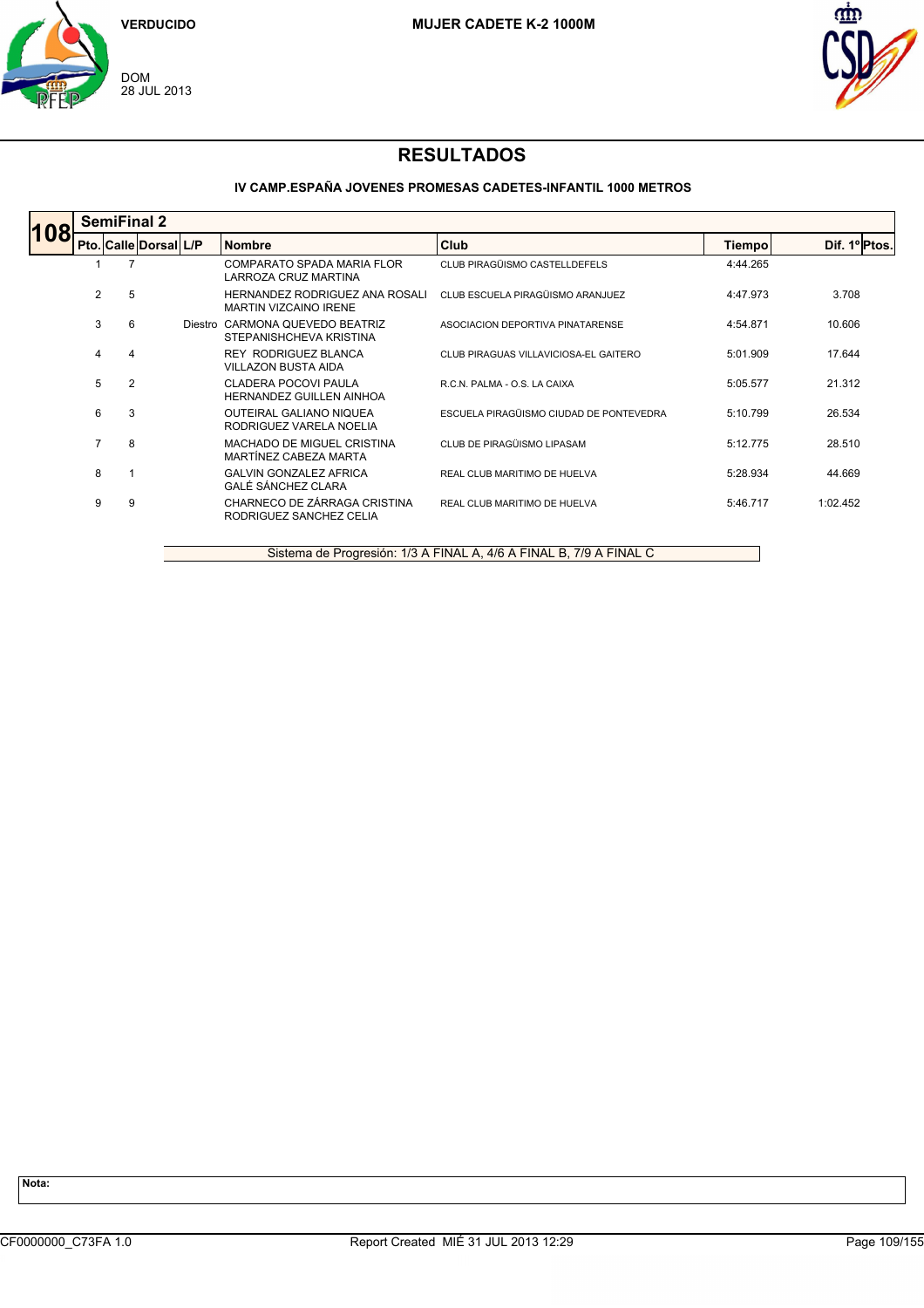



### **IV CAMP.ESPAÑA JOVENES PROMESAS CADETES-INFANTIL 1000 METROS**

|     | <b>SemiFinal 3</b> |                       |  |                                                              |                                                   |          |                           |  |  |  |  |  |
|-----|--------------------|-----------------------|--|--------------------------------------------------------------|---------------------------------------------------|----------|---------------------------|--|--|--|--|--|
| 109 |                    | Pto. Calle Dorsal L/P |  | <b>Nombre</b>                                                | Club                                              | Tiempo   | Dif. 1º Ptos.             |  |  |  |  |  |
|     |                    | 4                     |  | <b>REMIS CUEVA ALBA</b><br>PEREA FERNANDEZ VALERIA           | JAIRE AVENTURA-LOS RAPIDOS                        | 4:52.170 |                           |  |  |  |  |  |
|     | $\overline{2}$     | 5                     |  | TORRES PEÑALOSA PATRICIA<br>CHECA NEBOT BELEN                | <b>CENTRO NATACION HELIOS</b>                     | 4:55.402 | 3.232                     |  |  |  |  |  |
|     | 3                  | $\overline{2}$        |  | EDERRA ZESTAU MADDI<br><b>ILUNDAIN PERURENA LOREA</b>        | CLUB PIRAGÜISMO PAMPLONA                          | 4:57.124 | 4.954                     |  |  |  |  |  |
|     | 4                  | 6                     |  | HERNANDEZ VELLISCA LUCIA<br>SAIZ MARTINEZ LUCIA              | CLUB PIRAGÜISMO CUENCA CON CARACTER               | 4:58.414 | 6.244                     |  |  |  |  |  |
|     | 5                  | 8                     |  | LOPEZ ROJAS NURIA<br><b>TRIGO TEJEDA IRENE</b>               | CLUB PIRAGÜISMO BADAJOZ                           | 5:13.920 | 21.750                    |  |  |  |  |  |
|     | 6                  | 3                     |  | PÉREZ CANO SARA<br>OZORES ROMERO HELENA                      | REAL CLUB MARITIMO DE HUELVA                      | 5:14.490 | 22.320                    |  |  |  |  |  |
|     | 7                  | 7                     |  | SANZ DELGADO ÁNGELA<br>ABANS FERNÁNDEZ CRISTINA              | S. DPTIVA. REAL CIRCULO DE LABRADORES Y P. SEVILL | 5:19.224 | 27.054                    |  |  |  |  |  |
|     | 8                  |                       |  | <b>CARRIL LUSTRES VANESA</b><br><b>GONZALEZ AUTRAN SARAY</b> | <b>CLUB NAUTICO PONTECESURES</b>                  | 5:19.250 | 27.080                    |  |  |  |  |  |
|     | 9                  | 9                     |  | MUÑIZ GARCIA YOLANDA<br>TOURIÑO PADIN ALICIA                 | CLUB PIRAGÜISMO C.P PORTONOVO                     |          | 6:04.492 Fuera de Control |  |  |  |  |  |

Sistema de Progresión: 1/3 A FINAL A, 4/6 A FINAL B, 7/9 A FINAL C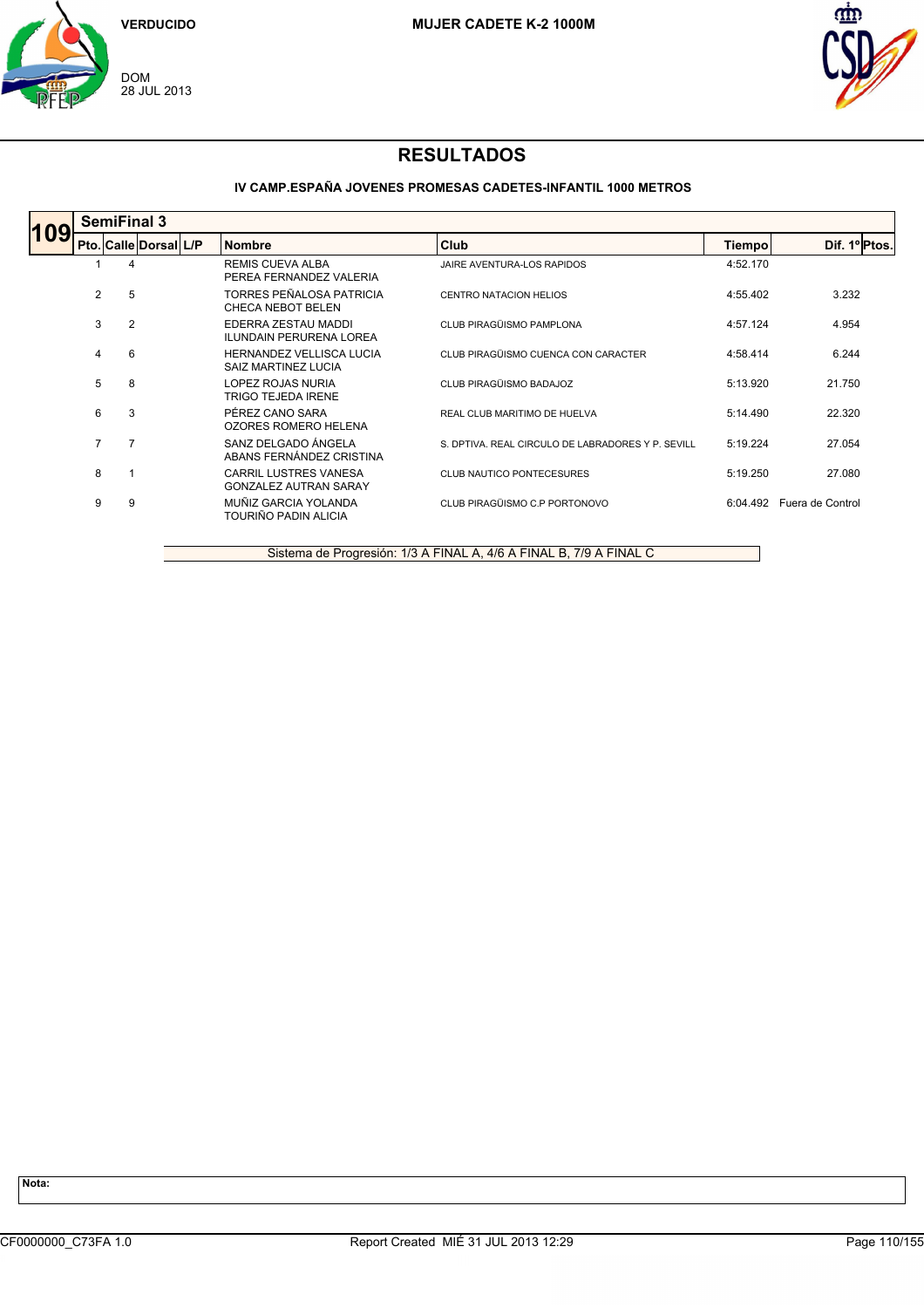



### **IV CAMP.ESPAÑA JOVENES PROMESAS CADETES-INFANTIL 1000 METROS**

|                | <b>Final C</b>        |  |                                                            |                                           |               |               |    |  |  |  |
|----------------|-----------------------|--|------------------------------------------------------------|-------------------------------------------|---------------|---------------|----|--|--|--|
|                | Pto. Calle Dorsal L/P |  | <b>Nombre</b>                                              | Club                                      | <b>Tiempo</b> | Dif. 1º Ptos. |    |  |  |  |
|                | 6                     |  | REDONDO REPOSO JAIME<br>ZABALA GÓMEZ JOSÉ ANTONIO          | REAL CLUB MARITIMO DE HUELVA              | 4:45.878      |               | 12 |  |  |  |
| $\overline{2}$ | 4                     |  | ORDOÑEZ RODRIGUEZ LUIS<br><b>TAIEB ACOSTA MEKI</b>         | CLUB LOS DELFINES DE CEUTA                | 4:46.482      | 0.604         | 10 |  |  |  |
| 3              | $\overline{2}$        |  | COLLADO ENTRIALGO DAVID<br>RODRIGUEZ ALONSO IVAN           | <b>JAIRE AVENTURA-LOS RAPIDOS</b>         | 4:47.718      | 1.840         | 8  |  |  |  |
| 4              |                       |  | MUÑIZ POUSO ASIER<br><b>SILVA CASAIS MIGUEL</b>            | CLUB PIRAGÜISMO RIAS BAIXAS-NAUTICO BOIRO | 4:48.946      | 3.068         | 6  |  |  |  |
| 5              | 3                     |  | GARCÍA PÉREZ ANTONIO<br>ROVIRA LOZANO CARLOS               | <b>CLUB DEPORTIVO ABEDUL</b>              | 4:50.286      | 4.408         | 5  |  |  |  |
| 6              | 5                     |  | SUSAVILA OTERO ANXO<br>BRAVO GONZALEZ MARCOS               | CLUB AS TORRES-ROMERIA VIKINGA DE CATOIRA | 4:52.398      | 6.520         | 4  |  |  |  |
| $\overline{7}$ | 8                     |  | DÍAZ MODESTO ADÁN<br>MARTÍNEZ CABEZA MIGUEL                | CLUB DE PIRAGÜISMO LIPASAM                | 4:52.896      | 7.018         | 3  |  |  |  |
| 8              | 9                     |  | MUÑOZ BODAS RUBEN<br>MARTÍN IBÁÑEZ JORGE                   | <b>CLUB TALAVERA TALAK</b>                | 5:00.760      | 14.882        | 2  |  |  |  |
| 9              |                       |  | <b>BARRIOS DOMINGUEZ ELVIS</b><br>CARMONA CABALLERO MIGUEL | REAL CLUB MARITIMO DE HUELVA              | 5:25.385      | 39.507        | 1  |  |  |  |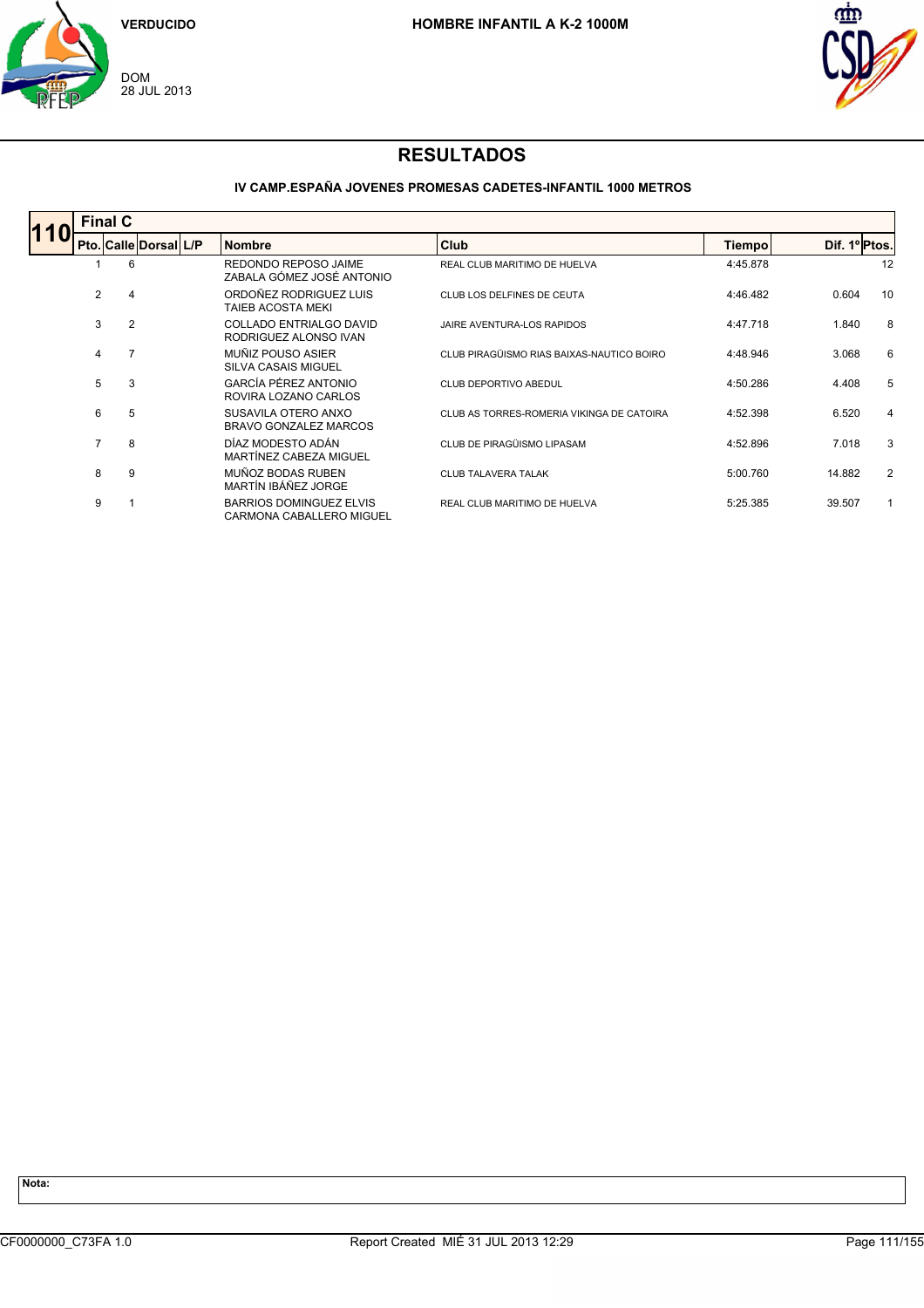



### **IV CAMP.ESPAÑA JOVENES PROMESAS CADETES-INFANTIL 1000 METROS**

| <b>Final C</b> |   |                       |  |                                                  |                                  |               |                  |    |  |  |  |
|----------------|---|-----------------------|--|--------------------------------------------------|----------------------------------|---------------|------------------|----|--|--|--|
|                |   | Pto. Calle Dorsal L/P |  | <b>Nombre</b>                                    | <b>Club</b>                      | <b>Tiempo</b> | Dif. 1ºPtos.     |    |  |  |  |
|                | 5 |                       |  | SÁNCHEZ MORENO CELIA<br>GARCÍA RODRÍGUEZ AMPARO  | CLUB NAUTICO DE SEVILLA          | 5:25.835      |                  | 12 |  |  |  |
| $\overline{2}$ |   |                       |  | CISNEROS LEON MAR<br>LIS MUÑOZ PAULA             | CLUB PIRAGÜISMO CASTELLDEFELS    | 5:32.919      | 7.084            | 10 |  |  |  |
| 3              | 4 |                       |  | CATALA PACHECO CLARA<br>TORREGROSA DEBETAZ JULIA | R.C.N. PALMA - O.S. LA CAIXA     | 5:33.623      | 7.788            | 8  |  |  |  |
| 4              | 6 |                       |  | MONBLÁN MILLÁN ANDREA<br>ROBLES ROMÁN MARÍA      | CLUB ACTIVIDADES NAUTICAS ESLORA | 5:37.101      | 11.266           | 6  |  |  |  |
| 5              |   |                       |  | LARRINAGA PALACIO LAURA<br>MORILLA MEDINA LUCIA  | REAL GRUPO DE CULTURA COVADONGA  | 5:39.715      | 13.880           | 5  |  |  |  |
| 6              |   |                       |  | LANCHO LAVILLA MARIA<br>GONZALEZ GONZALEZ CLARA  | CLUB PIRAGÜISMO CIUDAD DE LUGO   | 5:56.675      | Fuera de Control |    |  |  |  |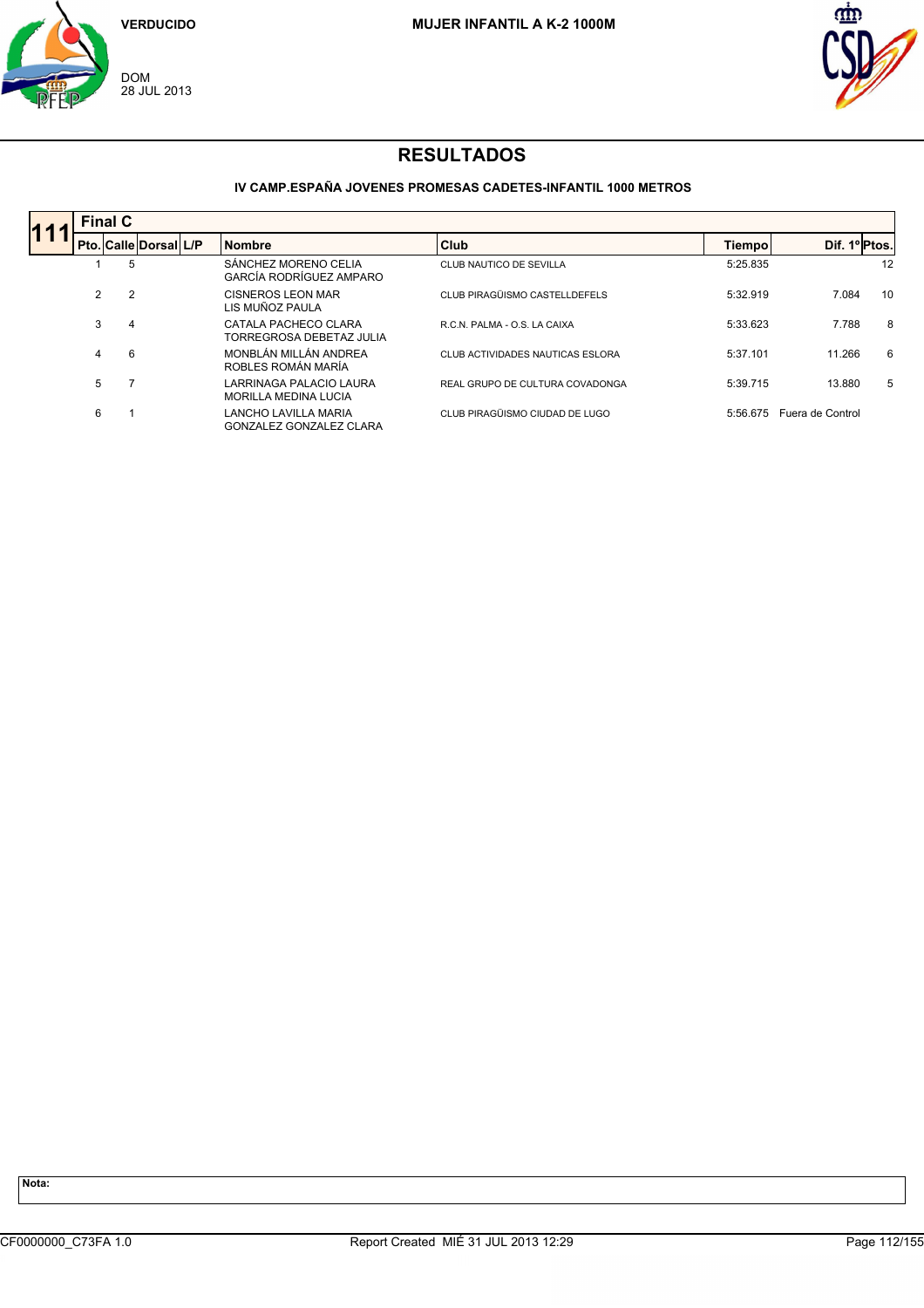



### **IV CAMP.ESPAÑA JOVENES PROMESAS CADETES-INFANTIL 1000 METROS**

| <b>Final C</b> |   |                       |  |                                                                  |                                                  |          |               |    |  |  |  |  |
|----------------|---|-----------------------|--|------------------------------------------------------------------|--------------------------------------------------|----------|---------------|----|--|--|--|--|
|                |   | Pto. Calle Dorsal L/P |  | <b>Nombre</b>                                                    | <b>Club</b>                                      | Tiempo   | Dif. 1º Ptos. |    |  |  |  |  |
|                | 3 |                       |  | <b>ERPEN ARQUERONS MARTIN</b><br><b>BLASS GUINEA LUCAS</b>       | C.D.B. PIRAGUAMADRID                             | 4:10.686 |               | 12 |  |  |  |  |
| $\overline{2}$ |   |                       |  | SOPENA AVILA DANIEL<br><b>TARIFA BUENO SAMUEL</b>                | CLUB DE PIRAGÜISMO LIPASAM                       | 4:12.766 | 2.080         | 10 |  |  |  |  |
| 3              |   |                       |  | CINTO CASTELLANO JORGE<br>SALAZAR MAMIAN SANTIAGO                | CLUB ESCUELA PIRAGÜISMO ARANJUEZ                 | 4:14.816 | 4.130         | 8  |  |  |  |  |
| 4              | 4 |                       |  | ACUÑA CORTIZO JAIME<br>FERNANDEZ GONZALEZ GONZALO LUI            | CLUB NAVAL DE PONTEVEDRA                         | 4:15.128 | 4.442         | 6  |  |  |  |  |
| 5              | 2 |                       |  | FERNANDEZ LOPEZ EMILIO<br>CIMENTADA ALVAREZ ANDRES               | CLUB PIRAGUAS LA LLONGAR SUMI. ELECTRICOS AMIEVA | 4:15.830 | 5.144         | 5  |  |  |  |  |
| 6              | 6 |                       |  | BENAVIDES LOPEZ DE AYALA GONZA<br><b>BADIOLA HUNTELER CARLOS</b> | REAL CLUB NÁUTICO PORT DE POLLENÇA               | 4:15.910 | 5.224         | 4  |  |  |  |  |
| 7              | 5 |                       |  | MUÑIZ GARCIA ADRIAN<br>RICO GOMEZ ADRIAN                         | CLUB PIRAGÜISMO C.P PORTONOVO                    | 4:17.378 | 6.692         | 3  |  |  |  |  |
| 8              | 8 |                       |  | ECHÁVARRI MIQUEO DANIEL<br>LÓPEZ MUGUERZA IÑIGO                  | CLUB PIRAGÜISMO PAMPLONA                         | 4:20.984 | 10.298        | 2  |  |  |  |  |
| 9              | 9 |                       |  | PARADELA DELGADO ENRIC<br>TORRES SAIZ IGNACIO                    | R.C.N. PALMA - O.S. LA CAIXA                     | 4:21.944 | 11.258        | 1  |  |  |  |  |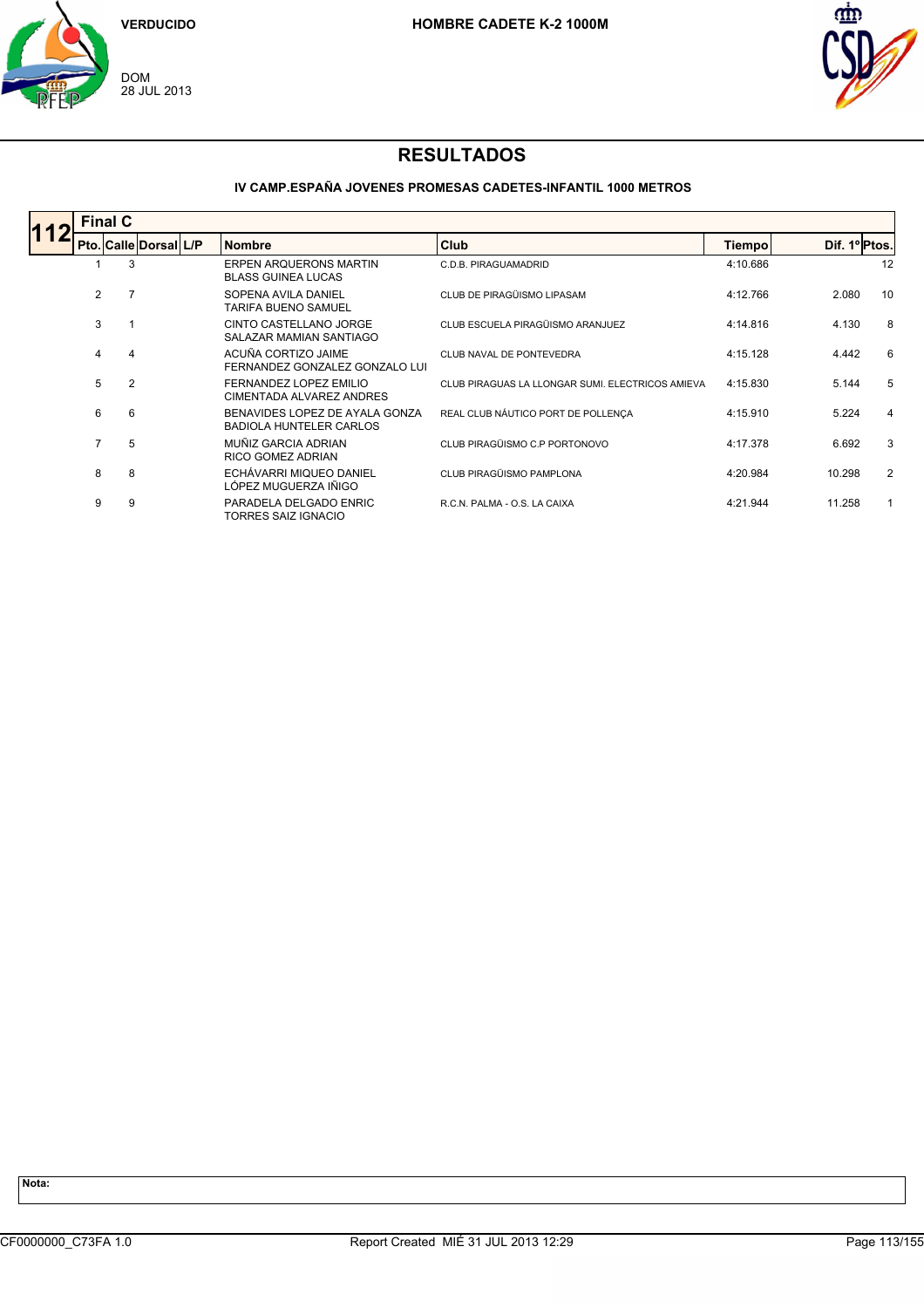



### **IV CAMP.ESPAÑA JOVENES PROMESAS CADETES-INFANTIL 1000 METROS**

|                | <b>Final C</b> |                       |                                                               |                                         |          |                  |    |  |
|----------------|----------------|-----------------------|---------------------------------------------------------------|-----------------------------------------|----------|------------------|----|--|
|                |                | Pto. Calle Dorsal L/P | <b>Nombre</b>                                                 | Club                                    | Tiempo   | Dif. 1º Ptos.    |    |  |
|                | 6              |                       | <b>GOMEZ RODRIGUEZ EKAITZ</b><br>PEREZ LASA JOSEBA            | CLUB SOCIEDAD DEPORTIVA SANTIAGOTARRAK  | 5:08.193 |                  | 12 |  |
| $\overline{2}$ |                |                       | MARTINEZ GONZALEZ JULIO<br>MARTINEZ MONTEAGUDO PABLO          | CLUB PIRAGÜISMO CUENCA CON CARACTER     | 5:10.427 | 2.234            | 10 |  |
| 3              | 5              |                       | RODRIGUEZ VAZQUEZ RAUL<br><b>VILLAR GONZALEZ MANUEL</b>       | <b>CLUB NAUTICO FIRRETE</b>             | 5:13.547 | 5.354            | 8  |  |
| 4              | $\overline{7}$ |                       | <b>GARCIA ROMERO NICOLAS</b><br>PONTE BAQUERO RAUL            | ESCUELA PIRAGÜISMO CIUDAD DE PONTEVEDRA | 5:13.883 | 5.690            | 6  |  |
| 5              | 4              |                       | VAZQUEZ BASTEIRO PABLO<br><b>GARCIA MARTINEZ KEVIN</b>        | CLUB NAUTICO RIA DE BETANZOS            | 5:19.417 | 11.224           | 5  |  |
| 6              | 3              |                       | ARENAS GALLARDO JOSÉ MIGUEL<br>CARPIO CASTELLANO ANTONIO DAVI | REAL CLUB MARITIMO DE HUELVA            | 5:19.765 | 11.572           | 4  |  |
| $\overline{7}$ | $\overline{2}$ |                       | ALVAREZ VAZQUEZ ALEJANDRO<br><b>GONZALEZ CUESTA ANTONO</b>    | CLUB DEPORTIVO LOS GORILAS DE CANDAS    | 5:24.085 | 15.892           | 3  |  |
| 8              | 8              |                       | COLOMO ZABALA GORKA<br>URRETABIZKAIA MARTIN JON               | CLUB DONOSTIA KAYAK K.E.                | 5:40.527 | Fuera de Control |    |  |
| 9              | 9              |                       | <b>IGLESIAS MENDUIÑA TOMAS</b><br>PEREZ VILLAR ANDRES         | CLUB DE MAR RIA DE ALDAN                | 6:09.004 | Fuera de Control |    |  |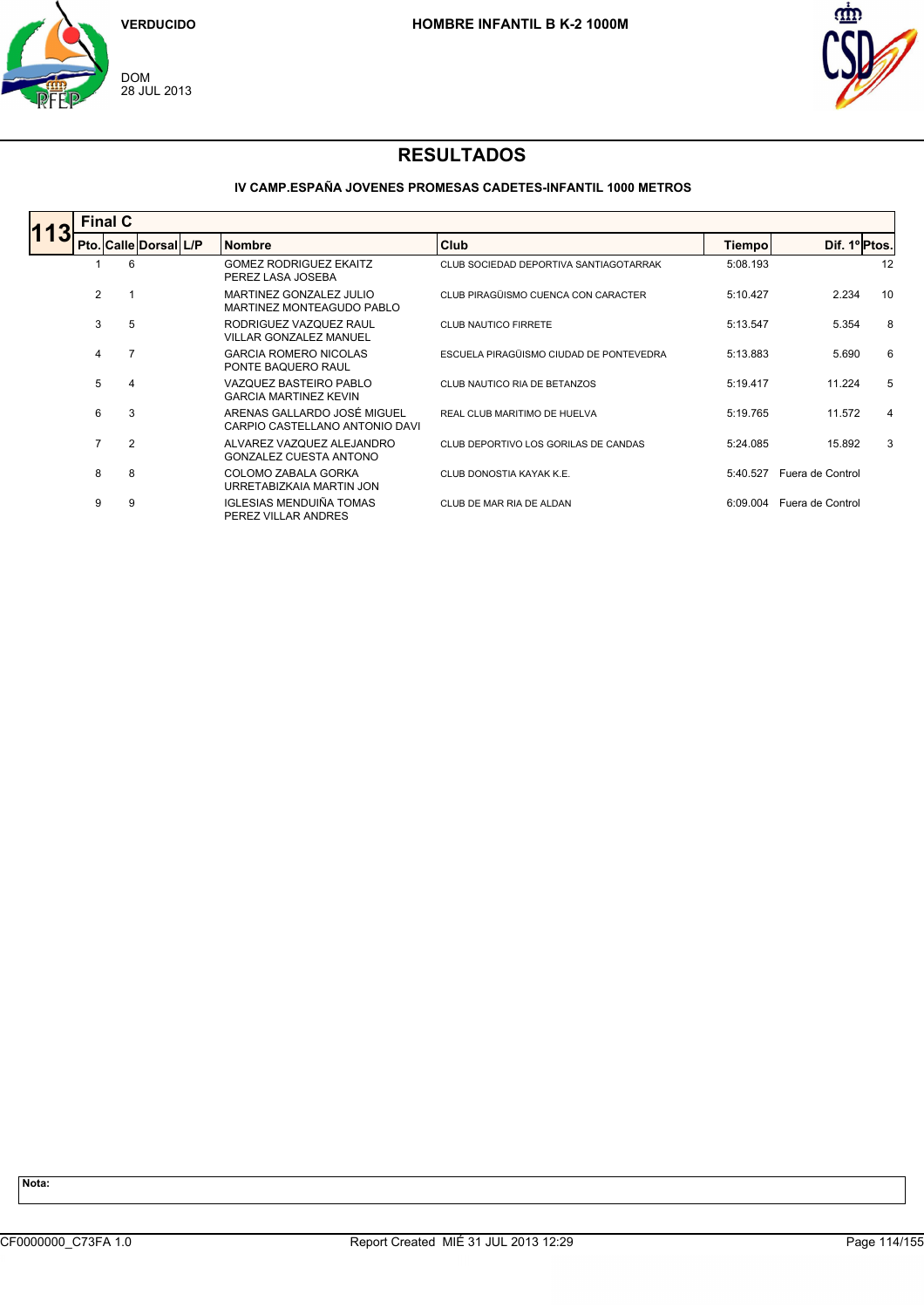



### **IV CAMP.ESPAÑA JOVENES PROMESAS CADETES-INFANTIL 1000 METROS**

| <b>Final C</b> |                       |  |                                                              |                                                   |          |                  |    |  |  |  |  |
|----------------|-----------------------|--|--------------------------------------------------------------|---------------------------------------------------|----------|------------------|----|--|--|--|--|
|                | Pto. Calle Dorsal L/P |  | <b>Nombre</b>                                                | <b>Club</b>                                       | Tiempo   | Dif. 1º Ptos.    |    |  |  |  |  |
|                | 5                     |  | ARES BRAGE LAURA<br>PEREZ PICO CRISTINA                      | <b>CLUB NAUTICO FIRRETE</b>                       | 5:13.601 |                  | 12 |  |  |  |  |
| $\overline{2}$ | 4                     |  | MACHADO DE MIGUEL CRISTINA<br>MARTÍNEZ CABEZA MARTA          | CLUB DE PIRAGÜISMO LIPASAM                        | 5:22.790 | 9.189            | 10 |  |  |  |  |
| 3              | 3                     |  | <b>CARRIL LUSTRES VANESA</b><br><b>GONZALEZ AUTRAN SARAY</b> | <b>CLUB NAUTICO PONTECESURES</b>                  | 5:24.772 | 11.171           | 8  |  |  |  |  |
| 4              | 7                     |  | <b>GALVIN GONZALEZ AFRICA</b><br>GALÉ SÁNCHEZ CLARA          | REAL CLUB MARITIMO DE HUELVA                      | 5:28.018 | 14.417           | 6  |  |  |  |  |
| 5              | $\overline{2}$        |  | <b>ESTEVEZ MARTINEZ ANA</b><br>CARBALLIDO DIAZ COVADONGA     | CLUB DE MAR RIA DE ALDAN                          | 5:30.788 | 17.187           | 5  |  |  |  |  |
| 6              |                       |  | PÉREZ LÓPEZ IRENE<br>MIJARES SERRANO ANA                     | S.D. DEL CIRCULO MERCANTIL E INDUSTRIAL DE SEVILL | 5:36.370 | Fuera de Control |    |  |  |  |  |
| $\overline{7}$ | 8                     |  | CHARNECO DE ZÁRRAGA CRISTINA<br>RODRIGUEZ SANCHEZ CELIA      | REAL CLUB MARITIMO DE HUELVA                      | 5:43.768 | Fuera de Control |    |  |  |  |  |
|                | 6                     |  | SANZ DELGADO ÁNGELA<br>ABANS FERNÁNDEZ CRISTINA              | S. DPTIVA. REAL CIRCULO DE LABRADORES Y P. SEVILL | Retirado |                  |    |  |  |  |  |
|                | 9                     |  | MUÑIZ GARCIA YOLANDA<br>TOURIÑO PADIN ALICIA                 | CLUB PIRAGÜISMO C.P PORTONOVO                     | No sale  |                  |    |  |  |  |  |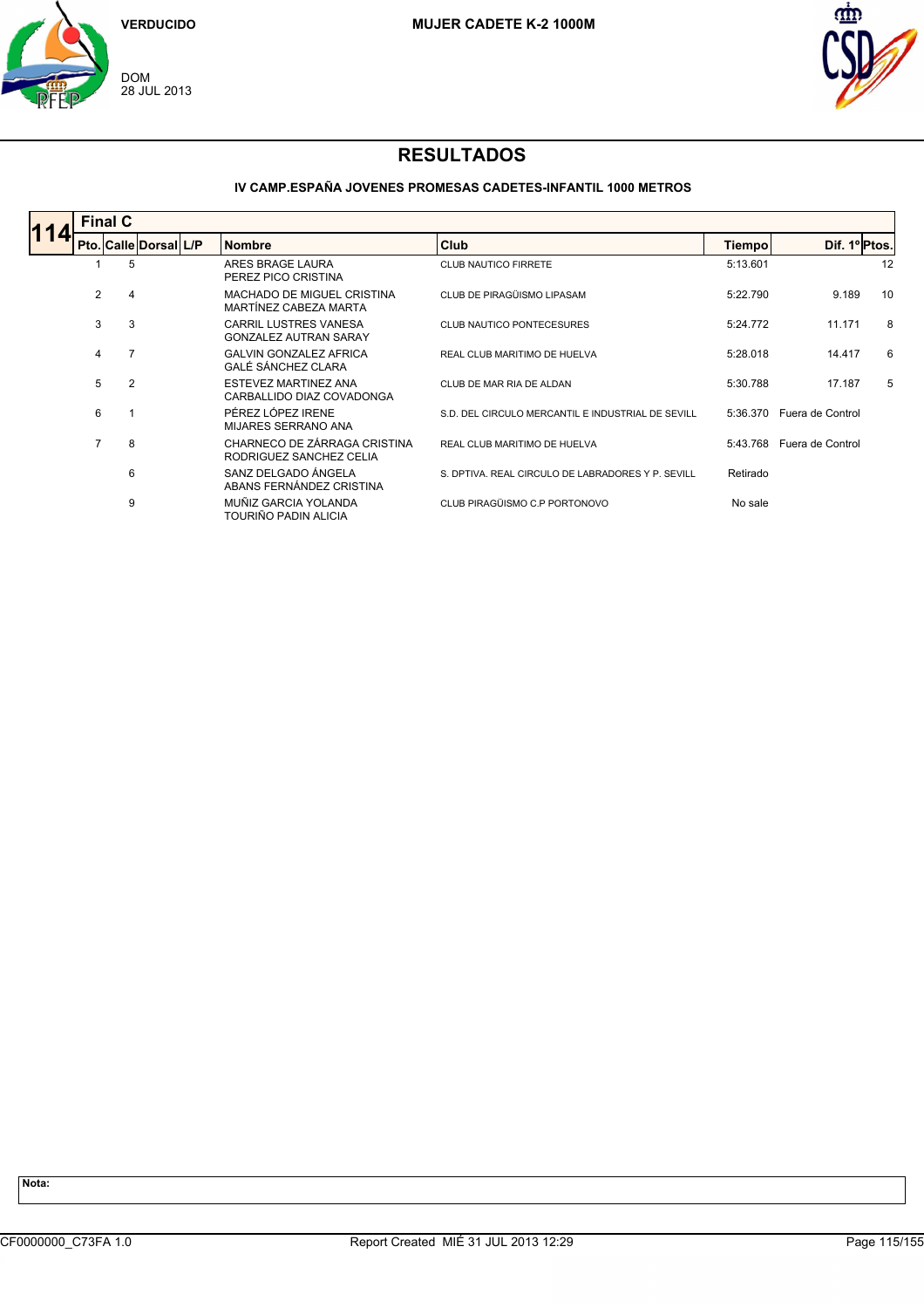



### **IV CAMP.ESPAÑA JOVENES PROMESAS CADETES-INFANTIL 1000 METROS**

|     | <b>Final B</b> |                       |  |                                                                |                                           |          |               |    |  |  |  |  |
|-----|----------------|-----------------------|--|----------------------------------------------------------------|-------------------------------------------|----------|---------------|----|--|--|--|--|
| 115 |                | Pto. Calle Dorsal L/P |  | <b>Nombre</b>                                                  | <b>Club</b>                               | Tiempo   | Dif. 1º Ptos. |    |  |  |  |  |
|     |                | 7                     |  | <b>ESTEBAN ORTEGA JOSE</b><br>MUÑOZ BENAVENTE ADRIAN           | CLUB ESCUELA PIRAGÜISMO ARANJUEZ          | 4:56.945 |               | 24 |  |  |  |  |
|     | $\overline{2}$ | $\overline{2}$        |  | <b>GUINEA RUIZ RAMIRO</b><br>GARCÍA HEREDIA JAIRO              | REAL CLUB MARITIMO DE HUELVA              | 4:59.775 | 2.830         | 22 |  |  |  |  |
|     | 3              | $\overline{4}$        |  | TRIÑANES LOPEZ SERGIO<br><b>FIGUEIRIDO BLANCO PABLO</b>        | CLUB PIRAGÜISMO RIAS BAIXAS-NAUTICO BOIRO | 4:59.795 | 2.850         | 20 |  |  |  |  |
|     | 4              | 5                     |  | <b>GARCIA PEREZ JARAIZ IKER</b><br><b>VERGARA ZUBIRI ARITZ</b> | CLUB SOCIEDAD DEPORTIVA SANTIAGOTARRAK    | 5:04.115 | 7.170         | 18 |  |  |  |  |
|     | 5              | 6                     |  | <b>MATTALONI VITTORIO</b><br><b>MCINTOSH FONT IAN</b>          | R.C.N. PALMA - O.S. LA CAIXA              | 5:08.551 | 11.606        | 17 |  |  |  |  |
|     | 6              | 9                     |  | RUIZ NOVO JOSÉ MARÍA<br>SÁNCHEZ LECHUGA MOISÉS                 | CLUB NAUTICO DE SEVILLA                   | 5:09.061 | 12.116        | 16 |  |  |  |  |
|     | $\overline{7}$ | 8                     |  | MENDEZ ACUÑA PABLO<br>RODRIGUEZ PELAEZ AARON                   | <b>CLUB KAYAK TUDENSE</b>                 | 5:09.119 | 12.174        | 15 |  |  |  |  |
|     | 8              |                       |  | CANO SANCHEZ MOISES<br><b>MOLINA RIOS ARTURO</b>               | BLANCA CLUB DE PIRAGÜISMO                 | 5:09.541 | 12.596        | 14 |  |  |  |  |
|     | 9              | 3                     |  | MOURELOS BUEZAS DANIEL<br>ORTIZ PINEDA JUAN CAMILO             | CLUB BREOGAN DO GROVE                     | 5:13.373 | 16.428        | 13 |  |  |  |  |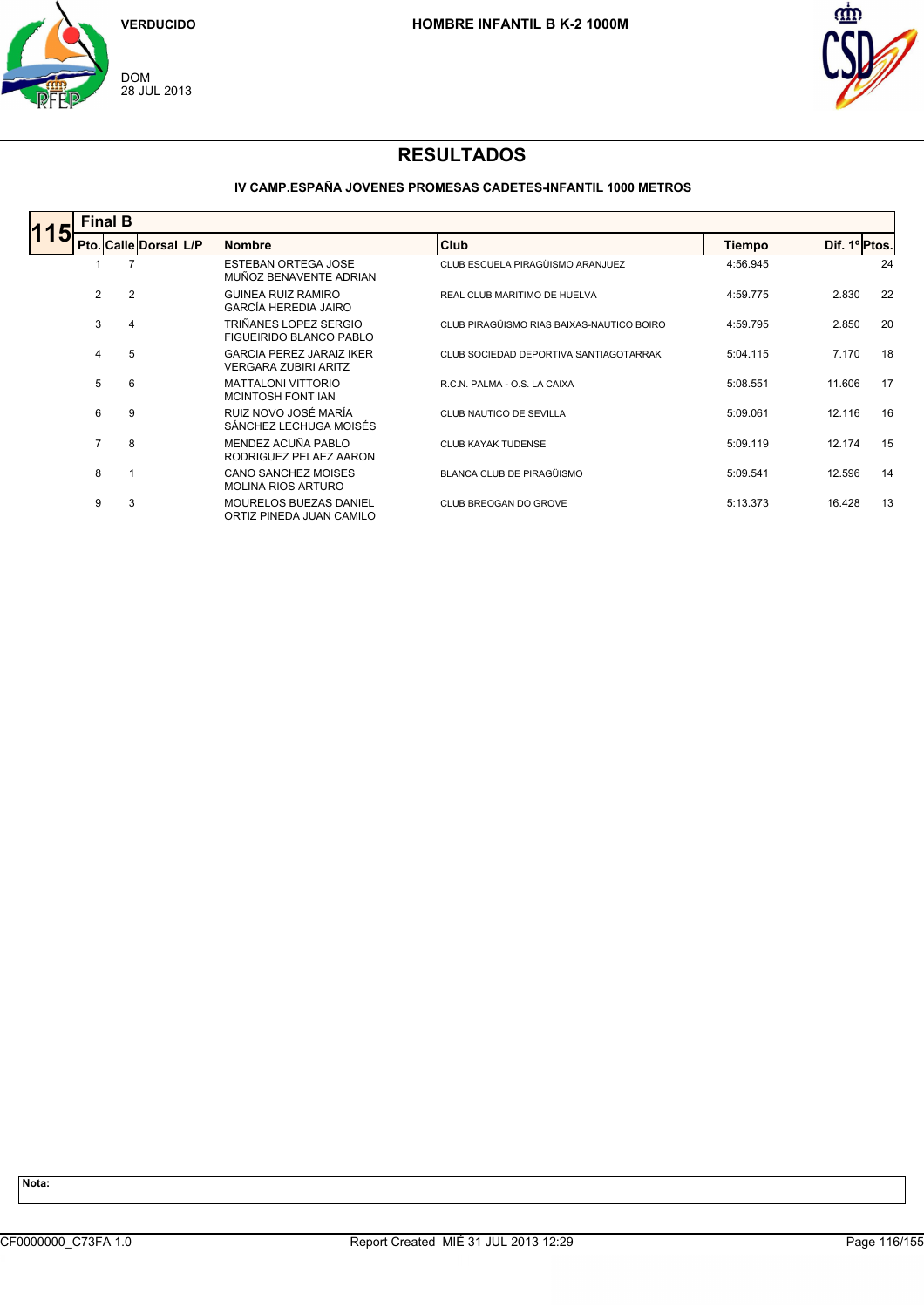



### **IV CAMP.ESPAÑA JOVENES PROMESAS CADETES-INFANTIL 1000 METROS**

|    | <b>Final B</b> |                |                       |  |                                                     |                                                   |          |                  |    |  |
|----|----------------|----------------|-----------------------|--|-----------------------------------------------------|---------------------------------------------------|----------|------------------|----|--|
| 16 |                |                | Pto. Calle Dorsal L/P |  | <b>Nombre</b>                                       | Club                                              | Tiempo   | Dif. 1º Ptos.    |    |  |
|    |                | 6              |                       |  | NAVEIRO PARADA ANTIA<br>RODRIGUEZ BESADA ANGELA     | CLUB BREOGAN DO GROVE                             | 5:39.675 |                  | 24 |  |
|    | 2              |                |                       |  | FACHADO NUÑEZ NATALIA<br>PEREZ ARAGUNDE MARIA       | CLUB NAUTICO O MUIÑO DE RIBADUMIA                 | 5:56.104 | 16.429           | 22 |  |
|    | 3              | 5              |                       |  | FERNANDEZ ALVAREZ OLAYA<br>HERNANZ DE LA MAZA ELISA | <b>JAIRE AVENTURA-LOS RAPIDOS</b>                 | 6:03.162 | 23.487           | 20 |  |
|    | 4              | $\overline{2}$ |                       |  | GUILLÉN VERDE INÉS<br>ESPINOSA MURILLO CLAUDIA      | S.D. DEL CIRCULO MERCANTIL E INDUSTRIAL DE SEVILL | 6:06.738 | 27.063           | 18 |  |
|    | 5              |                |                       |  | RODRIGUEZ PORTAS MARCELA<br>TORRES FRANCO BELÉN     | CLUB AS TORRES-ROMERIA VIKINGA DE CATOIRA         | 6:37.093 | Fuera de Control |    |  |
|    | 6              | 3              |                       |  | ALVAREZ GONZALEZ PAULA<br>ESTEVEZ DIAZ IRIA         | CLUB BREOGAN DO GROVE                             | 7:53.707 | Fuera de Control |    |  |
|    |                | 4              |                       |  | VILLAMEDIANA PEREZ ANTIA<br>SANCHEZ REGUERA PAULA   | CLUB NAUTICO O MUIÑO DE RIBADUMIA                 | Retirado |                  |    |  |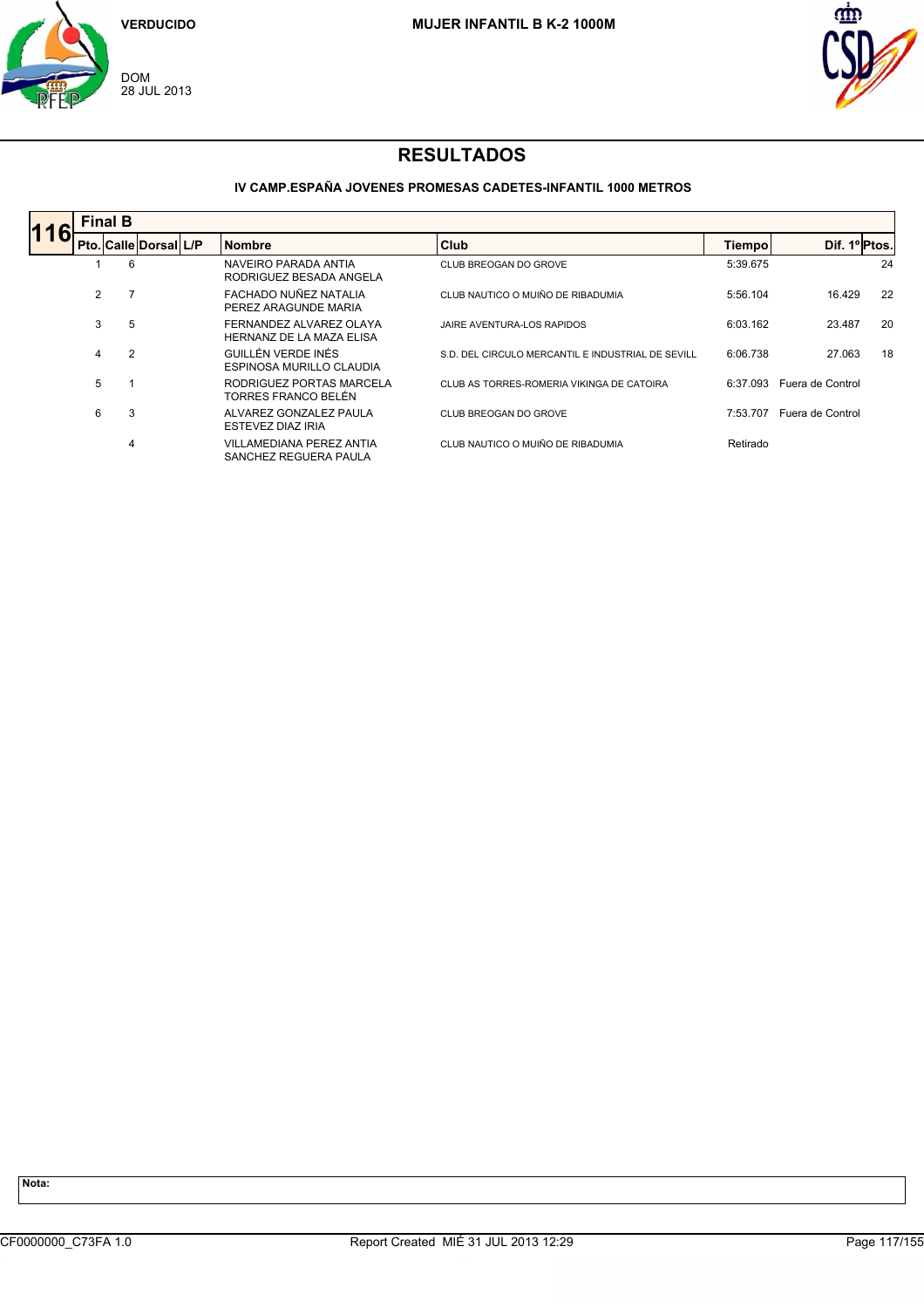



### **IV CAMP.ESPAÑA JOVENES PROMESAS CADETES-INFANTIL 1000 METROS**

| <b>Final B</b> |   |                       |  |                                                       |                                        |          |               |    |  |  |  |
|----------------|---|-----------------------|--|-------------------------------------------------------|----------------------------------------|----------|---------------|----|--|--|--|
|                |   | Pto. Calle Dorsal L/P |  | <b>Nombre</b>                                         | <b>Club</b>                            | Tiempo   | Dif. 1º Ptos. |    |  |  |  |
|                | 4 |                       |  | <b>GALINDO LOPEZ RAUL</b><br><b>GASCÓN BOCU JORGE</b> | <b>CLUB NAUTIC SANT ANTONI</b>         | 4:30.032 |               | 24 |  |  |  |
| $\overline{2}$ | 3 |                       |  | RIBES LLAURADÓ ERIC<br>NAVARRO CASANOVA ALBERT        | ASOCIACIÓ ESPORTIVA XINO-XANO          | 4:36.370 | 6.338         | 22 |  |  |  |
| 3              | 6 |                       |  | GOMEZ CELADA CARLOS JULIO<br>SANCHEZ MELGAREJO MIGUEL | CLUB PIRAGÜISMO CUENCA CON CARACTER    | 4:39.986 | 9.954         | 20 |  |  |  |
| 4              | 2 |                       |  | GONZALEZ MUÑIZ ADRIAN<br><b>CUERVO AGUILA MARTIN</b>  | <b>CLUB NAUTICO ENSIDESA</b>           | 4:41.994 | 11.962        | 18 |  |  |  |
| 5              |   |                       |  | ALEJO VALDIVIA MIGUEL ANGEL<br>OCON MIRALLES MARC     | <b>SICORIS CLUB</b>                    | 4:44.740 | 14.708        | 17 |  |  |  |
| 6              | 5 |                       |  | MACHUCA FERNÁNDEZ-BALLESTEROS<br>LÓPEZ FENOLL ANÍBAL  | CLUB NAUTICO DE SEVILLA                | 4:47.002 | 16.970        | 16 |  |  |  |
| $\overline{7}$ |   |                       |  | PALACIOS SAIZ JAVIER<br>ARCOS MAÑAS VICTOR            | CLUB PIRAGÜISMO PAMPLONA               | 4:47.568 | 17.536        | 15 |  |  |  |
| 8              | 8 |                       |  | <b>GARNIKA PEREZ ANDER</b><br>ECHEPARE RAMIREZ IÑAKI  | CLUB SOCIEDAD DEPORTIVA SANTIAGOTARRAK | 4:50.386 | 20.354        | 14 |  |  |  |
| 9              | 9 |                       |  | GARCIA NAVARRO JOSE ANTONIO<br>SANCHEZ OLIVARES KEVIN | ASOCIACION DEPORTIVA PINATARENSE       | 5:00.148 | 30.116        | 13 |  |  |  |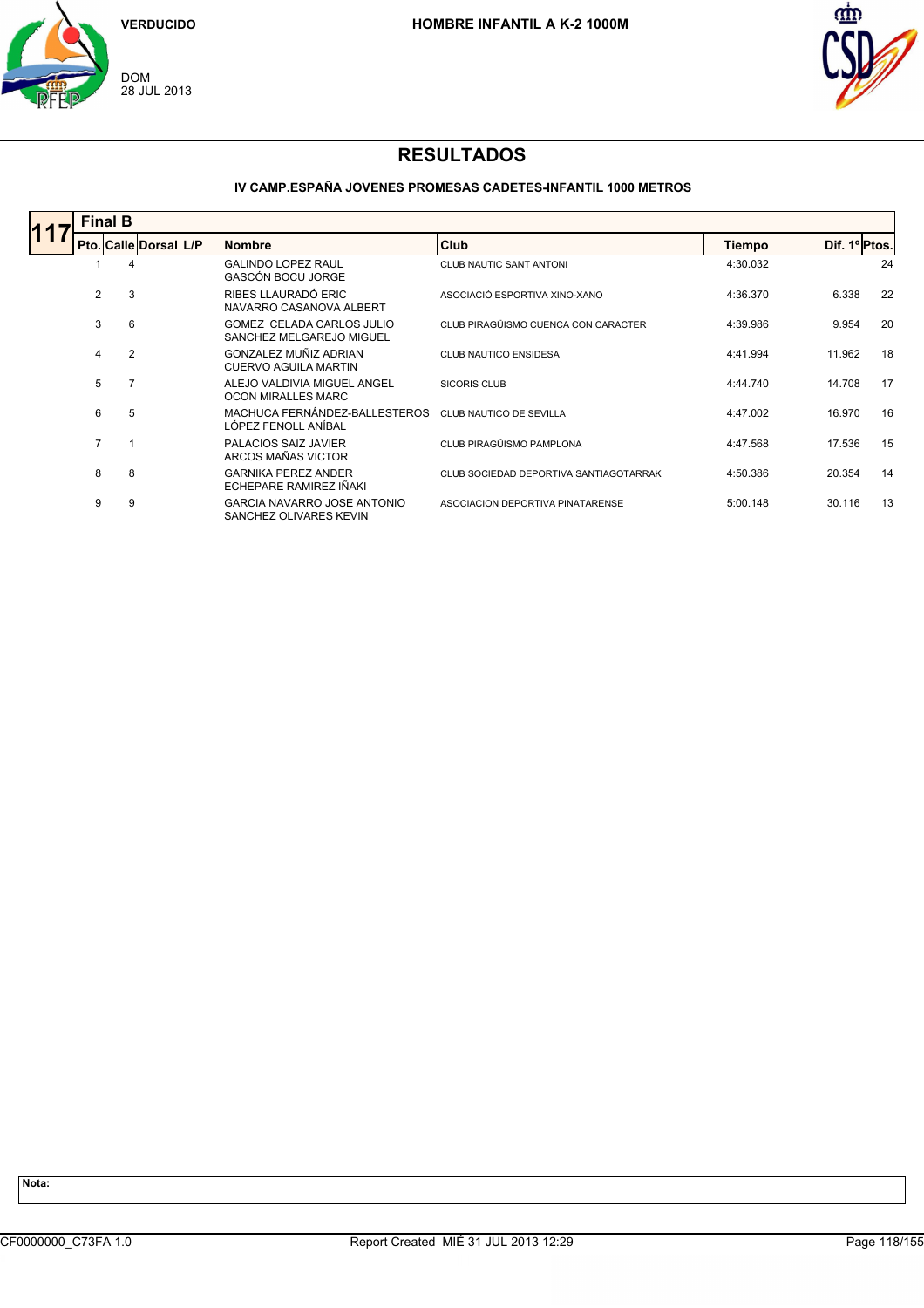



### **IV CAMP.ESPAÑA JOVENES PROMESAS CADETES-INFANTIL 1000 METROS**

| 11 | <b>Final B</b> |   |                       |       |                                                                |                                  |          |                           |  |  |  |  |
|----|----------------|---|-----------------------|-------|----------------------------------------------------------------|----------------------------------|----------|---------------------------|--|--|--|--|
|    |                |   | Pto. Calle Dorsal L/P |       | <b>Nombre</b>                                                  | <b>Club</b>                      | Tiempol  | Dif. 1º Ptos.             |  |  |  |  |
|    |                |   |                       |       | <b>COUCE SANMARTIN DANIEL</b><br><b>IGLESIAS FREIRE NESTOR</b> | <b>CLUB NAUTICO FIRRETE</b>      | 6:54.681 | Fuera de Control          |  |  |  |  |
|    |                |   |                       | Zurdo | REFOJO LABANDEIRA FRANCISCO<br>Diestro CASTRO ABUIN IAGO       | <b>CLUB NAUTICO PONTECESURES</b> |          | 7:21.808 Fuera de Control |  |  |  |  |
|    |                | 5 |                       |       | FRAGIO ALFONSO ADRIÁN<br>ORTA SAUDIEL JUAN JOSE                | CLUB DEPORTIVO ABEDUL            | No sale  |                           |  |  |  |  |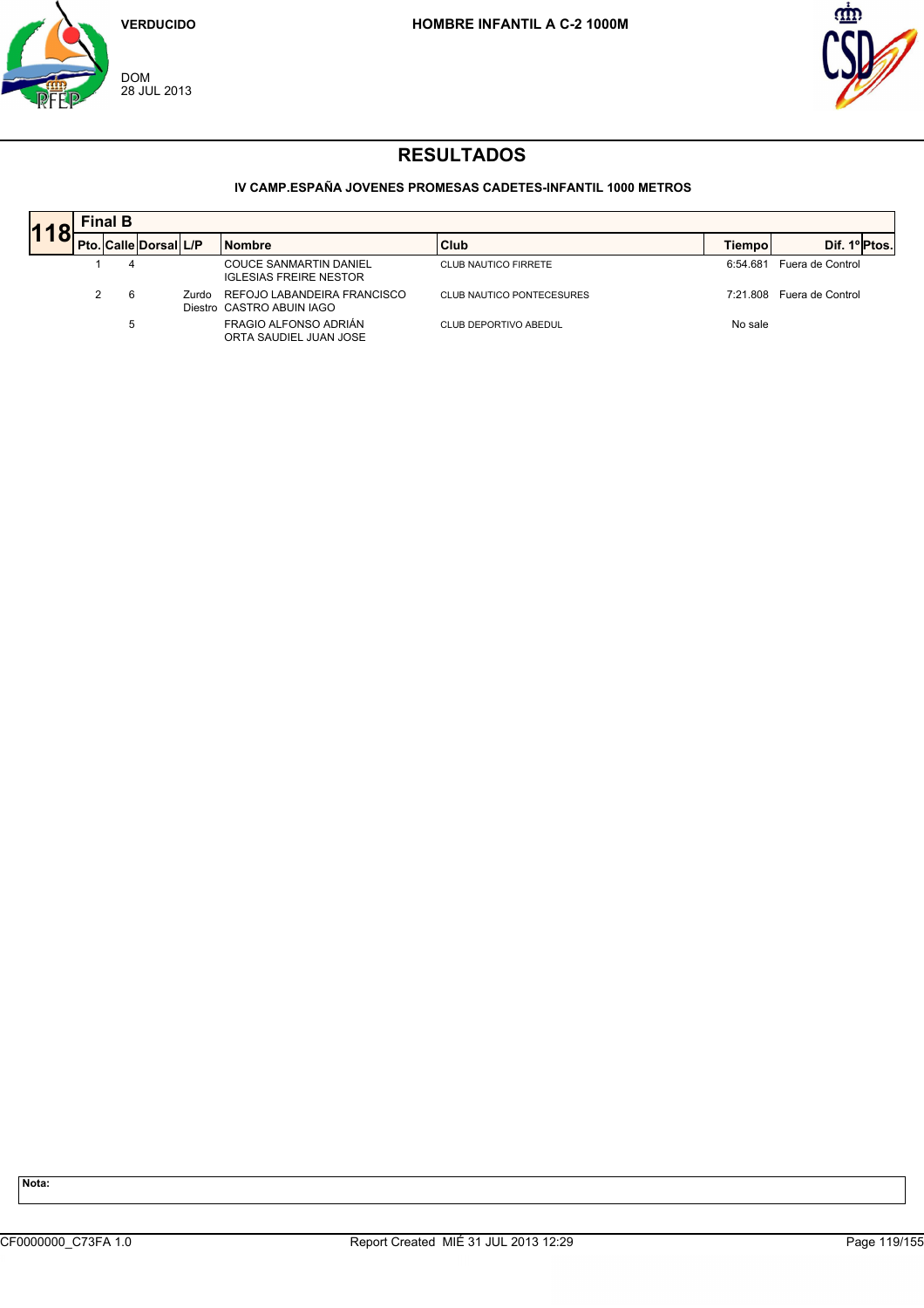



### **IV CAMP.ESPAÑA JOVENES PROMESAS CADETES-INFANTIL 1000 METROS**

| <b>Final B</b> |                       |  |                                                              |                                            |          |                  |    |  |  |  |  |
|----------------|-----------------------|--|--------------------------------------------------------------|--------------------------------------------|----------|------------------|----|--|--|--|--|
|                | Pto. Calle Dorsal L/P |  | <b>Nombre</b>                                                | Club                                       | Tiempo   | Dif. 1º Ptos.    |    |  |  |  |  |
|                | 5                     |  | OUBIÑA ALLO ANABEL<br>SANTIAGO ALONSO ANTIA                  | CLUB PIRAGÜISMO ILLA DE AROUSA             | 5:05.824 |                  | 24 |  |  |  |  |
| 2              | 4                     |  | CARBAJO MARTIN ALBA<br>SANCHEZ BARRANTES ESMERALDA           | CLUB PIRAGÜISMO BADAJOZ                    | 5:10.376 | 4.552            | 22 |  |  |  |  |
| 3              |                       |  | LOPEZ OLIVARES ANE<br><b>GANA FERNANDEZ IRENE</b>            | CLUB BARRIKA PIRAGUA TALDEA                | 5:13.684 | 7.860            | 20 |  |  |  |  |
| 4              | 9                     |  | DADIN CAMIÑA LIDIA<br><b>GARCIA OTERO ANDREA</b>             | CLUB PIRAGÜISMO C.P PORTONOVO              | 5:18.294 | 12.470           | 18 |  |  |  |  |
| 5              | -8                    |  | SANCHEZ TADEO IRENE<br>SANGUINO ANAYA SOFIA                  | ESCUELA PLACENTINA DE PIRAGÜISMO           | 5:21.430 | 15.606           | 17 |  |  |  |  |
| 6              |                       |  | CALVO MOYA NATALIA<br>MIHAYLOVA BOZHILOVA LIYA               | CLUB ESCUELA PIRAGÜISMO ARANJUEZ           | 5:21.866 | 16.042           | 16 |  |  |  |  |
| $\overline{7}$ | 6                     |  | SÁNCHEZ FRIGOLE LAURA<br>SERRAMITJANA RUBIROLA EMMA          | <b>CLUB NATACIO BANYOLES</b>               | 5:25.248 | 19.424           | 15 |  |  |  |  |
| 8              | 3                     |  | <b>FALCON SALINAS NOELIA</b><br>POUSADA MURILLO CLAUDIA      | CLUB DE PIRAGÜISMO POIO CONSERVAS-PESCAMAR | 5:28.142 | 22.318           | 14 |  |  |  |  |
| 9              | $\overline{2}$        |  | <b>GONZALEZ FERNANDEZ SUSANA</b><br>FERNANDEZ AGUILAR ANGELA | <b>CLUB NAUTICO ENSIDESA</b>               | 6:14.000 | Fuera de Control |    |  |  |  |  |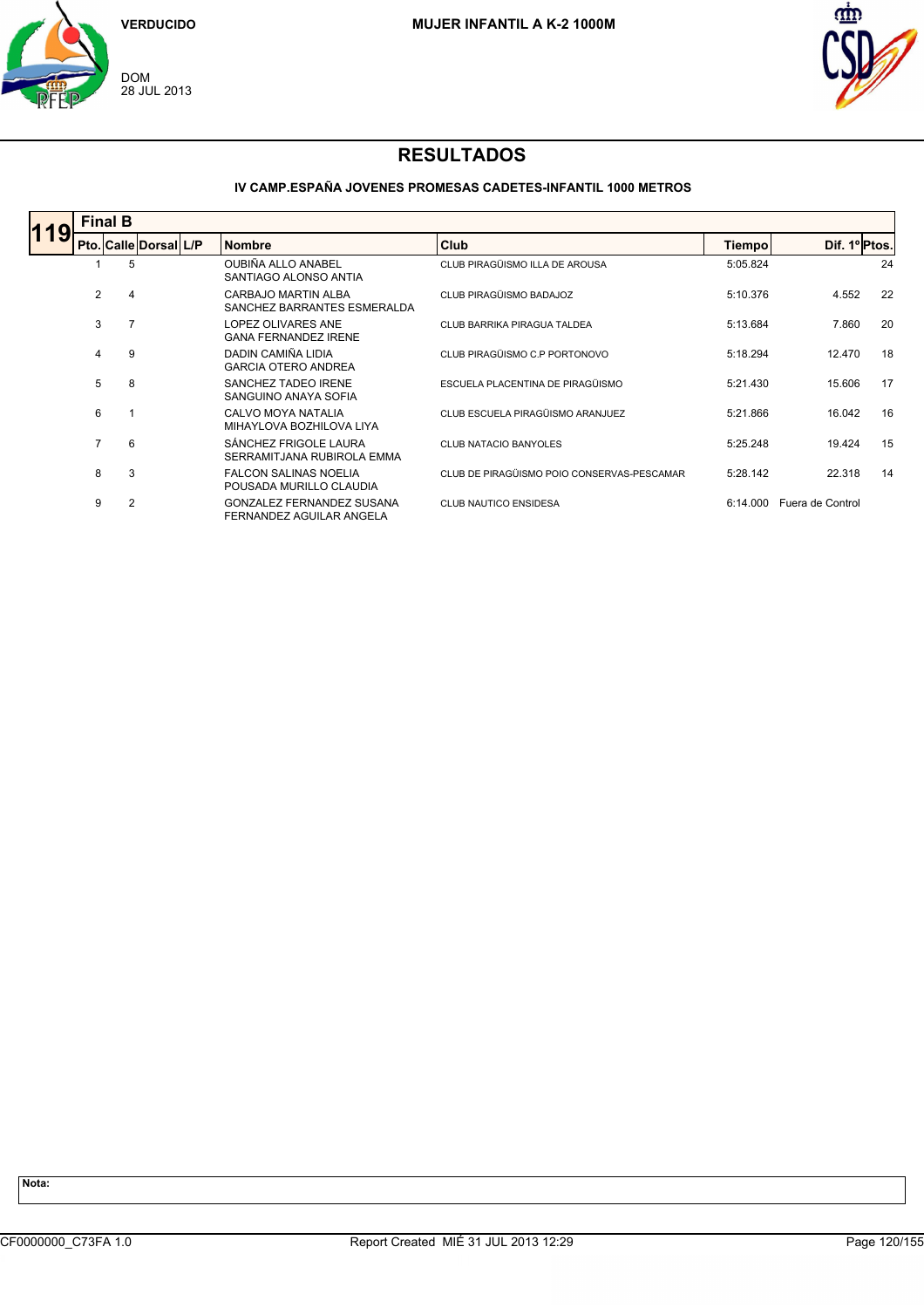



### **IV CAMP.ESPAÑA JOVENES PROMESAS CADETES-INFANTIL 1000 METROS**

| <b>Final B</b> |                |                       |  |                                                          |                                        |          |               |    |  |  |  |  |
|----------------|----------------|-----------------------|--|----------------------------------------------------------|----------------------------------------|----------|---------------|----|--|--|--|--|
|                |                | Pto. Calle Dorsal L/P |  | <b>Nombre</b>                                            | Club                                   | Tiempo   | Dif. 1º Ptos. |    |  |  |  |  |
|                | 5              |                       |  | <b>GARCIA DIAZ ANGEL</b><br>SAAVEDRA BONET SAMUEL        | CLUB ESCUELA PIRAGÜISMO ARANJUEZ       | 4:07.871 |               | 24 |  |  |  |  |
| $\overline{2}$ | 7              |                       |  | ABELLEIRA LAMELA ANGEL<br>ALONSO ZAFRA ALBERTO           | REAL CLUB MARITIMO DE HUELVA           | 4:08.517 | 0.646         | 22 |  |  |  |  |
| 3              | 3              |                       |  | <b>GARCIA PILAR JONATHAN</b><br>MARTINEZ CERRA DIEGO     | JAIRE AVENTURA-LOS RAPIDOS             | 4:09.689 | 1.818         | 20 |  |  |  |  |
| 4              | 6              |                       |  | <b>CUADROS OTERO ALEJANDRO</b><br>VILA MUÑOZ NOE         | CLUB FLUVIAL DE LUGO                   | 4:10.465 | 2.594         | 18 |  |  |  |  |
| 5              | $\overline{2}$ |                       |  | RYFA OSKAR<br><b>GASTALDO ARIZA RAIMON</b>               | CLUB PIRAGÜISMO SILLA                  | 4:11.311 | 3.440         | 17 |  |  |  |  |
| 6              | 4              |                       |  | SAYAR GARCIA OIHAN<br>NIETO ARZUAGA IGOR                 | CLUB SOCIEDAD DEPORTIVA SANTIAGOTARRAK | 4:13.003 | 5.132         | 16 |  |  |  |  |
| $\overline{7}$ | 9              |                       |  | MAS RAMIS MIGUEL ÁNGEL<br><b>CERVANTES PONS ANDRES</b>   | R.C.N. PALMA - O.S. LA CAIXA           | 4:13.793 | 5.922         | 15 |  |  |  |  |
| 8              | 8              |                       |  | CRAVIOTTO NOGUÉ HECTOR<br><b>GARCIA ROBADOR ALEIX</b>    | <b>SICORIS CLUB</b>                    | 4:23.973 | 16.102        | 14 |  |  |  |  |
| 9              |                |                       |  | <b>BARRACHINA HERNANDEZ POL</b><br>ARBEOLA ROVIRA ESTEVE | <b>CLUB NATACIO BANYOLES</b>           | 4:24.567 | 16.696        | 13 |  |  |  |  |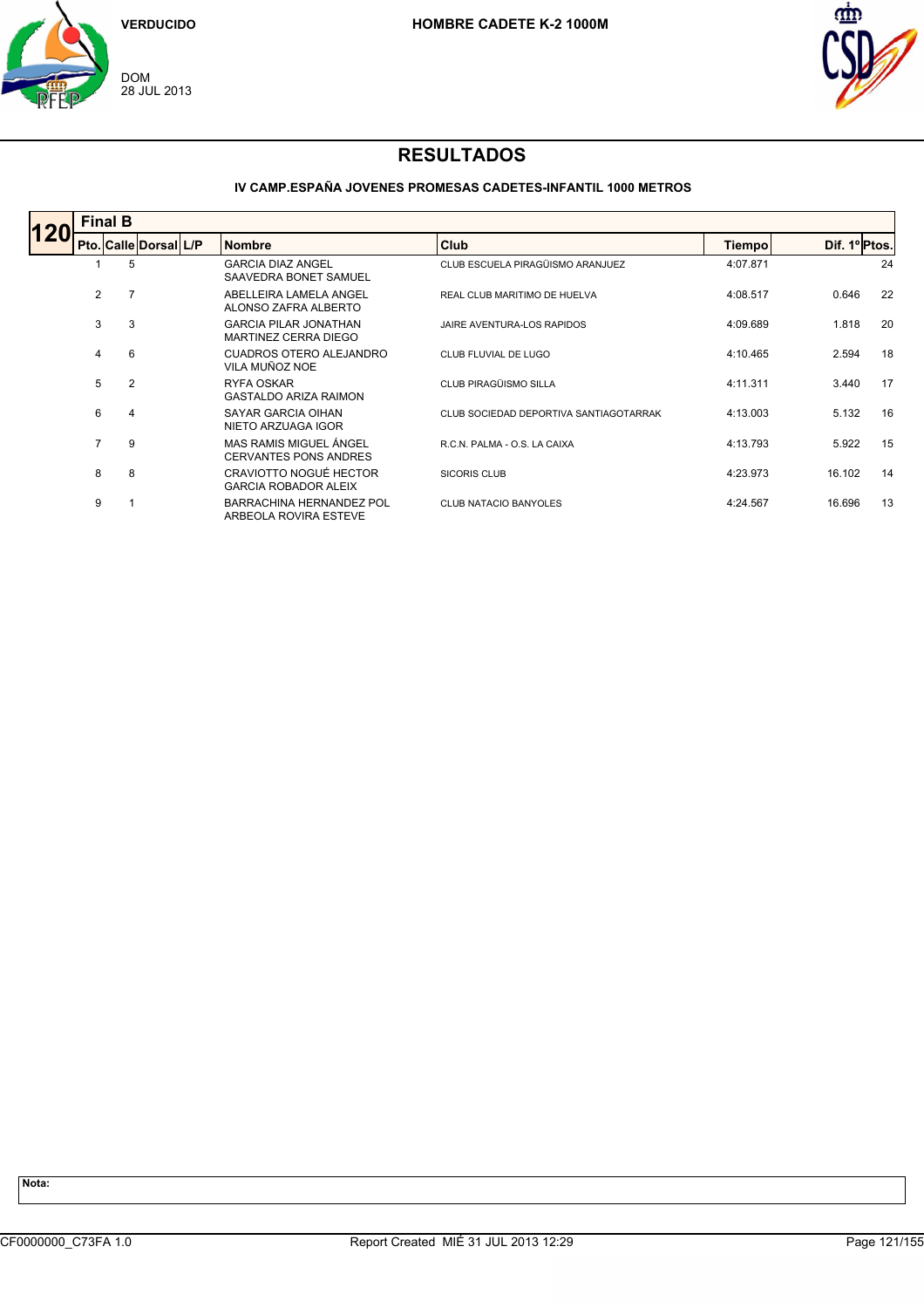



#### **IV CAMP.ESPAÑA JOVENES PROMESAS CADETES-INFANTIL 1000 METROS**

| <b>Final B</b> |   |                       |       |                                                                     |                                                   |          |                  |    |  |  |  |
|----------------|---|-----------------------|-------|---------------------------------------------------------------------|---------------------------------------------------|----------|------------------|----|--|--|--|
|                |   | Pto. Calle Dorsal L/P |       | <b>Nombre</b>                                                       | Club                                              | Tiempo   | Dif. 1ºPtos.     |    |  |  |  |
|                | 6 |                       | Zurdo | ALVAREZ CONSTANTINO ANDRES MAN<br>Diestro BARREIRO TURNES XACOBO    | <b>CLUB NAUTICO PONTECESURES</b>                  | 4:59.918 |                  | 24 |  |  |  |
| $\overline{2}$ | 9 |                       |       | Diestro ALONSO ALONSO ALEJANDRO<br>ALVAREZ JUNOUERA GUILLERMO JOR   | ASOCIACIÓN ATLETICA AVILESINA                     | 5:02.910 | 2.992            | 22 |  |  |  |
| 3              | 4 |                       | Zurdo | Diestro FREIRE ALLEGUE JORGE ARMANDO<br><b>GARCIA SANJUAN DAVID</b> | <b>CLUB NAUTICO FIRRETE</b>                       | 5:03.986 | 4.068            | 20 |  |  |  |
| 4              | 8 |                       | Zurdo | DÍAZ CHAMORRO JAVIER<br>Diestro MATA VÁZQUEZ VÍCTOR ALONSO          | CLUB NAUTICO DE SEVILLA                           | 5:10.862 | 10.944           | 18 |  |  |  |
| 5              |   |                       | Zurdo | Diestro CABELLO CAVA MIGUEL<br>RÍOS PALOMO DANIEL                   | CLUB NAUTICO DE SEVILLA                           | 5:12.300 | 12.382           | 17 |  |  |  |
| 6              | 3 |                       | Zurdo | <b>VALLEJO ESPERON IVAN</b><br>Diestro CORRALES CURRAS ABEL         | CLUB DE PIRAGÜISMO POIO CONSERVAS-PESCAMAR        | 5:17.568 | 17.650           | 16 |  |  |  |
| $\overline{7}$ | 2 |                       | Zurdo | <b>GONZALEZ RODRIGUEZ DAVID</b><br>Diestro VILAS OTERO ADRIAN       | ESCUELA PIRAGÜISMO CIUDAD DE PONTEVEDRA           | 5:20.934 | 21.016           | 15 |  |  |  |
| 8              | 5 |                       |       | FDEZ. DE MESA GALÁN JAVIER<br>Diestro NAVARRO HINOJOSA JAVIER       | S.D. DEL CIRCULO MERCANTIL E INDUSTRIAL DE SEVILL | 5:22.224 | 22.306           | 14 |  |  |  |
| 9              |   |                       |       | CABALLERO GARCIA PABLO<br>SANTAMARIA SEOANE JORGE                   | REAL GRUPO DE CULTURA COVADONGA                   | 5:30.902 | Fuera de Control |    |  |  |  |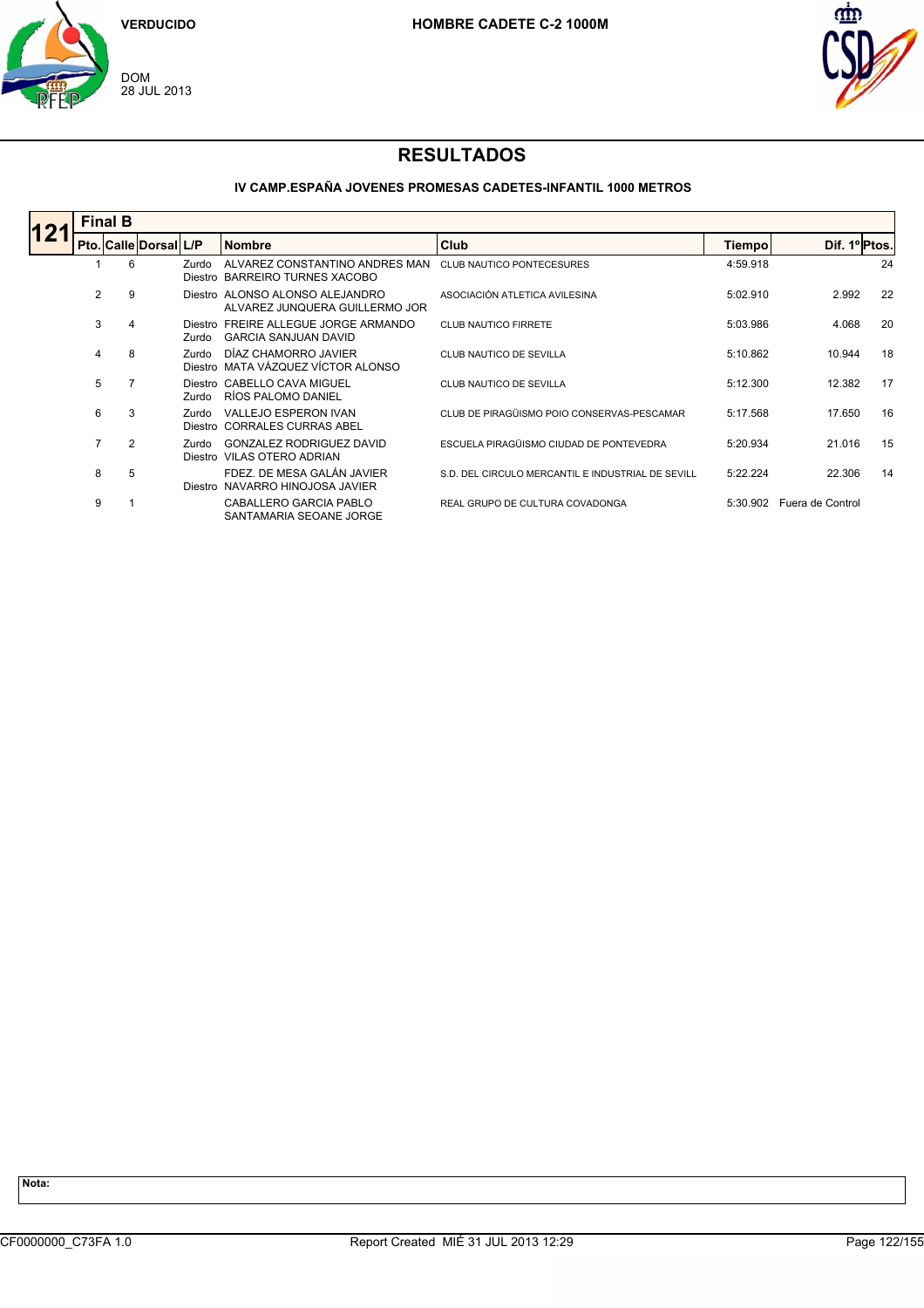



### **IV CAMP.ESPAÑA JOVENES PROMESAS CADETES-INFANTIL 1000 METROS**

| <b>Final B</b> |                |                       |  |                                                           |                                         |               |               |    |  |  |  |
|----------------|----------------|-----------------------|--|-----------------------------------------------------------|-----------------------------------------|---------------|---------------|----|--|--|--|
|                |                | Pto. Calle Dorsal L/P |  | <b>Nombre</b>                                             | <b>Club</b>                             | <b>Tiempo</b> | Dif. 1º Ptos. |    |  |  |  |
|                | 5              |                       |  | ROUCO BAQUEIRO NOA<br><b>VILLAR HERBELLO SANDRA</b>       | CLUB DE MAR RIA DE ALDAN                | 4:59.198      |               | 24 |  |  |  |
| 2              | $\overline{2}$ |                       |  | ZAMORANO MARCOS MAIALEN<br>EXPOSITO GABARAIN MADDI        | CLUB SOCIEDAD DEPORTIVA SANTIAGOTARRAK  | 5:01.016      | 1.818         | 22 |  |  |  |
| 3              |                |                       |  | AGRA RODRIGUEZ CARMEN<br>ALEN JORGE MARTA                 | <b>CLUB KAYAK TUDENSE</b>               | 5:01.168      | 1.970         | 20 |  |  |  |
| 4              | 6              |                       |  | <b>HERNANDEZ VELLISCA LUCIA</b><br>SAIZ MARTINEZ LUCIA    | CLUB PIRAGÜISMO CUENCA CON CARACTER     | 5:02.436      | 3.238         | 18 |  |  |  |
| 5              |                |                       |  | CLADERA POCOVI PAULA<br><b>HERNANDEZ GUILLEN AINHOA</b>   | R.C.N. PALMA - O.S. LA CAIXA            | 5:07.782      | 8.584         | 17 |  |  |  |
| 6              | 4              |                       |  | <b>REY RODRIGUEZ BLANCA</b><br><b>VILLAZON BUSTA AIDA</b> | CLUB PIRAGUAS VILLAVICIOSA-EL GAITERO   | 5:08.958      | 9.760         | 16 |  |  |  |
| $\overline{7}$ | 8              |                       |  | <b>OUTEIRAL GALIANO NIQUEA</b><br>RODRIGUEZ VARELA NOELIA | ESCUELA PIRAGÜISMO CIUDAD DE PONTEVEDRA | 5:09.986      | 10.788        | 15 |  |  |  |
| 8              | 3              |                       |  | LOPEZ ROJAS NURIA<br><b>TRIGO TEJEDA IRENE</b>            | CLUB PIRAGÜISMO BADAJOZ                 | 5:14.068      | 14.870        | 14 |  |  |  |
| 9              | 9              |                       |  | PÉREZ CANO SARA<br>OZORES ROMERO HELENA                   | REAL CLUB MARITIMO DE HUELVA            | 5:15.838      | 16.640        | 13 |  |  |  |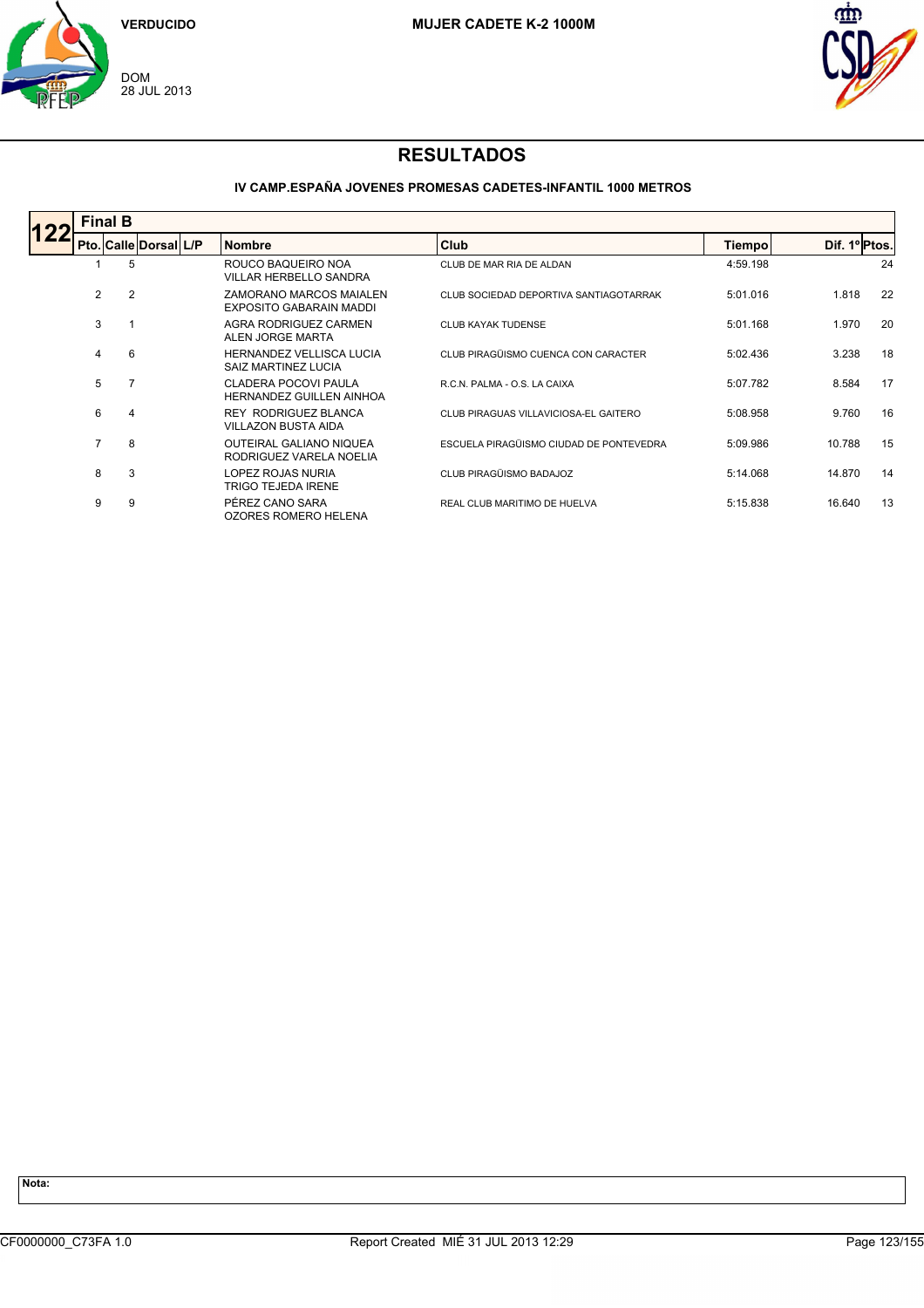



### **IV CAMP.ESPAÑA JOVENES PROMESAS CADETES-INFANTIL 1000 METROS**

|     | <b>Final A</b> |                |                       |  |                                                                      |                                                   |               |               |    |  |  |  |
|-----|----------------|----------------|-----------------------|--|----------------------------------------------------------------------|---------------------------------------------------|---------------|---------------|----|--|--|--|
| 123 |                |                | Pto. Calle Dorsal L/P |  | <b>Nombre</b>                                                        | <b>Club</b>                                       | <b>Tiempo</b> | Dif. 1º Ptos. |    |  |  |  |
|     |                | 6              |                       |  | <b>GARCIA VILLAVERDE DIEGO</b><br><b>VILLANUEVA RODRIGUEZ SAMUEL</b> | CLUB PIRAGÜISMO VERDUCIDO-PONTILLON               | 4:30.919      |               | 36 |  |  |  |
|     | $\overline{2}$ | 5              |                       |  | RIBEIRO SANJORGE DAVID<br>SILVA VIEIRA FRANCISCO                     | CLUB PIRAGÜISMO C.P PORTONOVO                     | 4:32.371      | 1.452         | 34 |  |  |  |
|     | 3              | 4              |                       |  | <b>GONZALEZ MULET GUILLEM</b><br><b>LAZURENKO VLADISLAV</b>          | ASOCIACIÓ ESPORTIVA XINO-XANO                     | 4:40.059      | 9.140         | 32 |  |  |  |
|     | 4              | 8              |                       |  | FERNÁNDEZ RUIZ CARLOS<br>SOLÍS PALOMO PABLO                          | S.D. DEL CIRCULO MERCANTIL E INDUSTRIAL DE SEVILL | 4:48.963      | 18.044        | 30 |  |  |  |
|     | 5              | 3              |                       |  | FERNÁNDEZ ARAMENDÍA GAIZKA<br>LÓPEZ MUGUERZA SEBASTIÁN               | CLUB PIRAGÜISMO PAMPLONA                          | 4:56.049      | 25.130        | 29 |  |  |  |
|     | 6              | 9              |                       |  | ALLICA DEL RIO JAIME<br>CASTILLO PEÑA ALEJANDRO                      | A.D. PIRAGÜISMO SANTANDER-BODEGAS MAZON           | 4:56.687      | 25.768        | 28 |  |  |  |
|     | $\overline{7}$ | $\overline{2}$ |                       |  | <b>FERNANDEZ FREIRE IVAN</b><br>FERNANDEZ RAMOS SERGIO               | CLUB NAUTICO RIA DE BETANZOS                      | 5:04.663      | 33.744        | 27 |  |  |  |
|     | 8              | 7              |                       |  | SIMARRO GOMEZ PABLO<br>LAZARO MARTIN GUILLERMO                       | C.D.B. PIRAGUAMADRID                              | 5:05.547      | 34.628        | 26 |  |  |  |
|     | 9              |                |                       |  | GONZALEZ DE DIOS ALVARO<br>FERNANDEZ ISLA BORJA                      | CLUB PIRAGUAS LA LLONGAR SUMI. ELECTRICOS AMIEVA  | 5:12.137      | 41.218        | 25 |  |  |  |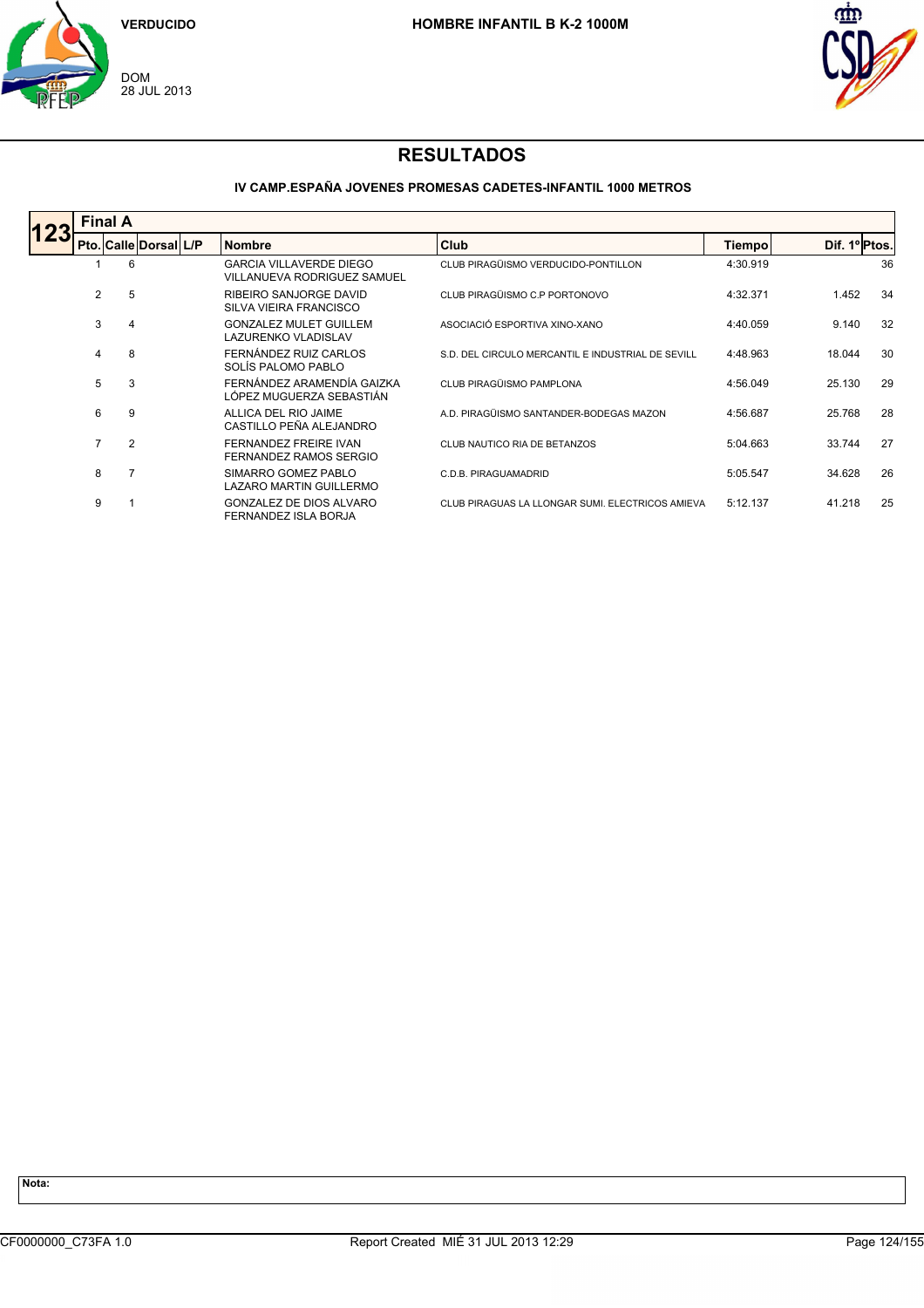



### **IV CAMP.ESPAÑA JOVENES PROMESAS CADETES-INFANTIL 1000 METROS**

| <b>Final A</b> |  |                       |  |                                                         |                                           |          |                  |    |  |  |
|----------------|--|-----------------------|--|---------------------------------------------------------|-------------------------------------------|----------|------------------|----|--|--|
|                |  | Pto. Calle Dorsal L/P |  | <b>Nombre</b>                                           | Club                                      | Tiempo   | Dif. 1º Ptos.    |    |  |  |
|                |  | 5                     |  | PARDO BOUZAS REBECA<br>MERINO FIGUEIRA ALDARA           | CLUB AS TORRES-ROMERIA VIKINGA DE CATOIRA | 4:58.279 |                  | 36 |  |  |
| 2              |  | 6                     |  | MACHADO DE MIGUEL ANA<br>MÁRQUEZ DE LA PLATA BLASCO MAR | CLUB DE PIRAGÜISMO LIPASAM                | 5:06.326 | 8.047            | 34 |  |  |
| 3              |  | 3                     |  | DE JORGE OUBIÑA VANESSA<br>SUAREZ POUSO SABELA          | CLUB PIRAGÜISMO ILLA DE AROUSA            | 5:14.111 | 15.832           | 32 |  |  |
| 4              |  | 4                     |  | FERNANDEZ GONZALEZ TAMARA ISAB<br>DOMINGUEZ OTERO LAURA | CLUB PIRAGÜISMO CAMBADOS                  | 5:16.335 | 18.056           | 30 |  |  |
| 5              |  |                       |  | ZARAGOZA HERNANDEZ ANDREA<br>PRIMO DOMENECH RAQUEL      | CLUB PIRAGÜISMO SILLA                     | 5:30.228 | 31.949           | 29 |  |  |
| 6              |  | 9                     |  | FOLGAR MARTINEZ MARTA<br><b>TUBIO PEREZ NOELIA</b>      | CLUB PIRAGÜISMO RIAS BAIXAS-NAUTICO BOIRO | 5:47.964 | 49.685           | 28 |  |  |
| $\overline{7}$ |  | $\overline{2}$        |  | CLAUSELL BUENO LLEDÓ<br><b>GIL PATON CLARA</b>          | CLUB DE REGATAS BURRIANA                  | 5:52.802 | 54.523           | 27 |  |  |
| 8              |  | 8                     |  | CASTRO ARES MARIA<br><b>TARRIO LAMPON MARIA</b>         | CLUB PIRAGÜISMO RIAS BAIXAS-NAUTICO BOIRO | 5:59.880 | 1:01.601         | 26 |  |  |
| 9              |  |                       |  | <b>CORREA COUCE MARA</b><br><b>GONZALEZ FARALDO ANA</b> | <b>CLUB NAUTICO FIRRETE</b>               | 6:46.907 | Fuera de Control |    |  |  |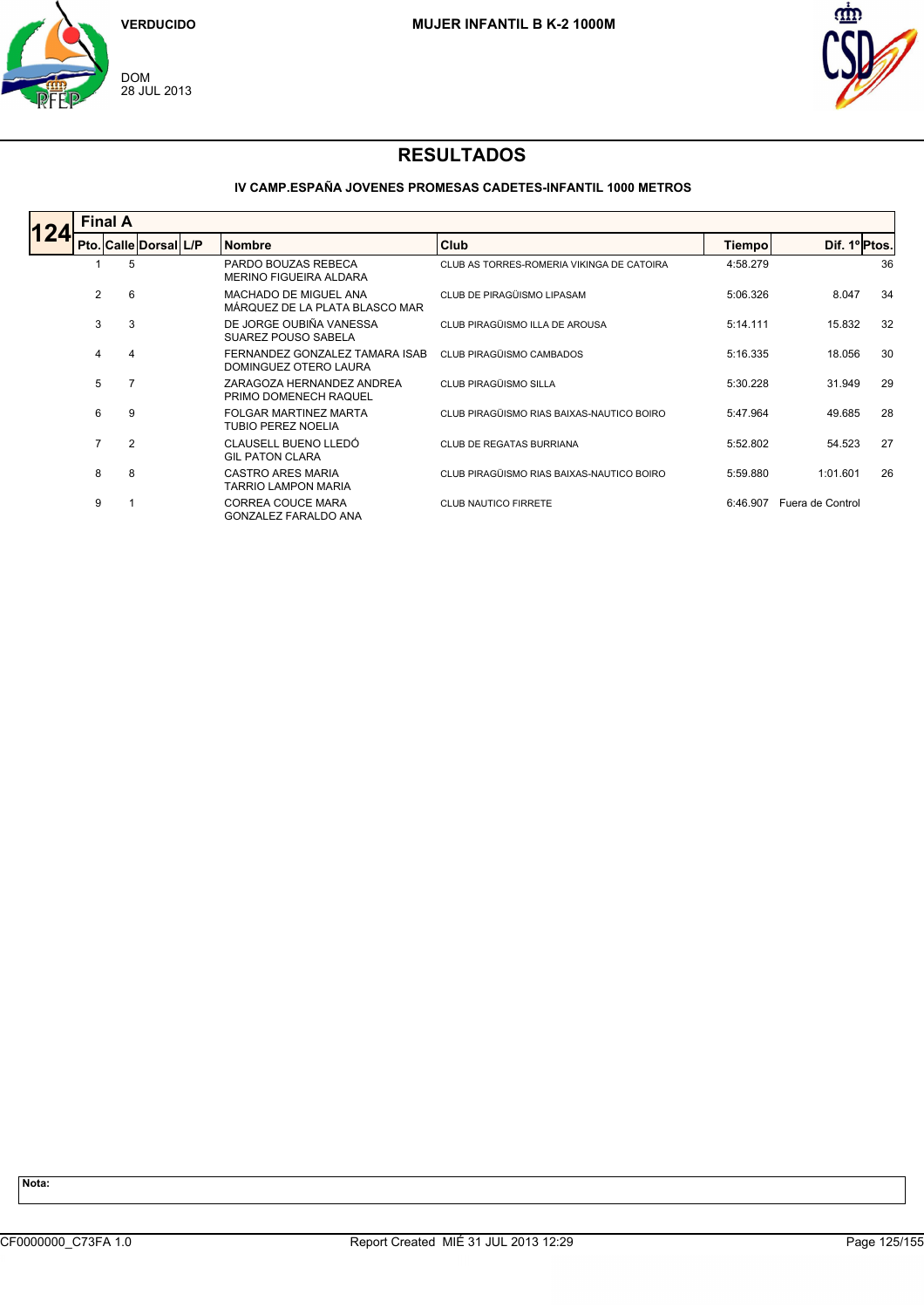



### **IV CAMP.ESPAÑA JOVENES PROMESAS CADETES-INFANTIL 1000 METROS**

|     | <b>Final A</b> |                |                       |  |                                                              |                                                  |               |               |    |  |  |  |
|-----|----------------|----------------|-----------------------|--|--------------------------------------------------------------|--------------------------------------------------|---------------|---------------|----|--|--|--|
| 125 |                |                | Pto. Calle Dorsal L/P |  | <b>Nombre</b>                                                | Club                                             | <b>Tiempo</b> | Dif. 1º Ptos. |    |  |  |  |
|     |                |                |                       |  | SANCHEZ GARCIA JAVIER<br>DE DIOS CASO AITOR                  | CLUB PIRAGUAS LA LLONGAR SUMI. ELECTRICOS AMIEVA | 4:26.634      |               | 36 |  |  |  |
|     | 2              | 6              |                       |  | BARRACHINA HERNÁNDEZ LLUC<br>CASALS MARTINEZ JAN             | <b>CLUB NATACIO BANYOLES</b>                     | 4:27.696      | 1.062         | 34 |  |  |  |
|     | 3              | 4              |                       |  | <b>CUNILL VALLES JOAN</b><br>GALMÉS PANADÉS GIL              | R.C.N. PALMA - O.S. LA CAIXA                     | 4:28.710      | 2.076         | 32 |  |  |  |
|     | 4              | 8              |                       |  | VINUESA ALMARAZ IVAN<br>LOPEZ TERRER JUAN                    | CLUB MADRILEÑO CIENCIAS                          | 4:29.786      | 3.152         | 30 |  |  |  |
|     | 5              | 3              |                       |  | <b>GORDO BERROCAL JORGE</b><br><b>GORDO MARTIN ALEJANDRO</b> | ESCUELA PLACENTINA DE PIRAGÜISMO                 | 4:34.934      | 8.300         | 29 |  |  |  |
|     | 6              | 5              |                       |  | CORUJO FERNANDEZ MARCOS<br>ORSETTIG SIMON                    | <b>CLUB KAYAK SIERO</b>                          | 4:39.352      | 12.718        | 28 |  |  |  |
|     | $\overline{7}$ | -1             |                       |  | ALONSO MAJADO ADOLFO<br>ROSETE DIAZ JUAN                     | CLUB DE MAR DE AVILES                            | 4:40.924      | 14.290        | 27 |  |  |  |
|     | 8              | $\overline{2}$ |                       |  | MENDIZABAL ECHEVERRIA MARIO<br>RAMAJO OTAZA AITOR            | CLUB SOCIEDAD DEPORTIVA SANTIAGOTARRAK           | 4:41.008      | 14.374        | 26 |  |  |  |
|     | 9              | 9              |                       |  | CARBALLO DOBARRO ADRIAN<br>RODRIGUEZ VICENTE LUIS            | CLUB PIRAGÜISMO C.P PORTONOVO                    | 5:08.754      | 42.120        | 25 |  |  |  |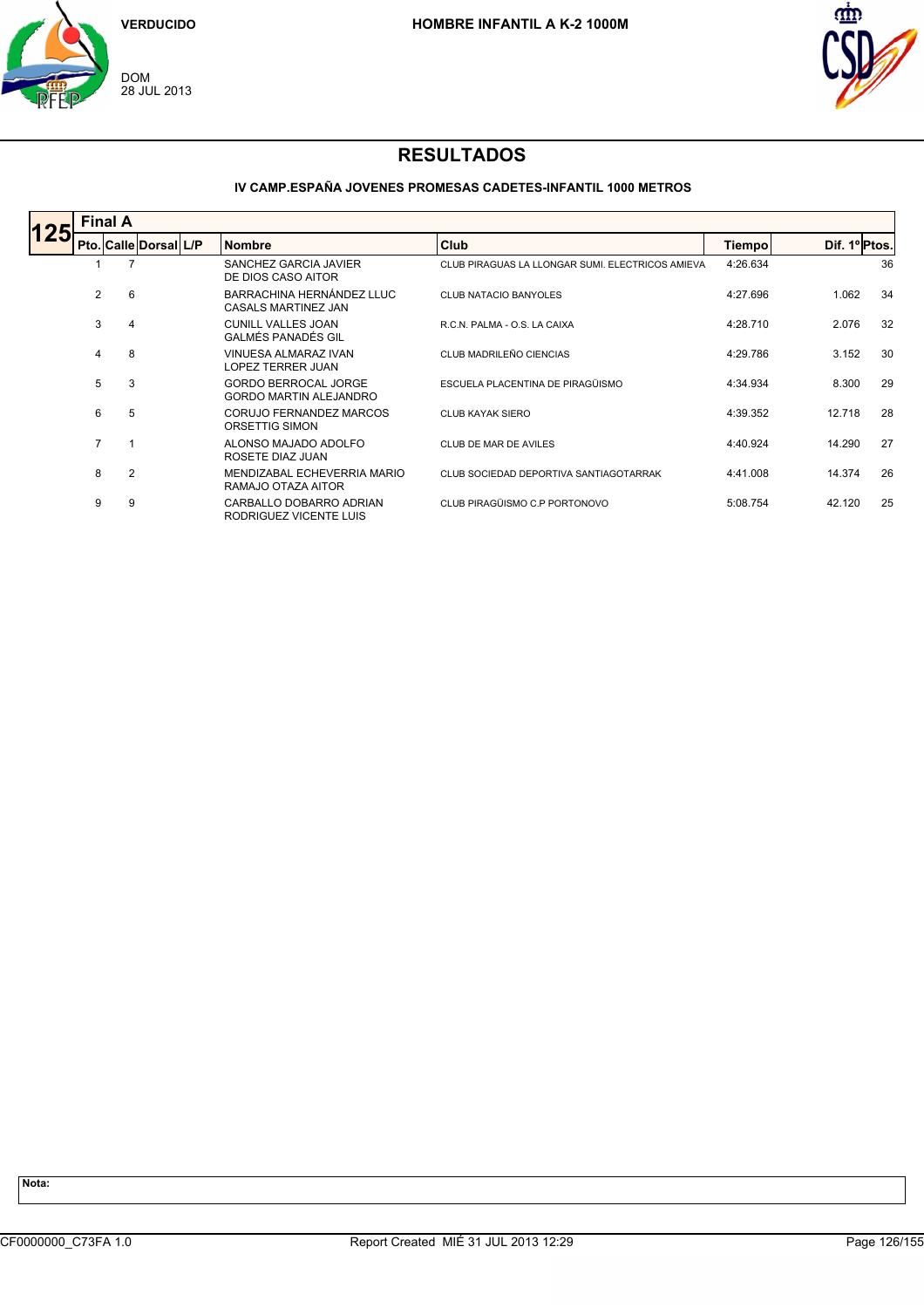



### **IV CAMP.ESPAÑA JOVENES PROMESAS CADETES-INFANTIL 1000 METROS**

| <b>Final A</b> |                |                       |                  |                                                             |                                            |               |                  |    |  |  |
|----------------|----------------|-----------------------|------------------|-------------------------------------------------------------|--------------------------------------------|---------------|------------------|----|--|--|
|                |                | Pto. Calle Dorsal L/P |                  | <b>Nombre</b>                                               | <b>Club</b>                                | <b>Tiempo</b> | Dif. 1º Ptos.    |    |  |  |
|                | 5              |                       | Zurdo            | Diestro BARREIRO HERMELO DAVID<br>PARCERO PALMA SANTIAGO    | REAL CLUB NAUTICO RODEIRA DE CANGAS        | 5:13.084      |                  | 36 |  |  |
| $\overline{2}$ | 4              |                       | Zurdo            | Diestro BECERRA TOMÉ EDUARDO<br>PALOMO JOVER PEDRO          | CLUB NAUTICO DE SEVILLA                    | 5:23.529      | 10.445           | 34 |  |  |
| 3              | 6              |                       | Zurdo<br>Diestro | <b>MARTIN ALGIEIR FELIPE</b><br>GRAÑA ALONSO PABLO          | REAL CLUB NAUTICO RODEIRA DE CANGAS        | 5:28.913      | 15.829           | 32 |  |  |
| 4              | 3              |                       | Zurdo            | Diestro RODRIGUEZ REQUEJO PABLO<br>RUIBAL VIÑAS PABLO       | CLUB DE PIRAGÜISMO POIO CONSERVAS-PESCAMAR | 5:37.827      | 24.743           | 30 |  |  |
| 5              | 7              |                       | Zurdo<br>Diestro | ROMERO GARCÍA MANUEL<br>MORENO COSTALES GONZALO             | CLUB NAUTICO DE SEVILLA                    | 5:42.321      | 29.237           | 29 |  |  |
| 6              | $\overline{2}$ |                       |                  | PADILLA MORENO ALAN<br><b>JIMENEZ LARIOS IKER</b>           | <b>SICORIS CLUB</b>                        | 5:59.222      | 46.138           | 28 |  |  |
| $\overline{7}$ | 8              |                       | Zurdo            | Diestro PEREZ BARCIA JAVIER<br>RIOS LOPEZ CRISTIAN          | REAL CLUB NAUTICO RODEIRA DE CANGAS        | 6:01.868      | 48.784           | 27 |  |  |
| 8              |                |                       | Diestro<br>Zurdo | <b>MORENO TIZON DAVID</b><br><b>VELEZ GARCIA JORGE</b>      | CLUB ESCUELA PIRAGÜISMO ARANJUEZ           | 6:20.999      | 1:07.915         | 26 |  |  |
| 9              | 9              |                       | Zurdo            | <b>GARCÍA MORILLO MARCO</b><br>Diestro CABELLO CAVA ENRIQUE | CLUB NAUTICO DE SEVILLA                    | 6:50.299      | Fuera de Control |    |  |  |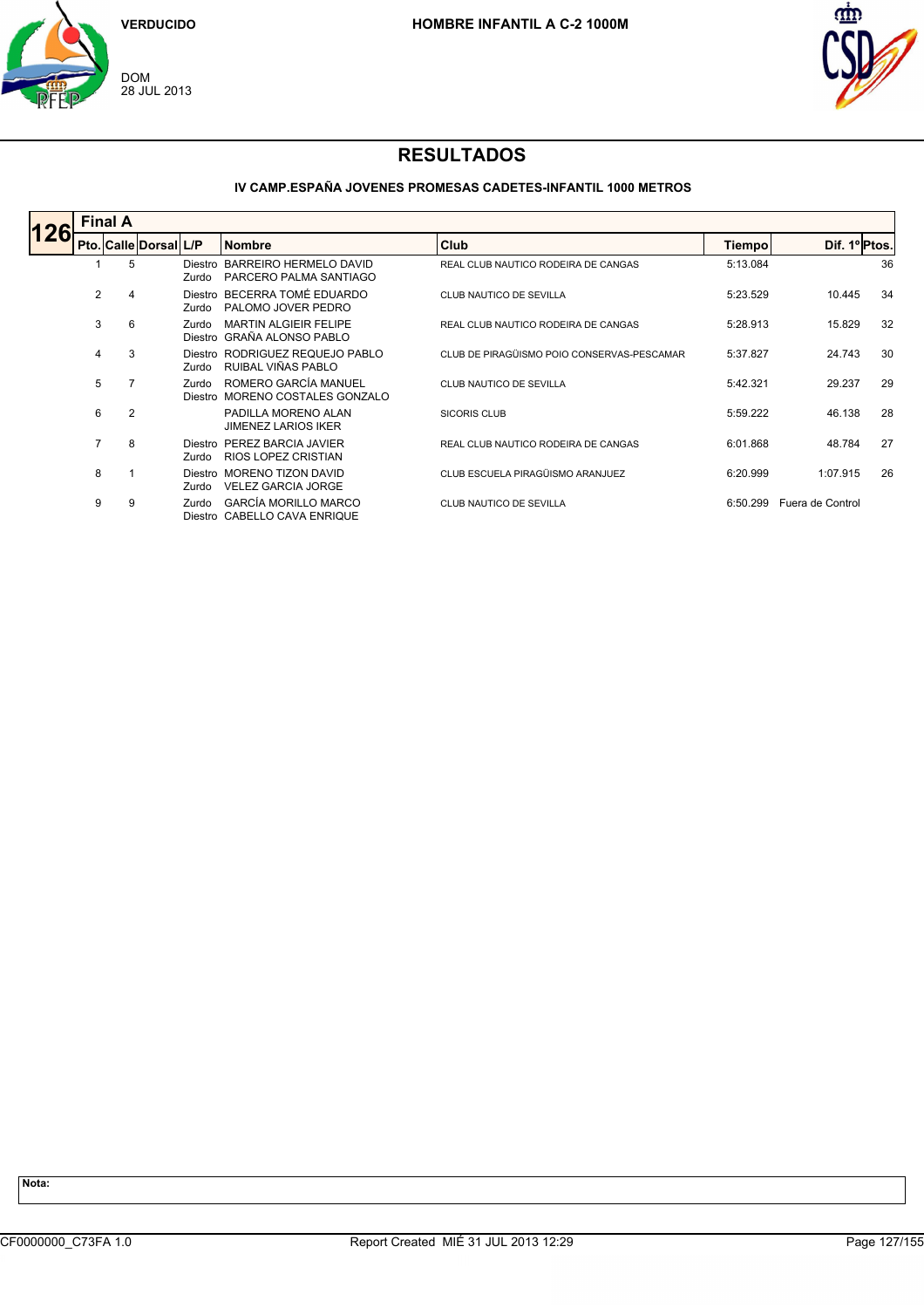



### **IV CAMP.ESPAÑA JOVENES PROMESAS CADETES-INFANTIL 1000 METROS**

|                | <b>Final A</b> |                       |  |                                                          |                                         |               |               |    |  |  |  |  |
|----------------|----------------|-----------------------|--|----------------------------------------------------------|-----------------------------------------|---------------|---------------|----|--|--|--|--|
|                |                | Pto. Calle Dorsal L/P |  | <b>Nombre</b>                                            | Club                                    | <b>Tiempo</b> | Dif. 1º Ptos. |    |  |  |  |  |
|                | 5              |                       |  | LOPEZ PINOS MARIA<br>TOLEDO ESPINILLA ARANTZA            | CLUB PIRAGÜISMO CUENCA CON CARACTER     | 4:37.090      |               | 36 |  |  |  |  |
| 2              | 6              |                       |  | <b>VIEDMA NIETO SOFIA</b><br><b>HERNANDEZ HARO MARIA</b> | CLUB ESCUELA PIRAGÜISMO ARANJUEZ        | 4:40.106      | 3.016         | 34 |  |  |  |  |
| 3              | 4              |                       |  | MC DERMOTT SARAGH KATIE<br><b>REINA RAMIREZ MIREYA</b>   | CLUB DE VELA PUERTO ANDRAITX            | 4:45.876      | 8.786         | 32 |  |  |  |  |
| 4              | $\overline{2}$ |                       |  | <b>GILART ROSET EVA</b><br><b>JUANES CASADO ALBA</b>     | <b>SICORIS CLUB</b>                     | 4:48.750      | 11.660        | 30 |  |  |  |  |
| 5              | 7              |                       |  | CARBALLIDO DIAZ INES<br><b>IGLESIAS FERNANDEZ MARTA</b>  | CLUB DE MAR RIA DE ALDAN                | 4:51.468      | 14.378        | 29 |  |  |  |  |
| 6              | 9              |                       |  | <b>GARCIA OTERO CAROLINA</b><br>LORENZO GARCIA ALBA      | ESCUELA PIRAGÜISMO CIUDAD DE PONTEVEDRA | 4:52.052      | 14.962        | 28 |  |  |  |  |
| $\overline{7}$ | 1              |                       |  | RODRIGUEZ BARBEITO SOFIA<br>LOPEZ ALLEGUE NEREA          | <b>CLUB NAUTICO FIRRETE</b>             | 4:52.988      | 15.898        | 27 |  |  |  |  |
| 8              | 8              |                       |  | PROL PROL TANIA<br>CAMPO JUARROS ITZIAR                  | CLUB SOCIEDAD DEPORTIVA SANTIAGOTARRAK  | 4:54.854      | 17.764        | 26 |  |  |  |  |
| 9              | 3              |                       |  | SANTOS VELASCO LAURA<br>DE MARTÍN HERNÁNDEZ CARMEN       | REAL CLUB MARITIMO DE HUELVA            | 5:08.870      | 31.780        | 25 |  |  |  |  |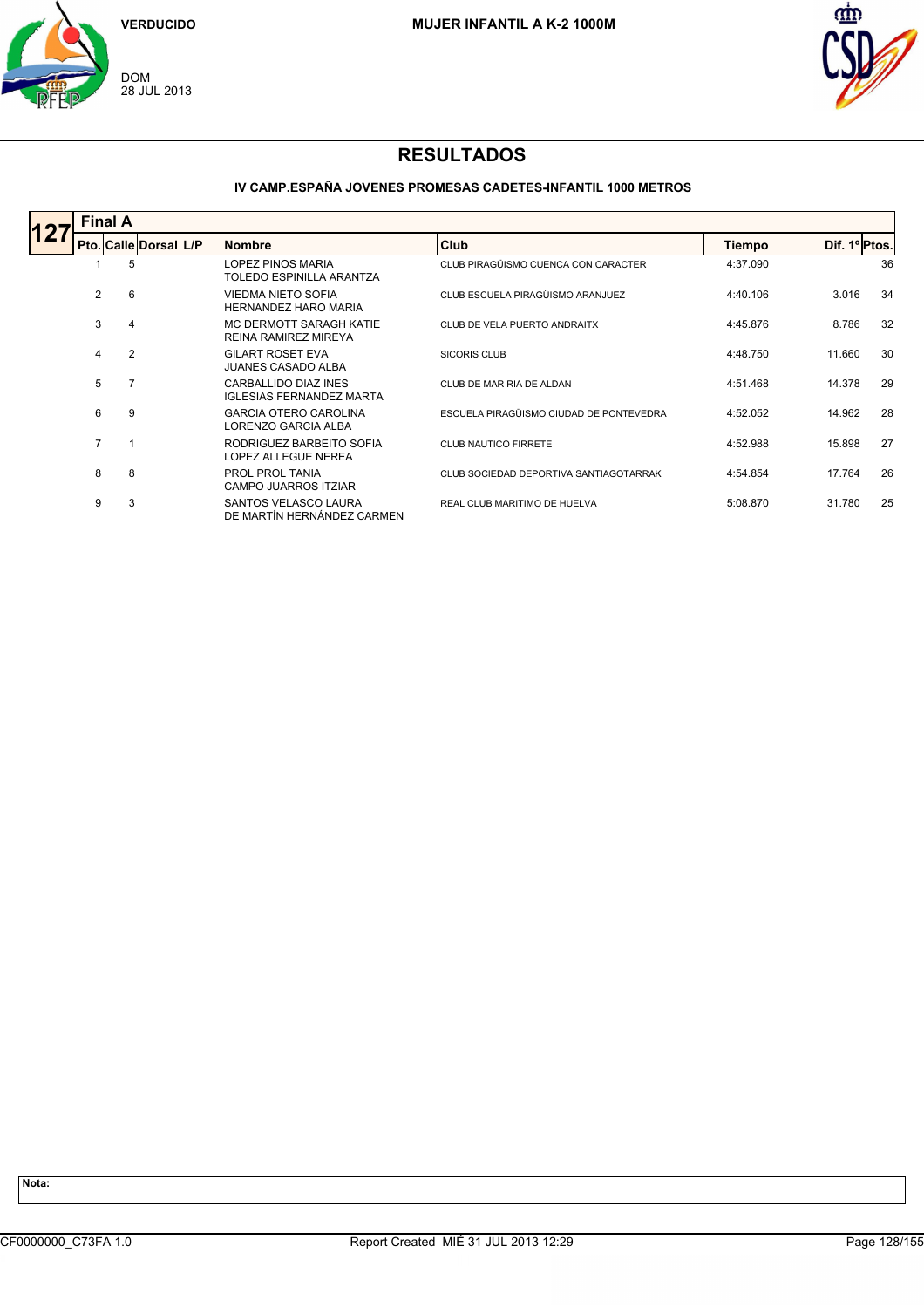



### **IV CAMP.ESPAÑA JOVENES PROMESAS CADETES-INFANTIL 1000 METROS**

|     |                | <b>Final A</b> |                       |  |                                                              |                                       |          |               |    |  |  |  |  |
|-----|----------------|----------------|-----------------------|--|--------------------------------------------------------------|---------------------------------------|----------|---------------|----|--|--|--|--|
| 128 |                |                | Pto. Calle Dorsal L/P |  | <b>Nombre</b>                                                | Club                                  | Tiempo   | Dif. 1º Ptos. |    |  |  |  |  |
|     |                | 6              |                       |  | BERMEJO ALONSO FRANISCO JAVIER<br>RODRIGUEZ BARRENA JORGE    | CLUB POLIDEPORTIVO IUXTANAM-MONTEORO  | 3:46.343 |               | 36 |  |  |  |  |
|     | 2              | 8              |                       |  | PARDO SERRANO VICTOR<br>TOLEDO ESPINILLA PABLO               | CLUB PIRAGÜISMO CUENCA CON CARACTER   | 3:47.877 | 1.534         | 34 |  |  |  |  |
|     | 3              | $\overline{2}$ |                       |  | MIRANDA SANCHEZ HUGO<br>VALLINA ABARIA ALEJANDRO             | CLUB PIRAGUAS VILLAVICIOSA-EL GAITERO | 3:49.095 | 2.752         | 32 |  |  |  |  |
|     | 4              | 5              |                       |  | <b>COMPTE ARBAT ARIA</b><br><b>SERRAT REYES PERE</b>         | <b>CLUB NATACIO BANYOLES</b>          | 3:49.741 | 3.398         | 30 |  |  |  |  |
|     | 5              | 4              |                       |  | <b>GEREKA GOIENETXE UNAI</b><br>BARRUETABEÑA AMILIBIA IMANOL | CLUB ITXAS-GAIN KIROL ELKARTEA        | 3:51.949 | 5.606         | 29 |  |  |  |  |
|     | 6              |                |                       |  | <b>GARCIA ARIAS ADRIAN</b><br>MONTEAGUDO MORAÑA IAGO         | CLUB NAVAL DE PONTEVEDRA              | 3:53.237 | 6.894         | 28 |  |  |  |  |
|     | $\overline{7}$ | 3              |                       |  | BERTOMEU FUMADO DAVID<br>MOR MALDONADO ANDREU                | ASOCIACIÓ ESPORTIVA XINO-XANO         | 3:53.873 | 7.530         | 27 |  |  |  |  |
|     | 8              | 7              |                       |  | CINTAS MUÑOZ JESÚS DAMIÁN<br><b>HERRERA LARIOS MANUEL</b>    | CLUB ACTIVIDADES NAUTICAS ESLORA      | 4:00.105 | 13.762        | 26 |  |  |  |  |
|     | 9              | 9              |                       |  | ÁVILA ABAD JORGE<br>MARÍN SÁNCHEZ DAVID DANIEL               | CLUB NAUTICO DE SEVILLA               | 4:04.685 | 18.342        | 25 |  |  |  |  |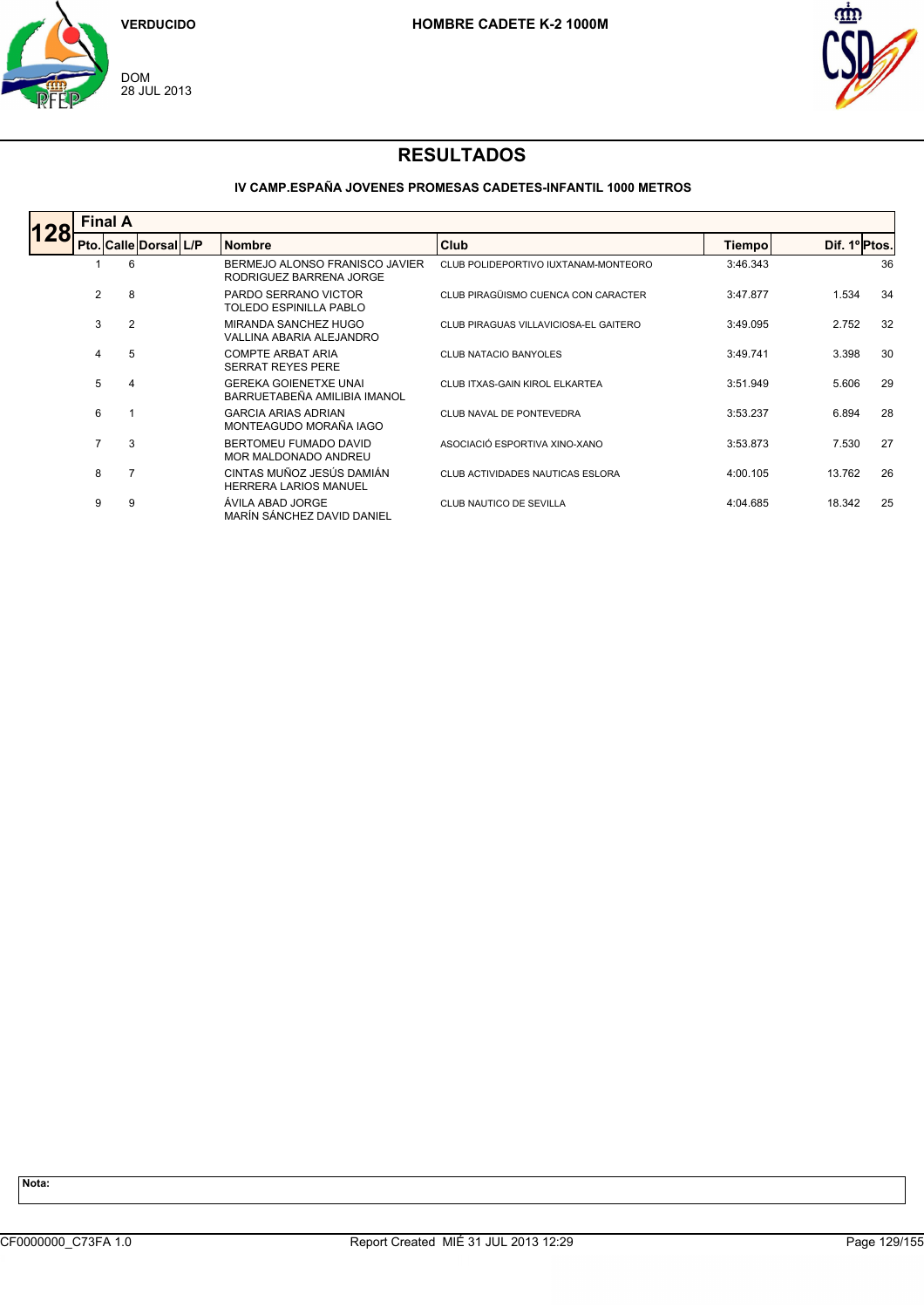



### **IV CAMP.ESPAÑA JOVENES PROMESAS CADETES-INFANTIL 1000 METROS**

|     | <b>Final A</b> |                |                       |                  |                                                                 |                                                   |               |               |    |  |  |  |
|-----|----------------|----------------|-----------------------|------------------|-----------------------------------------------------------------|---------------------------------------------------|---------------|---------------|----|--|--|--|
| 129 |                |                | Pto. Calle Dorsal L/P |                  | Nombre                                                          | Club                                              | <b>Tiempo</b> | Dif. 1º Ptos. |    |  |  |  |
|     |                | 3              |                       | Zurdo            | Diestro MARTÍN FIJO GONZALO<br>LÓPEZ QUINTANO FERNANDO          | CLUB NAUTICO DE SEVILLA                           | 4:21.801      |               | 36 |  |  |  |
|     | 2              | 4              |                       | Zurdo            | CALVO MOYA IGNACIO<br>Diestro GARRIDO VELASCO ALVARO            | CLUB ESCUELA PIRAGÜISMO ARANJUEZ                  | 4:22.391      | 0.590         | 34 |  |  |  |
|     | 3              | 6              |                       | Zurdo            | Diestro DASILVA FREIRIA RUBEN<br>DOMINGUEZ RODRIGUEZ ALFONSO    | <b>CLUB KAYAK TUDENSE</b>                         | 4:28.735      | 6.934         | 32 |  |  |  |
|     | 4              | 8              |                       | Zurdo            | ALONSO DEL ALAMO CARLOS<br>Diestro POKORA ALFARO MARC EMILIO    | CLUB ESCUELA PIRAGÜISMO ARANJUEZ                  | 4:31.119      | 9.318         | 30 |  |  |  |
|     | 5              | 5              |                       | Zurdo            | Diestro BERNARDEZ GONZALEZ ALEX<br>SUAREZ ALONSO ADRIAN         | CLUB DE PIRAGÜISMO POIO CONSERVAS-PESCAMAR        | 4:31.897      | 10.096        | 29 |  |  |  |
|     | 6              |                |                       | Zurdo<br>Zurdo   | GÓMEZ MIGUEL JOSÉ<br>MARTÍNEZ MILA FRANCESC                     | REAL CLUB NÁUTICO PORT DE POLLENÇA                | 4:36.627      | 14.826        | 28 |  |  |  |
|     | $\overline{7}$ |                |                       | Zurdo.           | Diestro DELGADO VIGUÍN ANTONIO<br><b>GAMBOA GONZÁLEZ MIGUEL</b> | S. DPTIVA, REAL CIRCULO DE LABRADORES Y P. SEVILL | 4:50.325      | 28.524        | 27 |  |  |  |
|     | 8              | $\overline{2}$ |                       |                  | SANTOS KRUEGUER LUIS FRANCISCO<br>LOPEZ SUAREZ ALEJANDRO        | R.C.N. PALMA - O.S. LA CAIXA                      | 4:53.161      | 31.360        | 26 |  |  |  |
|     | 9              | 9              |                       | Diestro<br>Zurdo | <b>GRAU PRADERA MARC</b><br>RAMIREZ IBAÑEZ CESAR AUGUSTO        | CLUB PIRAGÜISMO CASTELLDEFELS                     | 4:57.041      | 35.240        | 25 |  |  |  |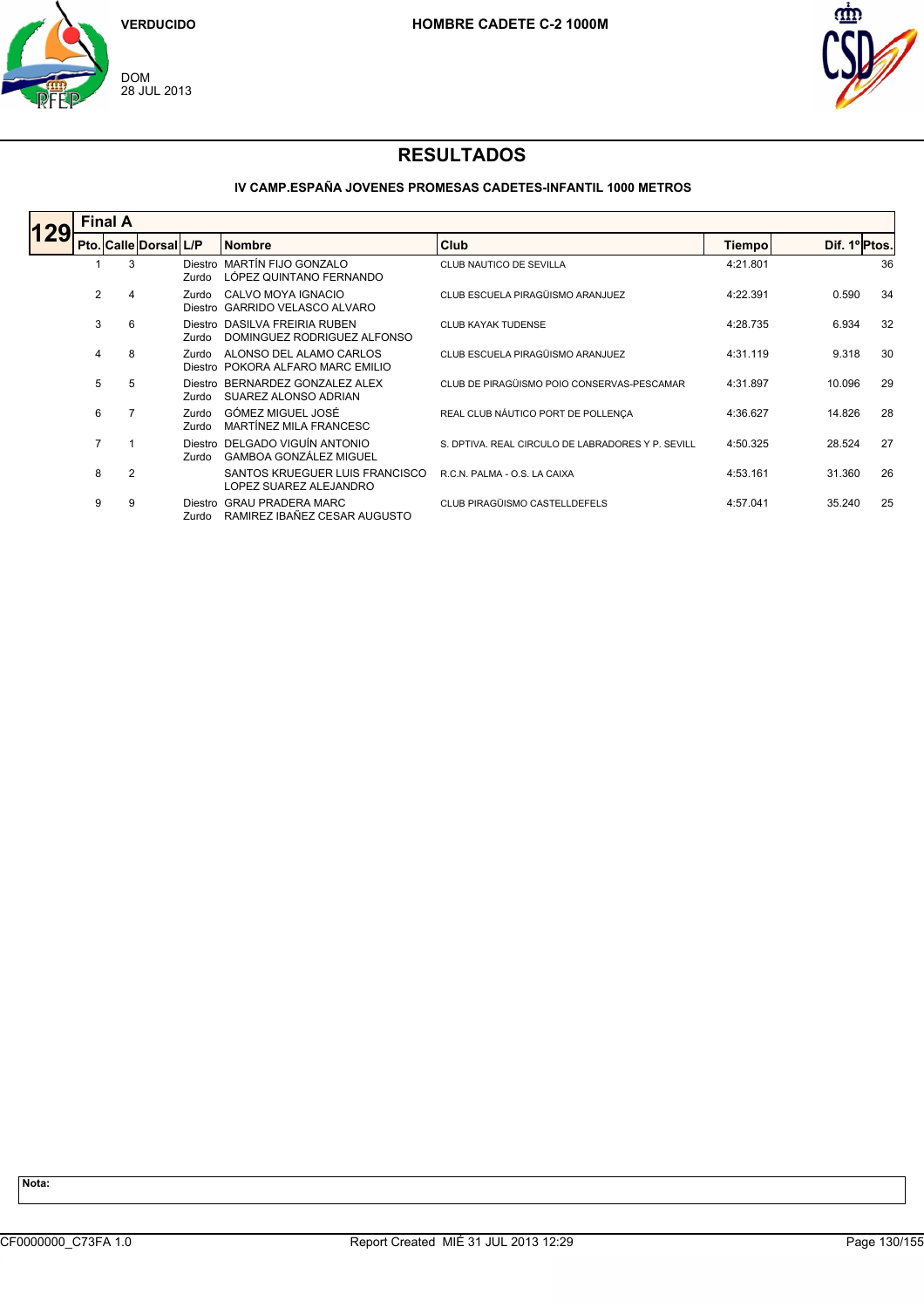



### **IV CAMP.ESPAÑA JOVENES PROMESAS CADETES-INFANTIL 1000 METROS**

|            | <b>Final A</b> |                |                       |  |                                                                |                                                |          |        |               |  |  |  |
|------------|----------------|----------------|-----------------------|--|----------------------------------------------------------------|------------------------------------------------|----------|--------|---------------|--|--|--|
| <b>130</b> |                |                | Pto. Calle Dorsal L/P |  | <b>Nombre</b>                                                  | <b>Club</b>                                    | Tiempo   |        | Dif. 1º Ptos. |  |  |  |
|            |                | 5              |                       |  | DA COSTA PIÑEIRO RAQUEL<br>MORISON REY CAMILA ALDANA           | <b>CLUB NAUTICO PONTECESURES</b>               | 4:20.854 |        | 36            |  |  |  |
|            | 2              | 4              |                       |  | COMPARATO SPADA MARIA FLOR<br><b>LARROZA CRUZ MARTINA</b>      | CLUB PIRAGÜISMO CASTELLDEFELS                  | 4:29.034 | 8.180  | 34            |  |  |  |
|            | 3              |                |                       |  | PELACHS MASSANAS LAIA<br><b>CASTRO FUNTANE CELIA</b>           | <b>CLUB NATACIO BANYOLES</b>                   | 4:34.118 | 13.264 | 32            |  |  |  |
|            | 4              | 3              |                       |  | TORRES PEÑALOSA PATRICIA<br><b>CHECA NEBOT BELEN</b>           | CENTRO NATACION HELIOS                         | 4:37.096 | 16.242 | 30            |  |  |  |
|            | 5              |                |                       |  | HERNANDEZ RODRIGUEZ ANA ROSALI<br><b>MARTIN VIZCAINO IRENE</b> | CLUB ESCUELA PIRAGÜISMO ARANJUEZ               | 4:38.442 | 17.588 | 29            |  |  |  |
|            | 6              | $\overline{2}$ |                       |  | MIRAS VAZQUEZ IRENE<br>TOME PEREZ ANDREA                       | CLUB RIBERAS DO TAMBRE-TERNERA GALLEGA DE AMES | 4:38.756 | 17.902 | 28            |  |  |  |
|            | $\overline{7}$ | 6              |                       |  | <b>REMIS CUEVA ALBA</b><br>PEREA FERNANDEZ VALERIA             | JAIRE AVENTURA-LOS RAPIDOS                     | 4:48.356 | 27.502 | 27            |  |  |  |
|            | 8              | 8              |                       |  | Diestro CARMONA QUEVEDO BEATRIZ<br>STEPANISHCHEVA KRISTINA     | ASOCIACION DEPORTIVA PINATARENSE               | 4:52.536 | 31.682 | 26            |  |  |  |
|            | 9              | 9              |                       |  | EDERRA ZESTAU MADDI<br><b>ILUNDAIN PERURENA LOREA</b>          | CLUB PIRAGÜISMO PAMPLONA                       | 4:54.492 | 33.638 | 25            |  |  |  |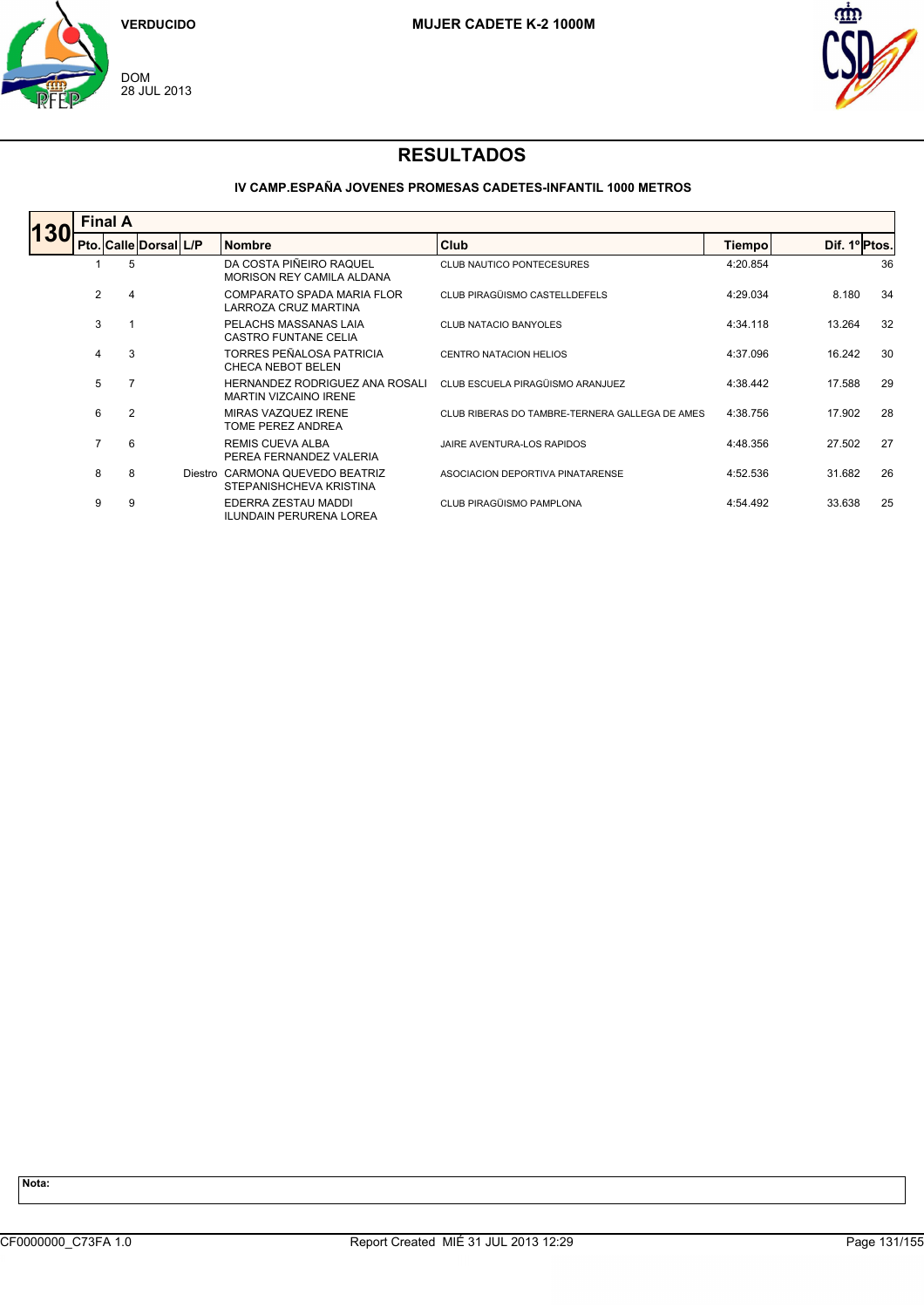



### **IV CAMP.ESPAÑA JOVENES PROMESAS CADETES-INFANTIL 1000 METROS**

| 13' |               | <b>Final</b> |                       |                |                                                                  |                                                   |          |                  |    |  |  |  |  |  |
|-----|---------------|--------------|-----------------------|----------------|------------------------------------------------------------------|---------------------------------------------------|----------|------------------|----|--|--|--|--|--|
|     |               |              | Pto. Calle Dorsal L/P |                | <b>Nombre</b>                                                    | <b>Club</b>                                       | Tiempo   | Dif.<br>1ºIPtos. |    |  |  |  |  |  |
|     |               | 5            |                       |                | ARNAU ESPINOSA BELEN<br>PANIAGUA SENDIN ADRIANA                  | R.C.N. PALMA - O.S. LA CAIXA                      | 5:20.289 |                  | 36 |  |  |  |  |  |
|     | $\mathcal{P}$ | 4            |                       | Zurdo<br>Zurdo | CASTRO ARES PAULA<br>CASTRO OLIVEIRA ANGELA                      | CLUB PIRAGÜISMO RIAS BAIXAS-NAUTICO BOIRO         | 6:14.291 | 54.002           | 34 |  |  |  |  |  |
|     | 3             | 6            |                       |                | Diestro FERNÁNDEZ MARTÍNEZ MARÍA DEL P<br>GONZÁLEZ MÁRQUEZ LUCÍA | S. DPTIVA. REAL CIRCULO DE LABRADORES Y P. SEVILL | 7:11.850 | 1:51.561         | 32 |  |  |  |  |  |
|     | 4             | 3            |                       |                | CARRILLO VILLA MARÍA DE LOS RE<br>LEÓN MAESE MARTA               | S. DPTIVA. REAL CIRCULO DE LABRADORES Y P. SEVILL | 7:52.554 | 2:32.265         | 30 |  |  |  |  |  |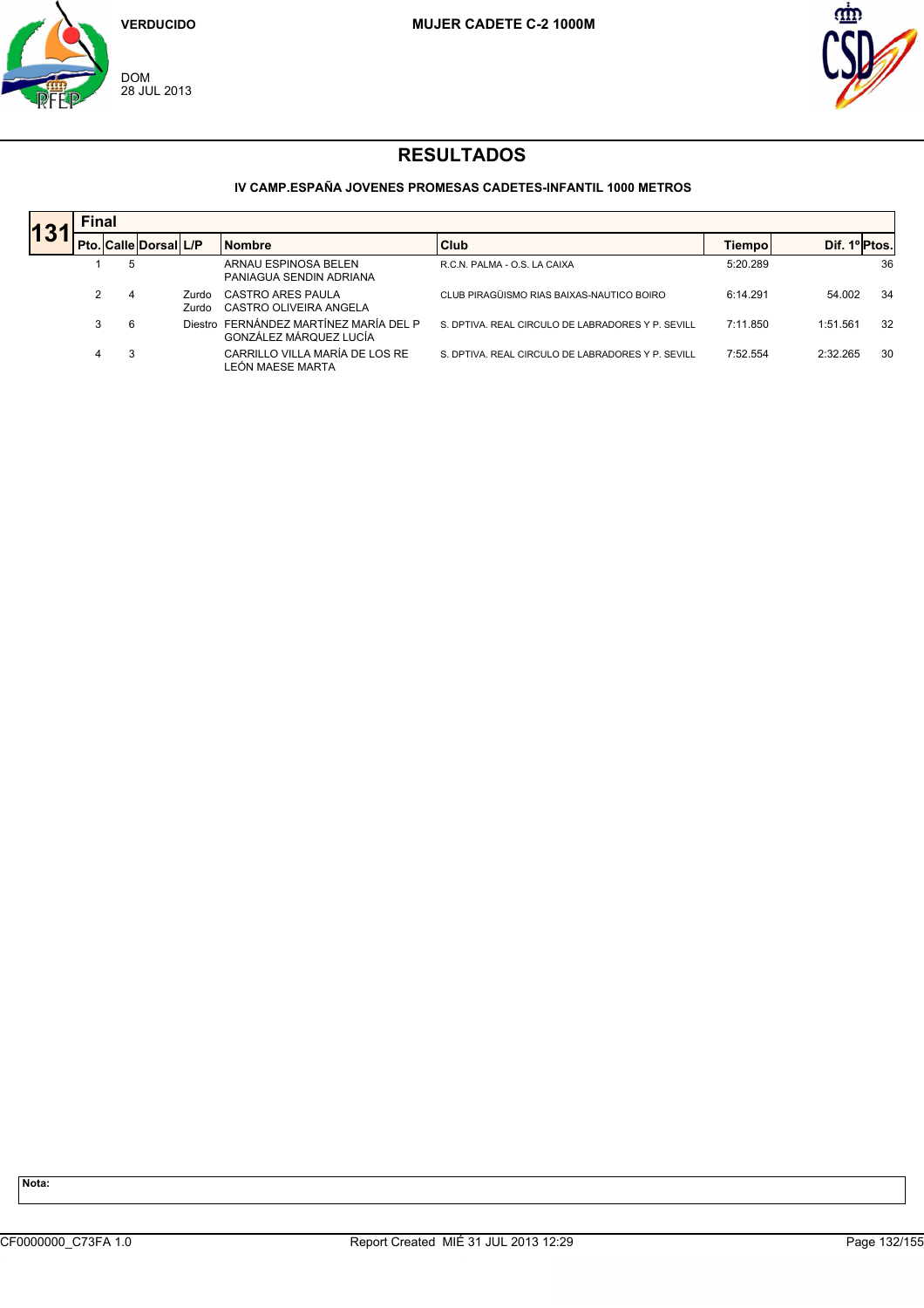



### **IV CAMP.ESPAÑA JOVENES PROMESAS CADETES-INFANTIL 1000 METROS**

| 132 | <b>Final</b> |   |                              |                  |                                                                  |                                            |               |                  |    |
|-----|--------------|---|------------------------------|------------------|------------------------------------------------------------------|--------------------------------------------|---------------|------------------|----|
|     |              |   | <b>Pto. Calle Dorsal L/P</b> |                  | <b>Nombre</b>                                                    | <b>Club</b>                                | <b>Tiempo</b> | Dif. 1º Ptos.    |    |
|     |              | 5 |                              | Zurdo            | Diestro ARANGUREN ABEIGON IGNACIO<br>LOPEZ NUÑEZ ALVARO          | ESCUELA PIRAGÜISMO CIUDAD DE PONTEVEDRA    | 5:29.223      |                  | 36 |
|     | 2            | 4 |                              | Zurdo            | Diestro DURO PICHEL JAIME<br>GOMEZ FERNANDEZ LUCAS EZEQUIEL      | ESCUELA PIRAGÜISMO CIUDAD DE PONTEVEDRA    | 5:40.885      | 11.662           | 34 |
|     | 3            | 6 |                              |                  | OCHOA PIÑEIRO ELOI<br>BENAVIDES ALVAREZ TOMAS                    | CLUB BREOGAN DO GROVE                      | 5:53.614      | 24.391           | 32 |
|     | 4            | 3 |                              | Zurdo            | Diestro GARCIA GARCIA JESUS<br><b>BOUZON CASCALLAR GUILLERMO</b> | CLUB AS TORRES-ROMERIA VIKINGA DE CATOIRA  | 6:14.529      | 45.306           | 30 |
|     | 5            |   |                              | Zurdo            | BERNAL BLANCO DAVID<br>Diestro SAN MARTIN DOMINGUEZ UXIO         | <b>CLUB NAUTICO PONTECESURES</b>           | 6:19.949      | 50.726           | 29 |
|     | 6            | 8 |                              |                  | <b>MEIS FRAGA MANUEL</b><br>CONDE PIÑEIRO DAVID                  | CLUB BREOGAN DO GROVE                      | 6:21.069      | 51.846           | 28 |
|     |              | 2 |                              | Diestro<br>Zurdo | <b>GONZALEZ SOTO CARLOS</b><br>LORENZO COUTO ALBERTO             | CLUB DE PIRAGÜISMO POIO CONSERVAS-PESCAMAR | 6:22.361      | 53.138           | 27 |
|     | 8            |   |                              |                  | <b>GARCIA REY RODRIGO</b><br>UCHA SOBRINO DAMIAN                 | CLUB AS TORRES-ROMERIA VIKINGA DE CATOIRA  | 7:32.688      | Fuera de Control |    |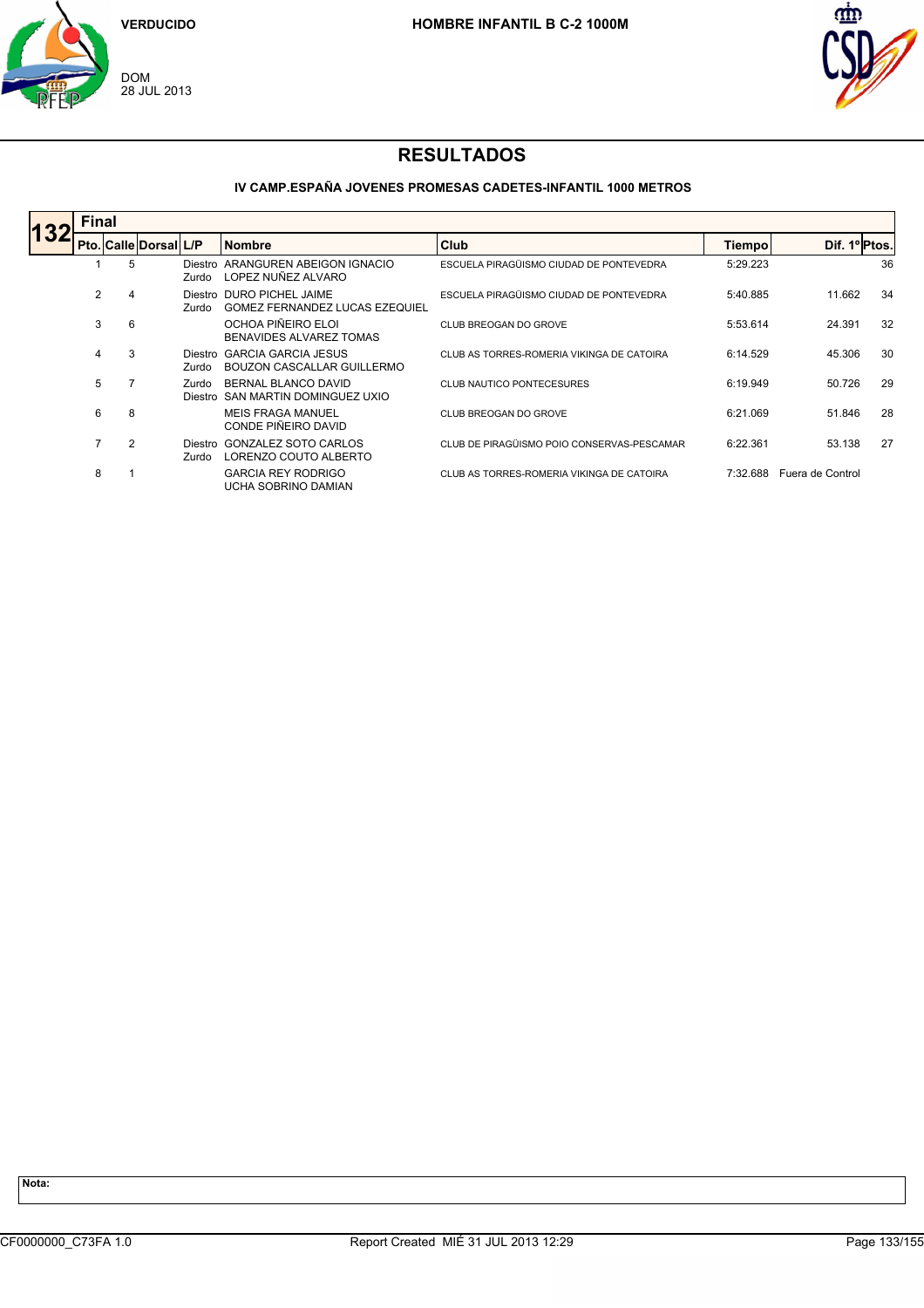



#### **IV CAMP.ESPAÑA JOVENES PROMESAS CADETES-INFANTIL 1000 METROS**

| 133 |                |                | <b>SemiFinal 1</b>    |                                                                                                                           |                                         |               |                           |
|-----|----------------|----------------|-----------------------|---------------------------------------------------------------------------------------------------------------------------|-----------------------------------------|---------------|---------------------------|
|     |                |                | Pto. Calle Dorsal L/P | <b>Nombre</b>                                                                                                             | Club                                    | <b>Tiempo</b> | Dif. 1º Ptos.             |
|     | -1             | 6              |                       | MIRANDA SANCHEZ HUGO<br>VALLINA ABARIA ALEJANDRO<br><b>CUESTA COLLADA CRISTOBAL</b><br>ABANADES KENYON CONNOR             | CLUB PIRAGUAS VILLAVICIOSA-EL GAITERO   | 3:45.036      |                           |
|     | $\overline{2}$ | 5              |                       | LECUMBERRI PASTOR RAMÓN<br>LÓPEZ FENOLL ROQUE<br>ÁVILA ABAD JORGE<br>MARÍN SÁNCHEZ DAVID DANIEL                           | CLUB NAUTICO DE SEVILLA                 | 3:45.580      | 0.544                     |
|     | 3              | $\overline{4}$ |                       | <b>BARTUREN FERRO JON</b><br>CASTRO RODRIGUEZ ALEXANDRE<br><b>ESTEVEZ LOPEZ LUIS</b><br>VILLANUEVA GARCIA IVAN            | ESCUELA PIRAGÜISMO CIUDAD DE PONTEVEDRA | 3:46.336      | 1.300                     |
|     | 4              | $\mathbf{1}$   |                       | LEIRO PIÑEIRO XENXO<br>MUÑIZ GARCIA ADRIAN<br>PORTELA LÓPEZ BRAIS<br>RICO GOMEZ ADRIAN                                    | CLUB PIRAGÜISMO C.P PORTONOVO           | 3:46.674      | 1.638                     |
|     | 5              | 2              |                       | <b>CUETARA FERNANDEZ ELIAS</b><br>FERNANDEZ MARTINEZ ADRIAN<br>RODRIGUEZ MARTINEZ ENRIQUE JOS<br>ROSETE OLDAN JUAN MANUEL | CLUB DE MAR DE AVILES                   | 4:00.328      | 15.292                    |
|     | 6              | $\overline{7}$ |                       | CARMONA IRIMIA MANUEL JAVIER<br>MACHUCA FERNÁNDEZ BALLESTEROS<br>ARROYO ZARCO EMILIO<br>MUÑOZ AYCART JOSÉ MARÍA           | CLUB NAUTICO DE SEVILLA                 | 4:01.312      | 16.276                    |
|     | $\overline{7}$ | 3              |                       | <b>GARCIA ROMERO RAUL</b><br>PONTE BAQUERO OSCAR<br>REBOREDA GARCIA DANIEL<br>ALONSO LOPEZ YARDEN                         | ESCUELA PIRAGÜISMO CIUDAD DE PONTEVEDRA | 4:02.782      | 17.746                    |
|     | 8              | 9              |                       | MARCOS RIOBO ALEXANDER<br>ALVAREZ GARCIA - RAMOS ANTON<br>REY ACUÑA JAVIER<br><b>COUSO PAZOS SERGIO</b>                   | CLUB NAUTICO DE COBRES                  | 4:10.202      | 25.166                    |
|     | 9              | 8              |                       | PEREZ MANSO DANIEL<br>SANTALLA MENDEZ RUI<br><b>TEIJEIRO LOPEZ DAVID</b><br>VARELA DOPICO ALEJANDRO DAVID                 | CLUB DE PIRAGÜISMO NARON                |               | 4:58.777 Fuera de Control |

Sistema de Progresión: 1/3 A FINAL A, 4/6 A FINAL B, RESTO ELIMINADOS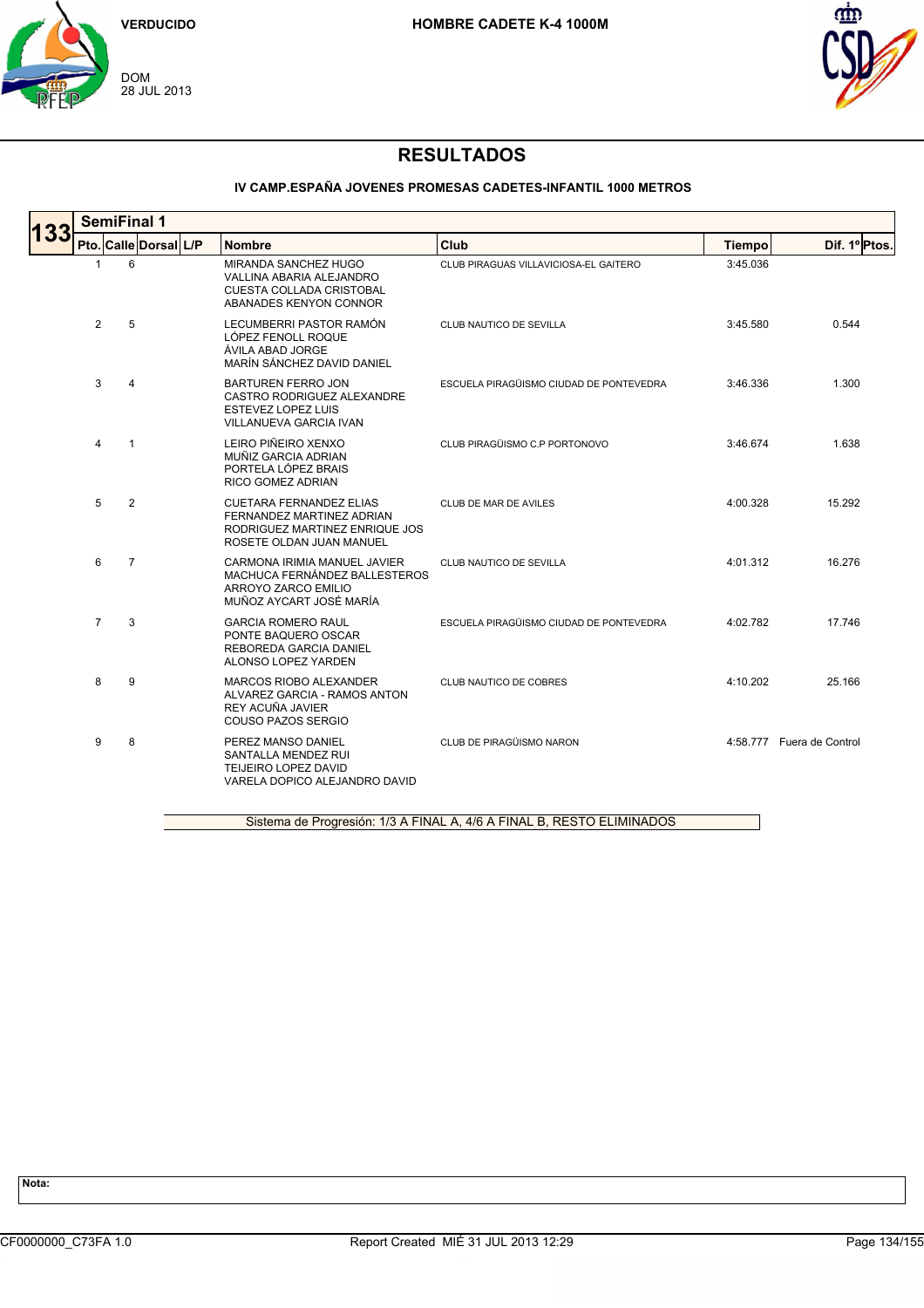



### **IV CAMP.ESPAÑA JOVENES PROMESAS CADETES-INFANTIL 1000 METROS**

| <b>34</b> | <b>SemiFinal 2</b>    |                |  |  |                                                                                                                  |                                           |               |               |  |  |  |
|-----------|-----------------------|----------------|--|--|------------------------------------------------------------------------------------------------------------------|-------------------------------------------|---------------|---------------|--|--|--|
|           | Pto. Calle Dorsal L/P |                |  |  | <b>Nombre</b>                                                                                                    | Club                                      | <b>Tiempo</b> | Dif. 1º Ptos. |  |  |  |
|           | -1                    | 5              |  |  | <b>MORENO BENITO JON</b><br>NIETO ARZUAGA IGOR<br>SAYAR GARCIA OIHAN<br><b>GORROTXATEGI SUSPERREGI AITOR</b>     | CLUB SOCIEDAD DEPORTIVA SANTIAGOTARRAK    | 3:40.262      |               |  |  |  |
|           | $\overline{2}$        | 9              |  |  | ALONSO HERNANDEZ CARLOS<br>CINTO CASTELLANO JORGE<br><b>GARCIA DIAZ ANGEL</b><br>SALAZAR MAMIAN SANTIAGO         | CLUB ESCUELA PIRAGÜISMO ARANJUEZ          | 3:40.608      | 0.346         |  |  |  |
|           | 3                     | 6              |  |  | ARBEOLA ROVIRA ESTEVE<br><b>SERRA CARGOL MARC</b><br>BARRACHINA HERNANDEZ POL<br><b>COMPTE ARBAT ARIA</b>        | <b>CLUB NATACIO BANYOLES</b>              | 3:44.150      | 3.888         |  |  |  |
|           | 4                     | 4              |  |  | TRIÑANES LOPEZ OSCAR<br><b>SILVA CASAIS PABLO</b><br>CALO OLIVEIRA SERGIO<br>PEREZ PARRADO MARCOS                | CLUB PIRAGÜISMO RIAS BAIXAS-NAUTICO BOIRO | 3:46.790      | 6.528         |  |  |  |
|           | 5                     | 2              |  |  | CONDE PIÑEIRO ADRIAN<br>DA SILVA PEREZ EDUARDO<br>OCHOA PIÑEIRO ALEXANDRE<br>OTERO PARADA ADRIAN                 | CLUB BREOGAN DO GROVE                     | 3:55.150      | 14.888        |  |  |  |
|           | 6                     | 3              |  |  | PEREÑIGUEZ ABELLAN IVAN<br>GAVILAN GARCIA-MUÑOZ CARLOS<br><b>HERNANDEZ GARRE AARON</b><br>ZAMORA PEREZ FRANCISCO | ESCUELA PIRAGÜISMO MAR MENOR              | 3:55.818      | 15.556        |  |  |  |
|           | $\overline{7}$        | 8              |  |  | <b>GALVIN GONZALEZ DANIEL</b><br>CHACOPINO GARCÍA GABRIEL<br>NÚÑEZ RECIO IVÁN<br><b>CANTERO MACIAS CRISTOBAL</b> | REAL CLUB MARITIMO DE HUELVA              | 3:57.200      | 16.938        |  |  |  |
|           | 8                     | $\overline{7}$ |  |  | <b>TESORO FERNÁNDEZ BRUNO</b><br>VALLET CRIADO MARC<br><b>MORANT MARTI JOAN</b><br>ARAGO CAMARENA ADRIA          | CLUB PIRAGÜISMO CULLERA                   | 4:05.856      | 25.594        |  |  |  |
|           | 9                     | $\mathbf{1}$   |  |  | PICO FERRO IVAN<br>RIOS PAZ SERGIO<br>RODRIGUEZ COSTA SANTIAGO RAMON<br><b>SECO FONTECOBA ADRIAN</b>             | <b>CLUB NAUTICO FIRRETE</b>               | 4:19.034      | 38.772        |  |  |  |
|           |                       |                |  |  |                                                                                                                  |                                           |               |               |  |  |  |

Sistema de Progresión: 1/3 A FINAL A, 4/6 A FINAL B, RESTO ELIMINADOS

**Nota:**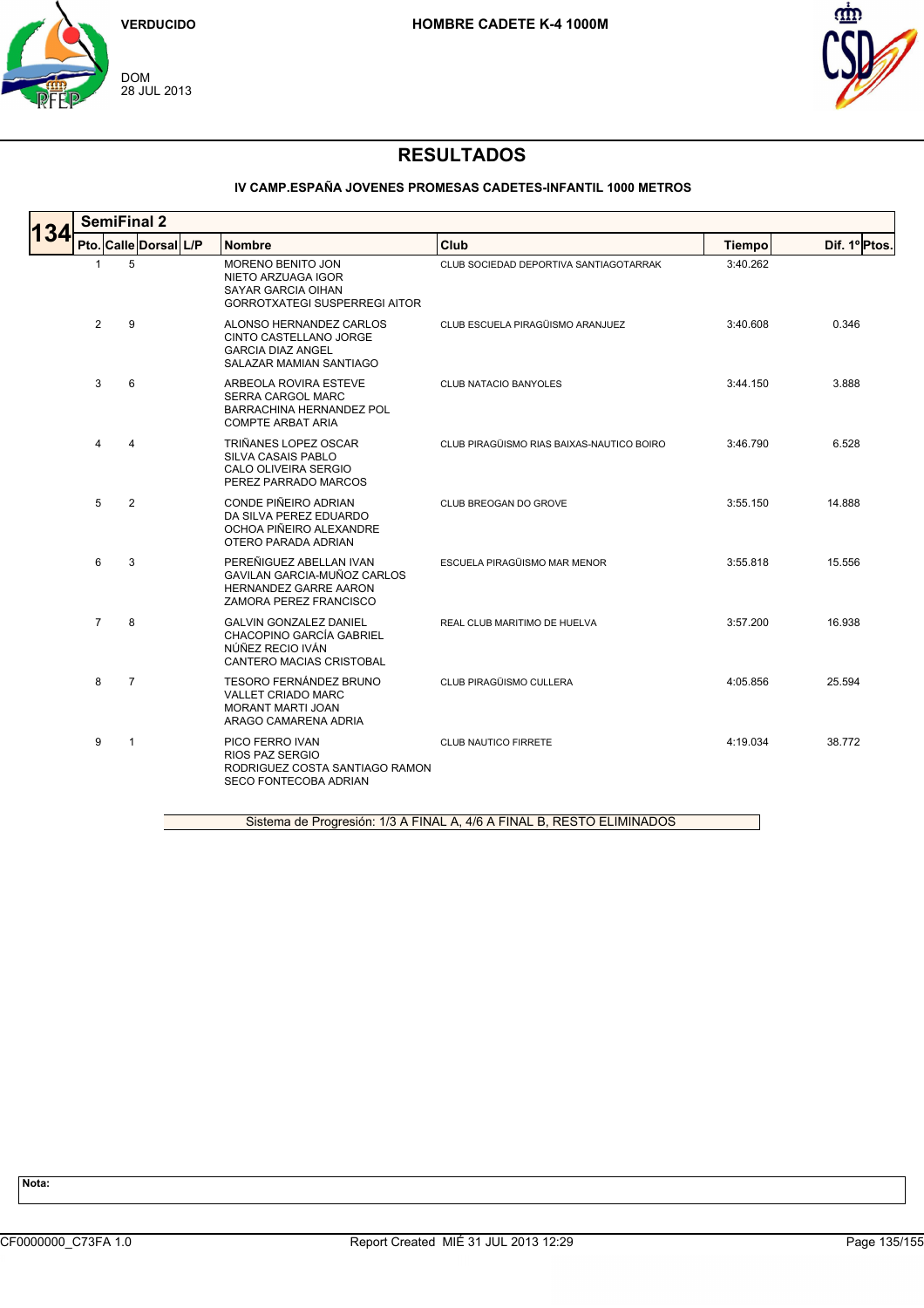



### **IV CAMP.ESPAÑA JOVENES PROMESAS CADETES-INFANTIL 1000 METROS**

|                | <b>SemiFinal 3</b> |                       |                                                                                                                             |                                                                                  |               |               |  |  |  |
|----------------|--------------------|-----------------------|-----------------------------------------------------------------------------------------------------------------------------|----------------------------------------------------------------------------------|---------------|---------------|--|--|--|
|                |                    | Pto. Calle Dorsal L/P | <b>Nombre</b>                                                                                                               | Club                                                                             | <b>Tiempo</b> | Dif. 1º Ptos. |  |  |  |
| $\mathbf{1}$   | 5                  |                       | BARRUETABEÑA AMILIBIA IMANOL<br><b>GEREKA GOIENETXE UNAI</b><br><b>TXAPARTEGI AGIRRE KEPA</b><br>AZKUNE ZUBIA UNAI          | CLUB ITXAS-GAIN KIROL ELKARTEA                                                   | 3:40.012      |               |  |  |  |
| $\overline{2}$ | 4                  |                       | <b>GARCIA PILAR JONATHAN</b><br><b>MORAN HUELGA JORGE</b><br>OREJAS LUCAS HORACIO<br>CARUS SAN MARTIN JOSE                  | JAIRE AVENTURA-LOS RAPIDOS                                                       | 3:40.162      | 0.150         |  |  |  |
| 3              | 3                  |                       | CORTÉS ERDOZAIN JUAN SEBASTIÁN<br>GAMBOA GONZÁLEZ JESÚS<br><b>DASTIS BARRANTES JORGE</b>                                    | HERNÁNDEZ-BARAHONA MONLEÓN JES S. DPTIVA. REAL CIRCULO DE LABRADORES Y P. SEVILL | 3:40.870      | 0.858         |  |  |  |
| 4              | 6                  |                       | <b>GUALTER MONTERO DANIEL</b><br>MARTINEZ SARRIA JHON ALEXANDER<br><b>RUBIO MACHACON JAVIER</b><br>SANCHEZ RODRIGUEZ ADRIAN | CLUB SALAMANCA CANOE KAYAK                                                       | 3:41.568      | 1.556         |  |  |  |
| 5              | 8                  |                       | <b>GONZALEZ PEREIRA ADRIAN</b><br>LOPEZ DEL RIO EUGENIO<br><b>JANEIRO SANTOS JOSE</b><br>AMOEDO FRANCO MANUEL               | CLUB PIRAGÜISMO VILABOA                                                          | 3:45.014      | 5.002         |  |  |  |
| 6              | 9                  |                       | CAÑIBANO PEREZ KEVIN<br>CARBALLES AISPURO JORDI ARMAND<br>RAMIREZ GERVASIO MARCOS JOSUE<br>RIEGO MAHMUDI CLARET             | ADZ-IBERDROLA CAJA ESPAÑA DUERO ZAMORA                                           | 3:50.034      | 10.022        |  |  |  |
| $\overline{7}$ | 2                  |                       | PIÑEIRO GARCIA CARLOS<br>SANTAMARIA CASTRO RAUL<br>VINASCO GOMEZ BRAYHAN STIVEN<br>MENDEZ LAGO FRANCISCO                    | CLUB AS TORRES-ROMERIA VIKINGA DE CATOIRA                                        | 3:51.382      | 11.370        |  |  |  |
| 8              | $\mathbf{1}$       |                       | <b>BENJUMEA LUNA PABLO</b><br>FERNÁNDEZ RAMOS VICENTE<br>MADUEÑO MONTAÑÉS PEDRO<br>SAN JUAN SAN SEBASTIÁN IÑIGO             | S. DPTIVA, REAL CIRCULO DE LABRADORES Y P. SEVILL                                | 4:10.970      | 30.958        |  |  |  |
|                | $\overline{7}$     |                       | FIBLA GUIMERA MIGUEL ANGEL<br>LLOPIS PITARCH ÁLVARO<br><b>BLASCO CAÑO IKER</b><br>CABEZON HERRERO OSCAR                     | CLUB DE REGATAS BURRIANA                                                         | No sale       |               |  |  |  |
|                |                    |                       |                                                                                                                             | Sistema de Progresión: 1/3 A FINAL A, 4/6 A FINAL B, RESTO ELIMINADOS            |               |               |  |  |  |

Sistema de Progresión: 1/3 A FINAL A, 4/6 A FINAL B, RESTO ELIMINADOS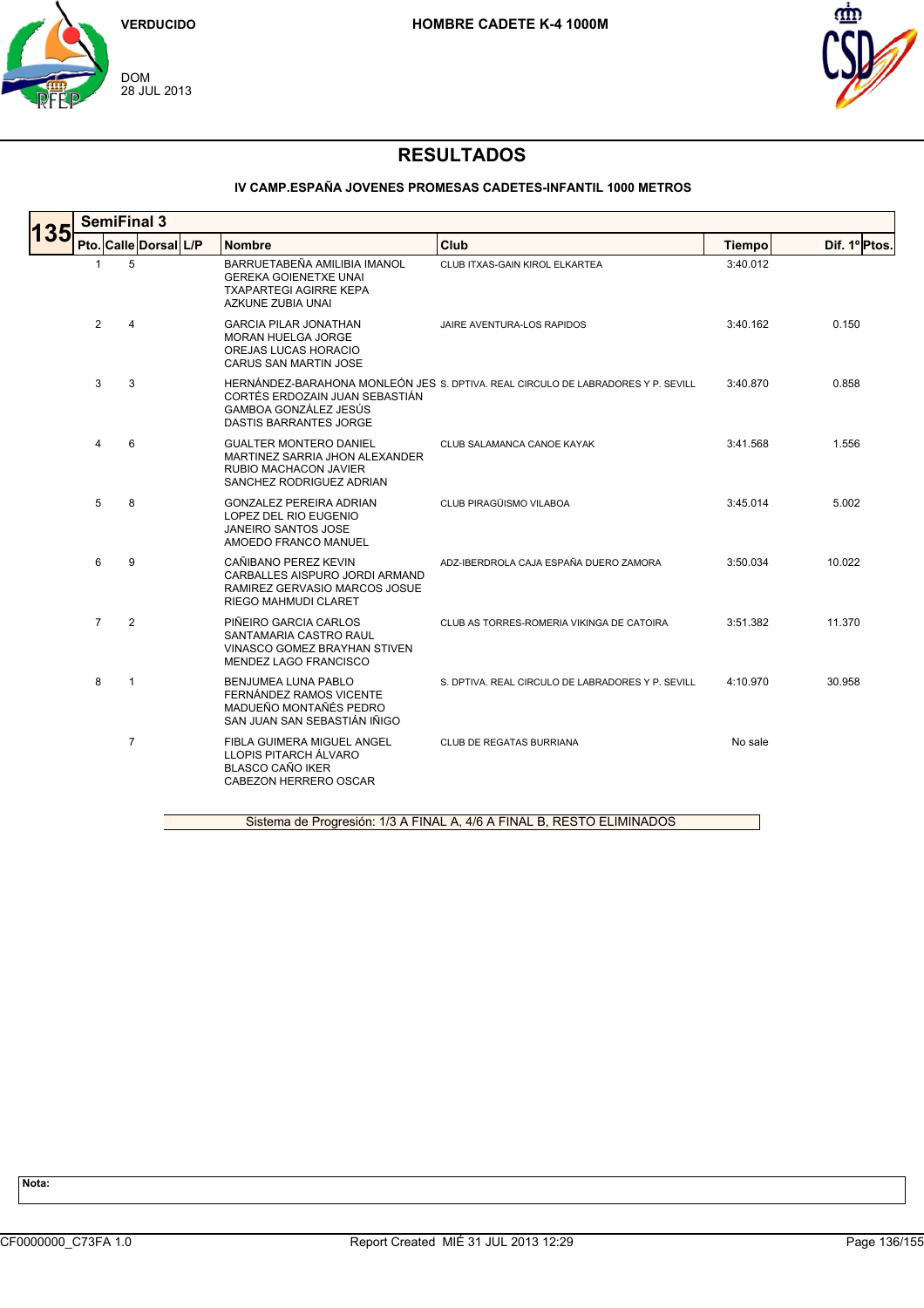



## **RESULTADOS**

### **IV CAMP.ESPAÑA JOVENES PROMESAS CADETES-INFANTIL 1000 METROS**

|     |   | <b>SemiFinal 1</b>    |                       |                                                                                                                                         |                                                   |          |               |  |  |  |  |  |
|-----|---|-----------------------|-----------------------|-----------------------------------------------------------------------------------------------------------------------------------------|---------------------------------------------------|----------|---------------|--|--|--|--|--|
| 136 |   | Pto. Calle Dorsal L/P |                       | <b>Nombre</b>                                                                                                                           | Club                                              | Tiempo   | Dif. 1º Ptos. |  |  |  |  |  |
|     |   | 5                     | Zurdo<br>Zurdo        | Diestro CABELLO CAVA MIGUEL<br>RÍOS PALOMO DANIEL<br>Diestro HERRADA PÉREZ JAVIER<br>PALOMO JOVER MIGUEL                                | CLUB NAUTICO DE SEVILLA                           | 4:28.029 |               |  |  |  |  |  |
|     | 2 | 6                     | Zurdo<br>Zurdo        | Diestro BESADA DOMINGUEZ DIEGO<br>Diestro CORRALES CURRAS ABEL<br>SUAREZ ALONSO ADRIAN<br>VALLEJO ESPERON IVAN                          | CLUB DE PIRAGÜISMO POIO CONSERVAS-PESCAMAR        | 4:31.499 | 3.470         |  |  |  |  |  |
|     | 3 | 3                     | Zurdo<br>Zurdo        | <b>FERNANDEZ CASAIS RUBEN</b><br>MUÑOZ POUSO ANGEL<br>Diestro FERNANDEZ VAZQUEZ DIEGO<br>Diestro MICHALOWICZ JAKUB MIKOLAJ              | CLUB PIRAGÜISMO RIAS BAIXAS-NAUTICO BOIRO         | 4:36.041 | 8.012         |  |  |  |  |  |
|     | 4 | 2                     | Zurdo<br>Zurdo        | Diestro CASTELOS PEREZ CONSTANTINO<br>FREIRE ALLEGUE ANDRES DAVID<br>Diestro FREIRE ALLEGUE JORGE ARMANDO<br><b>TORRE ROMAUS JAVIER</b> | <b>CLUB NAUTICO FIRRETE</b>                       | 4:44.155 | 16.126        |  |  |  |  |  |
|     | 5 | 7                     | Zurdo<br>Zurdo        | FERIA MÁROUEZ ANTONIO<br>NAVARRO MEDINA JAVIER<br>FERNÁNDEZ CORTÉS SALVADOR<br>SEVILLANO GODOY JUAN                                     | S. DPTIVA. REAL CIRCULO DE LABRADORES Y P. SEVILL | 4:56.857 | 28.828        |  |  |  |  |  |
|     | 6 | 4                     | <b>Zurdo</b><br>Zurdo | Diestro VILAS OTERO ADRIAN<br>DE LA PEÑA BARREIRO FEDERICO<br>Diestro ACUÑA PORTELA MARTIN<br>RODRIGUEZ BUSTELO ALBERTO                 | ESCUELA PIRAGÜISMO CIUDAD DE PONTEVEDRA           | 5:01.993 | 33.964        |  |  |  |  |  |

Sistema de Progresión: 1/4 + 1º 5 A FA, 2º 5 + 6/9 A FB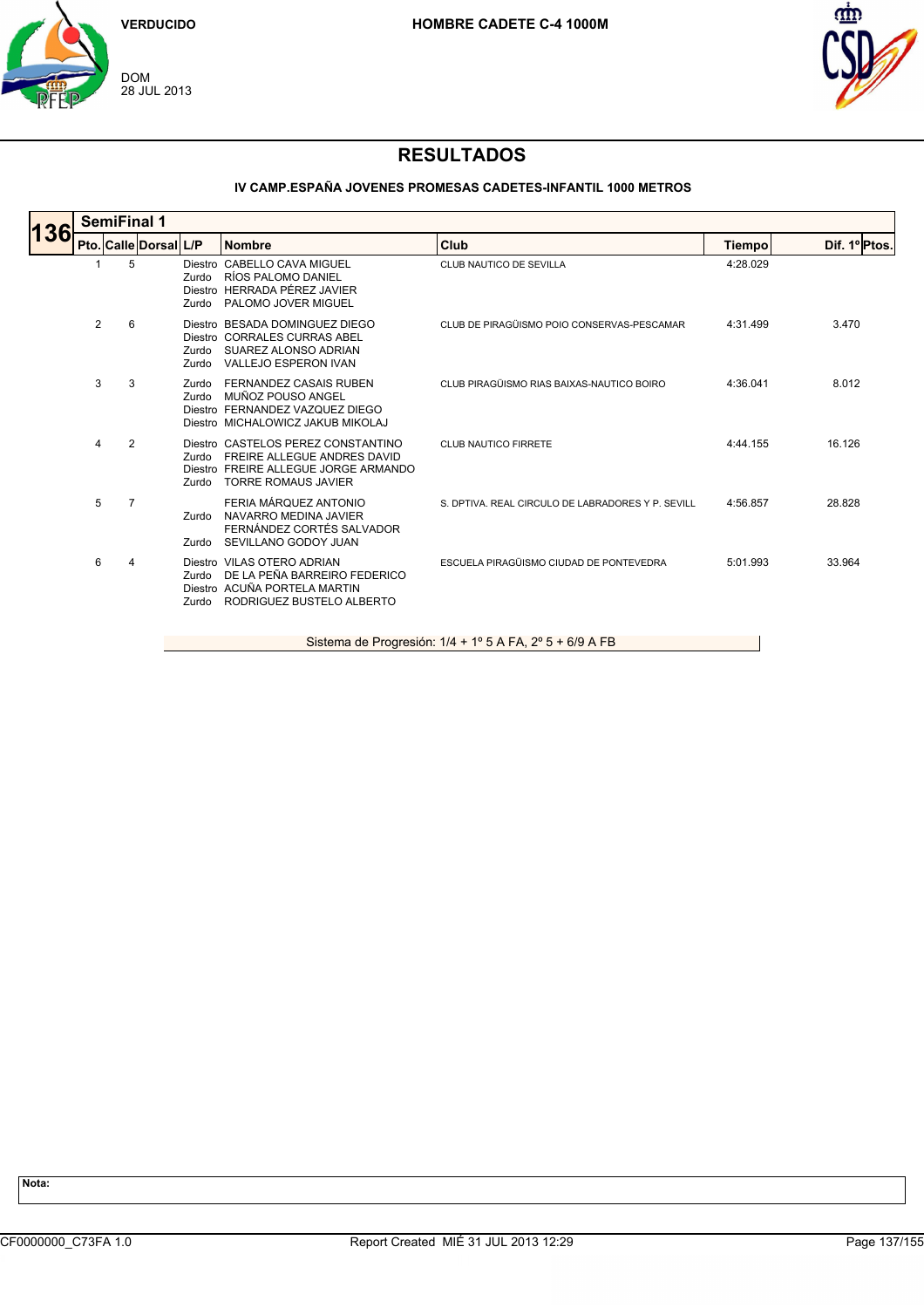



### **IV CAMP.ESPAÑA JOVENES PROMESAS CADETES-INFANTIL 1000 METROS**

|                 |   | <b>SemiFinal 2</b>    |       |                                                                                                                                             |                                                   |          |                           |  |  |  |  |
|-----------------|---|-----------------------|-------|---------------------------------------------------------------------------------------------------------------------------------------------|---------------------------------------------------|----------|---------------------------|--|--|--|--|
| 13 <sub>l</sub> |   | Pto. Calle Dorsal L/P |       | <b>Nombre</b>                                                                                                                               | Club                                              | Tiempo   | Dif. 1ºPtos.              |  |  |  |  |
|                 |   |                       | Zurdo | Diestro CONESA GONZALEZ JESUS<br>Diestro BALLESTER MARTINEZ ALEJANDRO<br><b>GOMEZ GRACIA RAMON MANUEL</b><br>Diestro PATRAHAU VICTOR MARIAN | ASOCIACION DEPORTIVA PINATARENSE                  | 4:24.631 |                           |  |  |  |  |
|                 | 2 | 3                     |       | <b>BATALLA REY MANUEL</b><br>Diestro LOPEZ BREA DAVID<br>Diestro MONDRAGON GALBAN LORENZO<br>NEIRA CASTAÑO ALEX                             | CLUB DE PIRAGÜISMO RIANXO - CONSERVERA RIANXO S.A | 4:32.623 | 7.992                     |  |  |  |  |
|                 | 3 | 5                     |       | ESCUDERO LOZANO PEDRO<br>ATIENZA ABELLAN JOSE SANTIAGO<br><b>MARTINEZ PEREZ RUBEN</b><br>LUJAN PASTOR DAVID JOSE                            | ESCUELA PIRAGÜISMO MAR MENOR                      | 4:35.875 | 11.244                    |  |  |  |  |
|                 | 4 | 6                     |       | FDEZ. DE MESA GALÁN JAVIER<br>Diestro FRICKE COMELLAS HERMANN WOLFGA<br>Diestro MARTÍN GARCÉS JESÚS<br>Diestro NAVARRO HINOJOSA JAVIER      | S.D. DEL CIRCULO MERCANTIL E INDUSTRIAL DE SEVILL | 4:36.113 | 11.482                    |  |  |  |  |
|                 | 5 | 4                     | Zurdo | Diestro RODRÍGUEZ DE VERA GÓMEZ MIGUEL<br>Diestro MATA VÁZQUEZ VÍCTOR ALONSO<br>DÍAZ CHAMORRO JAVIER<br>Diestro MARTÍN OJEDA VÍCTOR         | CLUB NAUTICO DE SEVILLA                           |          | 7:23.563 Fuera de Control |  |  |  |  |
|                 |   |                       |       |                                                                                                                                             |                                                   |          |                           |  |  |  |  |

Sistema de Progresión: 1/4 + 1º 5 A FA, 2º 5 + 6/9 A FB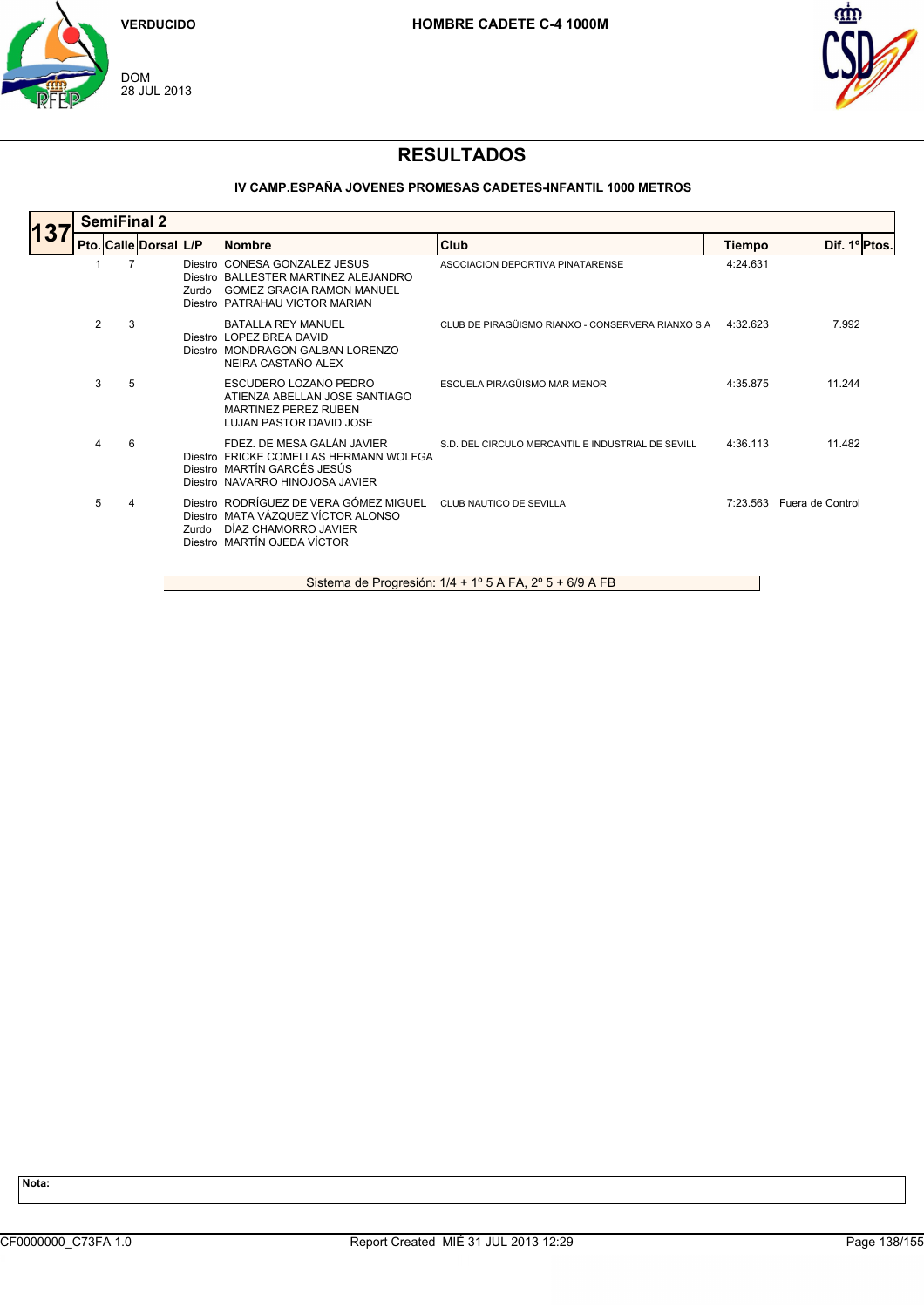



# **RESULTADOS**

### **IV CAMP.ESPAÑA JOVENES PROMESAS CADETES-INFANTIL 1000 METROS**

| 138 |                | <b>SemiFinal 1</b> |                       |                                                                                                            |                                                   |          |               |  |  |  |  |  |
|-----|----------------|--------------------|-----------------------|------------------------------------------------------------------------------------------------------------|---------------------------------------------------|----------|---------------|--|--|--|--|--|
|     |                |                    | Pto. Calle Dorsal L/P | <b>Nombre</b>                                                                                              | Club                                              | Tiempo   | Dif. 1º Ptos. |  |  |  |  |  |
|     |                | 5                  |                       | DACOSTA DOCAMPO IRENE<br>DAVILA SEIJO LARA<br>FERNÁNDEZ SOTELO CINTIA<br>VILLAR HERBELLO MARÍA             | CLUB DE MAR RIA DE ALDAN                          | 4:12.992 |               |  |  |  |  |  |
|     | $\overline{2}$ | $\overline{4}$     |                       | <b>BOZA VILLAR ELIA</b><br>ABANS FERNÁNDEZ CRISTINA<br>SANZ DELGADO ÁNGELA<br>MADERO GALÁN BLANCA          | S. DPTIVA. REAL CIRCULO DE LABRADORES Y P. SEVILL | 4:20.858 | 7.866         |  |  |  |  |  |
|     | 3              | $\overline{7}$     |                       | TORRES PEÑALOSA PATRICIA<br>CHECA NEBOT BELEN<br>FIGUERAS CEBOLLADA BEATRIZ<br>HERRERO GARCÍA GLORIA       | <b>CENTRO NATACION HELIOS</b>                     | 4:21.116 | 8.124         |  |  |  |  |  |
|     | 4              | 3                  |                       | CARBALLIDO DIAZ COVADONGA<br>ESTEVEZ MARTINEZ ANA<br>ROUCO BAQUEIRO NOA<br><b>VILLAR HERBELLO SANDRA</b>   | CLUB DE MAR RIA DE ALDAN                          | 4:25.170 | 12.178        |  |  |  |  |  |
|     | 5              | 2                  |                       | PIÑEIRO VALES ANDREA<br>ARES BRAGE LAURA<br>PEREZ PICO CRISTINA<br><b>CAMPOS PENEDO LIDIA</b>              | <b>CLUB NAUTICO FIRRETE</b>                       | 4:27.626 | 14.634        |  |  |  |  |  |
|     | 6              | 6                  |                       | MENDEZ CAMIÑA GRACIELA<br>MUÑIZ GARCIA YOLANDA<br>Diestro OUTON MENDEZ LARA<br><b>TOURIÑO PADIN ALICIA</b> | CLUB PIRAGÜISMO C.P PORTONOVO                     | 4:29.464 | 16.472        |  |  |  |  |  |

Sistema de Progresión: 1/4 + 1º 5 A FA, 2º 5 + 6/9 A FB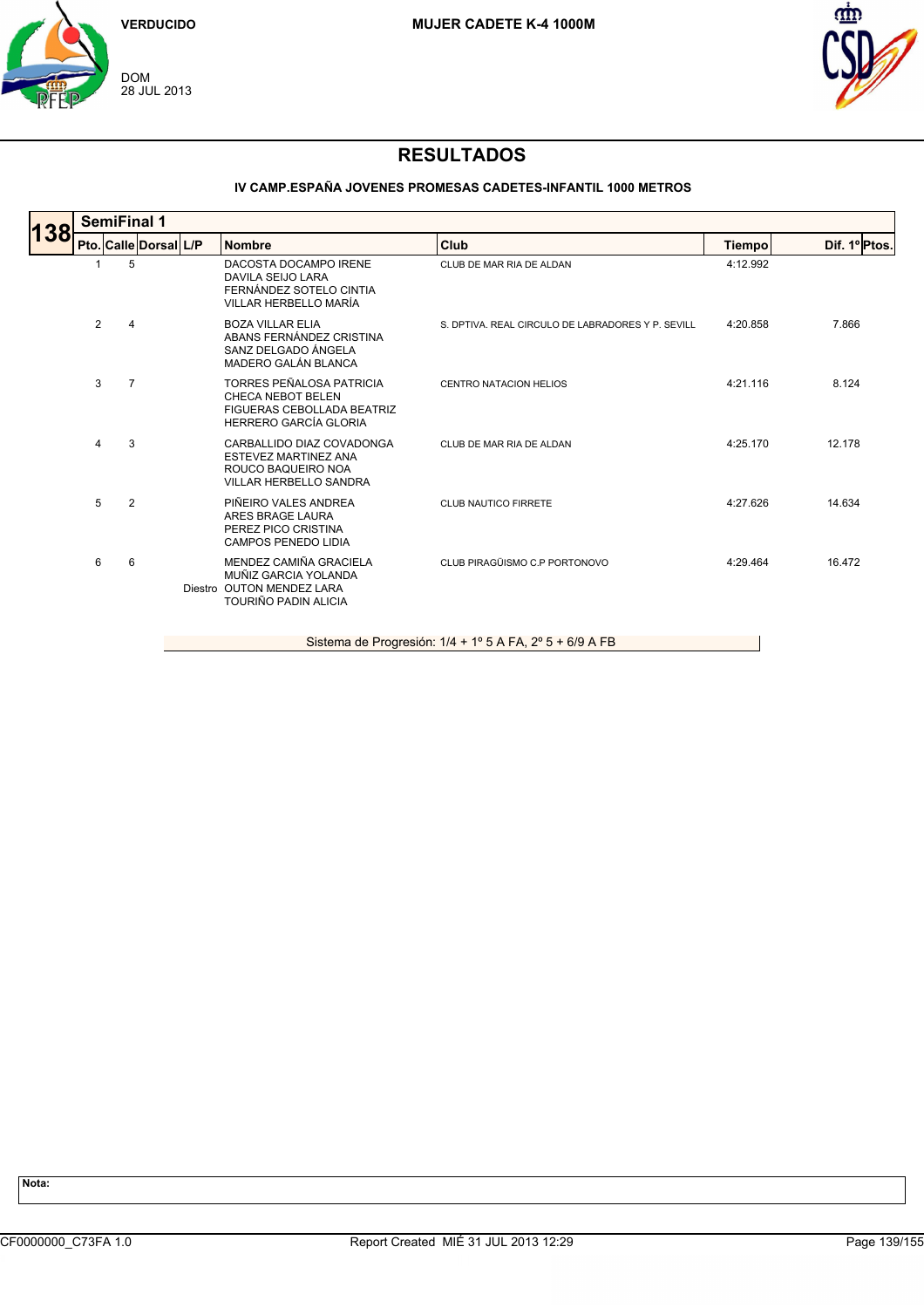



### **IV CAMP.ESPAÑA JOVENES PROMESAS CADETES-INFANTIL 1000 METROS**

|     |                | <b>SemiFinal 2</b>    |  |                                                                                                                   |                                                   |               |               |  |  |  |  |
|-----|----------------|-----------------------|--|-------------------------------------------------------------------------------------------------------------------|---------------------------------------------------|---------------|---------------|--|--|--|--|
| 139 |                | Pto. Calle Dorsal L/P |  | <b>Nombre</b>                                                                                                     | Club                                              | <b>Tiempo</b> | Dif. 1º Ptos. |  |  |  |  |
|     |                | 5                     |  | Diestro MAGARIÑOS PRIETO ANDREA<br>NOYA PADÍN ISABEL<br><b>OUTEIRAL GALIANO NIQUEA</b><br>RODRIGUEZ VARELA NOELIA | ESCUELA PIRAGÜISMO CIUDAD DE PONTEVEDRA           | 4:22.605      |               |  |  |  |  |
|     | $\overline{2}$ | 7                     |  | MARTINEZ SANMANUEL CAROLINA<br>PUIG IZNARDO CARLA<br>OLIVERT BELTRAN RAQUEL<br><b>LLORENS IBERT BEATRIZ</b>       | CLUB PIRAGÜISMO CULLERA                           | 4:33.599      | 10.994        |  |  |  |  |
|     | 3              | 4                     |  | PÉREZ CANO SARA<br><b>OZORES ROMERO HELENA</b><br><b>GALVIN GONZALEZ AFRICA</b><br>GALÉ SÁNCHEZ CLARA             | REAL CLUB MARITIMO DE HUELVA                      | 4:40.033      | 17.428        |  |  |  |  |
|     | $\overline{4}$ | 3                     |  | MIJARES SERRANO ANA<br>PÉREZ LÓPEZ IRENE<br>PÉREZ LÓPEZ ELENA<br>FALCÓN DE LA ROSA CARMEN                         | S.D. DEL CIRCULO MERCANTIL E INDUSTRIAL DE SEVILL | 4:41.343      | 18.738        |  |  |  |  |
|     | 5              | 6                     |  | RODRIGUEZ SANCHEZ CELIA<br>CHARNECO DE ZÁRRAGA CRISTINA<br><b>GARCIA HEREDIA MAR</b><br>FLORES PARADA YAIZA PILAR | REAL CLUB MARITIMO DE HUELVA                      | 4:48.947      | 26.342        |  |  |  |  |
|     |                |                       |  |                                                                                                                   |                                                   |               |               |  |  |  |  |

Sistema de Progresión: 1/4 + 1º 5 A FA, 2º 5 + 6/9 A FB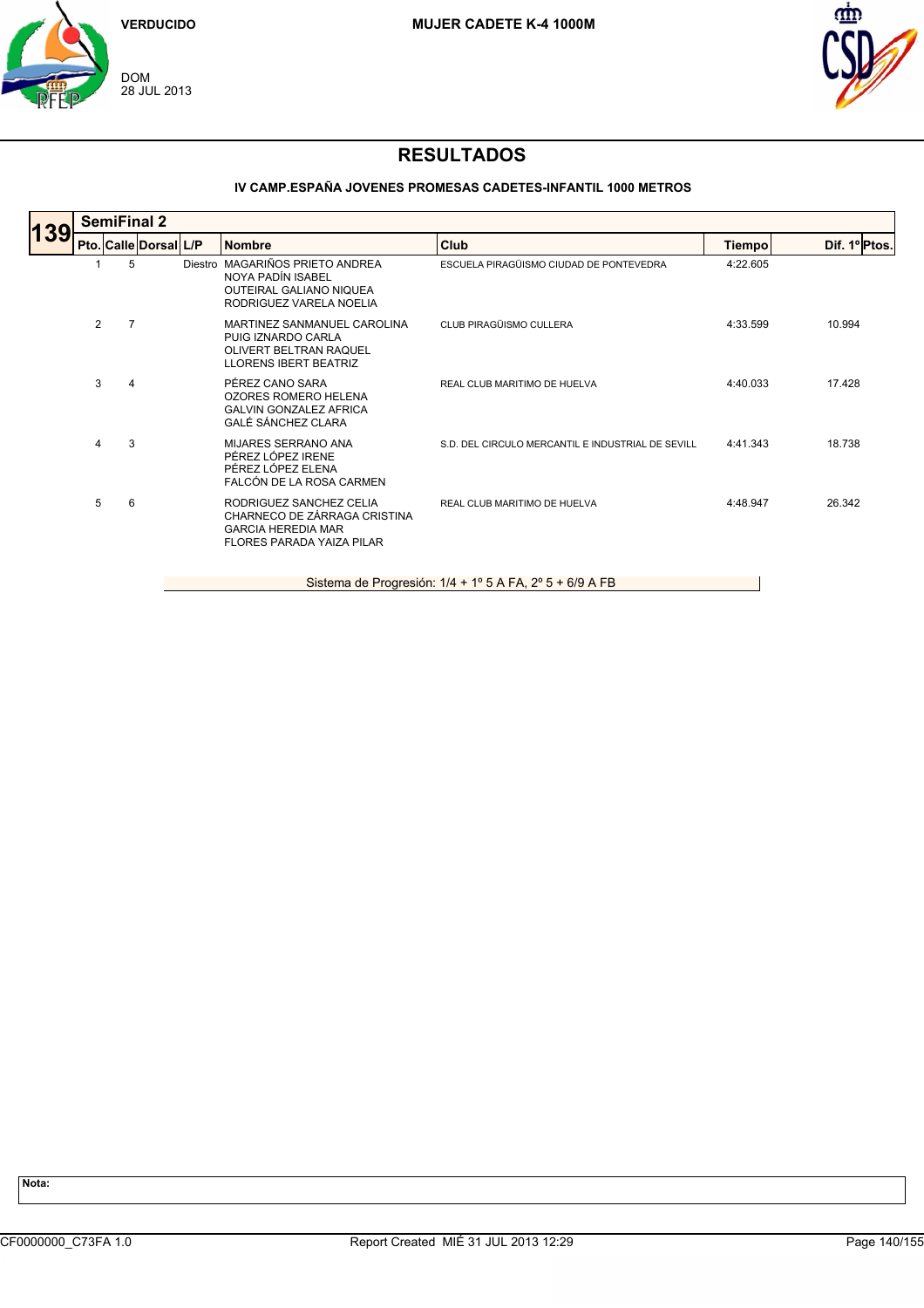



### **IV CAMP.ESPAÑA JOVENES PROMESAS CADETES-INFANTIL 1000 METROS**

|                | Pto. Calle Dorsal L/P | <b>Nombre</b>                                                                                                         | Club                                      | <b>Tiempo</b> | Dif. 1º Ptos.             |
|----------------|-----------------------|-----------------------------------------------------------------------------------------------------------------------|-------------------------------------------|---------------|---------------------------|
| 1              | 3                     | CARRERA CARRILLO DANIEL<br><b>JLIFA ALI YUSEF</b><br>ORDOÑEZ RODRIGUEZ LUIS<br><b>TAIEB ACOSTA MEKI</b>               | CLUB LOS DELFINES DE CEUTA                | 4:06.277      |                           |
| $\overline{2}$ | 9                     | <b>ESTEBAN ORTEGA JOSE</b><br>MUÑOZ BENAVENTE ADRIAN<br>NAVARRO GORDO JORGE<br>SHEVCHUK ROMAN                         | CLUB ESCUELA PIRAGÜISMO ARANJUEZ          | 4:11.183      | 4.906                     |
| 3              | $\overline{2}$        | RIBES LLAURADÓ ERIC<br>MONROS PRINCEP JOSUE<br><b>LAZURENKO VLADISLAV</b><br><b>MENDIOLA CURTO VICTOR</b>             | ASOCIACIÓ ESPORTIVA XINO-XANO             | 4:14.879      | 8.602                     |
| 4              | $\overline{4}$        | BARRAL GONZALEZ JOSE CARLOS<br><b>GARCIA MEIS AITOR</b><br>ABAL PEÑA XAVIER<br><b>OUBIÑA FRAGA PABLO</b>              | CLUB NAUTICO O MUIÑO DE RIBADUMIA         | 4:25.807      | 19.530                    |
| 5              | 5                     | <b>OUTERELO SIMES MARCOS</b><br><b>JANEIRO OGANDO DIEGO</b><br><b>GARCIA ROMERO NICOLAS</b><br>PONTE BAQUERO RAUL     | ESCUELA PIRAGÜISMO CIUDAD DE PONTEVEDRA   | 4:40.551      | 34.274                    |
| 6              | 6                     | <b>AGRASAR SALEGUI VICTOR</b><br>JAMARDO BUCETA JOSE LUIS<br>QUIÑONES GOMEZ PABLO<br>PARDAL CARDAMA XAIME             | CLUB NAUTICO PONTECESURES                 | 4:44.061      | 37.784                    |
| $\overline{7}$ | $\mathbf{1}$          | CALVO CENDAN XABIER<br>RODRIGUEZ PORRAL ALBERTO<br>RODRIGUEZ VAZQUEZ RAUL<br><b>VILLAR GONZALEZ MANUEL</b>            | CLUB NAUTICO FIRRETE                      | 4:45.735      | 39.458                    |
| 8              | $\overline{7}$        | PIÑEIRO PEREIRA BRAIS<br>DOPAZO DOMINGUEZ DANIEL<br>VAZQUEZ TRIÑANES DIEGO<br>BETANCOURTH CASTAÑEDA JUAN DIE          | CLUB BREOGAN DO GROVE                     | 4:50.541      | 44.264                    |
| 9              | 8                     | <b>BANDÍN RODRÍGUEZ MARCOS</b><br><b>BRAVO GONZALEZ MARCOS</b><br>SOBRINO MARTINEZ IAGO<br><b>LORENZO GOMEZ DAVID</b> | CLUB AS TORRES-ROMERIA VIKINGA DE CATOIRA |               | 5:10.681 Fuera de Control |

Sistema de Progresión: 1/3 A FINAL A, 4/6 A FINAL B, RESTO ELIMINADOS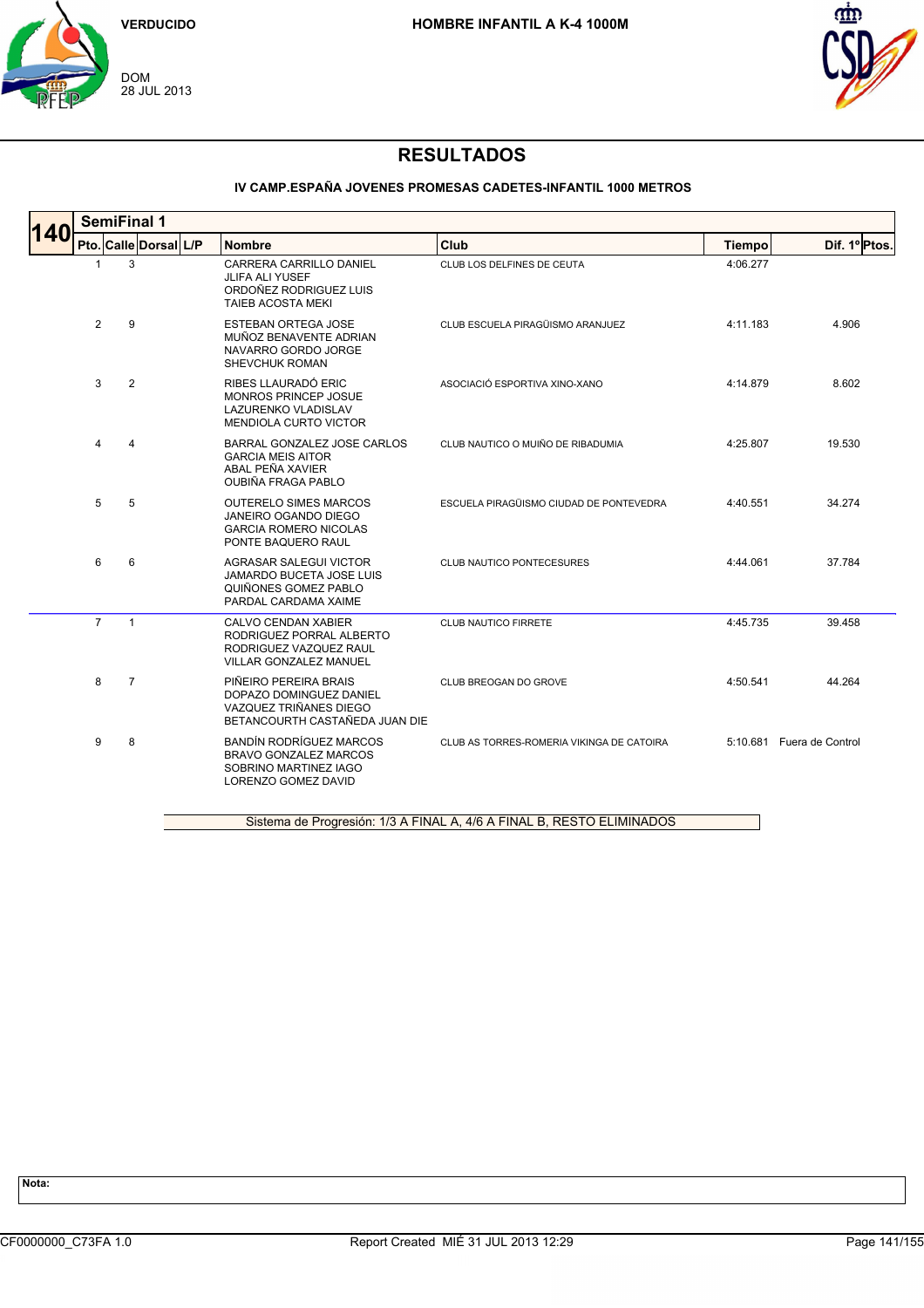



### **IV CAMP.ESPAÑA JOVENES PROMESAS CADETES-INFANTIL 1000 METROS**

| 141 | <b>SemiFinal 2</b> |                |                         |  |                                                                                                                                       |                                                   |          |              |  |  |
|-----|--------------------|----------------|-------------------------|--|---------------------------------------------------------------------------------------------------------------------------------------|---------------------------------------------------|----------|--------------|--|--|
|     | Pto.               |                | <b>Calle Dorsal L/P</b> |  | <b>Nombre</b>                                                                                                                         | Club                                              | Tiempo   | Dif. 1ºPtos. |  |  |
|     | $\mathbf{1}$       | $\mathbf{1}$   |                         |  | ECHEPARE RAMIREZ IÑAKI<br>FERNANDEZ COMPADRE TELMO<br>MENDIZABAL ECHEVERRIA MARIO<br>RAMAJO OTAZA AITOR                               | CLUB SOCIEDAD DEPORTIVA SANTIAGOTARRAK            | 3:57.941 |              |  |  |
|     | $\overline{2}$     | $\overline{2}$ |                         |  | LOPEZ DE HARO LAZARO<br>NAVARRO LAZARO ALBERTO<br>SANCHEZ OLIVARES KEVIN<br><b>GARCIA NAVARRO JOSE ANTONIO</b>                        | ASOCIACION DEPORTIVA PINATARENSE                  | 4:01.197 | 3.256        |  |  |
|     | 3                  | 5              |                         |  | ZABALA GÓMEZ JOSÉ ANTONIO<br>REDONDO REPOSO JAIME<br>CARMONA CABALLERO MIGUEL<br><b>BARRIOS DOMINGUEZ ELVIS</b>                       | REAL CLUB MARITIMO DE HUELVA                      | 4:02.751 | 4.810        |  |  |
|     | 4                  | 4              |                         |  | MACHUCA FERNÁNDEZ-BALLESTEROS CLUB NAUTICO DE SEVILLA<br>LÓPEZ FENOLL ANÍBAL<br>SOLÍS PALOMO ISMAEL<br>LUCENA FERNÁNDEZ-BALLESTEROS J |                                                   | 4:03.615 | 5.674        |  |  |
|     | 5                  | 9              |                         |  | <b>LLAMAS MOLINA DAVID</b><br>RODRIGUEZ AGUILERA IVAN<br>RODRIGUEZ AGUILERA MARC<br>SANCHEZ ORDUÑA SERGI                              | CLUB PIRAGÜISMO CASTELLDEFELS                     | 4:11.933 | 13.992       |  |  |
|     | 6                  | 8              |                         |  | <b>SILVA CASAIS MIGUEL</b><br>MUÑIZ POUSO ASIER<br><b>FIGUEIRIDO BLANCO PABLO</b><br>TRIÑANES LOPEZ SERGIO                            | CLUB PIRAGÜISMO RIAS BAIXAS-NAUTICO BOIRO         | 4:13.109 | 15.168       |  |  |
|     | $\overline{7}$     | $\overline{7}$ |                         |  | CARRILLO VILLA ANTONIO<br>FERNÁNDEZ SOLER RUBÉN<br>LUCIO-VILLEGAS LARREA IGNACIO<br>LLEDÓ IZQUIERDO JOSÉ                              | S. DPTIVA, REAL CIRCULO DE LABRADORES Y P. SEVILL | 4:16.143 | 18.202       |  |  |
|     | 8                  | 6              |                         |  | <b>GARCÍA DOMÍNGUEZ BORJA LUIS</b><br><b>GARCÍA HEREDIA JAIRO</b><br><b>GUINEA RUIZ RAMIRO</b><br>ARENAS GALLARDO JOSÉ MIGUEL         | REAL CLUB MARITIMO DE HUELVA                      | 4:22.447 | 24.506       |  |  |
|     | 9                  | 3              |                         |  | <b>FALCON TRIÑANES MANUEL</b><br>ALVAREZ VAZQUEZ JORGE<br>ORTIZ PINEDA JUAN CAMILO<br>MOURELOS BUEZAS DANIEL                          | CLUB BREOGAN DO GROVE                             | 4:32.005 | 34.064       |  |  |

Sistema de Progresión: 1/3 A FINAL A, 4/6 A FINAL B, RESTO ELIMINADOS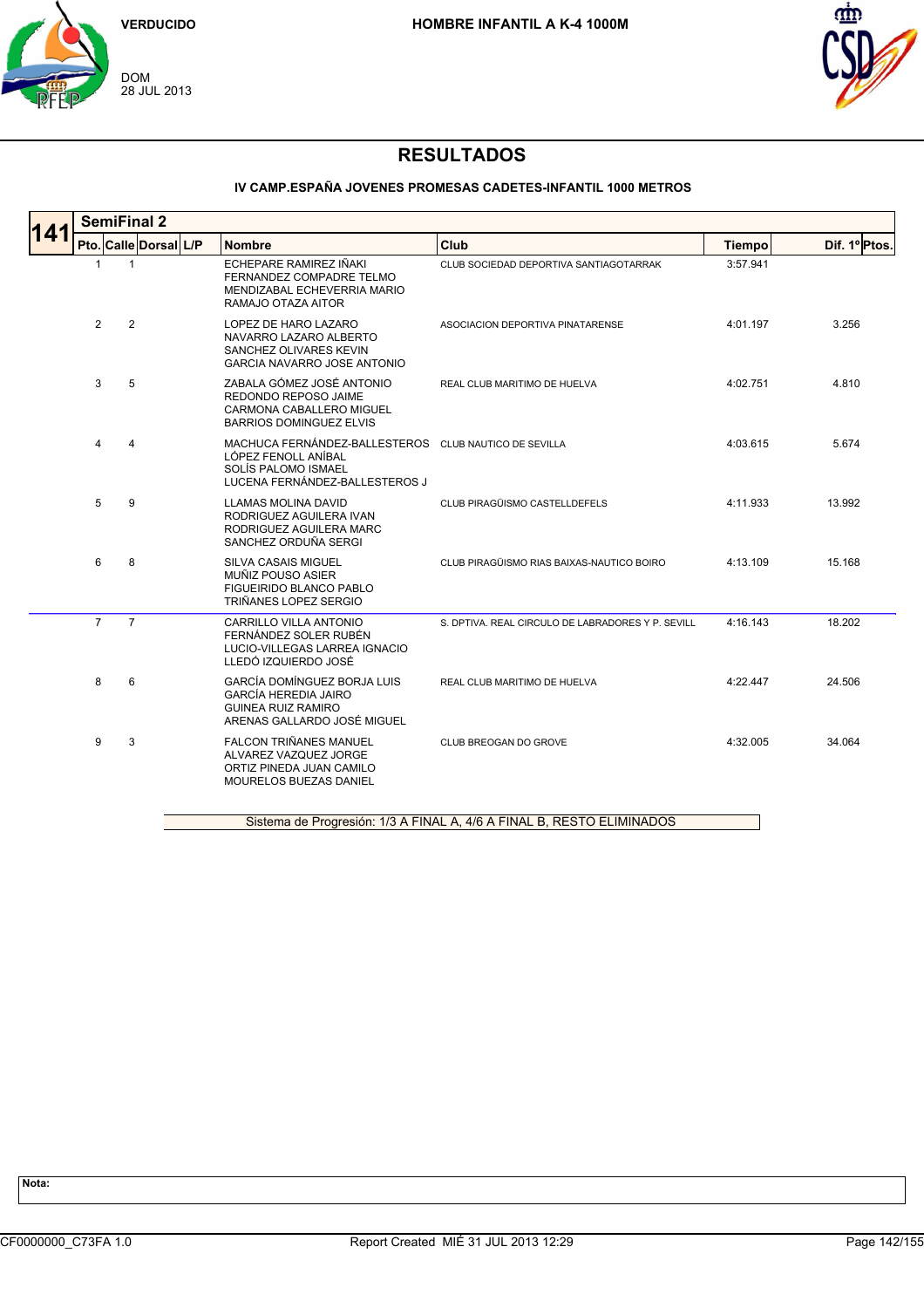



### **IV CAMP.ESPAÑA JOVENES PROMESAS CADETES-INFANTIL 1000 METROS**

|     |                | <b>SemiFinal 3</b>    |       |                                                                                                                   |                                                                       |               |               |
|-----|----------------|-----------------------|-------|-------------------------------------------------------------------------------------------------------------------|-----------------------------------------------------------------------|---------------|---------------|
| 142 |                | Pto. Calle Dorsal L/P |       | <b>Nombre</b>                                                                                                     | Club                                                                  | <b>Tiempo</b> | Dif. 1º Ptos. |
|     | 1              | 5                     |       | DE DIOS CASO AITOR<br><b>GONZALEZ DE DIOS ALVARO</b><br><b>FERNANDEZ ISLA BORJA</b><br><b>CUETO CORO HUGO</b>     | CLUB PIRAGUAS LA LLONGAR SUMI. ELECTRICOS AMIEVA                      | 4:07.088      |               |
|     | $\overline{2}$ | $\mathbf{1}$          |       | DARNE PALMADA DAVID<br>MUÑOZ MATEU BLAI<br>SERRA COMALAT JOAN<br>SORIA BOU XAVIER                                 | CLUB NATACIO BANYOLES                                                 | 4:08.666      | 1.578         |
|     | 3              | 6                     |       | AMAYA ARIAS PABLO<br>IBÁÑEZ ESTRADE SAMUEL<br><b>LOJO PATINO DANIEL</b><br>NAVEIRO JIMÉNEZ ALFONSO                | REAL CLUB NAUTICO PUERTO DE SANTA MARIA                               | 4:17.622      | 10.534        |
|     | 4              | $\overline{7}$        |       | <b>GARNIKA PEREZ ANDER</b><br><b>VERGARA ZUBIRI ARITZ</b><br><b>GARCIA PEREZ JARAIZ IKER</b><br>PEREZ LASA JOSEBA | CLUB SOCIEDAD DEPORTIVA SANTIAGOTARRAK                                | 4:23.150      | 16.062        |
|     | 5              | $\overline{2}$        |       | CANOSA PATIÑO SERAFIN<br><b>DIAZ FERRADAS JORGE</b><br><b>IGLESIAS MENDUIÑA TOMAS</b><br>PEREZ VILLAR ANDRES      | CLUB DE MAR RIA DE ALDAN                                              | 4:27.038      | 19.950        |
|     | 6              | 8                     | Zurdo | <b>GARCIA GARCIA MIGUEL</b><br><b>LAGE RODRIGUEZ VICTOR</b><br>MUIÑO SANDE JOEL<br>POL FERNANDEZ IVAN BENITO      | CLUB DE PIRAGÜISMO NARON                                              | 4:30.486      | 23.398        |
|     | $\overline{7}$ | 4                     |       | CINTO CASTELLANO CARLOS<br>MARCO SANCHEZ ROBERTO<br>ALEGRE FALOMIR JOSE FERNANDO<br>PALACIOS RIBES ADRIAN         | CLUB DE REGATAS BURRIANA                                              | 5:02.371      | 55.283        |
|     | 8              | 9                     | Zurdo | <b>IGLESIAS GOMEZ CARLOS</b><br>MARTINEZ PUENTE MANUEL<br>PEREZ VAZQUEZ OLIVER<br><b>CARRIL RIVEIRO SIMON</b>     | CLUB PIRAGÜISMO RIAS BAIXAS-NAUTICO BOIRO                             | 5:09.093      | 1:02.005      |
|     |                | 3                     |       | RODRÍGUEZ CHAMORRO FIDEL<br>SÁNCHEZ LECHUGA MOISÉS<br><b>GARCÍA TRUJILLO MARCOS</b><br>GUTIÉRREZ CAÑIZAL PEDRO    | CLUB NAUTICO DE SEVILLA                                               | Retirado      |               |
|     |                |                       |       |                                                                                                                   | Sistema de Progresión: 1/3 A FINAL A, 4/6 A FINAL B, RESTO ELIMINADOS |               |               |

Sistema de Progresión: 1/3 A FINAL A, 4/6 A FINAL B, RESTO ELIMINADOS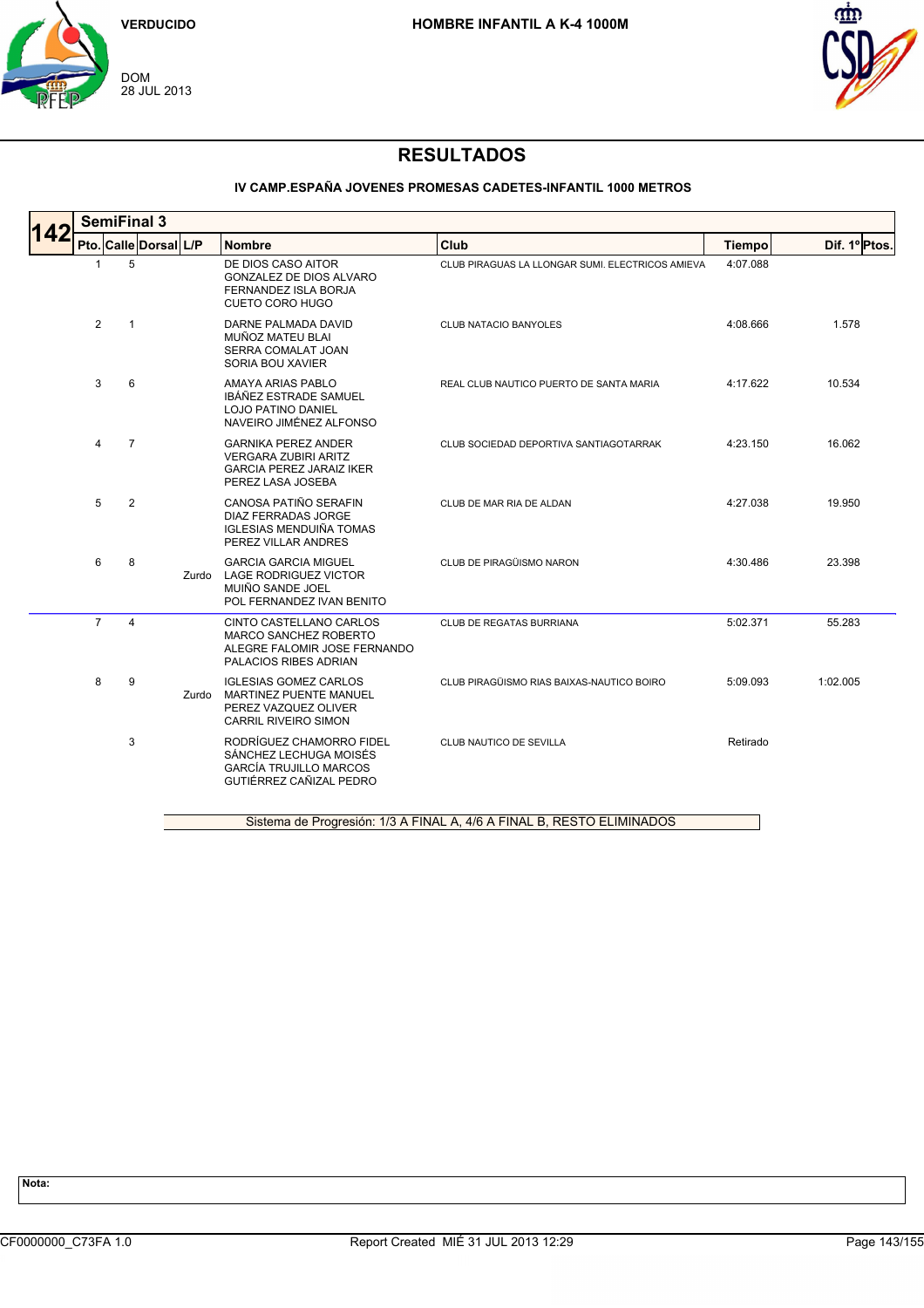



### **IV CAMP.ESPAÑA JOVENES PROMESAS CADETES-INFANTIL 1000 METROS**

|     |                | <b>SemiFinal 1</b>    |                                                                                                                      |                                                   |               |                           |
|-----|----------------|-----------------------|----------------------------------------------------------------------------------------------------------------------|---------------------------------------------------|---------------|---------------------------|
| 143 |                | Pto. Calle Dorsal L/P | <b>Nombre</b>                                                                                                        | Club                                              | <b>Tiempo</b> | Dif. 1º Ptos.             |
|     | $\overline{1}$ | 6                     | INTXAURRONDO ESTALA AINITZE<br><b>CAMPO JUARROS ITZIAR</b><br>PROL PROL TANIA<br>HIDALGO UNIBASO NEREA               | CLUB SOCIEDAD DEPORTIVA SANTIAGOTARRAK            | 4:30.421      |                           |
|     | 2              | 5                     | ORDOÑEZ MUÑIZ FATIMA<br><b>GUILLAN SUMAY NATALIA</b><br><b>GARCIA DE DIOS XOANA</b><br><b>GONZALEZ TUBIO LAURA</b>   | CLUB AS TORRES-ROMERIA VIKINGA DE CATOIRA         | 4:46.651      | 16.230                    |
|     | 3              | 3                     | DE JORGE OUBIÑA VANESSA<br>OUBIÑA ALLO ANABEL<br>SANTIAGO ALONSO ANTIA<br><b>SUAREZ POUSO SABELA</b>                 | CLUB PIRAGÜISMO ILLA DE AROUSA                    | 4:50.447      | 20.026                    |
|     | $\overline{4}$ | $\mathbf{1}$          | <b>CASTRO ARES MARIA</b><br>FOLGAR MARTINEZ MARTA<br><b>TUBIO PEREZ NOELIA</b><br><b>TARRIO LAMPON MARIA</b>         | CLUB PIRAGÜISMO RIAS BAIXAS-NAUTICO BOIRO         | 5:08.908      | 38.487                    |
|     | 5              | 2                     | <b>GOMEZ PIÑEIRO ANTIA</b><br>MAHOU BOULLOSA NARA MARIA<br>OGANDO GONZALEZ IVANA<br>RODRIGUEZ FARTO LUA              | CLUB NAUTICO DE COBRES                            | 5:19.616      | 49.195                    |
|     | 6              | 8                     | <b>ESPINOSA MURILLO CLAUDIA</b><br><b>ESPINOSA MURILLO JULIA</b><br>GUILLÉN VERDE INÉS<br>NÚÑEZ JIMÉNEZ PAULA        | S.D. DEL CIRCULO MERCANTIL E INDUSTRIAL DE SEVILL | 5:36.294      | 1:05.873                  |
|     | $\overline{7}$ | $\overline{4}$        | <b>BOZA VILLAR SOLEDAD</b><br>CANIVELL JIMÉNEZ MACARENA<br>NARANJO FERNÁNDEZ VIRGINIA<br><b>LOBO ROMERO PATRICIA</b> | S. DPTIVA, REAL CIRCULO DE LABRADORES Y P. SEVILL | 5:37.804      | 1:07.383                  |
|     | 8              | 7                     | <b>LOPEZ ALLEGUE NEREA</b><br><b>CORREA COUCE MARA</b><br><b>GONZALEZ FARALDO ANA</b><br>DE CASTRO COUCE JULIA       | <b>CLUB NAUTICO FIRRETE</b>                       |               | 6:32.834 Fuera de Control |
|     |                |                       |                                                                                                                      |                                                   |               |                           |

Sistema de Progresión: 1/4 + 1º 5 A FA, 2º 5 + 6/9 A FB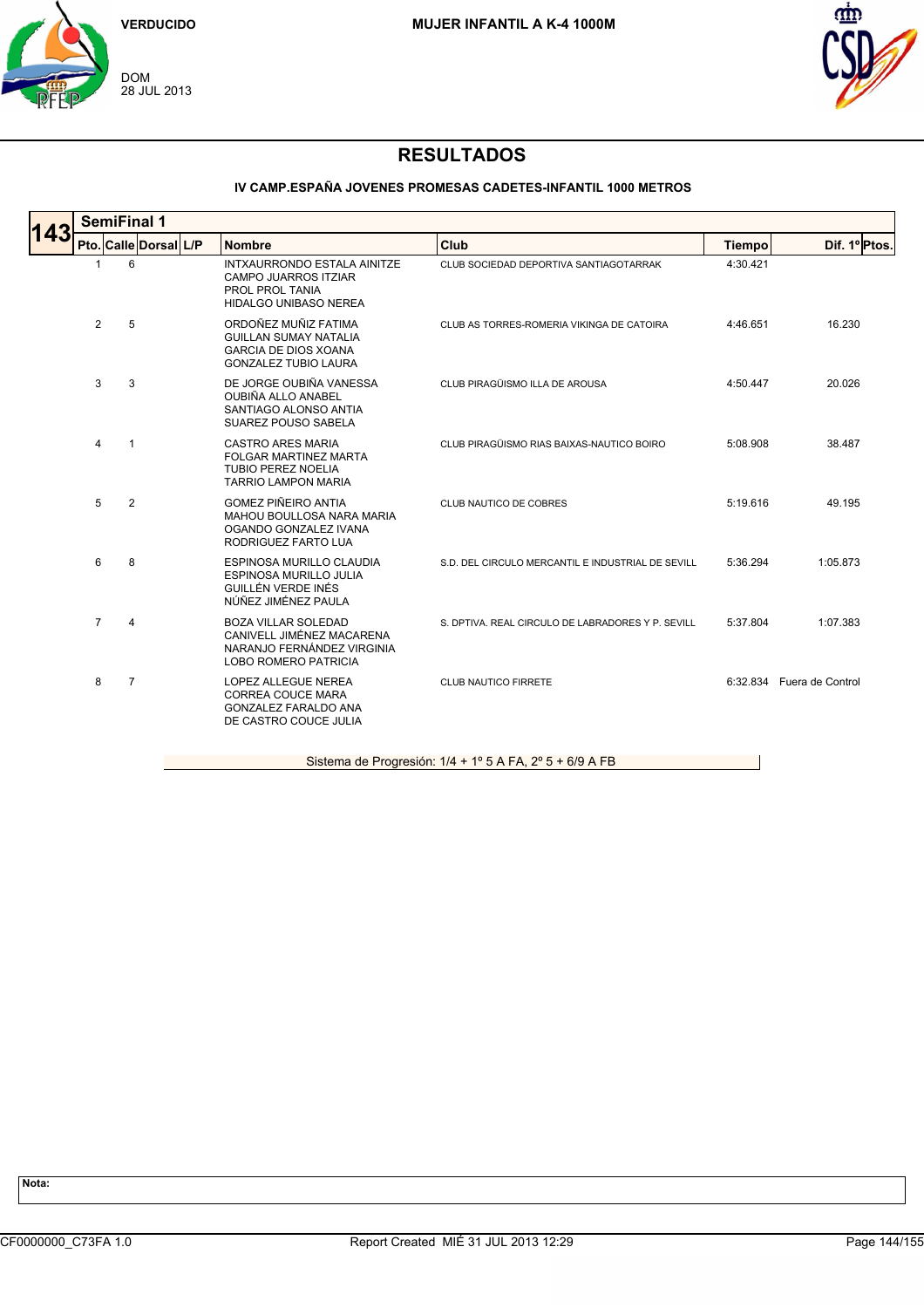



### **IV CAMP.ESPAÑA JOVENES PROMESAS CADETES-INFANTIL 1000 METROS**

| 144 |                | <b>SemiFinal 2</b>    |                                                                                                                          |                                                   |          |                           |  |  |  |  |  |  |
|-----|----------------|-----------------------|--------------------------------------------------------------------------------------------------------------------------|---------------------------------------------------|----------|---------------------------|--|--|--|--|--|--|
|     |                | Pto. Calle Dorsal L/P | <b>Nombre</b>                                                                                                            | Club                                              | Tiempo   | Dif. 1º Ptos.             |  |  |  |  |  |  |
|     |                | 4                     | RAMÍREZ DOMÍNGUEZ MARTA<br>TORRESCUSA MÁRQUEZ LAURA<br>SANTOS VELASCO LAURA<br>DE MARTÍN HERNÁNDEZ CARMEN                | REAL CLUB MARITIMO DE HUELVA                      | 4:46.302 |                           |  |  |  |  |  |  |
|     | $\overline{2}$ | 5                     | ORIHUELA OLMEDO ELVIRA<br><b>GAMBOA GONZÁLEZ SARA</b><br>GONZÁLEZ MÁRQUEZ BEATRIZ<br>FERNÁNDEZ CALDERÓN MARTA            | S. DPTIVA. REAL CIRCULO DE LABRADORES Y P. SEVILL | 4:56.732 | 10.430                    |  |  |  |  |  |  |
|     | 3              | 6                     | <b>FABEIRO PARDAL CATUXA</b><br>DA FONSECA CASTAÑO MARIA<br><b>BARREIRO BARREIRO ANTIA</b><br><b>BOGA IGLESIAS CELIA</b> | CLUB NAUTICO PONTECESURES                         | 5:08.092 | 21.790                    |  |  |  |  |  |  |
|     | 4              | $\overline{7}$        | FACHADO NUÑEZ NATALIA<br>PEREZ ARAGUNDE MARIA<br>SANCHEZ REGUERA PAULA<br>VILLAMEDIANA PEREZ ANTIA                       | CLUB NAUTICO O MUIÑO DE RIBADUMIA                 | 5:27.720 | 41.418                    |  |  |  |  |  |  |
|     | 5              | 3                     | RODRIGUEZ PORTAS MARCELA<br>TORRES FRANCO BELÉN<br>ALVAREZ AGUETE MEKDELAWIT<br><b>EIRAS EITOR LAURA</b>                 | CLUB AS TORRES-ROMERIA VIKINGA DE CATOIRA         | 5:31.260 | 44.958                    |  |  |  |  |  |  |
|     | 6              | $\overline{2}$        | ALVAREZ GONZALEZ PAULA<br><b>ESTEVEZ DIAZ IRIA</b><br>NAVEIRO PARADA ANTIA<br>RODRIGUEZ BESADA ANGELA                    | CLUB BREOGAN DO GROVE                             | 5:42.012 | 55.710                    |  |  |  |  |  |  |
|     | $\overline{7}$ | 8                     | AMENEIRO CASAL CARLOTA<br><b>CAMPOS FERREIRA IRIA ISABEL</b><br>FELPETE RODRIGUEZ SILVIA<br>RAMOS BLANCO ANDREA          | CLUB DE PIRAGÜISMO NARON                          |          | 7:12.917 Fuera de Control |  |  |  |  |  |  |

Sistema de Progresión: 1/4 + 1º 5 A FA, 2º 5 + 6/9 A FB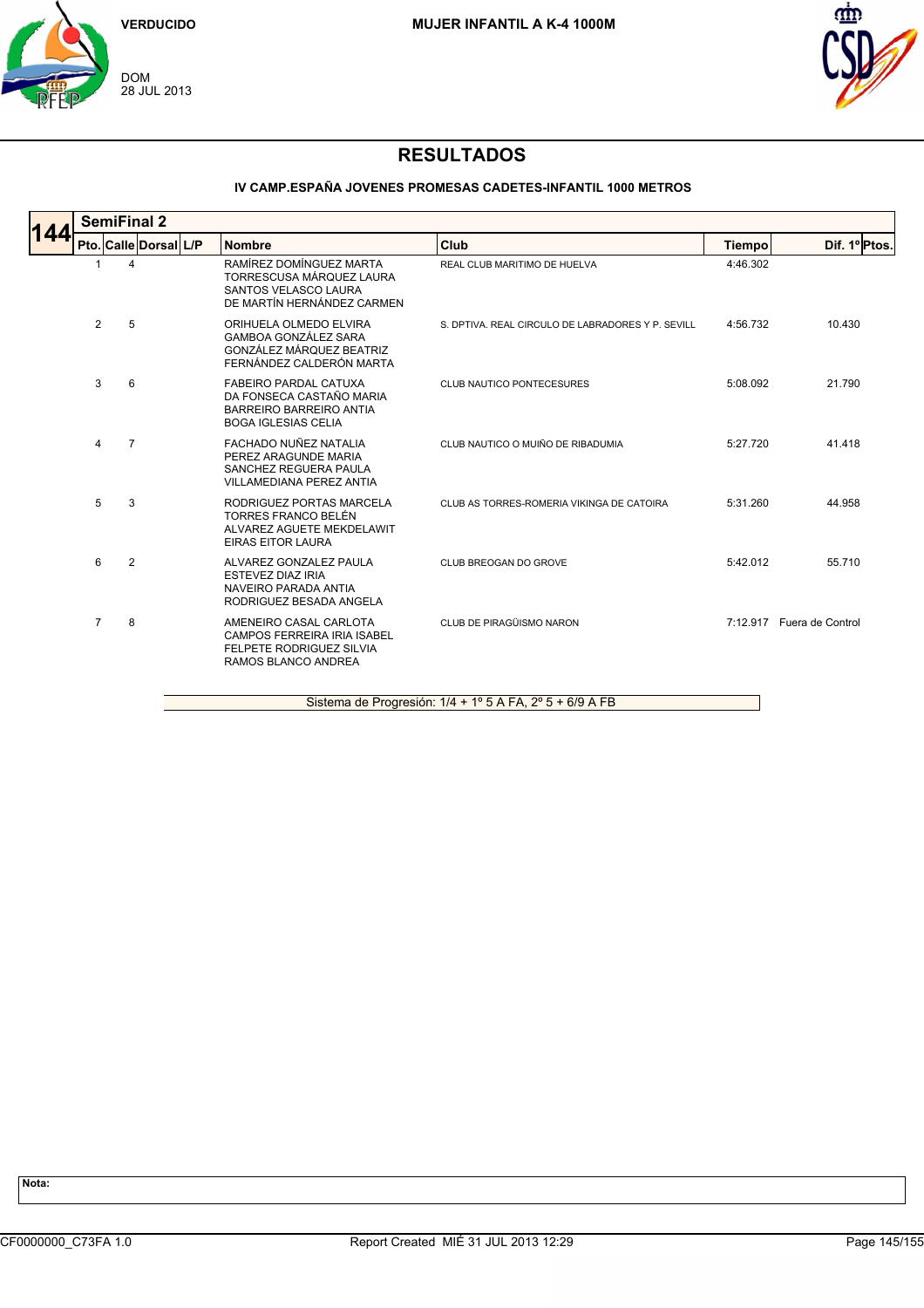



# **RESULTADOS**

### **IV CAMP.ESPAÑA JOVENES PROMESAS CADETES-INFANTIL 1000 METROS**

| <b>SemiFinal 1</b><br>145 |   |                |                                                                                                  |                                                                                                                                                                                                                                              |                                                                                  |              |  |  |  |  |
|---------------------------|---|----------------|--------------------------------------------------------------------------------------------------|----------------------------------------------------------------------------------------------------------------------------------------------------------------------------------------------------------------------------------------------|----------------------------------------------------------------------------------|--------------|--|--|--|--|
|                           |   |                | <b>Nombre</b>                                                                                    | Club                                                                                                                                                                                                                                         | <b>Tiempo</b>                                                                    | Dif. 1ºPtos. |  |  |  |  |
|                           | 5 | Zurdo          | DE LA HERA DE OYA TOMÁS<br>GARCÍA TIRADO JOSÉ MANUEL<br>CABRERA ROMERO ALEJANDRO MARTÍ           |                                                                                                                                                                                                                                              | 4:56.858                                                                         |              |  |  |  |  |
| 2                         | 3 | Zurdo<br>Zurdo | REFOJO LABANDEIRA FRANCISCO<br>LOPEZ LOPEZ PABLO                                                 | <b>CLUB NAUTICO PONTECESURES</b>                                                                                                                                                                                                             | 4:59.318                                                                         | 2.460        |  |  |  |  |
| 3                         | 2 | Zurdo<br>Zurdo | HURTADO SORIANO MANUEL<br><b>GARCÍA DE SERAS ÁLVARO</b>                                          | CLUB NAUTICO DE SEVILLA                                                                                                                                                                                                                      | 4:59.858                                                                         | 3.000        |  |  |  |  |
| $\overline{4}$            | 7 | Zurdo          | CABALLERO GOMEZ DANIEL FERNAND<br>BOUZON CASCALLAR GUILLERMO<br><b>UCHA SOBRINO DAMIAN</b>       | CLUB AS TORRES-ROMERIA VIKINGA DE CATOIRA                                                                                                                                                                                                    | 5:14.513                                                                         | 17.655       |  |  |  |  |
| 5                         | 6 | Zurdo<br>Zurdo | JAMARDO PAZ ALEJANDRO<br>BERNAL BLANCO DAVID                                                     | <b>CLUB NAUTICO PONTECESURES</b>                                                                                                                                                                                                             | 5:23.833                                                                         | 26.975       |  |  |  |  |
| 6                         | 4 |                | CONDE PIÑEIRO DAVID<br><b>MEIS FRAGA MANUEL</b><br>BENAVIDES ALVAREZ TOMAS<br>OCHOA PIÑEIRO ELOI | CLUB BREOGAN DO GROVE                                                                                                                                                                                                                        | 5:34.858                                                                         | 38,000       |  |  |  |  |
|                           |   |                | Pto. Calle Dorsal L/P                                                                            | Diestro RODRIGUEZ ABUIN MARIO<br>Diestro TARRIO DOMINGUEZ ANXO<br>Diestro GRECIANO TELLO RAFAEL<br>Diestro HORMIGO AYUSO IGNACIO<br>Diestro TORRADO MOLLINEDO BORJA<br>Diestro FRAGA SOUTO JOSE ANTONIO<br>Diestro SAN MARTIN DOMINGUEZ UXIO | CRUCES MALDONADO IGNACIO MIGUE S. DPTIVA. REAL CIRCULO DE LABRADORES Y P. SEVILL |              |  |  |  |  |

Sistema de Progresión: 1/4 + 1º 5 A FA, 2º 5 + 6/9 A FB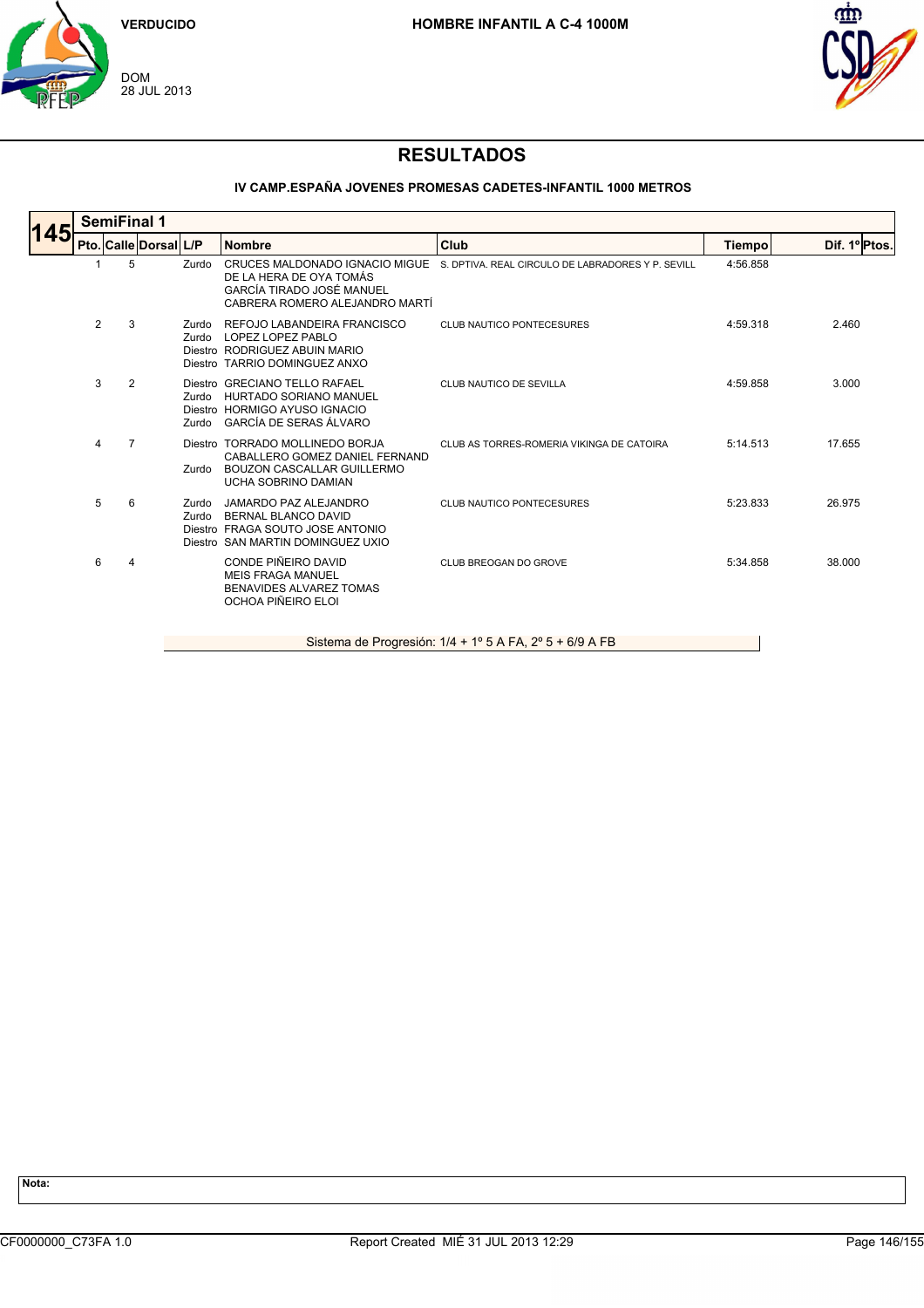



### **IV CAMP.ESPAÑA JOVENES PROMESAS CADETES-INFANTIL 1000 METROS**

| 146 | <b>SemiFinal 2</b> |   |                       |                           |                                                                                                                          |                                            |          |               |  |  |  |
|-----|--------------------|---|-----------------------|---------------------------|--------------------------------------------------------------------------------------------------------------------------|--------------------------------------------|----------|---------------|--|--|--|
|     |                    |   | Pto. Calle Dorsal L/P |                           | <b>Nombre</b>                                                                                                            | Club                                       | Tiempo   | Dif. 1º Ptos. |  |  |  |
|     |                    | 3 |                       | Zurdo<br>Diestro<br>Zurdo | Diestro BECERRA TOMÉ EDUARDO<br>ROMERO GARCÍA MANUEL<br>MORENO COSTALES GONZALO<br>ROMERO BULLÓN RICARDO                 | CLUB NAUTICO DE SEVILLA                    | 5:04.469 |               |  |  |  |
|     | $\overline{2}$     | 4 |                       | Zurdo<br>Zurdo            | Diestro GRAÑA ALONSO PABLO<br><b>MARTIN ALGIEIR FELIPE</b><br>PARCERO PALMA SANTIAGO<br>Diestro PEREZ BARCIA JAVIER      | REAL CLUB NAUTICO RODEIRA DE CANGAS        | 5:13.323 | 8.854         |  |  |  |
|     | 3                  | 5 |                       | Zurdo<br>Zurdo            | Diestro GONZALEZ SOTO CARLOS<br>LORENZO COUTO ALBERTO<br>Diestro PEREIRA DIAZ SERGIO<br>RUIBAL VIÑAS PABLO               | CLUB DE PIRAGÜISMO POIO CONSERVAS-PESCAMAR | 5:16.945 | 12.476        |  |  |  |
|     | 4                  | 7 |                       | Zurdo<br>Zurdo            | CAÑON RAMOS CARLOS<br>Diestro MOCHALES VIGO DAVID<br>Diestro NINE VILLANUEVA IKER<br><b>GRANDE OCAMPO PABLO</b>          | CLUB PIRAGÜISMO ILLA DE AROUSA             | 5:22.803 | 18.334        |  |  |  |
|     |                    | 6 |                       | Zurdo<br>Zurdo            | ALVAREZ DOMINGUEZ PABLO<br>Diestro SANTOME FIGUEROA DAVID<br>Diestro IGLESIAS VIDAL MANUEL<br><b>RIOS LOPEZ CRISTIAN</b> | REAL CLUB NAUTICO RODEIRA DE CANGAS        | Retirado |               |  |  |  |

Sistema de Progresión: 1/4 + 1º 5 A FA, 2º 5 + 6/9 A FB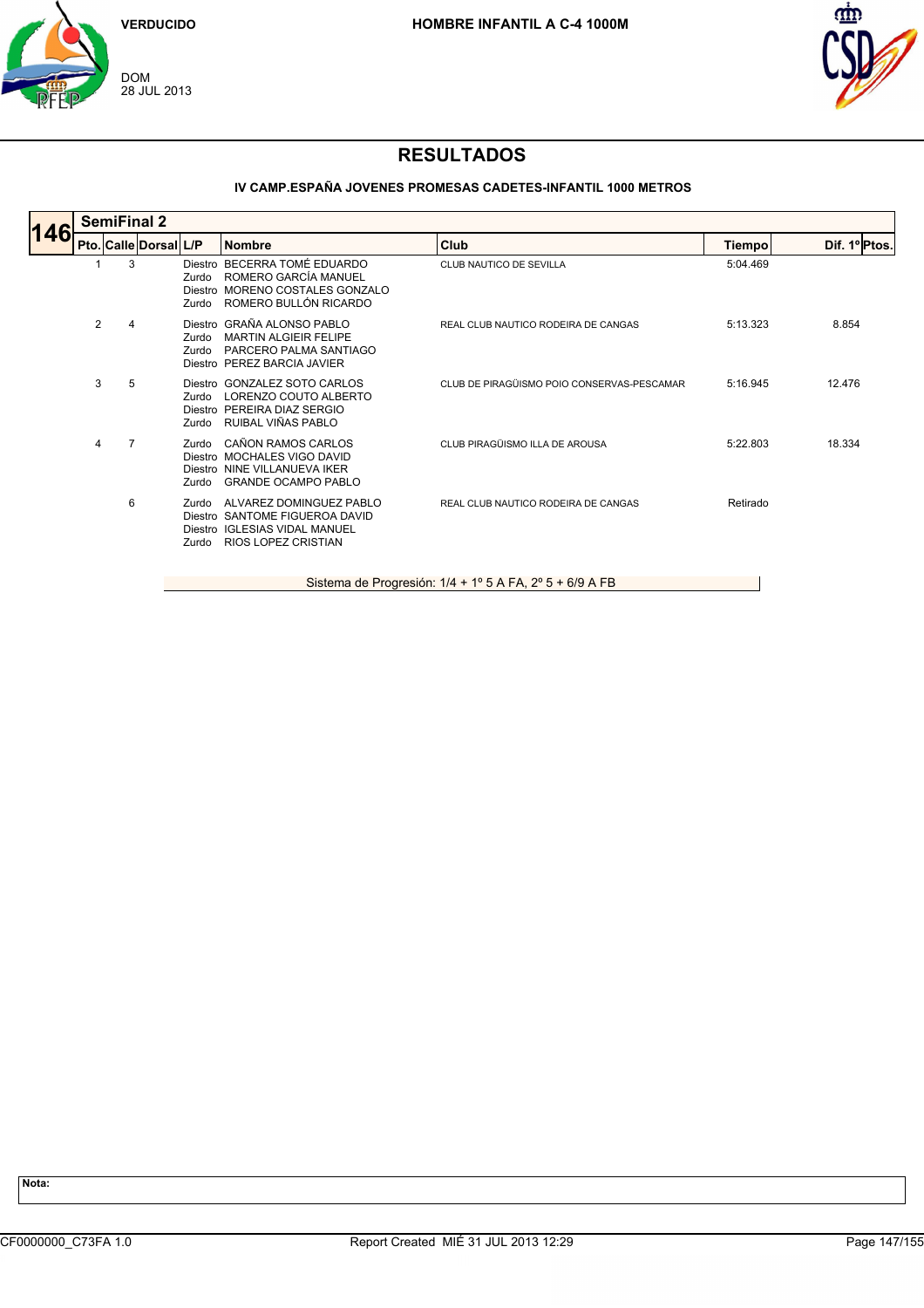



### **IV CAMP.ESPAÑA JOVENES PROMESAS CADETES-INFANTIL 1000 METROS**

| 147 |                | <b>Final B</b> |                       |       |                                                                                                                                       |                                           |               |               |  |  |  |  |
|-----|----------------|----------------|-----------------------|-------|---------------------------------------------------------------------------------------------------------------------------------------|-------------------------------------------|---------------|---------------|--|--|--|--|
|     |                |                | Pto. Calle Dorsal L/P |       | <b>Nombre</b>                                                                                                                         | Club                                      | <b>Tiempo</b> | Dif. 1º Ptos. |  |  |  |  |
|     | $\mathbf{1}$   |                | 4                     |       | MACHUCA FERNÁNDEZ-BALLESTEROS CLUB NAUTICO DE SEVILLA<br>LÓPEZ FENOLL ANÍBAL<br>SOLÍS PALOMO ISMAEL<br>LUCENA FERNÁNDEZ-BALLESTEROS J |                                           | 4:21.050      | 24            |  |  |  |  |
|     | 2              | $\overline{7}$ |                       |       | <b>LLAMAS MOLINA DAVID</b><br>RODRIGUEZ AGUILERA IVAN<br>RODRIGUEZ AGUILERA MARC<br>SANCHEZ ORDUÑA SERGI                              | CLUB PIRAGÜISMO CASTELLDEFELS             | 4:24.202      | 3.152<br>22   |  |  |  |  |
|     | 3              | 8              |                       |       | <b>SILVA CASAIS MIGUEL</b><br>MUÑIZ POUSO ASIER<br>FIGUEIRIDO BLANCO PABLO<br>TRIÑANES LOPEZ SERGIO                                   | CLUB PIRAGÜISMO RIAS BAIXAS-NAUTICO BOIRO | 4:26.118      | 5.068<br>20   |  |  |  |  |
|     | 4              | 6              |                       |       | <b>GARNIKA PEREZ ANDER</b><br><b>VERGARA ZUBIRI ARITZ</b><br><b>GARCIA PEREZ JARAIZ IKER</b><br>PEREZ LASA JOSEBA                     | CLUB SOCIEDAD DEPORTIVA SANTIAGOTARRAK    | 4:36.702      | 15.652<br>18  |  |  |  |  |
|     | 5              |                | 3                     |       | CANOSA PATIÑO SERAFIN<br><b>DIAZ FERRADAS JORGE</b><br><b>IGLESIAS MENDUIÑA TOMAS</b><br>PEREZ VILLAR ANDRES                          | CLUB DE MAR RIA DE ALDAN                  | 4:42.856      | 21.806<br>17  |  |  |  |  |
|     | 6              |                | 5                     |       | BARRAL GONZALEZ JOSE CARLOS<br><b>GARCIA MEIS AITOR</b><br>ABAL PEÑA XAVIER<br><b>OUBIÑA FRAGA PABLO</b>                              | CLUB NAUTICO O MUIÑO DE RIBADUMIA         | 4:43.132      | 22.082<br>16  |  |  |  |  |
|     | $\overline{7}$ |                | 2                     |       | <b>OUTERELO SIMES MARCOS</b><br>JANEIRO OGANDO DIEGO<br><b>GARCIA ROMERO NICOLAS</b><br>PONTE BAQUERO RAUL                            | ESCUELA PIRAGÜISMO CIUDAD DE PONTEVEDRA   | 4:57.042      | 35.992<br>15  |  |  |  |  |
|     | 8              | $\mathbf{1}$   |                       |       | <b>AGRASAR SALEGUI VICTOR</b><br><b>JAMARDO BUCETA JOSE LUIS</b><br>QUIÑONES GOMEZ PABLO<br>PARDAL CARDAMA XAIME                      | CLUB NAUTICO PONTECESURES                 | 5:01.568      | 40.518<br>14  |  |  |  |  |
|     |                | 9              |                       | Zurdo | <b>GARCIA GARCIA MIGUEL</b><br><b>LAGE RODRIGUEZ VICTOR</b><br>MUIÑO SANDE JOEL<br>POL FERNANDEZ IVAN BENITO                          | CLUB DE PIRAGÜISMO NARON                  | No sale       |               |  |  |  |  |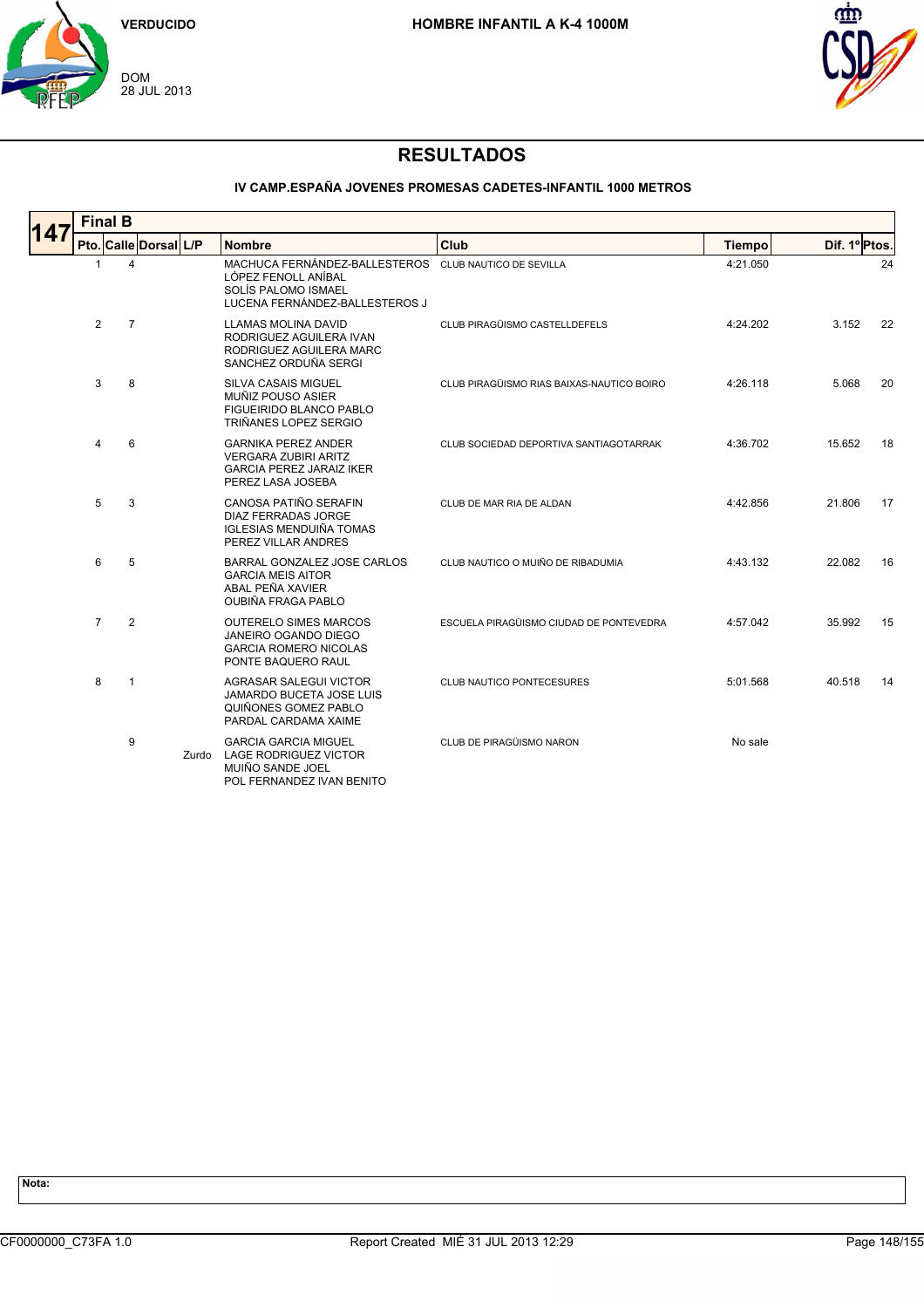



### **IV CAMP.ESPAÑA JOVENES PROMESAS CADETES-INFANTIL 1000 METROS**

| 148 | <b>Final B</b> |  |                       |  |                                                                                                                             |                                           |               |               |  |  |  |
|-----|----------------|--|-----------------------|--|-----------------------------------------------------------------------------------------------------------------------------|-------------------------------------------|---------------|---------------|--|--|--|
|     |                |  | Pto. Calle Dorsal L/P |  | <b>Nombre</b>                                                                                                               | Club                                      | <b>Tiempo</b> | Dif. 1º Ptos. |  |  |  |
|     | -1             |  | 6                     |  | <b>GUALTER MONTERO DANIEL</b><br>MARTINEZ SARRIA JHON ALEXANDER<br><b>RUBIO MACHACON JAVIER</b><br>SANCHEZ RODRIGUEZ ADRIAN | CLUB SALAMANCA CANOE KAYAK                | 3:49.582      | 24            |  |  |  |
|     | $\overline{2}$ |  | 4                     |  | TRIÑANES LOPEZ OSCAR<br><b>SILVA CASAIS PABLO</b><br>CALO OLIVEIRA SERGIO<br>PEREZ PARRADO MARCOS                           | CLUB PIRAGÜISMO RIAS BAIXAS-NAUTICO BOIRO | 3:51.340      | 1.758<br>22   |  |  |  |
|     | 3              |  | 9                     |  | CAÑIBANO PEREZ KEVIN<br>CARBALLES AISPURO JORDI ARMAND<br>RAMIREZ GERVASIO MARCOS JOSUE<br>RIEGO MAHMUDI CLARET             | ADZ-IBERDROLA CAJA ESPAÑA DUERO ZAMORA    | 3:51.460      | 1.878<br>20   |  |  |  |
|     | 4              |  | 5                     |  | LEIRO PIÑEIRO XENXO<br>MUÑIZ GARCIA ADRIAN<br>PORTELA LÓPEZ BRAIS<br><b>RICO GOMEZ ADRIAN</b>                               | CLUB PIRAGÜISMO C.P PORTONOVO             | 3:53.080      | 3.498<br>18   |  |  |  |
|     | 5              |  | 3                     |  | <b>GONZALEZ PEREIRA ADRIAN</b><br>LOPEZ DEL RIO EUGENIO<br><b>JANEIRO SANTOS JOSE</b><br>AMOEDO FRANCO MANUEL               | CLUB PIRAGÜISMO VILABOA                   | 3:53.406      | 3.824<br>17   |  |  |  |
|     | 6              |  | $\overline{7}$        |  | CONDE PIÑEIRO ADRIAN<br>DA SILVA PEREZ EDUARDO<br>OCHOA PIÑEIRO ALEXANDRE<br>OTERO PARADA ADRIAN                            | CLUB BREOGAN DO GROVE                     | 3:59.714      | 10.132<br>16  |  |  |  |
|     | $\overline{7}$ |  | 8                     |  | PEREÑIGUEZ ABELLAN IVAN<br>GAVILAN GARCIA-MUÑOZ CARLOS<br><b>HERNANDEZ GARRE AARON</b><br>ZAMORA PEREZ FRANCISCO            | ESCUELA PIRAGÜISMO MAR MENOR              | 3:59.910      | 10.328<br>15  |  |  |  |
|     | 8              |  | $\overline{2}$        |  | <b>CUETARA FERNANDEZ ELIAS</b><br>FERNANDEZ MARTINEZ ADRIAN<br>RODRIGUEZ MARTINEZ ENRIQUE JOS<br>ROSETE OLDAN JUAN MANUEL   | CLUB DE MAR DE AVILES                     | 4:05.780      | 16.198<br>14  |  |  |  |
|     | 9              |  | $\mathbf{1}$          |  | CARMONA IRIMIA MANUEL JAVIER<br>MACHUCA FERNÁNDEZ BALLESTEROS<br>ARROYO ZARCO EMILIO<br>MUÑOZ AYCART JOSÉ MARÍA             | CLUB NAUTICO DE SEVILLA                   | 4:06.102      | 16.520<br>13  |  |  |  |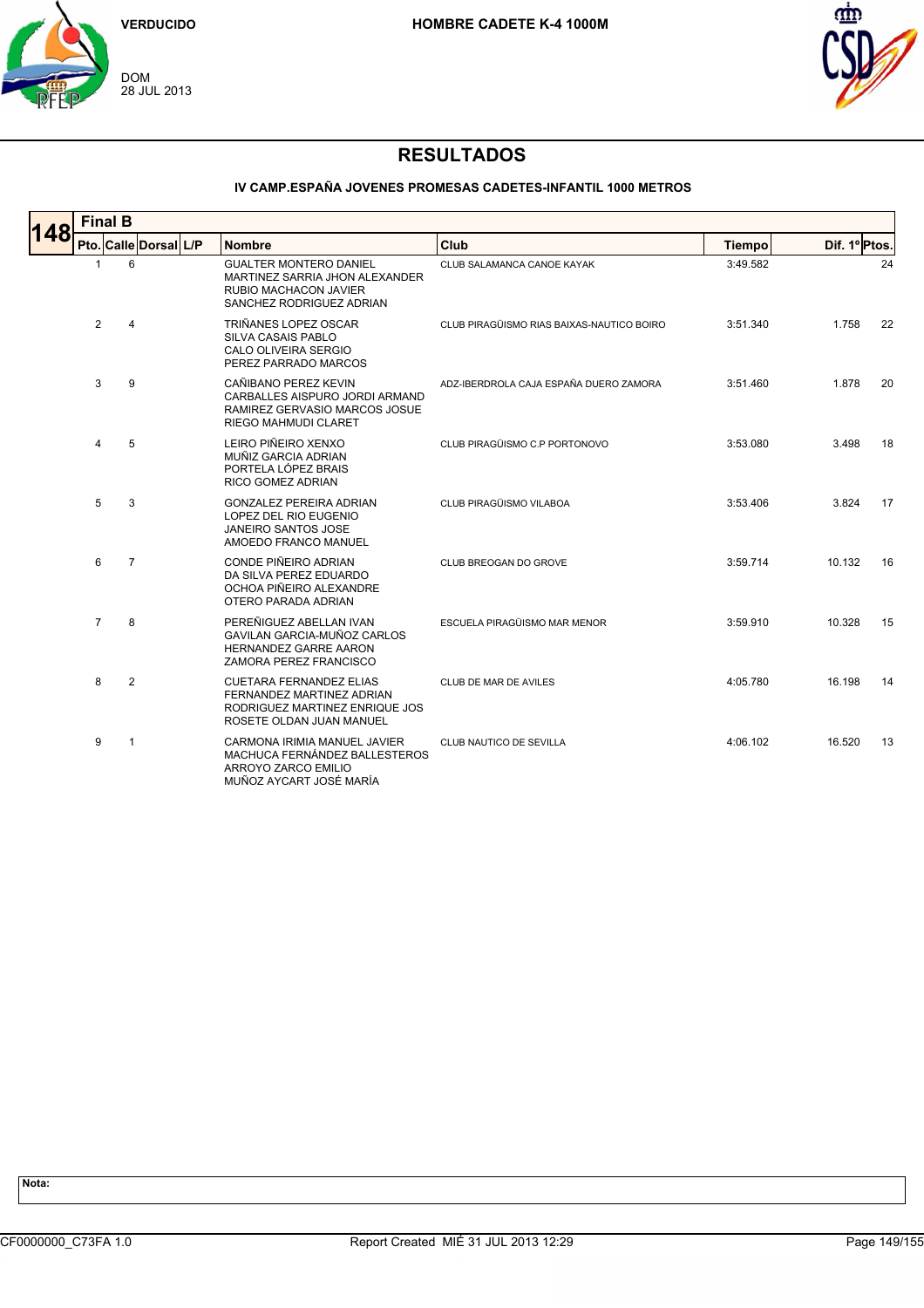



#### **IV CAMP.ESPAÑA JOVENES PROMESAS CADETES-INFANTIL 1000 METROS**

| 149 | <b>Final A</b> |                |                       |  |                                                                                                                 |                                                  |               |               |    |  |  |
|-----|----------------|----------------|-----------------------|--|-----------------------------------------------------------------------------------------------------------------|--------------------------------------------------|---------------|---------------|----|--|--|
|     |                |                | Pto. Calle Dorsal L/P |  | <b>Nombre</b>                                                                                                   | Club                                             | <b>Tiempo</b> | Dif. 1º Ptos. |    |  |  |
|     | $\mathbf{1}$   | $\overline{4}$ |                       |  | ECHEPARE RAMIREZ IÑAKI<br>FERNANDEZ COMPADRE TELMO<br>MENDIZABAL ECHEVERRIA MARIO<br>RAMAJO OTAZA AITOR         | CLUB SOCIEDAD DEPORTIVA SANTIAGOTARRAK           | 4:02.117      |               | 36 |  |  |
|     | $\overline{2}$ | 5              |                       |  | CARRERA CARRILLO DANIEL<br><b>JLIFA ALI YUSEF</b><br>ORDOÑEZ RODRIGUEZ LUIS<br><b>TAIEB ACOSTA MEKI</b>         | CLUB LOS DELFINES DE CEUTA                       | 4:08.969      | 6.852         | 34 |  |  |
|     | 3              | $\overline{7}$ |                       |  | LOPEZ DE HARO LAZARO<br>NAVARRO LAZARO ALBERTO<br>SANCHEZ OLIVARES KEVIN<br><b>GARCIA NAVARRO JOSE ANTONIO</b>  | ASOCIACION DEPORTIVA PINATARENSE                 | 4:09.865      | 7.748         | 32 |  |  |
|     | 4              | 6              |                       |  | DE DIOS CASO AITOR<br>GONZALEZ DE DIOS ALVARO<br>FERNANDEZ ISLA BORJA<br><b>CUETO CORO HUGO</b>                 | CLUB PIRAGUAS LA LLONGAR SUMI. ELECTRICOS AMIEVA | 4:15.447      | 13.330        | 30 |  |  |
|     | 5              | $\overline{2}$ |                       |  | <b>ESTEBAN ORTEGA JOSE</b><br>MUÑOZ BENAVENTE ADRIAN<br>NAVARRO GORDO JORGE<br>SHEVCHUK ROMAN                   | CLUB ESCUELA PIRAGÜISMO ARANJUEZ                 | 4:16.019      | 13.902        | 29 |  |  |
|     | 6              | 8              |                       |  | ZABALA GÓMEZ JOSÉ ANTONIO<br>REDONDO REPOSO JAIME<br>CARMONA CABALLERO MIGUEL<br><b>BARRIOS DOMINGUEZ ELVIS</b> | REAL CLUB MARITIMO DE HUELVA                     | 4:16.303      | 14.186        | 28 |  |  |
|     | $\overline{7}$ | 3              |                       |  | DARNE PALMADA DAVID<br>MUÑOZ MATEU BLAI<br>SERRA COMALAT JOAN<br>SORIA BOU XAVIER                               | CLUB NATACIO BANYOLES                            | 4:17.231      | 15.114        | 27 |  |  |
|     | 8              | 9              |                       |  | AMAYA ARIAS PABLO<br>IBÁÑEZ ESTRADE SAMUEL<br><b>LOJO PATINO DANIEL</b><br>NAVEIRO JIMÉNEZ ALFONSO              | REAL CLUB NAUTICO PUERTO DE SANTA MARIA          | 4:30.385      | 28.268        | 26 |  |  |
|     | 9              | $\mathbf{1}$   |                       |  | RIBES LLAURADÓ ERIC<br>MONROS PRINCEP JOSUE<br><b>LAZURENKO VLADISLAV</b><br>MENDIOLA CURTO VICTOR              | ASOCIACIÓ ESPORTIVA XINO-XANO                    | 4:31.549      | 29.432        | 25 |  |  |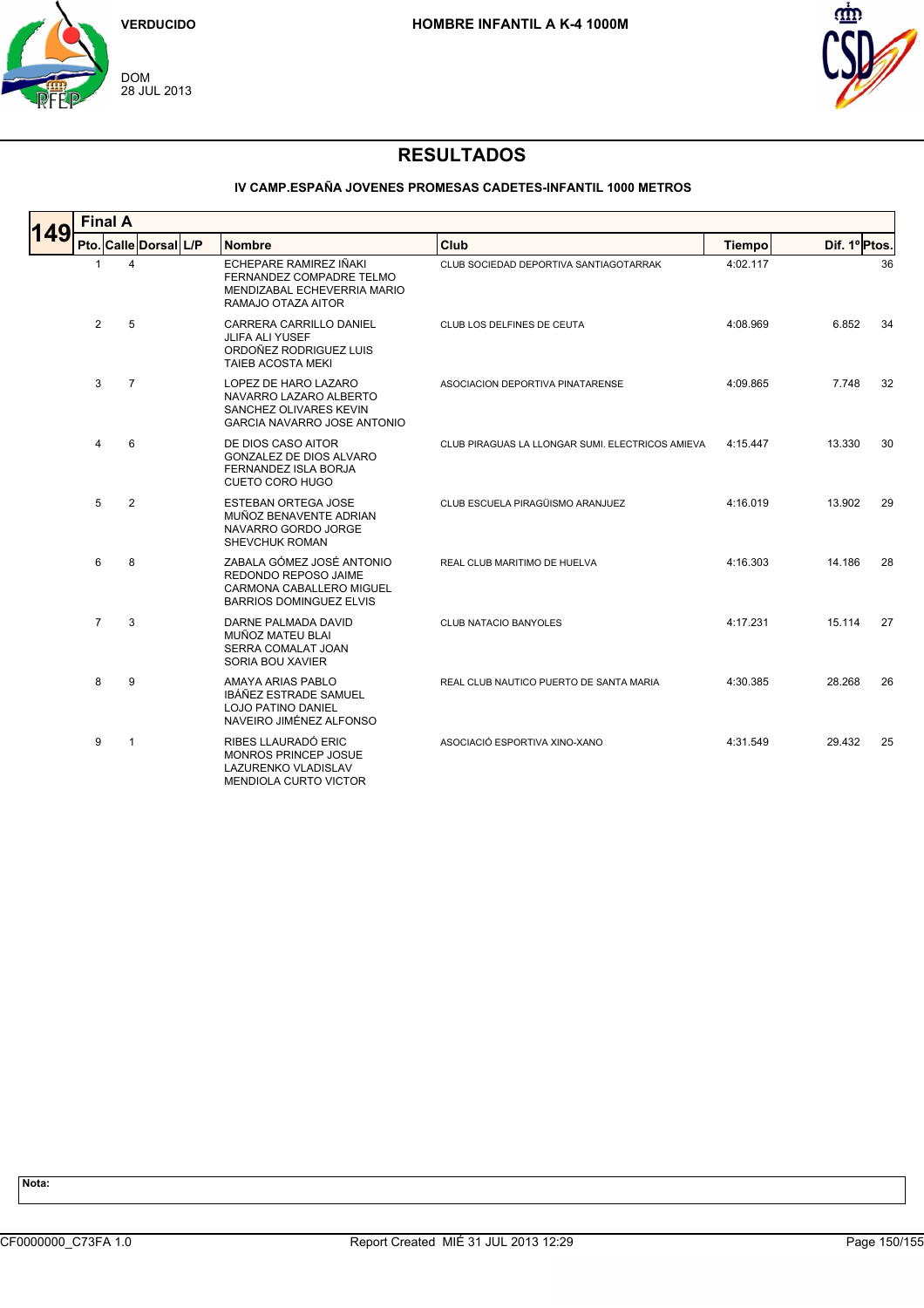



### **IV CAMP.ESPAÑA JOVENES PROMESAS CADETES-INFANTIL 1000 METROS**

| <b>150</b> | <b>Final A</b> |                |                       |  |                                                                                                                          |                                                   |               |                           |    |  |  |  |
|------------|----------------|----------------|-----------------------|--|--------------------------------------------------------------------------------------------------------------------------|---------------------------------------------------|---------------|---------------------------|----|--|--|--|
|            |                |                | Pto. Calle Dorsal L/P |  | <b>Nombre</b>                                                                                                            | Club                                              | <b>Tiempo</b> | Dif. 1º Ptos.             |    |  |  |  |
|            | $\mathbf{1}$   | 5              |                       |  | INTXAURRONDO ESTALA AINITZE<br>CAMPO JUARROS ITZIAR<br>PROL PROL TANIA<br><b>HIDALGO UNIBASO NEREA</b>                   | CLUB SOCIEDAD DEPORTIVA SANTIAGOTARRAK            | 4:28.657      |                           | 36 |  |  |  |
|            | 2              | $\overline{7}$ |                       |  | DE JORGE OUBIÑA VANESSA<br><b>OUBIÑA ALLO ANABEL</b><br>SANTIAGO ALONSO ANTIA<br>SUAREZ POUSO SABELA                     | CLUB PIRAGÜISMO ILLA DE AROUSA                    | 4:37.075      | 8.418                     | 34 |  |  |  |
|            | 3              | 3              |                       |  | ORDOÑEZ MUÑIZ FATIMA<br><b>GUILLAN SUMAY NATALIA</b><br><b>GARCIA DE DIOS XOANA</b><br><b>GONZALEZ TUBIO LAURA</b>       | CLUB AS TORRES-ROMERIA VIKINGA DE CATOIRA         | 4:40.821      | 12.164                    | 32 |  |  |  |
|            | 4              | 4              |                       |  | RAMÍREZ DOMÍNGUEZ MARTA<br>TORRESCUSA MÁRQUEZ LAURA<br>SANTOS VELASCO LAURA<br>DE MARTÍN HERNÁNDEZ CARMEN                | REAL CLUB MARITIMO DE HUELVA                      | 4:46.299      | 17.642                    | 30 |  |  |  |
|            | 5              | 6              |                       |  | ORIHUELA OLMEDO ELVIRA<br><b>GAMBOA GONZÁLEZ SARA</b><br>GONZÁLEZ MÁRQUEZ BEATRIZ<br>FERNÁNDEZ CALDERÓN MARTA            | S. DPTIVA. REAL CIRCULO DE LABRADORES Y P. SEVILL | 5:01.663      | 33.006                    | 29 |  |  |  |
|            | 6              | $\overline{2}$ |                       |  | <b>FABEIRO PARDAL CATUXA</b><br>DA FONSECA CASTAÑO MARIA<br><b>BARREIRO BARREIRO ANTIA</b><br><b>BOGA IGLESIAS CELIA</b> | CLUB NAUTICO PONTECESURES                         | 5:02.293      | 33.636                    | 28 |  |  |  |
|            | $\overline{7}$ | $\overline{1}$ |                       |  | <b>CASTRO ARES MARIA</b><br><b>FOLGAR MARTINEZ MARTA</b><br><b>TUBIO PEREZ NOELIA</b><br><b>TARRIO LAMPON MARIA</b>      | CLUB PIRAGÜISMO RIAS BAIXAS-NAUTICO BOIRO         | 5:21.999      | 53.342                    | 27 |  |  |  |
|            | 8              | 9              |                       |  | <b>GOMEZ PIÑEIRO ANTIA</b><br>MAHOU BOULLOSA NARA MARIA<br>OGANDO GONZALEZ IVANA<br>RODRIGUEZ FARTO LUA                  | CLUB NAUTICO DE COBRES                            | 5:24.037      | 55.380                    | 26 |  |  |  |
|            | 9              | 8              |                       |  | FACHADO NUÑEZ NATALIA<br>PEREZ ARAGUNDE MARIA<br>SANCHEZ REGUERA PAULA<br><b>VILLAMEDIANA PEREZ ANTIA</b>                | CLUB NAUTICO O MUIÑO DE RIBADUMIA                 |               | 5:51.961 Fuera de Control |    |  |  |  |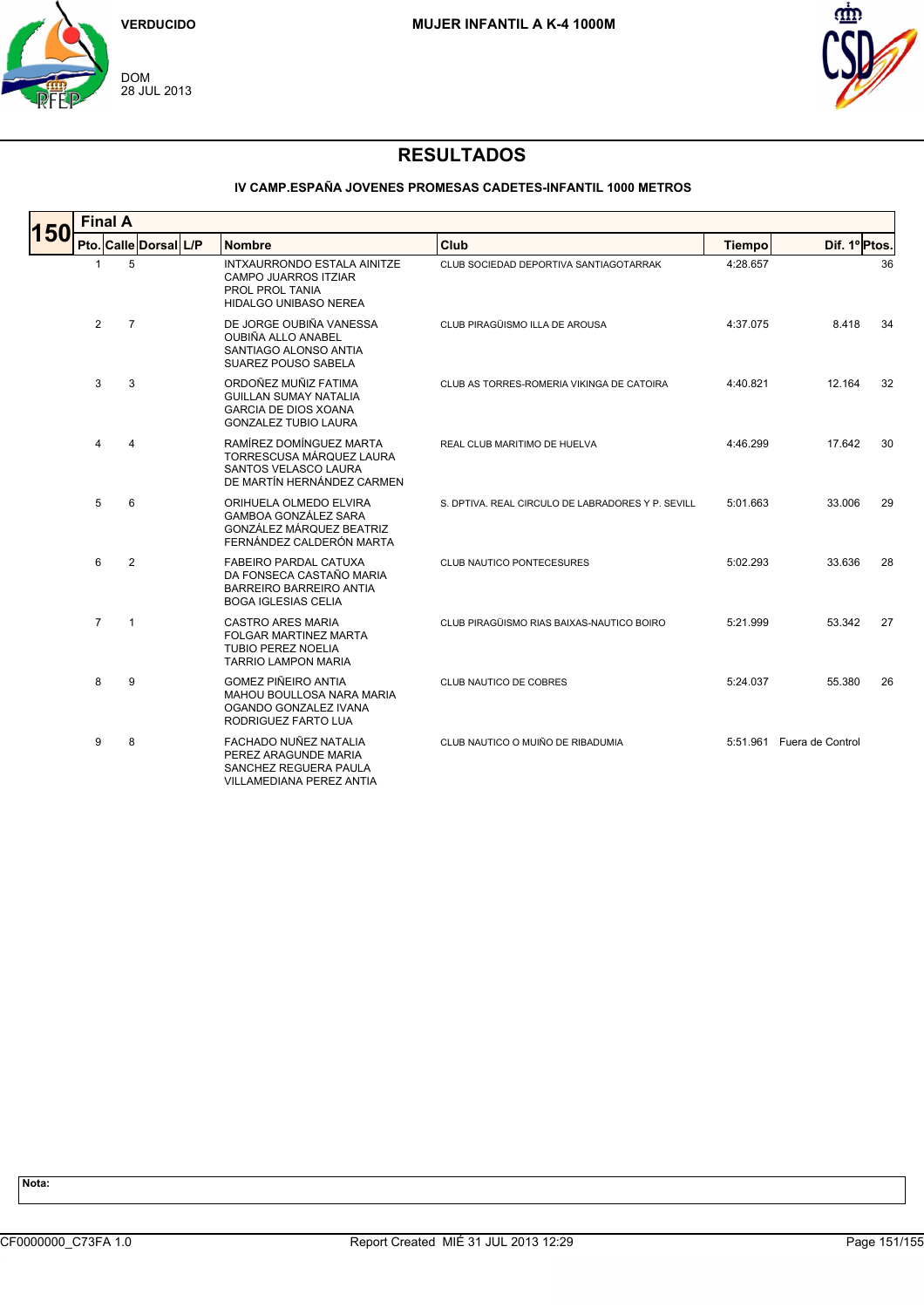



#### **IV CAMP.ESPAÑA JOVENES PROMESAS CADETES-INFANTIL 1000 METROS**

| 151 | <b>Final A</b> |                |                       |  |                                                                                                                    |                                                                                  |               |               |  |  |  |
|-----|----------------|----------------|-----------------------|--|--------------------------------------------------------------------------------------------------------------------|----------------------------------------------------------------------------------|---------------|---------------|--|--|--|
|     |                |                | Pto. Calle Dorsal L/P |  | <b>Nombre</b>                                                                                                      | Club                                                                             | <b>Tiempo</b> | Dif. 1º Ptos. |  |  |  |
|     | $\mathbf{1}$   |                | 4                     |  | <b>MORENO BENITO JON</b><br>NIETO ARZUAGA IGOR<br>SAYAR GARCIA OIHAN<br><b>GORROTXATEGI SUSPERREGI AITOR</b>       | CLUB SOCIEDAD DEPORTIVA SANTIAGOTARRAK                                           | 3:39.416      | 36            |  |  |  |
|     | 2              |                | 6                     |  | BARRUETABEÑA AMILIBIA IMANOL<br><b>GEREKA GOIENETXE UNAI</b><br><b>TXAPARTEGI AGIRRE KEPA</b><br>AZKUNE ZUBIA UNAI | CLUB ITXAS-GAIN KIROL ELKARTEA                                                   | 3:43.656      | 4.240<br>34   |  |  |  |
|     | 3              |                | $\overline{2}$        |  | LECUMBERRI PASTOR RAMÓN<br>LÓPEZ FENOLL ROQUE<br>ÁVILA ABAD JORGE<br>MARÍN SÁNCHEZ DAVID DANIEL                    | CLUB NAUTICO DE SEVILLA                                                          | 3:44.144      | 4.728<br>32   |  |  |  |
|     | 4              | $\overline{7}$ |                       |  | ALONSO HERNANDEZ CARLOS<br>CINTO CASTELLANO JORGE<br><b>GARCIA DIAZ ANGEL</b><br>SALAZAR MAMIAN SANTIAGO           | CLUB ESCUELA PIRAGÜISMO ARANJUEZ                                                 | 3:44.364      | 30<br>4.948   |  |  |  |
|     | 5              |                | 5                     |  | MIRANDA SANCHEZ HUGO<br>VALLINA ABARIA ALEJANDRO<br><b>CUESTA COLLADA CRISTOBAL</b><br>ABANADES KENYON CONNOR      | CLUB PIRAGUAS VILLAVICIOSA-EL GAITERO                                            | 3:47.490      | 8.074<br>29   |  |  |  |
|     | 6              |                | 3                     |  | <b>GARCIA PILAR JONATHAN</b><br><b>MORAN HUELGA JORGE</b><br>OREJAS LUCAS HORACIO<br><b>CARUS SAN MARTIN JOSE</b>  | JAIRE AVENTURA-LOS RAPIDOS                                                       | 3:47.600      | 8.184<br>28   |  |  |  |
|     | $\overline{7}$ |                | 8                     |  | ARBEOLA ROVIRA ESTEVE<br><b>SERRA CARGOL MARC</b><br><b>BARRACHINA HERNANDEZ POL</b><br><b>COMPTE ARBAT ARIA</b>   | <b>CLUB NATACIO BANYOLES</b>                                                     | 3:48.640      | 27<br>9.224   |  |  |  |
|     | 8              |                | 9                     |  | CORTÉS ERDOZAIN JUAN SEBASTIÁN<br>GAMBOA GONZÁLEZ JESÚS<br><b>DASTIS BARRANTES JORGE</b>                           | HERNÁNDEZ-BARAHONA MONLEÓN JES S. DPTIVA. REAL CIRCULO DE LABRADORES Y P. SEVILL | 3:51.958      | 12.542<br>26  |  |  |  |
|     | 9              |                | 1                     |  | <b>BARTUREN FERRO JON</b><br>CASTRO RODRIGUEZ ALEXANDRE<br>ESTEVEZ LOPEZ LUIS<br><b>VILLANUEVA GARCIA IVAN</b>     | ESCUELA PIRAGÜISMO CIUDAD DE PONTEVEDRA                                          | 3:56.096      | 16.680<br>25  |  |  |  |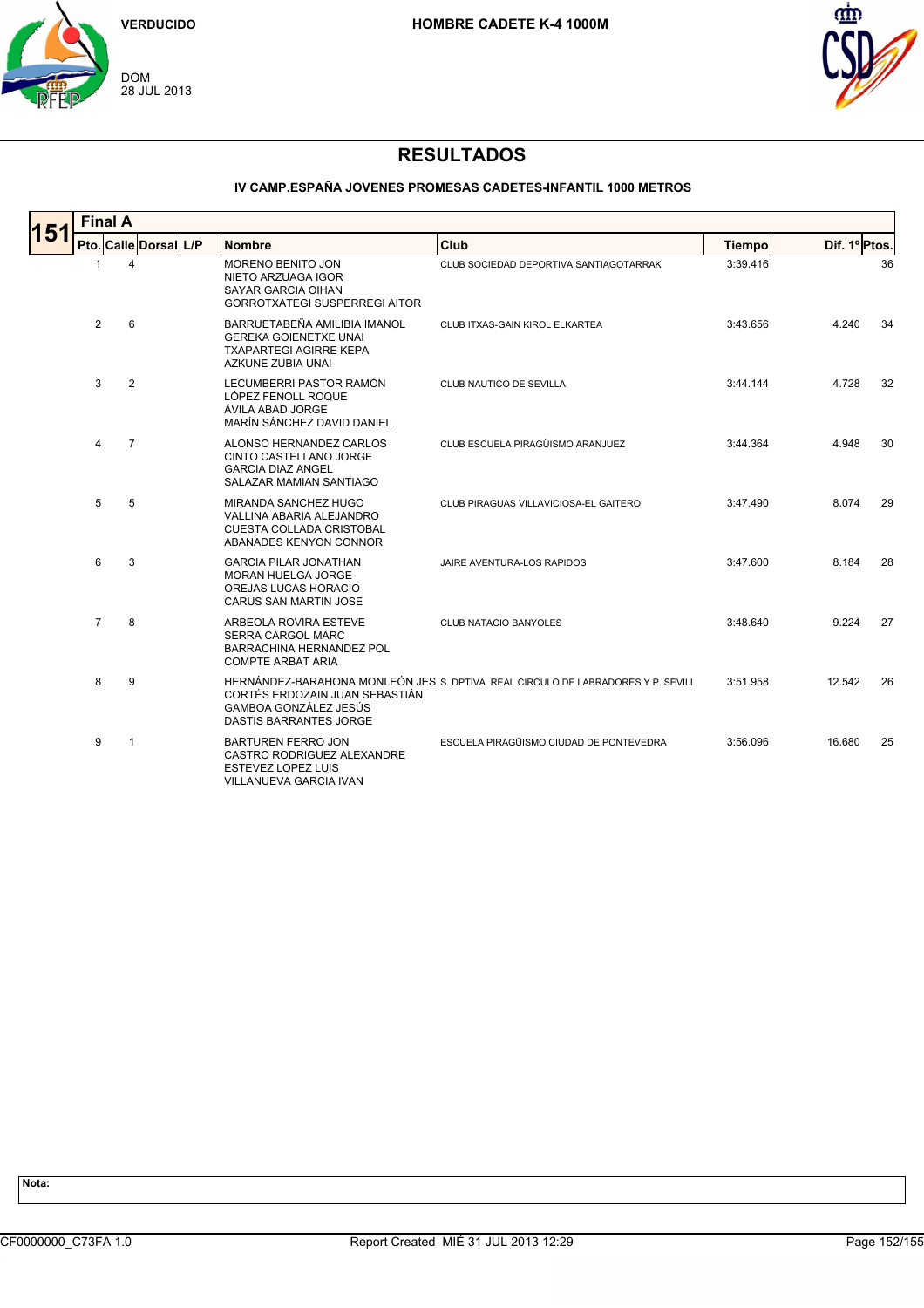



### **IV CAMP.ESPAÑA JOVENES PROMESAS CADETES-INFANTIL 1000 METROS**

| 152 | <b>Final A</b> |                |                       |                |                                                                                                                               |                                                                                  |               |               |  |  |  |
|-----|----------------|----------------|-----------------------|----------------|-------------------------------------------------------------------------------------------------------------------------------|----------------------------------------------------------------------------------|---------------|---------------|--|--|--|
|     |                |                | Pto. Calle Dorsal L/P |                | <b>Nombre</b>                                                                                                                 | Club                                                                             | <b>Tiempo</b> | Dif. 1º Ptos. |  |  |  |
|     | 1              | 6              |                       | Zurdo          | Diestro GRAÑA ALONSO PABLO<br><b>MARTIN ALGIEIR FELIPE</b><br>Zurdo PARCERO PALMA SANTIAGO<br>Diestro PEREZ BARCIA JAVIER     | REAL CLUB NAUTICO RODEIRA DE CANGAS                                              | 5:15.757      | 36            |  |  |  |
|     | 2              | 4              |                       | Zurdo          | Diestro BECERRA TOMÉ EDUARDO<br>Zurdo ROMERO GARCÍA MANUEL<br>Diestro MORENO COSTALES GONZALO<br>ROMERO BULLÓN RICARDO        | CLUB NAUTICO DE SEVILLA                                                          | 5:23.017      | 7.260<br>34   |  |  |  |
|     | 3              | $\overline{7}$ |                       | Zurdo          | Diestro GRECIANO TELLO RAFAEL<br>Zurdo HURTADO SORIANO MANUEL<br>Diestro HORMIGO AYUSO IGNACIO<br>GARCÍA DE SERAS ÁLVARO      | CLUB NAUTICO DE SEVILLA                                                          | 5:23.697      | 7.940<br>32   |  |  |  |
|     | 4              | 3              |                       | Zurdo          | REFOJO LABANDEIRA FRANCISCO<br>Zurdo LOPEZ LOPEZ PABLO<br>Diestro RODRIGUEZ ABUIN MARIO<br>Diestro TARRIO DOMINGUEZ ANXO      | <b>CLUB NAUTICO PONTECESURES</b>                                                 | 5:27.149      | 11.392<br>30  |  |  |  |
|     | 5              | 5              |                       | Zurdo          | DE LA HERA DE OYA TOMÁS<br>GARCÍA TIRADO JOSÉ MANUEL<br>CABRERA ROMERO ALEJANDRO MARTÍ                                        | CRUCES MALDONADO IGNACIO MIGUE S. DPTIVA. REAL CIRCULO DE LABRADORES Y P. SEVILL | 5:28.037      | 12.280<br>29  |  |  |  |
|     | 6              | 8              |                       | Zurdo<br>Zurdo | CAÑON RAMOS CARLOS<br>Diestro MOCHALES VIGO DAVID<br>Diestro NINE VILLANUEVA IKER<br><b>GRANDE OCAMPO PABLO</b>               | CLUB PIRAGÜISMO ILLA DE AROUSA                                                   | 5:41.525      | 25.768<br>28  |  |  |  |
|     | $\overline{7}$ | 2              |                       | Zurdo          | Diestro GONZALEZ SOTO CARLOS<br>Zurdo LORENZO COUTO ALBERTO<br>Diestro PEREIRA DIAZ SERGIO<br>RUIBAL VIÑAS PABLO              | CLUB DE PIRAGÜISMO POIO CONSERVAS-PESCAMAR                                       | 5:50.233      | 34.476<br>27  |  |  |  |
|     | 8              | 9              |                       | Zurdo<br>Zurdo | JAMARDO PAZ ALEJANDRO<br><b>BERNAL BLANCO DAVID</b><br>Diestro FRAGA SOUTO JOSE ANTONIO<br>Diestro SAN MARTIN DOMINGUEZ UXIO  | CLUB NAUTICO PONTECESURES                                                        | 5:52.467      | 36.710<br>26  |  |  |  |
|     | 9              | 1              |                       | Zurdo          | Diestro TORRADO MOLLINEDO BORJA<br>CABALLERO GOMEZ DANIEL FERNAND<br><b>BOUZON CASCALLAR GUILLERMO</b><br>UCHA SOBRINO DAMIAN | CLUB AS TORRES-ROMERIA VIKINGA DE CATOIRA                                        | 5:52.503      | 36.746<br>25  |  |  |  |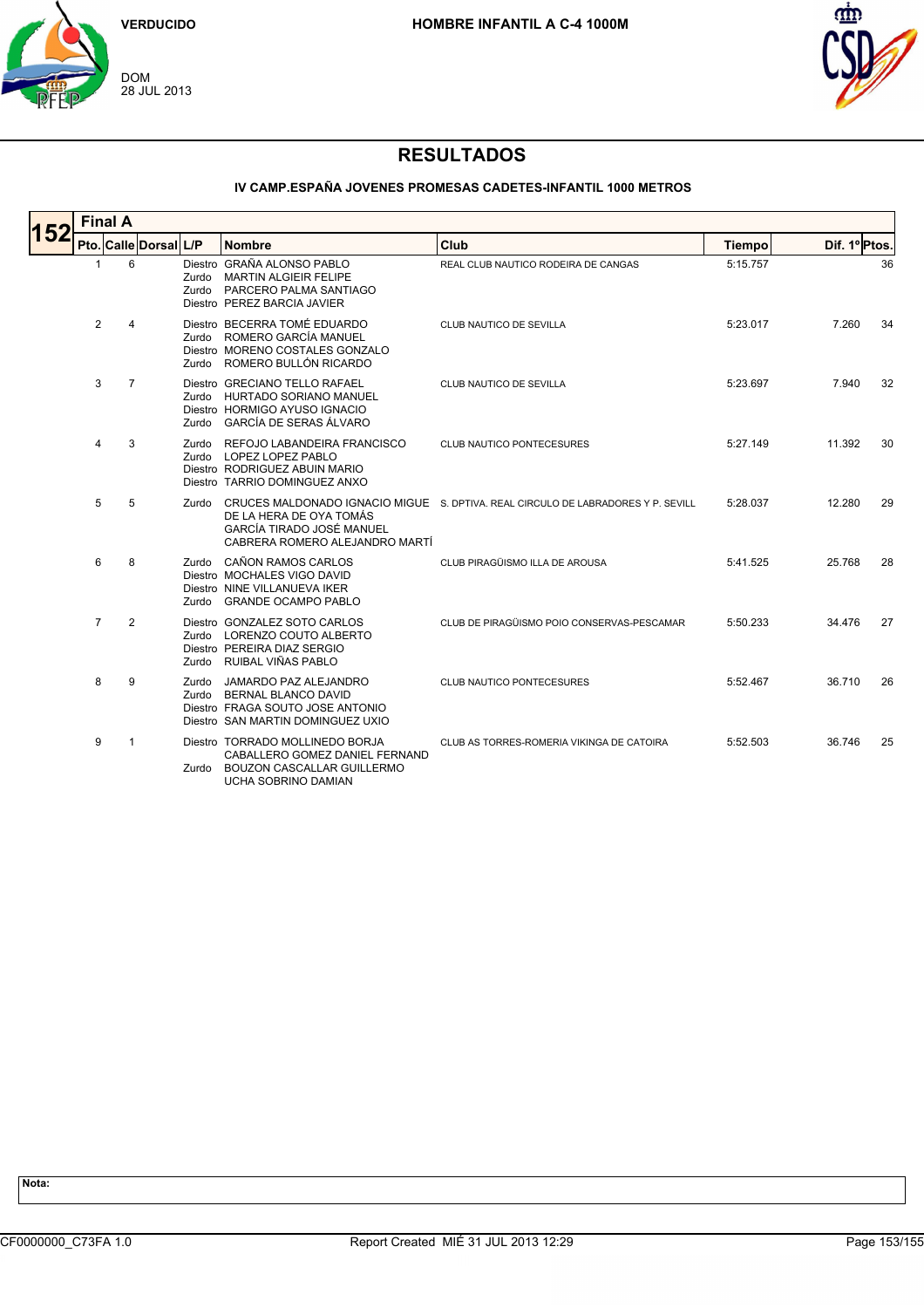



### **IV CAMP.ESPAÑA JOVENES PROMESAS CADETES-INFANTIL 1000 METROS**

| 153 | <b>Final A</b> |                |                       |  |                                                                                                                    |                                                   |               |                |  |  |  |
|-----|----------------|----------------|-----------------------|--|--------------------------------------------------------------------------------------------------------------------|---------------------------------------------------|---------------|----------------|--|--|--|
|     |                |                | Pto. Calle Dorsal L/P |  | <b>Nombre</b>                                                                                                      | Club                                              | <b>Tiempo</b> | Dif. 1º Ptos.  |  |  |  |
|     | $\mathbf{1}$   | 5              |                       |  | DACOSTA DOCAMPO IRENE<br>DAVILA SEIJO LARA<br>FERNÁNDEZ SOTELO CINTIA<br>VILLAR HERBELLO MARÍA                     | CLUB DE MAR RIA DE ALDAN                          | 4:22.563      | 36             |  |  |  |
|     | $\overline{2}$ | $\overline{7}$ |                       |  | <b>TORRES PEÑALOSA PATRICIA</b><br>CHECA NEBOT BELEN<br>FIGUERAS CEBOLLADA BEATRIZ<br><b>HERRERO GARCÍA GLORIA</b> | <b>CENTRO NATACION HELIOS</b>                     | 4:34.769      | 12.206<br>34   |  |  |  |
|     | 3              | $\overline{1}$ |                       |  | CARBALLIDO DIAZ COVADONGA<br>ESTEVEZ MARTINEZ ANA<br>ROUCO BAQUEIRO NOA<br>VILLAR HERBELLO SANDRA                  | CLUB DE MAR RIA DE ALDAN                          | 4:35.943      | 13.380<br>32   |  |  |  |
|     | 4              | 3              |                       |  | <b>BOZA VILLAR ELIA</b><br>ABANS FERNÁNDEZ CRISTINA<br>SANZ DELGADO ÁNGELA<br>MADERO GALÁN BLANCA                  | S. DPTIVA, REAL CIRCULO DE LABRADORES Y P. SEVILL | 4:46.451      | 23.888<br>30   |  |  |  |
|     | 5              | 9              |                       |  | PIÑEIRO VALES ANDREA<br>ARES BRAGE LAURA<br>PEREZ PICO CRISTINA<br>CAMPOS PENEDO LIDIA                             | CLUB NAUTICO FIRRETE                              | 4:51.421      | 28.858<br>29   |  |  |  |
|     | 6              | 4              |                       |  | Diestro MAGARIÑOS PRIETO ANDREA<br>NOYA PADÍN ISABEL<br><b>OUTEIRAL GALIANO NIQUEA</b><br>RODRIGUEZ VARELA NOELIA  | ESCUELA PIRAGÜISMO CIUDAD DE PONTEVEDRA           | 4:52.469      | 29.906<br>28   |  |  |  |
|     | $\overline{7}$ | $\overline{2}$ |                       |  | PÉREZ CANO SARA<br><b>OZORES ROMERO HELENA</b><br><b>GALVIN GONZALEZ AFRICA</b><br><b>GALÉ SÁNCHEZ CLARA</b>       | REAL CLUB MARITIMO DE HUELVA                      | 5:03.113      | 27<br>40.550   |  |  |  |
|     | 8              | 6              |                       |  | MARTINEZ SANMANUEL CAROLINA<br>PUIG IZNARDO CARLA<br>OLIVERT BELTRAN RAQUEL<br><b>LLORENS IBERT BEATRIZ</b>        | CLUB PIRAGÜISMO CULLERA                           | 5:11.499      | 48.936<br>26   |  |  |  |
|     | 9              | 8              |                       |  | MIJARES SERRANO ANA<br>PÉREZ LÓPEZ IRENE<br>PÉREZ LÓPEZ ELENA<br>FALCÓN DE LA ROSA CARMEN                          | S.D. DEL CIRCULO MERCANTIL E INDUSTRIAL DE SEVILL | 5:27.259      | 1:04.696<br>25 |  |  |  |